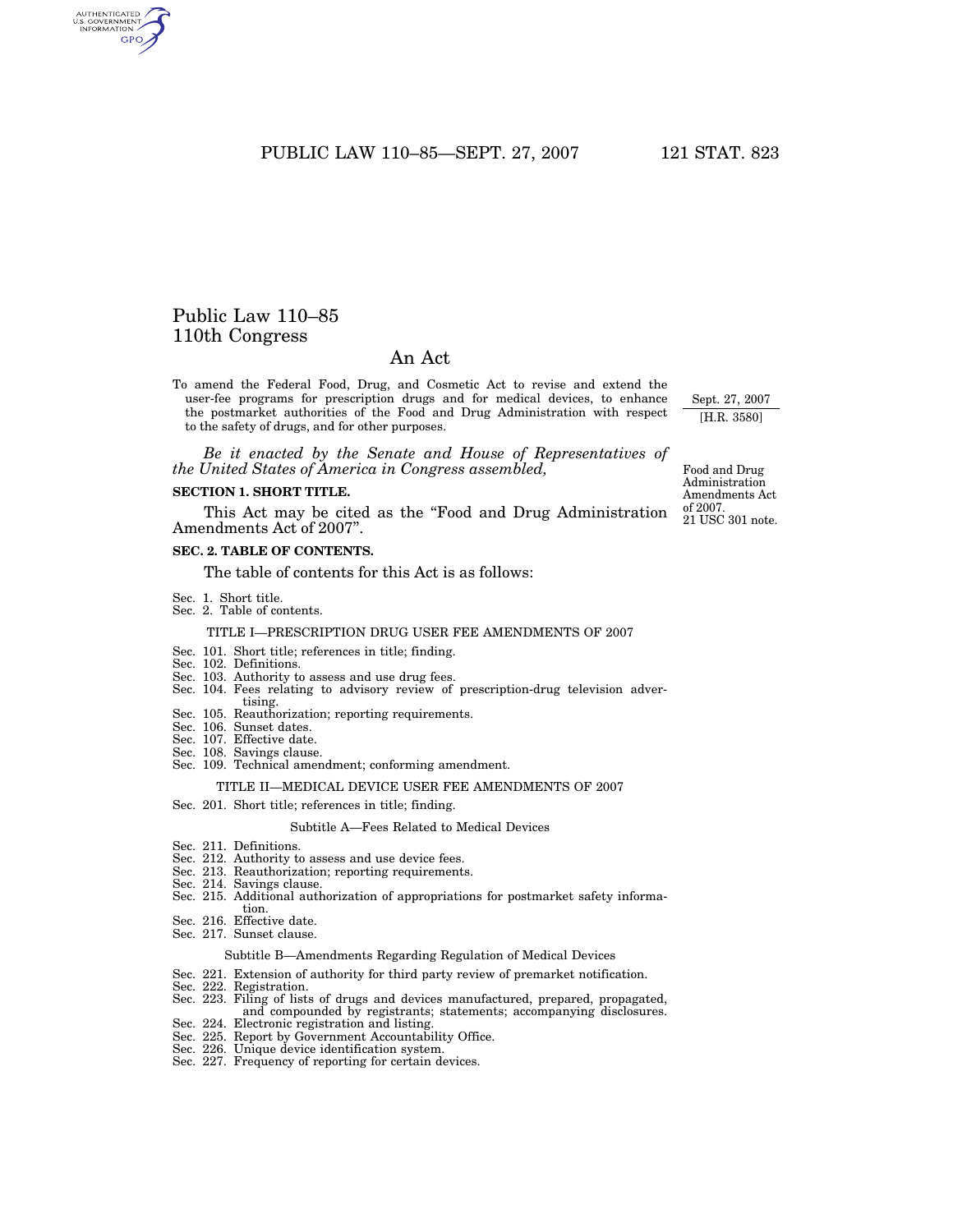- Sec. 228. Inspections by accredited persons.
- Sec. 229. Study of nosocomial infections relating to medical devices.
- Sec. 230. Report by the Food and Drug Administration regarding labeling information on the relationship between the use of indoor tanning devices and development of skin cancer or other skin damage.

#### TITLE III—PEDIATRIC MEDICAL DEVICE SAFETY AND IMPROVEMENT ACT OF 2007

- Sec. 301. Short title.
- Sec. 302. Tracking pediatric device approvals. Sec. 303. Modification to humanitarian device exemption.
- 
- Sec. 304. Encouraging pediatric medical device research.
- Sec. 305. Demonstration grants for improving pediatric device availability.
- Sec. 306. Amendments to office of pediatric therapeutics and pediatric advisory committee.
- Sec. 307. Postmarket surveillance.

#### TITLE IV—PEDIATRIC RESEARCH EQUITY ACT OF 2007

- Sec. 401. Short title.
- Sec. 402. Reauthorization of Pediatric Research Equity Act.
- Sec. 403. Establishment of internal committee.
- Sec. 404. Government Accountability Office report.

# TITLE V—BEST PHARMACEUTICALS FOR CHILDREN ACT OF 2007

- Sec. 501. Short title.
- Sec. 502. Reauthorization of Best Pharmaceuticals for Children Act. Sec. 503. Training of pediatric pharmacologists.
- 

#### TITLE VI—REAGAN-UDALL FOUNDATION

- Sec. 601. The Reagan-Udall Foundation for the Food and Drug Administration.
- Sec. 602. Office of the Chief Scientist.
- Sec. 603. Critical path public-private partnerships.

#### TITLE VII—CONFLICTS OF INTEREST

Sec. 701. Conflicts of interest.

#### TITLE VIII—CLINICAL TRIAL DATABASES

Sec. 801. Expanded clinical trial registry data bank.

## TITLE IX—ENHANCED AUTHORITIES REGARDING POSTMARKET SAFETY OF DRUGS

#### Subtitle A—Postmarket Studies and Surveillance

- Sec. 901. Postmarket studies and clinical trials regarding human drugs; risk evaluation and mitigation strategies.
	- Sec. 902. Enforcement.
- Sec. 903. No effect on withdrawal or suspension of approval.
- Sec. 904. Benefit-risk assessments.
- Sec. 905. Active postmarket risk identification and analysis.
- Sec. 906. Statement for inclusion in direct-to-consumer advertisements of drugs.
	-
- Sec. 907. No effect on veterinary medicine. Sec. 908. Authorization of appropriations.
- Sec. 909. Effective date and applicability.

#### Subtitle B—Other Provisions to Ensure Drug Safety and Surveillance

- Sec. 911. Clinical trial guidance for antibiotic drugs.
- Sec. 912. Prohibition against food to which drugs or biological products have been added.
- Sec. 913. Assuring pharmaceutical safety.
- Sec. 914. Citizen petitions and petitions for stay of agency action.
- Sec. 915. Postmarket drug safety information for patients and providers.
- Sec. 916. Action package for approval.
- Sec. 917. Risk communication.
- Sec. 918. Referral to advisory committee.
- Sec. 919. Response to the institute of medicine.
- Sec. 920. Database for authorized generic drugs.
- Sec. 921. Adverse drug reaction reports and postmarket safety.

#### TITLE X—FOOD SAFETY

Sec. 1001. Findings.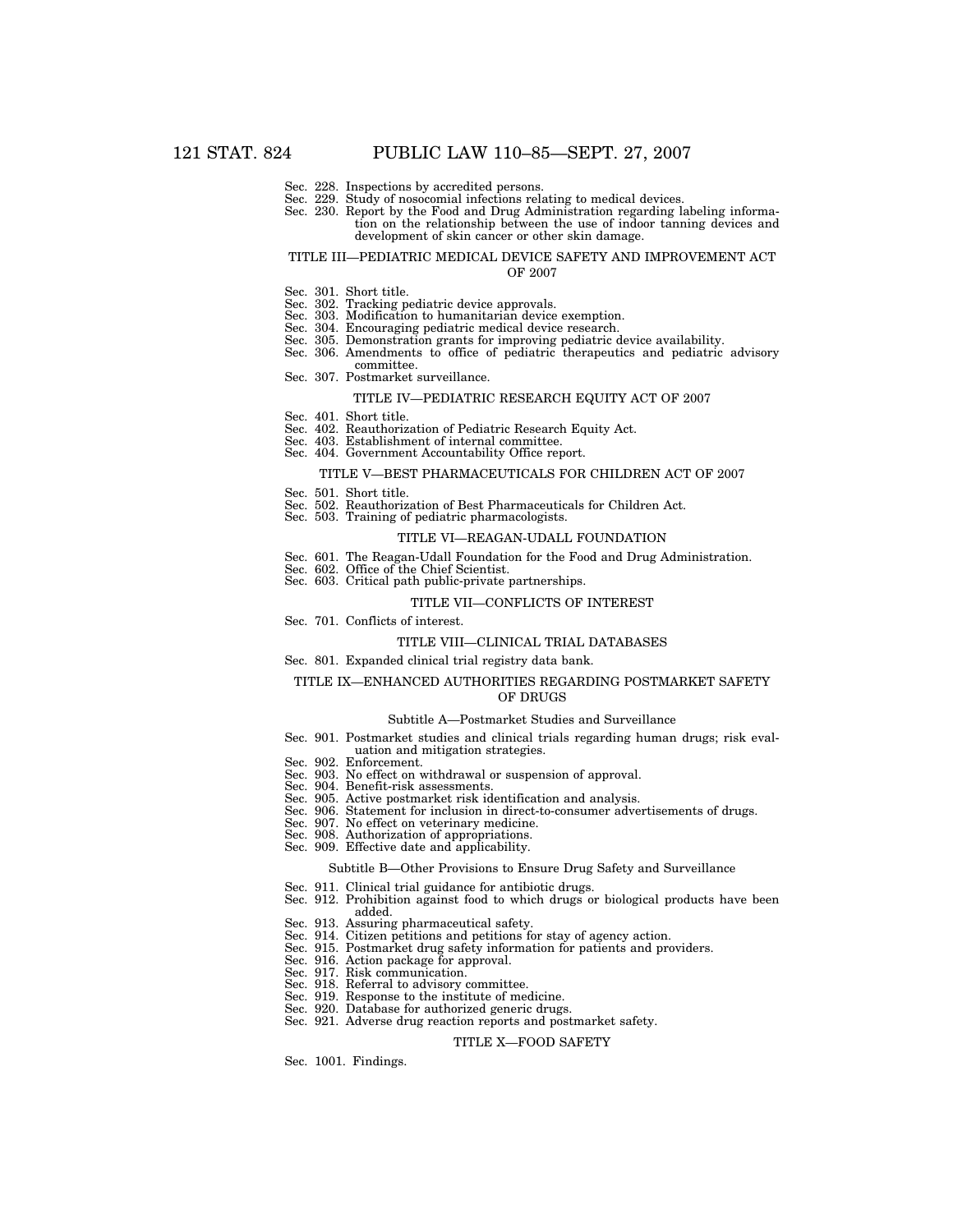- Sec. 1002. Ensuring the safety of pet food.
- Sec. 1003. Ensuring efficient and effective communications during a recall.
- Sec. 1004. State and Federal Cooperation.
- Sec. 1005. Reportable Food Registry.
- Sec. 1006. Enhanced aquaculture and seafood inspection.
- Sec. 1007. Consultation regarding genetically engineered seafood products.
- Sec. 1008. Sense of Congress.
- Sec. 1009. Annual report to Congress.
- Sec. 1010. Publication of annual reports.
- Sec. 1011. Rule of construction.

### TITLE XI—OTHER PROVISIONS

#### Subtitle A—In General

- Sec. 1101. Policy on the review and clearance of scientific articles published by FDA employees.
- Sec. 1102. Priority review to encourage treatments for tropical diseases.
- Sec. 1103. Improving genetic test safety and quality.
- Sec. 1104. NIH Technical amendments.
- Sec. 1105. Severability clause.

#### Subtitle B—Antibiotic Access and Innovation

- Sec. 1111. Identification of clinically susceptible concentrations of antimicrobials.
- Sec. 1112. Orphan antibiotic drugs.
- Sec. 1113. Exclusivity of certain drugs containing single enantiomers.

Sec. 1114. Report.

# **TITLE I—PRESCRIPTION DRUG USER FEE AMENDMENTS OF 2007**

### **SEC. 101. SHORT TITLE; REFERENCES IN TITLE; FINDING.**

(a) SHORT TITLE.—This title may be cited as the ''Prescription 21 USC 301 note. Drug User Fee Amendments of 2007''.

(b) REFERENCES IN TITLE.—Except as otherwise specified, amendments made by this title to a section or other provision of law are amendments to such section or other provision of the Federal Food, Drug, and Cosmetic Act (21 U.S.C. 301 et seq.).

(c) FINDING.—The Congress finds that the fees authorized by the amendments made in this title will be dedicated toward expediting the drug development process and the process for the review of human drug applications, including postmarket drug safety activities, as set forth in the goals identified for purposes of part 2 of subchapter C of chapter VII of the Federal Food, Drug, and Cosmetic Act, in the letters from the Secretary of Health and Human Services to the Chairman of the Committee on Health, Education, Labor, and Pensions of the Senate and the Chairman of the Committee on Energy and Commerce of the House of Representatives, as set forth in the Congressional Record.

#### **SEC. 102. DEFINITIONS.**

Section 735 (21 U.S.C. 379g) is amended—

(1) in the matter before paragraph (1), by striking ''For purposes of this subchapter'' and inserting ''For purposes of this part'';

 $(2)$  in paragraph  $(1)$ —

 $(A)$  in subparagraph  $(A)$ , by striking "505(b)(1)," and inserting " $505(\overline{b})$ , or";

(B) by striking subparagraph (B);

(C) by redesignating subparagraph (C) as subparagraph (B); and

Prescription Drug User Fee Amendments of 2007.

21 USC 379g note.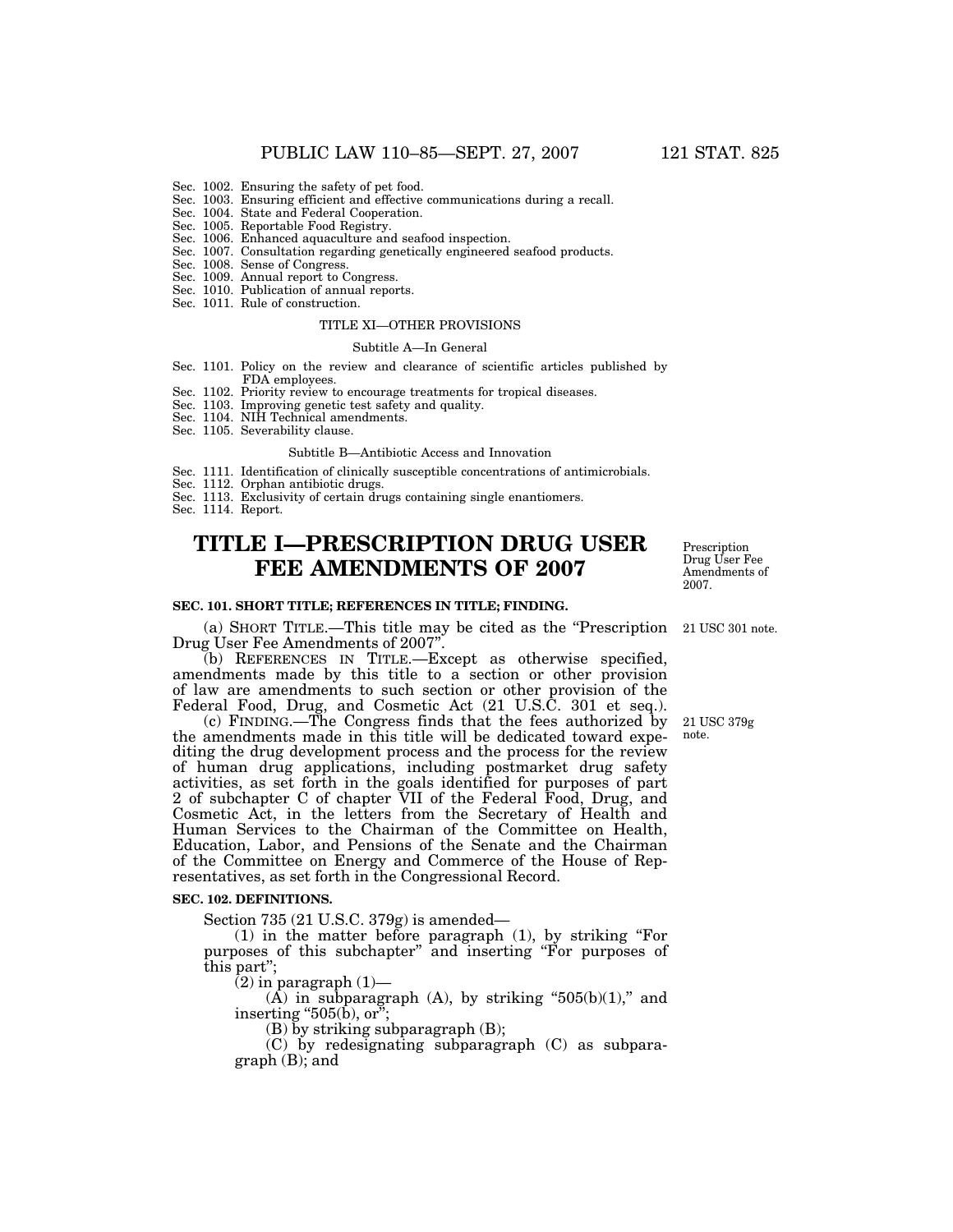(D) in the matter following subparagraph (B), as so redesignated, by striking "subparagraph  $(C)$ " and inserting ''subparagraph (B)'';

 $(3)$  in paragraph  $(3)(C)$ -

 $(A)$  by striking "505(j)(7)(A)" and inserting "505(j)(7)(A)

(not including the discontinued section of such list)''; and (B) by inserting before the period ''(not including the discontinued section of such list)"

(4) in paragraph (4), by inserting before the period at the end the following: ''(such as capsules, tablets, or lyophilized products before reconstitution)'';

 $(5)$  by amending paragraph  $(6)(F)$  to read as follows:

 $E(F)$  Postmarket safety activities with respect to drugs approved under human drug applications or supplements, including the following activities:

''(i) Collecting, developing, and reviewing safety information on approved drugs, including adverse event reports.

"(ii) Developing and using improved adverse-event data-collection systems, including information technology systems.

''(iii) Developing and using improved analytical tools to assess potential safety problems, including access to external data bases.

"(iv) Implementing and enforcing section 505(o) (relating to postapproval studies and clinical trials and labeling changes) and section 505(p) (relating to risk evaluation and mitigation strategies).

"(v) Carrying out section  $505(k)(5)$  (relating to adverse event reports and postmarket safety activities).'';

 $(6)$  in paragraph  $(8)$ —

 $(A)$  by striking "April of the preceding fiscal year" and inserting "October of the preceding fiscal year"; and

(B) by striking ''April 1997'' and inserting ''October 1996'';

(7) by redesignating paragraph (9) as paragraph (11); and

(8) by inserting after paragraph (8) the following paragraphs:

''(9) The term 'person' includes an affiliate thereof.

"(10) The term 'active', with respect to a commercial investigational new drug application, means such an application to which information was submitted during the relevant period.''.

# **SEC. 103. AUTHORITY TO ASSESS AND USE DRUG FEES.**

(a) TYPES OF FEES.—Section  $736(a)$  (21 U.S.C.  $379h(a)$ ) is amended—

(1) in the matter preceding paragraph (1), by striking " $2003$ " and inserting " $2008$ ";

 $(2)$  in paragraph  $(1)$ —

 $(A)$  in subparagraph  $(D)$ —

(i) in the heading, by inserting ''OR WITHDRAWN BEFORE FILING'' after ''REFUSED FOR FILING''; and

(ii) by inserting before the period at the end the following: "or withdrawn without a waiver before filing'';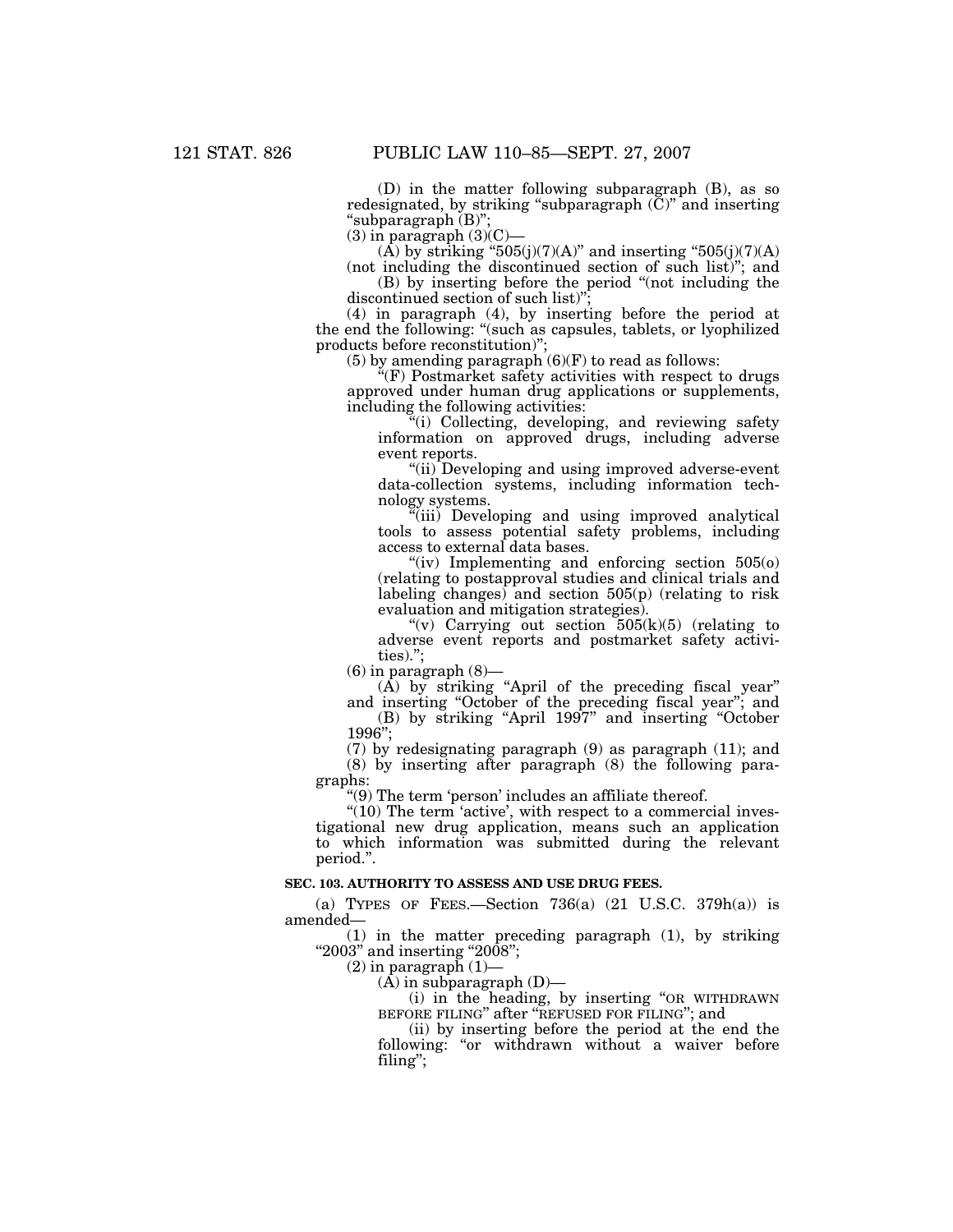(B) by redesignating subparagraphs (E) and (F) as subparagraphs (F) and (G), respectively; and

(C) by inserting after subparagraph (D) the following:

"(E) FEES FOR APPLICATIONS PREVIOUSLY REFUSED FOR FILING OR WITHDRAWN BEFORE FILING.—A human drug application or supplement that was submitted but was refused for filing, or was withdrawn before being accepted or refused for filing, shall be subject to the full fee under subparagraph (A) upon being resubmitted or filed over protest, unless the fee is waived or reduced under sub $section(d)$ ."; and

 $(3)$  in paragraph  $(2)$ —

 $(A)$  in subparagraph  $(A)$ , by striking "subparagraph (B)'' and inserting ''subparagraphs (B) and (C)''; and

(B) by adding at the end the following:

''(C) SPECIAL RULES FOR POSITRON EMISSION TOMOG-RAPHY DRUGS.—

''(i) IN GENERAL.—Except as provided in clause (ii), each person who is named as the applicant in an approved human drug application for a positron emission tomography drug shall be subject under subparagraph (A) to one-sixth of an annual establishment fee with respect to each such establishment identified in the application as producing positron emission tomography drugs under the approved application.

"(ii) EXCEPTION FROM ANNUAL ESTABLISHMENT FEE.—Each person who is named as the applicant in an application described in clause (i) shall not be assessed an annual establishment fee for a fiscal year if the person certifies to the Secretary, at a time specified by the Secretary and using procedures specified by the Secretary, that—

''(I) the person is a not-for-profit medical center that has only 1 establishment for the production of positron emission tomography drugs; and

''(II) at least 95 percent of the total number of doses of each positron emission tomography drug produced by such establishment during such fiscal year will be used within the medical center.

''(iii) DEFINITION.—For purposes of this subparagraph, the term 'positron emission tomography drug' has the meaning given to the term 'compounded positron emission tomography drug' in section 201(ii), except that paragraph  $(1)(B)$  of such section shall not apply.''.

(b) FEE REVENUE AMOUNTS.—Section 736(b) (21 U.S.C. 379h(b)) is amended to read as follows:

''(b) FEE REVENUE AMOUNTS.—

"(1) In GENERAL.—For each of the fiscal years  $2008$  through 2012, fees under subsection (a) shall, except as provided in subsections  $(c)$ ,  $(d)$ ,  $(f)$ , and  $(g)$ , be established to generate a total revenue amount under such subsection that is equal to the sum of—

''(A) \$392,783,000; and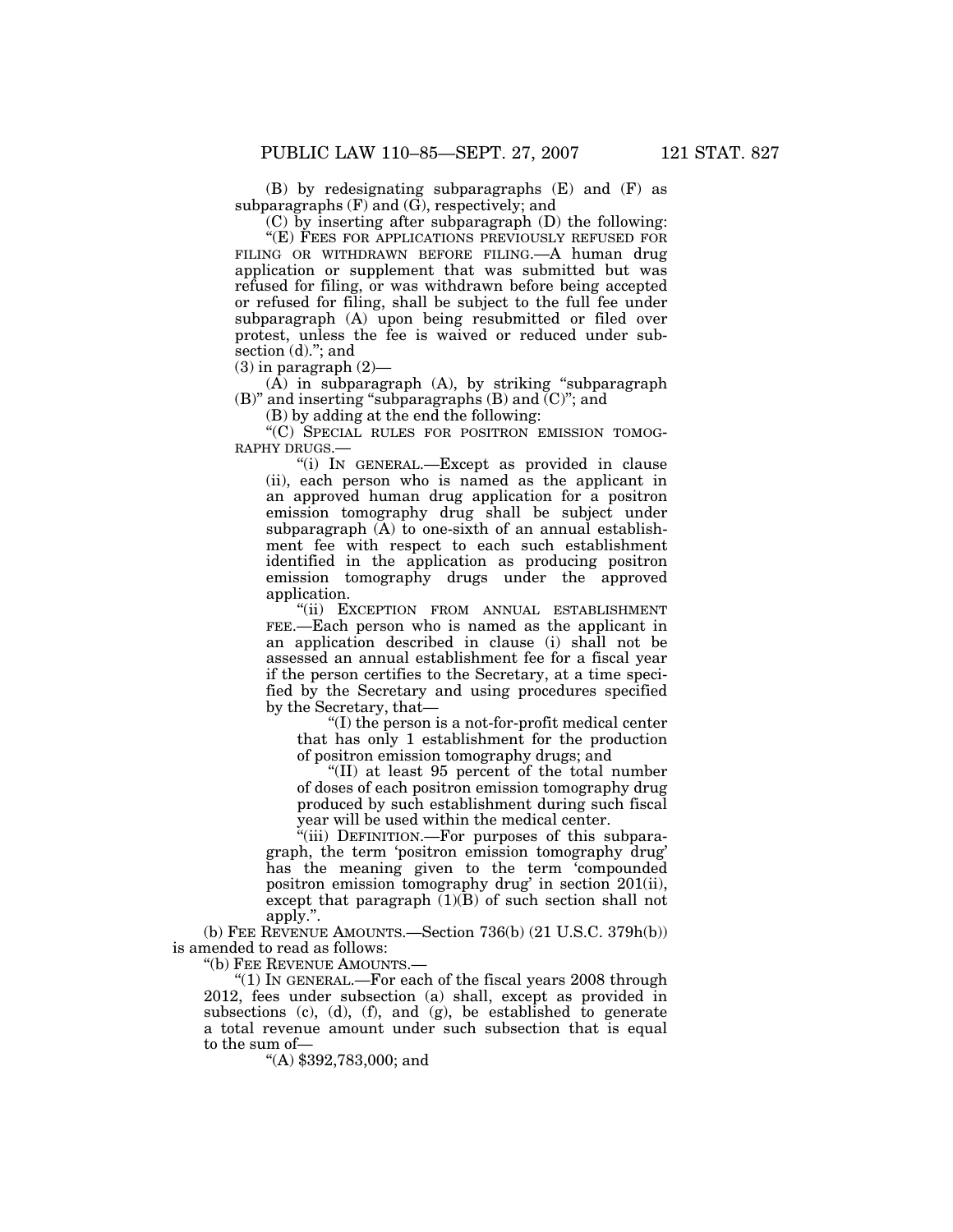''(B) an amount equal to the modified workload adjustment factor for fiscal year 2007 (as determined under para $graph (3)$ ).

 $E(2)$  TYPES OF FEES.—Of the total revenue amount determined for a fiscal year under paragraph (1)—

''(A) one-third shall be derived from fees under subsection  $(a)(1)$  (relating to human drug applications and supplements);

''(B) one-third shall be derived from fees under subsection (a)(2) (relating to prescription drug establishments); and

''(C) one-third shall be derived from fees under subsection (a)(3) (relating to prescription drug products).

"(3) MODIFIED WORKLOAD ADJUSTMENT FACTOR FOR FISCAL YEAR 2007.—For purposes of paragraph (1)(B), the Secretary shall determine the modified workload adjustment factor by determining the dollar amount that results from applying the methodology that was in effect under subsection  $(c)(2)$  for fiscal year 2007 to the amount \$354,893,000, except that, with respect to the portion of such determination that is based on the change in the total number of commercial investigational new drug applications, the Secretary shall count the number of such applications that were active during the most recent 12month period for which data on such submissions is available.

''(4) ADDITIONAL FEE REVENUES FOR DRUG SAFETY.—

"(A) In GENERAL.—For each of the fiscal years 2008 through 2012, paragraph  $(1)(A)$  shall be applied by substituting the amount determined under subparagraph (B) for '\$392,783,000'.

''(B) AMOUNT DETERMINED.—For each of the fiscal years 2008 through 2012, the amount determined under this subparagraph is the sum of—

 $\left( \text{``(i)}\right)$ \$392,783,000; plus

 $(ii)(I)$  for fiscal year 2008, \$25,000,000;

''(II) for fiscal year 2009, \$35,000,000;

''(III) for fiscal year 2010, \$45,000,000;

''(IV) for fiscal year 2011, \$55,000,000; and

"(V) for fiscal year 2012,  $$65,000,000."$ .

(c) ADJUSTMENTS TO FEES.—

(1) INFLATION ADJUSTMENT.—Section 736(c)(1) (21 U.S.C.  $379h(c)(1)$ ) is amended—

(A) in the matter preceding subparagraph (A), by striking "The revenues established in subsection (b)" and inserting "For fiscal year 2009 and subsequent fiscal years, the revenues established in subsection (b)'';

(B) in subparagraph (A), by striking "or" at the end; (C) in subparagraph (B), by striking the period at the end and inserting ", or";

(D) by inserting after subparagraph (B) the following:

 $\cdot$ <sup>"(C)</sup> the average annual change in the cost, per fulltime equivalent position of the Food and Drug Administration, of all personnel compensation and benefits paid with respect to such positions for the first 5 years of the preceding 6 fiscal years.''; and

(E) in the matter following subparagraph (C) (as added by subparagraph (D)), by striking ''fiscal year 2003'' and inserting "fiscal year 2008".

Applicability.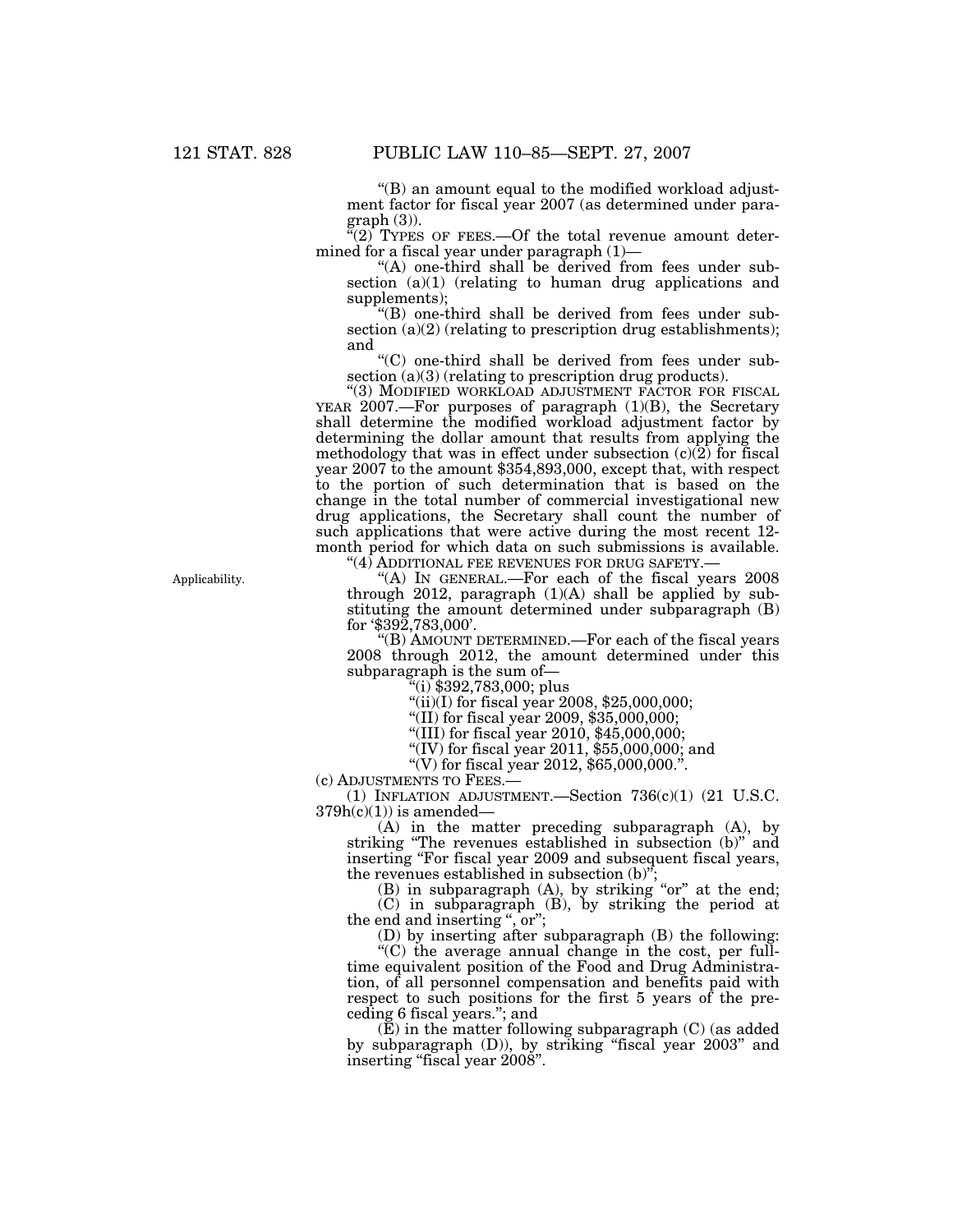(2) WORKLOAD ADJUSTMENT.—Section 736(c)(2) (21 U.S.C.  $379h(c)(2)$  is amended-

(A) in the matter preceding subparagraph (A), by striking "Beginning with fiscal year 2004," and inserting ''For fiscal year 2009 and subsequent fiscal years,'';

 $(B)$  in subparagraph  $(A)$ , in the first sentence—

(i) by striking ''human drug applications,'' and inserting ''human drug applications (adjusted for changes in review activities, as described in the notice that the Secretary is required to publish in the Federal Register under this subparagraph),'';

(ii) by striking ''commercial investigational new drug applications,''; and

(iii) by inserting before the period the following: '', and the change in the total number of active commercial investigational new drug applications (adjusted for changes in review activities, as so described) during the most recent 12-month period for which data on such submissions is available'';

(C) in subparagraph (B), by adding at the end the following: ''Any adjustment for changes in review activities made in setting fees and revenue amounts for fiscal year 2009 may not result in the total workload adjustment being more than 2 percentage points higher than it would have been in the absence of the adjustment for changes in review activities.''; and

(D) by adding at the end the following:

''(C) The Secretary shall contract with an independent accounting firm to study the adjustment for changes in review activities applied in setting fees and revenue amounts for fiscal year 2009 and to make recommendations, if warranted, for future changes in the methodology for calculating the adjustment. After review of the recommendations, the Secretary shall, if warranted, make appropriate changes to the methodology, and the changes shall be effective for each of the fiscal years 2010 through 2012. The Secretary shall not make any adjustment for changes in review activities for any fiscal year after 2009 unless such study has been completed.''.

(3) RENT AND RENT-RELATED COST ADJUSTMENT.—Section 736(c) (21 U.S.C. 379h(c)) is amended—

(A) by redesignating paragraphs (3), (4), and (5) as paragraphs  $(4)$ ,  $(5)$ , and  $(6)$ , respectively; and

(B) by inserting after paragraph (2) the following:

''(3) RENT AND RENT-RELATED COST ADJUSTMENT.—For fiscal year 2010 and each subsequent fiscal year, the Secretary shall, before making adjustments under paragraphs (1) and (2), decrease the fee revenue amount established in subsection (b) if actual costs paid for rent and rent-related expenses for the preceding fiscal year are less than estimates made for such year in fiscal year 2006. Any reduction made under this paragraph shall not exceed the amount by which such costs fall below the estimates made in fiscal year 2006 for such fiscal year, and shall not exceed \$11,721,000 for any fiscal year.''.

(4) FINAL YEAR ADJUSTMENT.—Paragraph (4) of section 736(c) (21 U.S.C. 379h(c)), as redesignated by paragraph  $(3)(A)$ , is amended to read as follows:

Contracts. Study.

Effective date.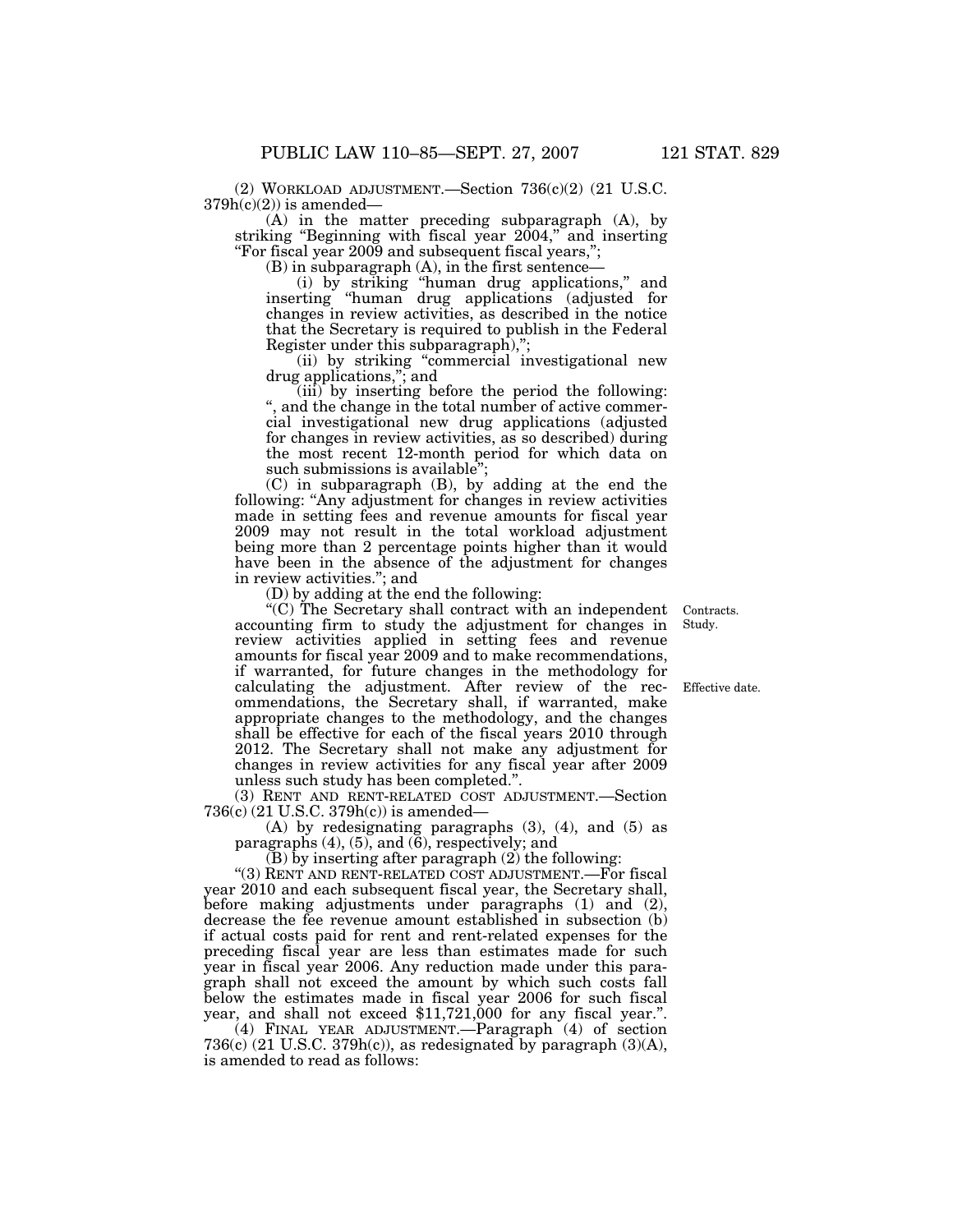#### ''(4) FINAL YEAR ADJUSTMENT.—

''(A) INCREASE IN FEES.—For fiscal year 2012, the Secretary may, in addition to adjustments under this paragraph and paragraphs  $(1)$ ,  $(2)$ , and  $(3)$ , further increase the fee revenues and fees established in subsection (b) if such an adjustment is necessary to provide for not more than 3 months of operating reserves of carryover user fees for the process for the review of human drug applications for the first 3 months of fiscal year 2013. If such an adjustment is necessary, the rationale for the amount of the increase shall be contained in the annual notice establishing fee revenues and fees for fiscal year 2012. If the Secretary has carryover balances for such process in excess of 3 months of such operating reserves, the adjustment under this subparagraph shall not be made.

''(B) DECREASE IN FEES.—

''(i) IN GENERAL.—For fiscal year 2012, the Secretary may, in addition to adjustments under this paragraph and paragraphs (1), (2), and (3), decrease the fee revenues and fees established in subsection (b) by the amount determined in clause (ii), if, for fiscal year 2009 or 2010—

''(I) the amount of the total appropriations for the Food and Drug Administration for such fiscal year (excluding the amount of fees appropriated for such fiscal year) exceeds the amount of the total appropriations for the Food and Drug Administration for fiscal year 2008 (excluding the amount of fees appropriated for such fiscal year), adjusted as provided under paragraph (1); and

''(II) the amount of the total appropriations expended for the process for the review of human drug applications at the Food and Drug Administration for such fiscal year (excluding the amount of fees appropriated for such fiscal year) exceeds the amount of appropriations expended for the process for the review of human drug applications at the Food and Drug Administration for fiscal year 2008 (excluding the amount of fees appropriated for such fiscal year), adjusted as provided under paragraph (1).

"(ii) AMOUNT OF DECREASE.—The amount determined in this clause is the lesser of—

''(I) the amount equal to the sum of the amounts that, for each of fiscal years 2009 and 2010, is the lesser of—

''(aa) the excess amount described in clause (i)(II) for such fiscal year; or

''(bb) the amount specified in subsection  $(b)(4)(B)(ii)$  for such fiscal year; or

''(II) \$65,000,000.

"(iii) LIMITATIONS.-

''(I) FISCAL YEAR CONDITION.—In making the determination under clause (ii), an amount described in subclause (I) of such clause for fiscal year 2009 or 2010 shall be taken into account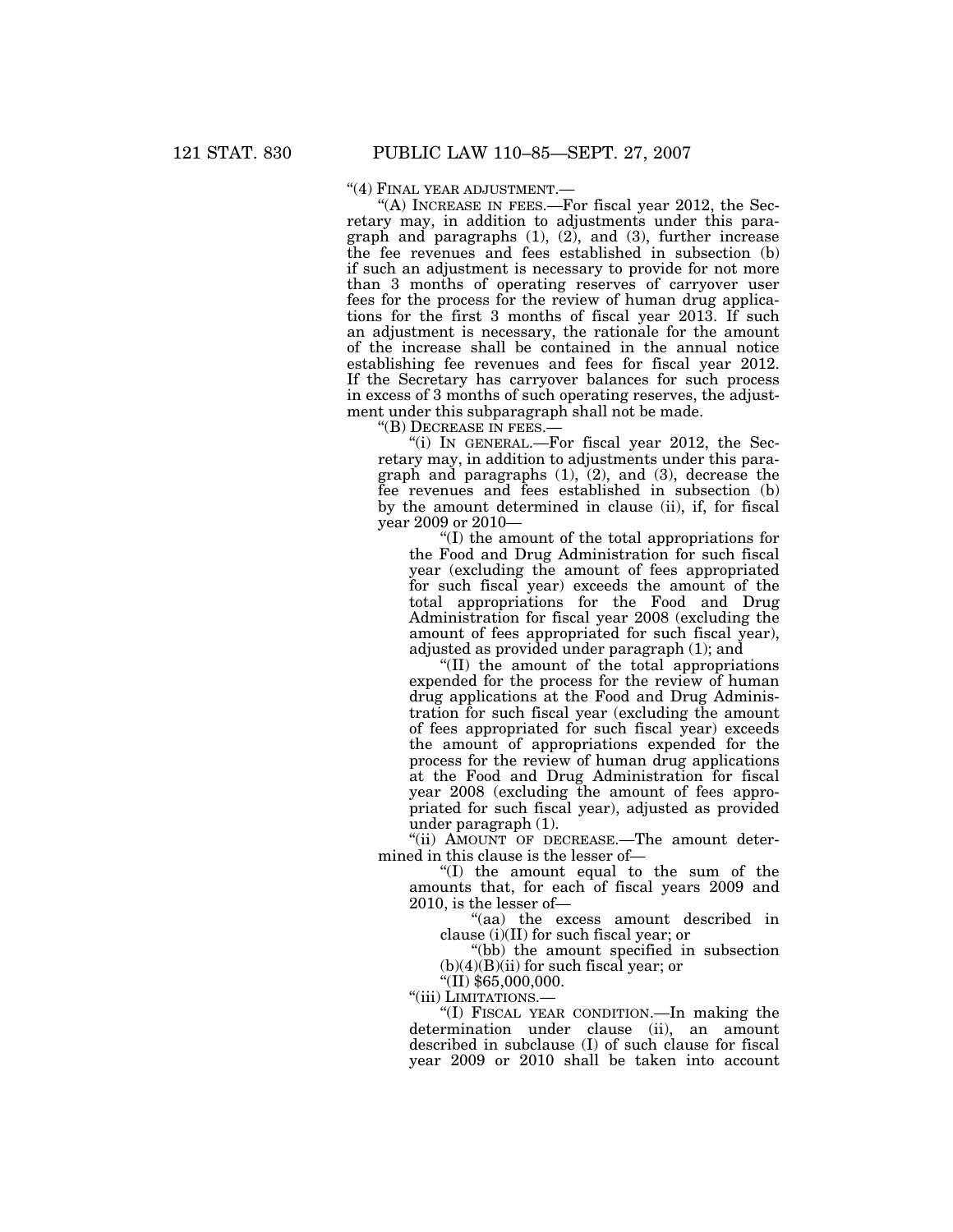only if subclauses (I) and (II) of clause (i) apply to such fiscal year.

''(II) RELATION TO SUBPARAGRAPH (A).—The Secretary shall limit any decrease under this paragraph if such a limitation is necessary to provide for the 3 months of operating reserves described in subparagraph (A)."

(5) LIMIT.—Paragraph (5) of section 736(c) (21 U.S.C.  $379h(c)$ , as redesignated by paragraph  $(3)(A)$ , is amended by striking "2002" and inserting " $2007$ ".

(d) FEE WAIVER OR REDUCTION.—Section 736(d) (21 U.S.C.  $379h(d)$ ) is amended—

(1) in paragraph (1), in the matter preceding subparagraph  $(A)$ —

(A) by inserting after ''The Secretary shall grant'' the following: "to a person who is named as the applicant in a human drug application''; and

(B) by inserting ''to that person'' after ''one or more fees assessed'';

(2) by redesignating paragraphs (2) and (3) as paragraphs  $(3)$  and  $(4)$ , respectively;

(3) by inserting after paragraph (1) the following:

"(2) CONSIDERATIONS.—In determining whether to grant a waiver or reduction of a fee under paragraph (1), the Secretary shall consider only the circumstances and assets of the applicant involved and any affiliate of the applicant.''; and

(4) in paragraph (4) (as redesignated by paragraph (2)), in subparagraph (A), by inserting before the period the following: ", and that does not have a drug product that has been approved under a human drug application and introduced or delivered for introduction into interstate commerce''. (e) CREDITING AND AVAILABILITY OF FEES.—

(1) AUTHORIZATION OF APPROPRIATIONS.—Section  $736(g)(3)$  $(21 \text{ U.S.C. } 379 \text{h(g)}(3))$  is amended to read as follows:

"(3) AUTHORIZATION OF APPROPRIATIONS.—For each of the fiscal years 2008 through 2012, there is authorized to be appropriated for fees under this section an amount equal to the total revenue amount determined under subsection (b) for the fiscal year, as adjusted or otherwise affected under subsection (c) and paragraph (4) of this subsection.''.

(2) OFFSET.—Section  $736(g)(4)$  (21 U.S.C.  $379h(g)(4)$ ) is amended to read as follows:

"(4) OFFSET.—If the sum of the cumulative amount of fees collected under this section for the fiscal years 2008 through 2010 and the amount of fees estimated to be collected under this section for fiscal year 2011 exceeds the cumulative amount appropriated under paragraph (3) for the fiscal years 2008 through 2011, the excess shall be credited to the appropriation account of the Food and Drug Administration as provided in paragraph (1), and shall be subtracted from the amount of fees that would otherwise be authorized to be collected under this section pursuant to appropriation Acts for fiscal year 2012.''.

(f) EXEMPTION FOR ORPHAN DRUGS.—Section 736 (21 U.S.C. 379h) is further amended by adding at the end the following:

''(k) ORPHAN DRUGS.—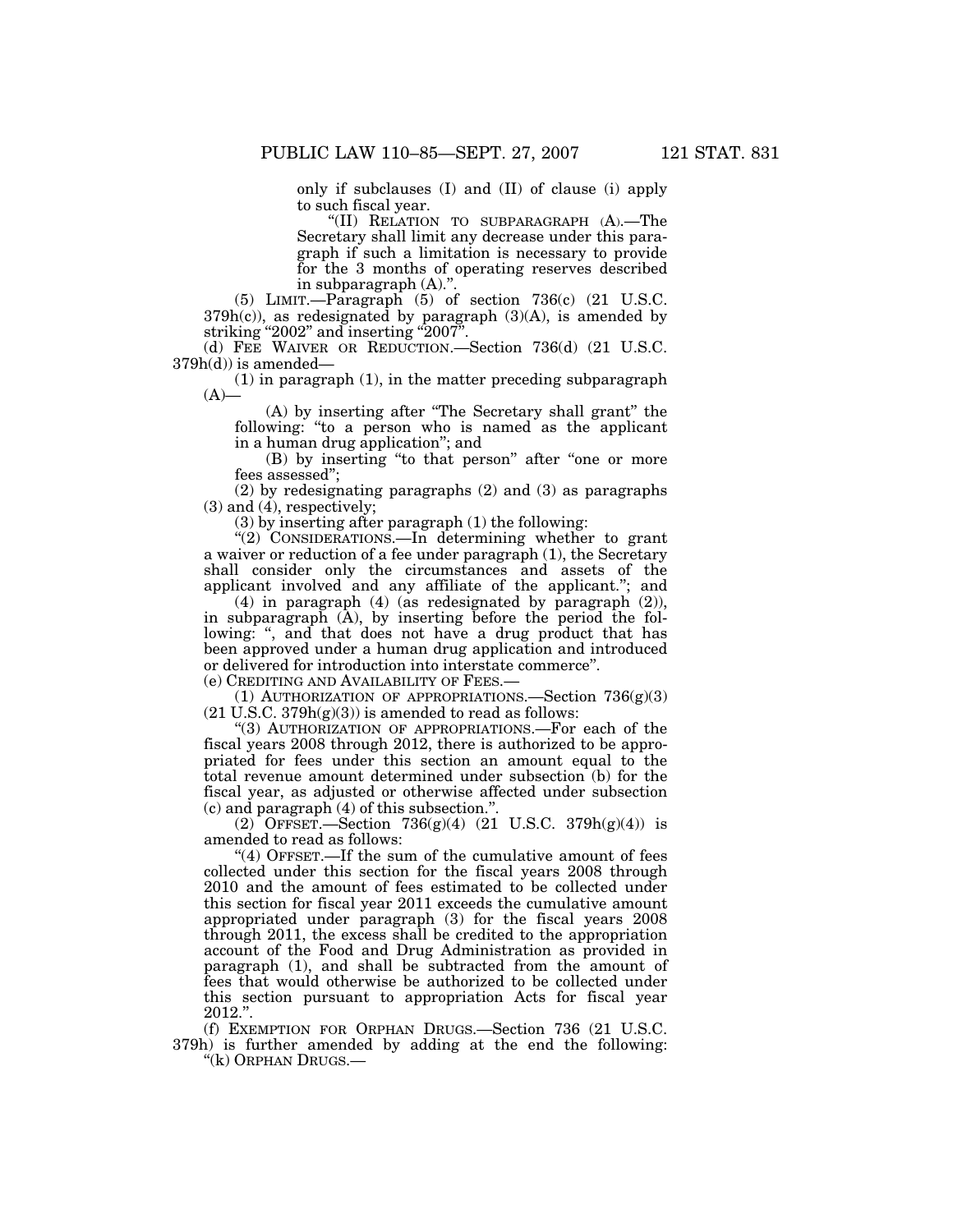''(1) EXEMPTION.—A drug designated under section 526 for a rare disease or condition and approved under section 505 or under section 351 of the Public Health Service Act shall be exempt from product and establishment fees under this section, if the drug meets all of the following conditions:

"(A) The drug meets the public health requirements" contained in this Act as such requirements are applied to requests for waivers for product and establishment fees.

''(B) The drug is owned or licensed and is marketed by a company that had less than \$50,000,000 in gross worldwide revenue during the previous year.

"(2) EVIDENCE OF QUALIFICATION.—An exemption under paragraph (1) applies with respect to a drug only if the applicant involved submits a certification that its gross annual revenues did not exceed \$50,000,000 for the preceding 12 months before the exemption was requested."

(g) CONFORMING AMENDMENT.—Section 736(a) (21 U.S.C.  $379h(a)$ ) is amended in paragraphs  $(1)(A)(i)$ ,  $(1)(A)(ii)$ ,  $(2)(A)$ , and  $(3)(A)$  by striking " $(c)(4)$ " each place such term appears and inserting " $(c)(5)$ ".<br>(h) TECHNICAL AMENDMENT.—

(1) AMENDMENT.—Section  $736(g)(1)$  (21 U.S.C. 379h(g)(1)) is amended by striking the first sentence and inserting the following: "Fees authorized under subsection (a) shall be collected and available for obligation only to the extent and in the amount provided in advance in appropriations Acts. Such fees are authorized to remain available until expended."

(2) EFFECTIVE DATE.—Paragraph (1) shall take effect as if included in section 504 of the Prescription Drug User Fee Amendments of 2002 (Public Law 107–188; 116 Stat. 687).

## **SEC. 104. FEES RELATING TO ADVISORY REVIEW OF PRESCRIPTION-DRUG TELEVISION ADVERTISING.**

Part 2 of subchapter C of chapter VII (21 U.S.C. 379g et seq.) is amended by adding after section 736 the following:

## **''SEC. 736A. FEES RELATING TO ADVISORY REVIEW OF PRESCRIPTION-DRUG TELEVISION ADVERTISING.**

"(a) TYPES OF DIRECT-TO-CONSUMER TELEVISION ADVERTISE-MENT REVIEW FEES.—Beginning in fiscal year 2008, the Secretary shall assess and collect fees in accordance with this section as follows:

"(1) ADVISORY REVIEW FEE.—<br>"(A) IN GENERAL.—With respect to a proposed directto-consumer television advertisement (referred to in this section as a 'DTC advertisement'), each person that on or after October 1, 2007, submits such an advertisement for advisory review by the Secretary prior to its initial public dissemination shall, except as provided in subparagraph (B), be subject to a fee established under subsection  $(c)(3)$ .

''(B) EXCEPTION FOR REQUIRED SUBMISSIONS.—A DTC advertisement that is required to be submitted to the Secretary prior to initial public dissemination is not subject to a fee under subparagraph (A) unless the sponsor designates the submission as a submission for advisory review.

''(C) NOTICE TO SECRETARY OF NUMBER OF Deadlines. ADVERTISEMENTS.—Not later than June 1 of each fiscal

21 USC 379h note.

Effective date.

21 USC 379h–1.

Federal Register, publication.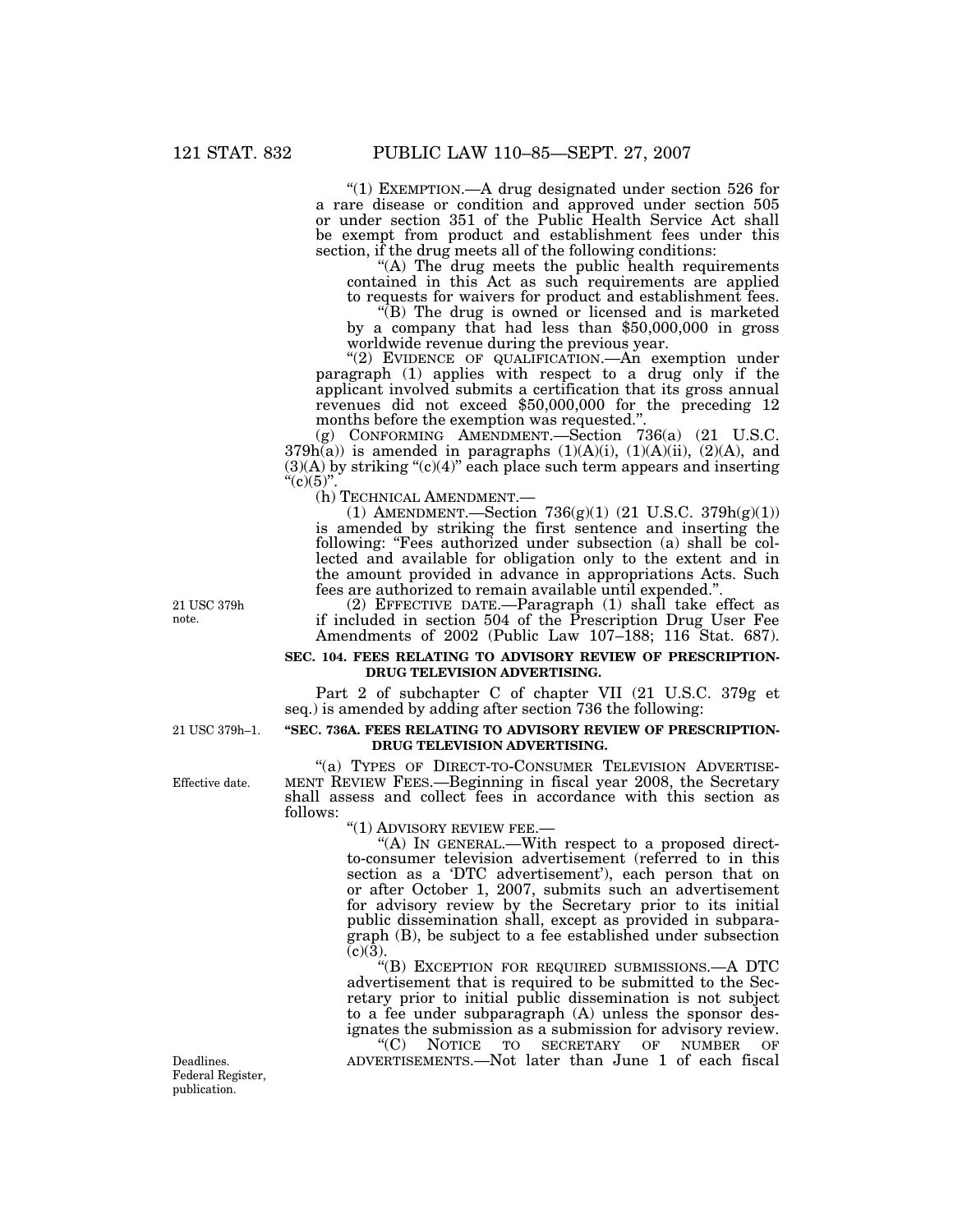year, the Secretary shall publish a notice in the Federal Register requesting any person to notify the Secretary within 30 days of the number of DTC advertisements the person intends to submit for advisory review in the next fiscal year. Notwithstanding the preceding sentence, for fiscal year 2008, the Secretary shall publish such a notice in the Federal Register not later than 30 days after the date of the enactment of the Food and Drug Administration Amendments Act of 2007.<br>
"(D) PAYMENT.—

"(i) IN GENERAL.—The fee required by subparagraph (A) (referred to in this section as 'an advisory review fee') shall be due not later than October 1 of the fiscal year in which the DTC advertisement involved is intended to be submitted for advisory review, subject to subparagraph  $(F)(i)$ . Notwithstanding the preceding sentence, the advisory review fee for any DTC advertisement that is intended to be submitted for advisory review during fiscal year 2008 shall be due not later than 120 days after the date of the enactment of the Food and Drug Administration Amendments of 2007 or an earlier date as specified by the Secretary.

"(ii) EFFECT OF SUBMISSION.—Notification of the Secretary under subparagraph (C) of the number of DTC advertisements a person intends to submit for advisory review is a legally binding commitment by that person to pay the annual advisory review fee for that number of submissions on or before October 1 of the fiscal year in which the advertisement is intended to be submitted. Notwithstanding the preceding sentence, the commitment shall be a legally binding commitment by that person to pay the annual advisory review fee for that number of submissions for fiscal year 2008 by the date specified in clause (i).

''(iii) NOTICE REGARDING CARRYOVER SUBMIS-SIONS.—In making a notification under subparagraph (C), the person involved shall in addition notify the Secretary if under subparagraph (F)(i) the person intends to submit a DTC advertisement for which the advisory review fee has already been paid. If the person does not so notify the Secretary, each DTC advertisement submitted by the person for advisory review in the fiscal year involved shall be subject to the advisory review fee.

''(E) MODIFICATION OF ADVISORY REVIEW FEE.—

"(i) LATE PAYMENT. If a person has submitted Applicability. a notification under subparagraph (C) with respect to a fiscal year and has not paid all advisory review fees due under subparagraph (D) not later than November 1 of such fiscal year (or, in the case of such a notification submitted with respect to fiscal year 2008, not later than 150 days after the date of the enactment of the Food and Drug Administration Amendments Act of 2007 or an earlier date specified by the Secretary), the fees shall be regarded as late

Deadlines.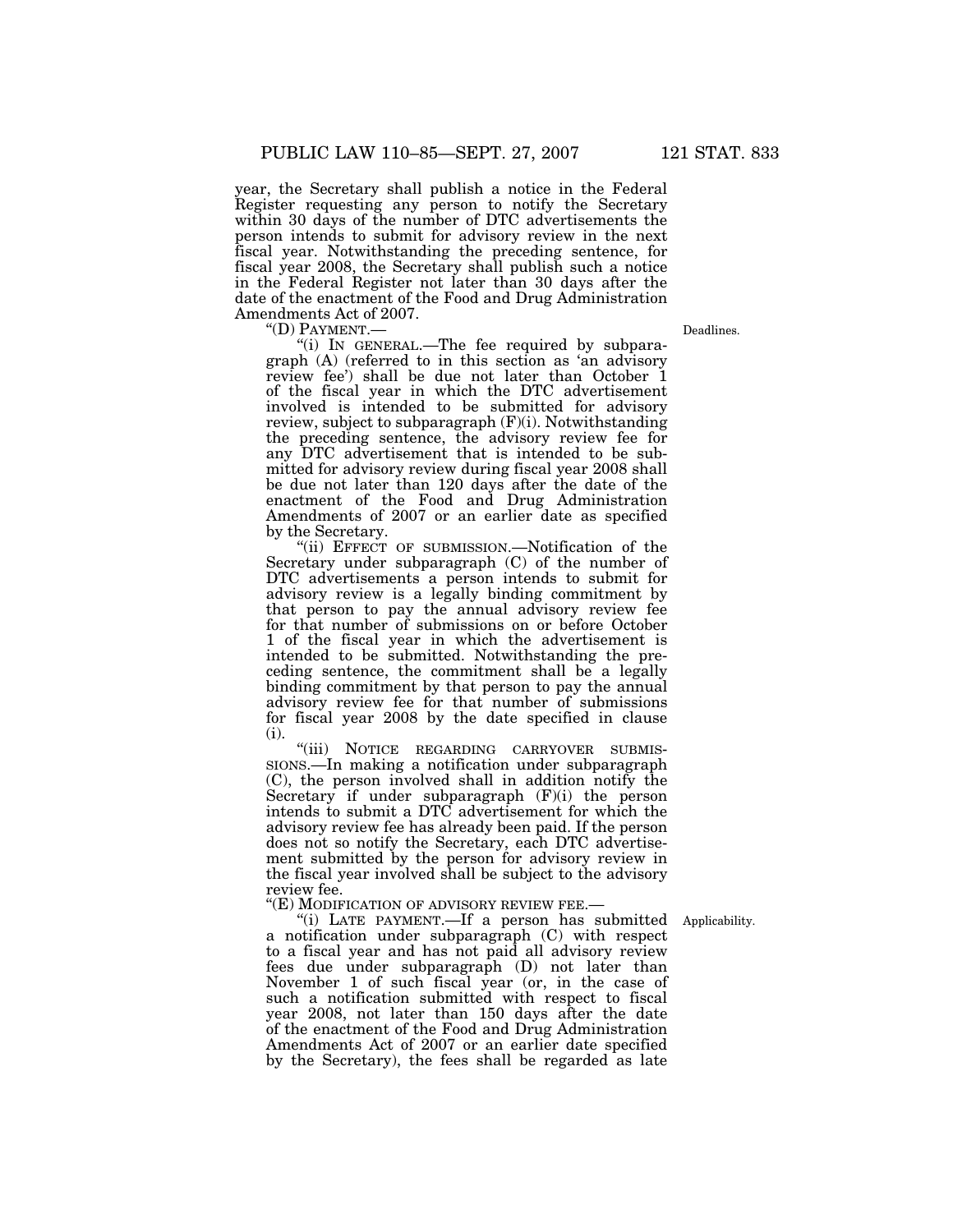Deadline.

Deadline.

Deadlines.

and an increase in the amount of fees applies in accordance with this clause, notwithstanding any other provision of this section. For such person, all advisory review fees for such fiscal year shall be due and payable 20 days before any direct-to-consumer advertisement is submitted to the Secretary for advisory review, and each such fee shall be equal to 150 percent of the fee that otherwise would have applied pursuant to subsection (c)(3).

"(ii) EXCEEDING IDENTIFIED NUMBER OF SUBMIS-SIONS.—If a person submits a number of DTC advertisements for advisory review in a fiscal year that exceeds the number identified by the person under subparagraph (C), an increase in the amount of fees applies under this clause for each submission in excess of such number, notwithstanding any other provision of this section. For each such DTC advertisement, the advisory review fee shall be due and payable 20 days before the advertisement is submitted to the Secretary, and the fee shall be equal to 150 percent of the fee that otherwise would have applied pursuant to subsection  $(c)(3)$ .

"(F) LIMITS.-

''(i) SUBMISSIONS.—For each advisory review fee paid by a person for a fiscal year, the person is entitled to acceptance for advisory review by the Secretary of one DTC advertisement and acceptance of one resubmission for advisory review of the same advertisement. The advertisement shall be submitted for review in the fiscal year for which the fee was assessed, except that a person may carry over not more than one paid advisory review submission to the next fiscal year. Resubmissions may be submitted without regard to the fiscal year of the initial advisory review submission.

''(ii) NO REFUNDS.—Except as provided by subsections  $(d)(4)$  and  $(f)$ , fees paid under this section shall not be refunded.

''(iii) NO WAIVERS, EXEMPTIONS, OR REDUCTIONS.— The Secretary shall not grant a waiver, exemption, or reduction of any fees due or payable under this section.

"(iv) RIGHT TO ADVISORY REVIEW NOT TRANSFER-ABLE.—The right to an advisory review under this paragraph is not transferable, except to a successor in interest.

''(2) OPERATING RESERVE FEE.—

''(A) IN GENERAL.—Each person that on or after October 1, 2007, is assessed an advisory review fee under paragraph (1) shall be subject to fee established under subsection  $(d)(2)$  (referred to in this section as an 'operating reserve fee') for the first fiscal year in which an advisory review fee is assessed to such person. The person is not subject to an operating reserve fee for any other fiscal year.

''(B) PAYMENT.—Except as provided in subparagraph (C), the operating reserve fee shall be due no later than—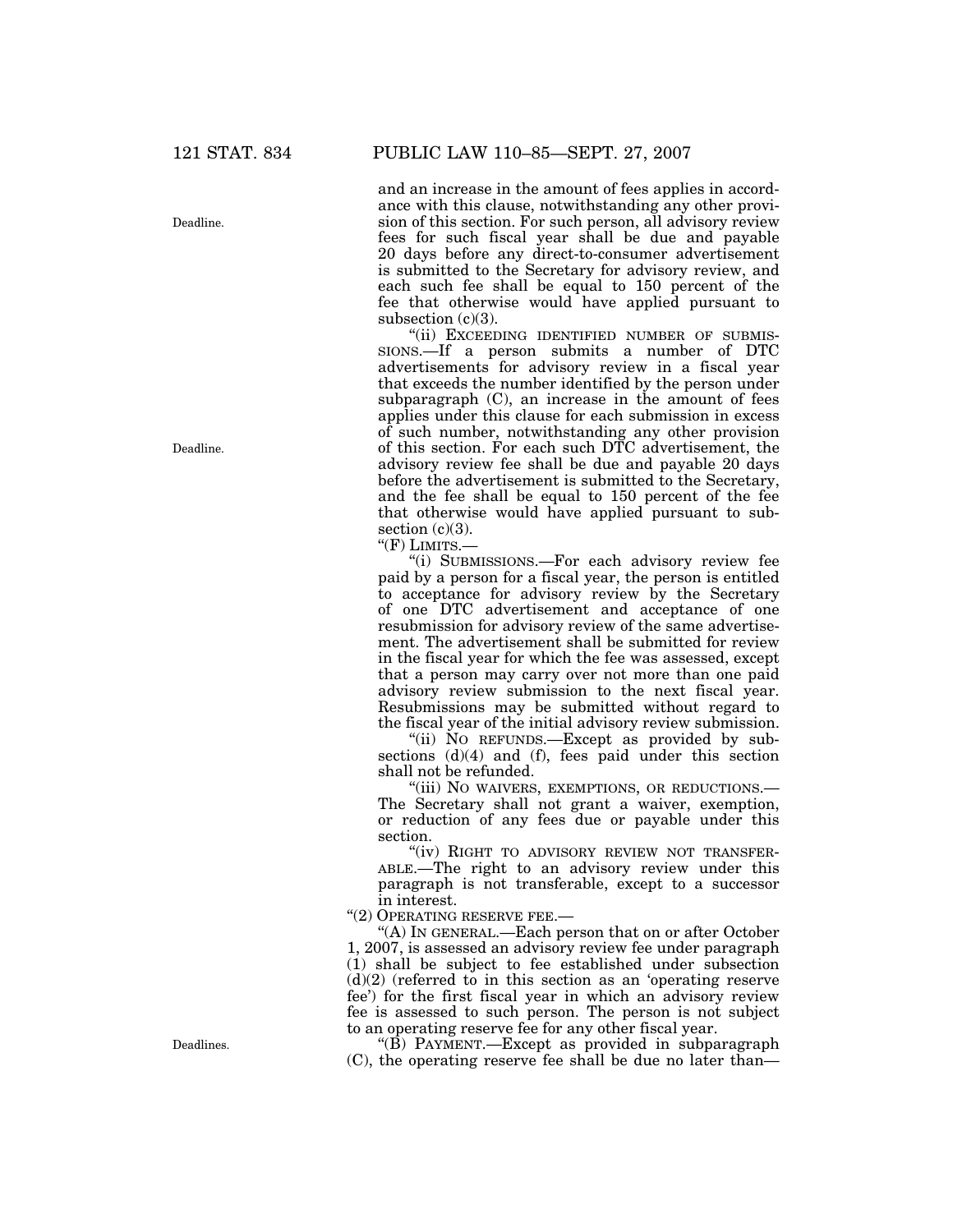"(i) October 1 of the first fiscal year in which the person is required to pay an advisory review fee under paragraph (1); or

"(ii) for fiscal year 2008, 120 days after the date of the enactment of the Food and Drug Administration Amendments Act of 2007 or an earlier date specified by the Secretary.

''(C) LATE NOTICE OF SUBMISSION.—If, in the first fiscal year of a person's participation in the program under this section, that person submits any DTC advertisements for advisory review that are in excess of the number identified by that person in response to the Federal Register notice described in subsection  $(a)(1)(C)$ , that person shall pay an operating reserve fee for each of those advisory reviews equal to the advisory review fee for each submission established under paragraph  $(1)(E)(ii)$ . Fees required by this subparagraph shall be in addition to any fees required by subparagraph (A). Fees under this subparagraph shall be due 20 days before any DTC advertisement is submitted by such person to the Secretary for advisory review.

''(D) LATE PAYMENT.—

''(i) IN GENERAL.—Notwithstanding subparagraph (B), and subject to clause (ii), an operating reserve fee shall be regarded as late if the person required to pay the fee has not paid the complete operating reserve fee by—

"(I) for fiscal year 2008, 150 days after the date of the enactment of the Food and Drug Administration Amendments Act of 2007 or an earlier date specified by the Secretary; or

''(II) in any subsequent year, November 1.

''(ii) COMPLETE PAYMENT.—The complete operating reserve fee shall be due and payable 20 days before any DTC advertisement is submitted by such person to the Secretary for advisory review.

"(iii) AMOUNT.—Notwithstanding any other provision of this section, an operating reserve fee that is regarded as late under this subparagraph shall be equal to 150 percent of the operating reserve fee that otherwise would have applied pursuant to subsection (d).

''(b) ADVISORY REVIEW FEE REVENUE AMOUNTS.—Fees under subsection  $(a)(1)$  shall be established to generate revenue amounts of \$6,250,000 for each of fiscal years 2008 through 2012, as adjusted pursuant to subsections (c) and  $(g)(4)$ .

''(c) ADJUSTMENTS.—

''(1) INFLATION ADJUSTMENT.—Beginning with fiscal year 2009, the revenues established in subsection (b) shall be adjusted by the Secretary by notice, published in the Federal Register, for a fiscal year to reflect the greater of—

''(A) the total percentage change that occurred in the Consumer Price Index for all urban consumers (all items; U.S. city average), for the 12-month period ending June 30 preceding the fiscal year for which fees are being established;

''(B) the total percentage change for the previous fiscal year in basic pay under the General Schedule in accordance

Effective date. Notice. Federal Register, publication.

Deadlines.

Deadline.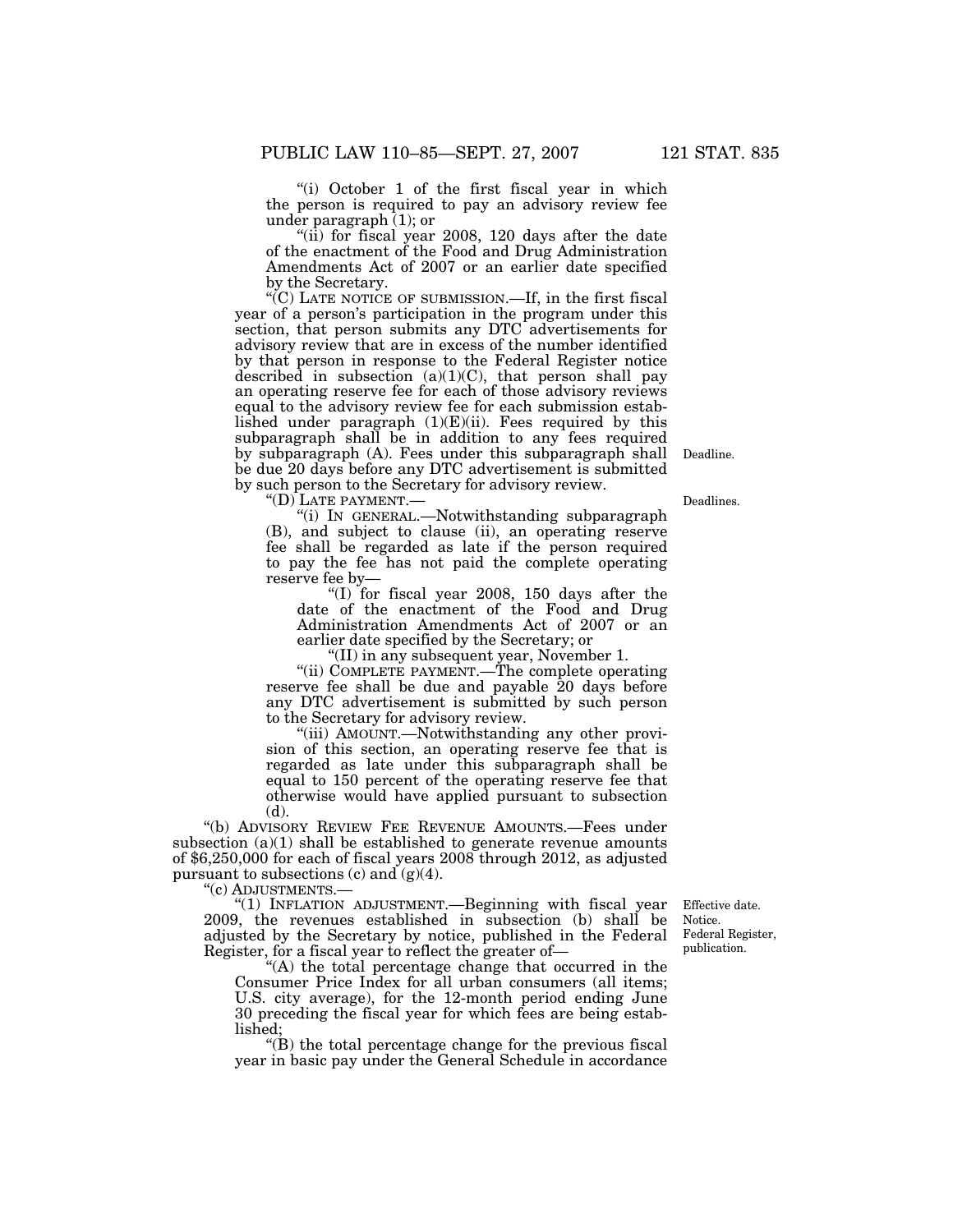with section 5332 of title 5, United States Code, as adjusted by any locality-based comparability payment pursuant to section 5304 of such title for Federal employees stationed in the District of Columbia; or

''(C) the average annual change in the cost, per fulltime equivalent position of the Food and Drug Administration, of all personnel compensation and benefits paid with respect to such positions for the first 5 fiscal years of the previous 6 fiscal years.

The adjustment made each fiscal year by this subsection shall be added on a compounded basis to the sum of all adjustments made each fiscal year after fiscal year 2008 under this subsection.

''(2) WORKLOAD ADJUSTMENT.—Beginning with fiscal year 2009, after the fee revenues established in subsection (b) are adjusted for a fiscal year for inflation in accordance with paragraph (1), the fee revenues shall be adjusted further for such fiscal year to reflect changes in the workload of the Secretary with respect to the submission of DTC advertisements for advisory review prior to initial dissemination. With respect to such adjustment:

"(A) The adjustment shall be determined by the Secretary based upon the number of DTC advertisements identified pursuant to subsection  $(a)(1)(C)$  for the upcoming fiscal year, excluding allowable previously paid carry over submissions. The adjustment shall be determined by multiplying the number of such advertisements projected for that fiscal year that exceeds 150 by \$27,600 (adjusted each year beginning with fiscal year 2009 for inflation in accordance with paragraph (1). The Secretary shall publish in the Federal Register the fee revenues and fees resulting from the adjustment and the supporting methodologies.

''(B) Under no circumstances shall the adjustment result in fee revenues for a fiscal year that are less than the fee revenues established for the prior fiscal year. "(3) ANNUAL FEE SETTING FOR ADVISORY REVIEW.-

''(A) IN GENERAL.—Not later than August 1 of each fiscal year (or, with respect to fiscal year 2008, not later than 90 days after the date of the enactment of the Food and Drug Administration Amendments Act of 2007), the Secretary shall establish for the next fiscal year the DTC advertisement advisory review fee under subsection (a)(1), based on the revenue amounts established under subsection (b), the adjustments provided under paragraphs (1) and (2), and the number of DTC advertisements identified pursuant to subsection (a)(1)(C), excluding allowable previously-paid carry over submissions. The annual advisory review fee shall be established by dividing the fee revenue for a fiscal year (as adjusted pursuant to this subsection) by the number of DTC advertisements so identified, excluding allowable previously-paid carry over submissions under subsection  $(a)(1)(F)(i)$ .

''(B) FISCAL YEAR 2008 FEE LIMIT.—Notwithstanding subsection (b) and the adjustments pursuant to this subsection, the fee established under subparagraph (A) for

Effective date.

Federal Register, publication.

Deadlines.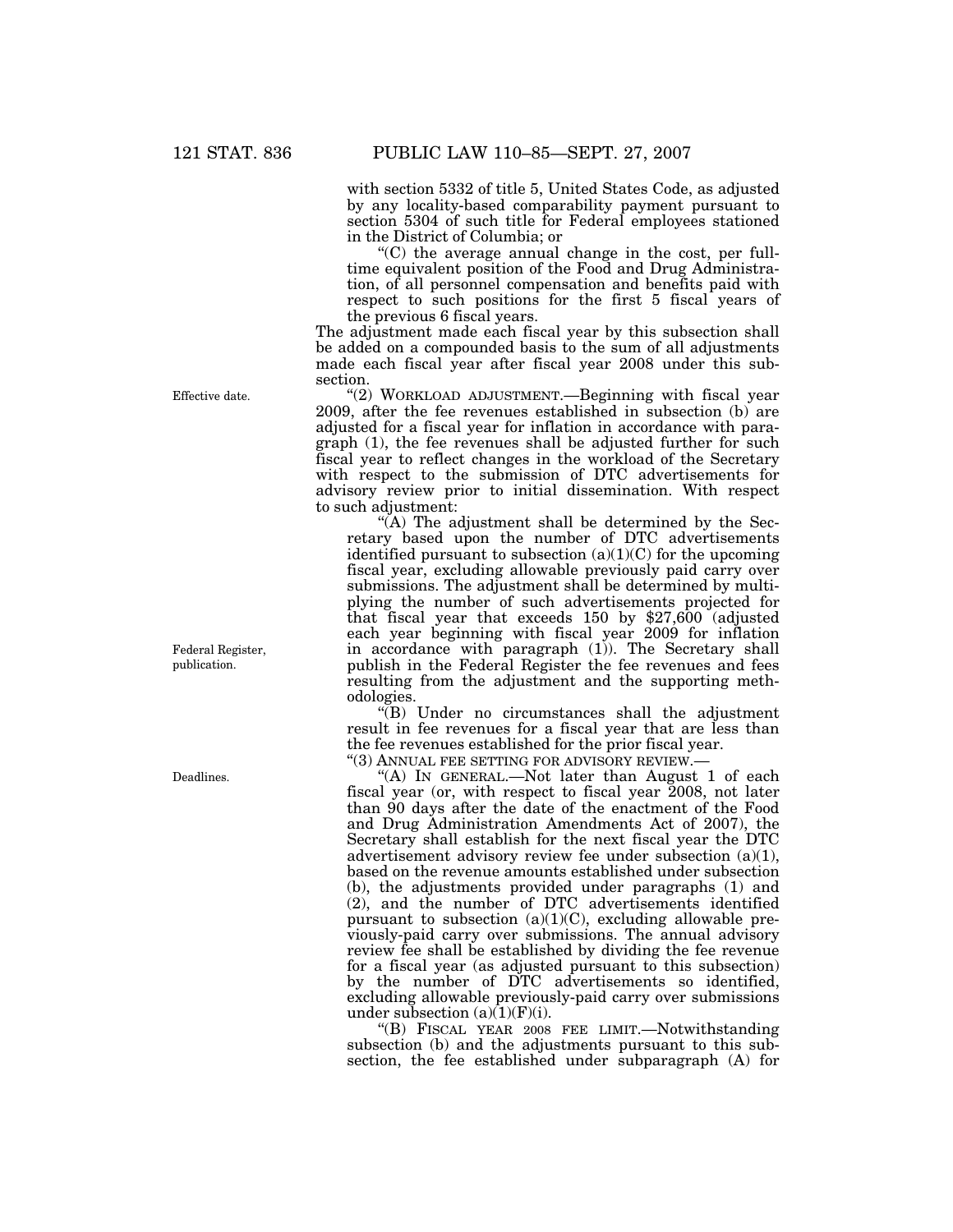fiscal year 2008 may not be more than \$83,000 per submission for advisory review.

''(C) ANNUAL FEE LIMIT.—Notwithstanding subsection (b) and the adjustments pursuant to this subsection, the fee established under subparagraph (A) for a fiscal year after fiscal year 2008 may not be more than 50 percent more than the fee established for the prior fiscal year.

''(D) LIMIT.—The total amount of fees obligated for a fiscal year may not exceed the total costs for such fiscal year for the resources allocated for the process for the advisory review of prescription drug advertising.<br>"(d) OPERATING RESERVES.—

" $(1)$  In GENERAL.—The Secretary shall establish in the Food and Drug Administration salaries and expenses appropriation account without fiscal year limitation a Direct-to-Consumer Advisory Review Operating Reserve, of at least \$6,250,000 in fiscal year 2008, to continue the program under this section in the event the fees collected in any subsequent fiscal year pursuant to subsection  $(a)(1)$  do not generate the fee revenue amount established for that fiscal year.

"(2) FEE SETTING.—The Secretary shall establish the operating reserve fee under subsection  $(a)(2)(A)$  for each person required to pay the fee by multiplying the number of DTC advertisements identified by that person pursuant to subsection  $(a)(1)(C)$  by the advisory review fee established pursuant to subsection (c)(3) for that fiscal year, except that in no case shall the operating reserve fee assessed be less than the operating reserve fee assessed if the person had first participated in the program under this section in fiscal year 2008.

" $(3)$  USE OF OPERATING RESERVE.—The Secretary may use funds from the reserves only to the extent necessary in any fiscal year to make up the difference between the fee revenue amount established for that fiscal year under subsections (b) and (c) and the amount of fees actually collected for that fiscal year pursuant to subsection  $(a)(1)$ , or to pay costs of ending the program under this section if it is terminated pursuant to subsection (f) or not reauthorized beyond fiscal year 2012.

Deadline.

"(4) REFUND OF OPERATING RESERVES.—Within 120 days after the end of fiscal year 2012, or if the program under this section ends early pursuant to subsection (f), the Secretary, after setting aside sufficient operating reserve amounts to terminate the program under this section, shall refund all amounts remaining in the operating reserve on a pro rata basis to each person that paid an operating reserve fee assessment. In no event shall the refund to any person exceed the total amount of operating reserve fees paid by such person pursuant to subsection  $(a)$ <sup>[2]</sup>.

 $\mathcal{F}(e)$  EFFECT OF FAILURE TO PAY FEES.—Notwithstanding any other requirement, a submission for advisory review of a DTC advertisement submitted by a person subject to fees under subsection (a) shall be considered incomplete and shall not be accepted for review by the Secretary until all fees owed by such person under this section have been paid.

''(f) EFFECT OF INADEQUATE FUNDING OF PROGRAM.—

"(1) INITIAL FUNDING.—If on November 1, 2007, or  $120$ days after the date of the enactment of the Food and Drug Administration Amendments Act of 2007, whichever is later,

Effective date.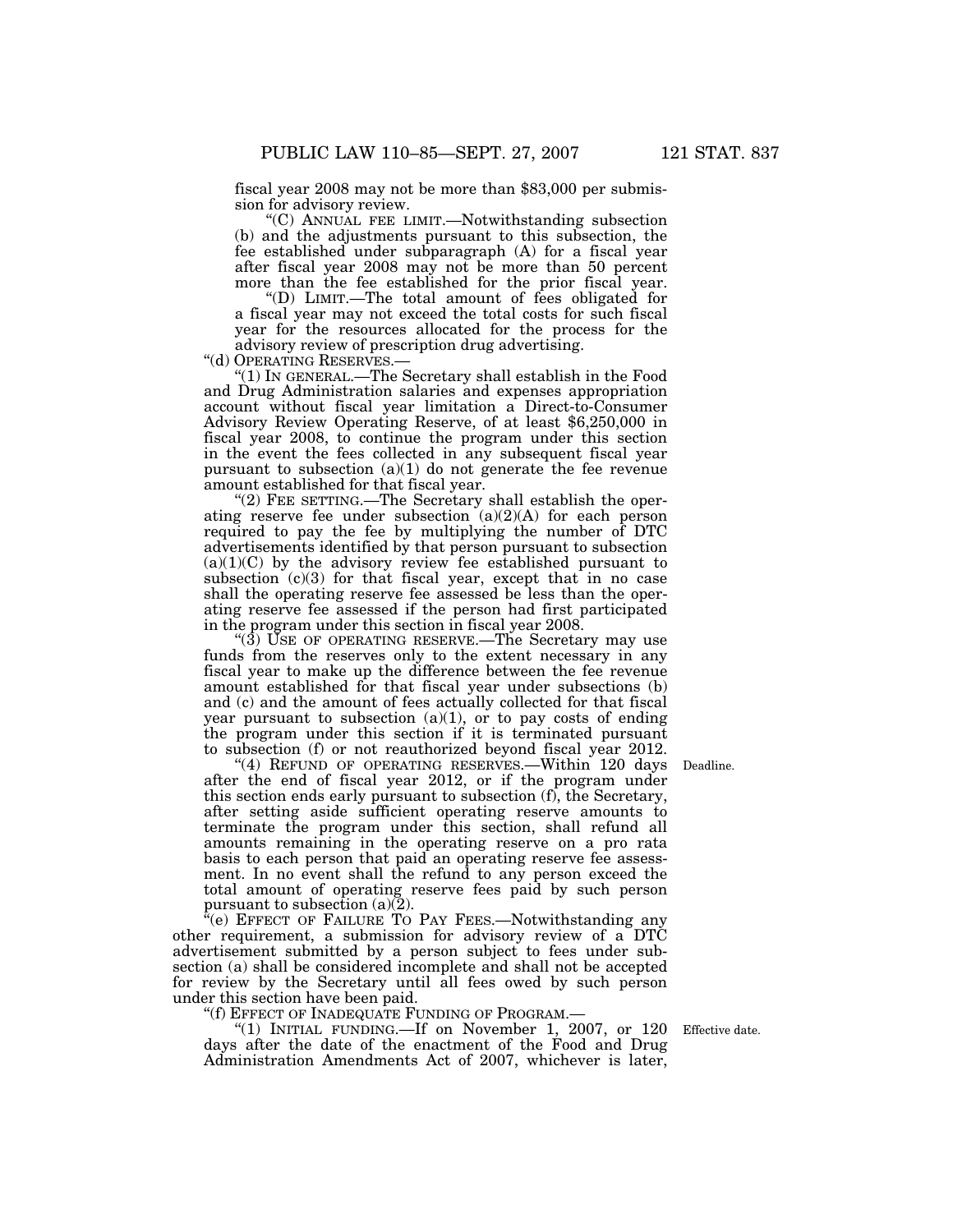the Secretary has not received at least \$11,250,000 in advisory review fees and operating reserve fees combined, the program under this section shall not commence and all collected fees shall be refunded.

''(2) LATER FISCAL YEARS.—Beginning in fiscal year 2009, if, on November 1 of the fiscal year, the combination of the operating reserves, annual fee revenues from that fiscal year, and unobligated fee revenues from prior fiscal years falls below \$9,000,000, adjusted for inflation (as described in subsection  $(c)(1)$ , the program under this section shall terminate, and the Secretary shall notify all participants, retain any money from the unused advisory review fees and the operating reserves needed to terminate the program, and refund the remainder of the unused fees and operating reserves. To the extent required to terminate the program, the Secretary shall first use unobligated advisory review fee revenues from prior fiscal years, then the operating reserves, and finally, unused advisory review fees from the relevant fiscal year.

"(g) CREDITING AND AVAILABILITY OF FEES.

" $(1)$  IN GENERAL.—Fees authorized under subsection  $(a)$ shall be collected and available for obligation only to the extent and in the amount provided in advance in appropriations Acts. Such fees are authorized to remain available until expended. Such sums as may be necessary may be transferred from the Food and Drug Administration salaries and expenses appropriation account without fiscal year limitation to such appropriation account for salaries and expenses with such fiscal year limitation. The sums transferred shall be available solely for the process for the advisory review of prescription drug advertising.

''(2) COLLECTIONS AND APPROPRIATION ACTS.—

"(A) IN GENERAL.—The fees authorized by this section—

''(i) shall be retained in each fiscal year in an amount not to exceed the amount specified in appropriation Acts, or otherwise made available for obligation for such fiscal year; and

"(ii) shall be available for obligation only if the amounts appropriated as budget authority for such fiscal year are sufficient to support a number of fulltime equivalent review employees that is not fewer than the number of such employees supported in fiscal year 2007.

''(B) REVIEW EMPLOYEES.—For purposes of subparagraph (A)(ii), the term 'full-time equivalent review employees' means the total combined number of full-time equivalent employees in—

''(i) the Center for Drug Evaluation and Research, Division of Drug Marketing, Advertising, and Communications, Food and Drug Administration; and

"(ii) the Center for Biologics Evaluation and Research, Advertising and Promotional Labeling Branch, Food and Drug Administration.

"(3) AUTHORIZATION OF APPROPRIATIONS.—For each of the fiscal years 2008 through 2012, there is authorized to be appropriated for fees under this section an amount equal to the total revenue amount determined under subsection (b) for the

Effective date. Notification.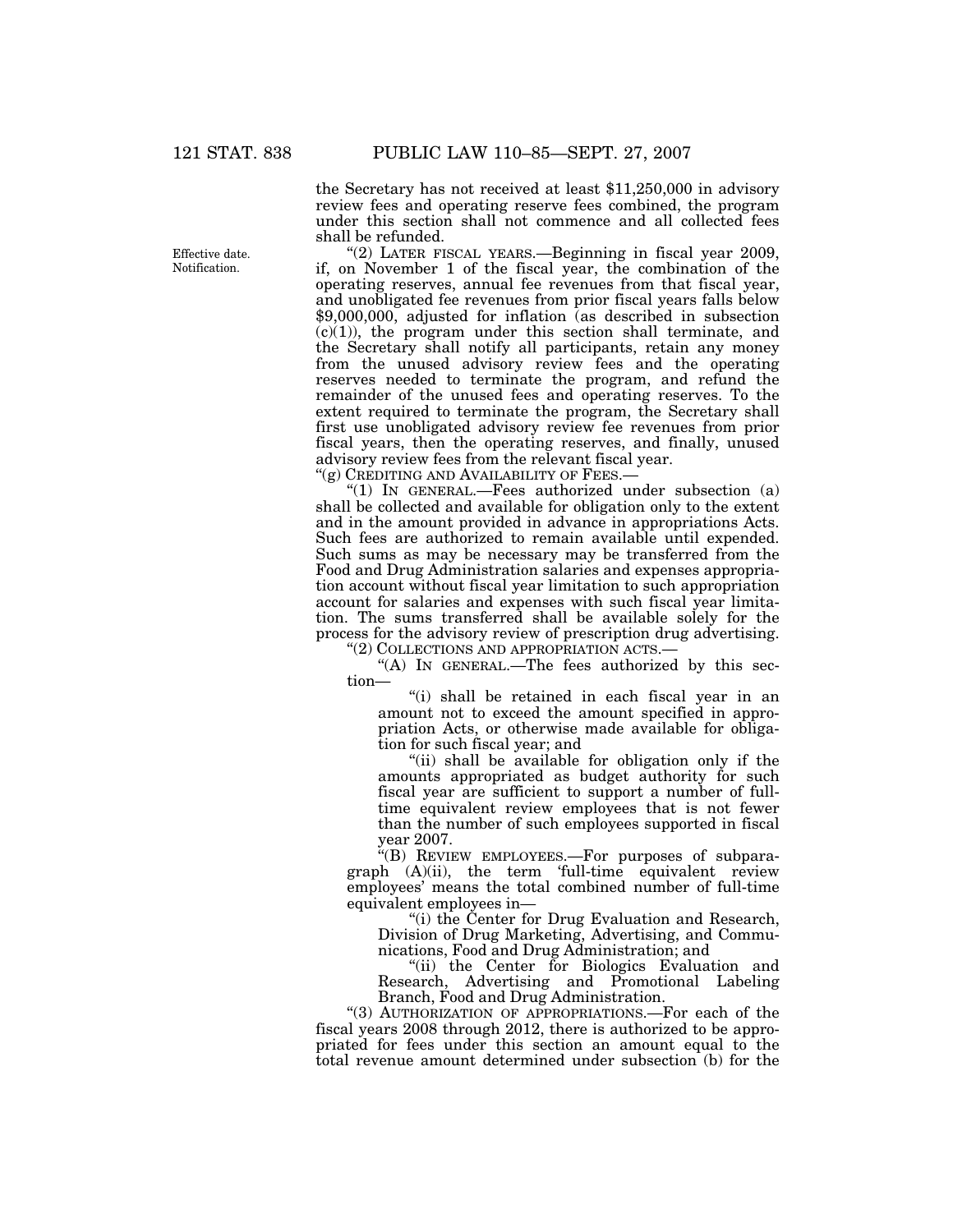fiscal year, as adjusted pursuant to subsection (c) and paragraph (4) of this subsection, plus amounts collected for the reserve fund under subsection (d).

"(4) OFFSET.—Any amount of fees collected for a fiscal year under this section that exceeds the amount of fees specified in appropriation Acts for such fiscal year shall be credited to the appropriation account of the Food and Drug Administration as provided in paragraph (1), and shall be subtracted from the amount of fees that would otherwise be collected under this section pursuant to appropriation Acts for a subsequent fiscal year.

''(h) DEFINITIONS.—For purposes of this section:

" $(1)$  The term 'advisory review' means reviewing and providing advisory comments on DTC advertisements regarding compliance of a proposed advertisement with the requirements of this Act prior to its initial public dissemination.

" $(2)$  The term 'advisory review fee' has the meaning indicated for such term in subsection  $(a)(1)(D)$ .

"(3) The term 'carry over submission' means a submission for an advisory review for which a fee was paid in one fiscal year that is submitted for review in the following fiscal year.

''(4) The term 'direct-to-consumer television advertisement' means an advertisement for a prescription drug product (as defined in section 735(3)) intended to be displayed on any television channel for less than 3 minutes.

" $(5)$  The term 'DTC advertisement' has the meaning indicated for such term in subsection  $(a)(1)(A)$ .

''(6) The term 'operating reserve fee' has the meaning indicated for such term in subsection  $(a)(2)(A)$ .

"(7) The term 'person' includes an individual, partnership, corporation, and association, and any affiliate thereof or successor in interest.

"(8) The term 'process for the advisory review of prescription drug advertising' means the activities necessary to review and provide advisory comments on DTC advertisements prior to public dissemination and, to the extent the Secretary has additional staff resources available under the program under this section that are not necessary for the advisory review of DTC advertisements, the activities necessary to review and provide advisory comments on other proposed advertisements and promotional material prior to public dissemination.

''(9) The term 'resources allocated for the process for the advisory review of prescription drug advertising' means the expenses incurred in connection with the process for the advisory review of prescription drug advertising for—

''(A) officers and employees of the Food and Drug Administration, contractors of the Food and Drug Administration, advisory committees, and costs related to such officers, employees, and committees, and to contracts with such contractors;

''(B) management of information, and the acquisition, maintenance, and repair of computer resources;

''(C) leasing, maintenance, renovation, and repair of facilities and acquisition, maintenance, and repair of fixtures, furniture, scientific equipment, and other necessary materials and supplies;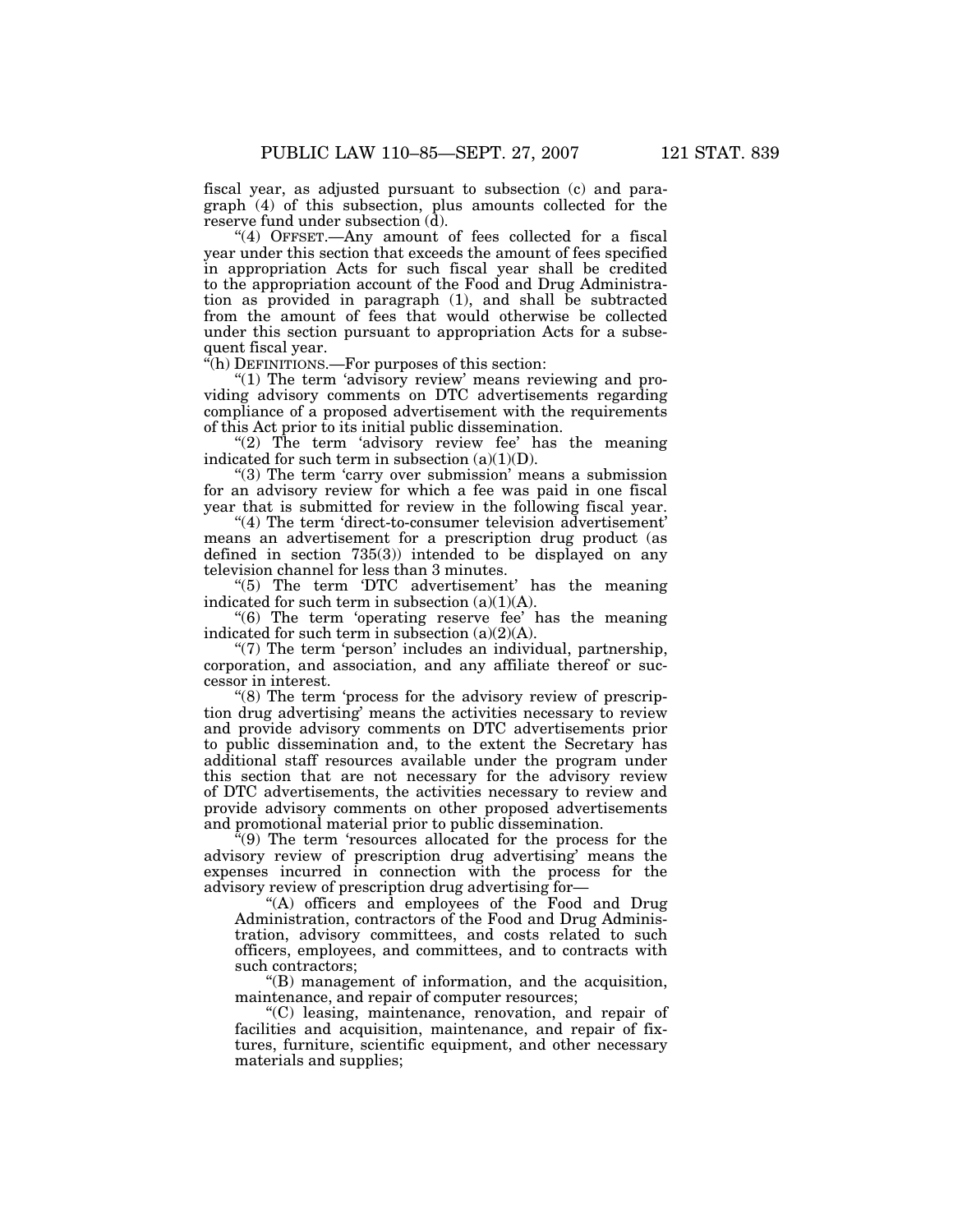''(D) collection of fees under this section and accounting for resources allocated for the advisory review of prescription drug advertising; and

 $E$ ) terminating the program under this section pursuant to subsection  $(f)(2)$  if that becomes necessary.

" $(10)$  The term 'resubmission' means a subsequent submission for advisory review of a direct-to-consumer television advertisement that has been revised in response to the Secretary's comments on an original submission. A resubmission may not introduce significant new concepts or creative themes into the television advertisement.

"(11) The term 'submission for advisory review' means an original submission of a direct-to-consumer television advertisement for which the sponsor voluntarily requests advisory comments before the advertisement is publicly disseminated.''.

## **SEC. 105. REAUTHORIZATION; REPORTING REQUIREMENTS**

Part 2 of subchapter C of chapter VII (21 U.S.C. 379g et seq.), as amended by section 104, is further amended by inserting after section 736A the following:

21 USC 379h–2.

#### **''SEC. 736B. REAUTHORIZATION; REPORTING REQUIREMENTS.**

''(a) PERFORMANCE REPORT.—Beginning with fiscal year 2008, not later than 120 days after the end of each fiscal year for which fees are collected under this part, the Secretary shall prepare and submit to the Committee on Energy and Commerce of the House of Representatives and the Committee on Health, Education, Labor, and Pensions of the Senate a report concerning the progress of the Food and Drug Administration in achieving the goals identified in the letters described in section 101(c) of the Food and Drug Administration Amendments Act of 2007 during such fiscal year and the future plans of the Food and Drug Administration for meeting the goals. The report for a fiscal year shall include information on all previous cohorts for which the Secretary has not given a complete response on all human drug applications and supplements in the cohort.

''(b) FISCAL REPORT.—Beginning with fiscal year 2008, not later than 120 days after the end of each fiscal year for which fees are collected under this part, the Secretary shall prepare and submit to the Committee on Energy and Commerce of the House of Representatives and the Committee on Health, Education, Labor, and Pensions of the Senate a report on the implementation of the authority for such fees during such fiscal year and the use, by the Food and Drug Administration, of the fees collected for such fiscal year.

''(c) PUBLIC AVAILABILITY.—The Secretary shall make the reports required under subsections (a) and (b) available to the public on the Internet Web site of the Food and Drug Administration.

''(d) REAUTHORIZATION.—

''(1) CONSULTATION.—In developing recommendations to present to the Congress with respect to the goals, and plans for meeting the goals, for the process for the review of human drug applications for the first 5 fiscal years after fiscal year 2012, and for the reauthorization of this part for such fiscal years, the Secretary shall consult with—

''(A) the Committee on Energy and Commerce of the House of Representatives;

Website.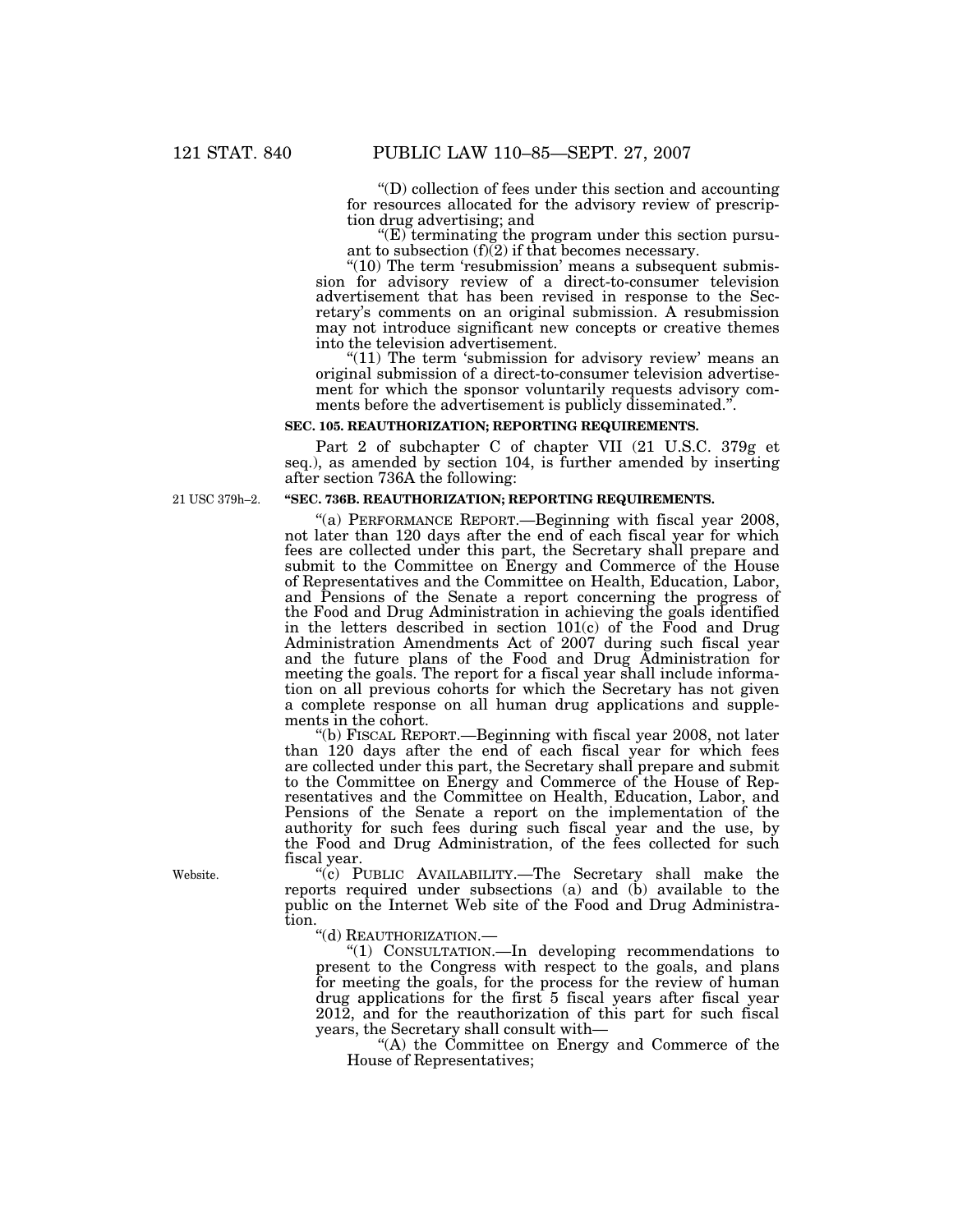''(B) the Committee on Health, Education, Labor, and Pensions of the Senate;

''(C) scientific and academic experts;

''(D) health care professionals;

"(E) representatives of patient and consumer advocacy groups; and

 ${}^{\alpha}$ (F) the regulated industry.

"(2) PRIOR PUBLIC INPUT.—Prior to beginning negotiations with the regulated industry on the reauthorization of this part, the Secretary shall—

"(A) publish a notice in the Federal Register requesting" public input on the reauthorization;

''(B) hold a public meeting at which the public may present its views on the reauthorization, including specific suggestions for changes to the goals referred to in subsection (a);

 $C$ ) provide a period of 30 days after the public meeting to obtain written comments from the public suggesting changes to this part; and

''(D) publish the comments on the Food and Drug Website. Administration's Internet Web site.

''(3) PERIODIC CONSULTATION.—Not less frequently than once every month during negotiations with the regulated industry, the Secretary shall hold discussions with representatives of patient and consumer advocacy groups to continue discussions of their views on the reauthorization and their suggestions for changes to this part as expressed under paragraph (2).

"(4) PUBLIC REVIEW OF RECOMMENDATIONS.—After negotiations with the regulated industry, the Secretary shall—

"(A) present the recommendations developed under paragraph (1) to the Congressional committees specified in such paragraph;

 $\mathrm{``(B)}$  publish such recommendations in the Federal Register;

''(C) provide for a period of 30 days for the public to provide written comments on such recommendations;

''(D) hold a meeting at which the public may present its views on such recommendations; and

 $E$ ) after consideration of such public views and comments, revise such recommendations as necessary.

"(5) TRANSMITTAL OF RECOMMENDATIONS.—Not later than Deadline. January 15, 2012, the Secretary shall transmit to the Congress the revised recommendations under paragraph (4), a summary of the views and comments received under such paragraph, and any changes made to the recommendations in response to such views and comments.

''(6) MINUTES OF NEGOTIATION MEETINGS.—

''(A) PUBLIC AVAILABILITY.—Before presenting the recommendations developed under paragraphs (1) through (5) to the Congress, the Secretary shall make publicly available, on the public Web site of the Food and Drug Administration, minutes of all negotiation meetings conducted under this subsection between the Food and Drug Administration and the regulated industry.

''(B) CONTENT.—The minutes described under subparagraph (A) shall summarize any substantive proposal made

Federal Register, publication.

Website.

Federal Register, publication.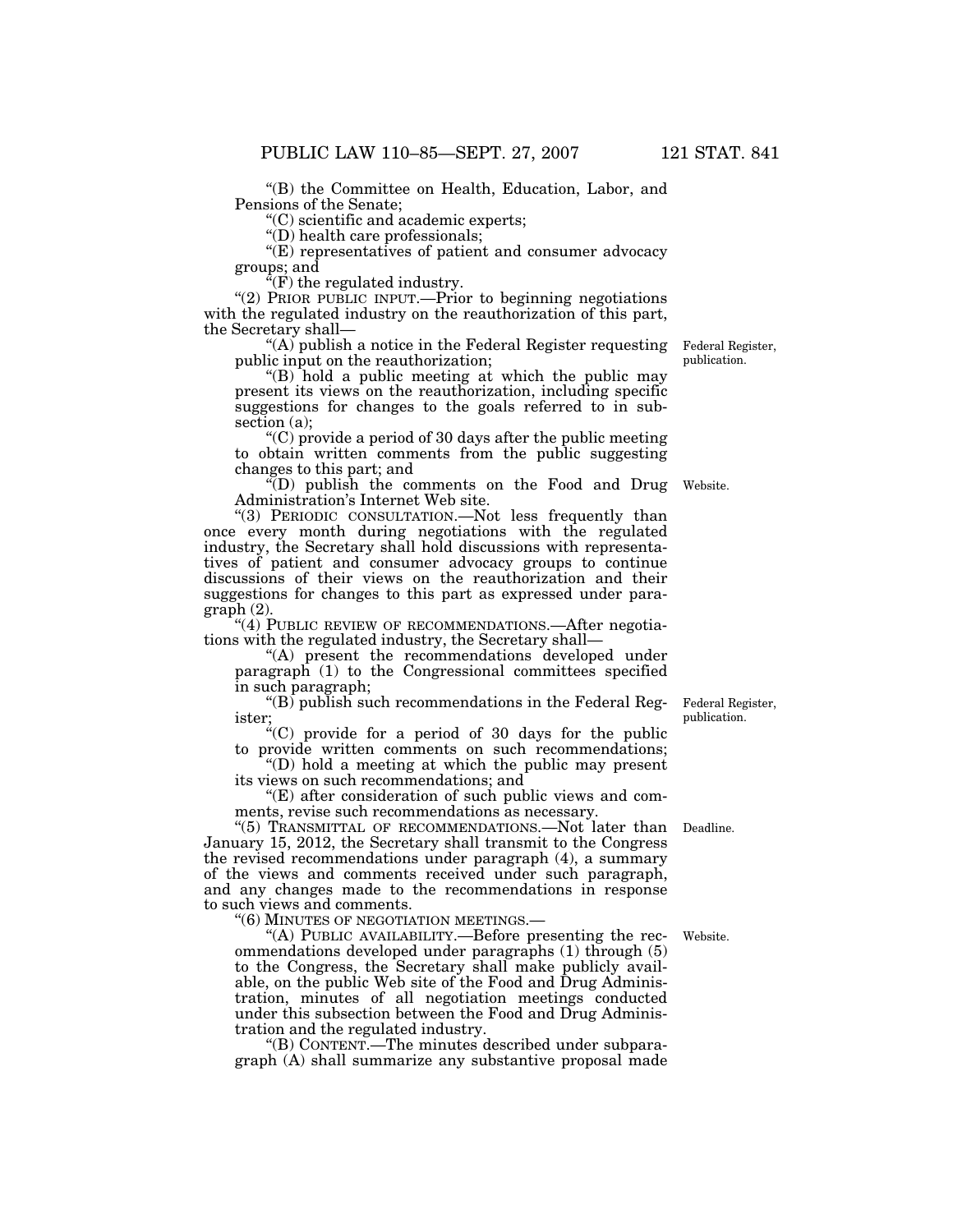by any party to the negotiations as well as significant controversies or differences of opinion during the negotiations and their resolution.''.

### **SEC. 106. SUNSET DATES.**

(a) AUTHORIZATION.—The amendments made by sections 102, 103, and 104 cease to be effective October 1, 2012.

(b) REPORTING REQUIREMENTS.—The amendment made by section 105 ceases to be effective January 31, 2013.

#### **SEC. 107. EFFECTIVE DATE.**

The amendments made by this title shall take effect on October 1, 2007, or the date of the enactment of this Act, whichever is later, except that fees under part 2 of subchapter C of chapter VII of the Federal Food, Drug, and Cosmetic Act shall be assessed for all human drug applications received on or after October 1, 2007, regardless of the date of the enactment of this Act.

# **SEC. 108. SAVINGS CLAUSE.**

Notwithstanding section 509 of the Prescription Drug User Fee Amendments of 2002 (21 U.S.C. 379g note), and notwithstanding the amendments made by this title, part 2 of subchapter C of chapter VII of the Federal Food, Drug, and Cosmetic Act, as in effect on the day before the date of the enactment of this title, shall continue to be in effect with respect to human drug applications and supplements (as defined in such part as of such day) that on or after October 1, 2002, but before October 1, 2007, were accepted by the Food and Drug Administration for filing with respect to assessing and collecting any fee required by such part for a fiscal year prior to fiscal year 2008.

### **SEC. 109. TECHNICAL AMENDMENT; CONFORMING AMENDMENT.**

(a) Section 739 (21 U.S.C. 379j–11) is amended in the matter preceding paragraph (1) by striking ''subchapter'' and inserting ''part''.

(b) Paragraph  $(11)$  of section 739  $(21$  U.S.C. 379 $j-11$ ) is amended by striking " $735(9)$ " and inserting " $735(11)$ ".

Medical Device User Fee Amendments of 2007.

# **TITLE II—MEDICAL DEVICE USER FEE AMENDMENTS OF 2007**

#### **SEC. 201. SHORT TITLE; REFERENCES IN TITLE; FINDING.**

(a) SHORT TITLE.—This title may be cited as the ''Medical Device User Fee Amendments of 2007''.

(b) REFERENCES IN TITLE.—Except as otherwise specified, amendments made by this title to a section or other provision of law are amendments to such section or other provision of the Federal Food, Drug, and Cosmetic Act (21 U.S.C. 301 et seq.).

(c) FINDING.—The Congress finds that the fees authorized under the amendments made by this title will be dedicated toward expediting the process for the review of device applications and for assuring the safety and effectiveness of devices, as set forth in the goals identified for purposes of part 3 of subchapter C of chapter VII of the Federal Food, Drug, and Cosmetic Act in the letters from the Secretary of Health and Human Services to the Chairman of the Committee on Health, Education, Labor, and Pensions of the Senate and the Chairman of the Committee on Energy

21 USC 301 note.

21 USC 379i note.

21 USC 379g note.

21 USC 379g note.

21 USC 379g note.

21 USC 379h–2.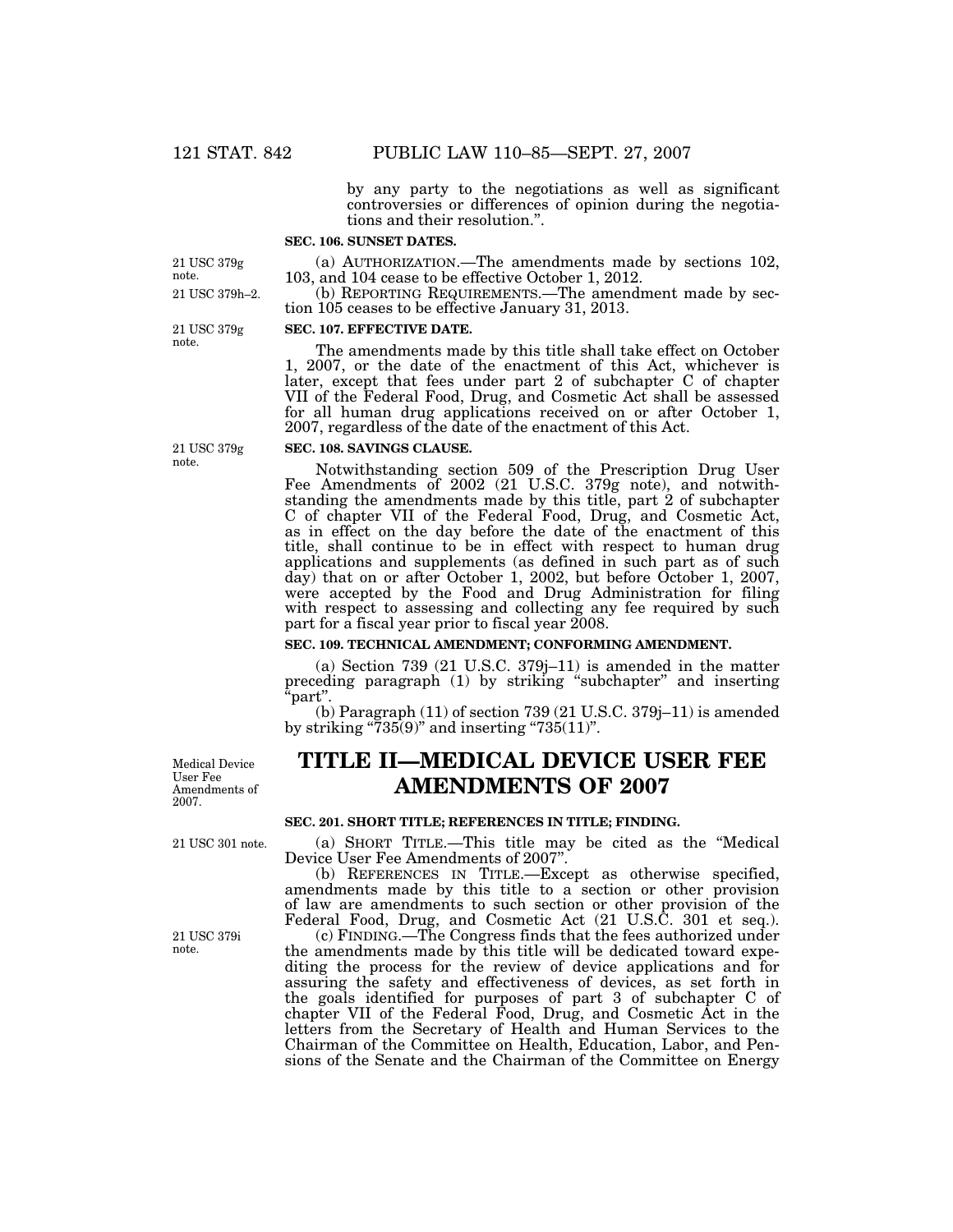and Commerce of the House of Representatives, as set forth in the Congressional Record.

# **Subtitle A—Fees Related to Medical Devices**

## **SEC. 211. DEFINITIONS.**

Section 737 is amended—

21 USC 379i.

 $(1)$  in the matter preceding paragraph  $(1)$ , by striking "For purposes of this subchapter'' and inserting ''For purposes of this part'';

 $(2)$  by redesignating paragraphs  $(5)$ ,  $(6)$ ,  $(7)$ , and  $(8)$  as paragraphs  $(8)$ ,  $(9)$ ,  $(10)$ , and  $(12)$ , respectively;

(3) by inserting after paragraph (4) the following:

" $(5)$  The term 30-day notice' means a notice under section 515(d)(6) that is limited to a request to make modifications to manufacturing procedures or methods of manufacture affecting the safety and effectiveness of the device.

"(6) The term 'request for classification information' means a request made under section 513(g) for information respecting the class in which a device has been classified or the requirements applicable to a device.

" $(7)$  The term 'annual fee', for periodic reporting concerning a class III device, means the annual fee associated with periodic reports required by a premarket application approval order.'';

 $(4)$  in paragraph  $(10)$ , as so redesignated—

 $(A)$  by striking "April of the preceding fiscal year" and inserting "October of the preceding fiscal year"; and (B) by striking ''April 2002'' and inserting ''October

2001'';

(5) by inserting after paragraph (10), as so amended, the following:

" $(11)$  The term 'person' includes an affiliate thereof."; and (6) by inserting after paragraph (12), as so redesignated, the following:

" $(13)$  The term 'establishment subject to a registration fee' means an establishment that is required to register with the Secretary under section 510 and is one of the following types of establishments:

''(A) MANUFACTURER.—An establishment that makes by any means any article that is a device, including an establishment that sterilizes or otherwise makes such article for or on behalf of a specification developer or any other person.

''(B) SINGLE-USE DEVICE REPROCESSOR.—An establishment that, within the meaning of section  $201(11)(2)(A)$ , performs additional processing and manufacturing operations on a single-use device that has previously been used on a patient.

''(C) SPECIFICATION DEVELOPER.—An establishment that develops specifications for a device that is distributed under the establishment's name but which performs no manufacturing, including an establishment that, in addition to developing specifications, also arranges for the manufacturing of devices labeled with another establishment's name by a contract manufacturer.''.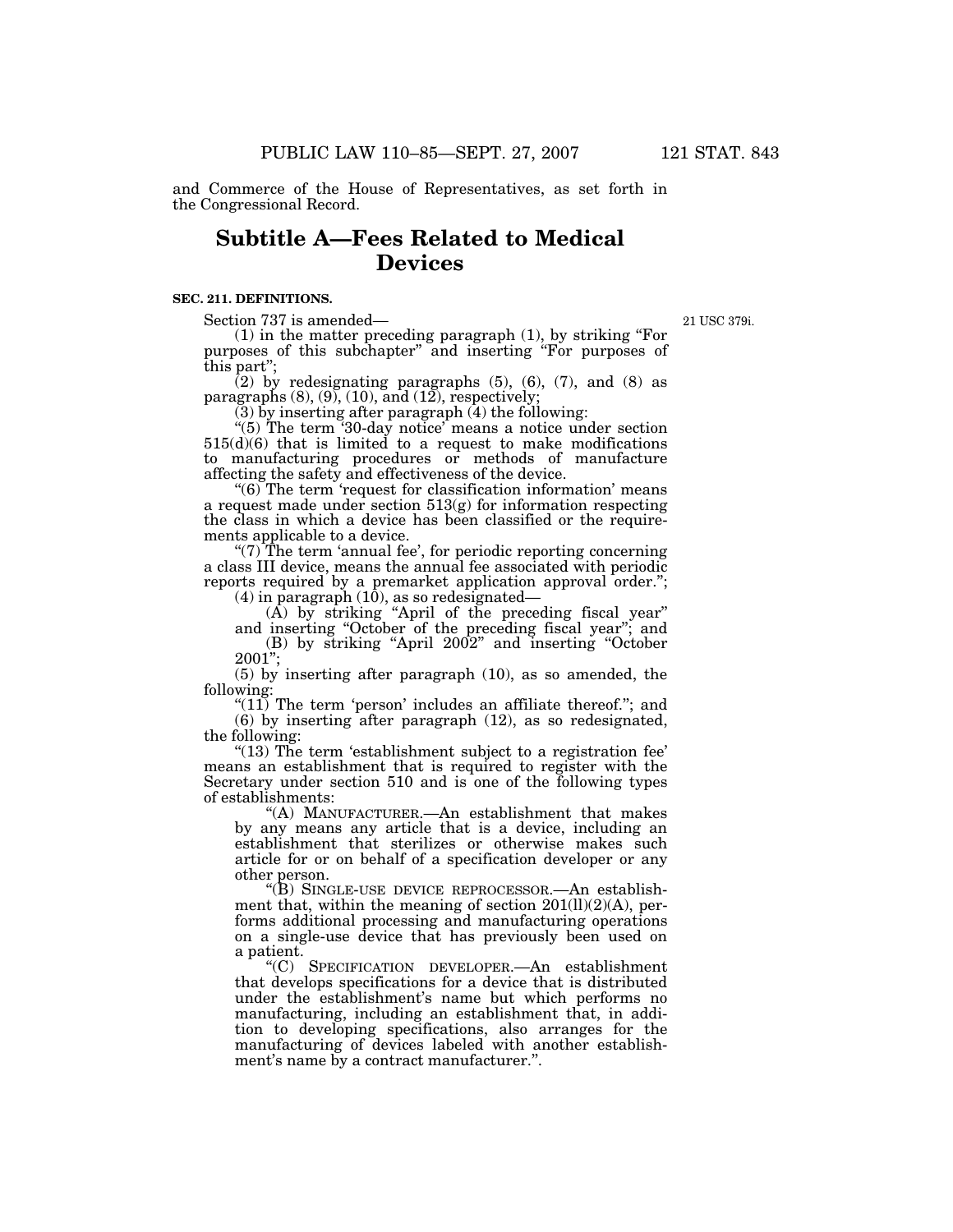## **SEC. 212. AUTHORITY TO ASSESS AND USE DEVICE FEES.**

(a) TYPES OF FEES.—<br>(1) IN GENERAL.—Section 738(a) (21 U.S.C. 379j(a)) is amended—

(A) in paragraph (1), by striking ''Beginning on the date of the enactment of the Medical Device User Fee and Modernization Act of 2002'' and inserting ''Beginning in fiscal year 2008''; and

(B) by amending the designation and heading of paragraph (2) to read as follows:

 $(2)$  PREMARKET APPLICATION, PREMARKET REPORT, SUPPLE-MENT, AND SUBMISSION FEE, AND ANNUAL FEE FOR PERIODIC REPORTING CONCERNING A CLASS III DEVICE.

(2) FEE AMOUNTS.—Section 738(a)(2)(A) (21 U.S.C.  $379j(a)(2)(A)$ ) is amended—

(A) in clause (iii), by striking "a fee equal to the fee that applies'' and inserting ''a fee equal to 75 percent of the fee that applies'';

(B) in clause (iv), by striking "21.5 percent" and inserting "15 percent";

 $(C)$  in clause  $(v)$ , by striking "7.2 percent" and inserting ''7 percent'';

(D) by redesignating clauses (vi) and (vii) as clauses (vii) and (viii), respectively;

(E) by inserting after clause (v) the following:

 $\sqrt{\gamma}$ <sup>"</sup>(vi) For a 30-day notice, a fee equal to 1.6 percent of the fee that applies under clause (i).'';

 $(F)$  in clause (viii), as so redesignated—  $(i)$  by striking "1.42 percent" and inserting "1.84

percent''; and

(ii) by striking '', subject to any adjustment under subsection  $(e)(2)(C)(ii)$ "; and

(G) by inserting after such clause (viii) the following:

"(ix) For a request for classification information, a fee equal to 1.35 percent of the fee that applies under clause (i).

"(x) For periodic reporting concerning a class III device, an annual fee equal to 3.5 percent of the fee that applies under clause (i)."

(3) PAYMENT.—Section 738(a)(2)(C) (21 U.S.C. 379j(a)(2)(C)) is amended to read as follows:

"(C) PAYMENT.—The fee required by subparagraph  $(A)$ shall be due upon submission of the premarket application, premarket report, supplement, premarket notification submission, 30-day notice, request for classification information, or periodic reporting concerning a class III device. Applicants submitting portions of applications pursuant to section 515(c)(4) shall pay such fees upon submission of the first portion of such applications.''.

(4) REFUNDS.—Section  $738(a)(2)(D)$  (21 U.S.C. 379j(a)(2)(D)) is amended—

(A) in clause (iii), by striking the last two sentences; and

(B) by adding after clause (iii) the following:

"(iv) MODULAR APPLICATIONS WITHDRAWN BEFORE FIRST ACTION.—The Secretary shall refund 75 percent of the application fee paid for an application submitted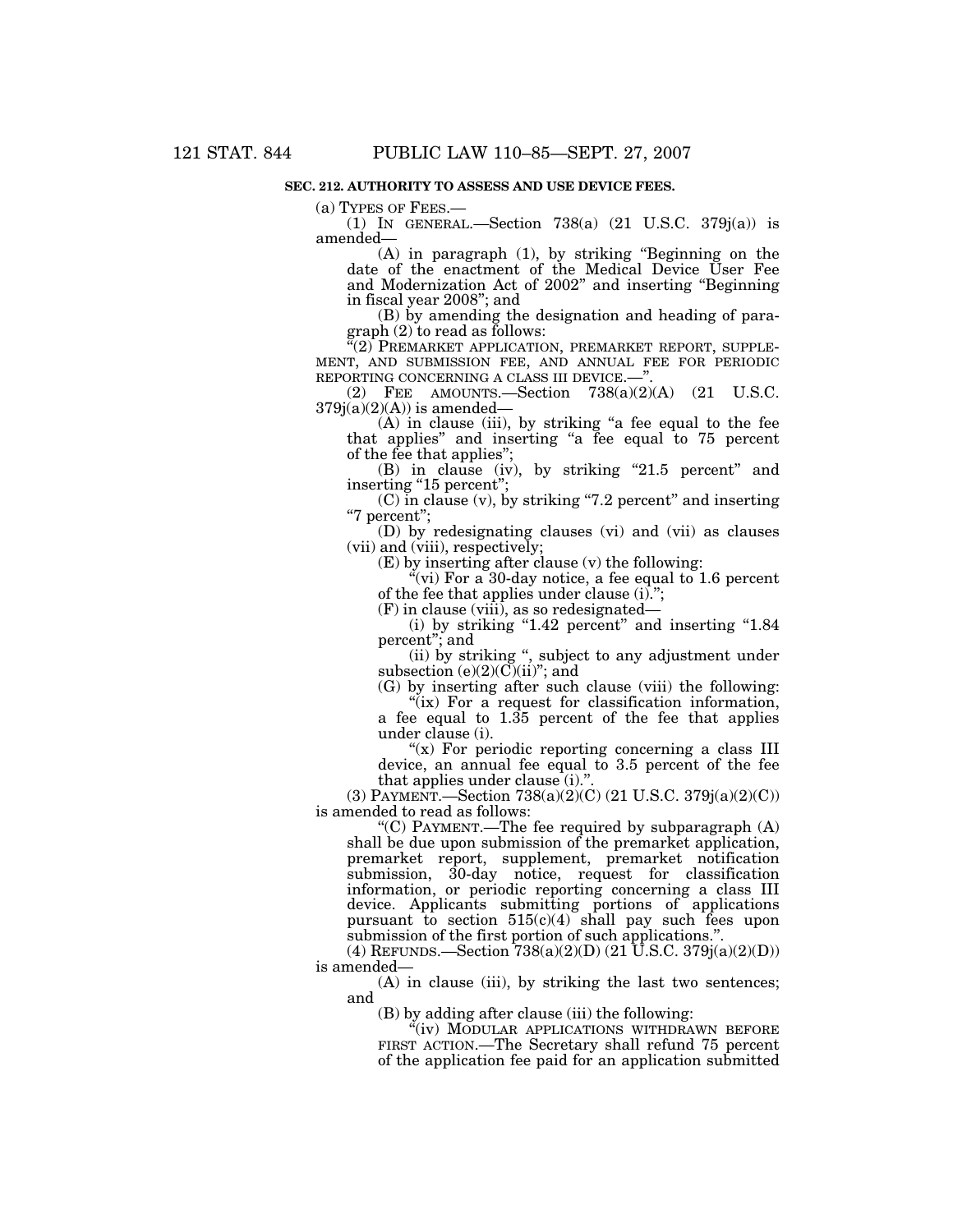under section  $515(c)(4)$  that is withdrawn before a second portion is submitted and before a first action on the first portion.

 $''(v)$  LATER WITHDRAWN MODULAR APPLICATIONS.—<br>If an application submitted under section 515(c)(4) is withdrawn after a second or subsequent portion is submitted but before any first action, the Secretary may return a portion of the fee. The amount of refund, if any, shall be based on the level of effort already expended on the review of the portions submitted.

'(vi) SOLE DISCRETION TO REFUND.—The Secretary shall have sole discretion to refund a fee or portion of the fee under clause (iii) or (v). A determination by the Secretary concerning a refund under clause (iii) or (v) shall not be reviewable.''.

(5) ANNUAL ESTABLISHMENT REGISTRATION FEE.—Section 738(a) (21 U.S.C. 379j(a)) is amended by adding after paragraph (2) the following:

''(3) ANNUAL ESTABLISHMENT REGISTRATION FEE.—

''(A) IN GENERAL.—Except as provided in subparagraph (B), each establishment subject to a registration fee shall be subject to a fee for each initial or annual registration under section 510 beginning with its registration for fiscal year 2008.

''(B) EXCEPTION.—No fee shall be required under subparagraph (A) for an establishment operated by a State or Federal governmental entity or an Indian tribe (as defined in the Indian Self Determination and Educational Assistance Act), unless a device manufactured by the establishment is to be distributed commercially.

''(C) PAYMENT.—The fee required under subparagraph (A) shall be due once each fiscal year, upon the initial registration of the establishment or upon the annual registration under section 510.''.

(b) FEE AMOUNTS.—Section 738(b) (21 U.S.C. 379j(b)) is amended to read as follows:

''(b) FEE AMOUNTS.—Except as provided in subsections (c), (d), (e), and (h) the fees under subsection (a) shall be based on the following fee amounts:

| Fee Type                        | Fiscal<br>Year<br>2008 | Fiscal<br>Year<br>2009 | Fiscal<br>Year<br>2010 | Fiscal<br>Year<br>2011 | Fiscal<br>Year<br>2012 |
|---------------------------------|------------------------|------------------------|------------------------|------------------------|------------------------|
| Premarket Application           | \$185,000              | \$200,725              | \$217.787              | \$236,298              | \$256.384              |
| Establishment Registra-<br>tion | \$1,706                | \$1,851                | \$2,008                | \$2,179                | .<br>\$2.364."         |

(c) ANNUAL FEE SETTING.—<br>(1) IN GENERAL.—Section 738(c) (21 U.S.C. 379 $j(c)(1)$ ) is amended—

(A) in the subsection heading, by striking ''Annual Fee Setting" and inserting "ANNUAL FEE SETTING"; and (B) in paragraph (1), by striking the last sentence.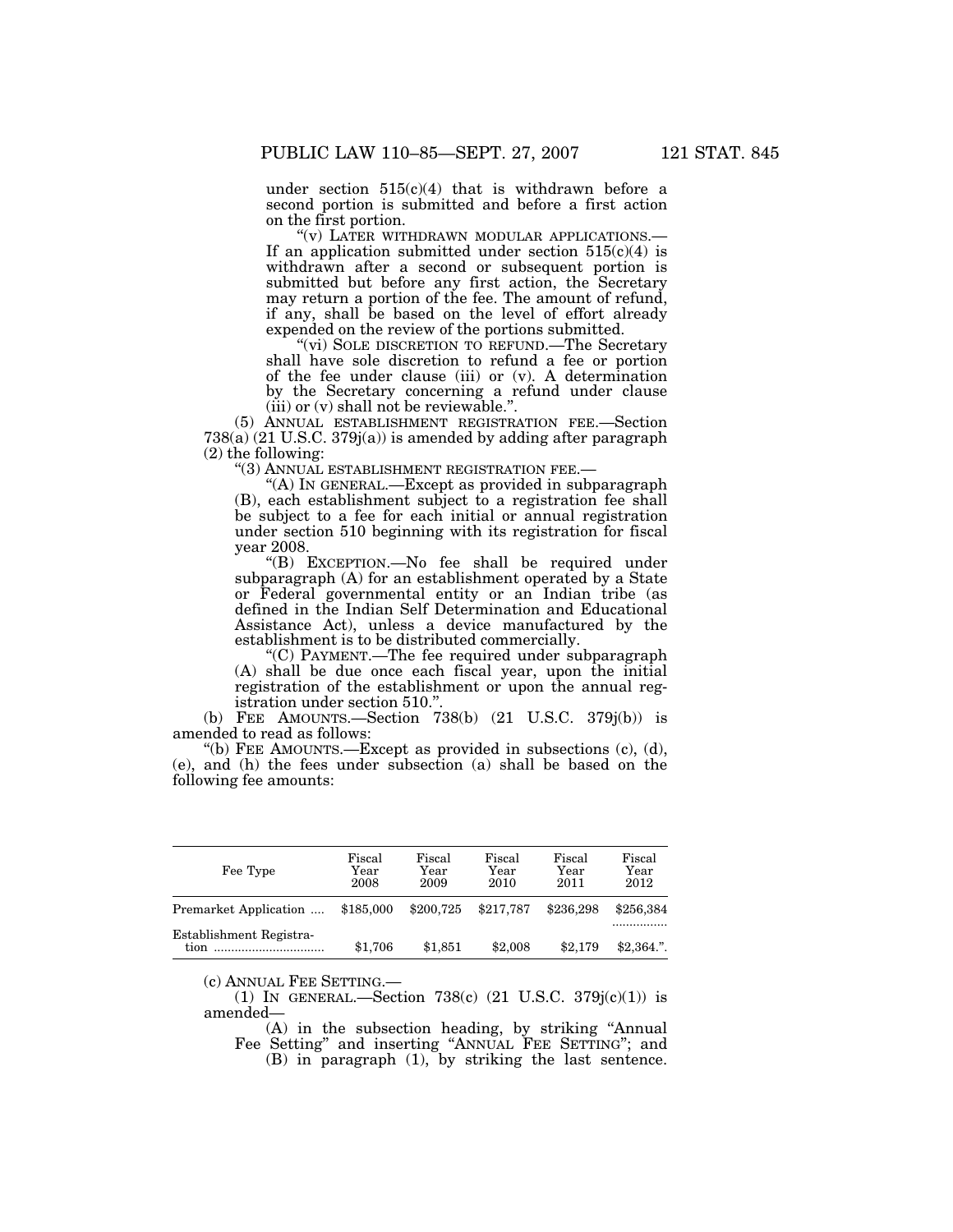(2) ADJUSTMENT OF ANNUAL ESTABLISHMENT FEE.—Section 738 $(c)$  (21 U.S.C. 379 $j(c)$ ), as amended by paragraph (1), is further amended—

(A) by redesignating paragraphs (2) and (3) as paragraphs (3) and (4), respectively;

(B) by inserting after paragraph (1) the following: "(2) ADJUSTMENT.-

''(A) IN GENERAL.—When setting fees for fiscal year 2010, the Secretary may increase the fee under subsection  $(a)(3)(A)$  (applicable to establishments subject to registration) only if the Secretary estimates that the number of establishments submitting fees for fiscal year 2009 is fewer than 12,250. The percentage increase shall be the percentage by which the estimate of establishments submitting fees in fiscal year 2009 is fewer than 12,750, but in no case may the percentage increase be more than 8.5 percent over that specified in subsection (b) for fiscal year 2010. If the Secretary makes any adjustment to the fee under subsection  $(a)(3)(A)$  for fiscal year 2010, then such fee for fiscal years 2011 and 2012 shall be adjusted so that such fee for fiscal year 2011 is equal to the adjusted fee for fiscal year 2010 increased by 8.5 percent, and such fee for fiscal year 2012 is equal to the adjusted fee for fiscal year 2011 increased by 8.5 percent.

''(B) PUBLICATION.—For any adjustment made under subparagraph (A), the Secretary shall publish in the Federal Register the Secretary's determination to make the adjustment and the rationale for the determination.''; and

(C) in paragraph (4), as redesignated by this paragraph, in subparagraph (A)—

(i) by striking ''For fiscal years 2006 and 2007, the Secretary'' and inserting ''The Secretary''; and

(ii) by striking ''for the first month of fiscal year 2008'' and inserting ''for the first month of the next fiscal year''.

(d) SMALL BUSINESSES; FEE WAIVER AND FEE REDUCTION REGARDING PREMARKET APPROVAL.—

(1) IN GENERAL.—Section 738(d)(1) (21 U.S.C. 379j(d)(1)) is amended—

(A) by striking ", partners, and parent firms"; and (B) by striking ''clauses (i) through (vi) of subsection  $(a)(2)(A)$ " and inserting "clauses (i) through (v) and clauses (vii), (ix), and (x) of subsection  $(a)(2)(A)$ ".

(2) RULES RELATING TO PREMARKET APPROVAL FEES.—

(A) DEFINITION. Section  $738(d)(2)(A)$  (21 U.S.C.  $379j(d)(2)(A)$ ) is amended by striking ", partners, and parent firms''.

(B) EVIDENCE OF QUALIFICATION.—Section 738(d)(2)(B)  $(21 \text{ U.S.C. } 379j(d)(2)(B))$  is amended—

(i) by striking ''(B) EVIDENCE OF QUALIFICATION.— An applicant'' and inserting the following:

''(B) EVIDENCE OF QUALIFICATION.—

''(i) IN GENERAL.—An applicant'';

(ii) by striking ''The applicant shall support its claim'' and inserting the following:

Federal Register, publication.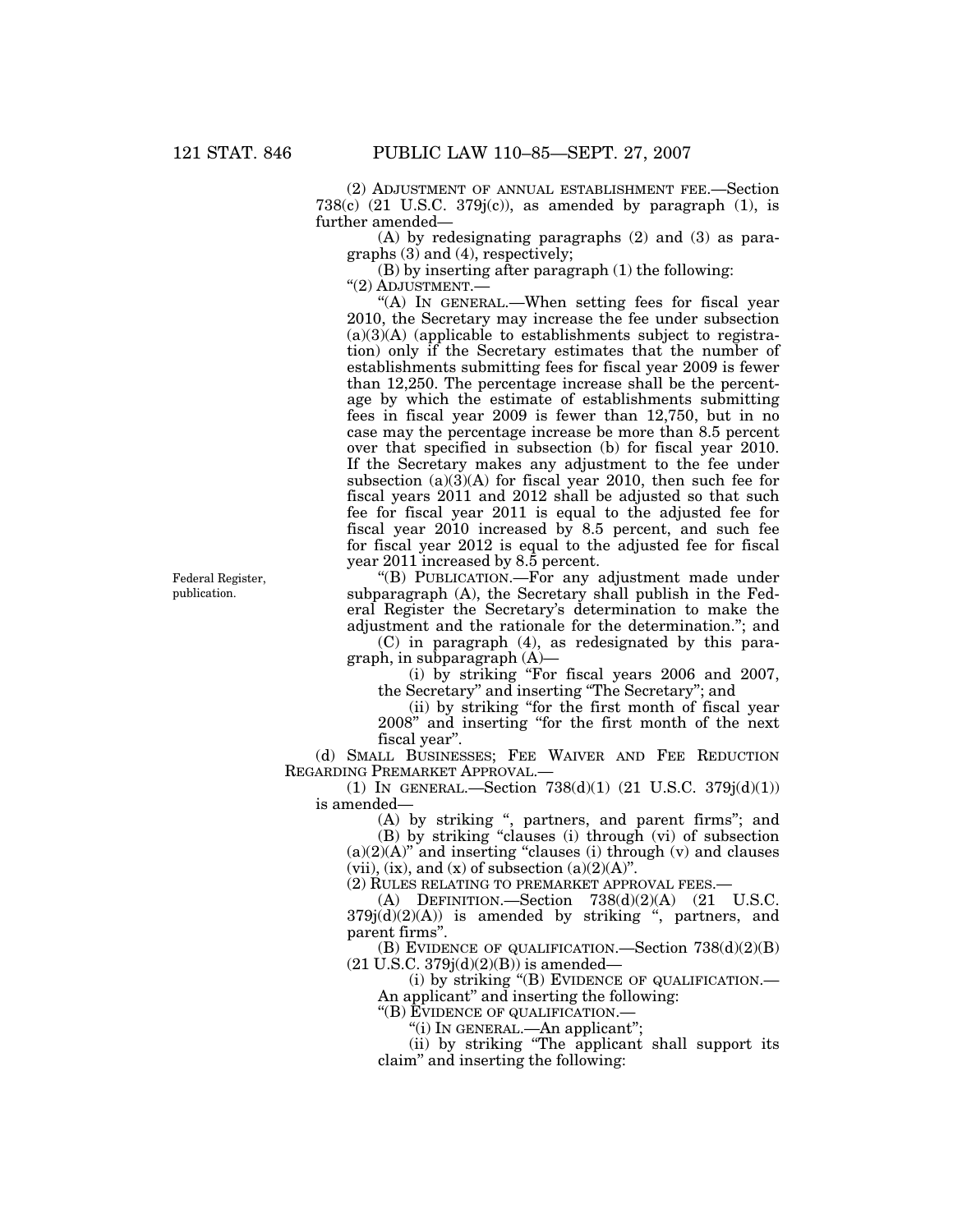''(ii) FIRMS SUBMITTING TAX RETURNS TO THE UNITED STATES INTERNAL REVENUE SERVICE.—The applicant shall support its claim'';

(iii) by striking '', partners, and parent firms'' each place it appears;

(iv) by striking the last sentence and inserting ''If no tax forms are submitted for any affiliate, the applicant shall certify that the applicant has no affiliates.''; and

(v) by adding at the end the following:

"(iii) FIRMS NOT SUBMITTING TAX RETURNS TO THE UNITED STATES INTERNAL REVENUE SERVICE.—In the case of an applicant that has not previously submitted a Federal income tax return, the applicant and each of its affiliates shall demonstrate that it meets the definition under subparagraph (A) by submission of a signed certification, in such form as the Secretary may direct through a notice published in the Federal Register, that the applicant or affiliate meets the criteria for a small business and a certification, in English, from the national taxing authority of the country in which the applicant or, if applicable, affiliate is headquartered. The certification from such taxing authority shall bear the official seal of such taxing authority and shall provide the applicant's or affiliate's gross receipts or sales for the most recent year in both the local currency of such country and in United States dollars, the exchange rate used in converting such local currency to dollars, and the dates during which these receipts or sales were collected. The applicant shall also submit a statement signed by the head of the applicant's firm or by its chief financial officer that the applicant has submitted certifications for all of its affiliates, or that the applicant has no affiliates.''.

(3) REDUCED FEES.—Section  $738(d)(2)(C)$  (21 U.S.C.  $379j(d)(2)(C)$  is amended to read as follows:

''(C) REDUCED FEES.—Where the Secretary finds that the applicant involved meets the definition under subparagraph  $(A)$ , the fees established under subsection  $(c)(1)$  may be paid at a reduced rate of—

"(i) 25 percent of the fee established under such subsection for a premarket application, a premarket report, a supplement, or periodic reporting concerning a class III device; and

"(ii) 50 percent of the fee established under such subsection for a 30-day notice or a request for classification information.''.

(e) SMALL BUSINESSES; FEE REDUCTION REGARDING PREMARKET NOTIFICATION SUBMISSIONS.—

(1) IN GENERAL.—Section 738(e)(1) (21 U.S.C. 379j(e)(1)) is amended—

 $(A)$  by striking "2004" and inserting "2008"; and

(B) by striking  $\text{``(a)(2)(A)(vii)}\text{''}$  and inserting " $(a)(2)(A)(viii)$ ".

 $(2)$  RULES RELATING TO PREMARKET NOTIFICATION SUBMISSIONS —

Certification. Federal Register, publication.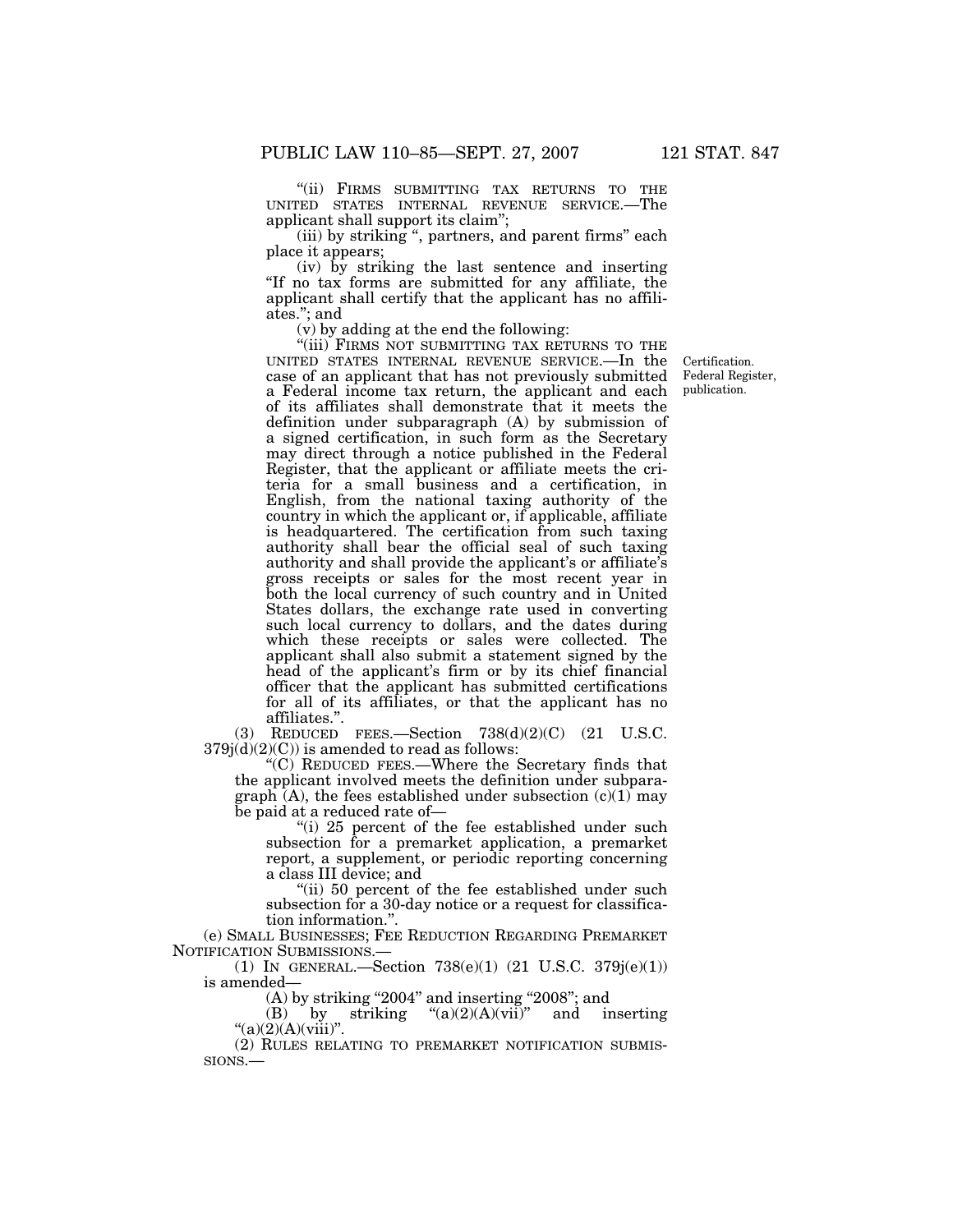(A) DEFINITION.—Section  $738(e)(2)(A)$  (21 U.S.C.  $379j(e)(2)(A)$  is amended by striking ", partners, and parent firms''.

(B) EVIDENCE OF QUALIFICATION.—Section 738(e)(2)(B)  $(21 \text{ U.S.C. } 379j(e)(2)(B))$  is amended—

(i) by striking ''(B) EVIDENCE OF QUALIFICATION.— An applicant'' and inserting the following:

''(B) EVIDENCE OF QUALIFICATION.— ''(i) IN GENERAL.—An applicant'';

(ii) by striking ''The applicant shall support its claim'' and inserting the following:

"(ii) FIRMS SUBMITTING TAX RETURNS TO THE UNITED STATES INTERNAL REVENUE SERVICE.—The applicant shall support its claim'';

(iii) by striking '', partners, and parent firms'' each place it appears;

(iv) by striking the last sentence and inserting ''If no tax forms are submitted for any affiliate, the applicant shall certify that the applicant has no affiliates.''; and

(v) by adding at the end the following:

"(iii) FIRMS NOT SUBMITTING TAX RETURNS TO THE UNITED STATES INTERNAL REVENUE SERVICE.—In the case of an applicant that has not previously submitted a Federal income tax return, the applicant and each of its affiliates shall demonstrate that it meets the definition under subparagraph (A) by submission of a signed certification, in such form as the Secretary may direct through a notice published in the Federal Register, that the applicant or affiliate meets the criteria for a small business and a certification, in English, from the national taxing authority of the country in which the applicant or, if applicable, affiliate is headquartered. The certification from such taxing authority shall bear the official seal of such taxing authority and shall provide the applicant's or affiliate's gross receipts or sales for the most recent year in both the local currency of such country and in United States dollars, the exchange rate used in converting such local currency to dollars, and the dates during which these receipts or sales were collected. The applicant shall also submit a statement signed by the head of the applicant's firm or by its chief financial officer that the applicant has submitted certifications for all of its affiliates, or that the applicant has no affiliates.''.

(3) REDUCED FEES.—Section 738(e)(2)(C) (21 U.S.C.  $379j(e)(2)(C)$ ) is amended to read as follows:

''(C) REDUCED FEES.—For fiscal year 2008 and each subsequent fiscal year, where the Secretary finds that the applicant involved meets the definition under subparagraph  $(\hat{A})$ , the fee for a premarket notification submission may be paid at 50 percent of the fee that applies under subsection  $(a)(2)(A)(viii)$ , and as established under subsection  $(c)(1)$ .".

(f) EFFECT OF FAILURE TO PAY FEES.—Section 738(f) (21 U.S.C. 379j(f)) is amended to read as follows:

Certification. Federal Register, publication.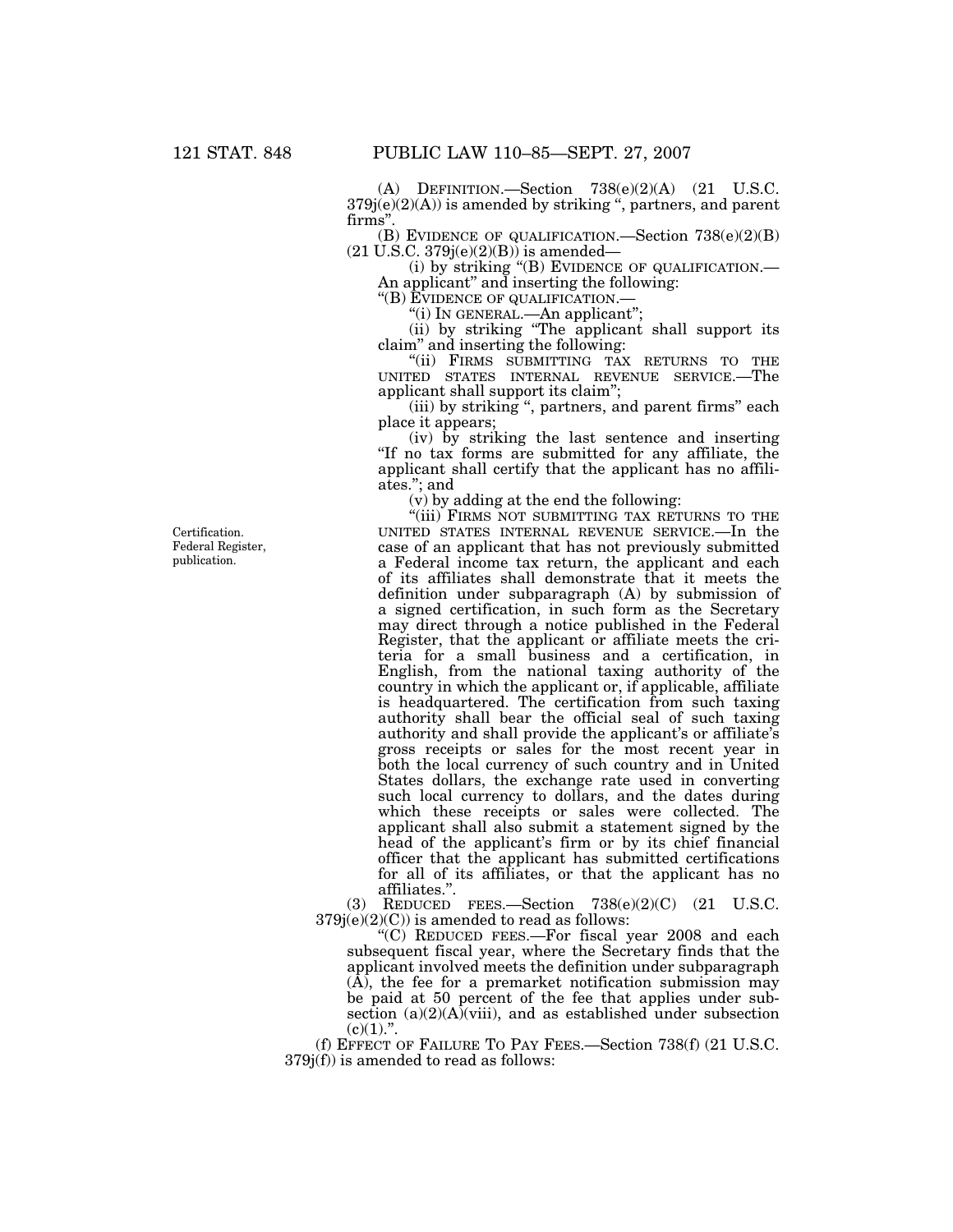''(f) EFFECT OF FAILURE TO PAY FEES.—

''(1) NO ACCEPTANCE OF SUBMISSIONS.—A premarket application, premarket report, supplement, premarket notification submission, 30-day notice, request for classification information, or periodic reporting concerning a class III device submitted by a person subject to fees under subsections  $(a)(2)$ and (a)(3) shall be considered incomplete and shall not be accepted by the Secretary until all fees owed by such person have been paid.

''(2) NO REGISTRATION.—Registration information submitted under section 510 by an establishment subject to a registration fee shall be considered incomplete and shall not be accepted by the Secretary until the registration fee under subsection (a)(3) owed for the establishment has been paid. Until the fee is paid and the registration is complete, the establishment is deemed to have failed to register in accordance with section  $510.$  ".

(g) CONDITIONS.—Section  $738(g)$  (21 U.S.C.  $379j(g)$ ) is amended—

(1) by striking paragraph (1) and inserting the following:

"(1) PERFORMANCE GOALS; TERMINATION OF PROGRAM.-With respect to the amount that, under the salaries and expenses account of the Food and Drug Administration, is appropriated for a fiscal year for devices and radiological products, fees may not be assessed under subsection (a) for the fiscal year, and the Secretary is not expected to meet any performance goals identified for the fiscal year, if—

"(A) the amount so appropriated for the fiscal year, excluding the amount of fees appropriated for the fiscal year, is more than 1 percent less than \$205,720,000 multiplied by the adjustment factor applicable to such fiscal year; or

''(B) fees were not assessed under subsection (a) for the previous fiscal year.''; and

(2) by amending paragraph (2) to read as follows:

"(2) AUTHORITY.—If the Secretary does not assess fees under subsection (a) during any portion of a fiscal year because of paragraph (1) and if at a later date in such fiscal year the Secretary may assess such fees, the Secretary may assess and collect such fees, without any modification in the rate for premarket applications, supplements, premarket reports, premarket notification submissions, 30-day notices, requests for classification information, periodic reporting concerning a class III device, and establishment registrations at any time in such fiscal year, notwithstanding the provisions of subsection (a) relating to the date fees are to be paid.''.

(h) CREDITING AND AVAILABILITY OF FEES.—

(1) AUTHORIZATION OF APPROPRIATIONS.—Section  $738(h)(3)$  $(21$  U.S.C.  $379j(h)(3)$ ) is amended to read as follows:

''(3) AUTHORIZATIONS OF APPROPRIATIONS.—There are authorized to be appropriated for fees under this section—

''(A) \$48,431,000 for fiscal year 2008;

''(B) \$52,547,000 for fiscal year 2009;

''(C) \$57,014,000 for fiscal year 2010;

 $!(D)$  \$61,860,000 for fiscal year 2011; and

''(E) \$67,118,000 for fiscal year 2012.''.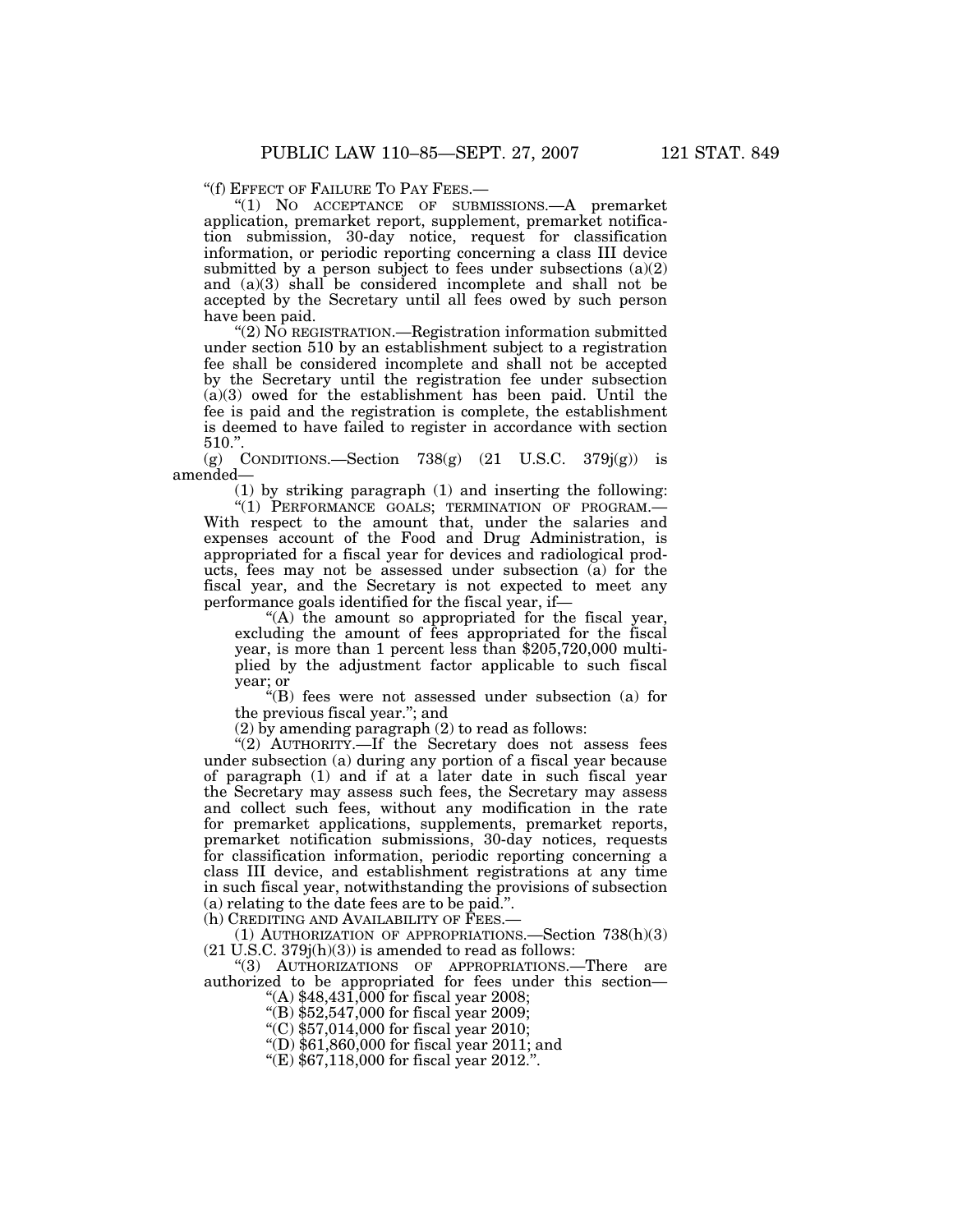(2) OFFSET.—Section 738(h)(4) (21 U.S.C. 379j(h)(3)) is amended to read as follows:

"(4) OFFSET.—If the cumulative amount of fees collected during fiscal years 2008, 2009, and 2010, added to the amount estimated to be collected for fiscal year 2011, which estimate shall be based upon the amount of fees received by the Secretary through June 30, 2011, exceeds the amount of fees specified in aggregate in paragraph (3) for these four fiscal years, the aggregate amount in excess shall be credited to the appropriation account of the Food and Drug Administration as provided in paragraph (1), and shall be subtracted from the amount of fees that would otherwise be authorized to be collected under this section pursuant to appropriation Acts for fiscal year 2012.''.

## **SEC. 213. REAUTHORIZATION; REPORTING REQUIREMENTS.**

Part 3 of subchapter C of chapter VII is amended by inserting after section 738 the following:

21 USC 379j–1.

# **''SEC. 738A. REAUTHORIZATION; REPORTING REQUIREMENTS.**

''(a) REPORTS.—

"(1) PERFORMANCE REPORT.—For fiscal years 2008 through 2012, not later than 120 days after the end of each fiscal year during which fees are collected under this part, the Secretary shall prepare and submit to the Committee on Health, Education, Labor, and Pensions of the Senate and the Committee on Energy and Commerce of the House of Representatives, a report concerning the progress of the Food and Drug Administration in achieving the goals identified in the letters described in section 201(c) of the Food and Drug Administration Amendments Act of 2007 during such fiscal year and the future plans of the Food and Drug Administration for meeting the goals. The report for a fiscal year shall include information on all previous cohorts for which the Secretary has not given a complete response on all device premarket applications and reports, supplements, and premarket notifications in the cohort.

"(2) FISCAL REPORT.—For fiscal years  $2008$  through  $2012$ , not later than 120 days after the end of each fiscal year during which fees are collected under this part, the Secretary shall prepare and submit to the Committee on Health, Education, Labor, and Pensions of the Senate and the Committee on Energy and Commerce of the House of Representatives, a report on the implementation of the authority for such fees during such fiscal year and the use, by the Food and Drug Administration, of the fees collected during such fiscal year for which the report is made.

''(3) PUBLIC AVAILABILITY.—The Secretary shall make the reports required under paragraphs (1) and (2) available to the public on the Internet Web site of the Food and Drug Administration.<br>"(b) REAUTHORIZATION.—

"(1) CONSULTATION.—In developing recommendations to present to Congress with respect to the goals, and plans for meeting the goals, for the process for the review of device applications for the first 5 fiscal years after fiscal year 2012, and for the reauthorization of this part for such fiscal years, the Secretary shall consult with—

Website.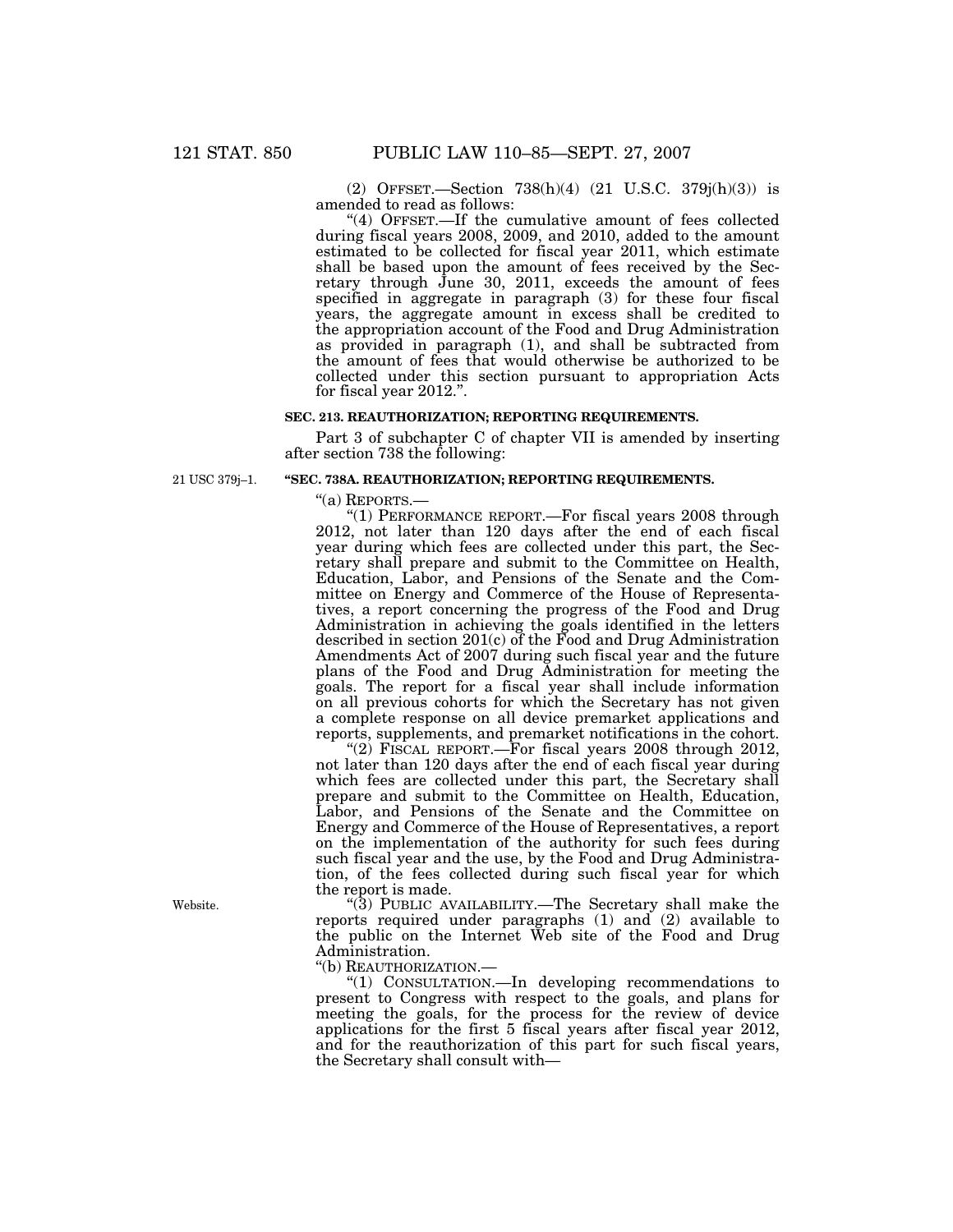''(A) the Committee on Energy and Commerce of the House of Representatives;

''(B) the Committee on Health, Education, Labor, and Pensions of the Senate;

''(C) scientific and academic experts;

''(D) health care professionals;

"(E) representatives of patient and consumer advocacy groups; and

 $\mathbf{F}(\mathbf{F})$  the regulated industry.

"(2) PRIOR PUBLIC INPUT.—Prior to beginning negotiations with the regulated industry on the reauthorization of this part, the Secretary shall—

"(A) publish a notice in the Federal Register requesting public input on the reauthorization;

''(B) hold a public meeting at which the public may present its views on the reauthorization, including specific suggestions for changes to the goals referred to in subsection  $(a)(1)$ ;

''(C) provide a period of 30 days after the public meeting to obtain written comments from the public suggesting changes to this part; and

''(D) publish the comments on the Food and Drug Website. Administration's Internet Web site.

''(3) PERIODIC CONSULTATION.—Not less frequently than once every month during negotiations with the regulated industry, the Secretary shall hold discussions with representatives of patient and consumer advocacy groups to continue discussions of their views on the reauthorization and their suggestions for changes to this part as expressed under paragraph (2).

"(4) PUBLIC REVIEW OF RECOMMENDATIONS.—After negotiations with the regulated industry, the Secretary shall—

"(A) present the recommendations developed under paragraph (1) to the Congressional committees specified in such paragraph;

" $(B)$  publish such recommendations in the Federal Register;

''(C) provide for a period of 30 days for the public to provide written comments on such recommendations;

''(D) hold a meeting at which the public may present its views on such recommendations; and

 $E$ ) after consideration of such public views and comments, revise such recommendations as necessary.

"(5) TRANSMITTAL OF RECOMMENDATIONS.—Not later than Deadline. January 15, 2012, the Secretary shall transmit to Congress the revised recommendations under paragraph (4), a summary of the views and comments received under such paragraph, and any changes made to the recommendations in response to such views and comments.

''(6) MINUTES OF NEGOTIATION MEETINGS.—

''(A) PUBLIC AVAILABILITY.—Before presenting the recommendations developed under paragraphs (1) through (5) to the Congress, the Secretary shall make publicly available, on the public Web site of the Food and Drug Administration, minutes of all negotiation meetings conducted under this subsection between the Food and Drug Administration and the regulated industry.

Federal Register, publication.

Website.

Federal Register, publication.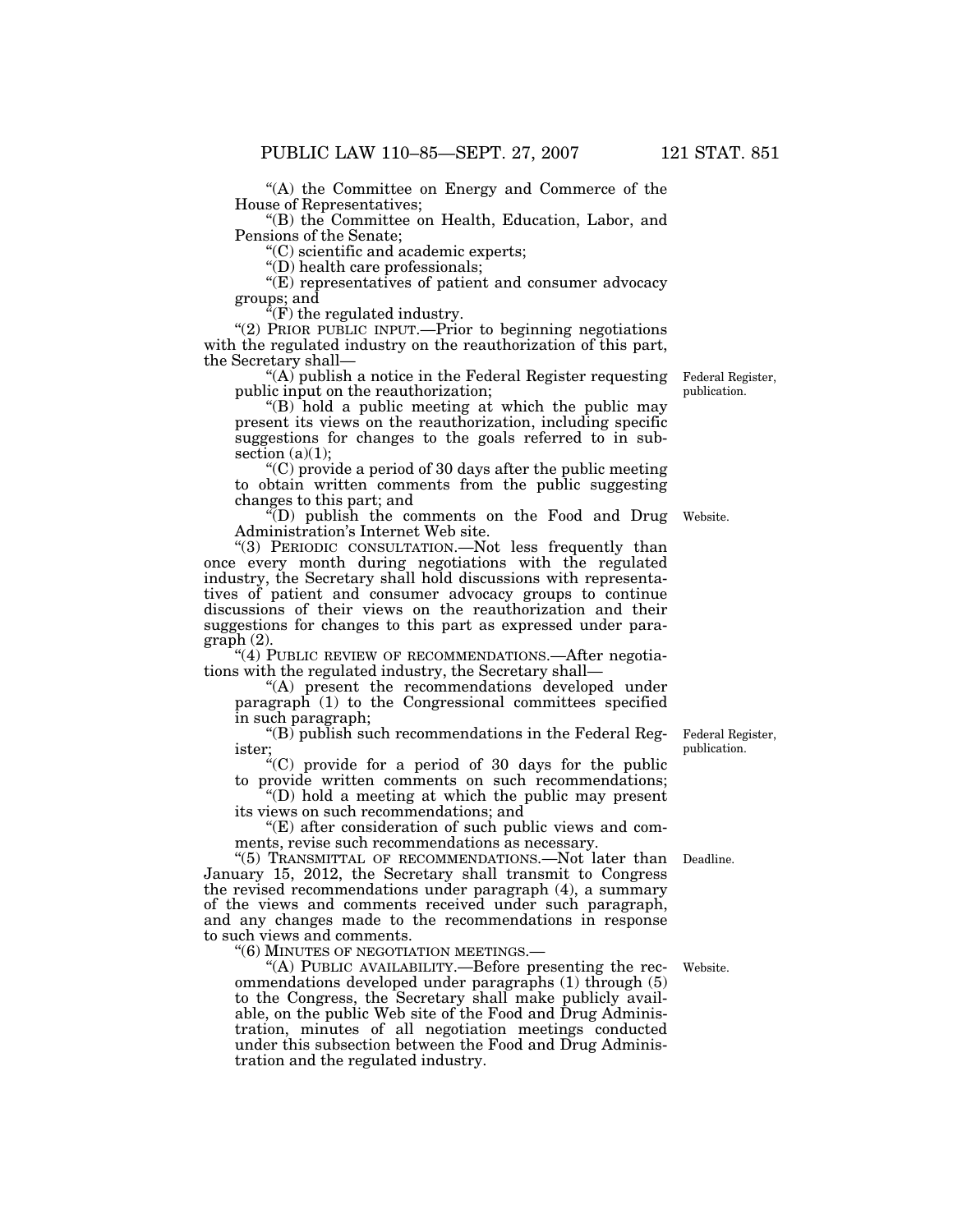''(B) CONTENT.—The minutes described under subparagraph (A) shall summarize any substantive proposal made by any party to the negotiations as well as significant controversies or differences of opinion during the negotiations and their resolution.''.

21 USC 379i note.

## **SEC. 214. SAVINGS CLAUSE.**

Notwithstanding section 107 of the Medical Device User Fee and Modernization Act of 2002 (Public Law 107–250), and notwithstanding the amendments made by this subtitle, part 3 of subchapter C of chapter VII of the Federal Food, Drug, and Cosmetic Act (21 U.S.C. 379i et seq.), as in effect on the day before the date of the enactment of this subtitle, shall continue to be in effect with respect to premarket applications, premarket reports, premarket notification submissions, and supplements (as defined in such part as of such day) that on or after October 1, 2002, but before October 1, 2007, were accepted by the Food and Drug Administration for filing with respect to assessing and collecting any fee required by such part for a fiscal year prior to fiscal year 2008.

# **SEC. 215. ADDITIONAL AUTHORIZATION OF APPROPRIATIONS FOR POSTMARKET SAFETY INFORMATION.**

For the purpose of collecting, developing, reviewing, and evaluating postmarket safety information on medical devices, there are authorized to be appropriated to the Food and Drug Administration, in addition to the amounts authorized by other provisions of law

- $(1)$  \$7,100,000 for fiscal year 2008;
- (2) \$7,455,000 for fiscal year 2009;
- (3) \$7,827,750 for fiscal year 2010;
- (4) \$8,219,138 for fiscal year 2011; and
- (5) \$8,630,094 for fiscal year 2012.

21 USC 379i note.

#### **SEC. 216. EFFECTIVE DATE.**

The amendments made by this subtitle shall take effect on October 1, 2007, or the date of the enactment of this Act, whichever is later, except that fees under part 3 of subchapter C of chapter VII of the Federal Food, Drug, and Cosmetic Act shall be assessed for all premarket applications, premarket reports, supplements, 30-day notices, and premarket notification submissions received on or after October 1, 2007, regardless of the date of the enactment of this Act.

## **SEC. 217. SUNSET CLAUSE.**

The amendments made by this subtitle cease to be effective October 1, 2012, except that section 738A of the Federal Food, Drug, and Cosmetic Act (regarding annual performance and financial reports) ceases to be effective January 31, 2013.

# **Subtitle B—Amendments Regarding Regulation of Medical Devices**

# **SEC. 221. EXTENSION OF AUTHORITY FOR THIRD PARTY REVIEW OF PREMARKET NOTIFICATION.**

Section  $523(c)$  (21 U.S.C.  $360m(c)$ ) is amended by striking "2007" and inserting "2012".

21 USC 379i note.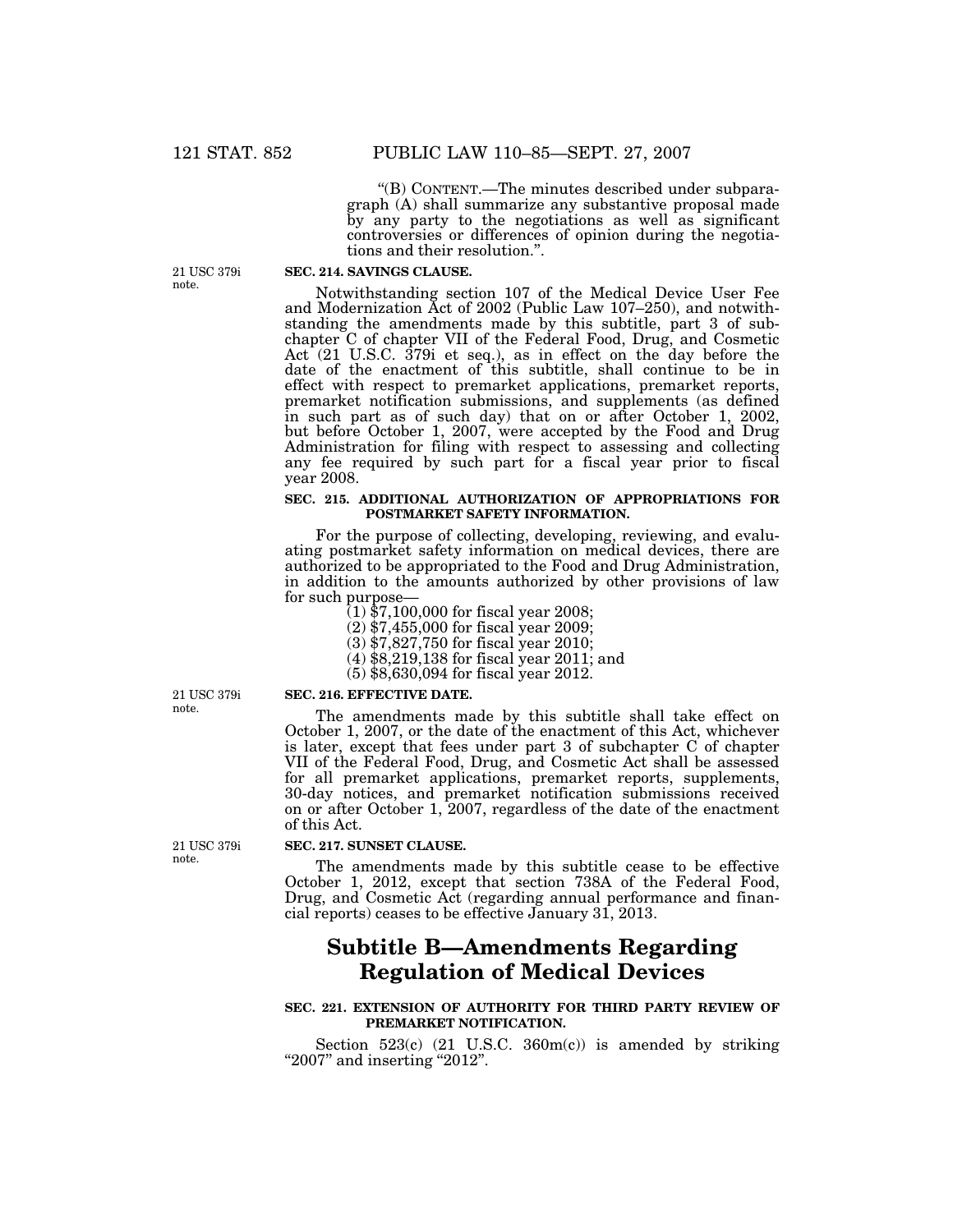## **SEC. 222. REGISTRATION.**

(a) ANNUAL REGISTRATION OF PRODUCERS OF DRUGS AND DEVICES.—Section 510(b) (21 U.S.C. 360(b)) is amended—

(1) by striking "(b) On or before" and inserting  $\text{``(b)(1)}$ On or before"

(2) by striking ''or a device or devices''; and

(3) by adding at the end the following:

"(2) During the period beginning on October 1 and ending on December 31 of each year, every person who owns or operates any establishment in any State engaged in the manufacture, preparation, propagation, compounding, or processing of a device or devices shall register with the Secretary his name, places of business, and all such establishments.''.

(b) REGISTRATION OF FOREIGN ESTABLISHMENTS.—Section  $510(i)(1)$  (21 U.S.C. 360(i)(1)) is amended by striking "On or before December 31'' and all that follows and inserting the following: "Any establishment within any foreign country engaged in the manufacture, preparation, propagation, compounding, or processing of a drug or device that is imported or offered for import into the United States shall, through electronic means in accordance with the criteria of the Secretary—

''(A) upon first engaging in any such activity, immediately register with the Secretary the name and place of business of the establishment, the name of the United States agent for the establishment, the name of each importer of such drug or device in the United States that is known to the establishment, and the name of each person who imports or offers for import such drug or device to the United States for purposes of importation; and

''(B) each establishment subject to the requirements of subparagraph (A) shall thereafter—

''(i) with respect to drugs, register with the Secretary on or before December 31 of each year; and

"(ii) with respect to devices, register with the Secretary during the period beginning on October 1 and ending on December 31 of each year.".

## **SEC. 223. FILING OF LISTS OF DRUGS AND DEVICES MANUFACTURED, PREPARED, PROPAGATED, AND COMPOUNDED BY REG-ISTRANTS; STATEMENTS; ACCOMPANYING DISCLOSURES.**

Reports. Deadlines.

Section  $510(j)(2)$  (21 U.S.C.  $360(j)(2)$ ) is amended, in the matter preceding subparagraph (A), by striking ''Each person'' and all that follows through ''the following information:'' and inserting ''Each person who registers with the Secretary under this section shall report to the Secretary, with regard to drugs once during the month of June of each year and once during the month of December of each year, and with regard to devices once each year during the period beginning on October 1 and ending on December 31, the following information:''.

# **SEC. 224. ELECTRONIC REGISTRATION AND LISTING.**

Section  $510(p)$  (21 U.S.C. 360(p)) is amended to read as follows: ''(p) Registrations and listings under this section (including the submission of updated information) shall be submitted to the Secretary by electronic means unless the Secretary grants a request for waiver of such requirement because use of electronic means is not reasonable for the person requesting such waiver.''.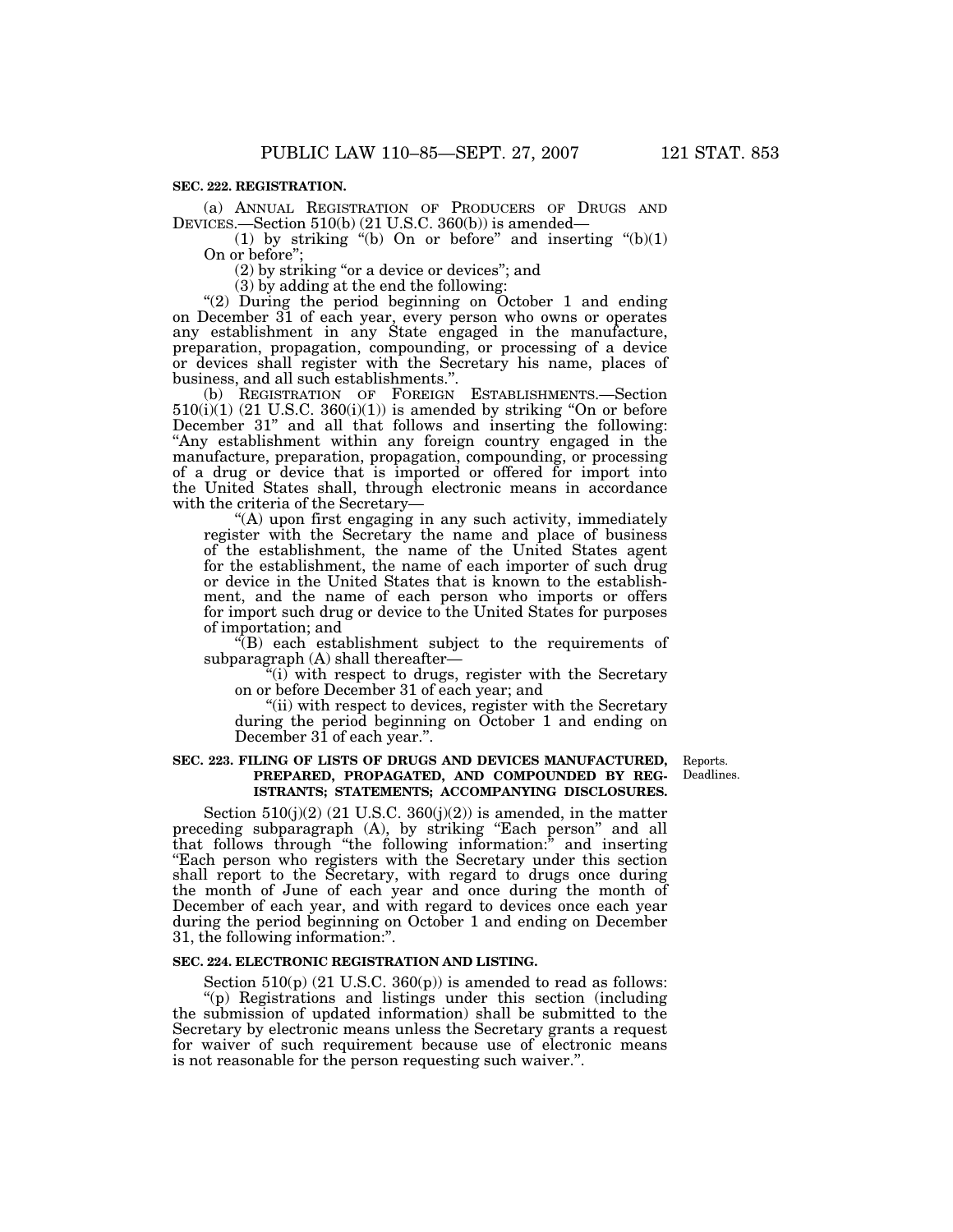## **SEC. 225. REPORT BY GOVERNMENT ACCOUNTABILITY OFFICE.**

(a) IN GENERAL.—The Comptroller General of the United States shall conduct a study on the appropriate use of the process under section 510(k) of the Federal Food, Drug, and Cosmetic Act as part of the device classification process to determine whether a new device is as safe and effective as a classified device.

(b) CONSIDERATION.—In determining the effectiveness of the premarket notification and classification authority under section 510(k) and subsections (f) and (i) of section 513 of the Federal Food, Drug, and Cosmetic Act, the study under subsection (a) shall consider the Secretary of Health and Human Services's evaluation of the respective intended uses and technologies of such devices, including the effectiveness of such Secretary's comparative assessment of technological characteristics such as device materials, principles of operations, and power sources.

(c) REPORT.—Not later than 1 year after the date of the enactment of this Act, the Comptroller General shall complete the study under subsection (a) and submit to the Congress a report on the results of such study.

#### **SEC. 226. UNIQUE DEVICE IDENTIFICATION SYSTEM.**

(a) IN GENERAL.—Section 519 (21 U.S.C. 360i) is amended— (1) by redesignating subsection (f) as subsection (g); and (2) by inserting after subsection (e) the following:

## ''Unique Device Identification System

''(f) The Secretary shall promulgate regulations establishing a unique device identification system for medical devices requiring the label of devices to bear a unique identifier, unless the Secretary requires an alternative placement or provides an exception for a particular device or type of device. The unique identifier shall adequately identify the device through distribution and use, and may include information on the lot or serial number."

(b) CONFORMING AMENDMENT.—Section 303 (21 U.S.C. 333) is amended—

(1) by redesignating the subsection that follows subsection (e) as subsection (f); and

(2) in paragraph  $(1)(B)(ii)$  of subsection (f), as so redesignated, by striking "519(f)" and inserting "519(g)".

# **SEC. 227. FREQUENCY OF REPORTING FOR CERTAIN DEVICES.**

Subparagraph (B) of section  $519(a)(1)$  (21 U.S.C.  $360i(a)(1)$ ) is amended by striking "were to recur;" and inserting the following: ''were to recur, which report under this subparagraph—

> ''(i) shall be submitted in accordance with part 803 of title 21, Code of Federal Regulations (or successor regulations), unless the Secretary grants an exemption or variance from, or an alternative to, a requirement under such regulations pursuant to section 803.19 of such part, if the device involved is—

''(I) a class III device;

''(II) a class II device that is permanently implantable, is life supporting, or is life sustaining; or

''(III) a type of device which the Secretary has, by notice published in the Federal Register or letter to the person who is the manufacturer

Regulations.

Federal Register, publication.

Study.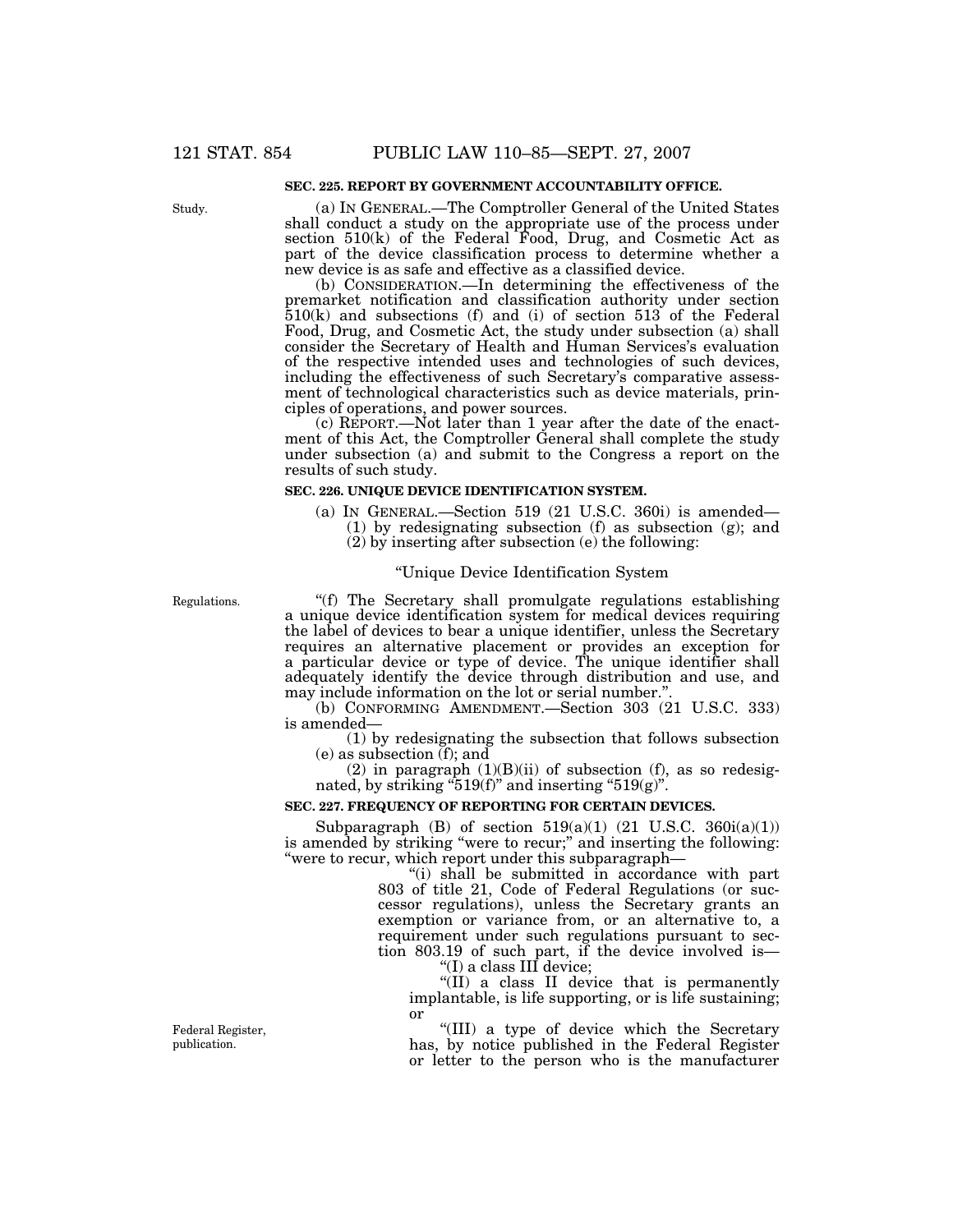or importer of the device, indicated should be subject to such part 803 in order to protect the public health;

"(ii) shall, if the device is not subject to clause (i), be submitted in accordance with criteria established by the Secretary for reports made pursuant to this clause, which criteria shall require the reports to be in summary form and made on a quarterly basis; or

"(iii) shall, if the device is imported into the United States and for which part 803 of title 21, Code of Federal Regulations (or successor regulations) requires an importer to submit a report to the manufacturer, be submitted by the importer to the manufacturer in accordance with part 803 of title 21, Code of Federal Regulations (or successor regulations)''.

#### **SEC. 228. INSPECTIONS BY ACCREDITED PERSONS.**

Section 704(g) (21 U.S.C. 374(g)) is amended—

(1) in paragraph (1), by striking ''Not later than one year after the date of the enactment of this subsection, the Secretary'' and inserting ''The Secretary'';

 $(2)$  in paragraph  $(2)$ , by-

(A) striking ''Not later than 180 days after the date of enactment of this subsection, the Secretary'' and inserting ''The Secretary''; and

(B) striking the fifth sentence;

(3) in paragraph (3), by adding at the end the following:

Notification.

 $(F)$  Such person shall notify the Secretary of any withdrawal, suspension, restriction, or expiration of certificate of Deadline. conformance with the quality systems standard referred to in paragraph (7) for any device establishment that such person inspects under this subsection not later than 30 days after such withdrawal, suspension, restriction, or expiration.

''(G) Such person may conduct audits to establish conformance with the quality systems standard referred to in paragraph  $(7).$ ";

(4) by amending paragraph (6) to read as follows:

 $"(6)(A)$  Subject to subparagraphs (B) and (C), a device establishment is eligible for inspection by persons accredited under paragraph (2) if the following conditions are met:

''(i) The Secretary classified the results of the most recent inspection of the establishment as 'no action indicated' or 'voluntary action indicated'.

"(ii) With respect to inspections of the establishment to be conducted by an accredited person, the owner or operator of the establishment submits to the Secretary a notice that—

''(I) provides the date of the last inspection of the establishment by the Secretary and the classification of that inspection;

''(II) states the intention of the owner or operator to use an accredited person to conduct inspections of the establishment;

''(III) identifies the particular accredited person the owner or operator intends to select to conduct such inspections; and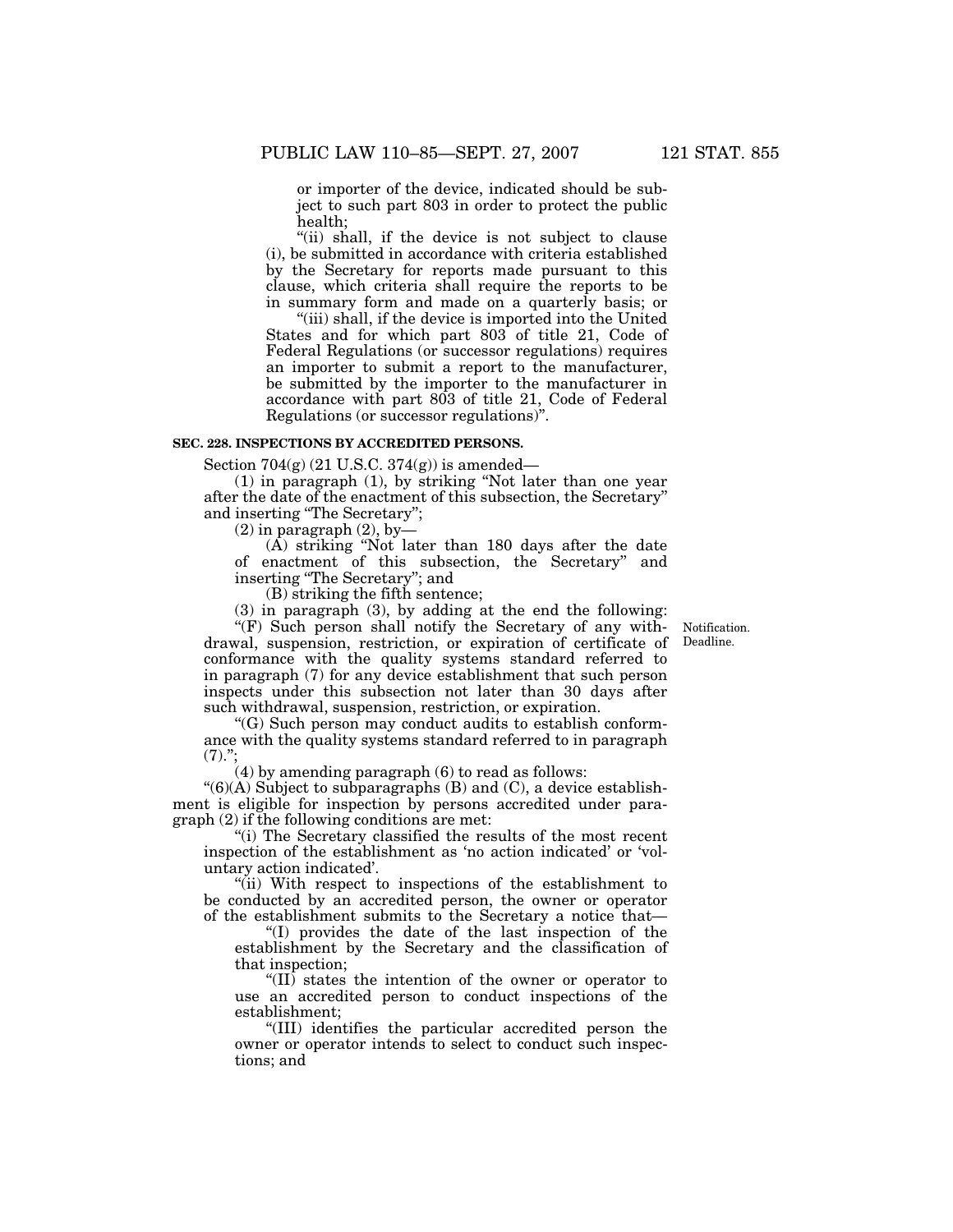"(IV) includes a certification that, with respect to the devices that are manufactured, prepared, propagated, compounded, or processed in the establishment—

''(aa) at least 1 of such devices is marketed in the United States; and

''(bb) at least 1 of such devices is marketed, or is intended to be marketed, in 1 or more foreign countries, 1 of which countries certifies, accredits, or otherwise recognizes the person accredited under paragraph (2) and identified under subclause (III) as a person authorized to conduct inspections of device establishments.

" $(B)(i)$  Except with respect to the requirement of subparagraph (A)(i), a device establishment is deemed to have clearance to participate in the program and to use the accredited person identified in the notice under subparagraph (A)(ii) for inspections of the establishment unless the Secretary, not later than 30 days after receiving such notice, issues a response that—

''(I) denies clearance to participate as provided under subparagraph (C); or

''(II) makes a request under clause (ii).

"(ii) The Secretary may request from the owner or operator of a device establishment in response to the notice under subparagraph (A)(ii) with respect to the establishment, or from the particular accredited person identified in such notice—

''(I) compliance data for the establishment in accordance with clause  $(iii)(I)$ ; or

''(II) information concerning the relationship between the owner or operator of the establishment and the accredited person identified in such notice in accordance with clause  $(iii)(II)$ .

The owner or operator of the establishment, or such accredited person, as the case may be, shall respond to such a request not later than 60 days after receiving such request.

" $(iii)(I)$  The compliance data to be submitted by the owner or operator of a device establishment in response to a request under clause (ii)(I) are data describing whether the quality controls of the establishment have been sufficient for ensuring consistent compliance with current good manufacturing practice within the meaning of section 501(h) and with other applicable provisions of this Act. Such data shall include complete reports of inspectional findings regarding good manufacturing practice or other quality control audits that, during the preceding 2-year period, were conducted at the establishment by persons other than the owner or operator of the establishment, together with all other compliance data the Secretary deems necessary. Data under the preceding sentence shall demonstrate to the Secretary whether the establishment has facilitated consistent compliance by promptly correcting any compliance problems identified in such inspections.

"(II) A request to an accredited person under clause  $(ii)(II)$ may not seek any information that is not required to be maintained by such person in records under subsection  $(f)(1)$ .

" $(iv)$  A device establishment is deemed to have clearance to participate in the program and to use the accredited person identified in the notice under subparagraph  $(A)(ii)$  for inspections of the establishment unless the Secretary, not later than 60 days after receiving the information requested under clause (ii), issues

Deadline.

Deadline.

Deadline.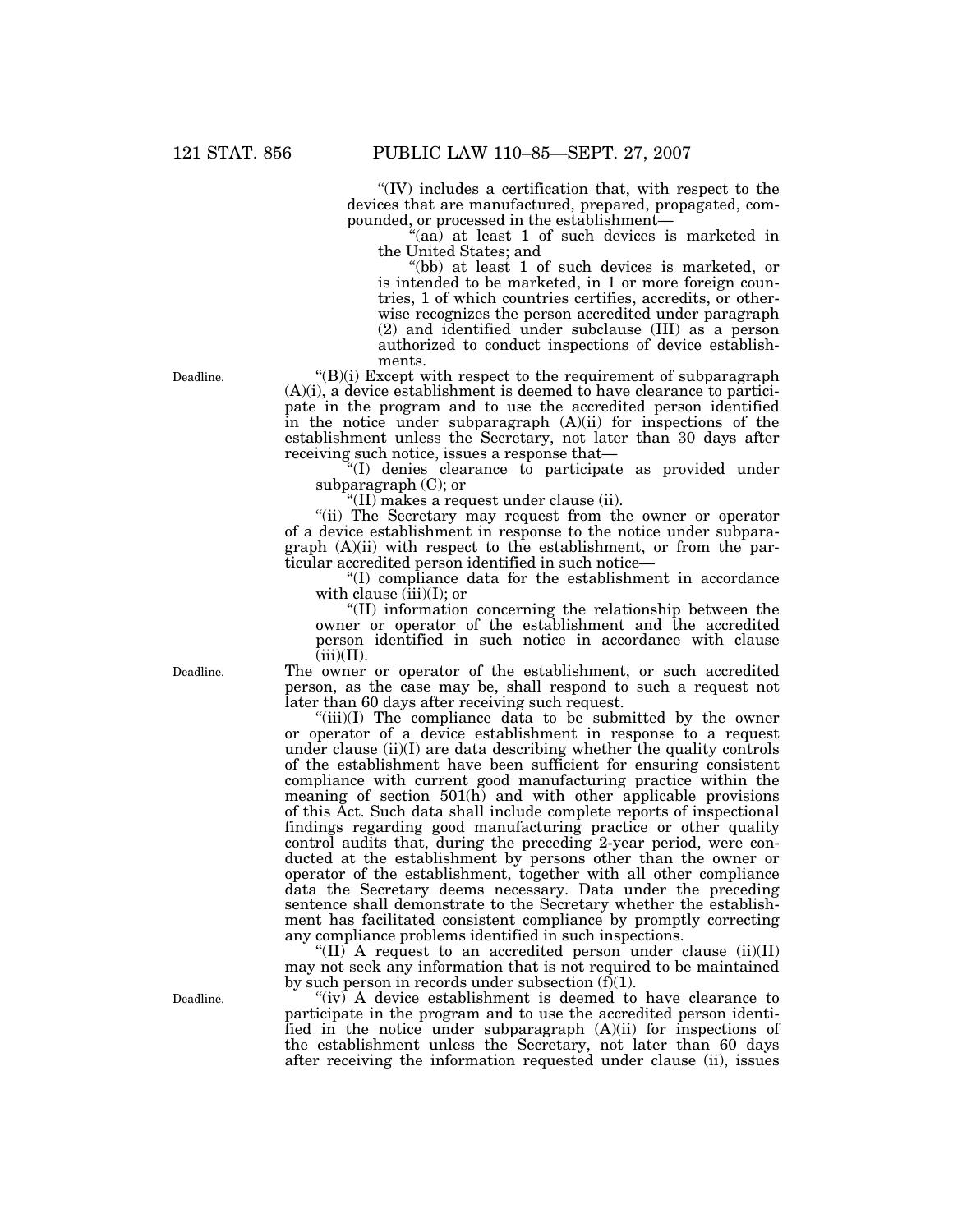a response that denies clearance to participate as provided under subparagraph (C).

" $(C)$ (i) The Secretary may deny clearance to a device establishment if the Secretary has evidence that the certification under subparagraph  $(A)(ii)(\dot{I}V)$  is untrue and the Secretary provides to the owner or operator of the establishment a statement summarizing such evidence.

"(ii) The Secretary may deny clearance to a device establishment if the Secretary determines that the establishment has failed to demonstrate consistent compliance for purposes of subparagraph (B)(iii)(I) and the Secretary provides to the owner or operator of the establishment a statement of the reasons for such determination.

"(iii)(I) The Secretary may reject the selection of the accredited person identified in the notice under subparagraph (A)(ii) if the Secretary provides to the owner or operator of the establishment a statement of the reasons for such rejection. Reasons for the rejection may include that the establishment or the accredited person, as the case may be, has failed to fully respond to the request, or that the Secretary has concerns regarding the relationship between the establishment and such accredited person.

"(II) If the Secretary rejects the selection of an accredited person by the owner or operator of a device establishment, the owner or operator may make an additional selection of an accredited person by submitting to the Secretary a notice that identifies the additional selection. Clauses (i) and (ii) of subparagraph (B), and subclause (I) of this clause, apply to the selection of an accredited person through a notice under the preceding sentence in the same manner and to the same extent as such provisions apply to a selection of an accredited person through a notice under subpara $graph (A)(ii)$ .

" $(iv)$  In the case of a device establishment that is denied clearance under clause (i) or (ii) or with respect to which the selection of the accredited person is rejected under clause (iii), the Secretary shall designate a person to review the statement of reasons, or statement summarizing such evidence, as the case may be, of the Secretary under such clause if, during the 30-day period beginning on the date on which the owner or operator of the establishment receives such statement, the owner or operator requests the review. The review shall commence not later than 30 days after the owner Deadline. or operator requests the review, unless the Secretary and the owner or operator otherwise agree.'';

 $(5)$  in paragraph  $(7)$ —

 $(A)$  in subparagraph  $(A)$ , by striking " $(A)$  Persons" and all that follows through the end and inserting the following: ''(A) Persons accredited under paragraph (2) to conduct inspections shall record in writing their inspection observations and shall present the observations to the device establishment's designated representative and describe each observation. Additionally, such accredited person shall prepare an inspection report in a form and manner designated by the Secretary to conduct inspections, taking into consideration the goals of international harmonization of quality systems standards. Any official classification of the inspection shall be determined by the Secretary.''; and

 $(B)$  by adding at the end the following:

Notification.

Applicability.

Records.

Reports.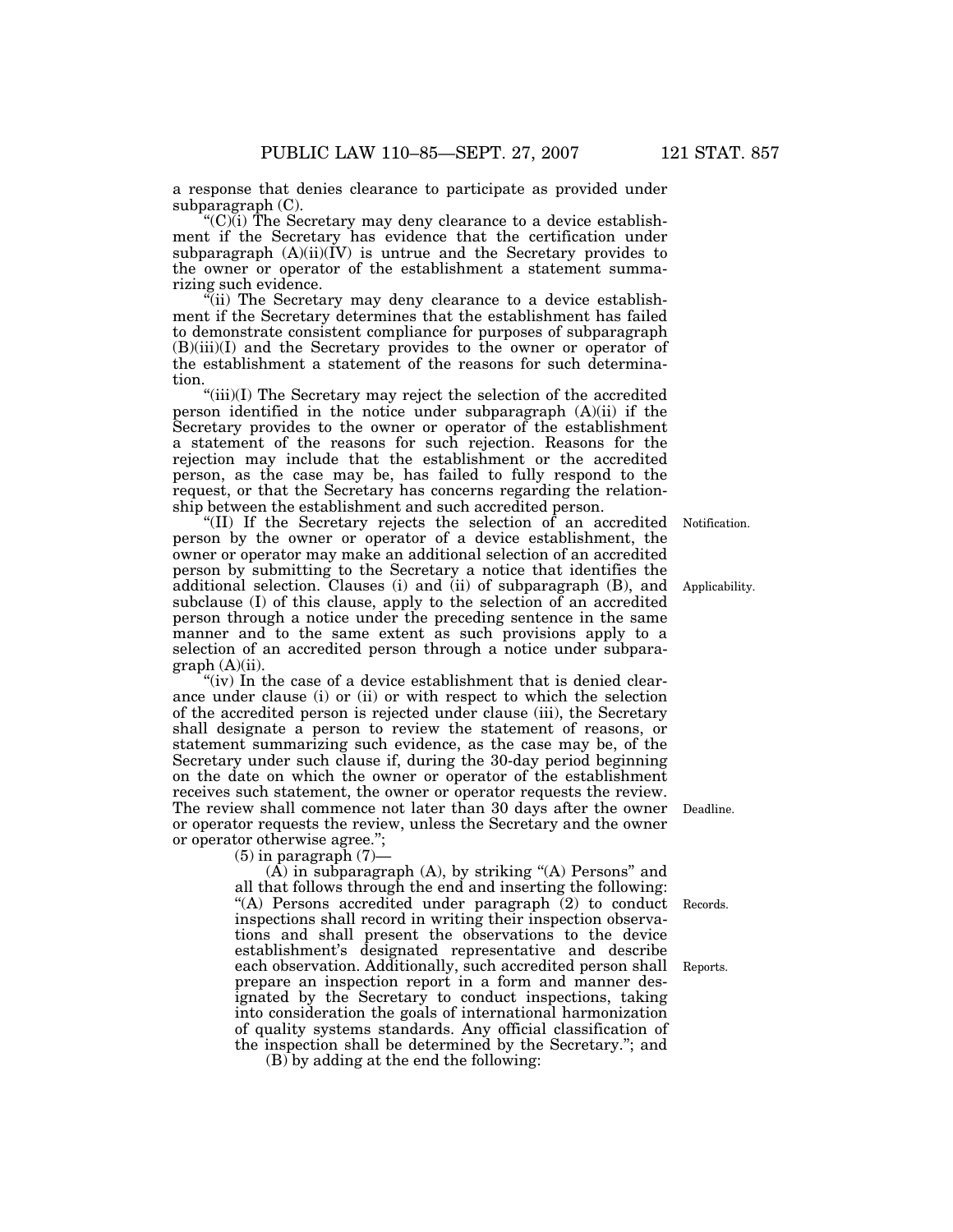Audits.

''(F) For the purpose of setting risk-based inspectional priorities, the Secretary shall accept voluntary submissions of reports of audits assessing conformance with appropriate quality systems standards set by the International Organization for Standardization (ISO) and identified by the Secretary in public notice. If the owner or operator of an establishment elects to submit audit reports under this subparagraph, the owner or operator shall submit all such audit reports with respect to the establishment during the preceding 2-year periods.''; and

(6) in paragraph  $(10)(C)(iii)$ , by striking "based" and inserting "base".

#### **SEC. 229. STUDY OF NOSOCOMIAL INFECTIONS RELATING TO MEDICAL DEVICES.**

(a) IN GENERAL.—The Comptroller General of the United States shall conduct a study on—

(1) the number of nosocomial infections attributable to new and reused medical devices; and

(2) the causes of such nosocomial infections, including the following:

(A) Reprocessed single-use devices.

(B) Handling of sterilized medical devices.

(C) In-hospital sterilization of medical devices.

(D) Health care professionals' practices for patient examination and treatment.

(E) Hospital-based policies and procedures for infection control and prevention.

(F) Hospital-based practices for handling of medical waste.

(G) Other causes.

(b) REPORT.—Not later than 1 year after the date of the enactment of this Act, the Comptroller General shall complete the study under subsection (a) and submit to the Congress a report on the results of such study.

(c) DEFINITION.—In this section, the term ''nosocomial infection'' means an infection that is acquired while an individual is a patient at a hospital and was neither present nor incubating in the patient prior to receiving services in the hospital.

**SEC. 230. REPORT BY THE FOOD AND DRUG ADMINISTRATION REGARDING LABELING INFORMATION ON THE RELATION-SHIP BETWEEN THE USE OF INDOOR TANNING DEVICES AND DEVELOPMENT OF SKIN CANCER OR OTHER SKIN DAMAGE.** 

(a) IN GENERAL.—The Secretary of Health and Human Services (referred to in this section as the ''Secretary''), acting through the Commissioner of Food and Drugs, shall determine—

(1) whether the labeling requirements for indoor tanning devices, including the positioning requirements, provide sufficient information to consumers regarding the risks that the use of such devices pose for the development of irreversible damage to the eyes and skin, including skin cancer; and

 $(2)(A)$  whether modifying the warning label required on tanning beds to read, ''Ultraviolet radiation can cause skin cancer<sup> $\bar{r}$ </sup>, or any other additional warning, would communicate the risks of indoor tanning more effectively; or

(B) whether there is no warning that would be capable of adequately communicating such risks.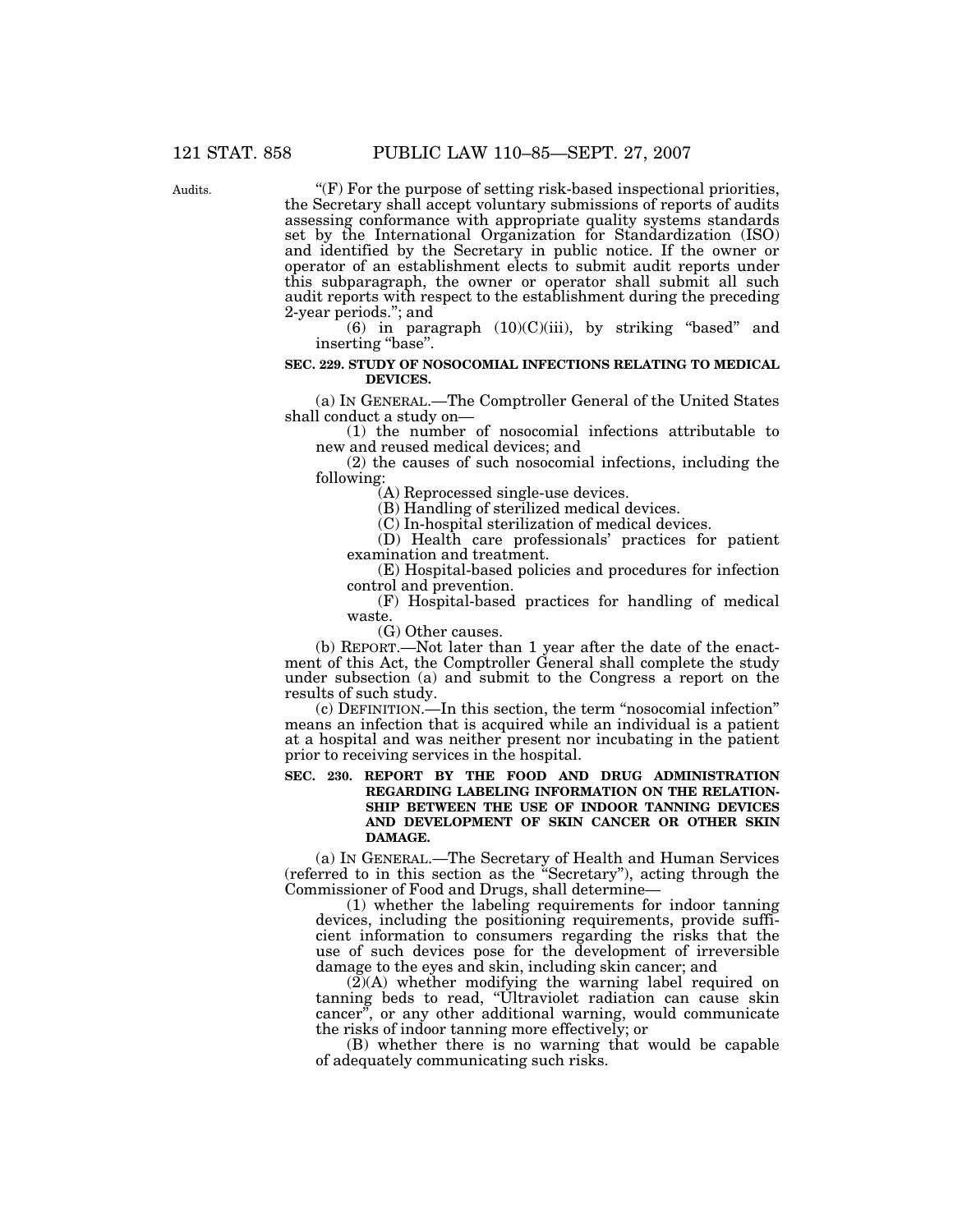(b) CONSUMER TESTING.—In making the determinations under subsection (a), the Secretary shall conduct appropriate consumer testing to determine consumer understanding of label warnings.

(c) REPORT.—Not later than 1 year after the date of the enactment of this Act, the Secretary shall submit to the Congress a report that provides the determinations under subsection (a). In addition, the Secretary shall include in the report the measures being implemented by the Secretary to significantly reduce the risks associated with indoor tanning devices.

## **TITLE III—PEDIATRIC MEDICAL DEVICE SAFETY AND IMPROVEMENT ACT OF 2007**

#### **SEC. 301. SHORT TITLE.**

This title may be cited as the "Pediatric Medical Device Safety" and Improvement Act of 2007''.

## **SEC. 302. TRACKING PEDIATRIC DEVICE APPROVALS.**

Chapter V of the Federal Food, Drug, and Cosmetic Act (21 U.S.C. 351 et seq.) is amended by inserting after section 515 the following:

## **''SEC. 515A. PEDIATRIC USES OF DEVICES.**

''(a) NEW DEVICES.—

" $(1)$  In GENERAL.—A person that submits to the Secretary an application under section 520(m), or an application (or supplement to an application) or a product development protocol under section 515, shall include in the application or protocol the information described in paragraph (2).

"(2) REQUIRED INFORMATION.—The application or protocol described in paragraph (1) shall include, with respect to the device for which approval is sought and if readily available—

''(A) a description of any pediatric subpopulations that suffer from the disease or condition that the device is intended to treat, diagnose, or cure; and

''(B) the number of affected pediatric patients.

''(3) ANNUAL REPORT.—Not later than 18 months after the date of the enactment of this section, and annually thereafter, the Secretary shall submit to the Committee on Health, Education, Labor, and Pensions of the Senate and the Committee on Energy and Commerce of the House of Representatives a report that includes—

"(A) the number of devices approved in the year preceding the year in which the report is submitted, for which there is a pediatric subpopulation that suffers from the disease or condition that the device is intended to treat, diagnose, or cure;

''(B) the number of devices approved in the year preceding the year in which the report is submitted, labeled for use in pediatric patients;

 $C$ ) the number of pediatric devices approved in the year preceding the year in which the report is submitted, exempted from a fee pursuant to section  $738(a)(2)(B)(v)$ ; and

21 USC 360e–1.

Pediatric Medical Device Safety and Improvement Act of 2007.

21 USC 301 note.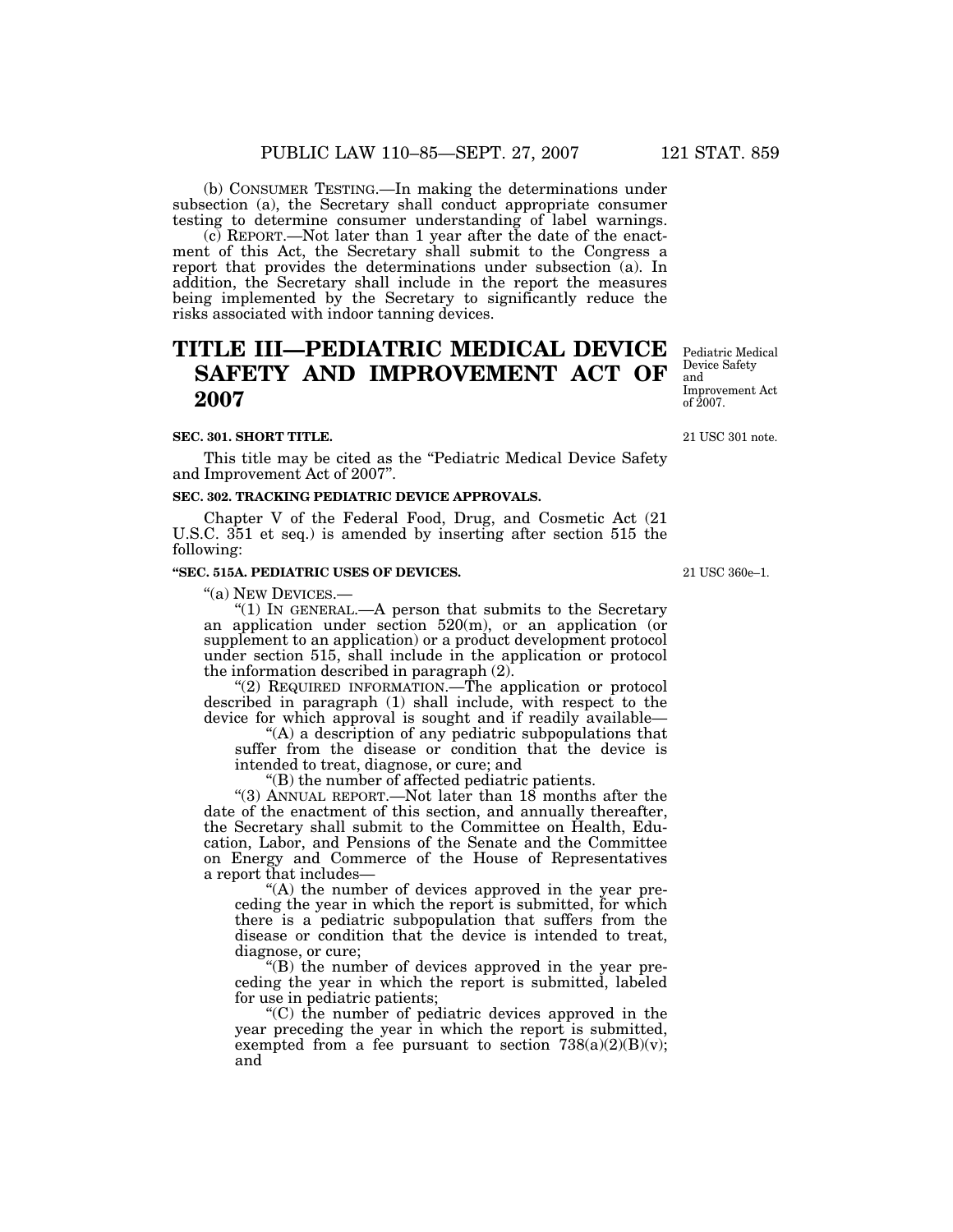''(D) the review time for each device described in subparagraphs  $(A)$ ,  $(B)$ , and  $(C)$ .

''(b) DETERMINATION OF PEDIATRIC EFFECTIVENESS BASED ON SIMILAR COURSE OF DISEASE OR CONDITION OR SIMILAR EFFECT OF DEVICE ON ADULTS.—

" $(1)$  In GENERAL.—If the course of the disease or condition and the effects of the device are sufficiently similar in adults and pediatric patients, the Secretary may conclude that adult data may be used to support a determination of a reasonable assurance of effectiveness in pediatric populations, as appropriate.

''(2) EXTRAPOLATION BETWEEN SUBPOPULATIONS.—A study may not be needed in each pediatric subpopulation if data from one subpopulation can be extrapolated to another subpopulation.

 $\mathbf{F}^{\mu}(\mathbf{c})$  PEDIATRIC SUBPOPULATION.—For purposes of this section, the term 'pediatric subpopulation' has the meaning given the term in section  $520(m)(6)(E)(ii)$ .".

#### **SEC. 303. MODIFICATION TO HUMANITARIAN DEVICE EXEMPTION.**

(a) IN GENERAL.—Section  $520(m)$  of the Federal Food, Drug, and Cosmetic Act (21 U.S.C. 360j(m)) is amended—

(1) in paragraph (3), by striking ''No'' and inserting ''Except as provided in paragraph (6), no'';

 $(2)$  in paragraph  $(5)$ —

 $(A)$  by inserting ", if the Secretary has reason to believe that the requirements of paragraph (6) are no longer met,'' after "public health"; and

(B) by adding at the end the following: ''If the person granted an exemption under paragraph (2) fails to demonstrate continued compliance with the requirements of this subsection, the Secretary may suspend or withdraw the exemption from the effectiveness requirements of sections 514 and 515 for a humanitarian device only after providing notice and an opportunity for an informal hearing.''; and

(3) by striking paragraph (6) and inserting after paragraph (5) the following new paragraphs:

 $\degree$ (6)(A) Except as provided in subparagraph (D), the prohibition in paragraph (3) shall not apply with respect to a person granted an exemption under paragraph (2) if each of the following conditions apply:

 $(ii)(I)$  The device with respect to which the exemption is granted is intended for the treatment or diagnosis of a disease or condition that occurs in pediatric patients or in a pediatric subpopulation, and such device is labeled for use in pediatric patients or in a pediatric subpopulation in which the disease or condition occurs.

"(II) The device was not previously approved under this subsection for the pediatric patients or the pediatric subpopulation described in subclause (I) prior to the date of the enactment of the Pediatric Medical Device Safety and Improvement Act of 2007.

''(ii) During any calendar year, the number of such devices distributed during that year does not exceed the annual distribution number specified by the Secretary when the Secretary grants such exemption. The annual distribution number shall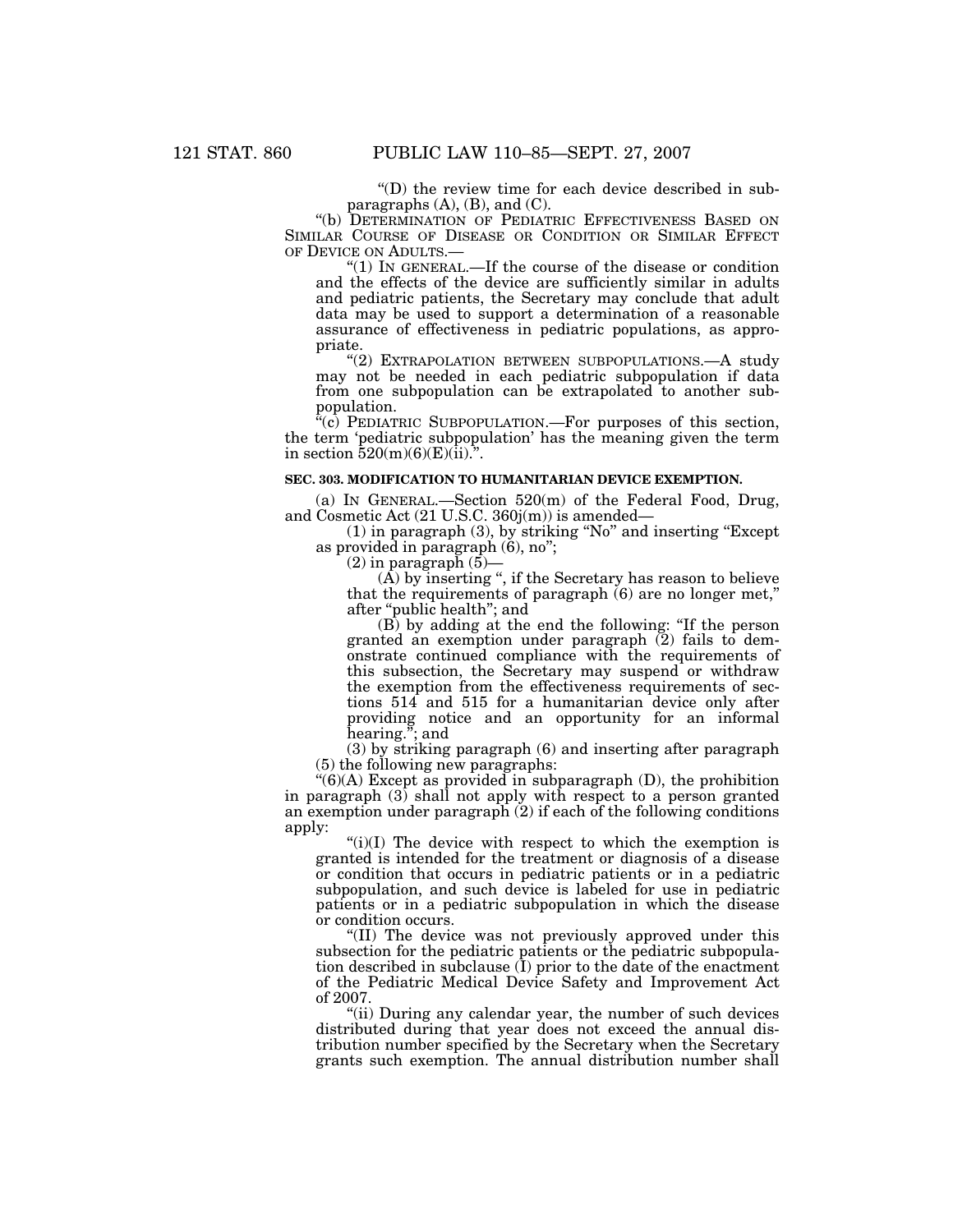be based on the number of individuals affected by the disease or condition that such device is intended to treat, diagnose, or cure, and of that number, the number of individuals likely to use the device, and the number of devices reasonably necessary to treat such individuals. In no case shall the annual distribution number exceed the number identified in paragraph  $(2)(A).$ 

"(iii) Such person immediately notifies the Secretary if Notification. the number of such devices distributed during any calendar year exceeds the annual distribution number referred to in clause (ii).

"(iv) The request for such exemption is submitted on or Deadline. before October 1, 2012.

''(B) The Secretary may inspect the records relating to the number of devices distributed during any calendar year of a person granted an exemption under paragraph (2) for which the prohibition in paragraph (3) does not apply.

" $(C)$  A person may petition the Secretary to modify the annual distribution number specified by the Secretary under subparagraph (A)(ii) with respect to a device if additional information on the number of individuals affected by the disease or condition arises, and the Secretary may modify such number but in no case shall the annual distribution number exceed the number identified in paragraph  $(2)(A)$ .

 $\sqrt[\mu]{D}$  If a person notifies the Secretary, or the Secretary determines through an inspection under subparagraph (B), that the number of devices distributed during any calendar year exceeds the annual distribution number, as required under subparagraph  $(A)(iii)$ , and modified under subparagraph  $(C)$ , if applicable, then the prohibition in paragraph (3) shall apply with respect to such person for such device for any sales of such device after such notification.

 $'(E)(i)$  In this subsection, the term 'pediatric patients' means patients who are 21 years of age or younger at the time of the diagnosis or treatment.

"(ii) In this subsection, the term 'pediatric subpopulation' means 1 of the following populations:

''(I) Neonates.

"(II) Infants.

''(III) Children.

"(IV) Adolescents.

"(7) The Secretary shall refer any report of an adverse event regarding a device for which the prohibition under paragraph (3) does not apply pursuant to paragraph (6)(A) that the Secretary receives to the Office of Pediatric Therapeutics, established under section 6 of the Best Pharmaceuticals for Children Act (Public Law 107–109). In considering the report, the Director of the Office of Pediatric Therapeutics, in consultation with experts in the Center for Devices and Radiological Health, shall provide for periodic review of the report by the Pediatric Advisory Committee, including obtaining any recommendations of such committee regarding whether the Secretary should take action under this Act in response to the report.

''(8) The Secretary, acting through the Office of Pediatric Therapeutics and the Center for Devices and Radiological Health, shall provide for an annual review by the Pediatric Advisory Committee

Annual review.

Applicability.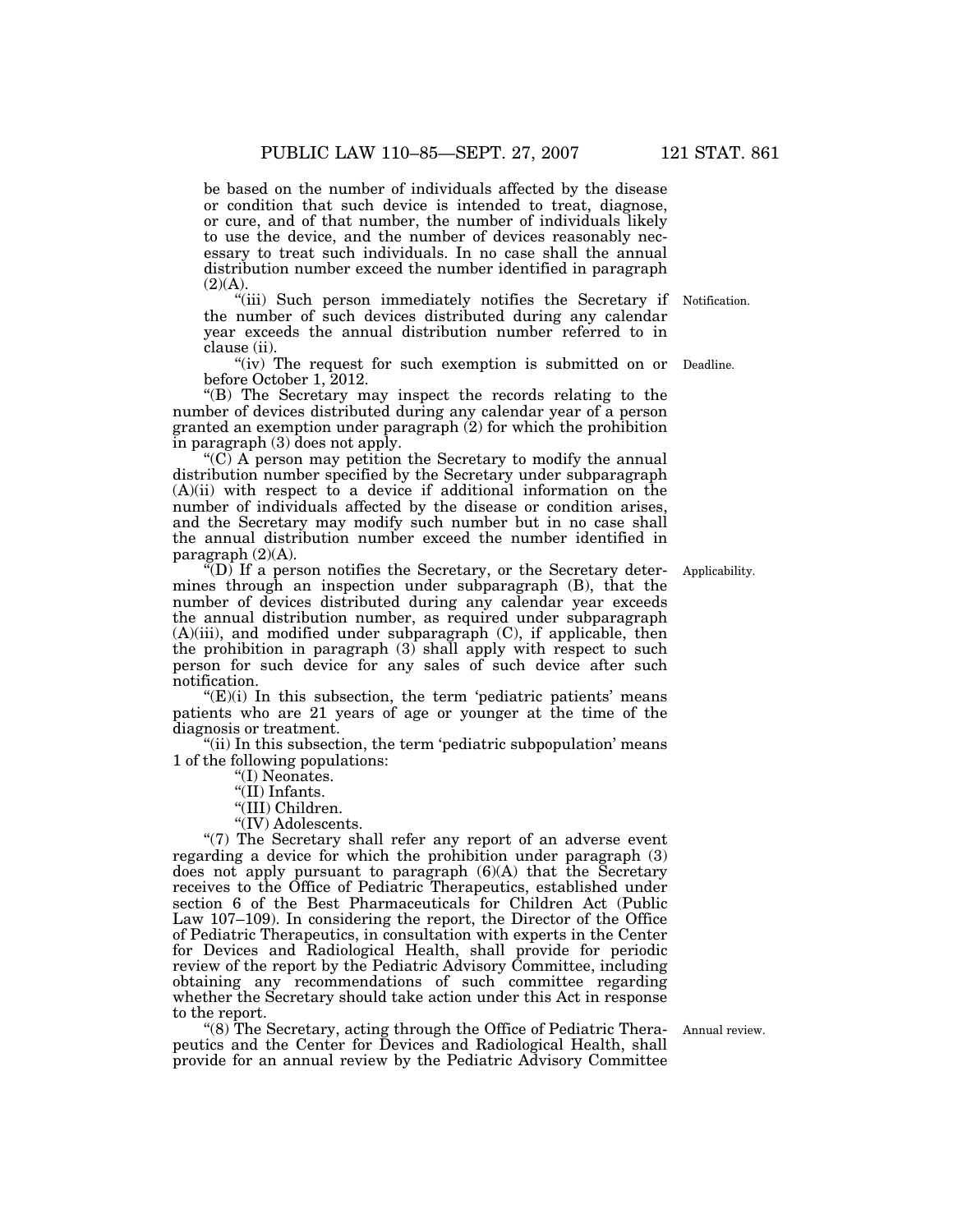of all devices described in paragraph (6) to ensure that the exemption under paragraph (2) remains appropriate for the pediatric populations for which it is granted.''.

(b) REPORT.—Not later than January 1, 2012, the Comptroller General of the United States shall submit to the Committee on Health, Education, Labor, and Pensions of the Senate and the Committee on Energy and Commerce of the House of Representatives a report on the impact of allowing persons granted an exemption under section  $520(m)(2)$  of the Federal Food, Drug, and Cosmetic Act  $(21 \text{ U.S.C. } 360j(m)(2))$  with respect to a device to profit from such device pursuant to section  $520(m)(6)$  of such Act (21) U.S.C.  $360j(m)(6)$  (as amended by subsection (a)), including-

(1) an assessment of whether such section  $520(m)(6)$  (as amended by subsection (a)) has increased the availability of pediatric devices for conditions that occur in small numbers of children, including any increase or decrease in the number of—

(A) exemptions granted under such section  $520(m)(2)$ for pediatric devices; and

(B) applications approved under section 515 of such Act (21 U.S.C. 360e) for devices intended to treat, diagnose, or cure conditions that occur in pediatric patients or for devices labeled for use in a pediatric population;

(2) the conditions or diseases the pediatric devices were intended to treat or diagnose and the estimated size of the pediatric patient population for each condition or disease;

(3) the costs of purchasing pediatric devices, based on a representative sampling of children's hospitals;

(4) the extent to which the costs of such devices are covered by health insurance;

(5) the impact, if any, of allowing profit on access to such devices for patients;

(6) the profits made by manufacturers for each device that receives an exemption;

(7) an estimate of the extent of the use of the pediatric devices by both adults and pediatric populations for a condition or disease other than the condition or disease on the label of such devices;

(8) recommendations of the Comptroller General of the United States regarding the effectiveness of such section  $520(m)(6)$  (as amended by subsection (a)) and whether any modifications to such section  $520(m)(6)$  (as amended by subsection (a)) should be made;

(9) existing obstacles to pediatric device development; and

(10) an evaluation of the demonstration grants described in section 305, which shall include an evaluation of the number of pediatric medical devices—

(A) that have been or are being studied in children; and

(B) that have been submitted to the Food and Drug Administration for approval, clearance, or review under such section  $520(m)$  (as amended by this Act) and any regulatory actions taken.

(c) GUIDANCE.—Not later than 180 days after the date of the enactment of this Act, the Commissioner of Food and Drugs shall issue guidance for institutional review committees on how to evaluate requests for approval for devices for which a humanitarian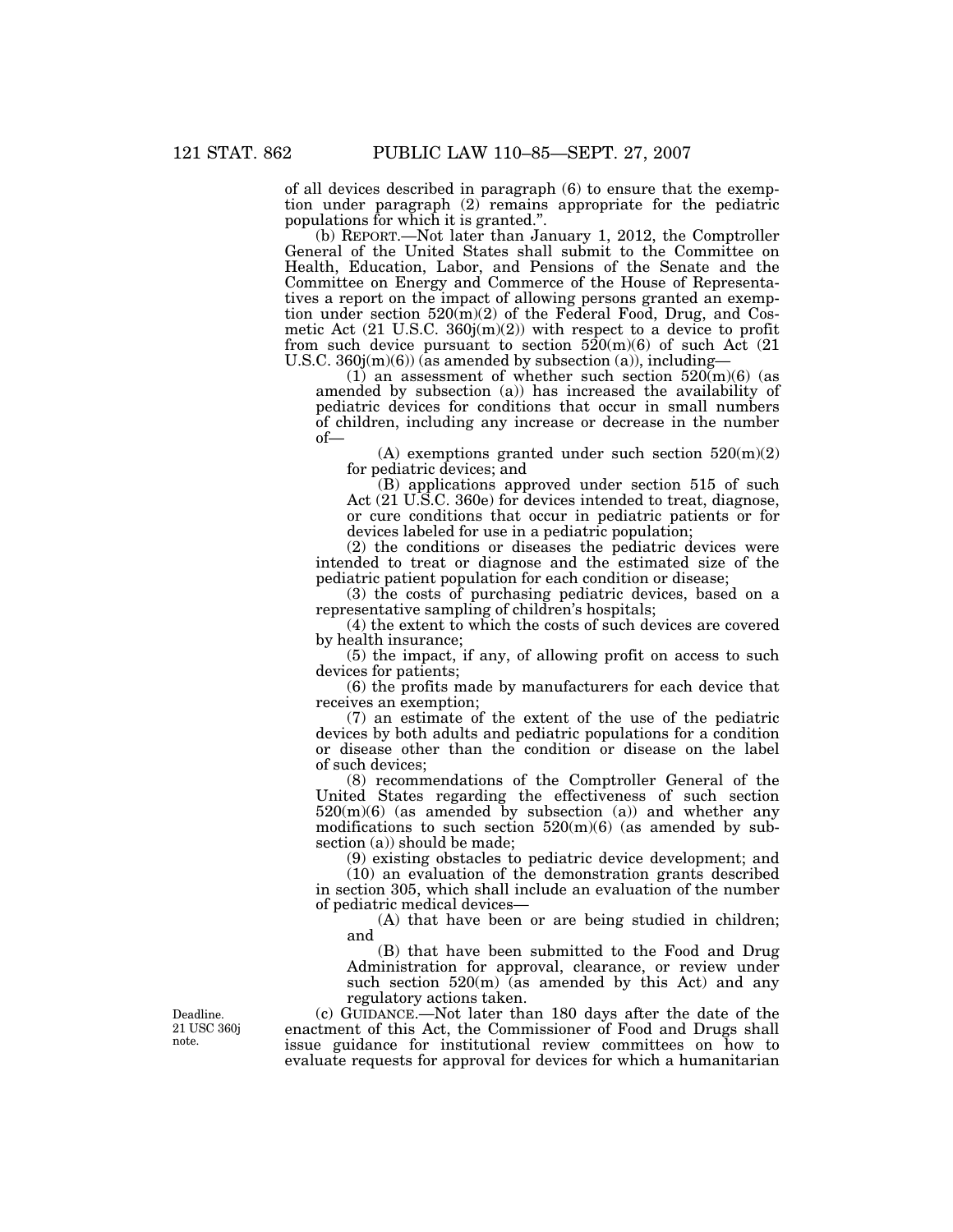device exemption under section 520(m)(2) of the Federal Food, Drug, and Cosmetic Act (21 U.S.C. 360j(m)(2)) has been granted.

### **SEC. 304. ENCOURAGING PEDIATRIC MEDICAL DEVICE RESEARCH.**

(a) CONTACT POINT FOR AVAILABLE FUNDING.—Section 402(b) of the Public Health Service Act (42 U.S.C. 282(b)) is amended—

 $(1)$  in paragraph  $(21)$ , by striking "and" after the semicolon at the end;

(2) in paragraph (22), by striking the period at the end and inserting ''; and''; and

(3) by inserting after paragraph (22) the following:

"(23) shall designate a contact point or office to help innovators and physicians identify sources of funding available for pediatric medical device development.".<br>
(b) PLAN FOR PEDIATRIC MEDICAL DEVICE RESEARCH.-

(b) PLAN FOR PEDIATRIC MEDICAL DEVICE RESEARCH.— (1) IN GENERAL.—Not later than 180 days after the date

of the enactment of this Act, the Secretary of Health and Deadline. Human Services, acting through the Commissioner of Food and Drugs, the Director of the National Institutes of Health, and the Director of the Agency for Healthcare Research and Quality, shall submit to the Committee on Health, Education, Labor, and Pensions of the Senate and the Committee on Energy and Commerce of the House of Representatives a plan for expanding pediatric medical device research and development. In developing such plan, the Secretary of Health and Human Services shall consult with individuals and organizations with appropriate expertise in pediatric medical devices.

(2) CONTENTS.—The plan under paragraph (1) shall include—

(A) the current status of federally funded pediatric medical device research;

(B) any gaps in such research, which may include a survey of pediatric medical providers regarding unmet pediatric medical device needs, as needed; and

(C) a research agenda for improving pediatric medical device development and Food and Drug Administration clearance or approval of pediatric medical devices, and for evaluating the short- and long-term safety and effectiveness of pediatric medical devices.

#### **SEC. 305. DEMONSTRATION GRANTS FOR IMPROVING PEDIATRIC**  42 USC 282 note. **DEVICE AVAILABILITY.**

(a) IN GENERAL.— (1) REQUEST FOR PROPOSALS.—Not later than 90 days after the date of the enactment of this Act, the Secretary of Health and Human Services shall issue a request for proposals for 1 or more grants or contracts to nonprofit consortia for demonstration projects to promote pediatric device development.

(2) DETERMINATION ON GRANTS OR CONTRACTS.—Not later than 180 days after the date the Secretary of Health and Human Services issues a request for proposals under paragraph (1), the Secretary shall make a determination on the grants or contracts under this section.

(b) APPLICATION.—A nonprofit consortium that desires to receive a grant or contract under this section shall submit an application to the Secretary of Health and Human Services at such time, in such manner, and containing such information as the Secretary may require.

Deadline.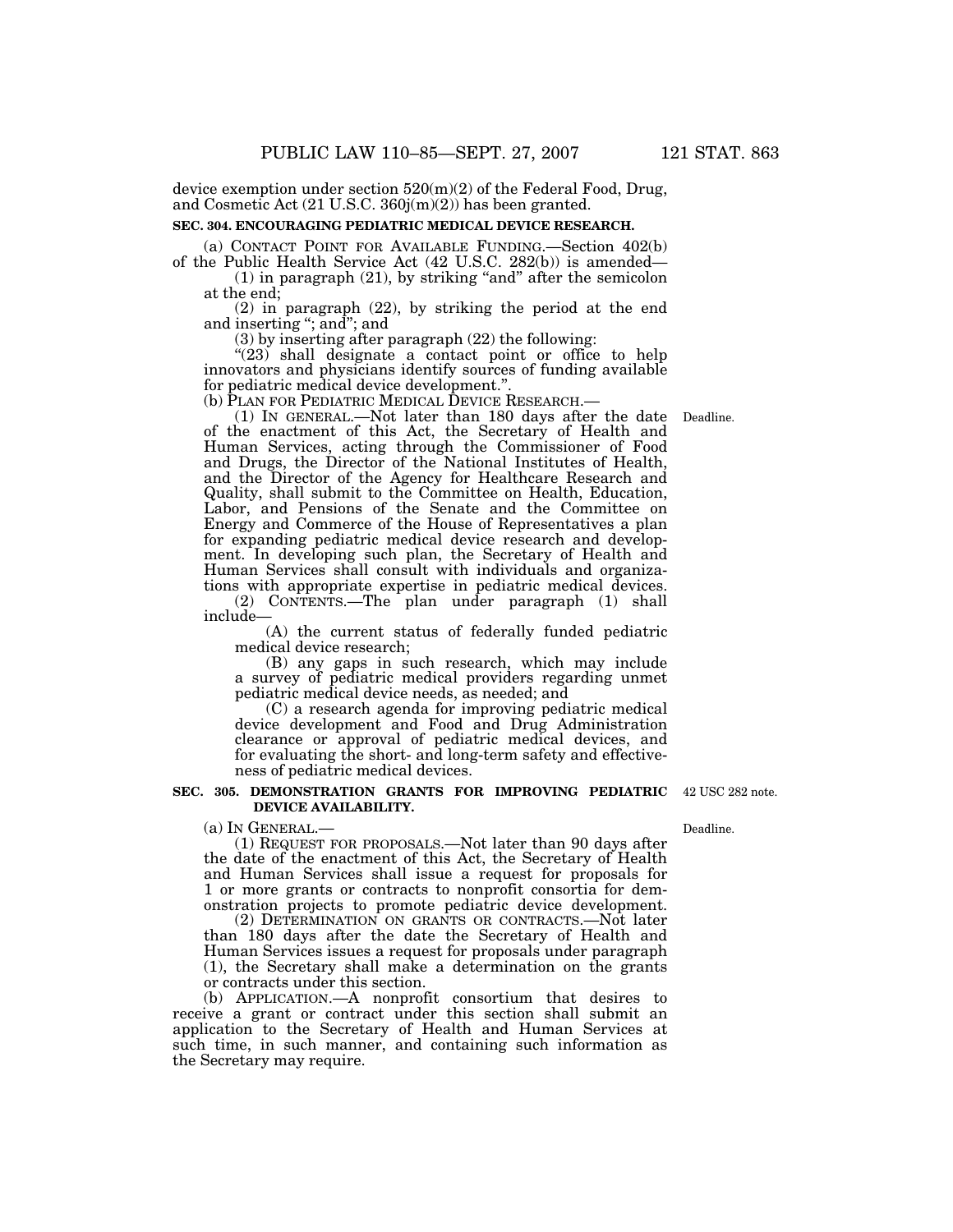(c) USE OF FUNDS.—A nonprofit consortium that receives a grant or contract under this section shall facilitate the development, production, and distribution of pediatric medical devices by—

(1) encouraging innovation and connecting qualified individuals with pediatric device ideas with potential manufacturers;

(2) mentoring and managing pediatric device projects through the development process, including product identification, prototype design, device development, and marketing;

 $(3)$  connecting innovators and physicians to existing Federal and non-Federal resources, including resources from the Food and Drug Administration, the National Institutes of Health, the Small Business Administration, the Department of Energy, the Department of Education, the National Science Foundation, the Department of Veterans Affairs, the Agency for Healthcare Research and Quality, and the National Institute of Standards and Technology;

(4) assessing the scientific and medical merit of proposed pediatric device projects; and

(5) providing assistance and advice as needed on business development, personnel training, prototype development, postmarket needs, and other activities consistent with the purposes of this section.

(d) COORDINATION.—

(1) NATIONAL INSTITUTES OF HEALTH.—Each consortium that receives a grant or contract under this section shall—

(A) coordinate with the National Institutes of Health's pediatric device contact point or office, designated under section 402(b)(23) of the Public Health Service Act, as added by section 304(a) of this Act; and

(B) provide to the National Institutes of Health any identified pediatric device needs that the consortium lacks sufficient capacity to address or those needs in which the consortium has been unable to stimulate manufacturer interest.

(2) FOOD AND DRUG ADMINISTRATION.—Each consortium that receives a grant or contract under this section shall coordinate with the Commissioner of Food and Drugs and device companies to facilitate the application for approval or clearance of devices labeled for pediatric use.

(3) EFFECTIVENESS AND OUTCOMES.—Each consortium that receives a grant or contract under this section shall annually report to the Secretary of Health and Human Services on the status of pediatric device development, production, and distribution that has been facilitated by the consortium.

(e) AUTHORIZATION OF APPROPRIATIONS.—There are authorized to be appropriated to carry out this section \$6,000,000 for each of fiscal years 2008 through 2012.

## **SEC. 306. AMENDMENTS TO OFFICE OF PEDIATRIC THERAPEUTICS AND PEDIATRIC ADVISORY COMMITTEE.**

(a) OFFICE OF PEDIATRIC THERAPEUTICS.—Section 6(b) of the Best Pharmaceuticals for Children Act (21 U.S.C. 393a(b)) is amended by inserting '', including increasing pediatric access to medical devices'' after ''pediatric issues''.

Reports.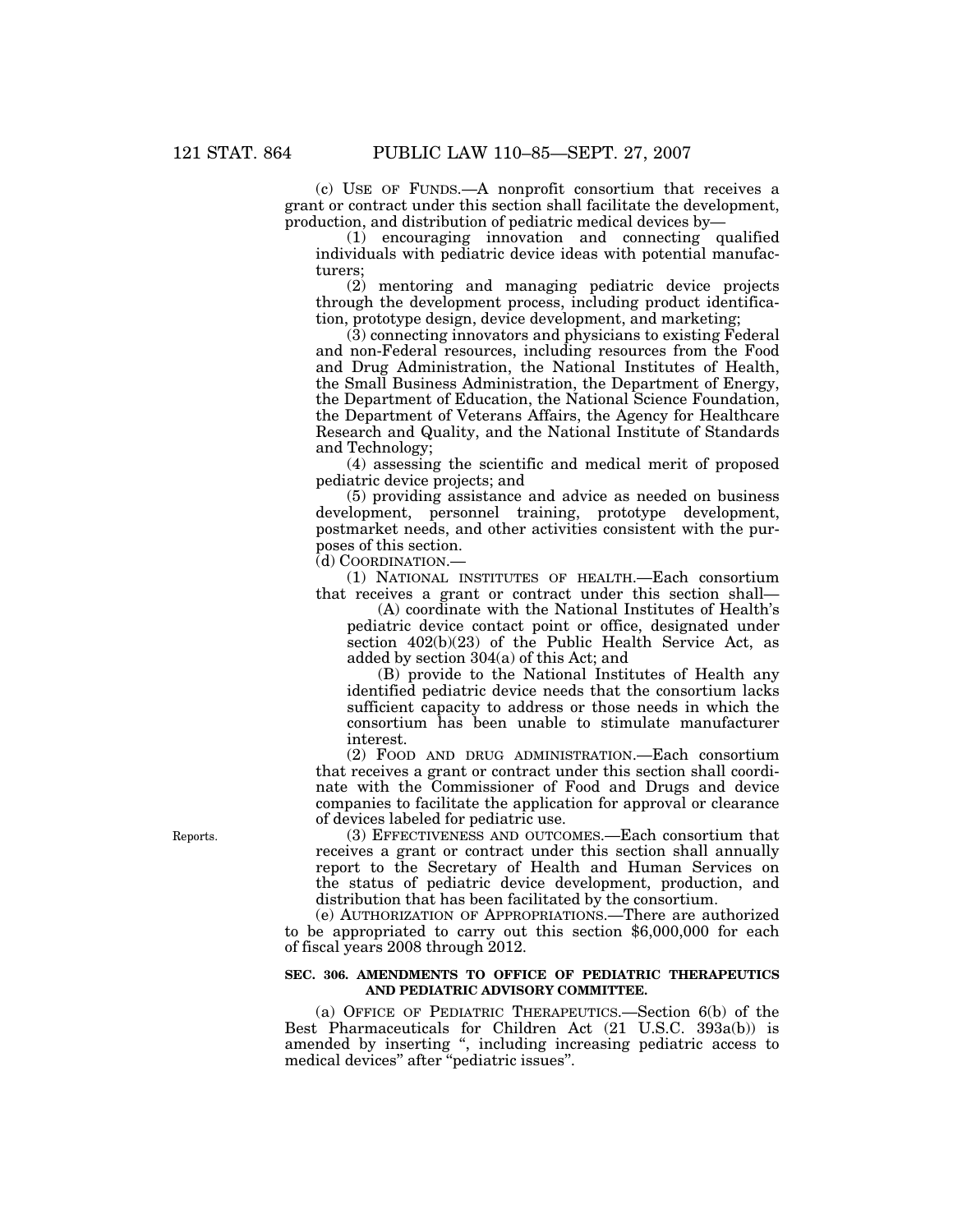(b) PEDIATRIC ADVISORY COMMITTEE.—Section 14 of the Best Pharmaceuticals for Children Act (42 U.S.C. 284m note) is amended—

(1) in subsection (a), by inserting ''(including drugs and biological products) and medical devices'' after ''therapeutics''; and

 $(2)$  in subsection  $(b)$ —

(A) in paragraph (1), by inserting ''(including drugs and biological products) and medical devices'' after ''therapeutics''; and

(B) in paragraph (2)—

 $(i)$  in subparagraph  $(A)$ , by striking "and  $505B$ " and inserting  ${}^{6}$ 505B, 510(k), 515, and 520(m)'';

(ii) by striking subparagraph (B) and inserting the following:

''(B) identification of research priorities related to therapeutics (including drugs and biological products) and medical devices for pediatric populations and the need for additional diagnostics and treatments for specific pediatric diseases or conditions;''; and

(iii) in subparagraph (C), by inserting ''(including drugs and biological products) and medical devices'' after ''therapeutics''.

## **SEC. 307. POSTMARKET SURVEILLANCE.**

Section 522 of the Federal Food, Drug, and Cosmetic Act (21 U.S.C. 360l) is amended—

(1) by amending the section heading and designation to read as follows:

## **''SEC. 522. POSTMARKET SURVEILLANCE.'';**

(2) by striking subsection (a) and inserting the following: "(a)  $POSIMARKET SURVEILLANCE$ .

"(1) IN GENERAL.—<br>"(A) CONDUCT.— The Secretary may by order require a manufacturer to conduct postmarket surveillance for any device of the manufacturer that is a class II or class III device—

"(i) the failure of which would be reasonably likely to have serious adverse health consequences;

''(ii) that is expected to have significant use in pediatric populations; or

''(iii) that is intended to be—

''(I) implanted in the human body for more than 1 year; or

''(II) a life-sustaining or life-supporting device used outside a device user facility.<br>
"(B) CONDITION — The Secretary

CONDITION.—The Secretary may order a postmarket surveillance under subparagraph (A) as a condition to approval or clearance of a device described in subparagraph (A)(ii).

"(2) RULE OF CONSTRUCTION.—The provisions of paragraph (1) shall have no effect on authorities otherwise provided under the Act or regulations issued under this Act.''; and

 $(3)$  in subsection  $(b)$ –

(A) by striking ''(b) SURVEILLANCE APPROVAL.—Each'' and inserting the following:

''(b) SURVEILLANCE APPROVAL.—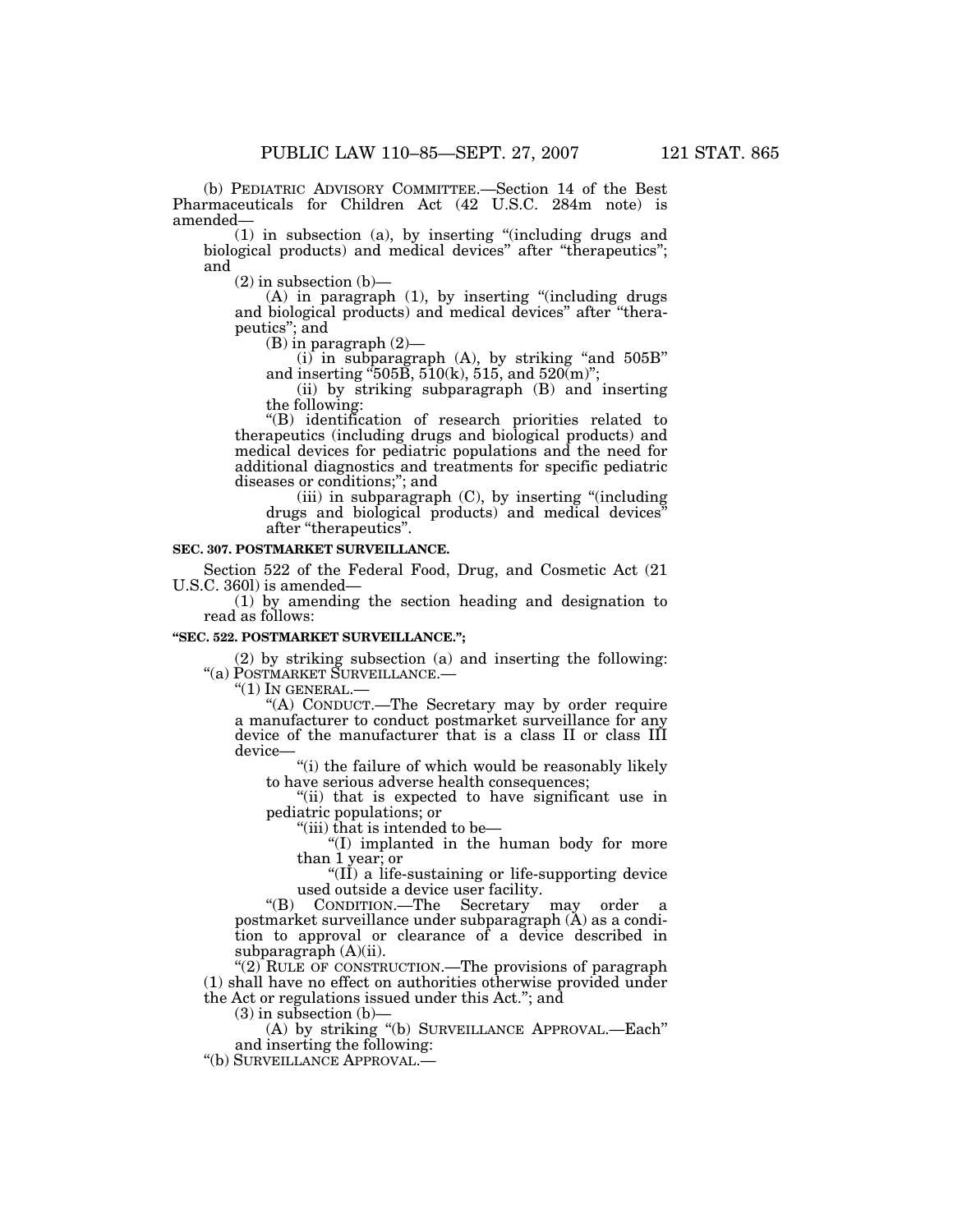" $(1)$  In GENERAL.—Each";

(B) by striking ''The Secretary, in consultation'' and inserting ''Except as provided in paragraph (2), the Secretary, in consultation'';

(C) by striking ''Any determination'' and inserting "Except as provided in paragraph (2), any determination"; and

(D) by adding at the end the following:

"(2) LONGER SURVEILLANCE FOR PEDIATRIC DEVICES.-The Secretary may by order require a prospective surveillance period of more than 36 months with respect to a device that is expected to have significant use in pediatric populations if such period of more than 36 months is necessary in order to assess the impact of the device on growth and development, or the effects of growth, development, activity level, or other factors on the safety or efficacy of the device.

''(c) DISPUTE RESOLUTION.—A manufacturer may request review under section 562 of any order or condition requiring postmarket surveillance under this section. During the pendency of such review, the device subject to such a postmarket surveillance order or condition shall not, because of noncompliance with such order or condition, be deemed in violation of section  $301(q)(1)(C)$ , adulterated under section  $501(f)(1)$ , misbranded under section  $502(t)(3)$ , or in violation of, as applicable, section 510(k) or section 515, unless deemed necessary to protect the public health.''.

Pediatric Research Equity Act of 2007.

# **TITLE IV—PEDIATRIC RESEARCH EQUITY ACT OF 2007**

21 USC 301 note.

### **SEC. 401. SHORT TITLE.**

This title may be cited as the ''Pediatric Research Equity Act of 2007''.

## **SEC. 402. REAUTHORIZATION OF PEDIATRIC RESEARCH EQUITY ACT.**

(a) IN GENERAL.—Section 505B of the Federal Food, Drug, and Cosmetic Act (21 U.S.C. 355c) is amended to read as follows:

## **''SEC. 505B. RESEARCH INTO PEDIATRIC USES FOR DRUGS AND BIOLOGICAL PRODUCTS.**

''(a) NEW DRUGS AND BIOLOGICAL PRODUCTS.—

"(1) In GENERAL.—A person that submits, on or after the date of the enactment of the Pediatric Research Equity Act of 2007, an application (or supplement to an application)—

"(A) under section  $505$  for a new active ingredient, new indication, new dosage form, new dosing regimen, or new route of administration, or

''(B) under section 351 of the Public Health Service Act (42 U.S.C. 262) for a new active ingredient, new indication, new dosage form, new dosing regimen, or new route of administration,

shall submit with the application the assessments described in paragraph  $(2)$ .<br>" $(2)$  ASSESSMENTS.—

" $(A)$  In GENERAL.—The assessments referred to in paragraph (1) shall contain data, gathered using appropriate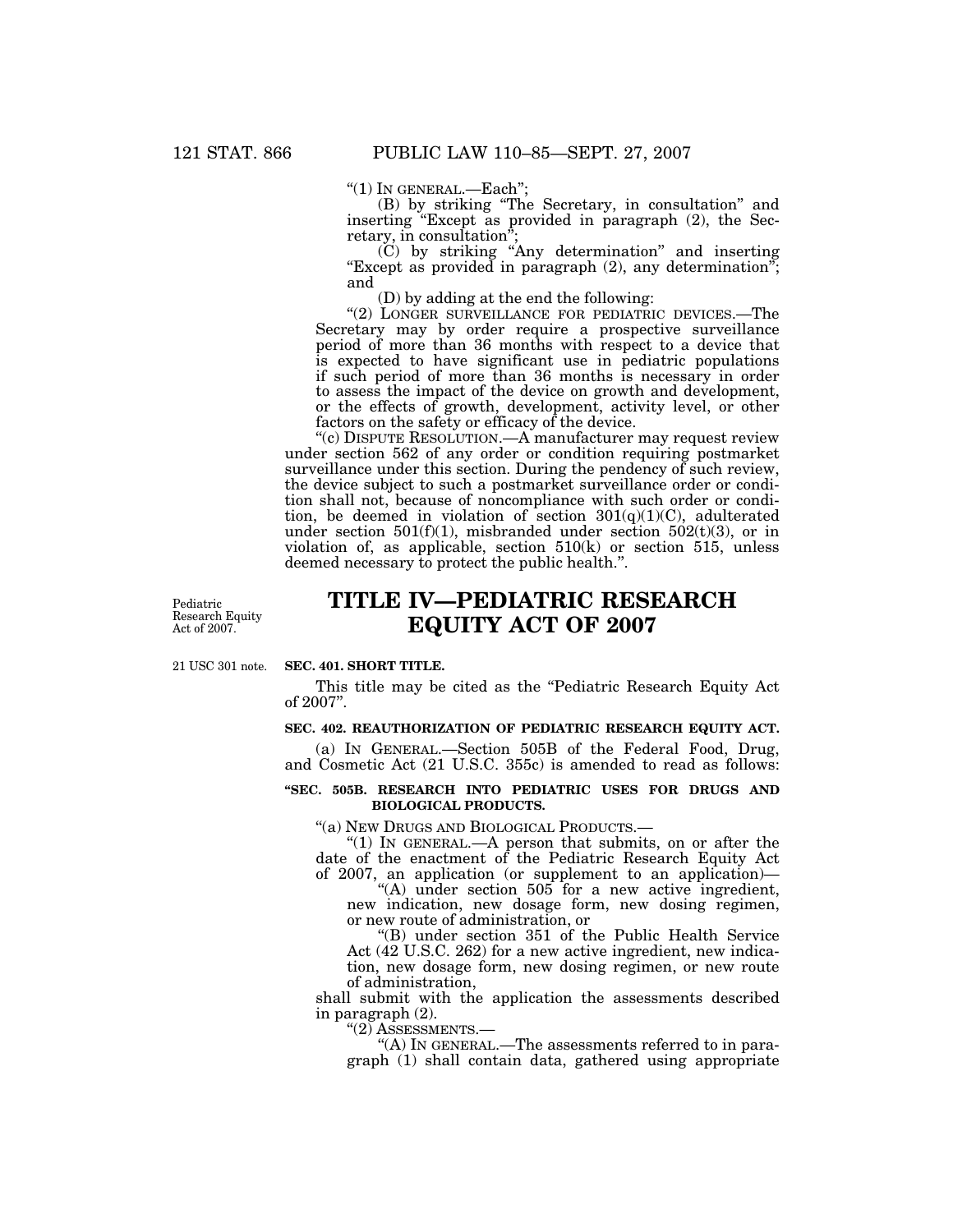formulations for each age group for which the assessment is required, that are adequate—

''(i) to assess the safety and effectiveness of the drug or the biological product for the claimed indications in all relevant pediatric subpopulations; and

''(ii) to support dosing and administration for each pediatric subpopulation for which the drug or the biological product is safe and effective.

"(B) SIMILAR COURSE OF DISEASE OR SIMILAR EFFECT OF DRUG OR BIOLOGICAL PRODUCT.—

(i) In GENERAL.—If the course of the disease and the effects of the drug are sufficiently similar in adults and pediatric patients, the Secretary may conclude that pediatric effectiveness can be extrapolated from adequate and well-controlled studies in adults, usually supplemented with other information obtained in pediatric patients, such as pharmacokinetic studies.

"(ii) EXTRAPOLATION BETWEEN AGE GROUPS.—A study may not be needed in each pediatric age group if data from one age group can be extrapolated to another age group.

''(iii) INFORMATION ON EXTRAPOLATION.—A brief documentation of the scientific data supporting the conclusion under clauses (i) and (ii) shall be included in any pertinent reviews for the application under section 505 of this Act or section 351 of the Public Health Service Act (42 U.S.C. 262).

"(3) DEFERRAL.-

''(A) IN GENERAL.—On the initiative of the Secretary or at the request of the applicant, the Secretary may defer submission of some or all assessments required under paragraph (1) until a specified date after approval of the drug or issuance of the license for a biological product if—

''(i) the Secretary finds that—

''(I) the drug or biological product is ready for approval for use in adults before pediatric studies are complete;

''(II) pediatric studies should be delayed until additional safety or effectiveness data have been collected; or

''(III) there is another appropriate reason for deferral; and

''(ii) the applicant submits to the Secretary—

''(I) certification of the grounds for deferring the assessments;

''(II) a description of the planned or ongoing studies;

''(III) evidence that the studies are being conducted or will be conducted with due diligence and at the earliest possible time; and

''(IV) a timeline for the completion of such studies.

''(B) ANNUAL REVIEW.—

''(i) IN GENERAL.—On an annual basis following the approval of a deferral under subparagraph (A), the applicant shall submit to the Secretary the following information: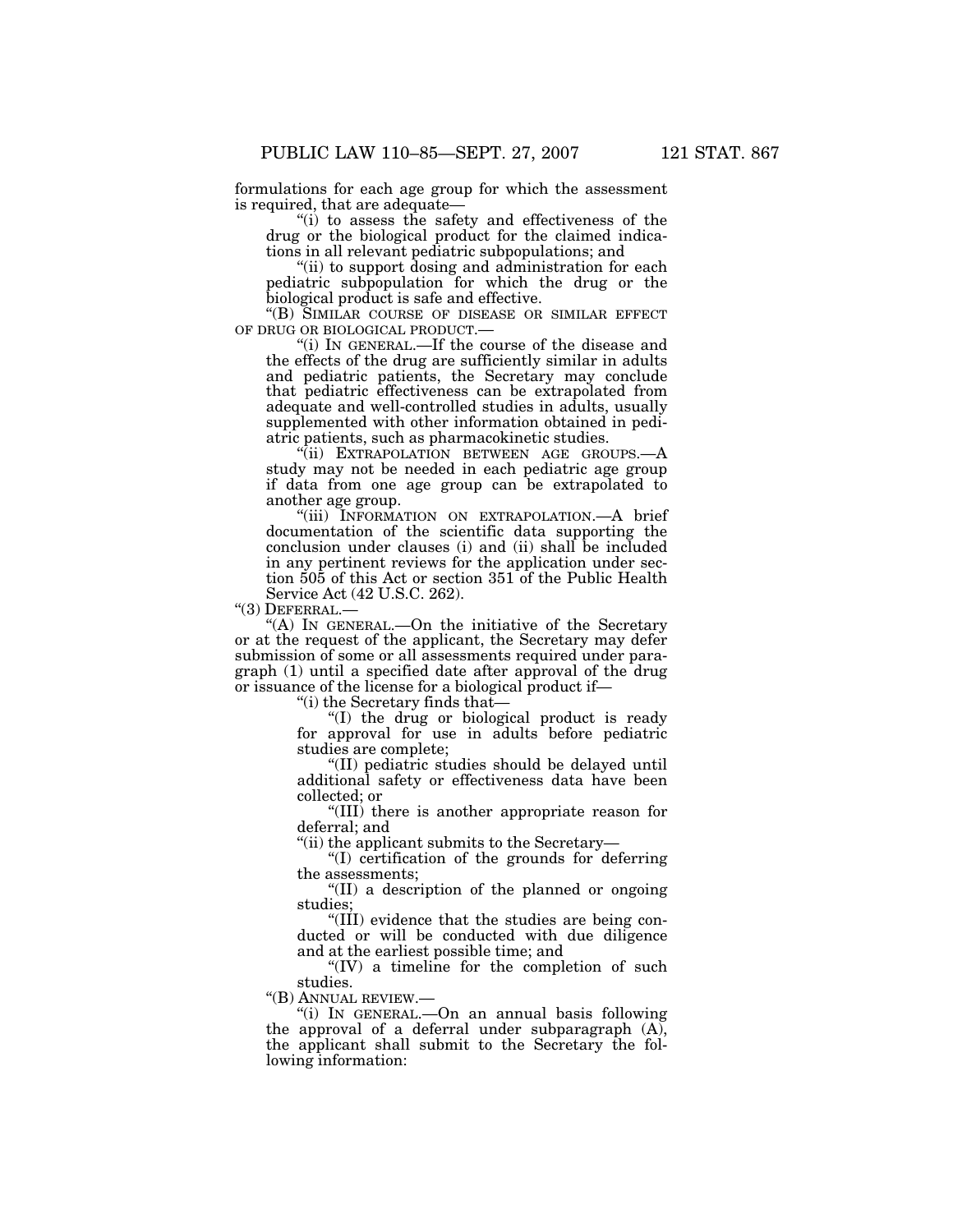''(I) Information detailing the progress made in conducting pediatric studies.

"(II) If no progress has been made in conducting such studies, evidence and documentation that such studies will be conducted with due diligence and at the earliest possible time.

"(ii) PUBLIC AVAILABILITY.—The information submitted through the annual review under clause (i) shall promptly be made available to the public in an easily accessible manner, including through the Web site of the Food and Drug Administration.<br>"(4) WAIVERS.—

"(A) FULL WAIVER.—On the initiative of the Secretary or at the request of an applicant, the Secretary shall grant a full waiver, as appropriate, of the requirement to submit assessments for a drug or biological product under this subsection if the applicant certifies and the Secretary finds that—

''(i) necessary studies are impossible or highly impracticable (because, for example, the number of patients is so small or the patients are geographically dispersed);

''(ii) there is evidence strongly suggesting that the drug or biological product would be ineffective or unsafe in all pediatric age groups; or

''(iii) the drug or biological product—

''(I) does not represent a meaningful therapeutic benefit over existing therapies for pediatric patients; and

''(II) is not likely to be used in a substantial number of pediatric patients.

''(B) PARTIAL WAIVER.—On the initiative of the Secretary or at the request of an applicant, the Secretary shall grant a partial waiver, as appropriate, of the requirement to submit assessments for a drug or biological product under this subsection with respect to a specific pediatric age group if the applicant certifies and the Secretary finds that—

''(i) necessary studies are impossible or highly impracticable (because, for example, the number of patients in that age group is so small or patients in that age group are geographically dispersed);

''(ii) there is evidence strongly suggesting that the drug or biological product would be ineffective or unsafe in that age group;

''(iii) the drug or biological product—

''(I) does not represent a meaningful therapeutic benefit over existing therapies for pediatric patients in that age group; and

"(II) is not likely to be used by a substantial number of pediatric patients in that age group; or

''(iv) the applicant can demonstrate that reasonable attempts to produce a pediatric formulation necessary for that age group have failed.

''(C) PEDIATRIC FORMULATION NOT POSSIBLE.—If a waiver is granted on the ground that it is not possible

Website.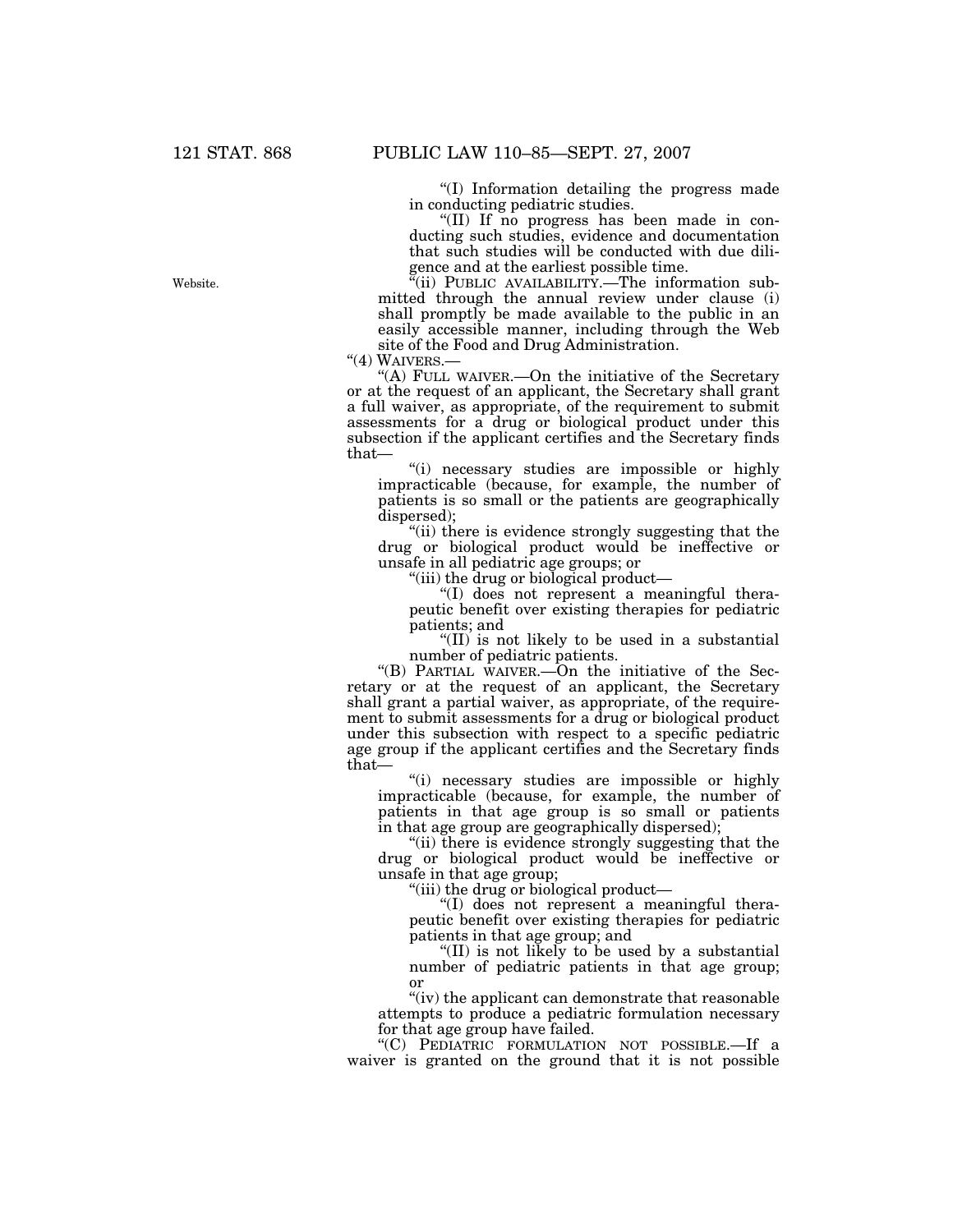to develop a pediatric formulation, the waiver shall cover only the pediatric groups requiring that formulation. An applicant seeking either a full or partial waiver shall submit to the Secretary documentation detailing why a pediatric formulation cannot be developed and, if the waiver is granted, the applicant's submission shall promptly be made available to the public in an easily accessible manner, including through posting on the Web site of the Food and Drug Administration.

''(D) LABELING REQUIREMENT.—If the Secretary grants a full or partial waiver because there is evidence that a drug or biological product would be ineffective or unsafe in pediatric populations, the information shall be included in the labeling for the drug or biological product.

''(b) MARKETED DRUGS AND BIOLOGICAL PRODUCTS.—

"(1) IN GENERAL.—After providing notice in the form of a letter (that, for a drug approved under section 505, references a declined written request under section 505A for a labeled indication which written request is not referred under section  $505A(n)(1)(A)$  to the Foundation of the National Institutes of Health for the pediatric studies), the Secretary may (by order in the form of a letter) require the sponsor or holder of an approved application for a drug under section 505 or the holder of a license for a biological product under section 351 of the Public Health Service Act to submit by a specified date the assessments described in subsection  $(a)(2)$ , if the Secretary finds that—

"(A)(i) the drug or biological product is used for a substantial number of pediatric patients for the labeled indications; and

''(ii) adequate pediatric labeling could confer a benefit on pediatric patients;

''(B) there is reason to believe that the drug or biological product would represent a meaningful therapeutic benefit over existing therapies for pediatric patients for 1 or more of the claimed indications; or

''(C) the absence of adequate pediatric labeling could pose a risk to pediatric patients.

''(2) WAIVERS.—

"(A) FULL WAIVER.—At the request of an applicant, the Secretary shall grant a full waiver, as appropriate, of the requirement to submit assessments under this subsection if the applicant certifies and the Secretary finds that—

''(i) necessary studies are impossible or highly impracticable (because, for example, the number of patients in that age group is so small or patients in that age group are geographically dispersed); or

"(ii) there is evidence strongly suggesting that the drug or biological product would be ineffective or unsafe in all pediatric age groups.

''(B) PARTIAL WAIVER.—At the request of an applicant, the Secretary shall grant a partial waiver, as appropriate, of the requirement to submit assessments under this subsection with respect to a specific pediatric age group if the applicant certifies and the Secretary finds that—

Public information. Website.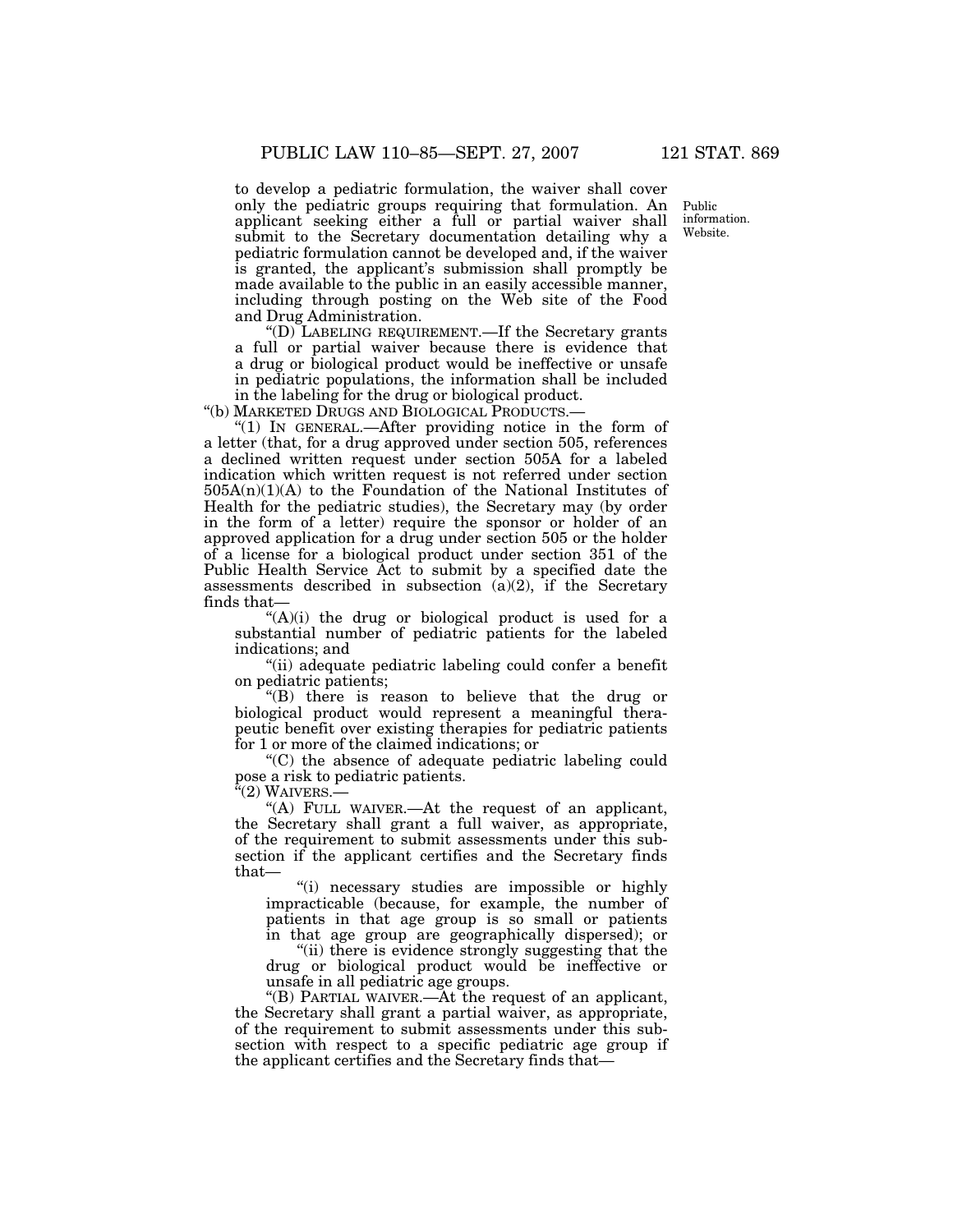''(i) necessary studies are impossible or highly impracticable (because, for example, the number of patients in that age group is so small or patients in that age group are geographically dispersed);

''(ii) there is evidence strongly suggesting that the drug or biological product would be ineffective or unsafe in that age group;

"(iii)(I) the drug or biological product—

"(aa) does not represent a meaningful therapeutic benefit over existing therapies for pediatric patients in that age group; and

"(bb) is not likely to be used in a substantial number of pediatric patients in that age group; and

''(II) the absence of adequate labeling could not pose significant risks to pediatric patients; or

"(iv) the applicant can demonstrate that reasonable attempts to produce a pediatric formulation necessary for that age group have failed.

''(C) PEDIATRIC FORMULATION NOT POSSIBLE.—If a waiver is granted on the ground that it is not possible to develop a pediatric formulation, the waiver shall cover only the pediatric groups requiring that formulation. An applicant seeking either a full or partial waiver shall submit to the Secretary documentation detailing why a pediatric formulation cannot be developed and, if the waiver is granted, the applicant's submission shall promptly be made available to the public in an easily accessible manner, including through posting on the Web site of the Food and Drug Administration.

''(D) LABELING REQUIREMENT.—If the Secretary grants a full or partial waiver because there is evidence that a drug or biological product would be ineffective or unsafe in pediatric populations, the information shall be included in the labeling for the drug or biological product.

"(3) EFFECT OF SUBSECTION.—Nothing in this subsection alters or amends section 301(j) of this Act or section 552 of title 5 or section 1905 of title 18, United States Code.

''(c) MEANINGFUL THERAPEUTIC BENEFIT.—For the purposes of paragraph  $(4)(A)(iii)(I)$  and  $(4)(B)(iii)(I)$  of subsection (a) and paragraphs  $(1)(B)$  and  $(2)(B)(iii)(I)(aa)$  of subsection (b), a drug or biological product shall be considered to represent a meaningful therapeutic benefit over existing therapies if the Secretary determines that—

" $(1)$  if approved, the drug or biological product could represent an improvement in the treatment, diagnosis, or prevention of a disease, compared with marketed products adequately labeled for that use in the relevant pediatric population; or

" $(2)$  the drug or biological product is in a class of products or for an indication for which there is a need for additional options.

''(d) SUBMISSION OF ASSESSMENTS.—If a person fails to submit an assessment described in subsection  $(a)(2)$ , or a request for approval of a pediatric formulation described in subsection (a) or (b), in accordance with applicable provisions of subsections (a) and  $(b)$ —

Public information. Website.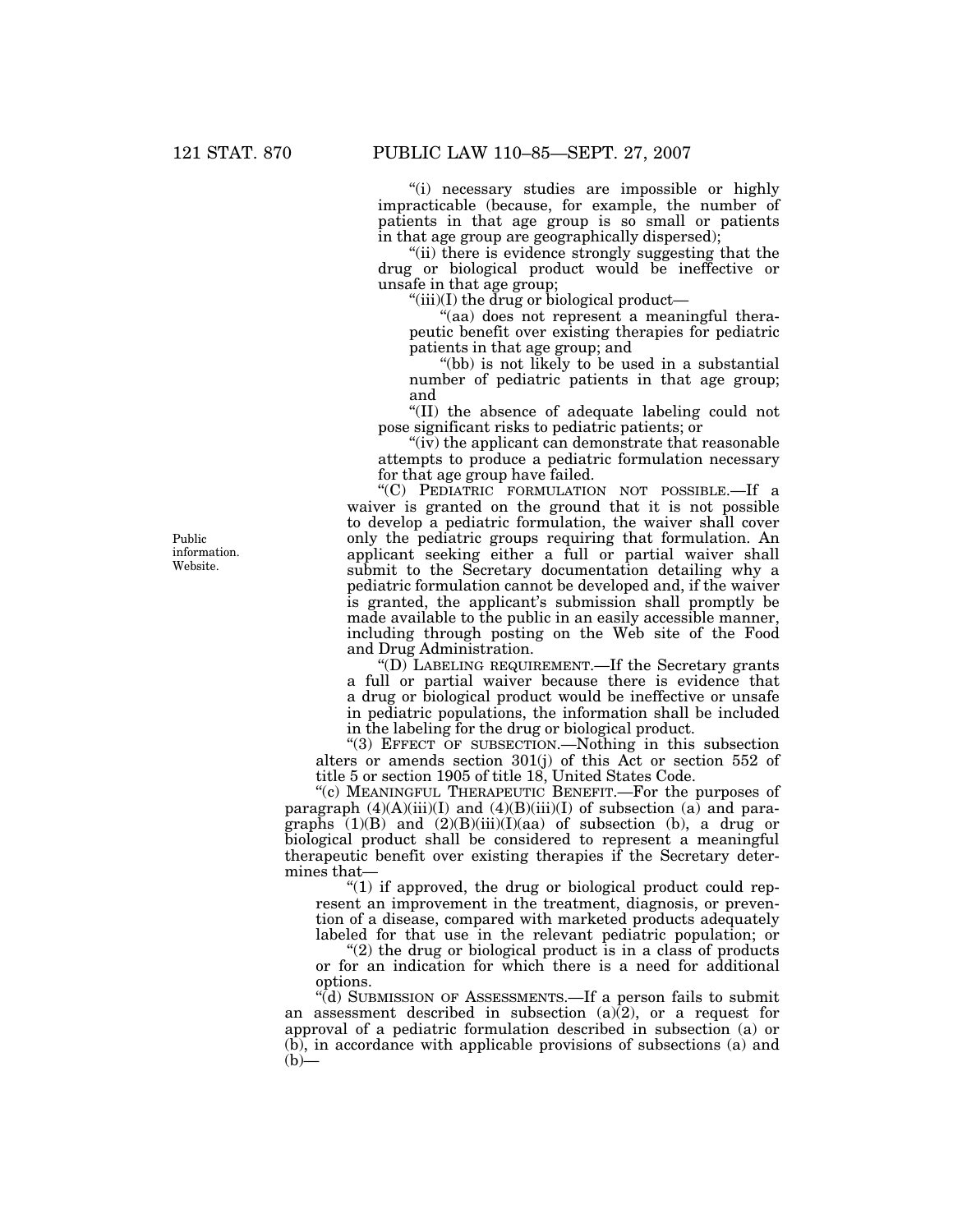"(1) the drug or biological product that is the subject of the assessment or request may be considered misbranded solely because of that failure and subject to relevant enforcement action (except that the drug or biological product shall not be subject to action under section 303); but

 $\tilde{P}(2)$  the failure to submit the assessment or request shall not be the basis for a proceeding—

" $(A)$  to withdraw approval for a drug under section 505(e); or

''(B) to revoke the license for a biological product under section 351 of the Public Health Service Act.

''(e) MEETINGS.—Before and during the investigational process for a new drug or biological product, the Secretary shall meet at appropriate times with the sponsor of the new drug or biological product to discuss—

"(1) information that the sponsor submits on plans and timelines for pediatric studies; or

"(2) any planned request by the sponsor for waiver or deferral of pediatric studies.

''(f) REVIEW OF PEDIATRIC PLANS, ASSESSMENTS, DEFERRALS, AND WAIVERS.—

Deadline.

''(1) REVIEW.—Beginning not later than 30 days after the date of the enactment of the Pediatric Research Equity Act of 2007, the Secretary shall utilize the internal committee established under section 505C to provide consultation to reviewing divisions on all pediatric plans and assessments prior to approval of an application or supplement for which a pediatric assessment is required under this section and all deferral and waiver requests granted pursuant to this section.

"(2)  $\overline{A}$ CTIVITY BY COMMITTEE.—The committee referred to in paragraph (1) may operate using appropriate members of such committee and need not convene all members of the committee.

"(3) DOCUMENTATION OF COMMITTEE ACTION.—For each drug or biological product, the committee referred to in paragraph (1) shall document, for each activity described in paragraph (4) or (5), which members of the committee participated in such activity.

"(4) REVIEW OF PEDIATRIC PLANS, ASSESSMENTS, DEFERRALS, AND WAIVERS.—Consultation on pediatric plans and assessments by the committee referred to in paragraph (1) pursuant to this section shall occur prior to approval of an application or supplement for which a pediatric assessment is required under this section. The committee shall review all requests for deferrals and waivers from the requirement to submit a pediatric assessment granted under this section and shall provide recommendations as needed to reviewing divisions, including with respect to whether such a supplement, when submitted, shall be considered for priority review.

Deadline.

''(5) RETROSPECTIVE REVIEW OF PEDIATRIC ASSESSMENTS, DEFERRALS, AND WAIVERS.—Not later than 1 year after the date of the enactment of the Pediatric Research Equity Act of 2007, the committee referred to in paragraph (1) shall conduct a retrospective review and analysis of a representative sample of assessments submitted and deferrals and waivers approved under this section since the enactment of the Pediatric Research Equity Act of 2003. Such review shall include an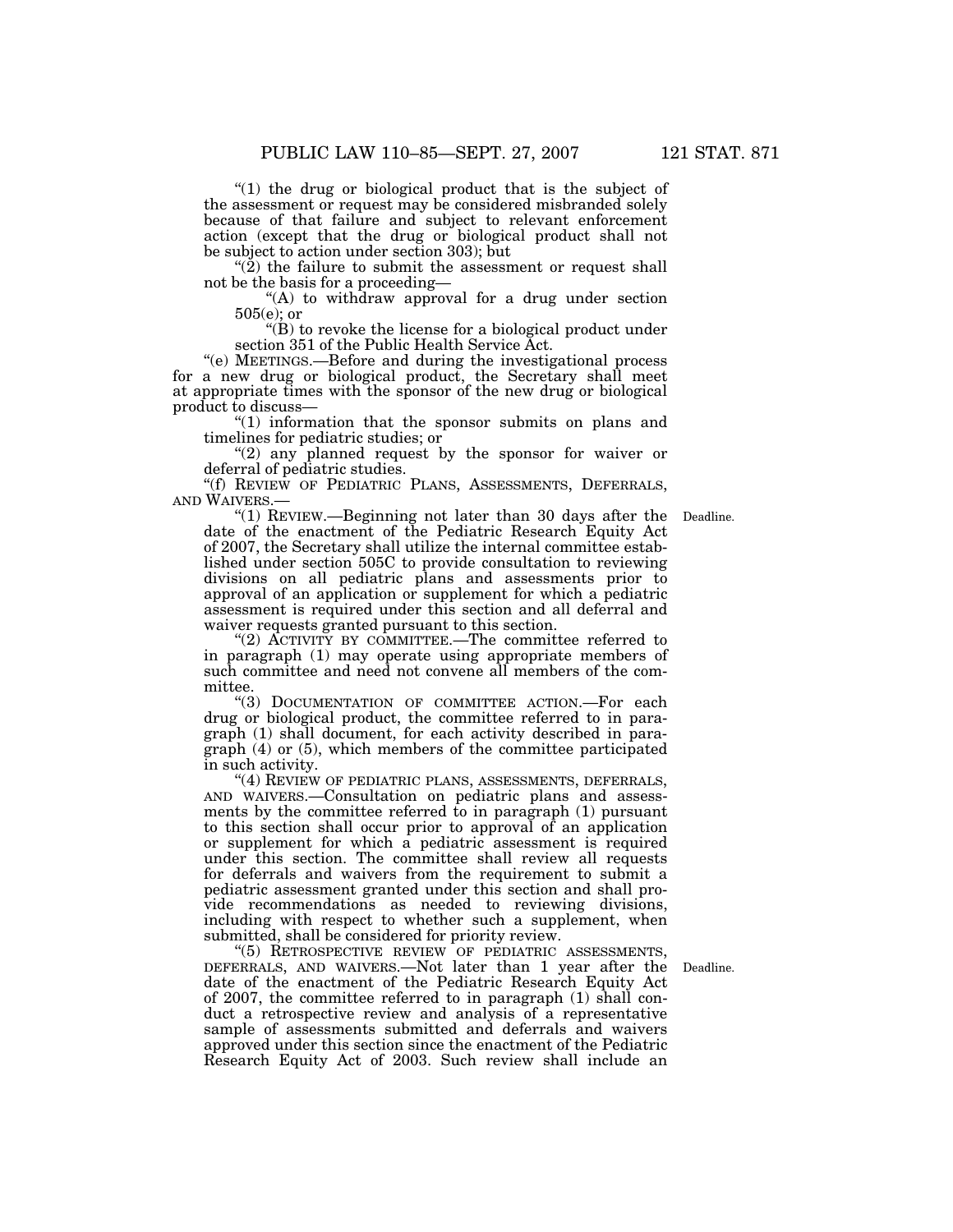Recommendations.

Public information. Website.

analysis of the quality and consistency of pediatric information in pediatric assessments and the appropriateness of waivers and deferrals granted. Based on such review, the Secretary shall issue recommendations to the review divisions for improvements and initiate guidance to industry related to the scope of pediatric studies required under this section.

"(6) TRACKING OF ASSESSMENTS AND LABELING CHANGES.-The Secretary, in consultation with the committee referred to in paragraph (1), shall track and make available to the public in an easily accessible manner, including through posting on the Web site of the Food and Drug Administration—

"(A) the number of assessments conducted under this section;

 $\mathrm{``(B)}$  the specific drugs and biological products and their uses assessed under this section;

''(C) the types of assessments conducted under this section, including trial design, the number of pediatric patients studied, and the number of centers and countries involved;

''(D) the total number of deferrals requested and granted under this section and, if granted, the reasons for such deferrals, the timeline for completion, and the number completed and pending by the specified date, as outlined in subsection  $(a)$  $(3)$ ;

 $E(E)$  the number of waivers requested and granted under this section and, if granted, the reasons for the waivers;

 $(F)$  the number of pediatric formulations developed and the number of pediatric formulations not developed and the reasons any such formulation was not developed;

''(G) the labeling changes made as a result of assessments conducted under this section;

''(H) an annual summary of labeling changes made as a result of assessments conducted under this section for distribution pursuant to subsection  $(h)(2)$ ;

''(I) an annual summary of information submitted pursuant to subsection  $(a)(3)(\overrightarrow{B})$ ; and

''(J) the number of times the committee referred to in paragraph (1) made a recommendation to the Secretary under paragraph (4) regarding priority review, the number of times the Secretary followed or did not follow such a recommendation, and, if not followed, the reasons why such a recommendation was not followed.

''(g) LABELING CHANGES.—

''(1) DISPUTE RESOLUTION.—

''(A) REQUEST FOR LABELING CHANGE AND FAILURE TO AGREE.—If, on or after the date of the enactment of the Pediatric Research Equity Act of 2007, the Commissioner determines that a sponsor and the Commissioner have been unable to reach agreement on appropriate changes to the labeling for the drug that is the subject of the application or supplement, not later than 180 days after the date of the submission of the application or supplement—

''(i) the Commissioner shall request that the sponsor of the application make any labeling change

Deadline.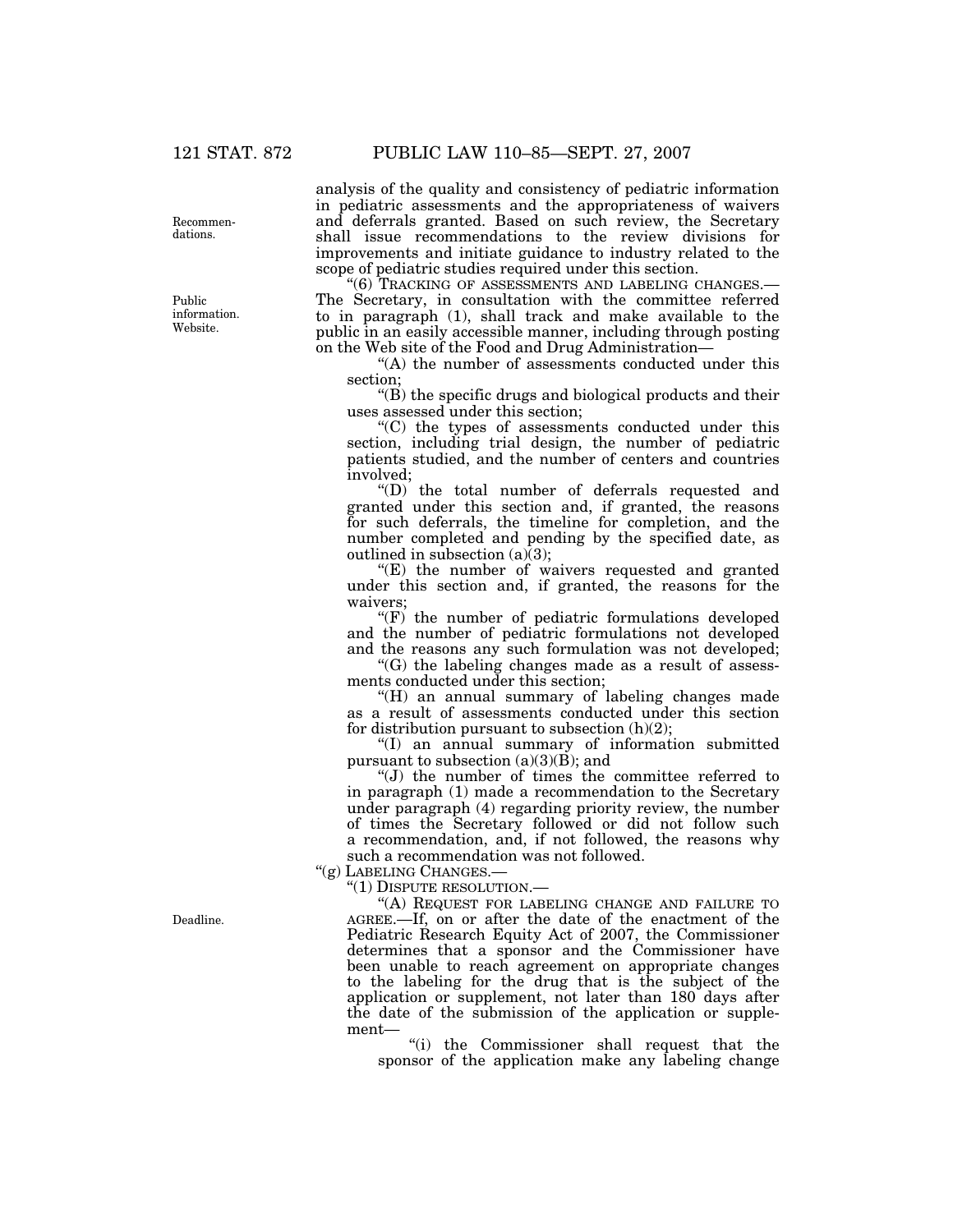that the Commissioner determines to be appropriate; and

"(ii) if the sponsor does not agree within 30 days Deadline. after the Commissioner's request to make a labeling change requested by the Commissioner, the Commissioner shall refer the matter to the Pediatric Advisory Committee.<br>"(B) ACTION BY THE PEDIATRIC ADVISORY COMMITTEE.—

''(B) ACTION BY THE PEDIATRIC ADVISORY COMMITTEE.— Not later than 90 days after receiving a referral under Deadline. subparagraph (A)(ii), the Pediatric Advisory Committee shall—

''(i) review the pediatric study reports; and

''(ii) make a recommendation to the Commissioner concerning appropriate labeling changes, if any.

''(C) CONSIDERATION OF RECOMMENDATIONS.—The Commissioner shall consider the recommendations of the Pediatric Advisory Committee and, if appropriate, not later than 30 days after receiving the recommendation, make a request to the sponsor of the application or supplement to make any labeling changes that the Commissioner determines to be appropriate.

''(D) MISBRANDING.—If the sponsor of the application Deadline. or supplement, within 30 days after receiving a request under subparagraph (C), does not agree to make a labeling change requested by the Commissioner, the Commissioner may deem the drug that is the subject of the application or supplement to be misbranded.

 $\mathcal{F}(\hat{E})$  No EFFECT ON AUTHORITY.—Nothing in this subsection limits the authority of the United States to bring an enforcement action under this Act when a drug lacks appropriate pediatric labeling. Neither course of action (the Pediatric Advisory Committee process or an enforcement action referred to in the preceding sentence) shall preclude, delay, or serve as the basis to stay the other course of action.

"(2) OTHER LABELING CHANGES.—If, on or after the date of the enactment of the Pediatric Research Equity Act of 2007, the Secretary makes a determination that a pediatric assessment conducted under this section does or does not demonstrate that the drug that is the subject of such assessment is safe and effective in pediatric populations or subpopulations, including whether such assessment results are inconclusive, the Secretary shall order the label of such product to include information about the results of the assessment and a statement of the Secretary's determination.

''(h) DISSEMINATION OF PEDIATRIC INFORMATION.—

" $(1)$  In GENERAL.—Not later than 210 days after the date of submission of a pediatric assessment under this section, the Secretary shall make available to the public in an easily accessible manner the medical, statistical, and clinical pharmacology reviews of such pediatric assessments, and shall post such assessments on the Web site of the Food and Drug Administration.

''(2) DISSEMINATION OF INFORMATION REGARDING LABELING CHANGES.—Beginning on the date of the enactment of the Pediatric Research Equity Act of 2007, the Secretary shall require that the sponsors of the assessments that result in labeling

Deadline. Public information. Website.

Deadline.

Effective date.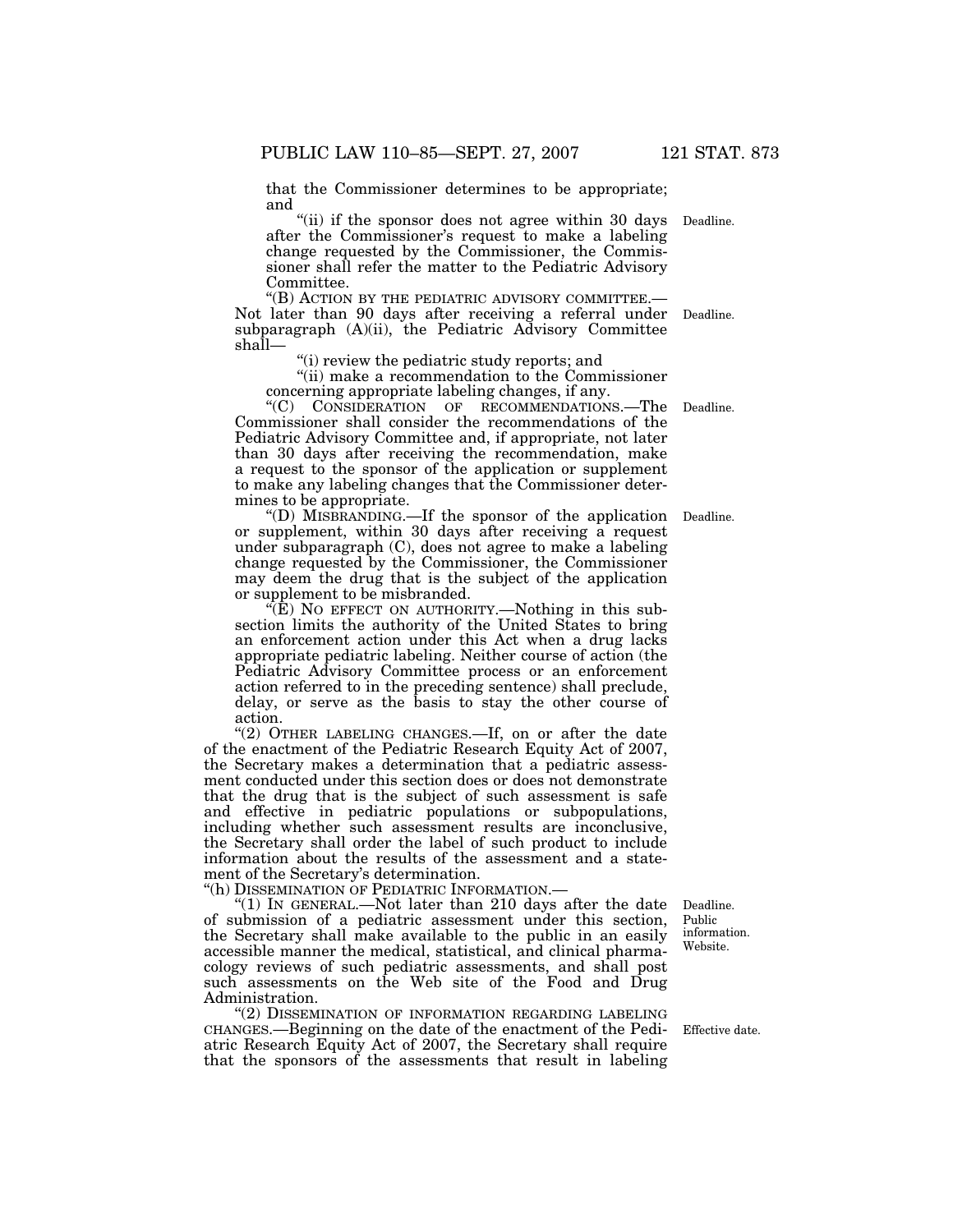changes that are reflected in the annual summary developed pursuant to subsection (f)(6)(H) distribute such information to physicians and other health care providers.

"(3) EFFECT OF SUBSECTION.—Nothing in this subsection shall alter or amend section 301(j) of this Act or section 552 of title 5 or section 1905 of title 18, United States Code. ''(i) ADVERSE EVENT REPORTING.—

''(1) REPORTING IN YEAR ONE.—Beginning on the date of the enactment of the Pediatric Research Equity Act of 2007, during the one-year period beginning on the date a labeling change is made pursuant to subsection (g), the Secretary shall ensure that all adverse event reports that have been received for such drug (regardless of when such report was received) are referred to the Office of Pediatric Therapeutics. In considering such reports, the Director of such Office shall provide for the review of such reports by the Pediatric Advisory Committee, including obtaining any recommendations of such committee regarding whether the Secretary should take action under this Act in response to such reports.

"(2) REPORTING IN SUBSEQUENT YEARS.—Following the oneyear period described in paragraph (1), the Secretary shall, as appropriate, refer to the Office of Pediatric Therapeutics all pediatric adverse event reports for a drug for which a pediatric study was conducted under this section. In considering such reports, the Director of such Office may provide for the review of such reports by the Pediatric Advisory Committee, including obtaining any recommendation of such Committee regarding whether the Secretary should take action in response to such reports.

"(3) EFFECT.—The requirements of this subsection shall supplement, not supplant, other review of such adverse event reports by the Secretary.

''(j) SCOPE OF AUTHORITY.—Nothing in this section provides to the Secretary any authority to require a pediatric assessment of any drug or biological product, or any assessment regarding other populations or uses of a drug or biological product, other than the pediatric assessments described in this section.

"(k) ORPHAN DRUGS.—Unless the Secretary requires otherwise by regulation, this section does not apply to any drug for an indication for which orphan designation has been granted under section 526.

''(l) INSTITUTE OF MEDICINE STUDY.—

"(1) IN GENERAL.—Not later than three years after the date of the enactment of the Pediatric Research Equity Act of 2007, the Secretary shall contract with the Institute of Medicine to conduct a study and report to Congress regarding the pediatric studies conducted pursuant to this section or precursor regulations since 1997 and labeling changes made as a result of such studies.

"(2) CONTENT OF STUDY.—The study under paragraph  $(1)$ shall review and assess the use of extrapolation for pediatric subpopulations, the use of alternative endpoints for pediatric populations, neonatal assessment tools, the number and type of pediatric adverse events, and ethical issues in pediatric clinical trials.

Deadline. Contracts. Reports.

Effective date.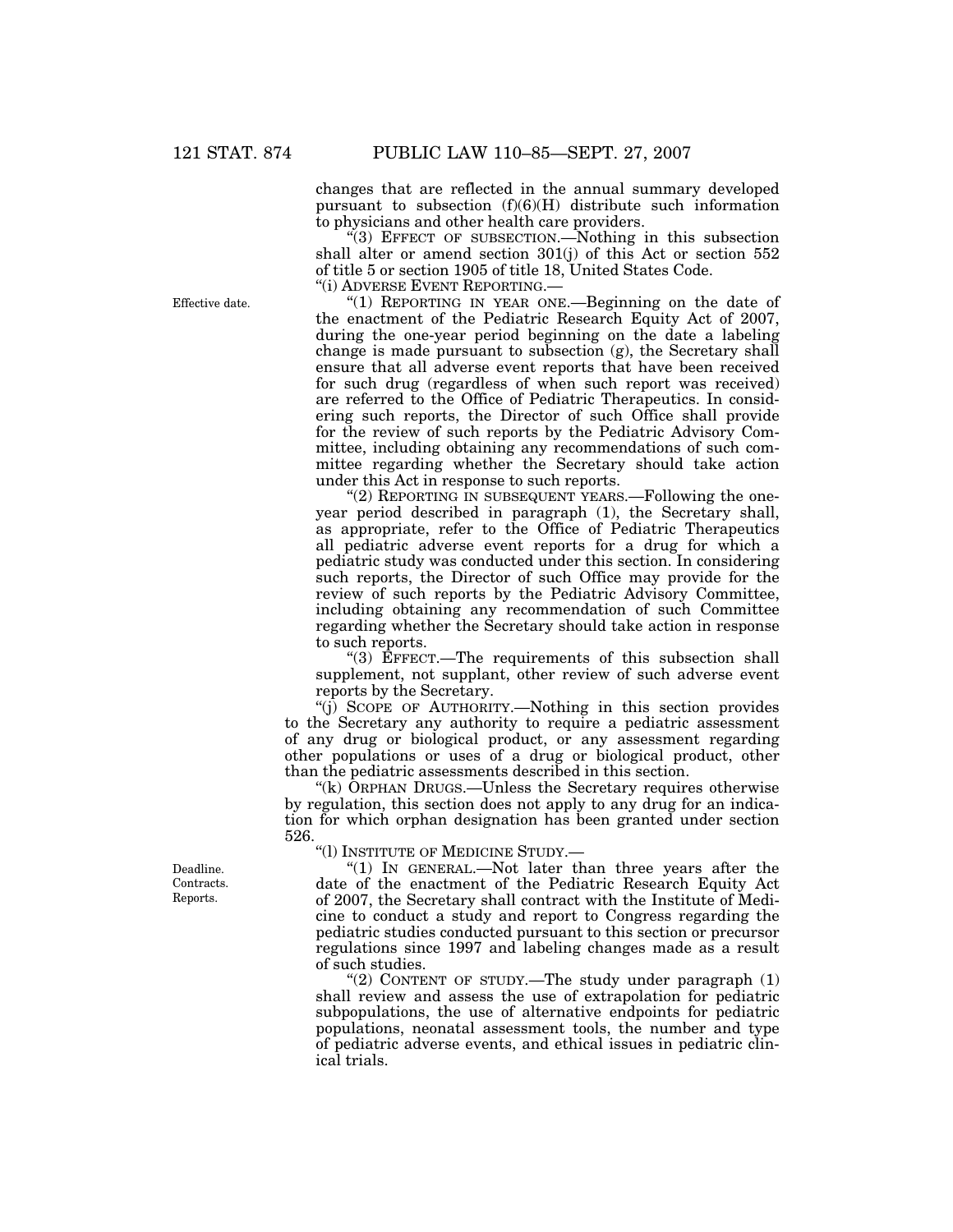''(3) REPRESENTATIVE SAMPLE.—The Institute of Medicine may devise an appropriate mechanism to review a representative sample of studies conducted pursuant to this section from each review division within the Center for Drug Evaluation and Research in order to make the requested assessment.

''(m) INTEGRATION WITH OTHER PEDIATRIC STUDIES.—The authority under this section shall remain in effect so long as an application subject to this section may be accepted for filing by the Secretary on or before the date specified in section  $505A(q)$ .".<br>(b) APPLICABILITY.—

(b) APPLICABILITY.—<br>(1) IN GENERAL.—Notwithstanding subsection (h) of section 505B of the Federal Food, Drug and Cosmetic Act, as in effect on the day before the date of the enactment of this Act, a pending assessment, including a deferred assessment, required under such section 505B shall be deemed to have been required under section 505B of the Federal Food, Drug and Cosmetic Act as in effect on or after the date of the enactment of this Act.

(2) CERTAIN ASSESSMENTS AND WAIVER REQUESTS.—An assessment pending on or after the date that is 1 year prior to the date of the enactment of this Act shall be subject to the tracking and disclosure requirements established under such section 505B, as in effect on or after such date of enactment, except that any such assessments submitted or waivers of such assessments requested before such date of enactment shall not be subject to subsections (a)(4)(C), (b)(2)(C), (f)(6)(F), and (h) of such section 505B.

#### **SEC. 403. ESTABLISHMENT OF INTERNAL COMMITTEE.**

Chapter V of the Federal Food, Drug, and Cosmetic Act (21 U.S.C. 351 et seq.) is amended by inserting after section 505B the following:

### **''SEC. 505C. INTERNAL COMMITTEE FOR REVIEW OF PEDIATRIC PLANS, ASSESSMENTS, DEFERRALS, AND WAIVERS.**

''The Secretary shall establish an internal committee within the Food and Drug Administration to carry out the activities as described in sections 505A(f) and 505B(f). Such internal committee shall include employees of the Food and Drug Administration, with expertise in pediatrics (including representation from the Office of Pediatric Therapeutics), biopharmacology, statistics, chemistry, legal issues, pediatric ethics, and the appropriate expertise pertaining to the pediatric product under review, such as expertise in child and adolescent psychiatry, and other individuals designated by the Secretary.''.

#### **SEC. 404. GOVERNMENT ACCOUNTABILITY OFFICE REPORT.**

Not later than January 1, 2011, the Comptroller General of the United States, in consultation with the Secretary of Health and Human Services, shall submit to the Congress a report that addresses the effectiveness of sections 505A and 505B of the Federal Food, Drug, and Cosmetic Act (21 U.S.C. 355a, 355c) and section 409I of the Public Health Service Act (42 U.S.C. 284m) in ensuring that medicines used by children are tested and properly labeled. Such report shall include—

(1) the number and importance of drugs and biological products for children that are being tested as a result of the amendments made by this title and title V and the importance

Establishment. 21 USC 355d.

21 USC 355c note.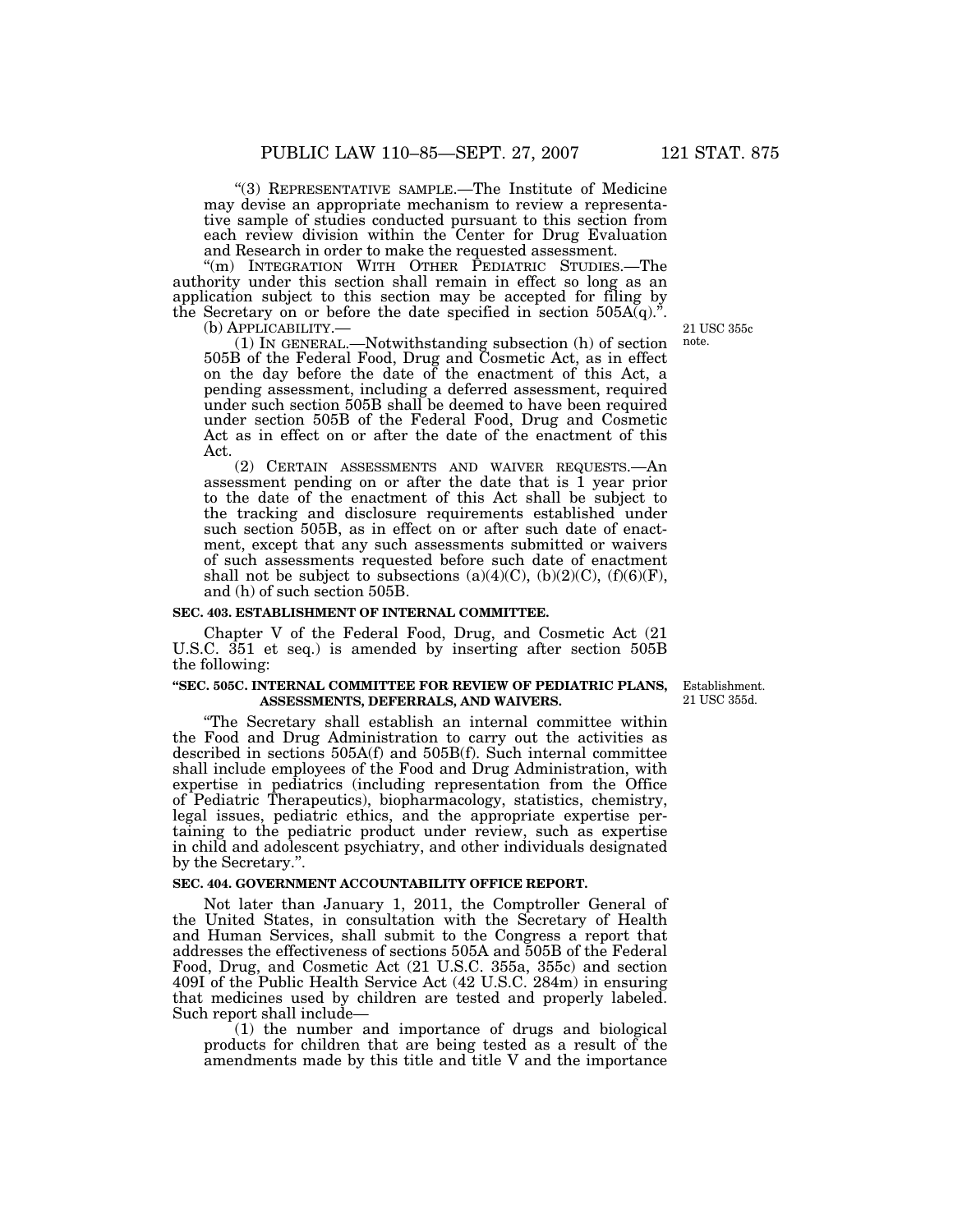for children, health care providers, parents, and others of labeling changes made as a result of such testing;

(2) the number and importance of drugs and biological products for children that are not being tested for their use notwithstanding the provisions of this title and title V and possible reasons for the lack of testing;

(3) the number of drugs and biological products for which testing is being done and labeling changes required, including the date labeling changes are made and which labeling changes required the use of the dispute resolution process established pursuant to the amendments made by this title, together with a description of the outcomes of such process, including a description of the disputes and the recommendations of the Pediatric Advisory Committee;

(4) any recommendations for modifications to the programs established under sections 505A and 505B of the Federal Food, Drug, and Cosmetic Act (21 U.S.C. 355a) and section 409I of the Public Health Service Act (42 U.S.C. 284m) that the Secretary determines to be appropriate, including a detailed rationale for each recommendation; and

(5)(A) the efforts made by the Secretary to increase the number of studies conducted in the neonate population; and

(B) the results of those efforts, including efforts made to encourage the conduct of appropriate studies in neonates by companies with products that have sufficient safety and other information to make the conduct of the studies ethical and safe.

Best Pharmaceuticals for Children Act of 2007.

# **TITLE V—BEST PHARMACEUTICALS FOR CHILDREN ACT OF 2007**

21 USC 301 note.

#### **SEC. 501. SHORT TITLE.**

This title may be cited as the ''Best Pharmaceuticals for Children Act of 2007''.

## **SEC. 502. REAUTHORIZATION OF BEST PHARMACEUTICALS FOR CHIL-DREN ACT.**

(a) PEDIATRIC STUDIES OF DRUGS.—

(1) IN GENERAL.—Section 505A of the Federal Food, Drug, and Cosmetic Act (21 U.S.C. 355a) is amended to read as follows:

### **''SEC. 505A. PEDIATRIC STUDIES OF DRUGS.**

''(a) DEFINITIONS.—As used in this section, the term 'pediatric studies' or 'studies' means at least one clinical investigation (that, at the Secretary's discretion, may include pharmacokinetic studies) in pediatric age groups (including neonates in appropriate cases) in which a drug is anticipated to be used, and, at the discretion of the Secretary, may include preclinical studies.

"(1) IN GENERAL.—Except as provided in paragraph  $(2)$ , if, prior to approval of an application that is submitted under section  $505(b)(1)$ , the Secretary determines that information relating to the use of a new drug in the pediatric population may produce health benefits in that population, the Secretary makes a written request for pediatric studies (which shall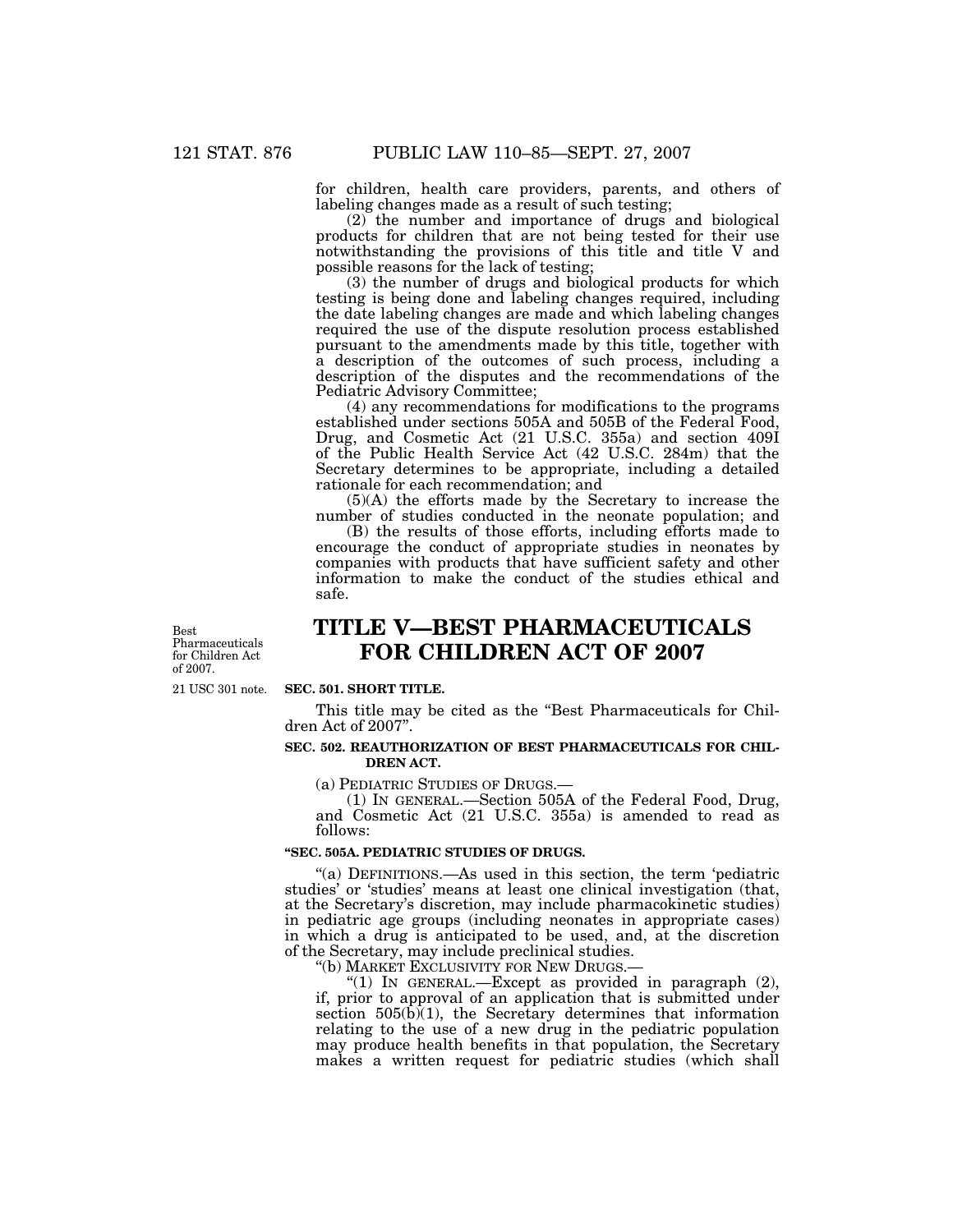include a timeframe for completing such studies), the applicant agrees to the request, such studies are completed using appropriate formulations for each age group for which the study is requested within any such timeframe, and the reports thereof are submitted and accepted in accordance with subsection  $(d)(3)$ 

"(A)(i)(I) the period referred to in subsection  $(c)(3)(E)(ii)$ of section 505, and in subsection  $(j)(5)(F)(ii)$  of such section, is deemed to be five years and six months rather than five years, and the references in subsections  $(c)(3)(E)(ii)$ and  $(i)(5)(F)(ii)$  of such section to four years, to forty-eight months, and to seven and one-half years are deemed to be four and one-half years, fifty-four months, and eight years, respectively; or

"(II) the period referred to in clauses (iii) and (iv) of subsection  $(c)(3)(E)$  of such section, and in clauses (iii) and (iv) of subsection  $(j)(5)(F)$  of such section, is deemed to be three years and six months rather than three years; and

"(ii) if the drug is designated under section 526 for a rare disease or condition, the period referred to in section 527(a) is deemed to be seven years and six months rather than seven years; and

 $\mathrm{H}(\mathrm{B})$ (i) if the drug is the subject of-

''(I) a listed patent for which a certification has been submitted under subsection (b)(2)(A)(ii) or  $(i)(2)(A)(vi)(II)$  of section 505 and for which pediatric studies were submitted prior to the expiration of the patent (including any patent extensions); or

''(II) a listed patent for which a certification has been submitted under subsections (b)(2)(A)(iii) or  $(j)(2)(A)(vii)(III)$  of section 505,

the period during which an application may not be approved under section  $505(c)(3)$  or section  $505(j)(5)(B)$ shall be extended by a period of six months after the date the patent expires (including any patent extensions); or

"(ii) if the drug is the subject of a listed patent for which a certification has been submitted under subsection  $(b)(2)(A)(iv)$  or  $(j)(2)(A)(vii)(IV)$  of section 505, and in the patent infringement litigation resulting from the certification the court determines that the patent is valid and would be infringed, the period during which an application may not be approved under section 505(c)(3) or section  $505(j)(5)(B)$  shall be extended by a period of six months after the date the patent expires (including any patent extensions).

''(2) EXCEPTION.—The Secretary shall not extend the period referred to in paragraph  $(1)(A)$  or  $(1)(B)$  if the determination made under subsection  $(d)(3)$  is made later than 9 months prior to the expiration of such period.

<sup>\*</sup>(c) MARKET EXCLUSIVITY FOR ALREADY-MARKETED DRUGS.-

"(1) IN GENERAL.—Except as provided in paragraph (2), if the Secretary determines that information relating to the use of an approved drug in the pediatric population may produce health benefits in that population and makes a written request to the holder of an approved application under section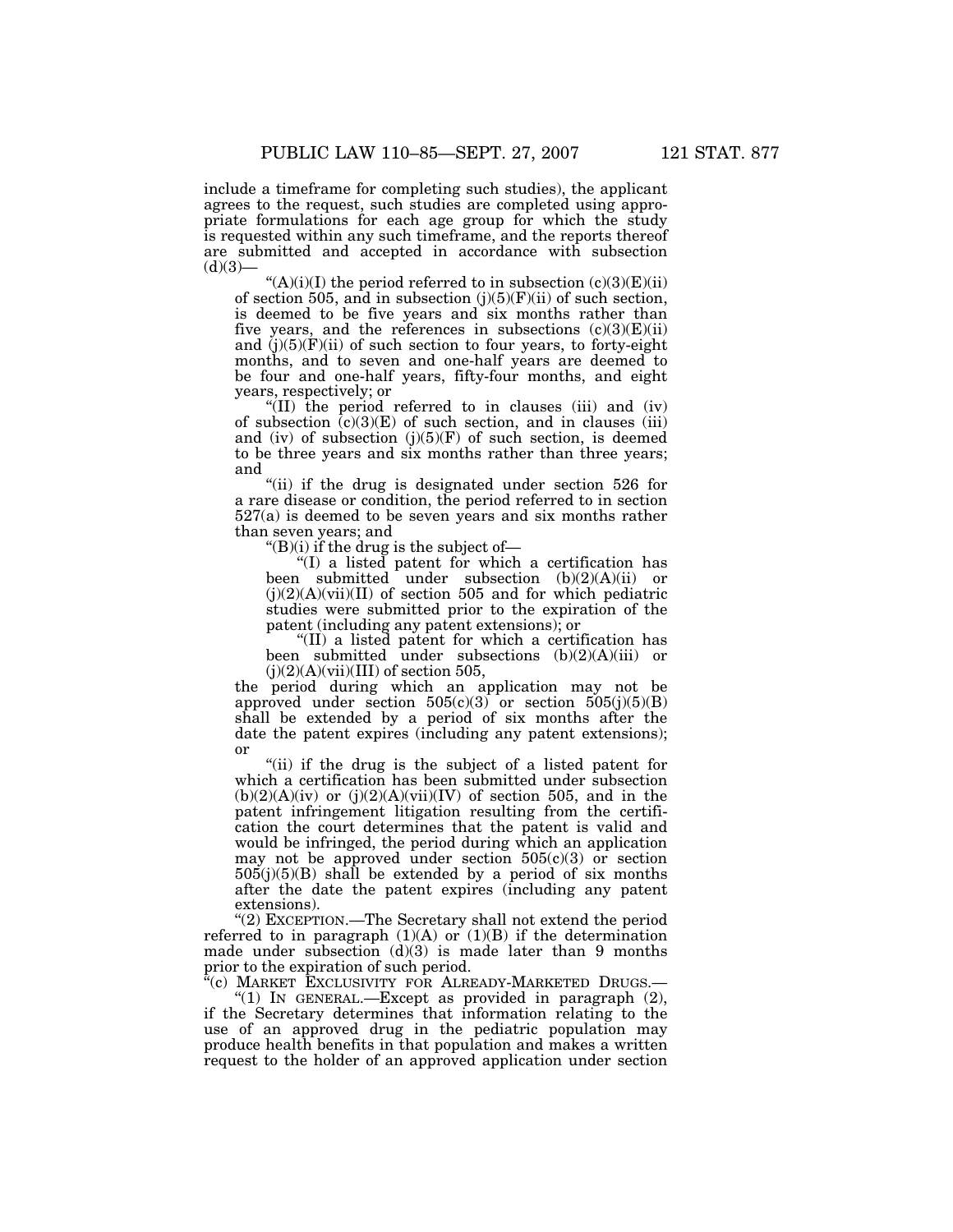505(b)(1) for pediatric studies (which shall include a timeframe for completing such studies), the holder agrees to the request, such studies are completed using appropriate formulations for each age group for which the study is requested within any such timeframe, and the reports thereof are submitted and accepted in accordance with subsection  $(d)(3)$ —

"(A)(i)(I) the period referred to in subsection  $(c)(3)(E)(ii)$ of section 505, and in subsection  $(j)(5)(F)(ii)$  of such section, is deemed to be five years and six months rather than five years, and the references in subsections  $(c)(3)(E)(ii)$ and  $(j)(5)(F)(ii)$  of such section to four years, to forty-eight months, and to seven and one-half years are deemed to be four and one-half years, fifty-four months, and eight years, respectively; or

 $\sqrt[4]{(II)}$  the period referred to in clauses (iii) and (iv) of subsection  $(c)(3)(D)$  of such section, and in clauses (iii) and (iv) of subsection  $(j)(5)(F)$  of such section, is deemed to be three years and six months rather than three years; and

"(ii) if the drug is designated under section 526 for a rare disease or condition, the period referred to in section 527(a) is deemed to be seven years and six months rather than seven years; and

 $\mathrm{H}(B)(i)$  if the drug is the subject of-

''(I) a listed patent for which a certification has been submitted under subsection (b)(2)(A)(ii) or  $(j)(2)(A)(vi)(II)$  of section 505 and for which pediatric studies were submitted prior to the expiration of the patent (including any patent extensions); or

''(II) a listed patent for which a certification has been submitted under subsection (b)(2)(A)(iii) or  $(j)(2)(A)(vii)(III)$  of section 505,

the period during which an application may not be approved under section  $505(c)(3)$  or section  $505(j)(5)(B)(ii)$ shall be extended by a period of six months after the date the patent expires (including any patent extensions); or

"(ii) if the drug is the subject of a listed patent for which a certification has been submitted under subsection  $(b)(2)(A)(iv)$  or  $(j)(2)(A)(vii)(IV)$  of section 505, and in the patent infringement litigation resulting from the certification the court determines that the patent is valid and would be infringed, the period during which an application may not be approved under section 505(c)(3) or section  $505(j)(5)(B)$  shall be extended by a period of six months after the date the patent expires (including any patent extensions).

''(2) EXCEPTION.—The Secretary shall not extend the period referred to in paragraph  $(1)(A)$  or  $(1)(B)$  if the determination made under subsection  $(d)(3)$  is made later than 9 months prior to the expiration of such period.

<sup>t</sup><sup>(d)</sup> CONDUCT OF PEDIATRIC STUDIES.—

''(1) REQUEST FOR STUDIES.—

''(A) IN GENERAL.—The Secretary may, after consultation with the sponsor of an application for an investigational new drug under section 505(i), the sponsor of an application for a new drug under section  $505(b)(1)$ , or the

Deadline.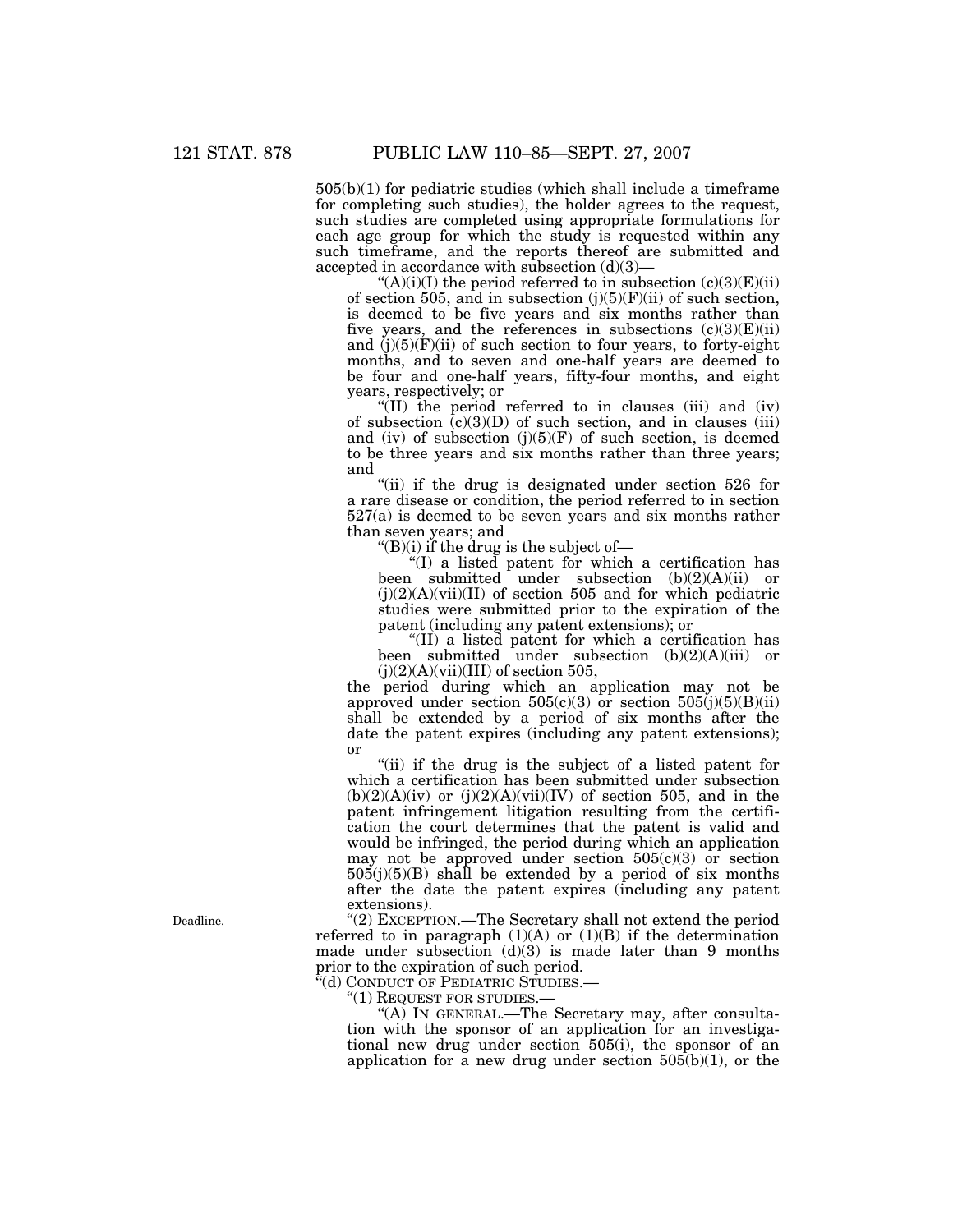holder of an approved application for a drug under section  $505(b)(1)$ , issue to the sponsor or holder a written request for the conduct of pediatric studies for such drug. In issuing such request, the Secretary shall take into account adequate representation of children of ethnic and racial minorities. Such request to conduct pediatric studies shall be in writing and shall include a timeframe for such studies and a request to the sponsor or holder to propose pediatric labeling resulting from such studies.

''(B) SINGLE WRITTEN REQUEST.—A single written request—

"(i) may relate to more than one use of a drug; and

"(ii) may include uses that are both approved and unapproved.

''(2) WRITTEN REQUEST FOR PEDIATRIC STUDIES.—

''(A) REQUEST AND RESPONSE.—

''(i) IN GENERAL.—If the Secretary makes a written request for pediatric studies (including neonates, as appropriate) under subsection (b) or (c), the applicant or holder, not later than 180 days after receiving the written request, shall respond to the Secretary as to the intention of the applicant or holder to act on the request by—

''(I) indicating when the pediatric studies will be initiated, if the applicant or holder agrees to the request; or

" $(\overline{II})$  indicating that the applicant or holder does not agree to the request and stating the reasons for declining the request.

"(ii) DISAGREE WITH REQUEST.—If, on or after the date of the enactment of the Best Pharmaceuticals for Children Act of 2007, the applicant or holder does not agree to the request on the grounds that it is not possible to develop the appropriate pediatric formulation, the applicant or holder shall submit to the Secretary the reasons such pediatric formulation cannot be developed.

''(B) ADVERSE EVENT REPORTS.—An applicant or holder that, on or after the date of the enactment of the Best Pharmaceuticals for Children Act of 2007, agrees to the request for such studies shall provide the Secretary, at the same time as the submission of the reports of such studies, with all postmarket adverse event reports regarding the drug that is the subject of such studies and are available prior to submission of such reports.

> Deadline. Notification.

"(3) MEETING THE STUDIES REQUIREMENT.—Not later than 180 days after the submission of the reports of the studies, the Secretary shall accept or reject such reports and so notify the sponsor or holder. The Secretary's only responsibility in accepting or rejecting the reports shall be to determine, within the 180-day period, whether the studies fairly respond to the written request, have been conducted in accordance with commonly accepted scientific principles and protocols, and have been reported in accordance with the requirements of the Secretary for filing.

Minorities.

Timeframe.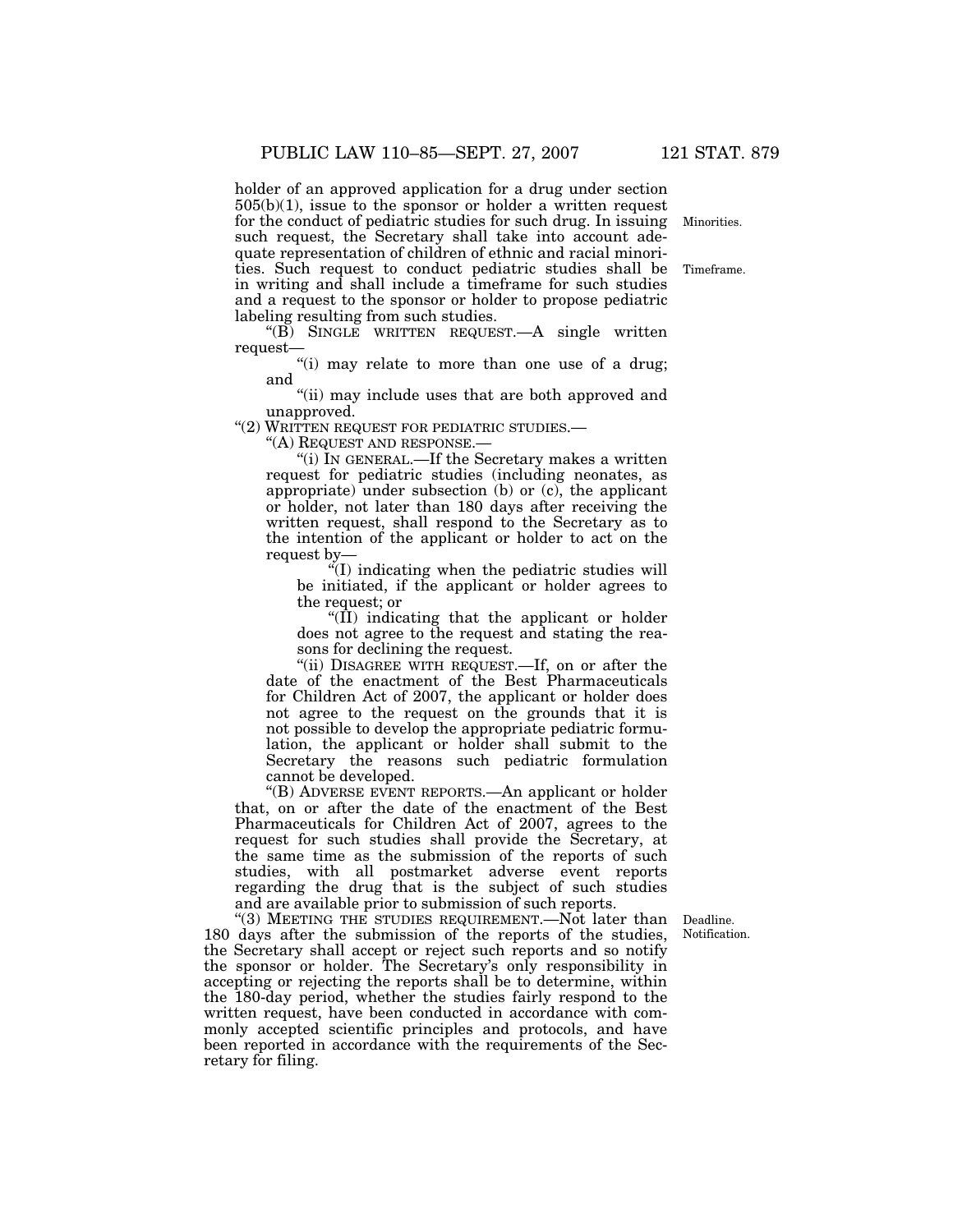"(4) EFFECT OF SUBSECTION.—Nothing in this subsection alters or amends section 301(j) of this Act or section 552 of title 5 or section 1905 of title 18, United States Code.

''(e) NOTICE OF DETERMINATIONS ON STUDIES REQUIREMENT.— ''(1) IN GENERAL.—The Secretary shall publish a notice of any determination, made on or after the date of the enactment of the Best Pharmaceuticals for Children Act of 2007, that the requirements of subsection (d) have been met and that submissions and approvals under subsection (b)(2) or (j) of section 505 for a drug will be subject to the provisions of this section. Such notice shall be published not later than 30 days after the date of the Secretary's determination regarding market exclusivity and shall include a copy of the written request made under subsection (b) or (c).

''(2) IDENTIFICATION OF CERTAIN DRUGS.—The Secretary shall publish a notice identifying any drug for which, on or after the date of the enactment of the Best Pharmaceuticals for Children Act of 2007, a pediatric formulation was developed, studied, and found to be safe and effective in the pediatric population (or specified subpopulation) if the pediatric formulation for such drug is not introduced onto the market within one year after the date that the Secretary publishes the notice described in paragraph (1). Such notice identifying such drug shall be published not later than 30 days after the date of the expiration of such one year period.

''(f) INTERNAL REVIEW OF WRITTEN REQUESTS AND PEDIATRIC STUDIES.—

"(1) INTERNAL REVIEW.—The Secretary shall utilize the internal review committee established under section 505C to review all written requests issued on or after the date of the enactment of the Best Pharmaceuticals for Children Act of 2007, in accordance with paragraph (2).

''(2) REVIEW OF WRITTEN REQUESTS.—The committee referred to in paragraph (1) shall review all written requests issued pursuant to this section prior to being issued.

''(3) REVIEW OF PEDIATRIC STUDIES.—The committee referred to in paragraph (1) may review studies conducted pursuant to this section to make a recommendation to the Secretary whether to accept or reject such reports under subsection  $(d)(3)$ .

"(4) ACTIVITY BY COMMITTEE.—The committee referred to in paragraph (1) may operate using appropriate members of such committee and need not convene all members of the committee.

"(5) DOCUMENTATION OF COMMITTEE ACTION.—For each drug, the committee referred to in paragraph (1) shall document, for each activity described in paragraph (2) or (3), which members of the committee participated in such activity.

''(6) TRACKING PEDIATRIC STUDIES AND LABELING CHANGES.—The Secretary, in consultation with the committee referred to in paragraph (1), shall track and make available to the public, in an easily accessible manner, including through posting on the Web site of the Food and Drug Administration—

''(A) the number of studies conducted under this section and under section 409I of the Public Health Service Act; ''(B) the specific drugs and drug uses, including labeled and off-labeled indications, studied under such sections;

Publication.

Deadline. Records.

Publication.

Deadline.

Public information. Website.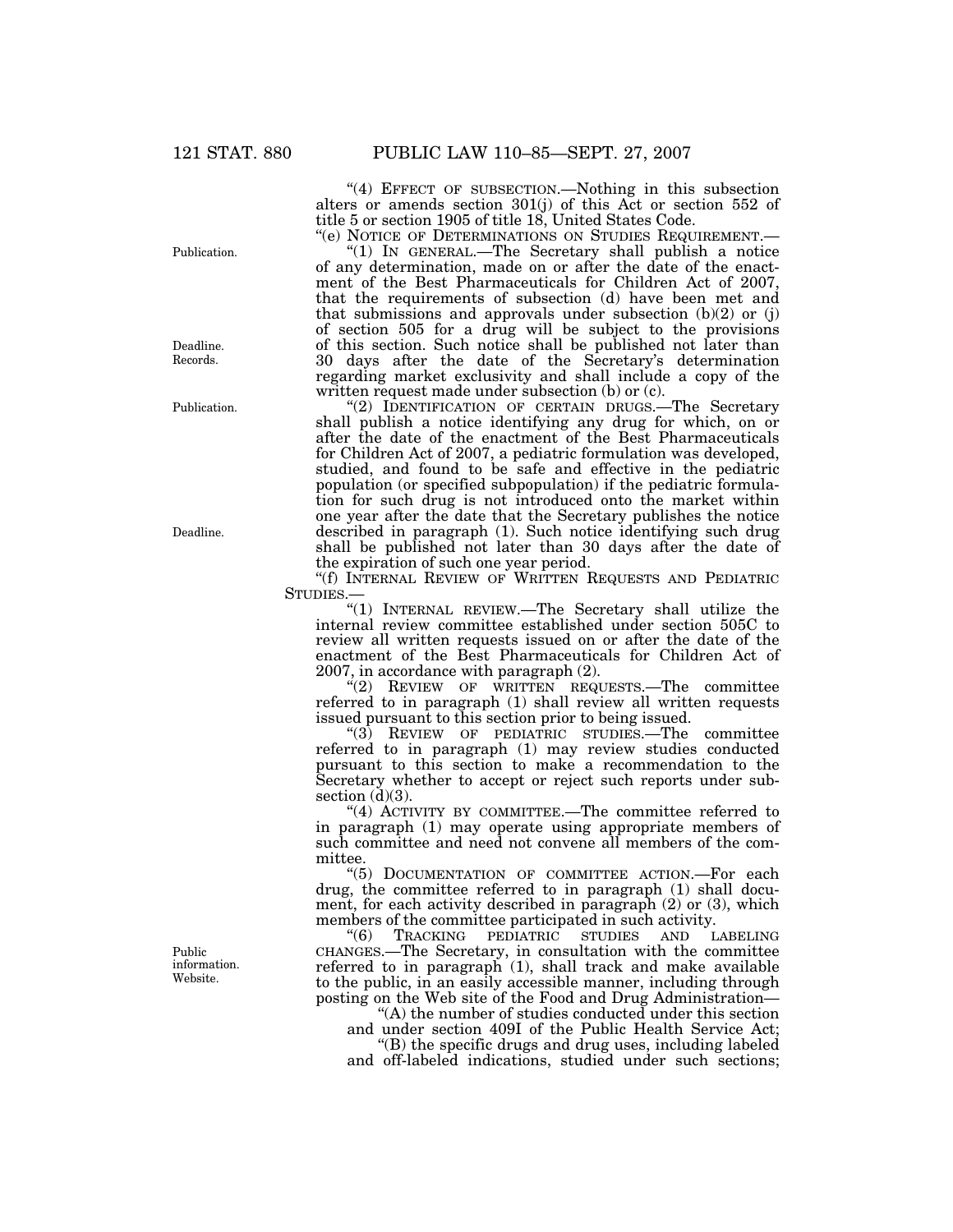''(C) the types of studies conducted under such sections, including trial design, the number of pediatric patients studied, and the number of centers and countries involved;

''(D) the number of pediatric formulations developed and the number of pediatric formulations not developed and the reasons such formulations were not developed;

 $E(E)$  the labeling changes made as a result of studies conducted under such sections;

''(F) an annual summary of labeling changes made as a result of studies conducted under such sections for distribution pursuant to subsection  $(k)(2)$ ; and

''(G) information regarding reports submitted on or after the date of the enactment of the Best Pharmaceuticals for Children Act of 2007.

"(g) LIMITATIONS.—Notwithstanding subsection  $(c)(2)$ , a drug to which the six-month period under subsection (b) or (c) has already been applied—

 $\degree$ (1) may receive an additional six-month period under subsection  $(c)(1)(A)(i)(II)$  for a supplemental application if all other requirements under this section are satisfied, except that such drug may not receive any additional such period under subsection  $(c)(1)(B)$ ; and

"(2) may not receive any additional such period under subsection  $(c)(1)(A)(ii)$ .

''(h) RELATIONSHIP TO PEDIATRIC RESEARCH REQUIREMENTS.— Notwithstanding any other provision of law, if any pediatric study is required by a provision of law (including a regulation) other than this section and such study meets the completeness, timeliness, and other requirements of this section, such study shall be deemed to satisfy the requirement for market exclusivity pursuant to this section.

''(i) LABELING CHANGES.—

''(1) PRIORITY STATUS FOR PEDIATRIC APPLICATIONS AND SUPPLEMENTS.—Any application or supplement to an application under section 505 proposing a labeling change as a result of any pediatric study conducted pursuant to this section—

''(A) shall be considered to be a priority application or supplement; and

 $\sqrt{\text{B}}$ ) shall be subject to the performance goals established by the Commissioner for priority drugs.

''(2) DISPUTE RESOLUTION.—

Deadline.

''(A) REQUEST FOR LABELING CHANGE AND FAILURE TO AGREE.—If, on or after the date of the enactment of the Best Pharmaceuticals for Children Act of 2007, the Commissioner determines that the sponsor and the Commissioner have been unable to reach agreement on appropriate changes to the labeling for the drug that is the subject of the application, not later than 180 days after the date of submission of the application—

''(i) the Commissioner shall request that the sponsor of the application make any labeling change that the Commissioner determines to be appropriate; and

"(ii) if the sponsor of the application does not agree Deadline. within 30 days after the Commissioner's request to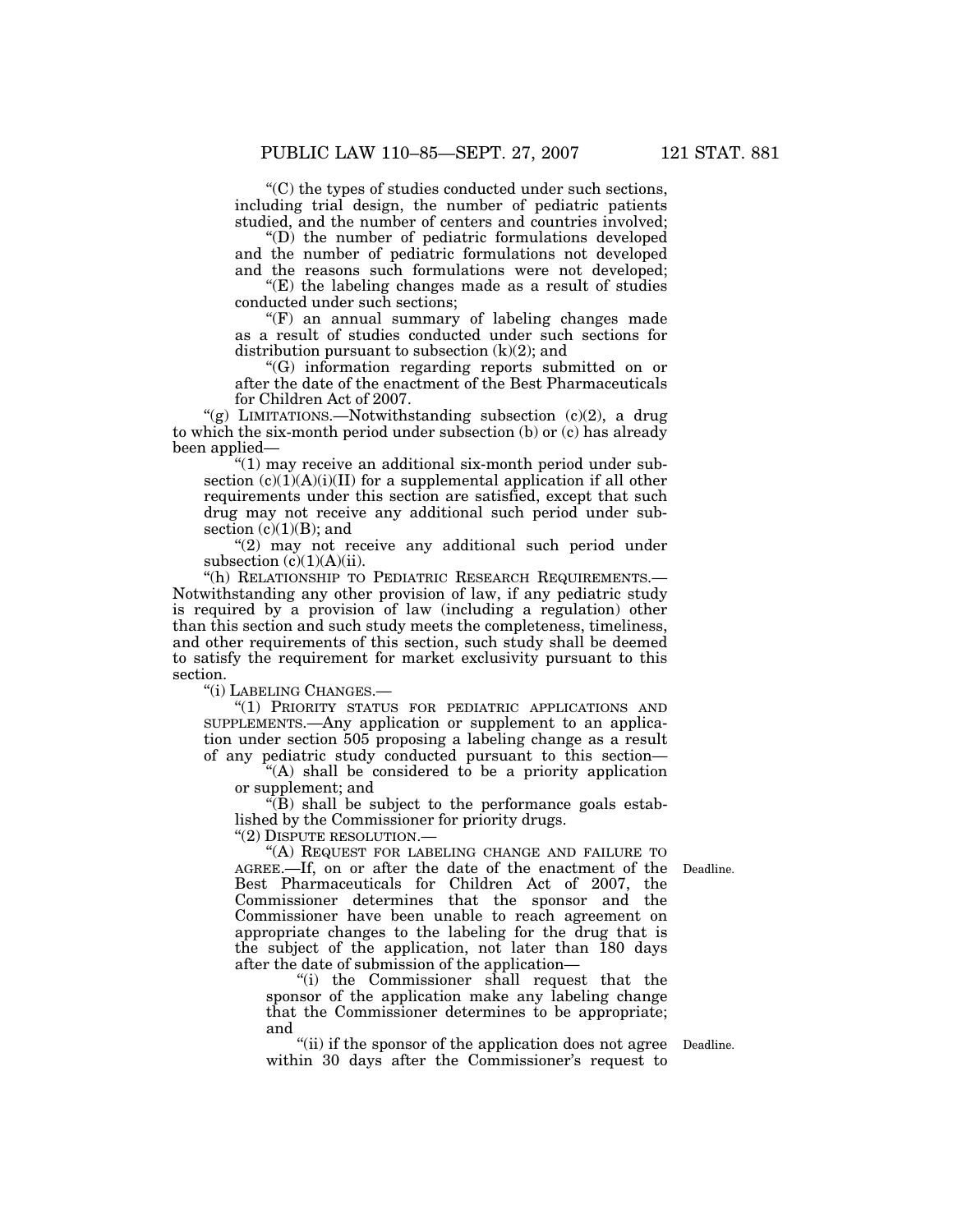make a labeling change requested by the Commissioner, the Commissioner shall refer the matter to the Pediatric Advisory Committee.

''(B) ACTION BY THE PEDIATRIC ADVISORY COMMITTEE.— Not later than 90 days after receiving a referral under subparagraph (A)(ii), the Pediatric Advisory Committee shall—

''(i) review the pediatric study reports; and

''(ii) make a recommendation to the Commissioner concerning appropriate labeling changes, if any.

''(C) CONSIDERATION OF RECOMMENDATIONS.—The Commissioner shall consider the recommendations of the Pediatric Advisory Committee and, if appropriate, not later than 30 days after receiving the recommendation, make a request to the sponsor of the application to make any labeling change that the Commissioner determines to be appropriate.

''(D) MISBRANDING.—If the sponsor of the application, within 30 days after receiving a request under subparagraph (C), does not agree to make a labeling change requested by the Commissioner, the Commissioner may deem the drug that is the subject of the application to be misbranded.

" $(E)$  NO EFFECT ON AUTHORITY.—Nothing in this subsection limits the authority of the United States to bring an enforcement action under this Act when a drug lacks appropriate pediatric labeling. Neither course of action (the Pediatric Advisory Committee process or an enforcement action referred to in the preceding sentence) shall preclude, delay, or serve as the basis to stay the other course of action.

''(j) OTHER LABELING CHANGES.—If, on or after the date of the enactment of the Best Pharmaceuticals for Children Act of 2007, the Secretary determines that a pediatric study conducted under this section does or does not demonstrate that the drug that is the subject of the study is safe and effective, including whether such study results are inconclusive, in pediatric populations or subpopulations, the Secretary shall order the labeling of such product to include information about the results of the study and a statement of the Secretary's determination.

''(k) DISSEMINATION OF PEDIATRIC INFORMATION.—

"(1) IN GENERAL.—Not later than 210 days after the date of submission of a report on a pediatric study under this section, the Secretary shall make available to the public the medical, statistical, and clinical pharmacology reviews of pediatric studies conducted under subsection (b) or (c).

''(2) DISSEMINATION OF INFORMATION REGARDING LABELING CHANGES.—Beginning on the date of the enactment of the Best Pharmaceuticals for Children Act of 2007, the Secretary shall include as a requirement of a written request that the sponsors of the studies that result in labeling changes that are reflected in the annual summary developed pursuant to subsection  $(f)(3)(F)$  distribute, at least annually (or more frequently if the Secretary determines that it would be beneficial to the public health), such information to physicians and other health care providers.

Deadline.

Deadline.

Deadline.

Deadline. Public information.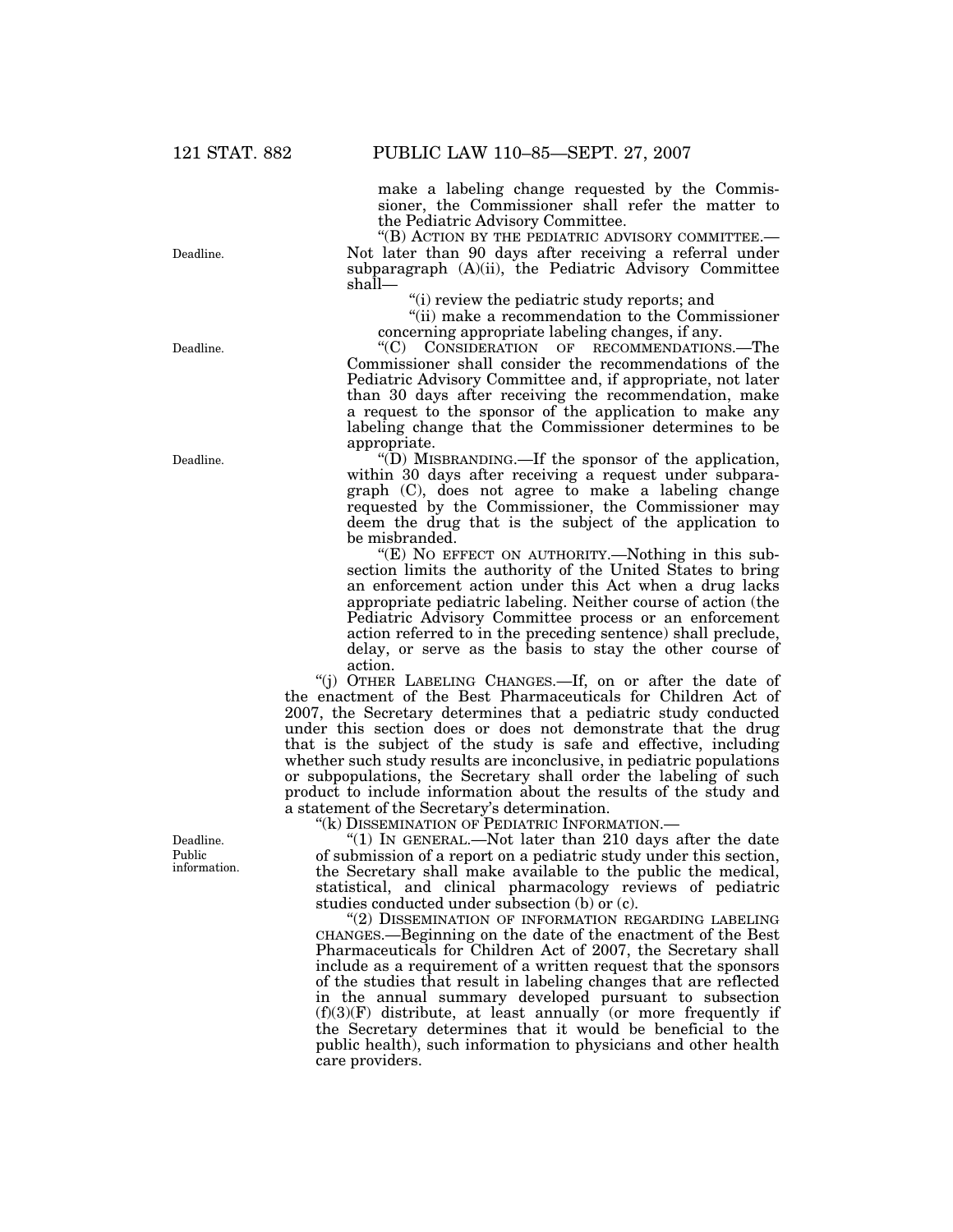''(3) EFFECT OF SUBSECTION.—Nothing in this subsection alters or amends section 301(j) of this Act or section 552 of title 5 or section 1905 of title 18, United States Code.

''(l) ADVERSE EVENT REPORTING.— ''(1) REPORTING IN YEAR ONE.—Beginning on the date of Effective date. the enactment of the Best Pharmaceuticals for Children Act of 2007, during the one-year period beginning on the date a labeling change is approved pursuant to subsection (i), the Secretary shall ensure that all adverse event reports that have been received for such drug (regardless of when such report was received) are referred to the Office of Pediatric Therapeutics established under section 6 of the Best Pharmaceuticals for Children Act (Public Law 107–109). In considering the reports, the Director of such Office shall provide for the review of the reports by the Pediatric Advisory Committee, including obtaining any recommendations of such Committee regarding whether the Secretary should take action under this Act in response to such reports.

"(2) REPORTING IN SUBSEQUENT YEARS.—Following the oneyear period described in paragraph (1), the Secretary shall, as appropriate, refer to the Office of Pediatric Therapeutics all pediatric adverse event reports for a drug for which a pediatric study was conducted under this section. In considering such reports, the Director of such Office may provide for the review of such reports by the Pediatric Advisory Committee, including obtaining any recommendation of such Committee regarding whether the Secretary should take action in response to such reports.

"(3) EFFECT.—The requirements of this subsection shall supplement, not supplant, other review of such adverse event reports by the Secretary.

''(m) CLARIFICATION OF INTERACTION OF MARKET EXCLUSIVITY UNDER THIS SECTION AND MARKET EXCLUSIVITY AWARDED TO AN APPLICANT FOR APPROVAL OF A DRUG UNDER SECTION 505(j).— If a 180-day period under section  $505(j)(5)(B)(iv)$  overlaps with a 6-month exclusivity period under this section, so that the applicant for approval of a drug under section 505(j) entitled to the 180-day period under that section loses a portion of the 180 day period to which the applicant is entitled for the drug, the 180-day period shall be extended from—

"(1) the date on which the 180-day period would have expired by the number of days of the overlap, if the 180 day period would, but for the application of this subsection, expire after the 6-month exclusivity period; or

" $(2)$  the date on which the  $\ddot{6}$ -month exclusivity period expires, by the number of days of the overlap if the 180 day period would, but for the application of this subsection, expire during the six-month exclusivity period.

''(n) REFERRAL IF PEDIATRIC STUDIES NOT COMPLETED.—

" $(1)$  In GENERAL.—Beginning on the date of the enactment Effective date. of the Best Pharmaceuticals for Children Act of 2007, if pediatric studies of a drug have not been completed under subsection (d) and if the Secretary, through the committee established under section 505C, determines that there is a continuing need for information relating to the use of the drug in the pediatric population (including neonates, as appropriate), the Secretary shall carry out the following: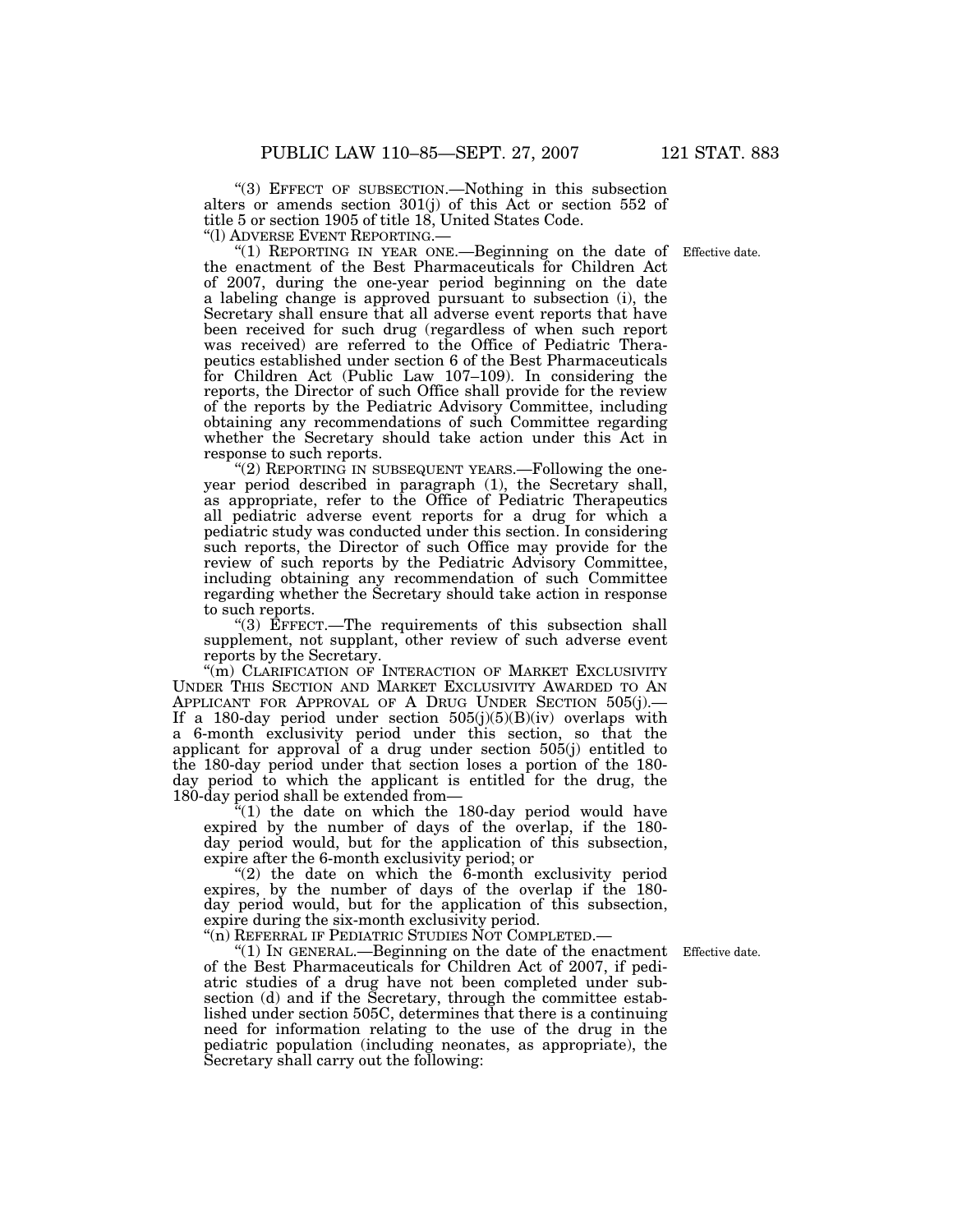"(A) For a drug for which a listed patent has not expired, make a determination regarding whether an assessment shall be required to be submitted under section 505B(b). Prior to making such a determination, the Secretary may not take more than 30 days to certify whether the Foundation for the National Institutes of Health has sufficient funding at the time of such certification to initiate and fund all of the studies in the written request in their entirety within the timeframes specified within the written request. Only if the Secretary makes such certification in the affirmative, the Secretary shall refer all pediatric studies in the written request to the Foundation for the National Institutes of Health for the conduct of such studies, and such Foundation shall fund such studies. If no certification has been made at the end of the 30-day period, or if the Secretary certifies that funds are not sufficient to initiate and fund all the studies in their entirety, the Secretary shall consider whether assessments shall be required under section 505B(b) for such drug.

''(B) For a drug that has no listed patents or has 1 or more listed patents that have expired, the Secretary shall refer the drug for inclusion on the list established under section 409I of the Public Health Service Act for the conduct of studies.

"(2) PUBLIC NOTICE.—The Secretary shall give the public notice of a decision under paragraph  $(1)(A)$  not to require an assessment under section 505B and the basis for such decision.

''(3) EFFECT OF SUBSECTION.—Nothing in this subsection alters or amends section 301(j) of this Act or section 552 of title 5 or section 1905 of title 18, United States Code.

"(o) PROMPT APPROVAL OF DRUGS UNDER SECTION 505(j) WHEN PEDIATRIC INFORMATION IS ADDED TO LABELING.

"(1) GENERAL RULE.—A drug for which an application has been submitted or approved under section 505(j) shall not be considered ineligible for approval under that section or misbranded under section  $502$  on the basis that the labeling of the drug omits a pediatric indication or any other aspect of labeling pertaining to pediatric use when the omitted indication or other aspect is protected by patent or by exclusivity under clause (iii) or (iv) of section  $505(j)(5)(F)$ .

''(2) LABELING.—Notwithstanding clauses (iii) and (iv) of section  $505(j)(5)(F)$ , the Secretary may require that the labeling of a drug approved under section 505(j) that omits a pediatric indication or other aspect of labeling as described in paragraph (1) include—

''(A) a statement that, because of marketing exclusivity for a manufacturer—

''(i) the drug is not labeled for pediatric use; or

"(ii) in the case of a drug for which there is an additional pediatric use not referred to in paragraph (1), the drug is not labeled for the pediatric use under

paragraph (1); and ''(B) a statement of any appropriate pediatric contraindications, warnings, or precautions that the Secretary

considers necessary. "(3) PRESERVATION OF PEDIATRIC EXCLUSIVITY AND OTHER

PROVISIONS.—This subsection does not affect—

Deadline. Certification.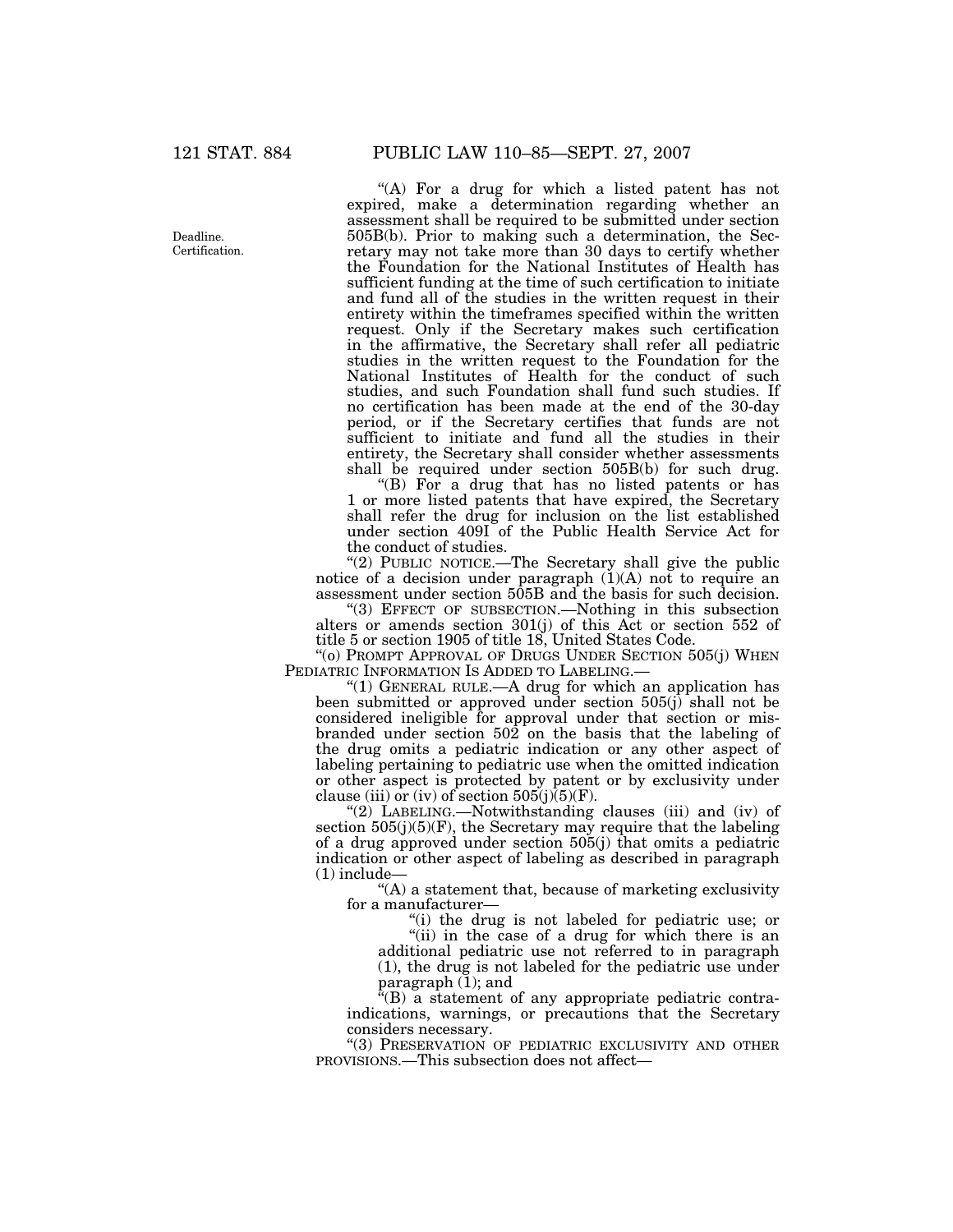"(A) the availability or scope of exclusivity under this section;

 $\mathrm{``(B)}$  the availability or scope of exclusivity under section 505 for pediatric formulations;

 $(C)$  the question of the eligibility for approval of any application under section 505(j) that omits any other conditions of approval entitled to exclusivity under clause (iii) or (iv) of section  $505(j)(5)(F)$ ; or

 $'(D)$  except as expressly provided in paragraphs  $(1)$ and (2), the operation of section 505.

''(p) INSTITUTE OF MEDICINE STUDY.—Not later than 3 years after the date of the enactment of the Best Pharmaceuticals for Children Act of 2007, the Secretary shall enter into a contract with the Institute of Medicine to conduct a study and report to Congress regarding the written requests made and the studies conducted pursuant to this section. The Institute of Medicine may devise an appropriate mechanism to review a representative sample of requests made and studies conducted pursuant to this section in order to conduct such study. Such study shall—

" $(1)$  review such representative written requests issued by the Secretary since 1997 under subsections (b) and (c);

''(2) review and assess such representative pediatric studies conducted under subsections (b) and (c) since  $1\overline{9}97$  and labeling changes made as a result of such studies;

''(3) review the use of extrapolation for pediatric subpopulations, the use of alternative endpoints for pediatric populations, neonatal assessment tools, and ethical issues in pediatric clinical trials;

'(4) review and assess the pediatric studies of biological products as required under subsections (a) and (b) of section 505B; and

"(5) make recommendations regarding appropriate incentives for encouraging pediatric studies of biologics.

''(q) SUNSET.—A drug may not receive any 6-month period under subsection (b) or (c) unless—

" $(1)$  on or before October 1, 2012, the Secretary makes Deadline. a written request for pediatric studies of the drug;

" $(2)$  on or before October 1, 2012, an application for the drug is accepted for filing under section 505(b); and Deadline.

''(3) all requirements of this section are met.''.

(2) APPLICABILITY.—

(A) IN GENERAL.—The amendment made by this subsection shall apply to written requests under section 505A of the Federal Food, Drug, and Cosmetic Act (21 U.S.C. 355a) issued on or after the date of the enactment of this Act.

(B) CERTAIN WRITTEN REQUESTS.—A written request issued under section 505A of the Federal Food, Drug, and Cosmetic Act, as in effect on the day before the date of the enactment of this Act, which has been accepted and for which no determination under subsection  $(d)(2)$  of such section has been made before such date of enactment, shall be subject to such section 505A, except that such written requests shall be subject to subsections  $(d)(2)(A)(ii)$ ,  $(e)(1)$ and (2), (f), (i)(2)(A), (j), (k)(1), (l)(1), and (n) of section 505A of the Federal Food, Drug, and Cosmetic Act, as

21 USC 355a note.

Deadline. Contracts. Reports.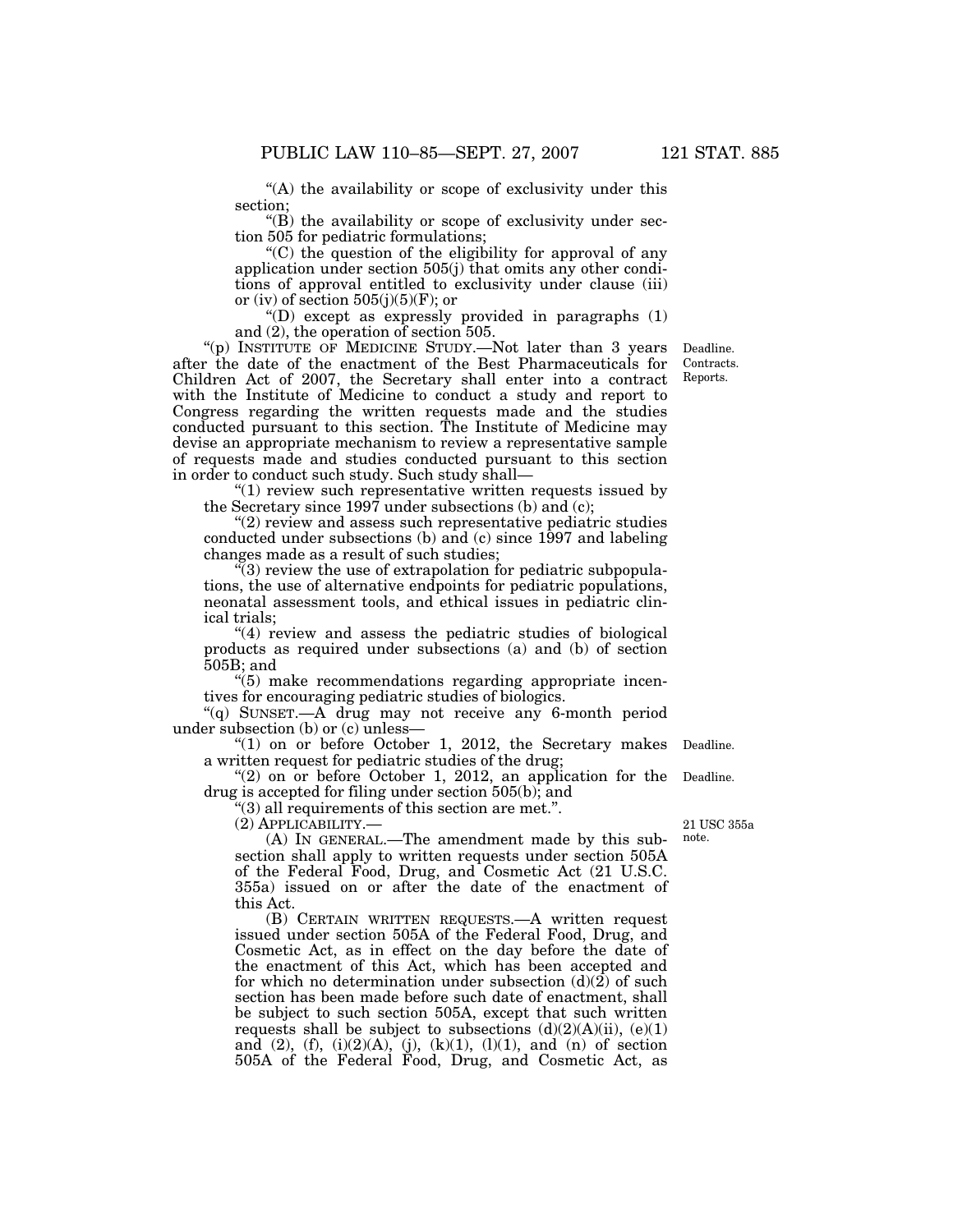in effect on or after the date of the enactment of this Act.

(b) PROGRAM FOR PEDIATRIC STUDIES OF DRUGS.—Section 409I of the Public Health Service Act (42 U.S.C. 284m) is amended to read as follows:

## **''SEC. 409I. PROGRAM FOR PEDIATRIC STUDIES OF DRUGS.**

"(a) LIST OF PRIORITY ISSUES IN PEDIATRIC THERAPEUTICS.-

"(1) IN GENERAL.—Not later than one year after the date of the enactment of the Best Pharmaceuticals for Children Act of 2007, the Secretary, acting through the Director of the National Institutes of Health and in consultation with the Commissioner of Food and Drugs and experts in pediatric research, shall develop and publish a priority list of needs in pediatric therapeutics, including drugs or indications that require study. The list shall be revised every three years.

"(2) CONSIDERATION OF AVAILABLE INFORMATION.—In developing and prioritizing the list under paragraph (1), the Secretary shall consider—

"(A) therapeutic gaps in pediatrics that may include developmental pharmacology, pharmacogenetic determinants of drug response, metabolism of drugs and biologics in children, and pediatric clinical trials;

''(B) particular pediatric diseases, disorders or conditions where more complete knowledge and testing of therapeutics, including drugs and biologics, may be beneficial in pediatric populations; and

''(C) the adequacy of necessary infrastructure to conduct pediatric pharmacological research, including research networks and trained pediatric investigators.

''(b) PEDIATRIC STUDIES AND RESEARCH.—The Secretary, acting through the National Institutes of Health, shall award funds to entities that have the expertise to conduct pediatric clinical trials or other research (including qualified universities, hospitals, laboratories, contract research organizations, practice groups, federally funded programs such as pediatric pharmacology research units, other public or private institutions, or individuals) to enable the entities to conduct the drug studies or other research on the issues described in subsection (a). The Secretary may use contracts, grants, or other appropriate funding mechanisms to award funds under this subsection.

''(c) PROCESS FOR PROPOSED PEDIATRIC STUDY REQUESTS AND LABELING CHANGES.—

''(1) SUBMISSION OF PROPOSED PEDIATRIC STUDY REQUEST.— The Director of the National Institutes of Health shall, as appropriate, submit proposed pediatric study requests for consideration by the Commissioner of Food and Drugs for pediatric studies of a specific pediatric indication identified under subsection (a). Such a proposed pediatric study request shall be made in a manner equivalent to a written request made under subsection (b) or  $(c)$  of section 505A of the Federal Food, Drug, and Cosmetic Act, including with respect to the information provided on the pediatric studies to be conducted pursuant to the request. The Director of the National Institutes of Health may submit a proposed pediatric study request for a drug for which—

Deadline. Publication.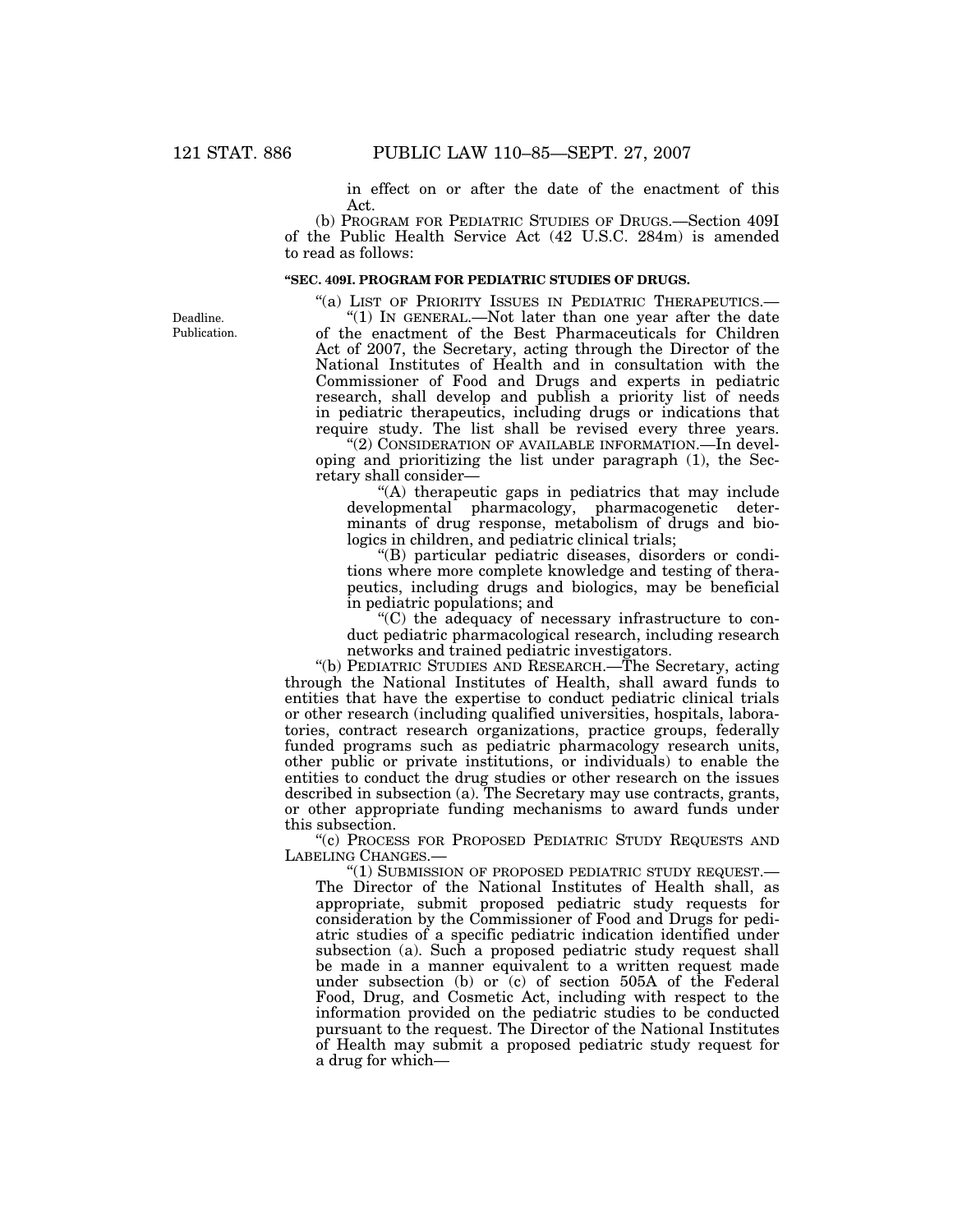" $(A)(i)$  there is an approved application under section 505(j) of the Federal Food, Drug, and Cosmetic Act; or ''(ii) there is a submitted application that could be

approved under the criteria of such section; and

''(B) there is no patent protection or market exclusivity protection for at least one form of the drug under the Federal Food, Drug, and Cosmetic Act; and

''(C) additional studies are needed to assess the safety and effectiveness of the use of the drug in the pediatric population.

''(2) WRITTEN REQUEST TO HOLDERS OF APPROVED APPLICA- TIONS FOR DRUGS LACKING EXCLUSIVITY.—The Commissioner of Food and Drugs, in consultation with the Director of the National Institutes of Health, may issue a written request based on the proposed pediatric study request for the indication or indications submitted pursuant to paragraph (1) (which shall include a timeframe for negotiations for an agreement) for pediatric studies concerning a drug identified under subsection (a) to all holders of an approved application for the drug under section 505 of the Federal Food, Drug, and Cosmetic Act. Such a written request shall be made in a manner equivalent to the manner in which a written request is made under subsection (b) or (c) of section 505A of such Act, including with respect to information provided on the pediatric studies to be conducted pursuant to the request and using appropriate formulations for each age group for which the study is requested.

Publication.

"(3) REQUESTS FOR PROPOSALS.—If the Commissioner of Deadline. Food and Drugs does not receive a response to a written request issued under paragraph (2) not later than 30 days after the date on which a request was issued, the Secretary, acting through the Director of the National Institutes of Health and in consultation with the Commissioner of Food and Drugs, shall publish a request for proposals to conduct the pediatric studies described in the written request in accordance with subsection (b).

"(4) DISQUALIFICATION.—A holder that receives a first right of refusal shall not be entitled to respond to a request for proposals under paragraph (3).

''(5) CONTRACTS, GRANTS, OR OTHER FUNDING MECHA-NISMS.—A contract, grant, or other funding may be awarded under this section only if a proposal is submitted to the Secretary in such form and manner, and containing such agreements, assurances, and information as the Secretary determines to be necessary to carry out this section.

''(6) REPORTING OF STUDIES.—

''(A) IN GENERAL.—On completion of a pediatric study in accordance with an award under this section, a report concerning the study shall be submitted to the Director of the National Institutes of Health and the Commissioner of Food and Drugs. The report shall include all data generated in connection with the study, including a written request if issued.

''(B) AVAILABILITY OF REPORTS.—Each report submitted under subparagraph (A) shall be considered to be in the public domain (subject to section 505A(d)(4) of the Federal Food, Drug, and Cosmetic Act) and shall be assigned a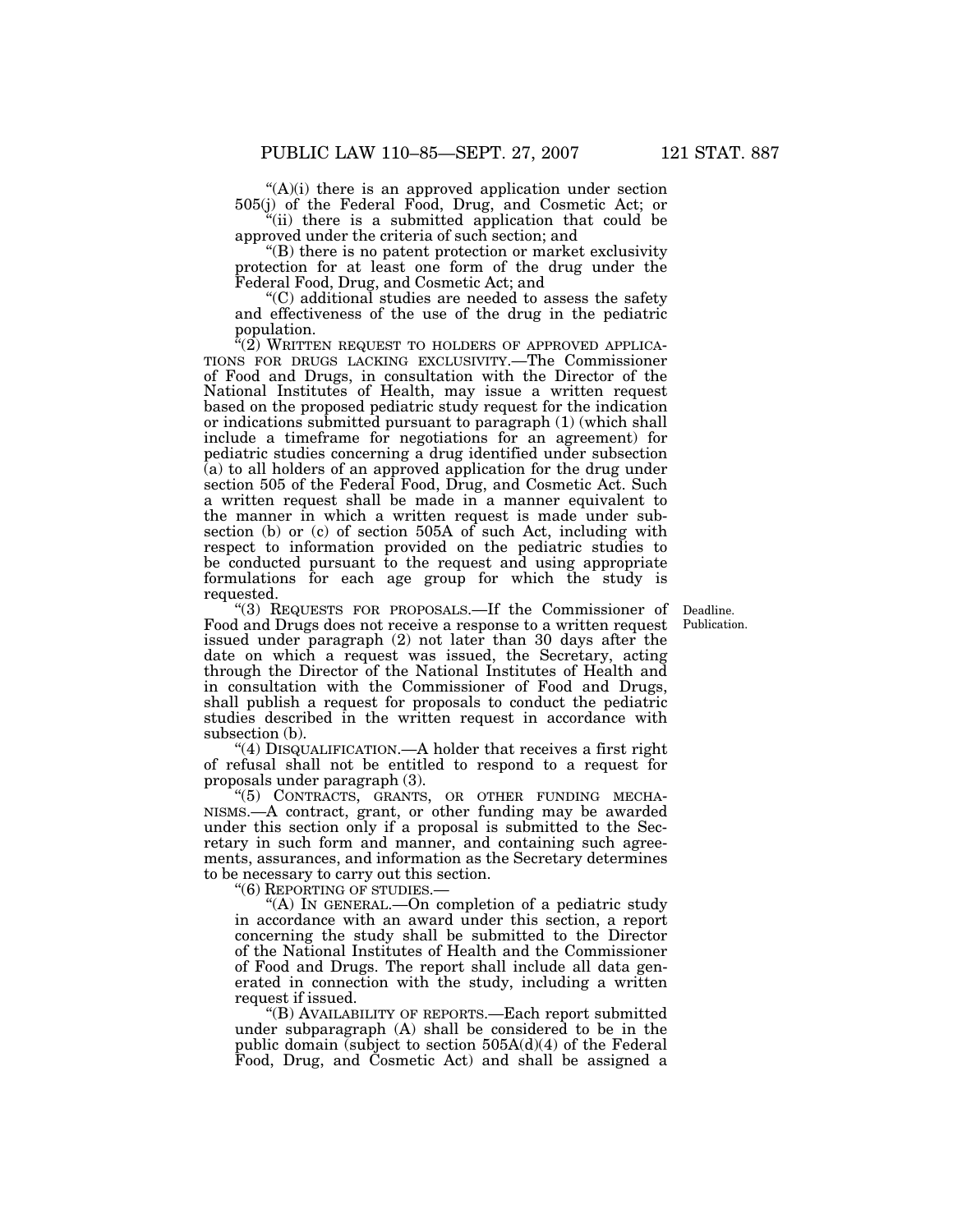docket number by the Commissioner of Food and Drugs. An interested person may submit written comments concerning such pediatric studies to the Commissioner of Food and Drugs, and the written comments shall become part of the docket file with respect to each of the drugs.

''(C) ACTION BY COMMISSIONER.—The Commissioner of Food and Drugs shall take appropriate action in response to the reports submitted under subparagraph (A) in accordance with paragraph (7).

"(7) REQUESTS FOR LABELING CHANGE.—During the 180day period after the date on which a report is submitted under paragraph (6)(A), the Commissioner of Food and Drugs shall—

"(A) review the report and such other data as are available concerning the safe and effective use in the pediatric population of the drug studied;

 $\sqrt{\text{B}}$  negotiate with the holders of approved applications for the drug studied for any labeling changes that the Commissioner of Food and Drugs determines to be appropriate and requests the holders to make; and

" $(C)(i)$  place in the public docket file a copy of the report and of any requested labeling changes; and

"(ii) publish in the Federal Register and through a posting on the Web site of the Food and Drug Administration a summary of the report and a copy of any requested labeling changes.

''(8) DISPUTE RESOLUTION.—

''(A) REFERRAL TO PEDIATRIC ADVISORY COMMITTEE.— If, not later than the end of the 180-day period specified in paragraph (7), the holder of an approved application for the drug involved does not agree to any labeling change requested by the Commissioner of Food and Drugs under that paragraph, the Commissioner of Food and Drugs shall refer the request to the Pediatric Advisory Committee.

''(B) ACTION BY THE PEDIATRIC ADVISORY COMMITTEE.— Not later than 90 days after receiving a referral under subparagraph (A), the Pediatric Advisory Committee shall—

"(i) review the available information on the safe and effective use of the drug in the pediatric population, including study reports submitted under this section; and

''(ii) make a recommendation to the Commissioner of Food and Drugs as to appropriate labeling changes, if any.

''(9) FDA DETERMINATION.—Not later than 30 days after receiving a recommendation from the Pediatric Advisory Committee under paragraph  $(8)(B)(ii)$  with respect to a drug, the Commissioner of Food and Drugs shall consider the recommendation and, if appropriate, make a request to the holders of approved applications for the drug to make any labeling change that the Commissioner of Food and Drugs determines to be appropriate.

" $(10)$  FAILURE TO AGREE.—If a holder of an approved application for a drug, within 30 days after receiving a request to make a labeling change under paragraph (9), does not agree to make a requested labeling change, the Commissioner of

Federal Register, publication. Website.

Deadline.

Deadline.

Recommendations.

Deadline.

Deadline.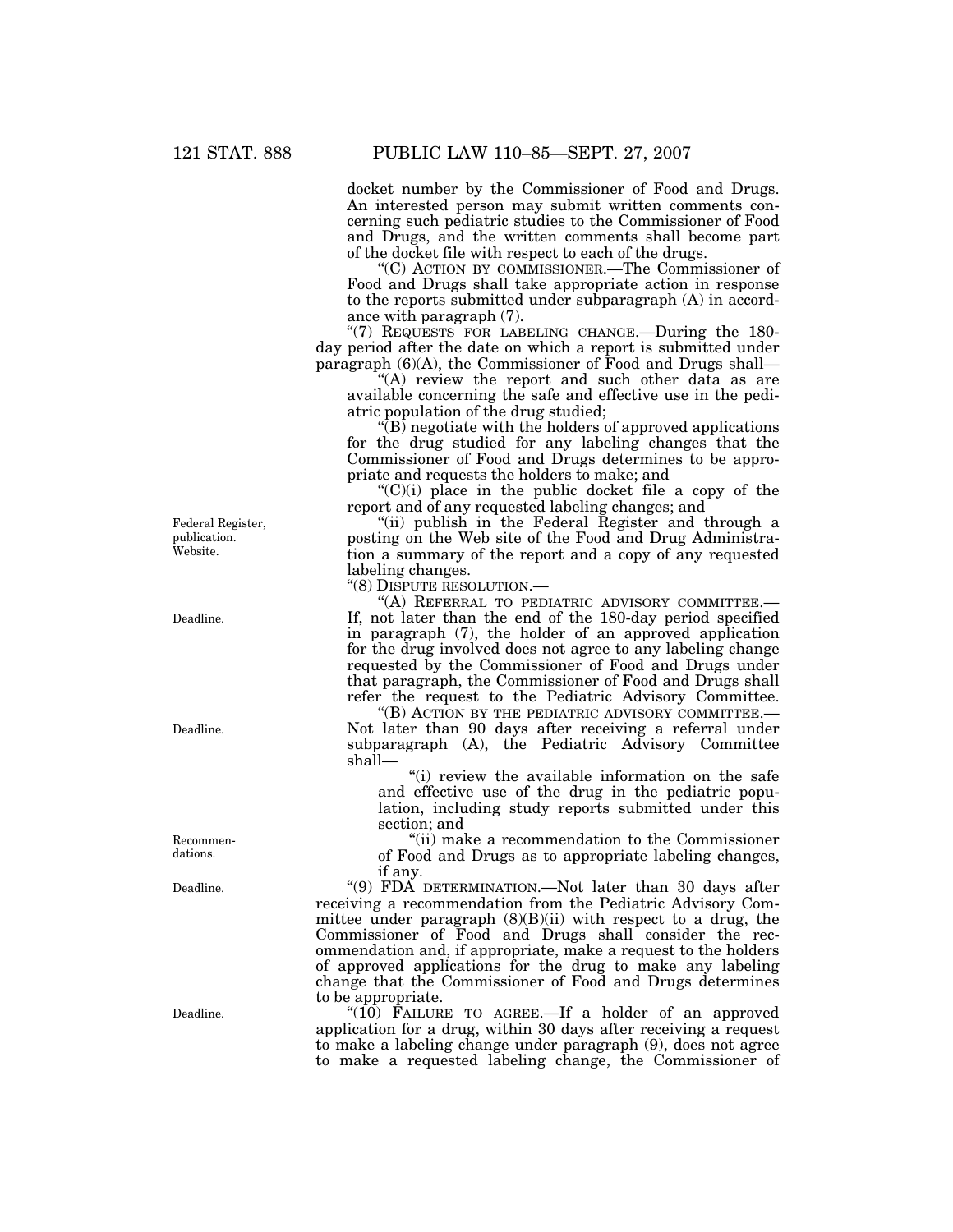Food and Drugs may deem the drug to be misbranded under the Federal Food, Drug, and Cosmetic Act.

"(11) NO EFFECT ON AUTHORITY.—Nothing in this subsection limits the authority of the United States to bring an enforcement action under the Federal Food, Drug, and Cosmetic Act when a drug lacks appropriate pediatric labeling. Neither course of action (the Pediatric Advisory Committee process or an enforcement action referred to in the preceding sentence) shall preclude, delay, or serve as the basis to stay the other course of action.

''(d) DISSEMINATION OF PEDIATRIC INFORMATION.—Not later Deadline. than one year after the date of the enactment of the Best Pharmaceuticals for Children Act of 2007, the Secretary, acting through the Director of the National Institutes of Health, shall study the feasibility of establishing a compilation of information on pediatric drug use and report the findings to Congress.

''(e) AUTHORIZATION OF APPROPRIATIONS.—

''(1) IN GENERAL.—There are authorized to be appropriated to carry out this section—

''(A) \$200,000,000 for fiscal year 2008; and

''(B) such sums as are necessary for each of the four succeeding fiscal years.

"(2) AVAILABILITY.—Any amount appropriated under paragraph (1) shall remain available to carry out this section until expended.''.

(c) FOUNDATION FOR THE NATIONAL INSTITUTES OF HEALTH.— Section  $499(c)(1)(C)$  of the Public Health Service Act (42 U.S.C.  $290b(c)(1)(C)$  is amended by striking "and studies listed by the Secretary pursuant to section  $409I(a)(1)(A)$  of this Act and referred under section 505A(d)(4)(C) of the Federal Food, Drug and Cosmetic Act  $(21 \text{ U.S.C. } 355(a)(d)(4)(C)$ " and inserting "and studies for which the Secretary issues a certification in the affirmative under section 505A(n)(1)(A) of the Federal Food, Drug, and Cosmetic Act''.

(d) CONTINUATION OF OPERATION OF COMMITTEE.—Section 14 of the Best Pharmaceuticals for Children Act (42 U.S.C. 284m note) is amended by adding at the end the following new subsection:

"(d) CONTINUATION OF OPERATION OF COMMITTEE.-Notwithstanding section 14 of the Federal Advisory Committee Act, the advisory committee shall continue to operate during the five-year period beginning on the date of the enactment of the Best Pharmaceuticals for Children Act of 2007.''.

(e) PEDIATRIC SUBCOMMITTEE OF THE ONCOLOGIC DRUGS ADVISORY COMMITTEE.—Section 15 of the Best Pharmaceuticals for Children Act (42 U.S.C. 284m note) is amended—

 $(1)$  in subsection  $(a)$ 

 $(A)$  in paragraph  $(1)$ —

 $(i)$  in subparagraph  $(B)$ , by striking "and" after the semicolon;

(ii) in subparagraph (C), by striking the period at the end and inserting ''; and''; and

(iii) by adding at the end the following new subparagraph:

 $\sqrt{\text{CD}}$  provide recommendations to the internal review committee created under section 505B(f) of the Federal Food, Drug, and Cosmetic Act regarding the implementation of amendments to sections 505A and 505B of the

Reports.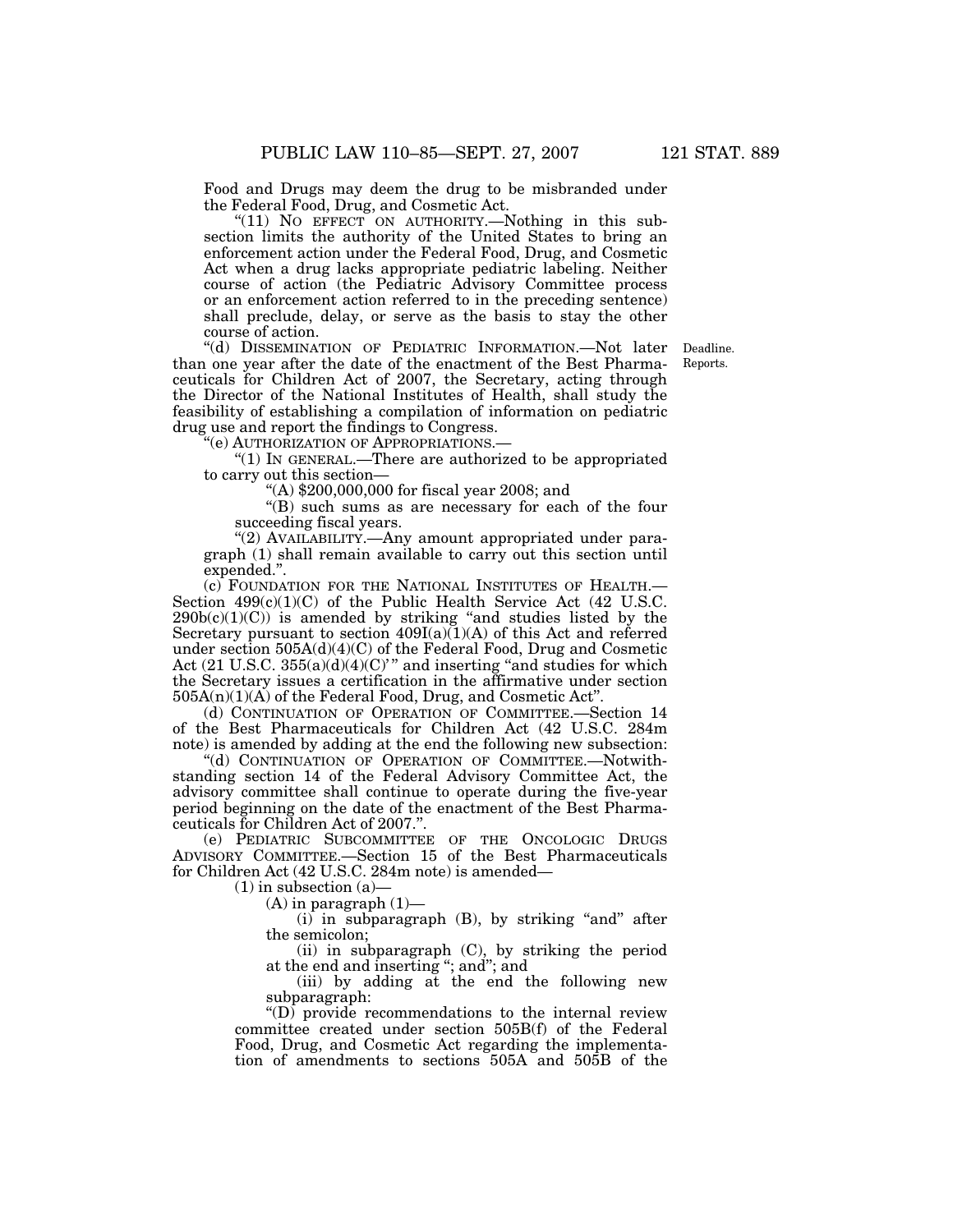Federal Food, Drug, and Cosmetic Act with respect to the treatment of pediatric cancers.''; and

(B) by adding at the end the following new paragraph: "(3) CONTINUATION OF OPERATION OF SUBCOMMITTEE.-Notwithstanding section 14 of the Federal Advisory Committee Act, the Subcommittee shall continue to operate during the five-year period beginning on the date of the enactment of the Best Pharmaceuticals for Children Act of 2007.''; and

(2) in subsection (d), by striking  $"2003"$  and inserting ''2009''.

(f) EFFECTIVE DATE AND LIMITATION FOR RULE RELATING TO TOLL-FREE NUMBER FOR ADVERSE EVENTS ON LABELING FOR HUMAN DRUG PRODUCTS.—

(1) IN GENERAL.—Notwithstanding subchapter II of chapter 5, and chapter 7, of title 5, United States Code (commonly known as the ''Administrative Procedure Act'') and any other provision of law, the proposed rule issued by the Commissioner of Food and Drugs entitled ''Toll-Free Number for Reporting Adverse Events on Labeling for Human Drug Products,'' 69 Fed. Reg. 21778, (April 22, 2004) shall take effect on January 1, 2008, unless such Commissioner issues the final rule before such date.

(2) LIMITATION.—The proposed rule that takes effect under subsection (a), or the final rule described under subsection (a), shall, notwithstanding section 17(a) of the Best Pharmaceuticals for Children Act (21 U.S.C. 355b(a)), not apply to a drug—

(A) for which an application is approved under section 505 of the Federal Food, Drug, and Cosmetic Act (21 U.S.C. 355);

(B) that is not described under section 503(b)(1) of such Act (21 U.S.C. 353(b)(1)); and

(C) the packaging of which includes a toll-free number through which consumers can report complaints to the manufacturer or distributor of the drug.

## **SEC. 503. TRAINING OF PEDIATRIC PHARMACOLOGISTS.**

(a) INVESTMENT IN TOMORROW'S PEDIATRIC RESEARCHERS.—Section 452G(2) of the Public Health Service Act (42 U.S.C. 285g– 10(2)) is amended by adding before the period at the end the following: ", including pediatric pharmacological research".

(b) PEDIATRIC RESEARCH LOAN REPAYMENT PROGRAM.—Section  $487F(a)(1)$  of the Public Health Service Act (42 U.S.C. 288–6(a)(1)) is amended by inserting ''including pediatric pharmacological research," after "pediatric research,".

# **TITLE VI—REAGAN-UDALL FOUNDATION**

## **SEC. 601. THE REAGAN-UDALL FOUNDATION FOR THE FOOD AND DRUG ADMINISTRATION.**

(a) IN GENERAL.—Chapter VII of the Federal Food, Drug, and Cosmetic Act (21 U.S.C. 371 et seq.) is amended by adding at the end the following: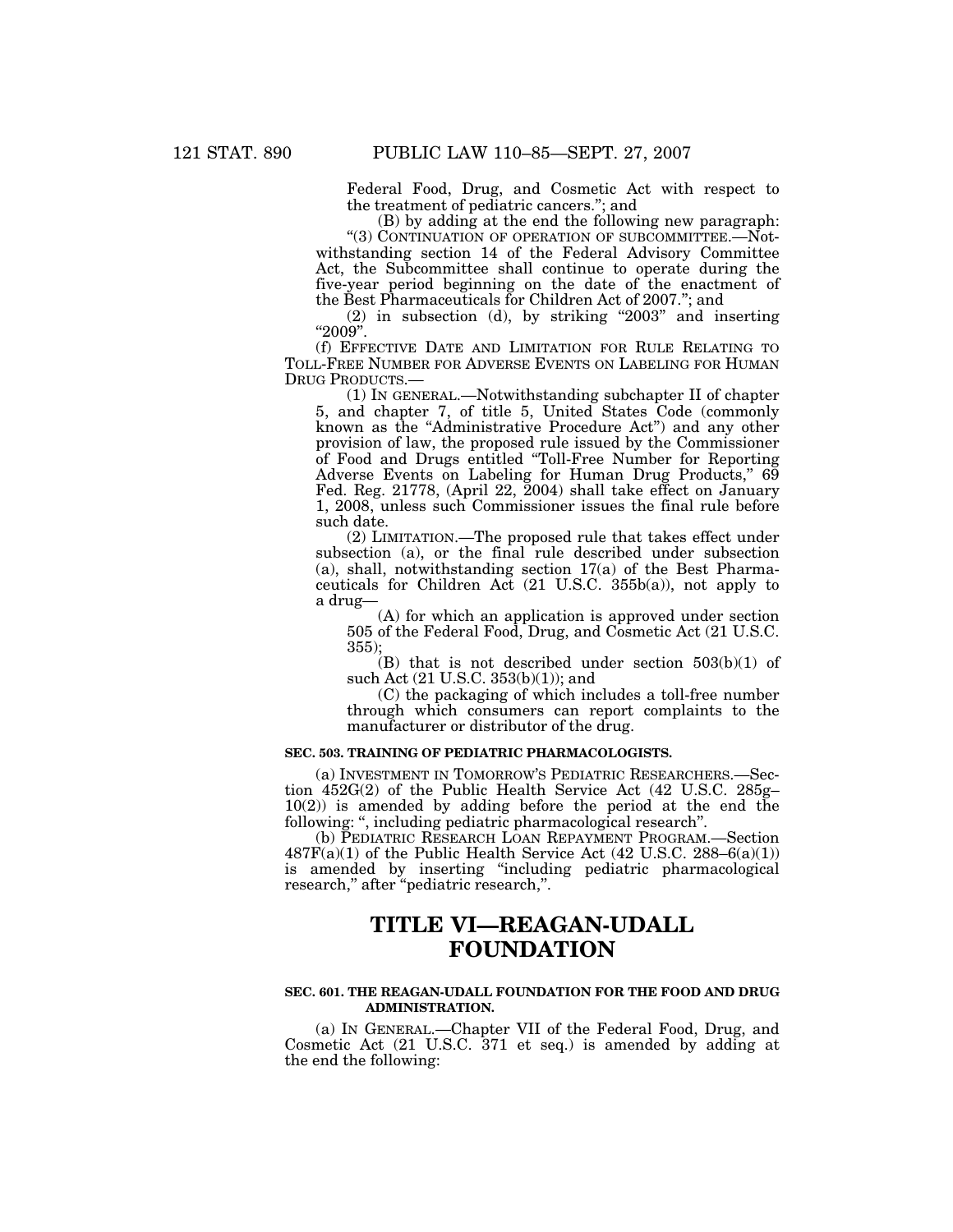## **''Subchapter I—Reagan-Udall Foundation for the Food and Drug Administration**

#### **''SEC. 770. ESTABLISHMENT AND FUNCTIONS OF THE FOUNDATION.**  21 USC 379dd.

 $(a)$  In GENERAL.—A nonprofit corporation to be known as the Reagan-Udall Foundation for the Food and Drug Administration (referred to in this subchapter as the 'Foundation') shall be established in accordance with this section. The Foundation shall be headed by an Executive Director, appointed by the members of the Board of Directors under subsection (e). The Foundation shall not be an agency or instrumentality of the United States Government.

''(b) PURPOSE OF FOUNDATION.—The purpose of the Foundation is to advance the mission of the Food and Drug Administration to modernize medical, veterinary, food, food ingredient, and cosmetic product development, accelerate innovation, and enhance product safety.

 $\mathcal{C}(c)$  DUTIES OF THE FOUNDATION.—The Foundation shall—

"(1) taking into consideration the Critical Path reports and priorities published by the Food and Drug Administration, identify unmet needs in the development, manufacture, and evaluation of the safety and effectiveness, including postapproval, of devices, including diagnostics, biologics, and drugs, and the safety of food, food ingredients, and cosmetics, and including the incorporation of more sensitive and predictive tools and devices to measure safety;

"(2) establish goals and priorities in order to meet the unmet needs identified in paragraph (1);

''(3) in consultation with the Secretary, identify existing and proposed Federal intramural and extramural research and development programs relating to the goals and priorities established under paragraph (2), coordinate Foundation activities with such programs, and minimize Foundation duplication of existing efforts;

 $\mathcal{H}(4)$  award grants to, or enter into contracts, memoranda of understanding, or cooperative agreements with, scientists and entities, which may include the Food and Drug Administration, university consortia, public-private partnerships, institutions of higher education, entities described in section 501(c)(3) of the Internal Revenue Code (and exempt from tax under section 501(a) of such Code), and industry, to efficiently and effectively advance the goals and priorities established under paragraph (2);

 $\sqrt[4]{(5)}$  recruit meeting participants and hold or sponsor (in whole or in part) meetings as appropriate to further the goals and priorities established under paragraph (2);

''(6) release and publish information and data and, to the Publication. extent practicable, license, distribute, and release material, reagents, and techniques to maximize, promote, and coordinate the availability of such material, reagents, and techniques for use by the Food and Drug Administration, nonprofit organizations, and academic and industrial researchers to further the goals and priorities established under paragraph (2);

''(7) ensure that—

''(A) action is taken as necessary to obtain patents for inventions developed by the Foundation or with funds from the Foundation;

Grants. Contracts. Memorandums.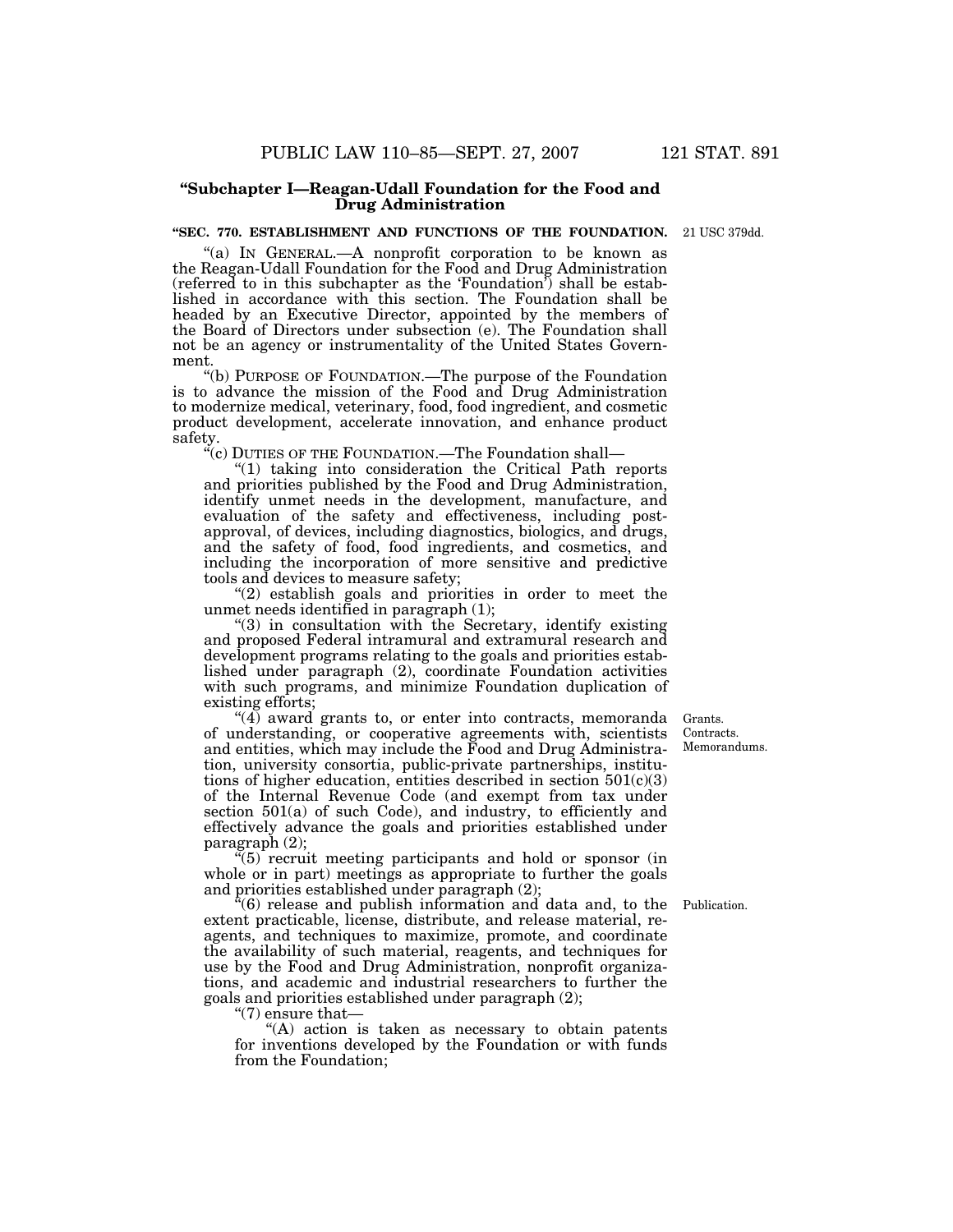''(B) action is taken as necessary to enable the licensing of inventions developed by the Foundation or with funds from the Foundation; and

''(C) executed licenses, memoranda of understanding, material transfer agreements, contracts, and other such instruments, promote, to the maximum extent practicable, the broadest conversion to commercial and noncommercial applications of licensed and patented inventions of the Foundation to further the goals and priorities established under paragraph (2);

''(8) provide objective clinical and scientific information to the Food and Drug Administration and, upon request, to other Federal agencies to assist in agency determinations of how to ensure that regulatory policy accommodates scientific advances and meets the agency's public health mission;

''(9) conduct annual assessments of the unmet needs identified in paragraph (1); and

 $\degree$ (10) carry out such other activities consistent with the purposes of the Foundation as the Board determines appropriate.

"(d) BOARD OF DIRECTORS.—

''(1) ESTABLISHMENT.—

''(A) IN GENERAL.—The Foundation shall have a Board of Directors (referred to in this subchapter as the 'Board'), which shall be composed of ex officio and appointed members in accordance with this subsection. All appointed members of the Board shall be voting members.

''(B) EX OFFICIO MEMBERS.—The ex officio members of the Board shall be the following individuals or their designees:

''(i) The Commissioner.

"(ii) The Director of the National Institutes of Health.

''(iii) The Director of the Centers for Disease Control and Prevention.

"(iv) The Director of the Agency for Healthcare Research and Quality.

''(C) APPOINTED MEMBERS.—

''(i) IN GENERAL.—The ex officio members of the Board under subparagraph (B) shall, by majority vote, appoint to the Board 14 individuals, of which 9 shall be from a list of candidates to be provided by the National Academy of Sciences and 5 shall be from lists of candidates provided by patient and consumer advocacy groups, professional scientific and medical societies, and industry trade organizations. Of such appointed members—

''(I) 4 shall be representatives of the general pharmaceutical, device, food, cosmetic, and biotechnology industries;

 $\text{``(II)}$  3 shall be representatives of academic research organizations;

''(III) 2 shall be representatives of patient or consumer advocacy organizations;

" $(IV)$  1 shall be a representative of health care providers; and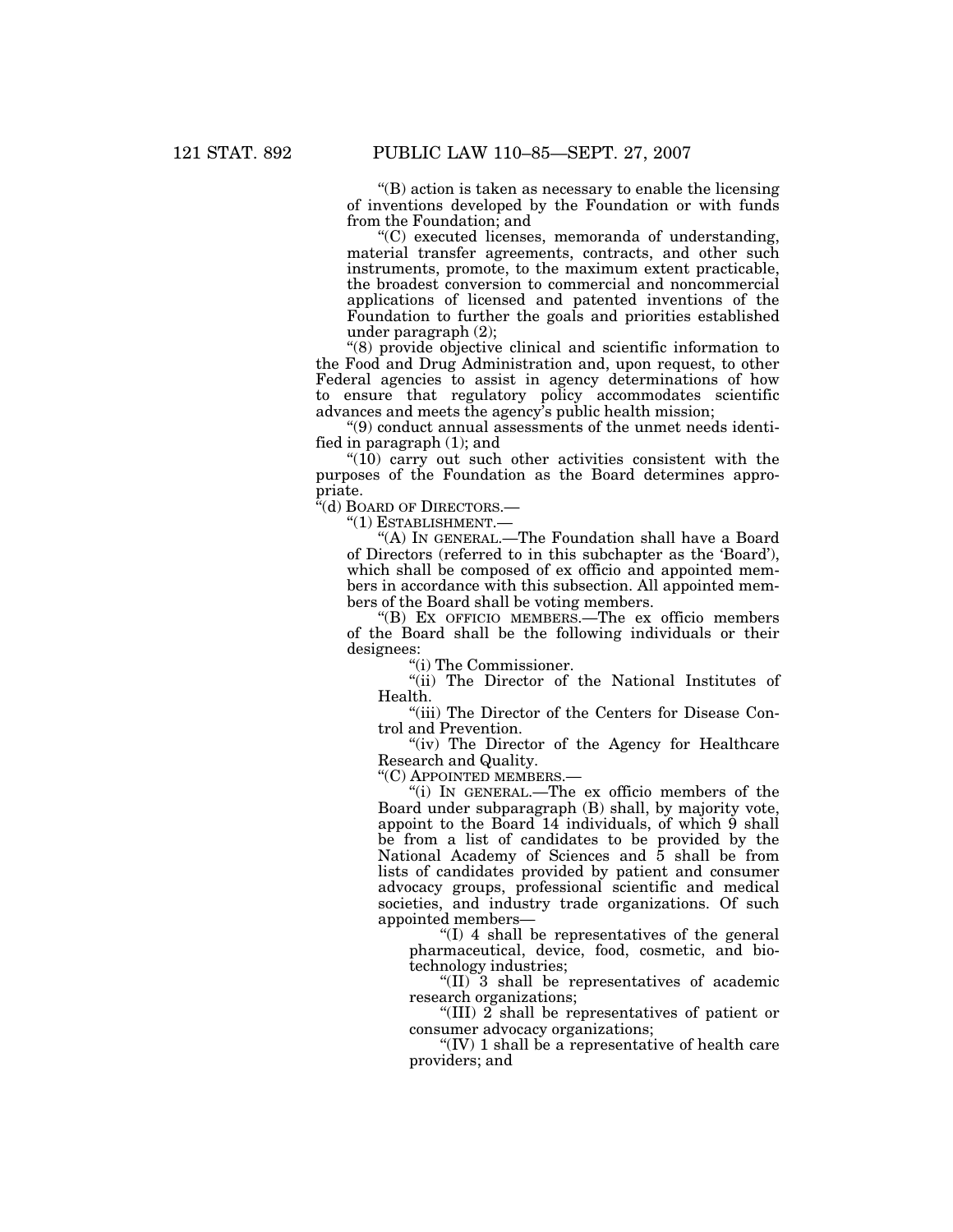$\mathcal{C}(V)$  4 shall be at-large members with expertise or experience relevant to the purpose of the Foundation.<br>"(ii) REQUIREMENTS.-

 $''(I)$  EXPERTISE.—The ex officio members shall ensure the Board membership includes individuals with expertise in areas including the sciences of developing, manufacturing, and evaluating the safety and effectiveness of devices, including diagnostics, biologics, and drugs, and the safety of food, food ingredients, and cosmetics.

''(II) FEDERAL EMPLOYEES.—No employee of the Federal Government shall be appointed as a member of the Board under this subparagraph or under paragraph  $(3)(B)$ .<br>"(D) INITIAL MEETING.—

''(D) INITIAL MEETING.— ''(i) IN GENERAL.—Not later than 30 days after Deadline. the date of the enactment of this subchapter, the Secretary shall convene a meeting of the ex officio members of the Board to—

''(I) incorporate the Foundation; and

''(II) appoint the members of the Board in accordance with subparagraph (C).

"(ii) SERVICE OF EX OFFICIO MEMBERS. - Upon the appointment of the members of the Board under clause  $(i)(II)$ 

''(I) the terms of service of the Director of the Centers for Disease Control and Prevention and of the Director of the Agency for Healthcare Research and Quality as ex officio members of the Board shall terminate; and

''(II) the Commissioner and the Director of the National Institutes of Health shall continue to serve as ex officio members of the Board, but shall be nonvoting members.

''(iii) CHAIR.—The ex officio members of the Board under subparagraph (B) shall designate an appointed member of the Board to serve as the Chair of the Board.

''(2) DUTIES OF BOARD.—The Board shall—

''(A) establish bylaws for the Foundation that—

''(i) are published in the Federal Register and available for public comment;

Federal Register, publication.

''(ii) establish policies for the selection of the officers, employees, agents, and contractors of the Foundation;

''(iii) establish policies, including ethical standards, for the acceptance, solicitation, and disposition of donations and grants to the Foundation and for the disposition of the assets of the Foundation, including appropriate limits on the ability of donors to designate, by stipulation or restriction, the use or recipient of donated funds;

''(iv) establish policies that would subject all employees, fellows, and trainees of the Foundation to the conflict of interest standards under section 208 of title 18, United States Code;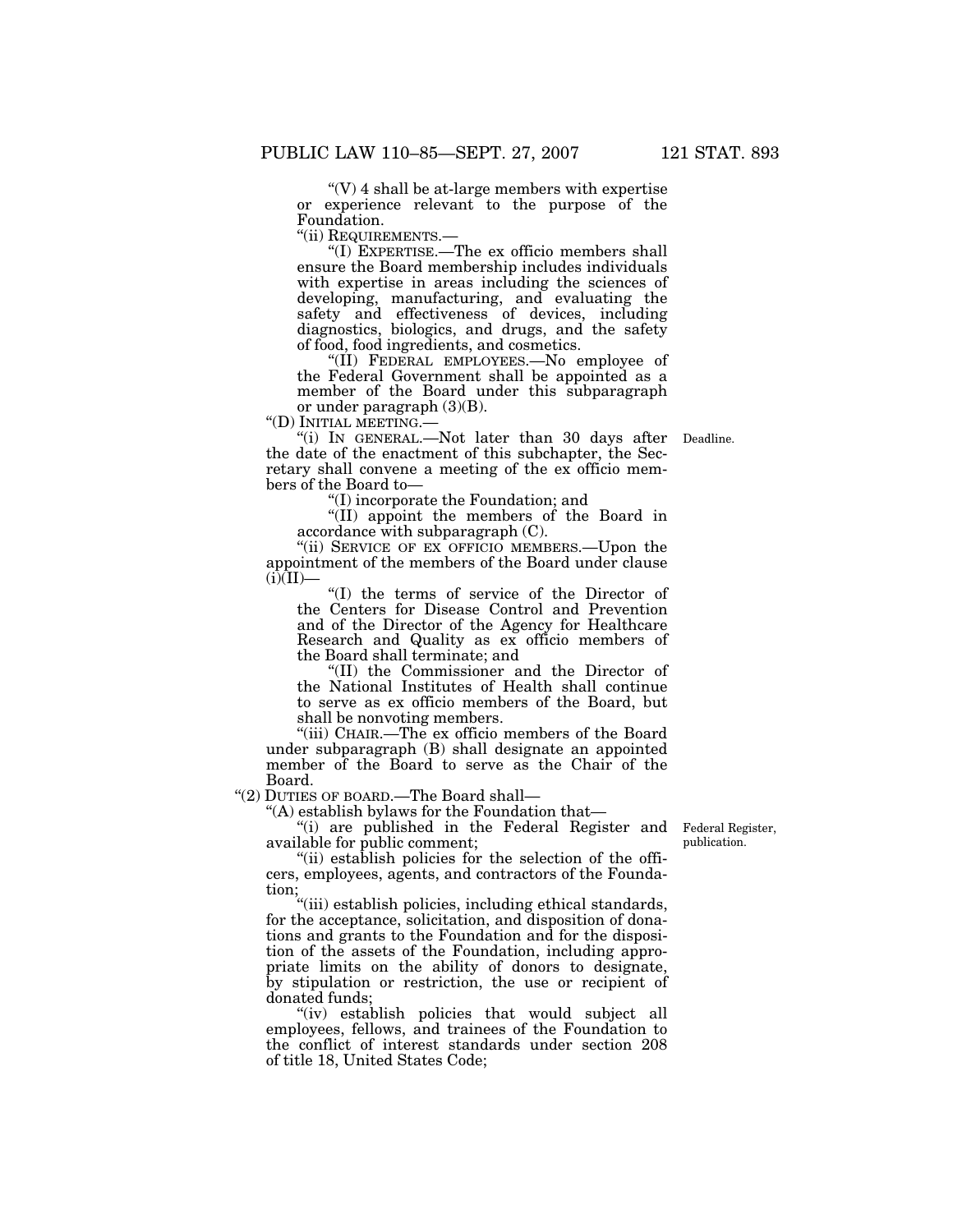"(v) establish licensing, distribution, and publication policies that support the widest and least restrictive use by the public of information and inventions developed by the Foundation or with Foundation funds to carry out the duties described in paragraphs (6) and (7) of subsection (c), and may include charging cost-based fees for published material produced by the Foundation;

''(vi) specify principles for the review of proposals and awarding of grants and contracts that include peer review and that are consistent with those of the Foundation for the National Institutes of Health, to the extent determined practicable and appropriate by the Board;

"(vii) specify a cap on administrative expenses for recipients of a grant, contract, or cooperative agreement from the Foundation;

"(viii) establish policies for the execution of memoranda of understanding and cooperative agreements between the Foundation and other entities, including the Food and Drug Administration;

"(ix) establish policies for funding training fellowships, whether at the Foundation, academic or scientific institutions, or the Food and Drug Administration, for scientists, doctors, and other professionals who are not employees of regulated industry, to foster greater understanding of and expertise in new scientific tools, diagnostics, manufacturing techniques, and potential barriers to translating basic research into clinical and regulatory practice;

"(x) specify a process for annual Board review of the operations of the Foundation; and

 $\sqrt[n]{x}$  establish specific duties of the Executive Director;

''(B) prioritize and provide overall direction to the activities of the Foundation;

''(C) evaluate the performance of the Executive Director; and

''(D) carry out any other necessary activities regarding the functioning of the Foundation.

''(3) TERMS AND VACANCIES.—

''(A) TERM.—The term of office of each member of the Board appointed under paragraph (1)(C) shall be 4 years, except that the terms of offices for the initial appointed members of the Board shall expire on a staggered basis as determined by the ex officio members.

''(B) VACANCY.—Any vacancy in the membership of the Board—

''(i) shall not affect the power of the remaining members to execute the duties of the Board; and

"(ii) shall be filled by appointment by the appointed members described in paragraph  $(1)(C)$  by majority vote.

''(C) PARTIAL TERM.—If a member of the Board does not serve the full term applicable under subparagraph (A), the individual appointed under subparagraph  $(B)$  to fill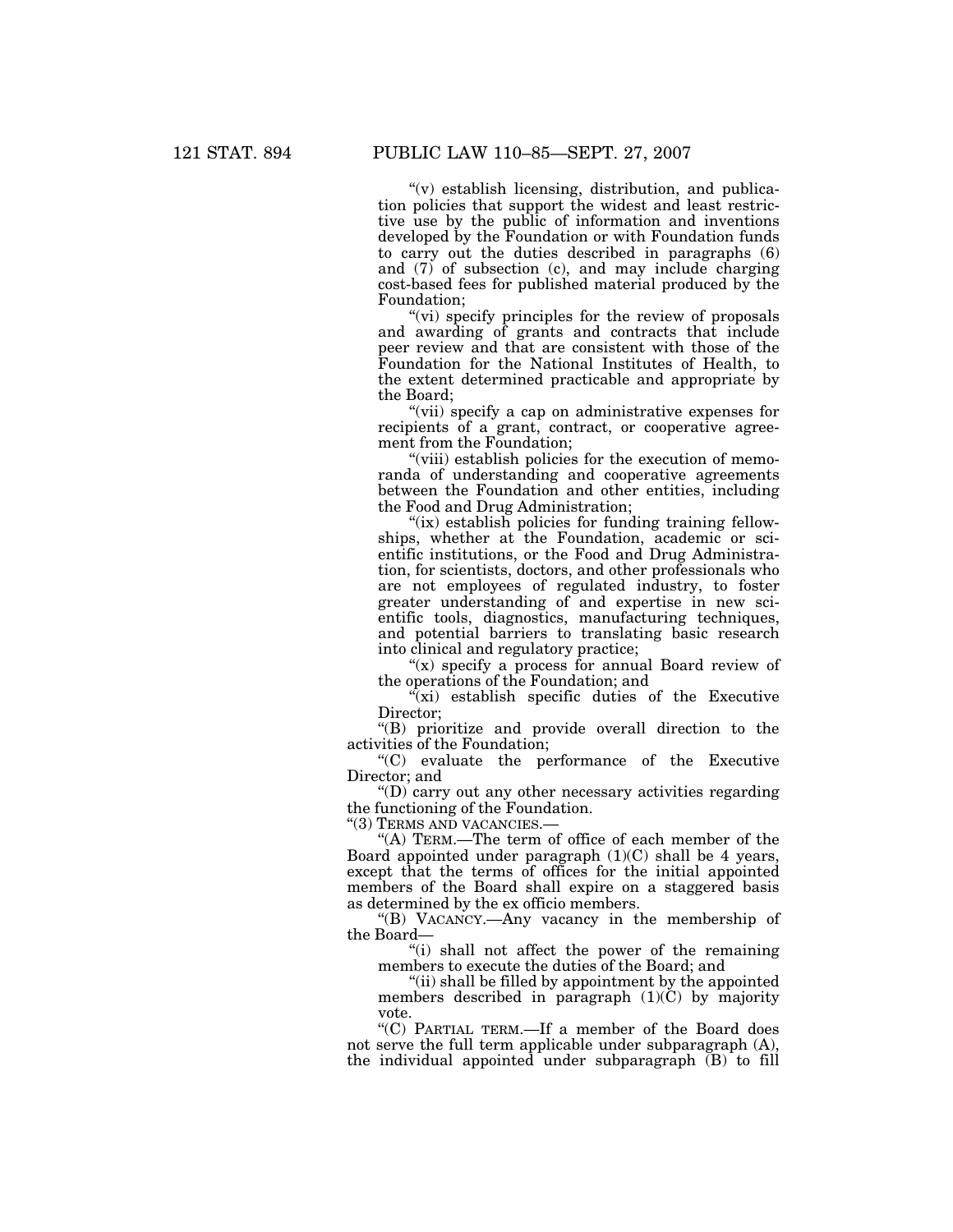the resulting vacancy shall be appointed for the remainder of the term of the predecessor of the individual.

''(D) SERVING PAST TERM.—A member of the Board may continue to serve after the expiration of the term of the member until a successor is appointed.

"(4) COMPENSATION.—Members of the Board may not receive compensation for service on the Board. Such members may be reimbursed for travel, subsistence, and other necessary expenses incurred in carrying out the duties of the Board, as set forth in the bylaws issued by the Board.

''(e) INCORPORATION.—The ex officio members of the Board shall serve as incorporators and shall take whatever actions necessary to incorporate the Foundation.

''(f) NONPROFIT STATUS.—In carrying out subsection (b), the Board shall establish such policies and bylaws under subsection (d), and the Executive Director shall carry out such activities under subsection (g), as may be necessary to ensure that the Foundation maintains status as an organization that—

" $(1)$  is described in subsection  $(c)(3)$  of section 501 of the Internal Revenue Code of 1986; and

" $(2)$  is, under subsection  $(a)$  of such section, exempt from taxation.

''(g) EXECUTIVE DIRECTOR.—

''(1) IN GENERAL.—The Board shall appoint an Executive Director who shall serve at the pleasure of the Board. The Executive Director shall be responsible for the day-to-day operations of the Foundation and shall have such specific duties and responsibilities as the Board shall prescribe.

''(2) COMPENSATION.—The compensation of the Executive Director shall be fixed by the Board but shall not be greater than the compensation of the Commissioner.

''(h) ADMINISTRATIVE POWERS.—In carrying out this subchapter, the Board, acting through the Executive Director, may—

"(1) adopt, alter, and use a corporate seal, which shall be judicially noticed;

 $(2)$  hire, promote, compensate, and discharge 1 or more officers, employees, and agents, as may be necessary, and define their duties;

 $(3)$  prescribe the manner in which—

''(A) real or personal property of the Foundation is acquired, held, and transferred;

" $(B)$  general operations of the Foundation are to be conducted; and

''(C) the privileges granted to the Board by law are exercised and enjoyed;

''(4) with the consent of the applicable executive department or independent agency, use the information, services, and facilities of such department or agencies in carrying out this section;

''(5) enter into contracts with public and private organizations for the writing, editing, printing, and publishing of books and other material;

''(6) hold, administer, invest, and spend any gift, devise, or bequest of real or personal property made to the Foundation under subsection (i);

''(7) enter into such other contracts, leases, cooperative agreements, and other transactions as the Board considers appropriate to conduct the activities of the Foundation;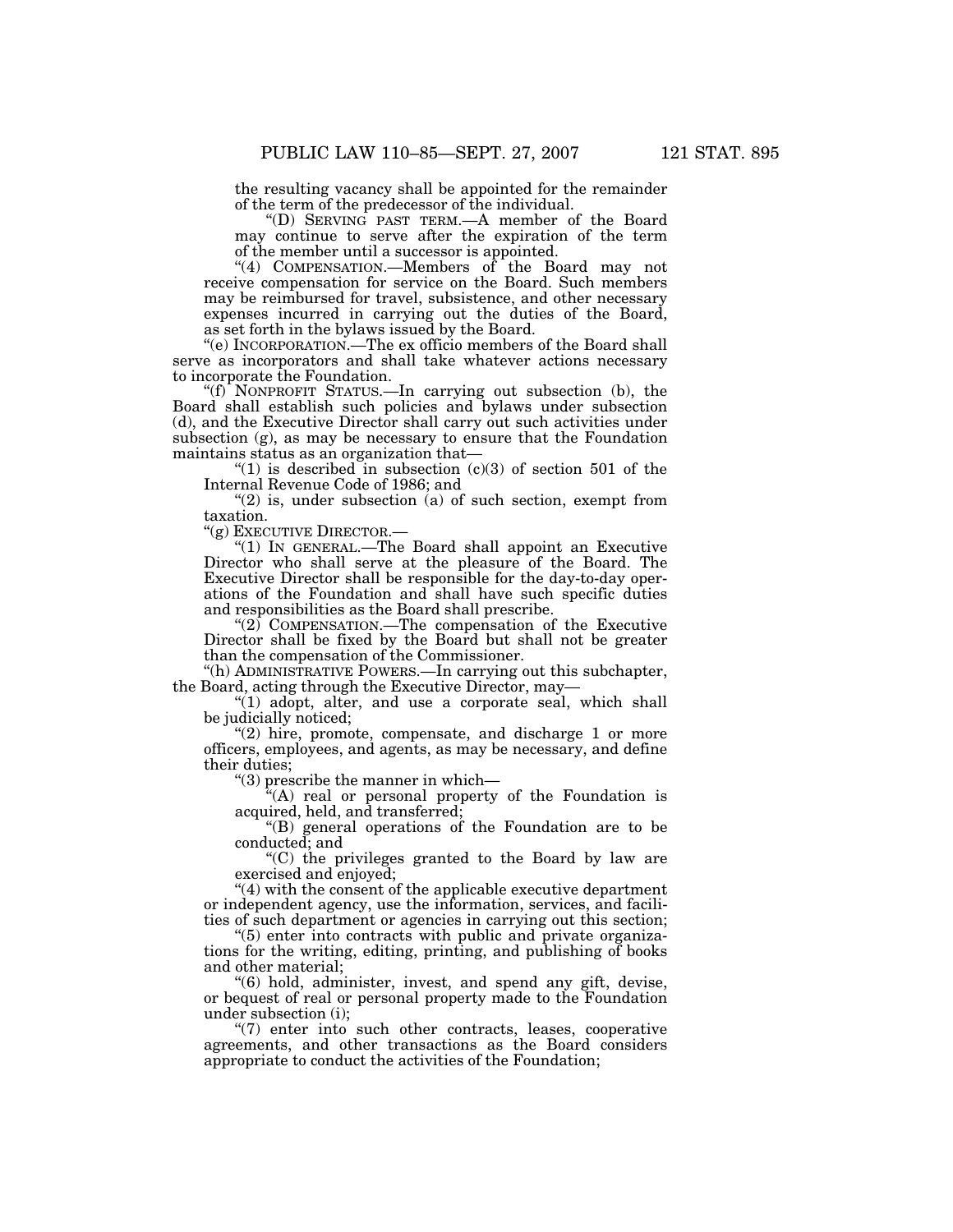''(8) modify or consent to the modification of any contract or agreement to which it is a party or in which it has an interest under this subchapter;

 $(9)$  take such action as may be necessary to obtain patents and licenses for devices and procedures developed by the Foundation and its employees;

 $\degree$ (10) sue and be sued in its corporate name, and complain and defend in courts of competent jurisdiction;

''(11) appoint other groups of advisors as may be determined necessary to carry out the functions of the Foundation; and

" $(12)$  exercise other powers as set forth in this section, and such other incidental powers as are necessary to carry out its powers, duties, and functions in accordance with this subchapter.

''(i) ACCEPTANCE OF FUNDS FROM OTHER SOURCES.—The Executive Director may solicit and accept on behalf of the Foundation, any funds, gifts, grants, devises, or bequests of real or personal property made to the Foundation, including from private entities, for the purposes of carrying out the duties of the Foundation.

''(j) SERVICE OF FEDERAL EMPLOYEES.—Federal Government employees may serve on committees advisory to the Foundation and otherwise cooperate with and assist the Foundation in carrying out its functions, so long as such employees do not direct or control Foundation activities.

"(k) DETAIL OF GOVERNMENT EMPLOYEES; FELLOWSHIPS.-

''(1) DETAIL FROM FEDERAL AGENCIES.—Federal Government employees may be detailed from Federal agencies with or without reimbursement to those agencies to the Foundation at any time, and such detail shall be without interruption or loss of civil service status or privilege. Each such employee shall abide by the statutory, regulatory, ethical, and procedural standards applicable to the employees of the agency from which such employee is detailed and those of the Foundation.

" $(2)$ <sup>"</sup>VOLUNTARY SERVICE; ACCEPTANCE OF FEDERAL EMPLOYEES.—

" $(A)$  FOUNDATION.—The Executive Director of the Foundation may accept the services of employees detailed from Federal agencies with or without reimbursement to those agencies.

''(B) FOOD AND DRUG ADMINISTRATION.—The Commissioner may accept the uncompensated services of Foundation fellows or trainees. Such services shall be considered to be undertaking an activity under contract with the Secretary as described in section 708.

''(l) ANNUAL REPORTS.—

"(1) REPORTS TO FOUNDATION.—Any recipient of a grant, contract, fellowship, memorandum of understanding, or cooperative agreement from the Foundation under this section shall submit to the Foundation a report on an annual basis for the duration of such grant, contract, fellowship, memorandum of understanding, or cooperative agreement, that describes the activities carried out under such grant, contract, fellowship, memorandum of understanding, or cooperative agreement.

"(2) REPORT TO CONGRESS AND THE FDA.—Beginning with fiscal year 2009, the Executive Director shall submit to Congress and the Commissioner an annual report that—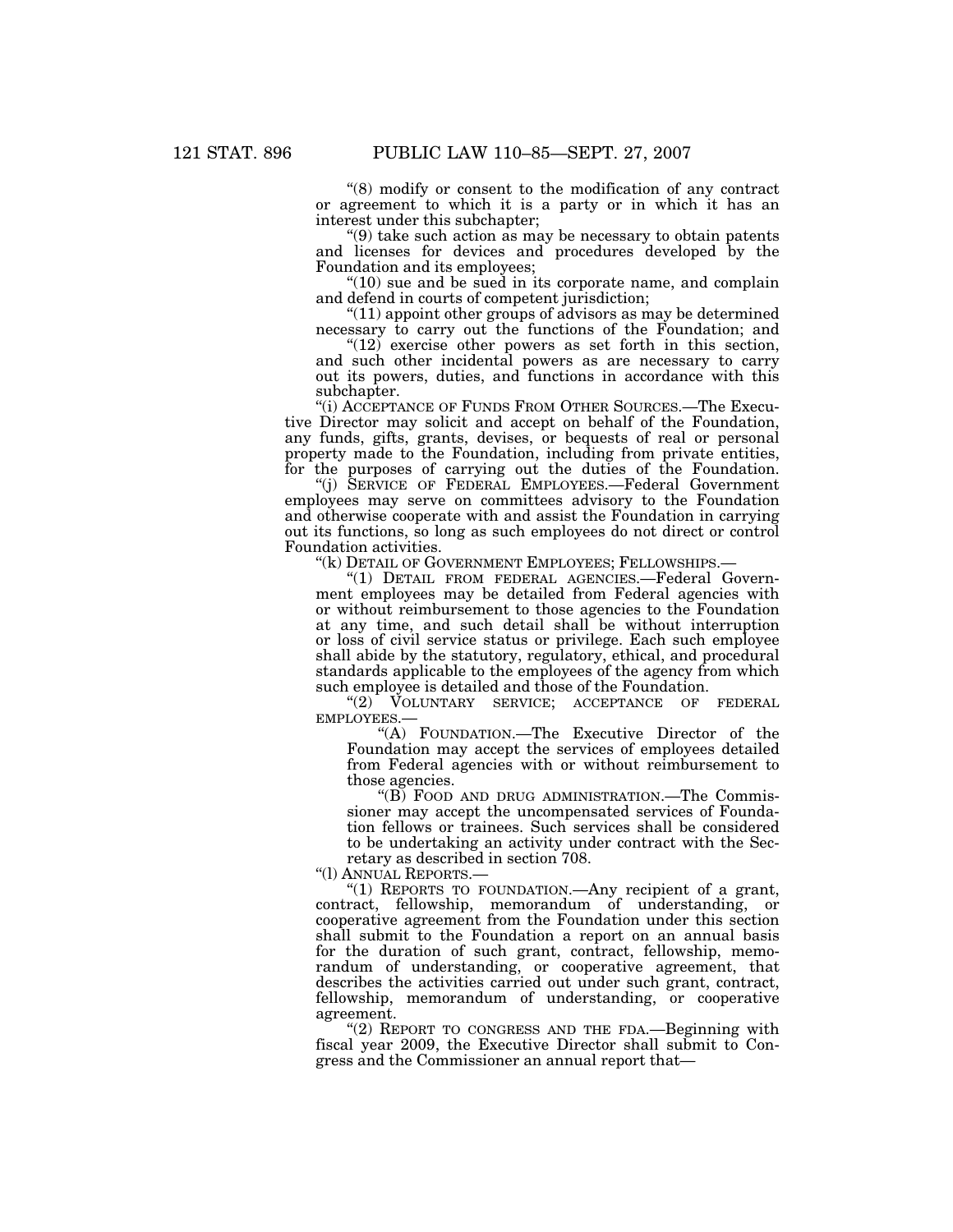''(A) describes the activities of the Foundation and the progress of the Foundation in furthering the goals and priorities established under subsection (c)(2), including the practical impact of the Foundation on regulated product development;

''(B) provides a specific accounting of the source and use of all funds used by the Foundation to carry out such activities; and

''(C) provides information on how the results of Foundation activities could be incorporated into the regulatory and product review activities of the Food and Drug Administration.

"(m) SEPARATION OF FUNDS.—The Executive Director shall ensure that the funds received from the Treasury are held in separate accounts from funds received from entities under subsection (i).

''(n) FUNDING.—From amounts appropriated to the Food and Drug Administration for each fiscal year, the Commissioner shall transfer not less than \$500,000 and not more than \$1,250,000, to the Foundation to carry out subsections (a), (b), and (d) through  $(m)$ .".

(b) OTHER FOUNDATION PROVISIONS.—Chapter VII of the Federal Food, Drug, and Cosmetic Act (21 U.S.C. 371 et seq.) (as amended by subsection (a)) is amended by adding at the end the following:

#### **''SEC. 771. LOCATION OF FOUNDATION.**

''The Foundation shall, if practicable, be located not more than 20 miles from the District of Columbia.

## **''SEC. 772. ACTIVITIES OF THE FOOD AND DRUG ADMINISTRATION.**

''(a) IN GENERAL.—The Commissioner shall receive and assess the report submitted to the Commissioner by the Executive Director of the Foundation under section 770(l)(2).

''(b) REPORT TO CONGRESS.—Beginning with fiscal year 2009, the Commissioner shall submit to Congress an annual report summarizing the incorporation of the information provided by the Foundation in the report described under section  $770(1)(2)$  and by other recipients of grants, contracts, memoranda of understanding, or cooperative agreements into regulatory and product review activities of the Food and Drug Administration.

''(c) EXTRAMURAL GRANTS.—The provisions of this subchapter and section 566 shall have no effect on any grant, contract, memorandum of understanding, or cooperative agreement between the Food and Drug Administration and any other entity entered into before, on, or after the date of the enactment of this subchapter.''.

(c) CONFORMING AMENDMENT.—Section 742(b) of the Federal Food, Drug, and Cosmetic Act (21 U.S.C. 379l(b)) is amended by adding at the end the following: ''Any such fellowships and training programs under this section or under section  $770(\text{d})(2)(\text{A})(\text{ix})$  may include provision by such scientists and physicians of services on a voluntary and uncompensated basis, as the Secretary determines appropriate. Such scientists and physicians shall be subject to all legal and ethical requirements otherwise applicable to officers or employees of the Department of Health and Human Services.''.

21 USC 379dd–1.

21 USC 379dd–2.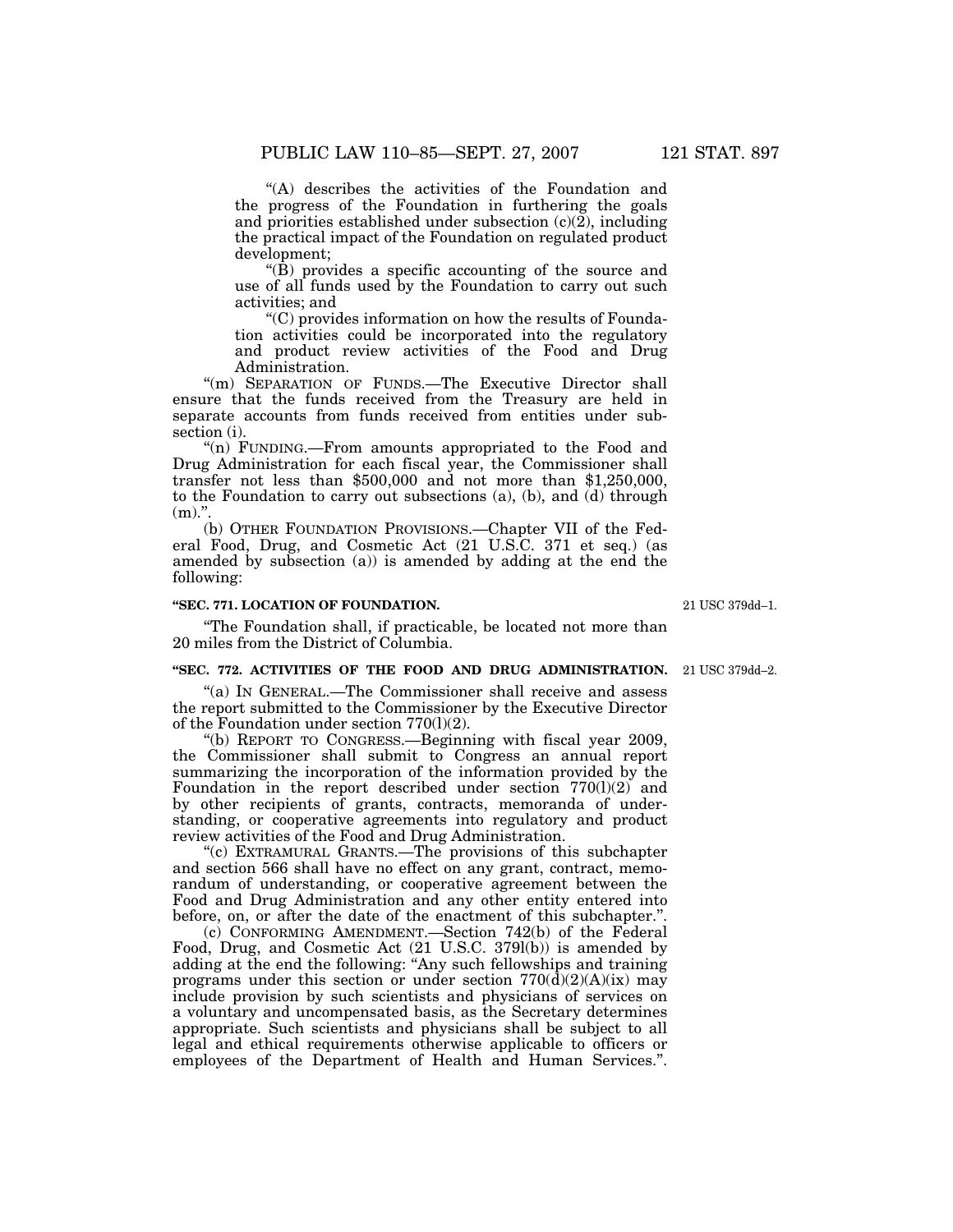### **SEC. 602. OFFICE OF THE CHIEF SCIENTIST.**

Chapter IX of the Federal Food, Drug, and Cosmetic Act (21 U.S.C. 391 et seq.) is amended by adding at the end the following:

21 USC 399a.

## **''SEC. 910. OFFICE OF THE CHIEF SCIENTIST.**

''(a) ESTABLISHMENT; APPOINTMENT.—The Secretary shall establish within the Office of the Commissioner an office to be known as the Office of the Chief Scientist. The Secretary shall appoint a Chief Scientist to lead such Office.

''(b) DUTIES OF THE OFFICE.—The Office of the Chief Scientist shall—

''(1) oversee, coordinate, and ensure quality and regulatory focus of the intramural research programs of the Food and Drug Administration;

 $\tilde{f}'(2)$  track and, to the extent necessary, coordinate intramural research awards made by each center of the Administration or science-based office within the Office of the Commissioner, and ensure that there is no duplication of research efforts supported by the Reagan-Udall Foundation for the Food and Drug Administration;

" $(3)$  develop and advocate for a budget to support intramural research;

"(4) develop a peer review process by which intramural research can be evaluated;

''(5) identify and solicit intramural research proposals from across the Food and Drug Administration through an advisory board composed of employees of the Administration that shall include—

"(A) representatives of each of the centers and the science-based offices within the Office of the Commissioner; and

''(B) experts on trial design, epidemiology, demographics, pharmacovigilance, basic science, and public health; and

''(6) develop postmarket safety performance measures that are as measurable and rigorous as the ones already developed for premarket review.''.

#### **SEC. 603. CRITICAL PATH PUBLIC-PRIVATE PARTNERSHIPS.**

Subchapter E of chapter V of the Federal Food, Drug, and Cosmetic Act (21 U.S.C. 360bbb et seq.) is amended by adding at the end the following:

#### **''SEC. 566. CRITICAL PATH PUBLIC-PRIVATE PARTNERSHIPS.**

''(a) ESTABLISHMENT.—The Secretary, acting through the Commissioner of Food and Drugs, may enter into collaborative agreements, to be known as Critical Path Public-Private Partnerships, with one or more eligible entities to implement the Critical Path Initiative of the Food and Drug Administration by developing innovative, collaborative projects in research, education, and outreach for the purpose of fostering medical product innovation, enabling the acceleration of medical product development, manufacturing, and translational therapeutics, and enhancing medical product safety.

''(b) ELIGIBLE ENTITY.—In this section, the term 'eligible entity' means an entity that meets each of the following:

" $(1)$  The entity is—

21 USC 360bbb–5.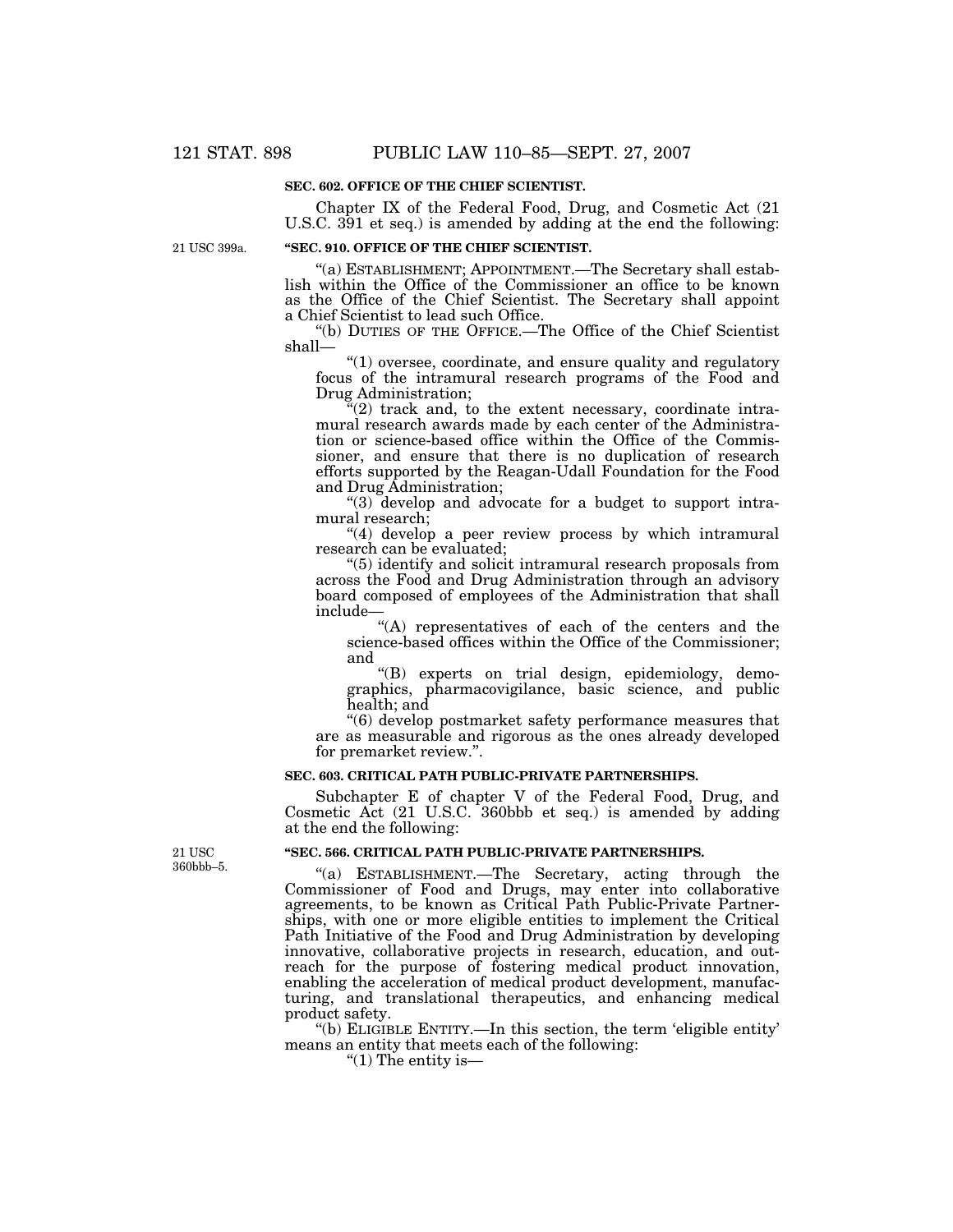''(A) an institution of higher education (as such term is defined in section 101 of the Higher Education Act of 1965) or a consortium of such institutions; or

"(B) an organization described in section  $501(c)(3)$  of the Internal Revenue Code of 1986 and exempt from tax under section 501(a) of such Code.

"(2) The entity has experienced personnel and clinical and other technical expertise in the biomedical sciences, which may include graduate training programs in areas relevant to priorities of the Critical Path Initiative.

(3) The entity demonstrates to the Secretary's satisfaction that the entity is capable of—

''(A) developing and critically evaluating tools, methods, and processes—

''(i) to increase efficiency, predictability, and productivity of medical product development; and

"(ii) to more accurately identify the benefits and risks of new and existing medical products;

''(B) establishing partnerships, consortia, and collaborations with health care practitioners and other providers of health care goods or services; pharmacists; pharmacy benefit managers and purchasers; health maintenance organizations and other managed health care organizations; health care insurers; government agencies; patients and consumers; manufacturers of prescription drugs, biological products, diagnostic technologies, and devices; and academic scientists; and

''(C) securing funding for the projects of a Critical Path Public-Private Partnership from Federal and nonfederal governmental sources, foundations, and private individuals.

''(c) FUNDING.—The Secretary may not enter into a collaborative agreement under subsection (a) unless the eligible entity involved provides an assurance that the entity will not accept funding for a Critical Path Public-Private Partnership project from any organization that manufactures or distributes products regulated by the Food and Drug Administration unless the entity provides assurances in its agreement with the Food and Drug Administration that the results of the Critical Path Public-Private Partnership project will not be influenced by any source of funding.

''(d) ANNUAL REPORT.—Not later than 18 months after the date of the enactment of this section, and annually thereafter, the Secretary, in collaboration with the parties to each Critical Path Public-Private Partnership, shall submit a report to the Committee on Health, Education, Labor, and Pensions of the Senate and the Committee on Energy and Commerce of the House of Representatives—

 $''(1)$  reviewing the operations and activities of the Partnerships in the previous year; and

''(2) addressing such other issues relating to this section as the Secretary determines to be appropriate.

''(e) DEFINITION.—In this section, the term 'medical product' includes a drug, a biological product as defined in section 351 of the Public Health Service Act, a device, and any combination

of such products.<br>"(f) AUTHORIZATION OF APPROPRIATIONS.—To carry out this section, there are authorized to be appropriated  $$5,000,000$  for fiscal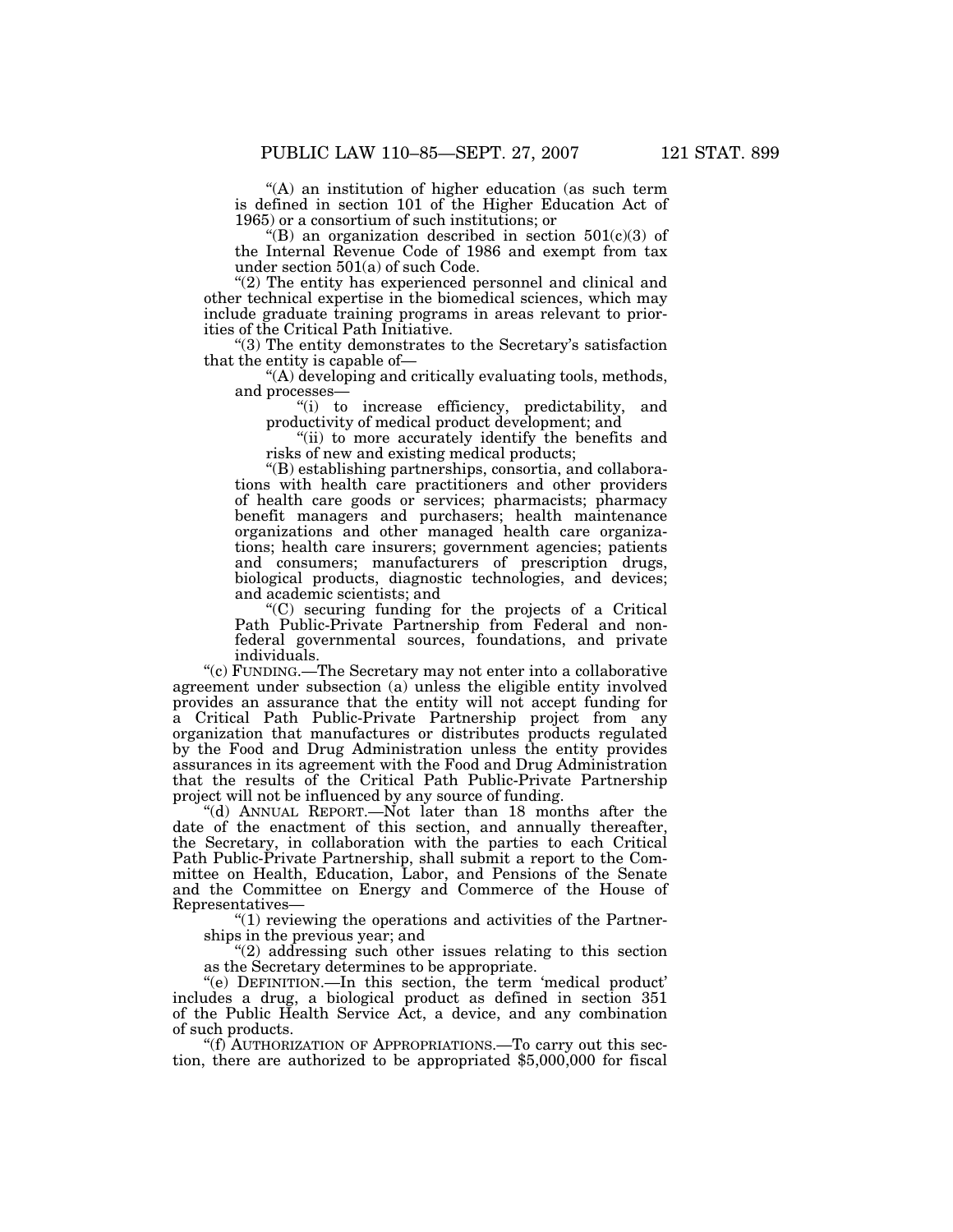year 2008 and such sums as may be necessary for each of fiscal years 2009 through 2012.''.

## **TITLE VII—CONFLICTS OF INTEREST**

#### **SEC. 701. CONFLICTS OF INTEREST.**

(a) IN GENERAL.—Subchapter A of chapter VII of the Federal Food, Drug, and Cosmetic Act (21 U.S.C. 371 et seq.) is amended by inserting at the end the following:

21 USC 379d–1.

## **''SEC. 712. CONFLICTS OF INTEREST.**

''(a) DEFINITIONS.—For purposes of this section:

''(1) ADVISORY COMMITTEE.—The term 'advisory committee' means an advisory committee under the Federal Advisory Committee Act that provides advice or recommendations to the Secretary regarding activities of the Food and Drug Administration.

"(2) FINANCIAL INTEREST.—The term 'financial interest' means a financial interest under section 208(a) of title 18, United States Code.

''(b) APPOINTMENTS TO ADVISORY COMMITTEES.—

''(1) RECRUITMENT.—

''(A) IN GENERAL.—The Secretary shall—

''(i) develop and implement strategies on effective outreach to potential members of advisory committees at universities, colleges, other academic research centers, professional and medical societies, and patient and consumer groups;

"(ii) seek input from professional medical and scientific societies to determine the most effective informational and recruitment activities; and

''(iii) take into account the advisory committees with the greatest number of vacancies.

''(B) RECRUITMENT ACTIVITIES.—The recruitment activities under subparagraph (A) may include—

''(i) advertising the process for becoming an advisory committee member at medical and scientific society conferences;

"(ii) making widely available, including by using existing electronic communications channels, the contact information for the Food and Drug Administration point of contact regarding advisory committee nominations; and

''(iii) developing a method through which an entity receiving funding from the National Institutes of Health, the Agency for Healthcare Research and Quality, the Centers for Disease Control and Prevention, or the Veterans Health Administration can identify a person who the Food and Drug Administration can contact regarding the nomination of individuals to serve on advisory committees.

"(2) EVALUATION AND CRITERIA.—When considering a term appointment to an advisory committee, the Secretary shall review the expertise of the individual and the financial disclosure report filed by the individual pursuant to the Ethics in Government Act of 1978 for each individual under consideration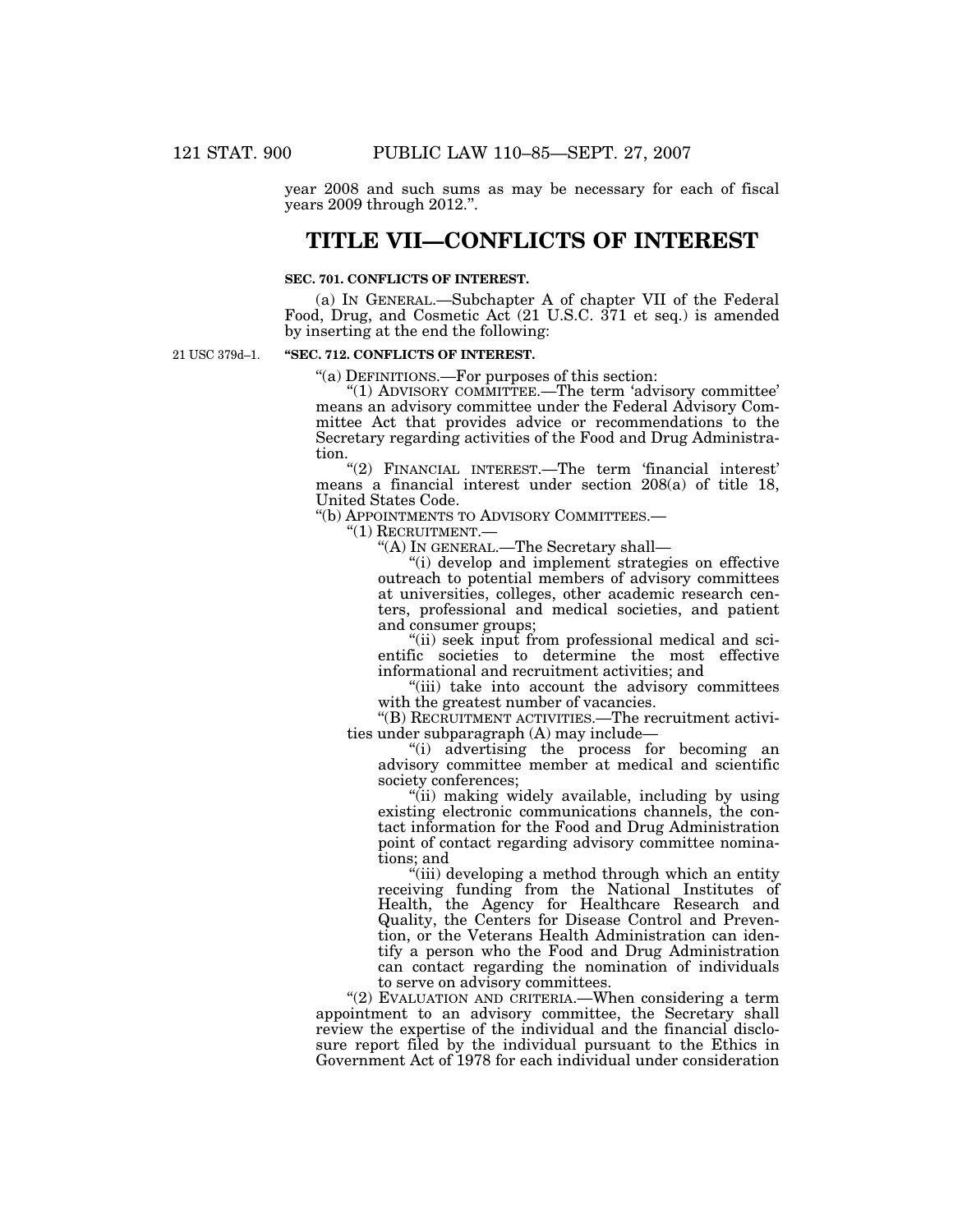for the appointment, so as to reduce the likelihood that an appointed individual will later require a written determination as referred to in section  $208(b)(\overline{1})$  of title 18, United States Code, a written certification as referred to in section 208(b)(3) of title 18, United States Code, or a waiver as referred to in subsection  $(c)(2)$  of this section for service on the committee at a meeting of the committee.

''(c) DISCLOSURES; PROHIBITIONS ON PARTICIPATION; WAIVERS.—

''(1) DISCLOSURE OF FINANCIAL INTEREST.—Prior to a meeting of an advisory committee regarding a 'particular matter' (as that term is used in section 208 of title 18, United States Code), each member of the committee who is a fulltime Government employee or special Government employee shall disclose to the Secretary financial interests in accordance with subsection (b) of such section 208.

''(2) PROHIBITIONS AND WAIVERS ON PARTICIPATION.—

''(A) IN GENERAL.—Except as provided under subparagraph (B), a member of an advisory committee may not participate with respect to a particular matter considered in an advisory committee meeting if such member (or an immediate family member of such member) has a financial interest that could be affected by the advice given to the Secretary with respect to such matter, excluding interests exempted in regulations issued by the Director of the Office of Government Ethics as too remote or inconsequential to affect the integrity of the services of the Government officers or employees to which such regulations apply.

''(B) WAIVER.—If the Secretary determines it necessary to afford the advisory committee essential expertise, the Secretary may grant a waiver of the prohibition in subparagraph (A) to permit a member described in such subparagraph to—

''(i) participate as a non-voting member with respect to a particular matter considered in a committee meeting; or

''(ii) participate as a voting member with respect to a particular matter considered in a committee meeting.

''(C) LIMITATION ON WAIVERS AND OTHER EXCEPTIONS.—

''(i) DEFINITION.—For purposes of this subparagraph, the term 'exception' means each of the following with respect to members of advisory committees:

"(I) A waiver under section  $505(n)(4)$  (as in effect on the day before the date of the enactment of the Food and Drug Administration Amendments Act of 2007).

''(II) A written determination under section 208(b) of title 18, United States Code.

''(III) A written certification under section  $208(b)(3)$  of such title.

"(ii) DETERMINATION OF TOTAL NUMBER OF MEM-BERS SLOTS AND MEMBER EXCEPTIONS DURING FISCAL YEAR 2007.—The Secretary shall determine—

 $\Gamma$ (I)(aa) for each meeting held by any advisory committee during fiscal year 2007, the number of members who participated in the meeting; and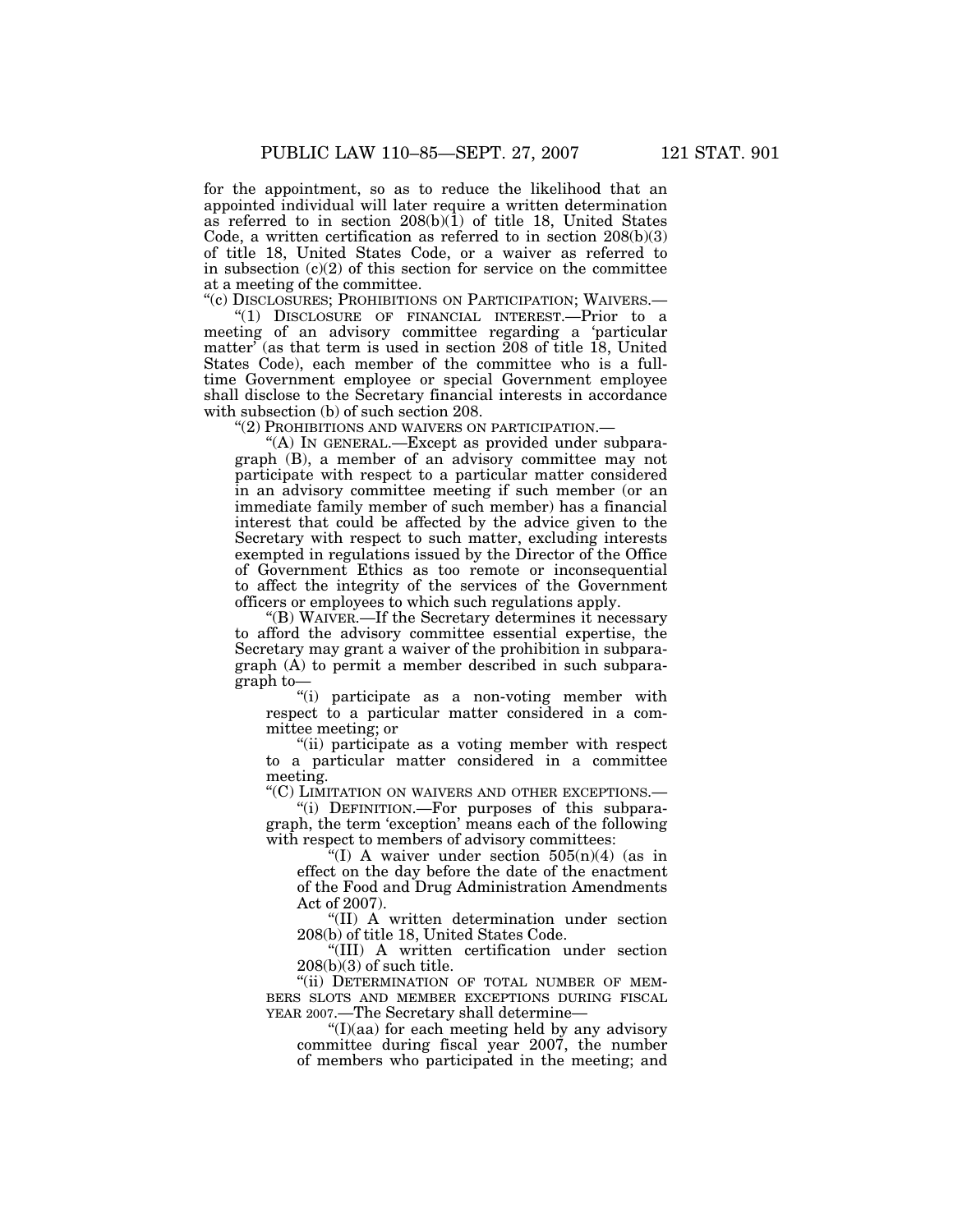''(bb) the sum of the respective numbers determined under item (aa) (referred to in this subparagraph as the ''total number of 2007 meeting slots''); and

 $\frac{1}{11}$ (aa) for each meeting held by any advisory committee during fiscal year 2007, the number of members who received an exception for the meeting; and

"(bb) the sum of the respective numbers determined under item (aa) (referred to in this subparagraph as the ''total number of 2007 meeting exceptions'').

"(iii) DETERMINATION OF PERCENTAGE REGARDING EXCEPTIONS DURING FISCAL YEAR 2007.—The Secretary shall determine the percentage constituted by—

''(I) the total number of 2007 meeting exceptions; divided by

''(II) the total number of 2007 meeting slots. "(iv) LIMITATION FOR FISCAL YEARS 2008 THROUGH

2012.—The number of exceptions at the Food and Drug Administration for members of advisory committees for a fiscal year may not exceed the following:

" $(I)$  For fiscal year 2008, 95 percent of the percentage determined under clause (iii) (referred to in this clause as the ''base percentage'').

''(II) For fiscal year 2009, 90 percent of the base percentage.

''(III) For fiscal year 2010, 85 percent of the base percentage.

 $\sqrt{\rm FUV}$  For fiscal year 2011, 80 percent of the base percentage.

 $\sqrt{v}$  For fiscal year 2012, 75 percent of the base percentage.

''(v) ALLOCATION OF EXCEPTIONS.—The exceptions authorized under clause (iv) for a fiscal year may be allocated within the centers or other organizational units of the Food and Drug Administration as determined appropriate by the Secretary.

''(3) DISCLOSURE OF WAIVER.—Notwithstanding section  $107(a)(2)$  of the Ethics in Government Act (5 U.S.C. App.), the following shall apply:

"(A) 15 OR MORE DAYS IN ADVANCE.—As soon as practicable, but (except as provided in subparagraph (B)) not later than 15 days prior to a meeting of an advisory committee to which a written determination as referred to in section 208(b)(1) of title 18, United States Code, a written certification as referred to in section 208(b)(3) of title 18, United States Code, or a waiver as referred to in paragraph (2)(B) applies, the Secretary shall disclose (other than information exempted from disclosure under section 552 of title 5, United States Code, and section 552a of title 5, United States Code (popularly known as the Freedom of Information Act and the Privacy Act of 1974, respectively)) on the Internet Web site of the Food and Drug Administration—

"(i) the type, nature, and magnitude of the financial interests of the advisory committee member to

Applicability. Website.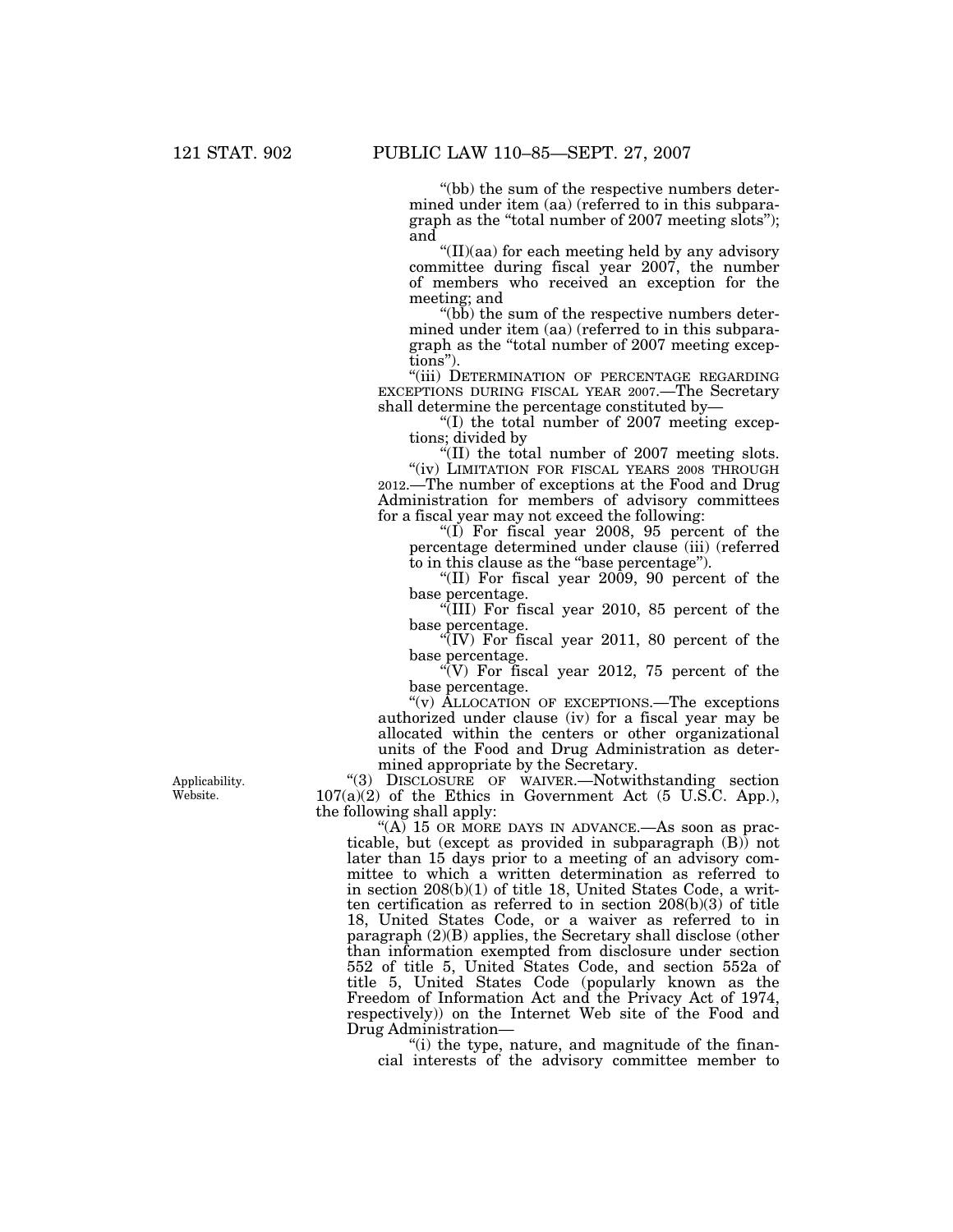which such determination, certification, or waiver applies; and

"(ii) the reasons of the Secretary for such determination, certification, or waiver.

''(B) LESS THAN 30 DAYS IN ADVANCE.—In the case of a financial interest that becomes known to the Secretary less than 30 days prior to a meeting of an advisory committee to which a written determination as referred to in section 208(b)(1) of title 18, United States Code, a written certification as referred to in section 208(b)(3) of title 18, United States Code, or a waiver as referred to in paragraph (2)(B) applies, the Secretary shall disclose (other than information exempted from disclosure under section 552 of title 5, United States Code, and section 552a of title 5, United States Code) on the Internet Web site of the Food and Drug Administration, the information described in clauses (i) and (ii) of subparagraph (A) as soon as practicable after the Secretary makes such determination, certification, or waiver, but in no case later than the date of such meeting.

''(d) PUBLIC RECORD.—The Secretary shall ensure that the public record and transcript of each meeting of an advisory committee includes the disclosure required under subsection (c)(3) (other than information exempted from disclosure under section 552 of title 5, United States Code, and section 552a of title 5, United States Code).

''(e) ANNUAL REPORT.—Not later than February 1 of each year, the Secretary shall submit to the Committee on Appropriations and the Committee on Health, Education, Labor, and Pensions of the Senate, and the Committee on Appropriations and the Committee on Energy and Commerce of the House of Representatives a report that describes—

 $(1)$  with respect to the fiscal year that ended on September 30 of the previous year, the number of vacancies on each advisory committee, the number of nominees received for each committee, and the number of such nominees willing to serve;

"(2) with respect to such year, the aggregate number of disclosures required under subsection  $(c)(3)$  for each meeting of each advisory committee and the percentage of individuals to whom such disclosures did not apply who served on such committee for each such meeting;

"(3) with respect to such year, the number of times the disclosures required under subsection (c)(3) occurred under subparagraph  $(B)$  of such subsection; and

''(4) how the Secretary plans to reduce the number of vacancies reported under paragraph (1) during the fiscal year following such year, and mechanisms to encourage the nomination of individuals for service on an advisory committee, including those who are classified by the Food and Drug Administration as academicians or practitioners.

''(f) PERIODIC REVIEW OF GUIDANCE.—Not less than once every 5 years, the Secretary shall review guidance of the Food and Drug Administration regarding conflict of interest waiver determinations with respect to advisory committees and update such guidance as necessary.''.

(b) CONFORMING AMENDMENTS.—Section 505(n) of the Federal Food, Drug, and Cosmetic Act (21 U.S.C. 355(n)) is amended by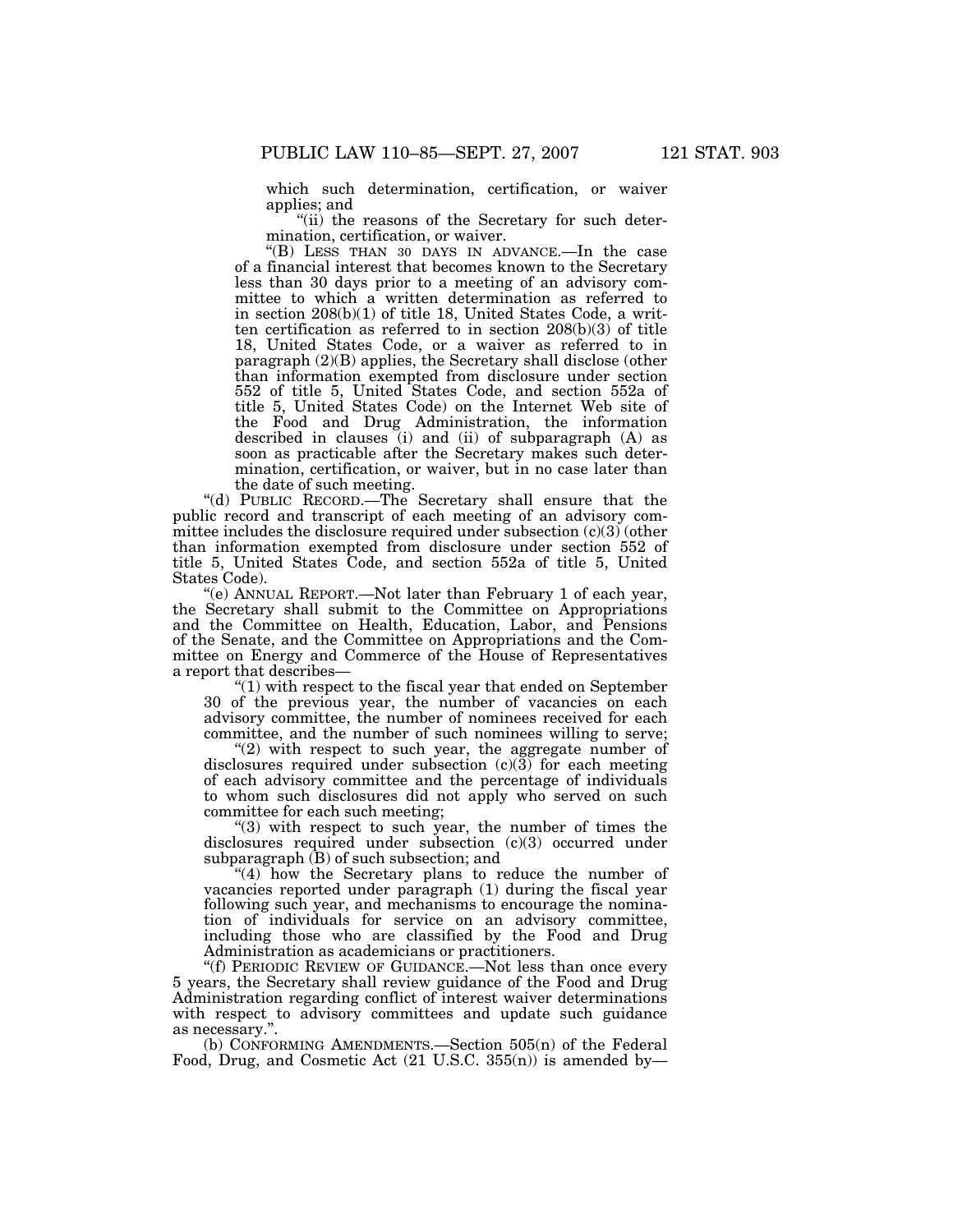(1) striking paragraph (4); and

(2) redesignating paragraphs (5), (6), (7), and (8) as paragraphs  $(4)$ ,  $(5)$ ,  $(6)$ , and  $(7)$ , respectively.

21 USC 355 note.

(c) EFFECTIVE DATE.—The amendments made by this section shall take effect on October 1, 2007.

# **TITLE VIII—CLINICAL TRIAL DATABASES**

## **SEC. 801. EXPANDED CLINICAL TRIAL REGISTRY DATA BANK.**

(a) IN GENERAL.—Section 402 of the Public Health Service Act (42 U.S.C. 282) is amended by—

(1) redesignating subsections (j) and (k) as subsections (k) and (l), respectively; and

(2) inserting after subsection (i) the following:

''(j) EXPANDED CLINICAL TRIAL REGISTRY DATA BANK.— ''(1) DEFINITIONS; REQUIREMENT.— ''(A) DEFINITIONS.—In this subsection:

''(i) APPLICABLE CLINICAL TRIAL.—The term 'applicable clinical trial' means an applicable device clinical trial or an applicable drug clinical trial.

''(ii) APPLICABLE DEVICE CLINICAL TRIAL.—The term 'applicable device clinical trial' means—

''(I) a prospective clinical study of health outcomes comparing an intervention with a device subject to section  $510(k)$ ,  $515$ , or  $520(m)$  of the Federal Food, Drug, and Cosmetic Act against a control in human subjects (other than a small clinical trial to determine the feasibility of a device, or a clinical trial to test prototype devices where the primary outcome measure relates to feasibility and not to health outcomes); and

''(II) a pediatric postmarket surveillance as required under section 522 of the Federal Food, Drug, and Cosmetic Act.<br>"(iii) APPLICABLE DRUG CLINICAL TRIAL.—

"(I) In GENERAL.— The term 'applicable drug clinical trial' means a controlled clinical investigation, other than a phase I clinical investigation, of a drug subject to section 505 of the Federal Food, Drug, and Cosmetic Act or to section 351 of this Act.

''(II) CLINICAL INVESTIGATION.—For purposes of subclause (I), the term 'clinical investigation' has the meaning given that term in section 312.3 of title 21, Code of Federal Regulations (or any successor regulation).

''(III) PHASE I.—For purposes of subclause (I), the term 'phase I' has the meaning given that term in section 312.21 of title 21, Code of Federal Regulations (or any successor regulation).

"(iv) CLINICAL TRIAL INFORMATION.—The term 'clinical trial information' means, with respect to an applicable clinical trial, those data elements that the responsible party is required to submit under paragraph (2) or under paragraph (3).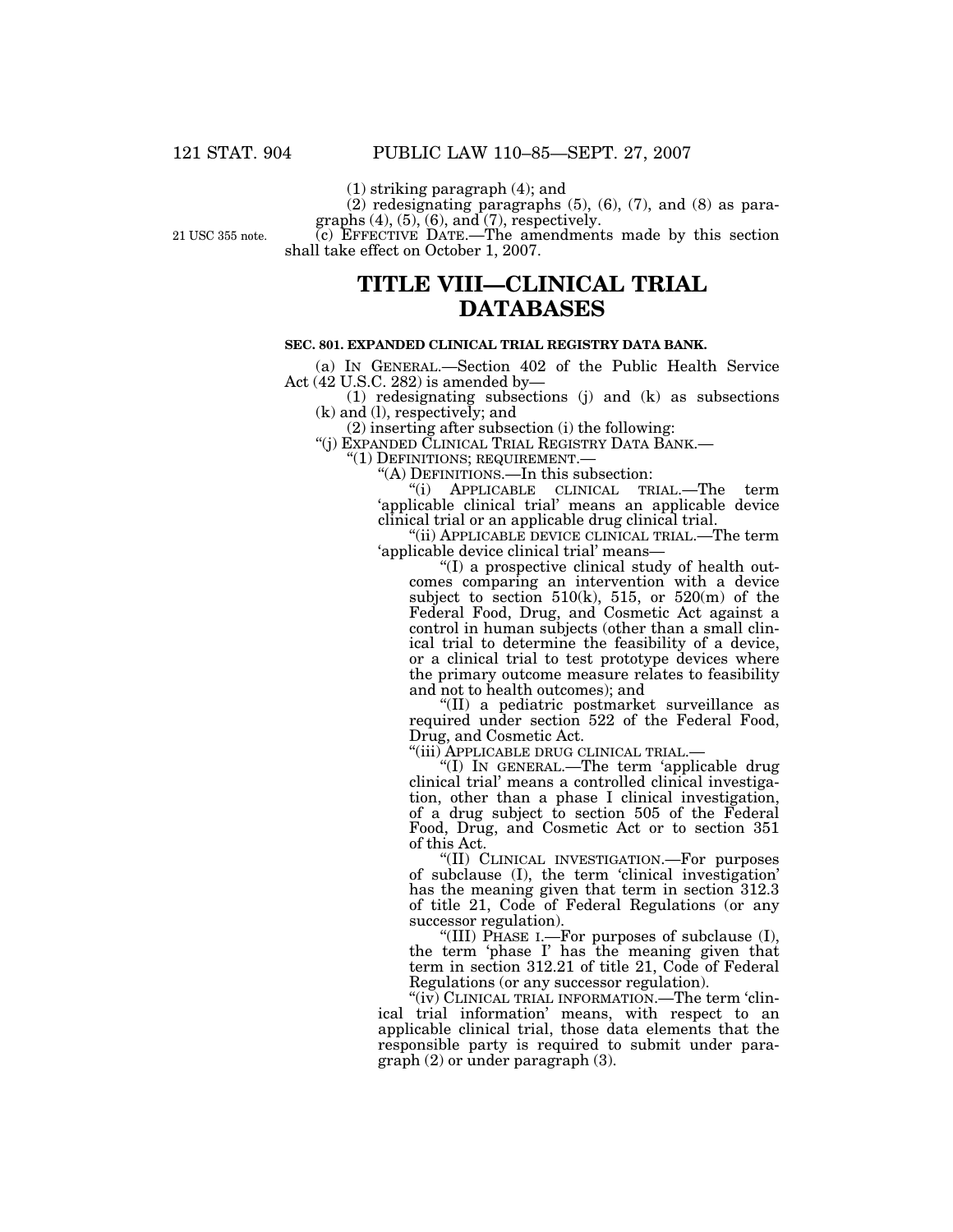''(v) COMPLETION DATE.—The term 'completion date' means, with respect to an applicable clinical trial, the date that the final subject was examined or received an intervention for the purposes of final collection of data for the primary outcome, whether the clinical trial concluded according to the prespecified protocol or was terminated.

"(vi) DEVICE.—The term 'device' means a device as defined in section 201(h) of the Federal Food, Drug, and Cosmetic Act.

"(vii) DRUG.—The term 'drug' means a drug as defined in section  $201(g)$  of the Federal Food, Drug, and Cosmetic Act or a biological product as defined in section 351 of this Act.

"(viii) ONGOING.—The term 'ongoing' means, with respect to a clinical trial of a drug or a device and to a date, that—

 $\degree$ (I) 1 or more patients is enrolled in the clinical trial; and

''(II) the date is before the completion date of the clinical trial.

"(ix) RESPONSIBLE PARTY.—The term 'responsible party', with respect to a clinical trial of a drug or device, means—

''(I) the sponsor of the clinical trial (as defined in section 50.3 of title 21, Code of Federal Regulations (or any successor regulation)); or

''(II) the principal investigator of such clinical trial if so designated by a sponsor, grantee, contractor, or awardee, so long as the principal investigator is responsible for conducting the trial, has access to and control over the data from the clinical trial, has the right to publish the results of the trial, and has the ability to meet all of the requirements under this subsection for the submission of clinical trial information.

''(B) REQUIREMENT.—The Secretary shall develop a mechanism by which the responsible party for each applicable clinical trial shall submit the identity and contact information of such responsible party to the Secretary at the time of submission of clinical trial information under paragraph (2).

 $\cdot^2$ (2) EXPANSION OF CLINICAL TRIAL REGISTRY DATA BANK WITH RESPECT TO CLINICAL TRIAL INFORMATION.-

''(A) IN GENERAL.—

''(i) EXPANSION OF DATA BANK.—To enhance patient enrollment and provide a mechanism to track subsequent progress of clinical trials, the Secretary, acting through the Director of NIH, shall expand, in accordance with this subsection, the clinical trials registry of the data bank described under subsection  $(i)(1)$ (referred to in this subsection as the 'registry data bank'). The Director of NIH shall ensure that the registry data bank is made publicly available through the Internet.

Public information. Internet.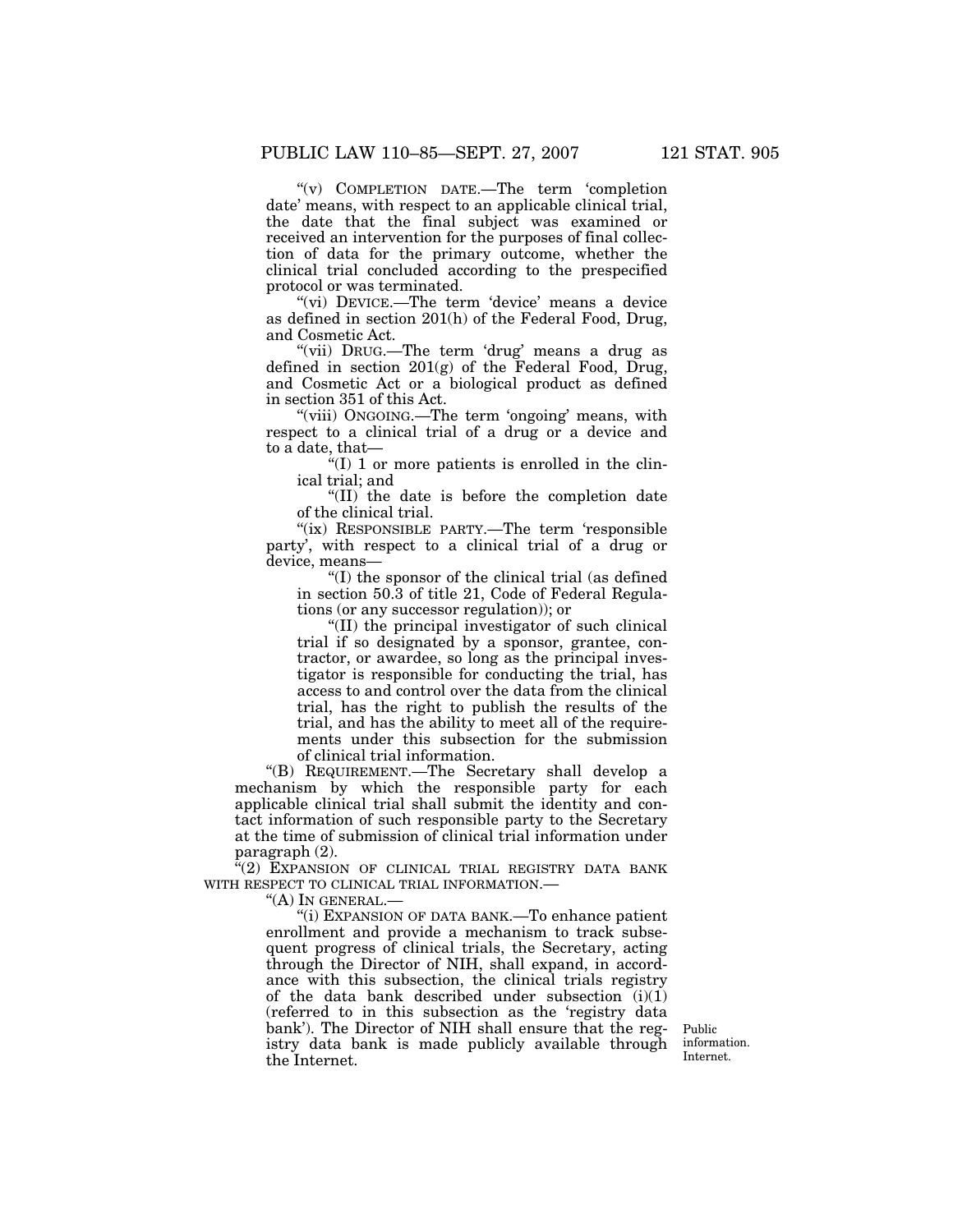''(ii) CONTENT.—The clinical trial information required to be submitted under this paragraph for an applicable clinical trial shall include—

''(I) descriptive information, including—

"(aa) a brief title, intended for the lay public;

''(bb) a brief summary, intended for the lay public;

"(cc) the primary purpose;

"(dd) the study design;

"(ee) for an applicable drug clinical trial, the study phase;

"(ff) study type;

"(gg) the primary disease or condition being studied, or the focus of the study;

''(hh) the intervention name and intervention type;

"(ii) the study start date;

''(jj) the expected completion date;

"(KK) the target number of subjects; and "(ll) outcomes, including primary and sec-

ondary outcome measures;

''(II) recruitment information, including—

''(aa) eligibility criteria;

''(bb) gender;

"(cc) age limits;

''(dd) whether the trial accepts healthy volunteers;

''(ee) overall recruitment status;

"(ff) individual site status; and

''(gg) in the case of an applicable drug clinical trial, if the drug is not approved under section 505 of the Federal Food, Drug, and Cosmetic Act or licensed under section 351 of this Act, specify whether or not there is expanded access to the drug under section 561 of the Federal Food, Drug, and Cosmetic Act for those who do not qualify for enrollment in the clinical trial and how to obtain informa-

tion about such access;<br>"(III) location and location and contact information, including—

 $\tilde{f}$ (aa) the name of the sponsor;

"(bb) the responsible party, by official title; and

''(cc) the facility name and facility contact information (including the city, State, and zip code for each clinical trial location, or a tollfree number through which such location information may be accessed); and

''(IV) administrative data (which the Secretary may make publicly available as necessary), including—

''(aa) the unique protocol identification number;

''(bb) other protocol identification numbers, if any; and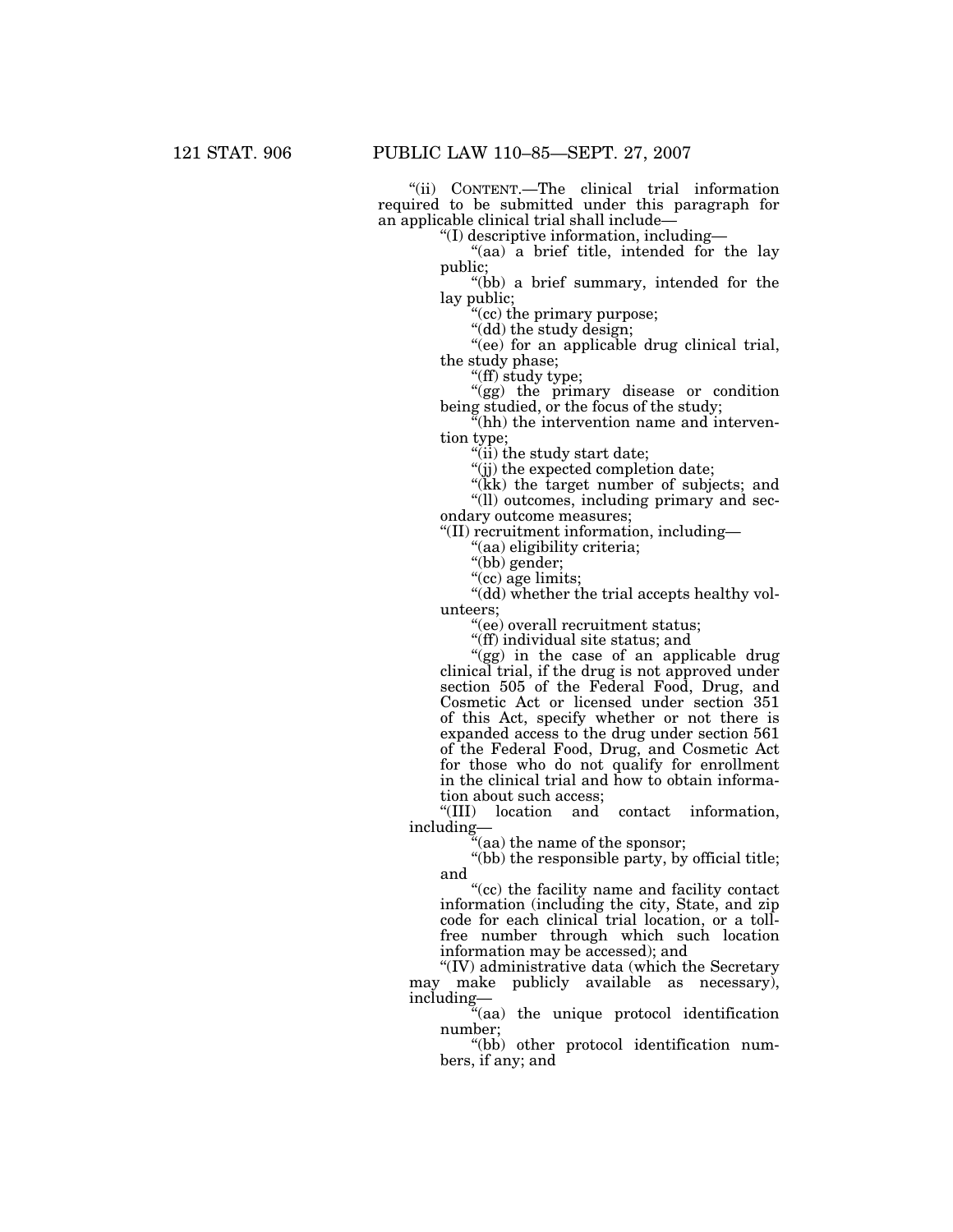"(cc) the Food and Drug Administration IND/IDE protocol number and the record verification date.

''(iii) MODIFICATIONS.—The Secretary may by regulation modify the requirements for clinical trial information under this paragraph, if the Secretary provides a rationale for why such a modification improves and does not reduce such clinical trial information.<br>"(B) FORMAT AND STRUCTURE.—

"(i) SEARCHABLE CATEGORIES.—The Director of NIH shall ensure that the public may, in addition to keyword searching, search the entries in the registry data bank by 1 or more of the following criteria:

''(I) The disease or condition being studied in the clinical trial, using Medical Subject Headers (MeSH) descriptors.

''(II) The name of the intervention, including any drug or device being studied in the clinical trial.

"(III) The location of the clinical trial.

''(IV) The age group studied in the clinical trial, including pediatric subpopulations.

"(V) The study phase of the clinical trial.

"(VI) The sponsor of the clinical trial, which may be the National Institutes of Health or another Federal agency, a private industry source, or a university or other organization.

''(VII) The recruitment status of the clinical trial.

''(VIII) The National Clinical Trial number or other study identification for the clinical trial.

"(ii) ADDITIONAL SEARCHABLE CATEGORY.—Not Deadline. later than 18 months after the date of the enactment of the Food and Drug Administration Amendments Act of 2007, the Director of NIH shall ensure that the public may search the entries of the registry data bank by the safety issue, if any, being studied in the clinical trial as a primary or secondary outcome.

"(iii) OTHER ELEMENTS.—The Director of NIH shall also ensure that the public may search the entries of the registry data bank by such other elements as the Director deems necessary on an ongoing basis.

"(iv) FORMAT. The Director of the NIH shall ensure that the registry data bank is easily used by the public, and that entries are easily compared.

"(C) DATA SUBMISSION.—The responsible party for an Deadlines. applicable clinical trial, including an applicable drug clinical trial for a serious or life-threatening disease or condition, that is initiated after, or is ongoing on the date that is 90 days after, the date of the enactment of the Food and Drug Administration Amendments Act of 2007, shall submit to the Director of NIH for inclusion in the registry data bank the clinical trial information described in of subparagraph (A)(ii) not later than the later of—

''(i) 90 days after such date of enactment;

''(ii) 21 days after the first patient is enrolled in such clinical trial; or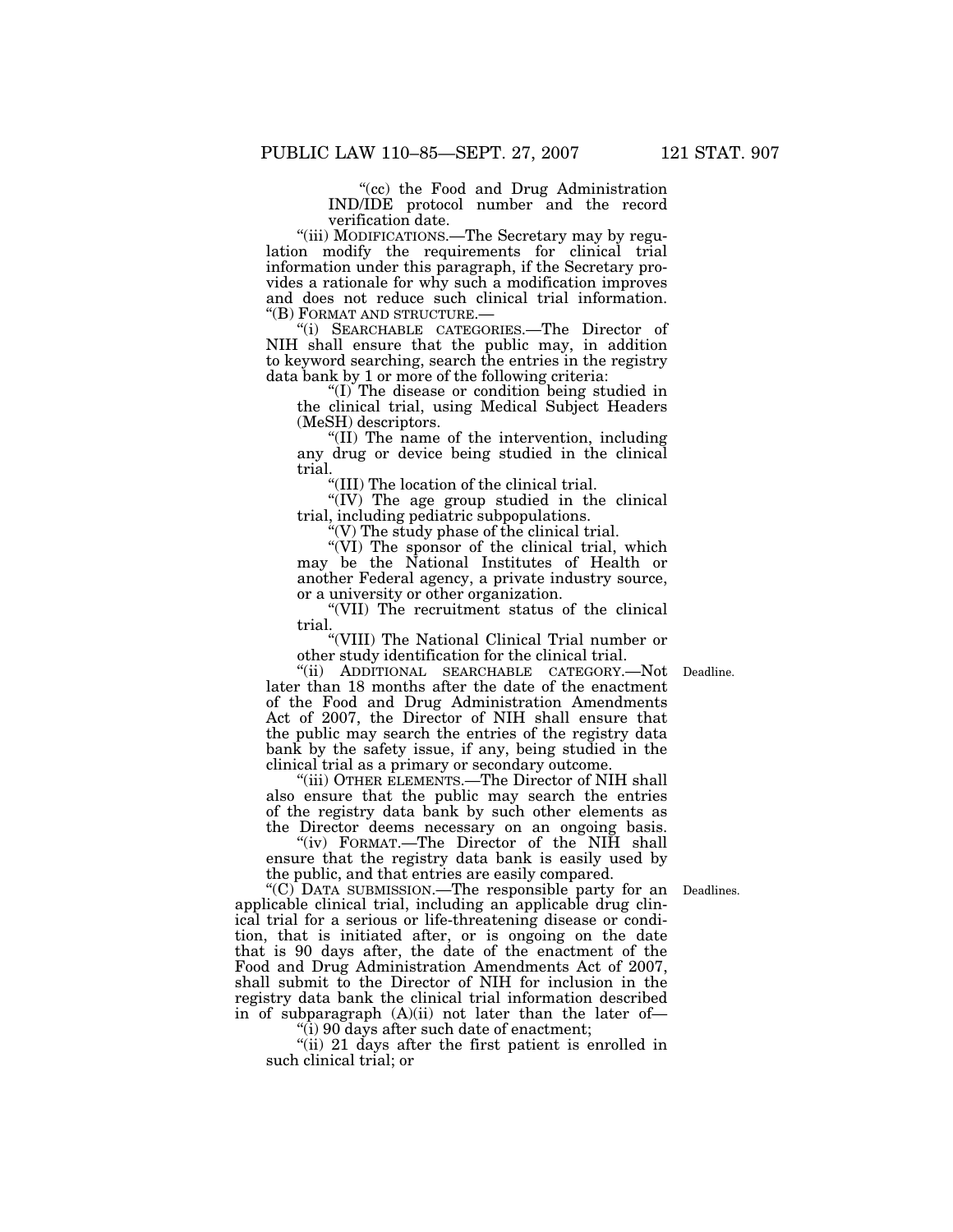"(iii) in the case of a clinical trial that is not for a serious or life-threatening disease or condition and that is ongoing on such date of enactment, 1 year after such date of enactment.<br>"(D) POSTING OF DATA.—

"(i) APPLICABLE DRUG CLINICAL TRIAL.—The Director of NIH shall ensure that clinical trial information for an applicable drug clinical trial submitted in accordance with this paragraph is posted in the registry data bank not later than 30 days after such submission.

"(ii) APPLICABLE DEVICE CLINICAL TRIAL.—The Director of NIH shall ensure that clinical trial information for an applicable device clinical trial submitted in accordance with this paragraph is posted publicly in the registry data bank—

''(I) not earlier than the date of clearance under section 510(k) of the Federal Food, Drug, and Cosmetic Act, or approval under section 515 or 520(m) of such Act, as applicable, for a device that was not previously cleared or approved, and not later than 30 days after such date; or

''(II) for a device that was previously cleared or approved, not later than 30 days after the clinical trial information under paragraph (3)(C) is required to be posted by the Secretary.

''(3) EXPANSION OF REGISTRY DATA BANK TO INCLUDE RESULTS OF CLINICAL TRIALS.—

''(A) LINKING REGISTRY DATA BANK TO EXISTING RESULTS.—

''(i) IN GENERAL.—Beginning not later than 90 days after the date of the enactment of the Food and Drug Administration Amendments Act of 2007, for those clinical trials that form the primary basis of an efficacy claim or are conducted after the drug involved is approved or after the device involved is cleared or approved, the Secretary shall ensure that the registry data bank includes links to results information as described in clause (ii) for such clinical trial—

'(I) not earlier than 30 days after the date of the approval of the drug involved or clearance or approval of the device involved; or

''(II) not later than 30 days after the results information described in clause (ii) becomes publicly available.

''(ii) REQUIRED INFORMATION.—

''(I) FDA INFORMATION.—The Secretary shall ensure that the registry data bank includes links to the following information:

''(aa) If an advisory committee considered at a meeting an applicable clinical trial, any posted Food and Drug Administration summary document regarding such applicable clinical trial.

''(bb) If an applicable drug clinical trial was conducted under section 505A or 505B of the Federal Food, Drug, and Cosmetic Act,

Deadlines.

Deadlines.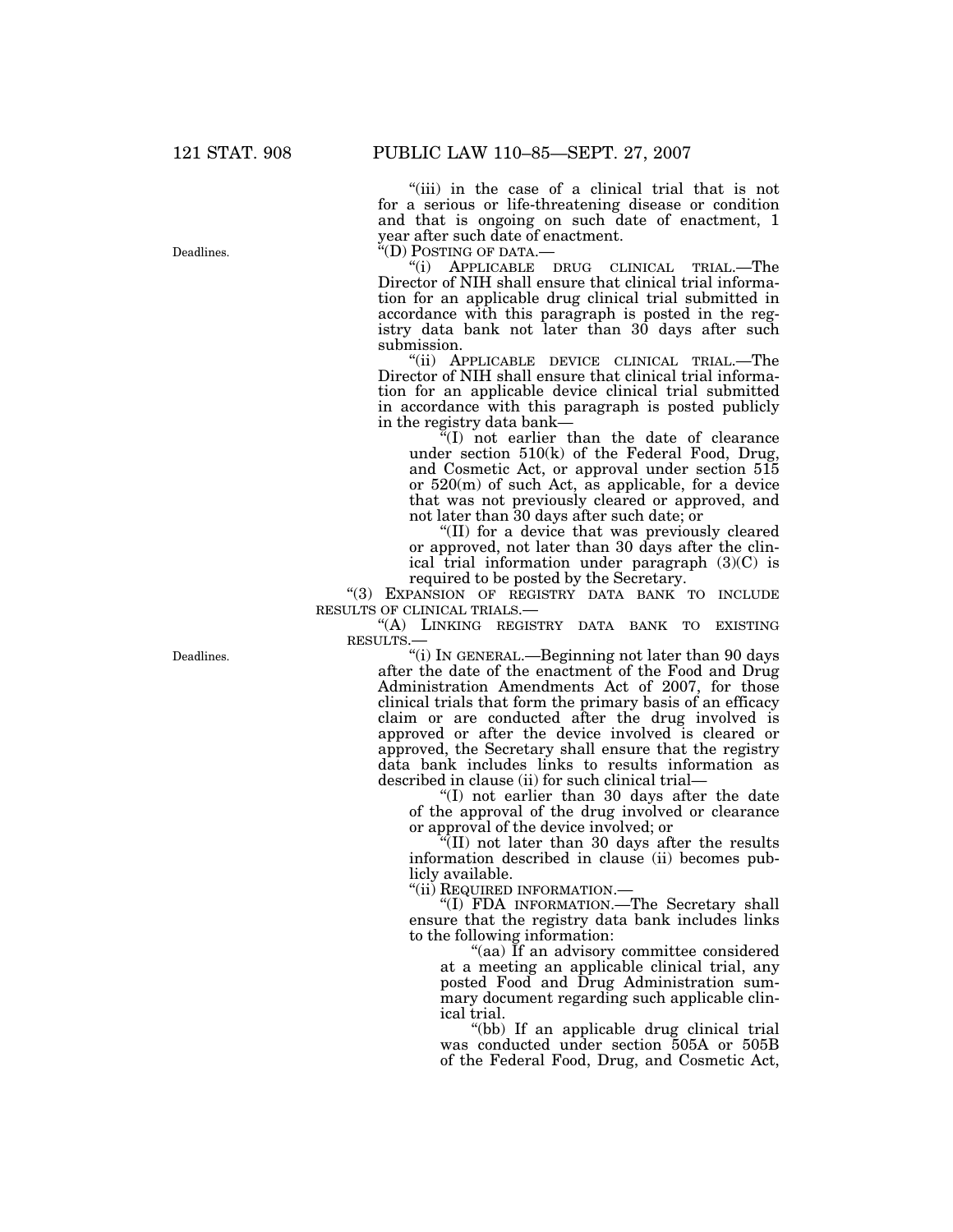a link to the posted Food and Drug Administration assessment of the results of such trial.

''(cc) Food and Drug Administration public health advisories regarding the drug or device that is the subject of the applicable clinical trial, if any.

''(dd) For an applicable drug clinical trial, the Food and Drug Administration action package for approval document required under section  $505(1)(2)$  of the Federal Food, Drug, and Cosmetic Act.

''(ee) For an applicable device clinical trial, in the case of a premarket application under section 515 of the Federal Food, Drug, and Cosmetic Act, the detailed summary of information respecting the safety and effectiveness of the device required under section 520(h)(1) of such Act, or, in the case of a report under section 510(k) of such Act, the section 510(k) summary of the safety and effectiveness data required under section 807.95(d) of title 21, Code of Federal Regulations (or any successor regulation).

''(II) NIH INFORMATION.—The Secretary shall ensure that the registry data bank includes links to the following information:

''(aa) Medline citations to any publications focused on the results of an applicable clinical trial.

"(bb) The entry for the drug that is the subject of an applicable drug clinical trial in the National Library of Medicine database of structured product labels, if available.

''(iii) RESULTS FOR EXISTING DATA BANK ENTRIES.— The Secretary may include the links described in clause (ii) for data bank entries for clinical trials submitted to the data bank prior to enactment of the Food and Drug Administration Amendments Act of 2007, as available.

''(B) INCLUSION OF RESULTS.—The Secretary, acting through the Director of NIH, shall—

''(i) expand the registry data bank to include the results of applicable clinical trials (referred to in this subsection as the 'registry and results data bank');

''(ii) ensure that such results are made publicly available through the Internet;

Public information. Internet.

"(iii) post publicly a glossary for the lay public explaining technical terms related to the results of clinical trials; and

" $(iv)$  in consultation with experts on risk communication, provide information with the information included under subparagraph (C) in the registry and results data bank to help ensure that such information does not mislead the patients or the public.

''(C) BASIC RESULTS.—Not later than 1 year after the Deadline. date of the enactment of the Food and Drug Administration Amendments Act of 2007, the Secretary shall include in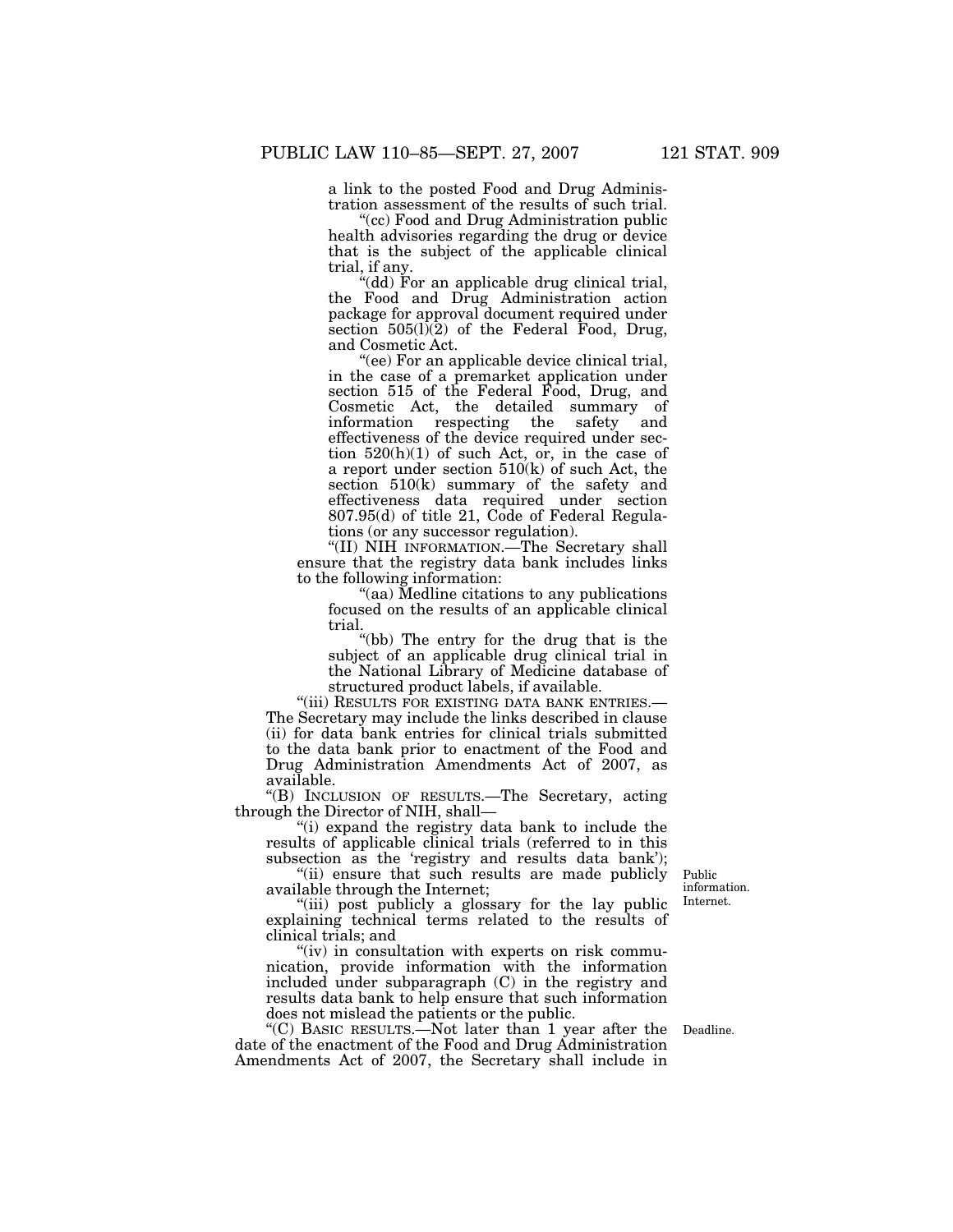the registry and results data bank the following elements for drugs that are approved under section 505 of the Federal Food, Drug, and Cosmetic Act or licensed under section 351 of this Act and devices that are cleared under section 510(k) of the Federal Food, Drug, and Cosmetic Act or approved under section 515 or 520(m) of such Act:

''(i) DEMOGRAPHIC AND BASELINE CHARACTERISTICS OF PATIENT SAMPLE.—A table of the demographic and baseline data collected overall and for each arm of the clinical trial to describe the patients who participated in the clinical trial, including the number of patients who dropped out of the clinical trial and the number of patients excluded from the analysis, if any.

"(ii) PRIMARY AND SECONDARY OUTCOMES.—The primary and secondary outcome measures as submitted under paragraph  $(2)(A)(ii)(I)(II)$ , and a table of values for each of the primary and secondary outcome measures for each arm of the clinical trial, including the results of scientifically appropriate tests of the statistical significance of such outcome measures.

''(iii) POINT OF CONTACT.—A point of contact for scientific information about the clinical trial results.

''(iv) CERTAIN AGREEMENTS.—Whether there exists an agreement (other than an agreement solely to comply with applicable provisions of law protecting the privacy of participants) between the sponsor or its agent and the principal investigator (unless the sponsor is an employer of the principal investigator) that restricts in any manner the ability of the principal investigator, after the completion date of the trial, to discuss the results of the trial at a scientific meeting or any other public or private forum, or to publish in a scientific or academic journal information concerning the results of the trial.<br>"(D) EXPANDED REGISTRY AND RESULTS DATA BANK.—

"(i) EXPANSION BY RULEMAKING.— To provide more complete results information and to enhance patient access to and understanding of the results of clinical trials, not later than 3 years after the date of the enactment of the Food and Drug Administration Amendments Act of 2007, the Secretary shall by regulation expand the registry and results data bank as provided under this subparagraph.

''(ii) CLINICAL TRIALS.—

''(I) APPROVED PRODUCTS.—The regulations under this subparagraph shall require the inclusion of the results information described in clause (iii) for—

''(aa) each applicable drug clinical trial for a drug that is approved under section 505 of the Federal Food, Drug, and Cosmetic Act or licensed under section 351 of this Act; and

"(bb) each applicable device clinical trial for a device that is cleared under section 510(k) of the Federal Food, Drug, and Cosmetic Act or approved under section 515 or  $520(m)$  of such  $\tilde{Act}$ .

Deadline.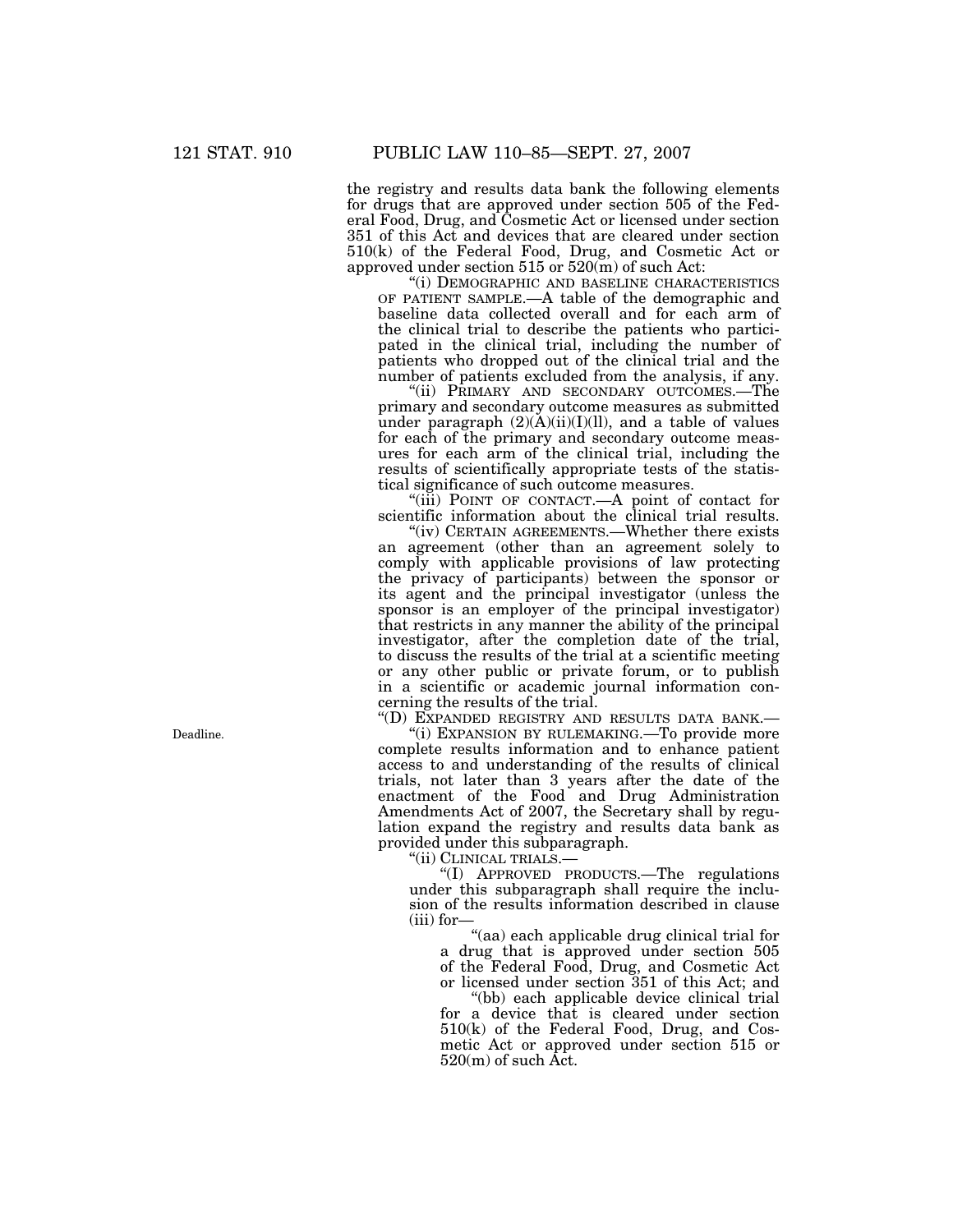''(II) UNAPPROVED PRODUCTS.—The regulations under this subparagraph shall establish whether or not the results information described in clause (iii) shall be required for—

''(aa) an applicable drug clinical trial for a drug that is not approved under section 505 of the Federal Food, Drug, and Cosmetic Act and not licensed under section 351 of this Act (whether approval or licensure was sought or not); and

"(bb) an applicable device clinical trial for a device that is not cleared under section 510(k) of the Federal Food, Drug, and Cosmetic Act and not approved under section 515 or section  $520(m)$  of such Act (whether clearance or approval was sought or not).

''(iii) REQUIRED ELEMENTS.—The regulations under this subparagraph shall require, in addition to the elements described in subparagraph (C), information within each of the following categories:

''(I) A summary of the clinical trial and its results that is written in non-technical, understandable language for patients, if the Secretary determines that such types of summary can be included without being misleading or promotional.

''(II) A summary of the clinical trial and its results that is technical in nature, if the Secretary determines that such types of summary can be included without being misleading or promotional.

''(III) The full protocol or such information on the protocol for the trial as may be necessary to help to evaluate the results of the trial.

''(IV) Such other categories as the Secretary determines appropriate.

"(iv) RESULTS SUBMISSION.—The results informa- Regulations. tion described in clause (iii) shall be submitted to the Director of NIH for inclusion in the registry and results data bank as provided by subparagraph (E), except that the Secretary shall by regulation determine—

''(I) whether the 1-year period for submission of clinical trial information described in subparagraph  $(E)(i)$  should be increased from 1 year to a period not to exceed 18 months;

"(II) whether the clinical trial information described in clause (iii) should be required to be submitted for an applicable clinical trial for which the clinical trial information described in subparagraph (C) is submitted to the registry and results data bank before the effective date of the regulations issued under this subparagraph; and

''(III) in the case when the clinical trial information described in clause (iii) is required to be submitted for the applicable clinical trials described in clause (ii)(II), the date by which such clinical trial information shall be required to be submitted, taking into account—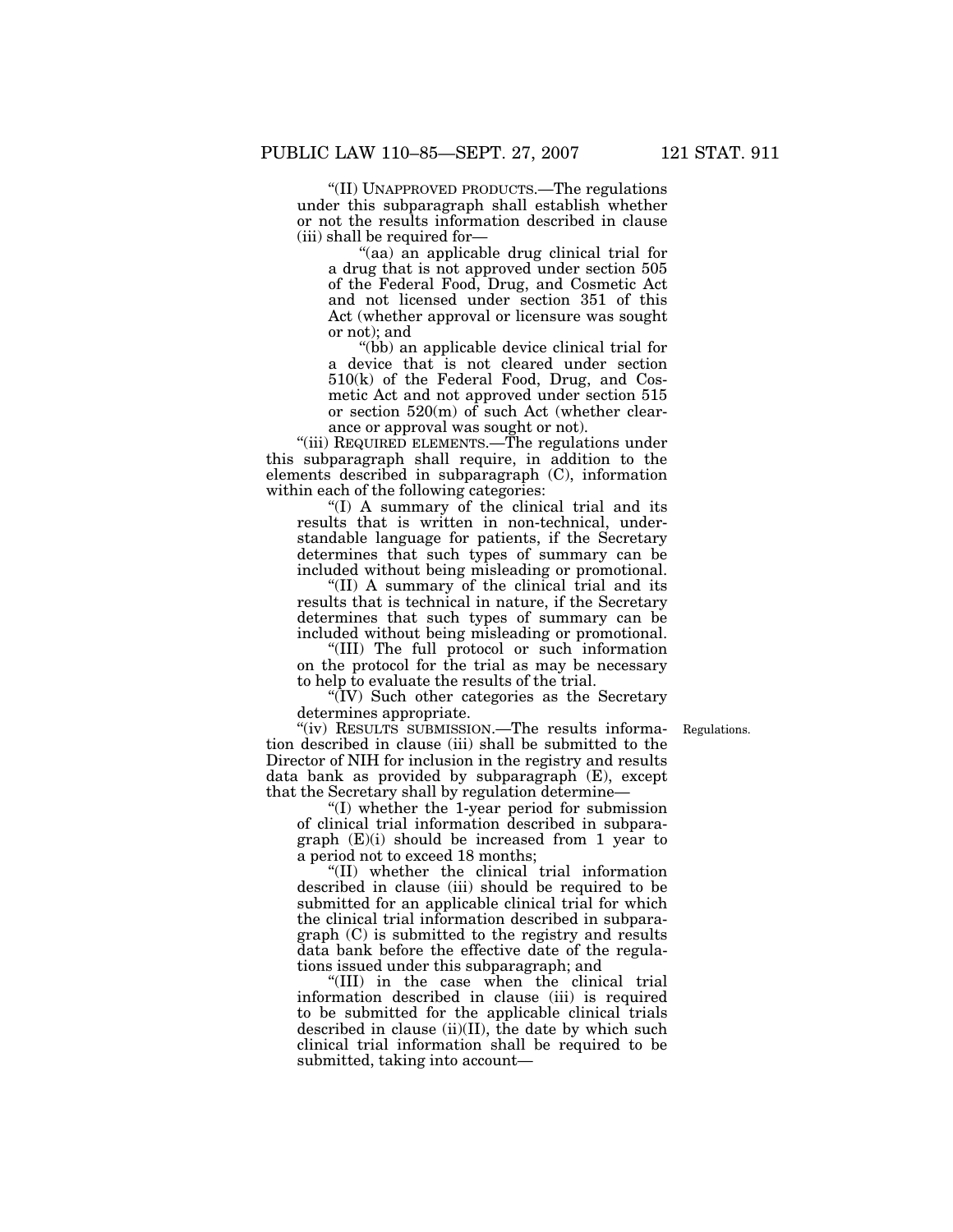''(aa) the certification process under subparagraph (E)(iii) when approval, licensure, or clearance is sought; and

(bb) whether there should be a delay of submission when approval, licensure, or clearance will not be sought.

''(v) ADDITIONAL PROVISIONS.—The regulations under this subparagraph shall also establish—

''(I) a standard format for the submission of clinical trial information under this paragraph to the registry and results data bank;

''(II) additional information on clinical trials and results that is written in nontechnical, understandable language for patients;

''(III) considering the experience under the pilot quality control project described in paragraph (5)(C), procedures for quality control, including using representative samples, with respect to completeness and content of clinical trial information under this subsection, to help ensure that data elements are not false or misleading and are non-promotional;

''(IV) the appropriate timing and requirements for updates of clinical trial information, and whether and, if so, how such updates should be tracked;

" $(V)$  a statement to accompany the entry for an applicable clinical trial when the primary and secondary outcome measures for such clinical trial are submitted under paragraph (4)(A) after the date specified for the submission of such information in paragraph  $(2)(C)$ ; and

''(VI) additions or modifications to the manner of reporting of the data elements established under subparagraph (C).

"(vi) CONSIDERATION OF WORLD HEALTH ORGANIZA-TION DATA SET.—The Secretary shall consider the status of the consensus data elements set for reporting clinical trial results of the World Health Organization when issuing the regulations under this subparagraph.

"(vii) PUBLIC MEETING.—The Secretary shall hold a public meeting no later than 18 months after the date of the enactment of the Food and Drug Administration Amendments Act of 2007 to provide an opportunity for input from interested parties with regard to the regulations to be issued under this subparagraph.

 $\sqrt[\alpha]{E}$  Submission of results information.—

''(i) IN GENERAL.—Except as provided in clauses (iii), (iv), (v), and (vi) the responsible party for an applicable clinical trial that is described in clause (ii) shall submit to the Director of NIH for inclusion in the registry and results data bank the clinical trial information described in subparagraph (C) not later than 1 year, or such other period as may be provided by regulation under subparagraph (D), after the earlier of—

Procedures.

Deadline.

Deadline.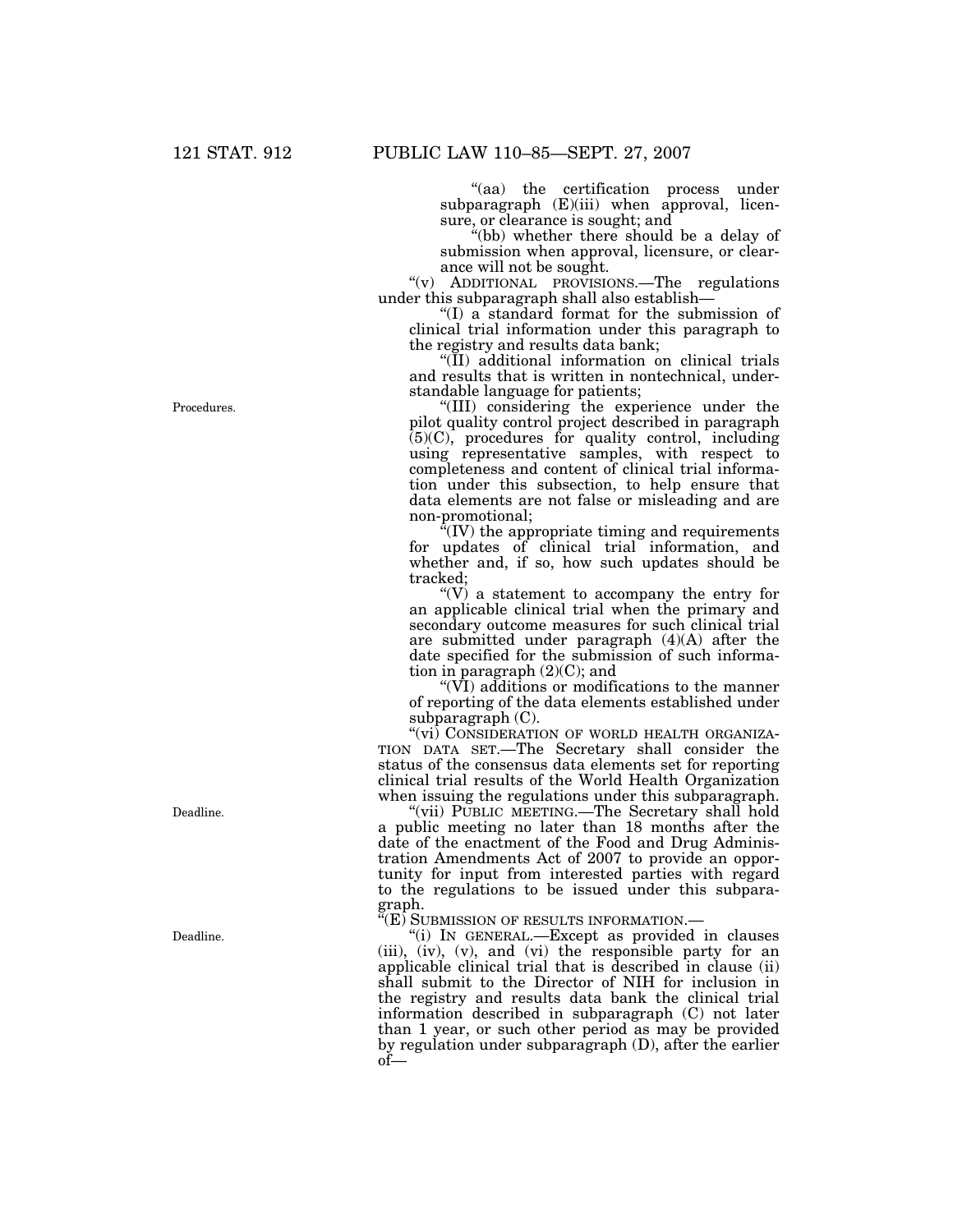''(I) the estimated completion date of the trial as described in paragraph  $(2)(A)(ii)(I)(jj)$ ; or

''(II) the actual date of completion.

''(ii) CLINICAL TRIALS DESCRIBED.—An applicable clinical trial described in this clause is an applicable clinical trial subject to—

"(I) paragraph  $(2)(C)$ ; and

 $\sqrt{\text{III}}$ (aa) subparagraph (C); or

"(bb) the regulations issued under subparagraph (D).

"(iii) DELAYED SUBMISSION OF RESULTS WITH CER-TIFICATION.—If the responsible party for an applicable clinical trial submits a certification that clause (iv) or (v) applies to such clinical trial, the responsible party shall submit to the Director of NIH for inclusion in the registry and results data bank the clinical trial information described in subparagraphs (C) and (D) as required under the applicable clause.

"(iv) SEEKING INITIAL APPROVAL OF A DRUG OR Deadline. DEVICE.—With respect to an applicable clinical trial that is completed before the drug is initially approved under section 505 of the Federal Food, Drug, and Cosmetic Act or initially licensed under section 351 of this Act, or the device is initially cleared under section  $510(k)$  or initially approved under section  $515$  or  $520(m)$ of the Federal Food, Drug, and Cosmetic Act, the responsible party shall submit to the Director of NIH for inclusion in the registry and results data bank the clinical trial information described in subparagraphs (C) and (D) not later than 30 days after the drug or device is approved under such section 505, licensed under such section 351, cleared under such section  $510(k)$ , or approved under such section  $515$ or  $520(m)$ , as applicable.

"(v) SEEKING APPROVAL OF A NEW USE FOR THE DRUG OR DEVICE.—

''(I) IN GENERAL.—With respect to an applicable clinical trial where the manufacturer of the drug or device is the sponsor of an applicable clinical trial, and such manufacturer has filed, or will file within 1 year, an application seeking approval under section 505 of the Federal Food, Drug, and Cosmetic Act, licensing under section 351 of this Act, or clearance under section 510(k), or approval under section 515 or 520(m), of the Federal Food, Drug, and Cosmetic Act for the use studied in such clinical trial (which use is not included in the labeling of the approved drug or device), then the responsible party shall submit to the Director of NIH for inclusion in the registry and results data bank the clinical trial information described in subparagraphs (C) and (D) on the earlier of the date that is 30 days after the date—

''(aa) the new use of the drug or device is approved under such section 505, licensed under such section 351, cleared under such

Deadlines.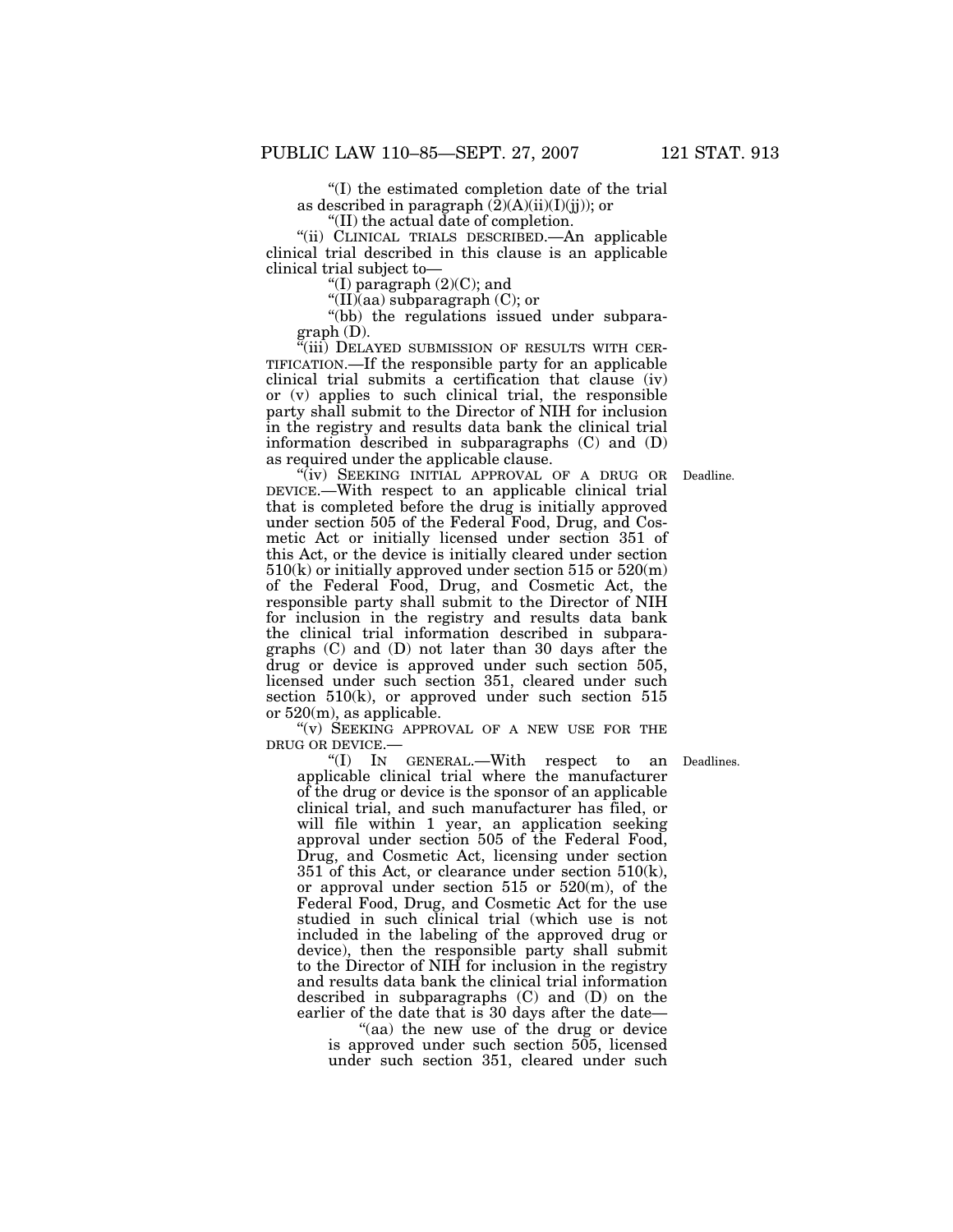section 510(k), or approved under such section 515 or 520(m);

''(bb) the Secretary issues a letter, such as a complete response letter, not approving the submission or not clearing the submission, a not approvable letter, or a not substantially equivalent letter for the new use of the drug or device under such section 505, 351, 510 $(k)$ , 515, or 520(m); or

"(cc) except as provided in subclause (III), the application or premarket notification under such section  $505$ ,  $351$ ,  $510(k)$ ,  $515$ , or 520(m) is withdrawn without resubmission for no less than 210 days.

''(II) REQUIREMENT THAT EACH CLINICAL TRIAL IN APPLICATION BE TREATED THE SAME.—If a manufacturer makes a certification under clause (iii) that this clause applies with respect to a clinical trial, the manufacturer shall make such a certification with respect to each applicable clinical trial that is required to be submitted in an application or report for licensure, approval, or clearance (under section 351 of this Act or section 505,  $510(k)$ ,  $515$ , or  $520(m)$  of the Federal Food, Drug, and Cosmetic Act, as applicable) of the use studied in the clinical trial.

''(III) TWO-YEAR LIMITATION.—The responsible party shall submit to the Director of NIH for inclusion in the registry and results data bank the clinical trial information subject to subclause (I) on the date that is 2 years after the date a certification under clause (iii) was made to the Director of NIH, if an action referred to in item (aa), (bb), or (cc) of subclause (I) has not occurred by such date.

"(vi) EXTENSIONS.—The Director of NIH may provide an extension of the deadline for submission of clinical trial information under clause (i) if the responsible party for the trial submits to the Director a written request that demonstrates good cause for the extension and provides an estimate of the date on which the information will be submitted. The Director of NIH may grant more than one such extension for a clinical trial.

"(F) NOTICE TO DIRECTOR OF NIH.-The Commissioner of Food and Drugs shall notify the Director of NIH when there is an action described in subparagraph  $(E)(iv)$  or item (aa), (bb), or (cc) of subparagraph  $(E)(\bar{v})(I)$  with respect to an application or a report that includes a certification required under paragraph (5)(B) of such action not later than 30 days after such action.

"(G) POSTING OF DATA.—The Director of NIH shall ensure that the clinical trial information described in subparagraphs (C) and (D) for an applicable clinical trial submitted in accordance with this paragraph is posted publicly in the registry and results database not later than 30 days after such submission.

Deadline.

Public information. Deadline.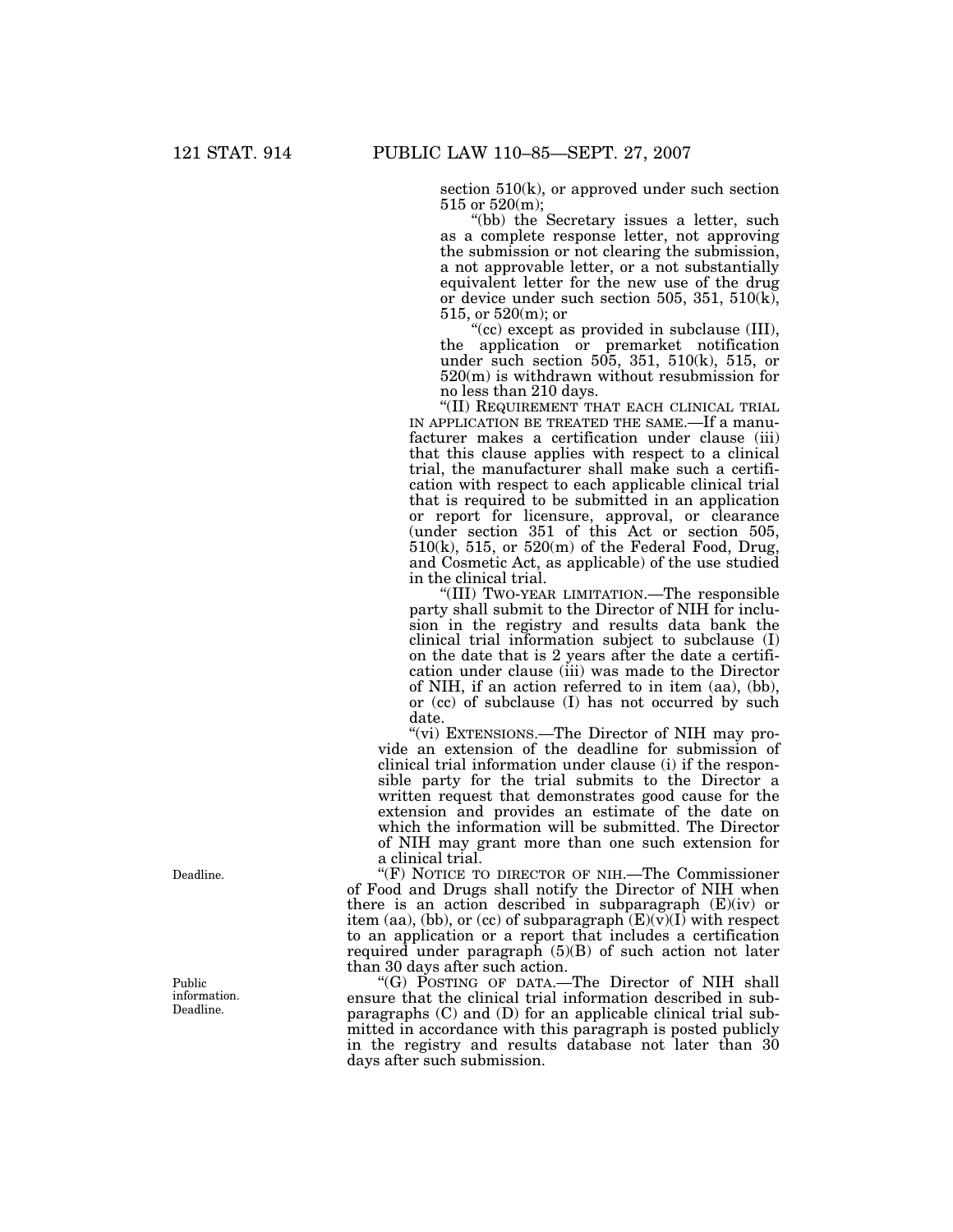''(H) WAIVERS REGARDING CERTAIN CLINICAL TRIAL RESULTS.—The Secretary may waive any applicable requirements of this paragraph for an applicable clinical trial, upon a written request from the responsible party, if the Secretary determines that extraordinary circumstances justify the waiver and that providing the waiver is consistent with the protection of public health, or in the interest of national security. Not later than 30 days after any part of a waiver is granted, the Secretary shall notify, in writing, the appropriate committees of Congress of the waiver and provide an explanation for why the waiver was granted.<br>"(I) ADVERSE EVENTS.-

"(i) REGULATIONS.—Not later than 18 months after the date of the enactment of the Food and Drug Administration Amendments Act of 2007, the Secretary shall by regulation determine the best method for including in the registry and results data bank appropriate results information on serious adverse and frequent adverse events for drugs described in subparagraph (C) in a manner and form that is useful and not misleading to patients, physicians, and scientists.

''(ii) DEFAULT.—If the Secretary fails to issue the regulation required by clause (i) by the date that is 24 months after the date of the enactment of the Food and Drug Administration Amendments Act of 2007, clause (iii) shall take effect.

''(iii) ADDITIONAL ELEMENTS.—Upon the application of clause (ii), the Secretary shall include in the registry and results data bank for drugs described in subparagraph (C), in addition to the clinical trial information described in subparagraph (C), the following elements:

''(I) SERIOUS ADVERSE EVENTS.—A table of anticipated and unanticipated serious adverse events grouped by organ system, with number and frequency of such event in each arm of the clinical trial.

''(II) FREQUENT ADVERSE EVENTS.—A table of anticipated and unanticipated adverse events that are not included in the table described in subclause (I) that exceed a frequency of 5 percent within any arm of the clinical trial, grouped by organ system, with number and frequency of such event in each arm of the clinical trial.

''(iv) POSTING OF OTHER INFORMATION.—In carrying out clause (iii), the Secretary shall, in consultation with experts in risk communication, post with the tables information to enhance patient understanding and to ensure such tables do not mislead patients or the lay public.

"(v) RELATION TO SUBPARAGRAPH (C).—Clinical trial information included in the registry and results data bank pursuant to this subparagraph is deemed to be clinical trial information included in such data bank pursuant to subparagraph (C).

 $"$ (4) ADDITIONAL SUBMISSIONS OF CLINICAL TRIAL INFORMATION.—

Deadline. Notification.

Deadline.

Effective date.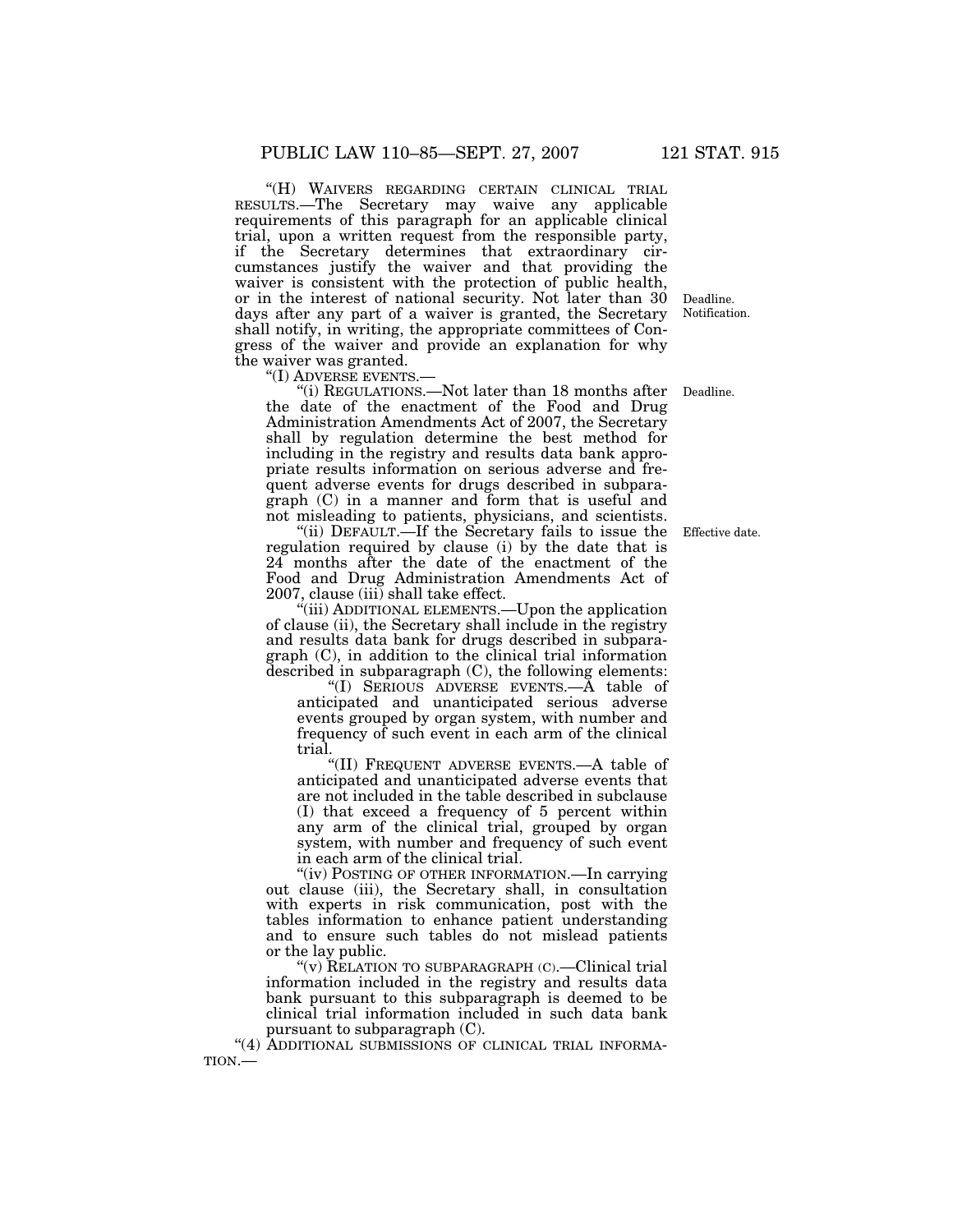''(A) VOLUNTARY SUBMISSIONS.—A responsible party for a clinical trial that is not an applicable clinical trial, or that is an applicable clinical trial that is not subject to paragraph (2)(C), may submit complete clinical trial information described in paragraph (2) or paragraph (3) provided the responsible party submits clinical trial information for each applicable clinical trial that is required to be submitted under section 351 or under section 505,  $510(k)$ ,  $515$ , or  $520(m)$  of the Federal Food, Drug, and Cosmetic Act in an application or report for licensure, approval, or clearance of the drug or device for the use studied in the clinical trial.<br>"(B) REQUIRED SUBMISSIONS.-

"(i) In GENERAL.—Notwithstanding paragraphs  $(2)$ and (3) and subparagraph (A), in any case in which the Secretary determines for a specific clinical trial described in clause (ii) that posting in the registry and results data bank of clinical trial information for such clinical trial is necessary to protect the public health—

''(I) the Secretary may require by notification that such information be submitted to the Secretary in accordance with paragraphs (2) and (3) except with regard to timing of submission;

''(II) unless the responsible party submits a certification under paragraph  $(3)(E)(iii)$ , such information shall be submitted not later than 30 days after the date specified by the Secretary in the notification; and

''(III) failure to comply with the requirements under subclauses (I) and (II) shall be treated as a violation of the corresponding requirement of such paragraphs.

''(ii) CLINICAL TRIALS DESCRIBED.—A clinical trial described in this clause is—

''(I) an applicable clinical trial for a drug that is approved under section 505 of the Federal Food, Drug, and Cosmetic Act or licensed under section 351 of this Act or for a device that is cleared under section 510(k) of the Federal Food, Drug, and Cosmetic Act or approved under section 515 or section 520(m) of such Act, whose completion date is on or after the date 10 years before the date of the enactment of the Food and Drug Administration Amendments Act of 2007; or

''(II) an applicable clinical trial that is described by both by paragraph  $(2)(C)$  and para $graph (3)(D)(ii)(II)).$ 

''(C) UPDATES TO CLINICAL TRIAL DATA BANK.—

''(i) SUBMISSION OF UPDATES.—The responsible party for an applicable clinical trial shall submit to the Director of NIH for inclusion in the registry and results data bank updates to reflect changes to the clinical trial information submitted under paragraph (2). Such updates—

 $f(\bar{I})$  shall be provided not less than once every 12 months, unless there were no changes to the

Deadline.

Deadlines.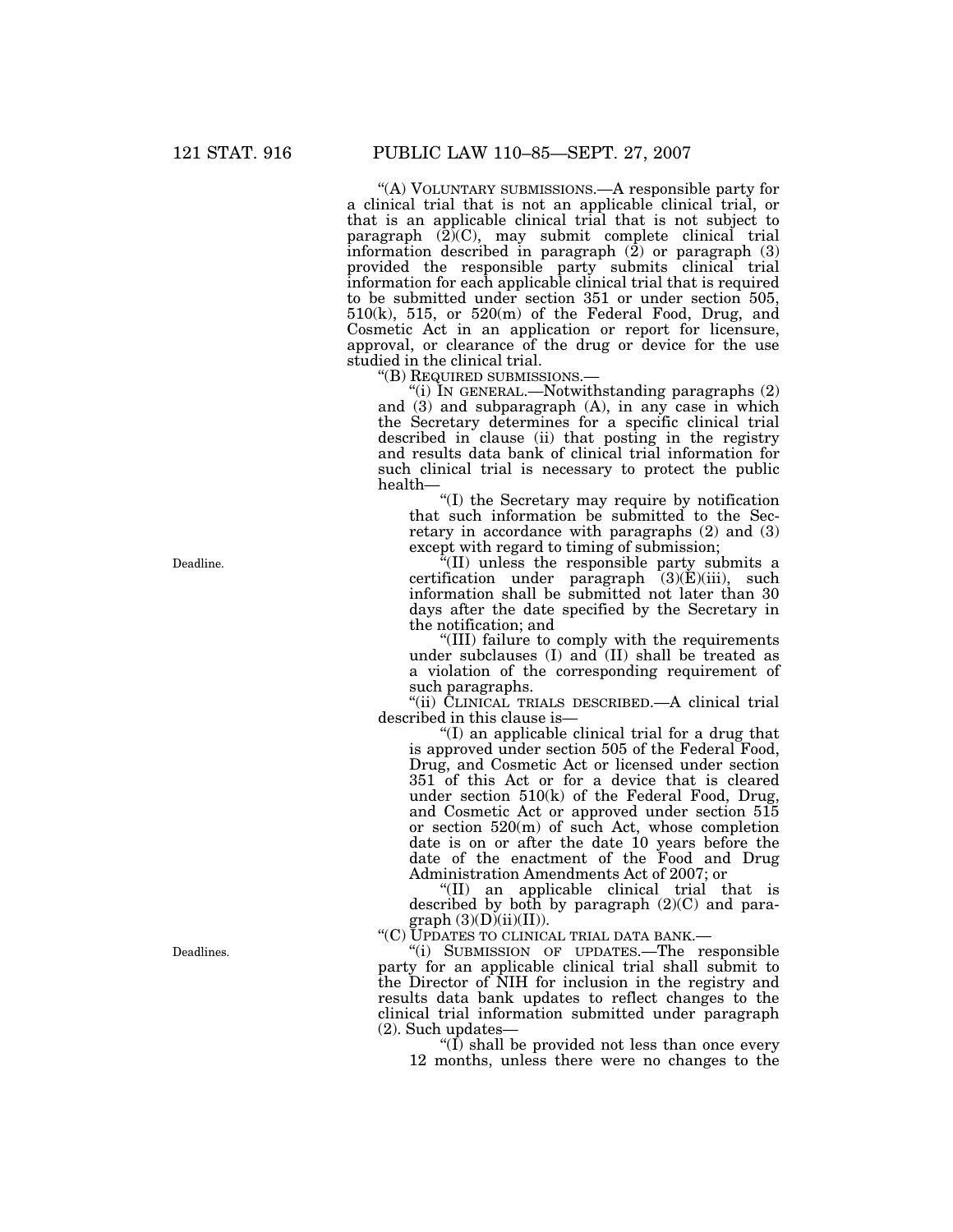clinical trial information during the preceding 12 month period;

" $(II)$  shall include identification of the dates of any such changes;

''(III) not later than 30 days after the recruitment status of such clinical trial changes, shall include an update of the recruitment status; and

" $(IV)$  not later than 30 days after the completion date of the clinical trial, shall include notification to the Director that such clinical trial is complete.

"(ii) PUBLIC AVAILABILITY OF UPDATES.—The Director of NIH shall make updates submitted under clause (i) publicly available in the registry data bank. Except with regard to overall recruitment status, individual site status, location, and contact information, the Director of NIH shall ensure that updates to elements required under subclauses (I) to  $(V)$  of paragraph  $(2)(A)(ii)$  do not result in the removal of any information from the original submissions or any preceding updates, and information in such databases is presented in a manner that enables users to readily access each original element submission and to track the changes made by the updates. The Director of NIH shall provide a link from the table of primary and secondary outcomes required under paragraph  $(3)(C)(ii)$ to the tracked history required under this clause of the primary and secondary outcome measures submitted under paragraph  $(2)(A)(ii)(I)(ll)$ .

''(5) COORDINATION AND COMPLIANCE.—

''(A) CLINICAL TRIALS SUPPORTED BY GRANTS FROM FED-ERAL AGENCIES.—

Certification.

''(i) GRANTS FROM CERTAIN FEDERAL AGENCIES.— If an applicable clinical trial is funded in whole or in part by a grant from any agency of the Department of Health and Human Services, including the Food and Drug Administration, the National Institutes of Health, or the Agency for Healthcare Research and Quality, any grant or progress report forms required under such grant shall include a certification that the responsible party has made all required submissions to the Director of NIH under paragraphs (2) and (3).

''(ii) VERIFICATION BY FEDERAL AGENCIES.—The heads of the agencies referred to in clause (i), as applicable, shall verify that the clinical trial information for each applicable clinical trial for which a grantee is the responsible party has been submitted under paragraphs (2) and (3) before releasing any remaining funding for a grant or funding for a future grant to such grantee.

"(iii) NOTICE AND OPPORTUNITY TO REMEDY.—If the head of an agency referred to in clause (i), as applicable, verifies that a grantee has not submitted clinical trial information as described in clause (ii), such agency head shall provide notice to such grantee of such non-compliance and allow such grantee 30 days

Deadline.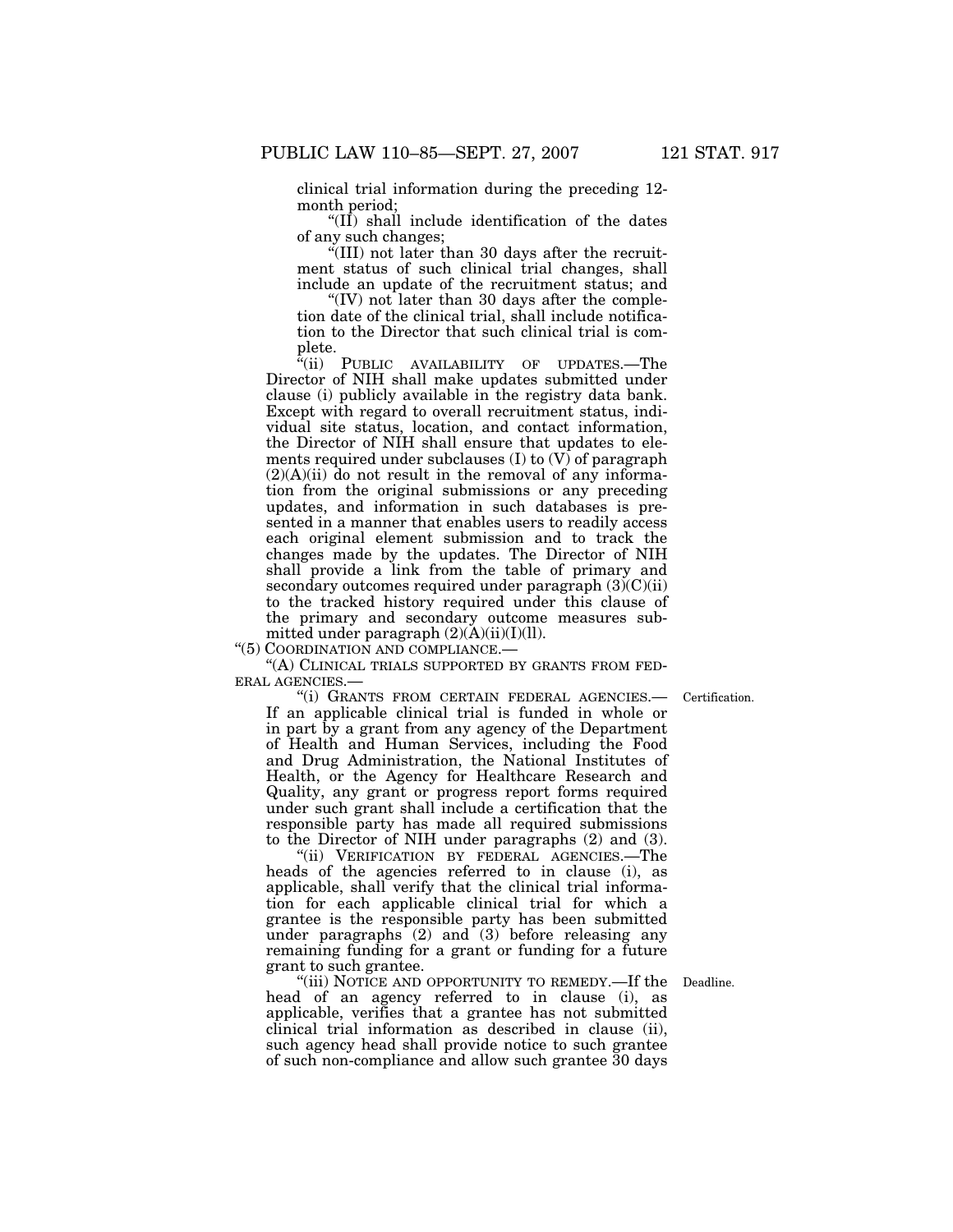to correct such non-compliance and submit the required clinical trial information.

"(iv) CONSULTATION WITH OTHER FEDERAL AGEN-CIES.—The Secretary shall—

''(I) consult with other agencies that conduct research involving human subjects in accordance with any section of part 46 of title 45, Code of Federal Regulations (or any successor regulations), to determine if any such research is an applicable clinical trial; and

''(II) develop with such agencies procedures comparable to those described in clauses (i), (ii), and (iii) to ensure that clinical trial information for such applicable clinical trial is submitted under paragraphs  $(2)$  and  $(3)$ .

"(B) CERTIFICATION TO ACCOMPANY DRUG, BIOLOGICAL PRODUCT, AND DEVICE SUBMISSIONS.—At the time of submission of an application under section 505 of the Federal Food, Drug, and Cosmetic Act, section 515 of such Act, section 520(m) of such Act, or section 351 of this Act, or submission of a report under section 510(k) of such Act, such application or submission shall be accompanied by a certification that all applicable requirements of this subsection have been met. Where available, such certification shall include the appropriate National Clinical Trial control numbers.

''(C) QUALITY CONTROL.—

''(i) PILOT QUALITY CONTROL PROJECT.—Until the effective date of the regulations issued under paragraph (3)(D), the Secretary, acting through the Director of NIH and the Commissioner of Food and Drugs, shall conduct a pilot project to determine the optimal method of verification to help to ensure that the clinical trial information submitted under paragraph  $(3)(C)$  is non-promotional and is not false or misleading in any particular under subparagraph (D). The Secretary shall use the publicly available information described in paragraph  $(3)(A)$  and any other information available to the Secretary about applicable clinical trials to verify the accuracy of the clinical trial information submitted under paragraph (3)(C).

''(ii) NOTICE OF COMPLIANCE.—If the Secretary determines that any clinical trial information was not submitted as required under this subsection, or was submitted but is false or misleading in any particular, the Secretary shall notify the responsible party and give such party an opportunity to remedy such noncompliance by submitting the required revised clinical trial information not later than 30 days after such notification.

''(D) TRUTHFUL CLINICAL TRIAL INFORMATION.—

''(i) IN GENERAL.—The clinical trial information submitted by a responsible party under this subsection shall not be false or misleading in any particular.

''(ii) EFFECT.—Clause (i) shall not have the effect of—

Procedures.

Deadline.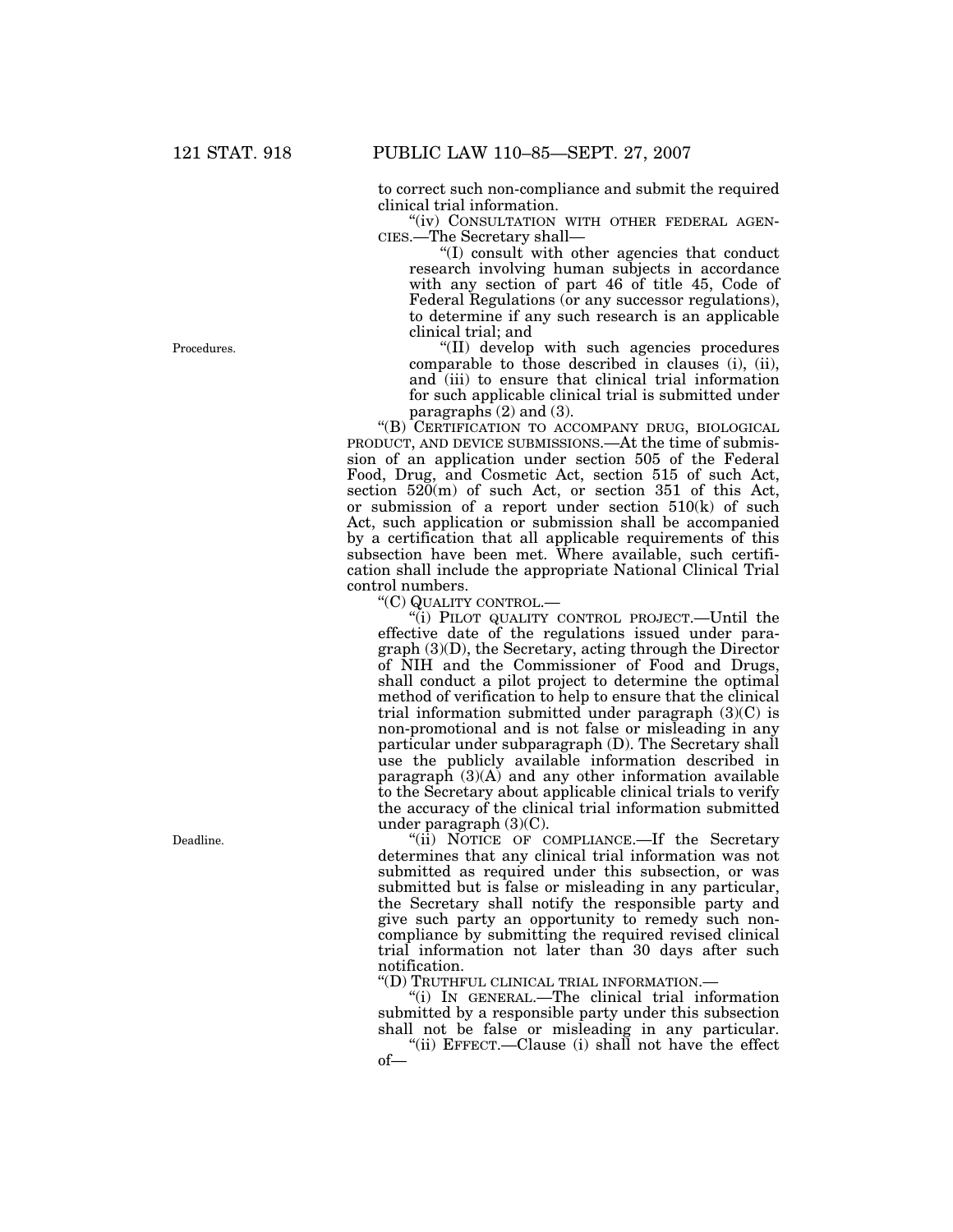''(I) requiring clinical trial information with respect to an applicable clinical trial to include information from any source other than such clinical trial involved; or

''(II) requiring clinical trial information described in paragraph (3)(D) to be submitted for purposes of paragraph  $(3)(C)$ .

''(E) PUBLIC NOTICES.—

''(i) NOTICE OF VIOLATIONS.—If the responsible party for an applicable clinical trial fails to submit clinical trial information for such clinical trial as required under paragraphs (2) or (3), the Director of NIH shall include in the registry and results data bank entry for such clinical trial a notice—

 $\mathcal{L}(I)$  that the responsible party is not in compliance with this Act by—

"(aa) failing to submit required clinical trial information; or

"(bb) submitting false or misleading clinical trial information;

''(II) of the penalties imposed for the violation, if any; and

''(III) whether the responsible party has corrected the clinical trial information in the registry and results data bank.

"(ii) NOTICE OF FAILURE TO SUBMIT PRIMARY AND SECONDARY OUTCOMES.—If the responsible party for an applicable clinical trial fails to submit the primary and secondary outcomes as required under section  $2(A)(ii)(I)(II)$ , the Director of NIH shall include in the registry and results data bank entry for such clinical trial a notice that the responsible party is not in compliance by failing to register the primary and secondary outcomes in accordance with this act, and that the primary and secondary outcomes were not publicly disclosed in the database before conducting the clinical trial.

''(iii) FAILURE TO SUBMIT STATEMENT.—The notice under clause (i) for a violation described in clause  $(i)(I)(aa)$  shall include the following statement: The entry for this clinical trial was not complete at the time of submission, as required by law. This may or may not have any bearing on the accuracy of the information in the entry.'.

"(iv) SUBMISSION OF FALSE INFORMATION STATE-MENT.—The notice under clause (i) for a violation described in clause  $(i)(I)(bb)$  shall include the following statement: 'The entry for this clinical trial was found to be false or misleading and therefore not in compliance with the law.'.

''(v) NON-SUBMISSION OF STATEMENT.—The notice under clause (ii) for a violation described in clause (ii) shall include the following statement: 'The entry for this clinical trial did not contain information on the primary and secondary outcomes at the time of submission, as required by law. This may or may not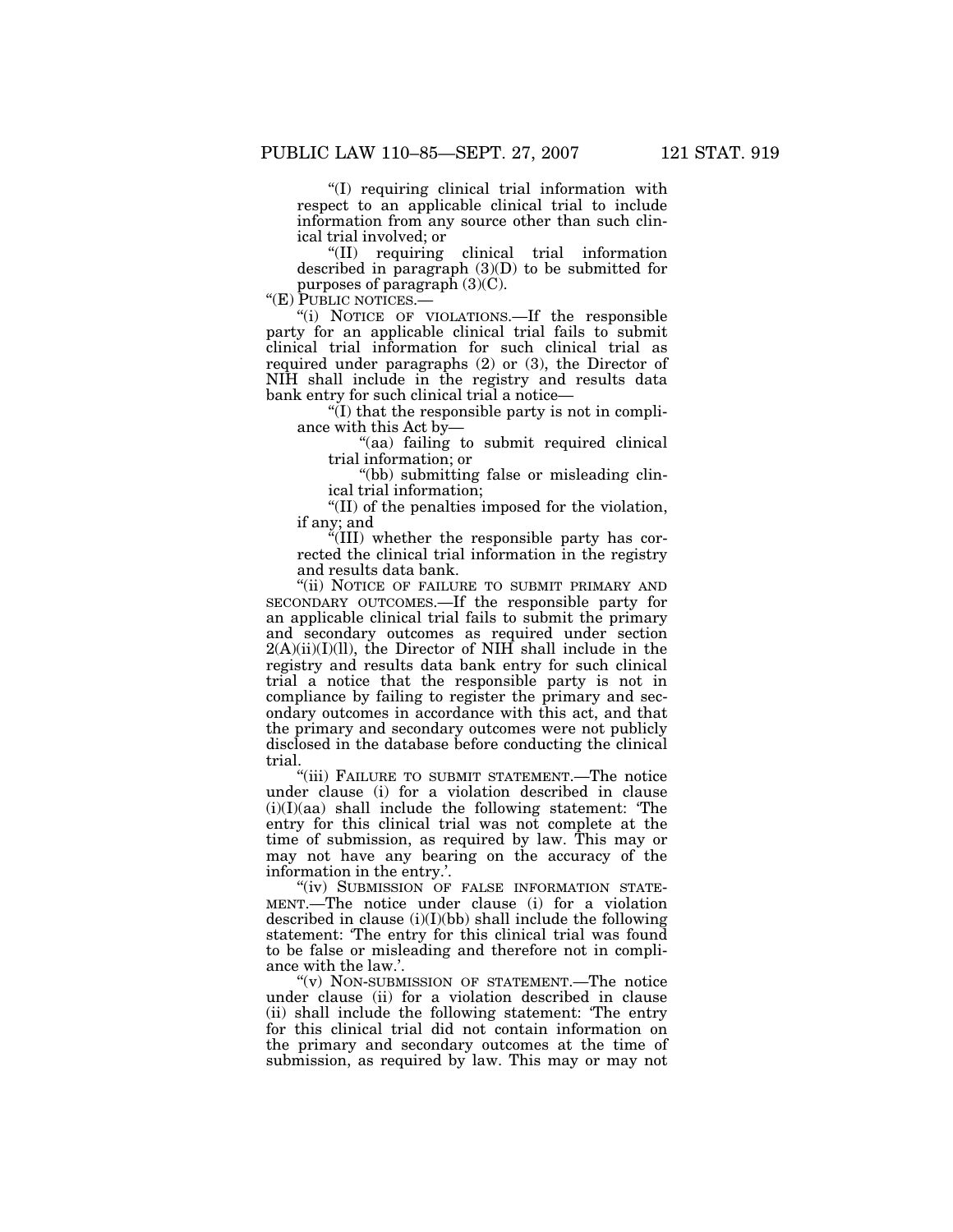have any bearing on the accuracy of the information in the entry.'.

''(vi) COMPLIANCE SEARCHES.—The Director of NIH shall provide that the public may easily search the registry and results data bank for entries that include notices required under this subparagraph.

''(6) LIMITATION ON DISCLOSURE OF CLINICAL TRIAL INFORMATION.—

''(A) IN GENERAL.—Nothing in this subsection (or under section 552 of title 5, United States Code) shall require the Secretary to publicly disclose, by any means other than the registry and results data bank, information described in subparagraph (B).

''(B) INFORMATION DESCRIBED.—Information described in this subparagraph is—

''(i) information submitted to the Director of NIH under this subsection, or information of the same general nature as (or integrally associated with) the information so submitted; and

''(ii) information not otherwise publicly available, including because it is protected from disclosure under section 552 of title 5, United States Code.<br>
"(7) AUTHORIZATION OF APPROPRIATIONS

AUTHORIZATION OF APPROPRIATIONS.—There are authorized to be appropriated to carry out this subsection \$10,000,000 for each fiscal year.''.

(b) CONFORMING AMENDMENTS.—

(1) PROHIBITED ACTS.—Section 301 of the Federal Food, Drug, and Cosmetic Act (21 U.S.C. 331) is amended by adding at the end the following:

 $\lq$ (ij)(1) The failure to submit the certification required by section  $402(j)(5)(B)$  of the Public Health Service Act, or knowingly submitting a false certification under such section.

"(2) The failure to submit clinical trial information required under subsection (j) of section 402 of the Public Health Service Act.

"(3) The submission of clinical trial information under subsection (j) of section 402 of the Public Health Service Act that is false or misleading in any particular under paragraph  $(5)(D)$ of such subsection (j).''.

(2) CIVIL MONEY PENALTIES.—Subsection (f) of section 303 of the Federal Food, Drug, and Cosmetic Act (21 U.S.C. 333), as redesignated by section 226, is amended—

 $(A)$  by redesignating paragraphs  $(3)$ ,  $(4)$ , and  $(5)$  as paragraphs (5), (6), and (7), respectively;

 $(B)$  by inserting after paragraph  $(2)$  the following:

Penalties.

" $(3)(A)$  Any person who violates section  $301(jj)$  shall be subject to a civil monetary penalty of not more than \$10,000 for all violations adjudicated in a single proceeding.

''(B) If a violation of section 301(jj) is not corrected within the 30-day period following notification under section  $402(j)(5)(C)(ii)$ , the person shall, in addition to any penalty under subparagraph (A), be subject to a civil monetary penalty of not more than \$10,000 for each day of the violation after such period until the violation is corrected.'';

 $(C)$  in paragraph  $(2)(C)$ , by striking "paragraph  $(3)(A)$ " and inserting "paragraph  $(5)(A)$ ";

Deadline.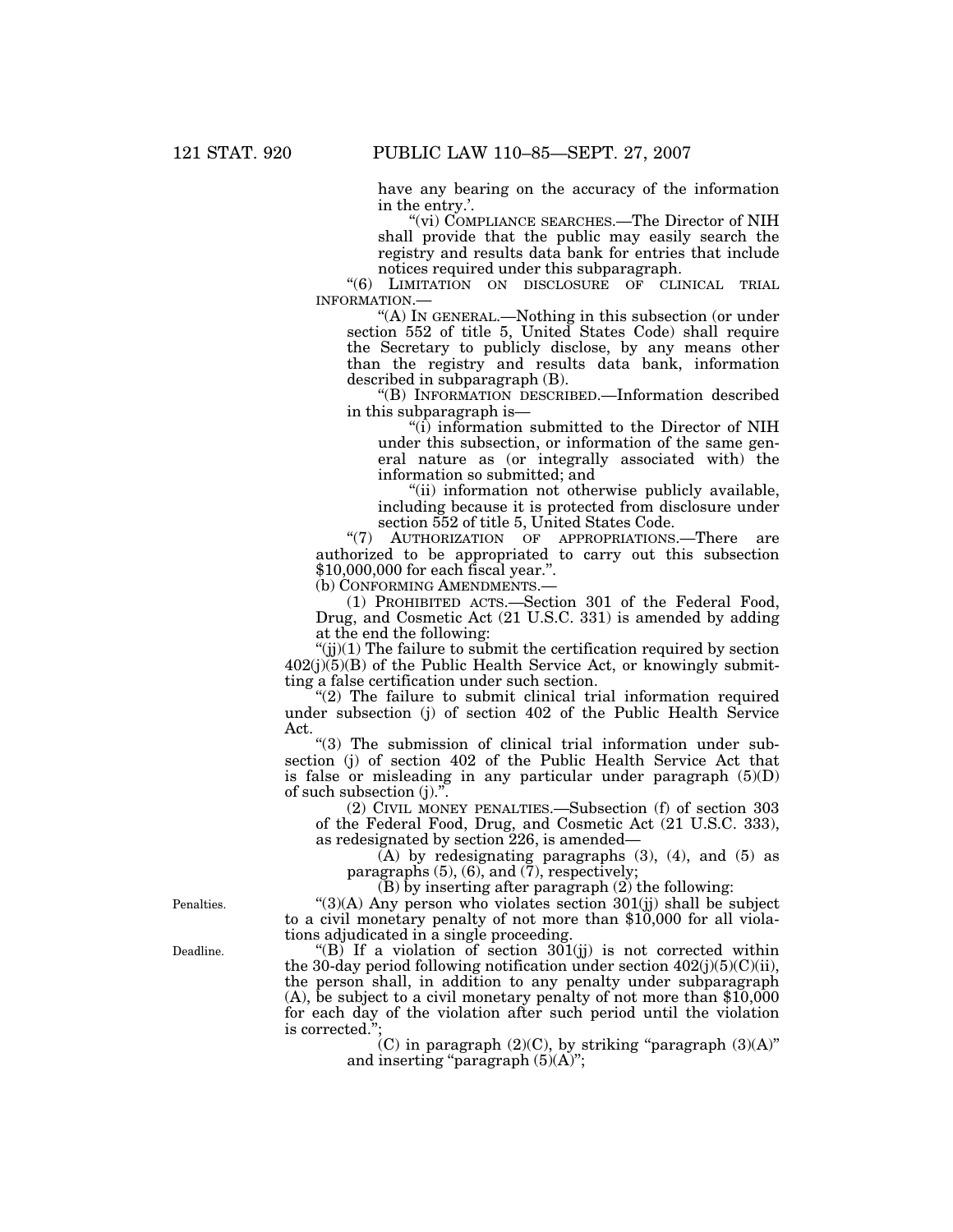(D) in paragraph (5), as so redesignated, by striking "paragraph (1) or (2)" each place it appears and inserting "paragraph  $(1)$ ,  $(2)$ , or  $(3)$ ";

 $(E)$  in paragraph  $(6)$ , as so redesignated, by striking "paragraph  $(3)(A)$ " and inserting "paragraph  $(5)(A)$ "; and

(F) in paragraph (7), as so redesignated, by striking "paragraph (4)" each place it appears and inserting "paragraph (6)".<br>(3) New DRUGS AND DEVICES.—

 $(A)$  INVESTIGATIONAL NEW DRUGS.—Section 505(i) of the Federal Food, Drug, and Cosmetic Act (21 U.S.C. 355(i)) is amended in paragraph (4), by adding at the end the following: "The Secretary shall update such regulations to require inclusion in the informed consent documents and process a statement that clinical trial information for such clinical investigation has been or will be submitted for inclusion in the registry data bank pursuant to subsection (j) of section 402 of the Public Health Service Act.".

(B) NEW DRUG APPLICATIONS.—Section 505(b) of the Federal Food, Drug, and Cosmetic Act (21 U.S.C. 355(b)) is amended by adding at the end the following:

''(6) An application submitted under this subsection shall be accompanied by the certification required under section  $402(j)(5)(\vec{B})$  of the Public Health Service Act. Such certification shall not be considered an element of such application.''.

(C) DEVICE REPORTS UNDER SECTION  $510(k)$ . Section 510(k) of the Federal Food, Drug, and Cosmetic Act (21 U.S.C.  $360(k)$  is amended by adding at the end the following:

''A notification submitted under this subsection that contains clinical trial data for an applicable device clinical trial (as defined in section  $402(j)(1)$  of the Public Health Service Act) shall be accompanied by the certification required under section  $402(j)(5)(B)$  of such Act. Such certification shall not be considered an element of such notification.''.

(D) DEVICE PREMARKET APPROVAL APPLICATION.—Section 515(c)(1) of the Federal Food, Drug, and Cosmetic Act  $(21 \text{ U.S.C. } 360\text{e(c)}(1))$  is amended-

(i) in subparagraph (F), by striking "; and" and inserting a semicolon;

(ii) by redesignating subparagraph (G) as subparagraph (H); and

(iii) by inserting after subparagraph (F) the following:

"(G) the certification required under section  $402(j)(5)(B)$ of the Public Health Service Act (which shall not be considered an element of such application); and''.

(E) HUMANITARIAN DEVICE EXEMPTION.—Section 520(m)(2) of the Federal Food, Drug, and Cosmetic Act (21 U.S.C. 360e(c)) is amended in the first sentence in the matter following subparagraph (C), by inserting at the end before the period "and such application shall include the certification required under section  $402(j)(5)(B)$ of the Public Health Service Act (which shall not be considered an element of such application)''.

(c) SURVEILLANCES.—Not later than 12 months after the date of the enactment of this Act, the Secretary of Health and Human

Deadline. Guidance. 42 USC 282 note.

21 USC 360j.

Regulations.

Certification.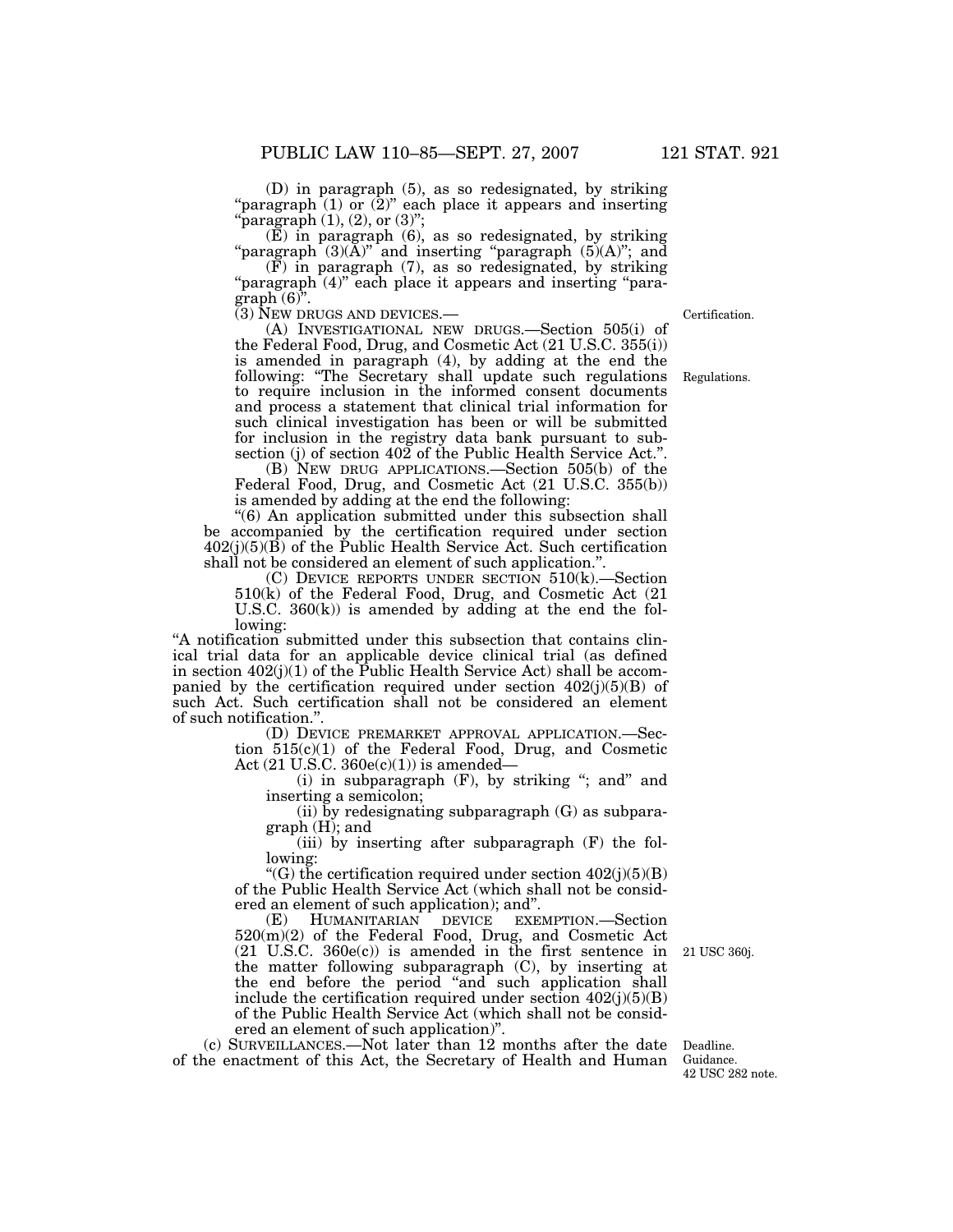Services shall issue guidance on how the requirements of section 402(j) of the Public Health Service Act, as added by this section, apply to a pediatric postmarket surveillance described in paragraph  $(1)(\overline{A})(ii)(II)$  of such section 402(j) that is not a clinical trial.<br>(d) PREEMPTION.—

42 USC 282 note.

 $(1)$  In GENERAL.—Upon the expansion of the registry and results data bank under section  $402(j)(3)(D)$  of the Public Health Service Act, as added by this section, no State or political subdivision of a State may establish or continue in effect any requirement for the registration of clinical trials or for the inclusion of information relating to the results of clinical trials in a database.

(2) RULE OF CONSTRUCTION.—The fact of submission of clinical trial information, if submitted in compliance with subsection (j) of section 402 of the Public Health Service Act (as amended by this section), that relates to a use of a drug or device not included in the official labeling of the approved drug or device shall not be construed by the Secretary of Health and Human Services or in any administrative or judicial proceeding, as evidence of a new intended use of the drug or device that is different from the intended use of the drug or device set forth in the official labeling of the drug or device. The availability of clinical trial information through the registry and results data bank under such subsection (j), if submitted in compliance with such subsection, shall not be considered as labeling, adulteration, or misbranding of the drug or device under the Federal Food, Drug, and Cosmetic Act (21 U.S.C. 301 et seq.).

# **TITLE IX—ENHANCED AUTHORITIES REGARDING POSTMARKET SAFETY OF DRUGS**

## **Subtitle A—Postmarket Studies and Surveillance**

### **SEC. 901. POSTMARKET STUDIES AND CLINICAL TRIALS REGARDING HUMAN DRUGS; RISK EVALUATION AND MITIGATION STRATEGIES.**

(a) IN GENERAL.—Section 505 of the Federal Food, Drug, and Cosmetic Act (21 U.S.C. 355) is amended by adding at the end the following subsections:

''(o) POSTMARKET STUDIES AND CLINICAL TRIALS; LABELING.—

" $(1)$  In GENERAL.—A responsible person may not introduce or deliver for introduction into interstate commerce the new drug involved if the person is in violation of a requirement established under paragraph (3) or (4) with respect to the drug.

''(2) DEFINITIONS.—For purposes of this subsection:

''(A) RESPONSIBLE PERSON.—The term 'responsible person' means a person who—

''(i) has submitted to the Secretary a covered application that is pending; or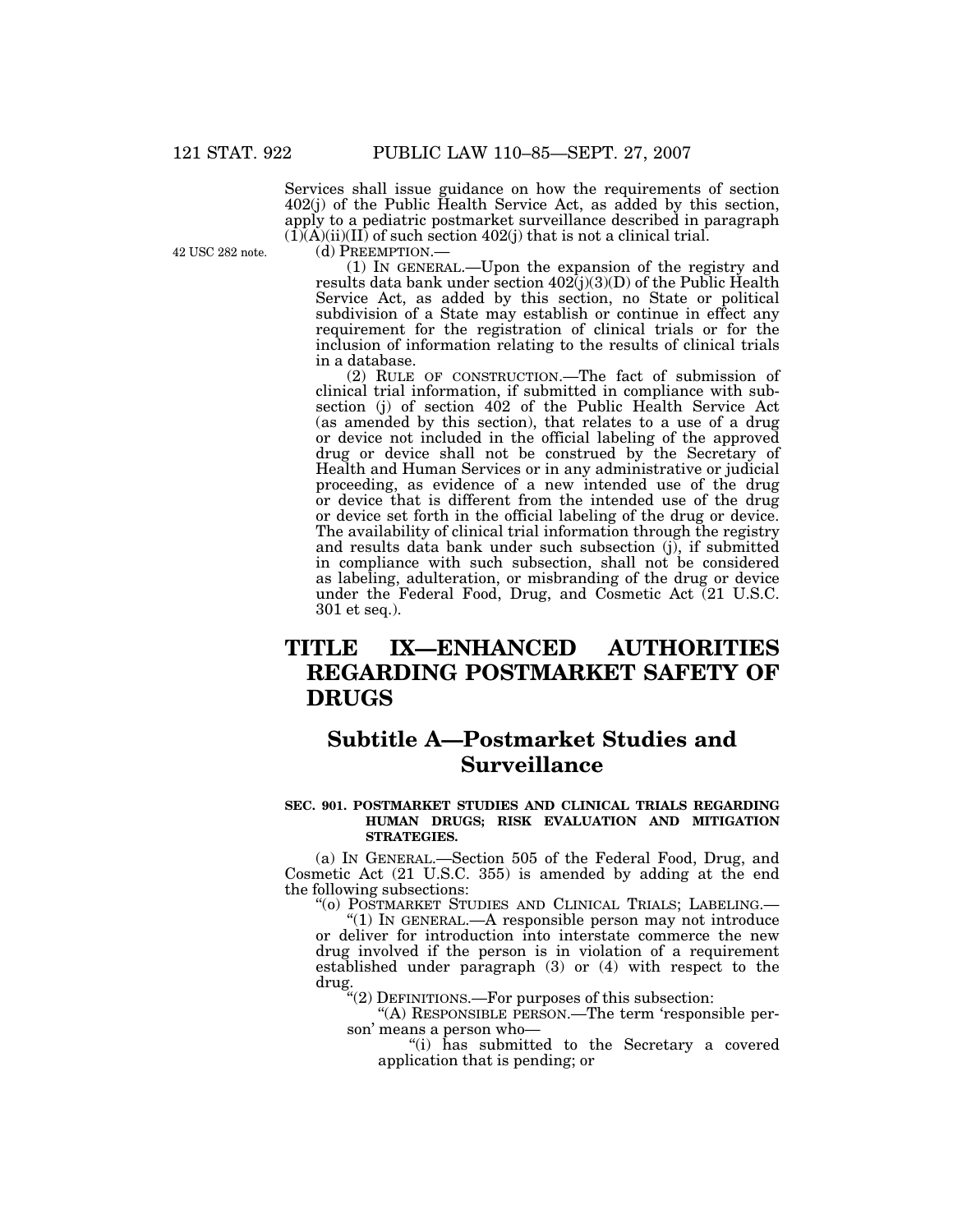"(ii) is the holder of an approved covered applica-

tion.<br>" $(B)$ COVERED APPLICATION.—The term 'covered application' means—

''(i) an application under subsection (b) for a drug that is subject to section 503(b); and

''(ii) an application under section 351 of the Public Health Service Act.

''(C) NEW SAFETY INFORMATION; SERIOUS RISK.—The terms 'new safety information', 'serious risk', and 'signal of a serious risk' have the meanings given such terms in section 505–1(b).<br>"(3) STUDIES AND CLINICAL TRIALS.-

"(A) IN GENERAL.—For any or all of the purposes specified in subparagraph (B), the Secretary may, subject to subparagraph  $(D)$ , require a responsible person for a drug to conduct a postapproval study or studies of the drug, or a postapproval clinical trial or trials of the drug, on the basis of scientific data deemed appropriate by the Secretary, including information regarding chemically-related or pharmacologically-related drugs.

''(B) PURPOSES OF STUDY OR CLINICAL TRIAL.—The purposes referred to in this subparagraph with respect to a postapproval study or postapproval clinical trial are the following:

''(i) To assess a known serious risk related to the use of the drug involved.

''(ii) To assess signals of serious risk related to the use of the drug.

"(iii) To identify an unexpected serious risk when available data indicates the potential for a serious risk.

''(C) ESTABLISHMENT OF REQUIREMENT AFTER APPROVAL OF COVERED APPLICATION.—The Secretary may require a postapproval study or studies or postapproval clinical trial or trials for a drug for which an approved covered application is in effect as of the date on which the Secretary seeks to establish such requirement only if the Secretary becomes aware of new safety information.

''(D) DETERMINATION BY SECRETARY.—

''(i) POSTAPPROVAL STUDIES.—The Secretary may not require the responsible person to conduct a study under this paragraph, unless the Secretary makes a determination that the reports under subsection  $(k)(1)$ and the active postmarket risk identification and analysis system as available under subsection (k)(3) will not be sufficient to meet the purposes set forth in subparagraph (B).

''(ii) POSTAPPROVAL CLINICAL TRIALS.—The Secretary may not require the responsible person to conduct a clinical trial under this paragraph, unless the Secretary makes a determination that a postapproval study or studies will not be sufficient to meet the purposes set forth in subparagraph (B).<br>"(E) NOTIFICATION; TIMETABLES; PERIODIC REPORTS.—

"(i) NOTIFICATION.—The Secretary shall notify the responsible person regarding a requirement under this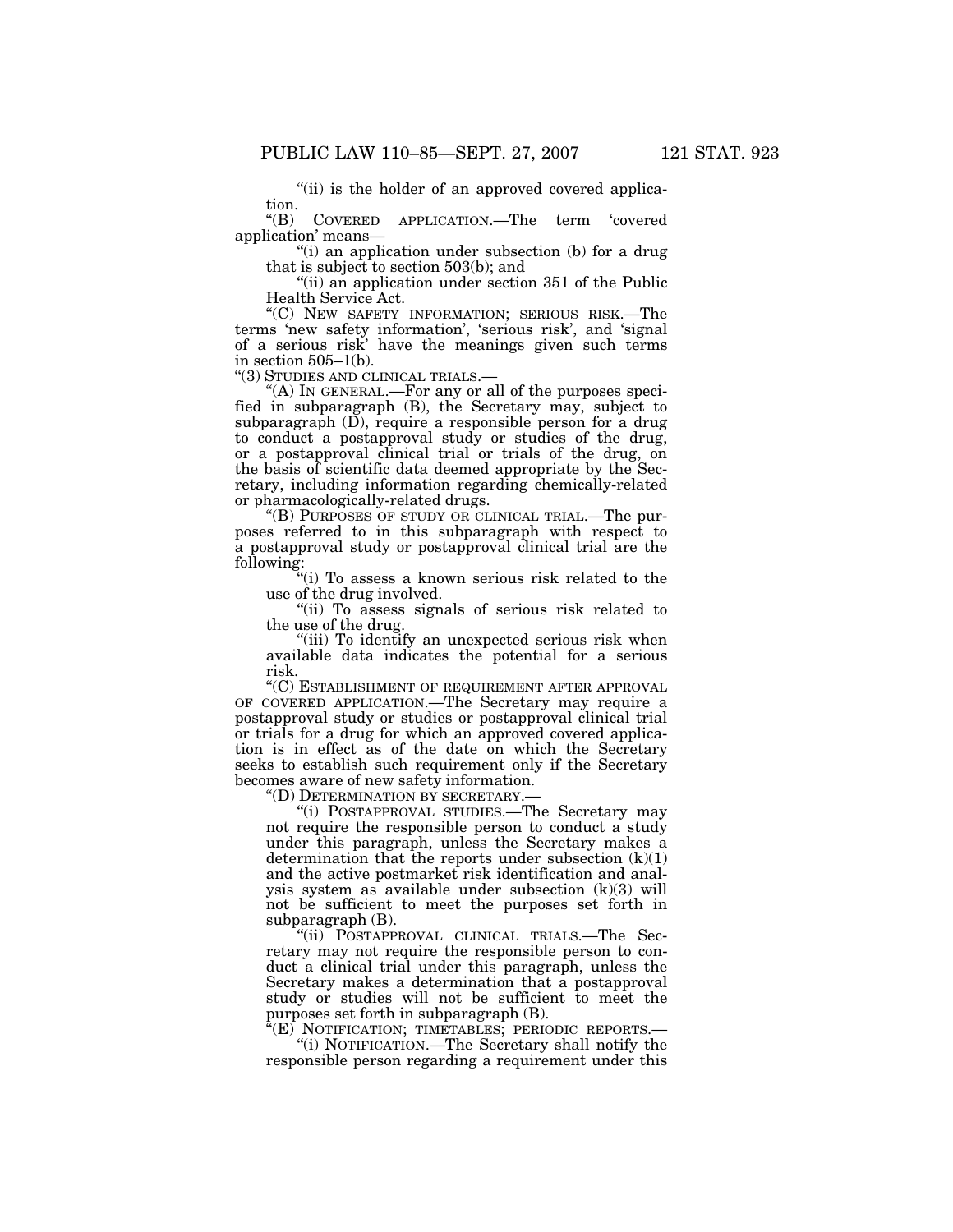paragraph to conduct a postapproval study or clinical trial by the target dates for communication of feedback from the review team to the responsible person regarding proposed labeling and postmarketing study commitments as set forth in the letters described in section 101(c) of the Food and Drug Administration Amendments Act of 2007.

"(ii) TIMETABLE; PERIODIC REPORTS.-For each study or clinical trial required to be conducted under this paragraph, the Secretary shall require that the responsible person submit a timetable for completion of the study or clinical trial. With respect to each study required to be conducted under this paragraph or otherwise undertaken by the responsible person to investigate a safety issue, the Secretary shall require the responsible person to periodically report to the Secretary on the status of such study including whether any difficulties in completing the study have been encountered. With respect to each clinical trial required to be conducted under this paragraph or otherwise undertaken by the responsible person to investigate a safety issue, the Secretary shall require the responsible person to periodically report to the Secretary on the status of such clinical trial including whether enrollment has begun, the number of participants enrolled, the expected completion date, whether any difficulties completing the clinical trial have been encountered, and registration information with respect to the requirements under section 402(j) of the Public Health Service Act. If the responsible person fails to comply with such timetable or violates any other requirement of this subparagraph, the responsible person shall be considered in violation of this subsection, unless the responsible person demonstrates good cause for such noncompliance or such other violation. The Secretary shall determine what constitutes good cause under the preceding sentence.

''(F) DISPUTE RESOLUTION.—The responsible person may appeal a requirement to conduct a study or clinical trial under this paragraph using dispute resolution procedures established by the Secretary in regulation and guidance.

"(4) SAFETY LABELING CHANGES REQUESTED BY SEC-RETARY.—

''(A) NEW SAFETY INFORMATION.—If the Secretary becomes aware of new safety information that the Secretary believes should be included in the labeling of the drug, the Secretary shall promptly notify the responsible person or, if the same drug approved under section 505(b) is not currently marketed, the holder of an approved application under 505(j).

''(B) RESPONSE TO NOTIFICATION.—Following notification pursuant to subparagraph (A), the responsible person or the holder of the approved application under section 505(j) shall within 30 days—

''(i) submit a supplement proposing changes to the approved labeling to reflect the new safety information,

Deadlines.

Notification.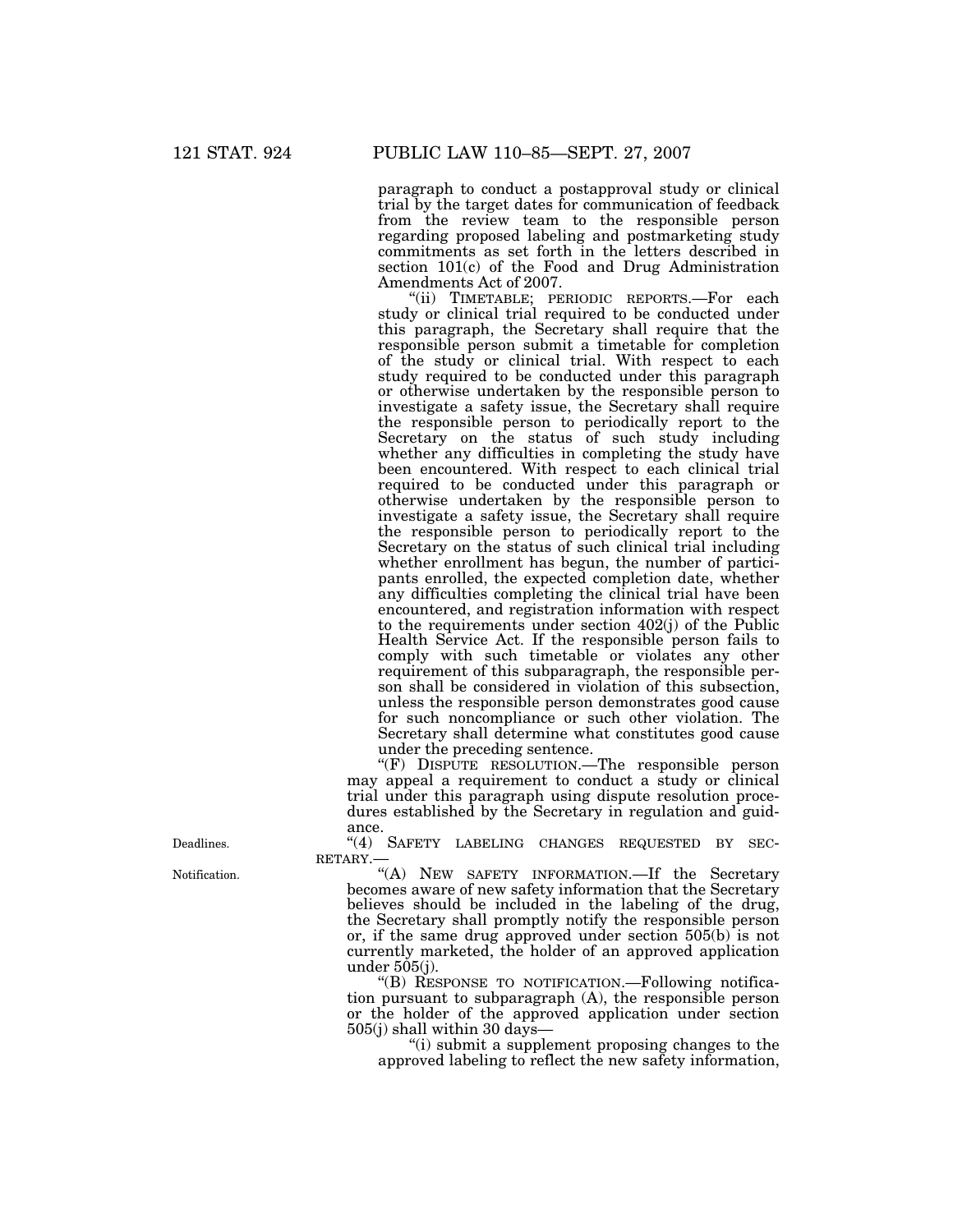including changes to boxed warnings, contraindications, warnings, precautions, or adverse reactions; or

''(ii) notify the Secretary that the responsible person or the holder of the approved application under section 505(j) does not believe a labeling change is warranted and submit a statement detailing the reasons why such a change is not warranted.

''(C) REVIEW.—Upon receipt of such supplement, the Secretary shall promptly review and act upon such supplement. If the Secretary disagrees with the proposed changes in the supplement or with the statement setting forth the reasons why no labeling change is necessary, the Secretary shall initiate discussions to reach agreement on whether the labeling for the drug should be modified to reflect the new safety information, and if so, the contents of such labeling changes.

''(D) DISCUSSIONS.—Such discussions shall not extend for more than 30 days after the response to the notification under subparagraph (B), unless the Secretary determines an extension of such discussion period is warranted.

''(E) ORDER.—Within 15 days of the conclusion of the discussions under subparagraph (D), the Secretary may issue an order directing the responsible person or the holder of the approved application under section 505(j) to make such a labeling change as the Secretary deems appropriate to address the new safety information. Within 15 days of such an order, the responsible person or the holder of the approved application under section 505(j) shall submit a supplement containing the labeling change.

"(F) DISPUTE RESOLUTION.—Within 5 days of receiving an order under subparagraph (E), the responsible person or the holder of the approved application under section 505(j) may appeal using dispute resolution procedures established by the Secretary in regulation and guidance.

''(G) VIOLATION.—If the responsible person or the holder of the approved application under section 505(j) has not submitted a supplement within 15 days of the date of such order under subparagraph (E), and there is no appeal or dispute resolution proceeding pending, the responsible person or holder shall be considered to be in violation of this subsection. If at the conclusion of any dispute resolution procedures the Secretary determines that a supplement must be submitted and such a supplement is not submitted within 15 days of the date of that determination, the responsible person or holder shall be in violation of this subsection.

''(H) PUBLIC HEALTH THREAT.—Notwithstanding subparagraphs (A) through (F), if the Secretary concludes that such a labeling change is necessary to protect the public health, the Secretary may accelerate the timelines in such subparagraphs.

''(I) RULE OF CONSTRUCTION.—This paragraph shall not be construed to affect the responsibility of the responsible person or the holder of the approved application under section 505(j) to maintain its label in accordance with existing requirements, including subpart B of part 201

Notification.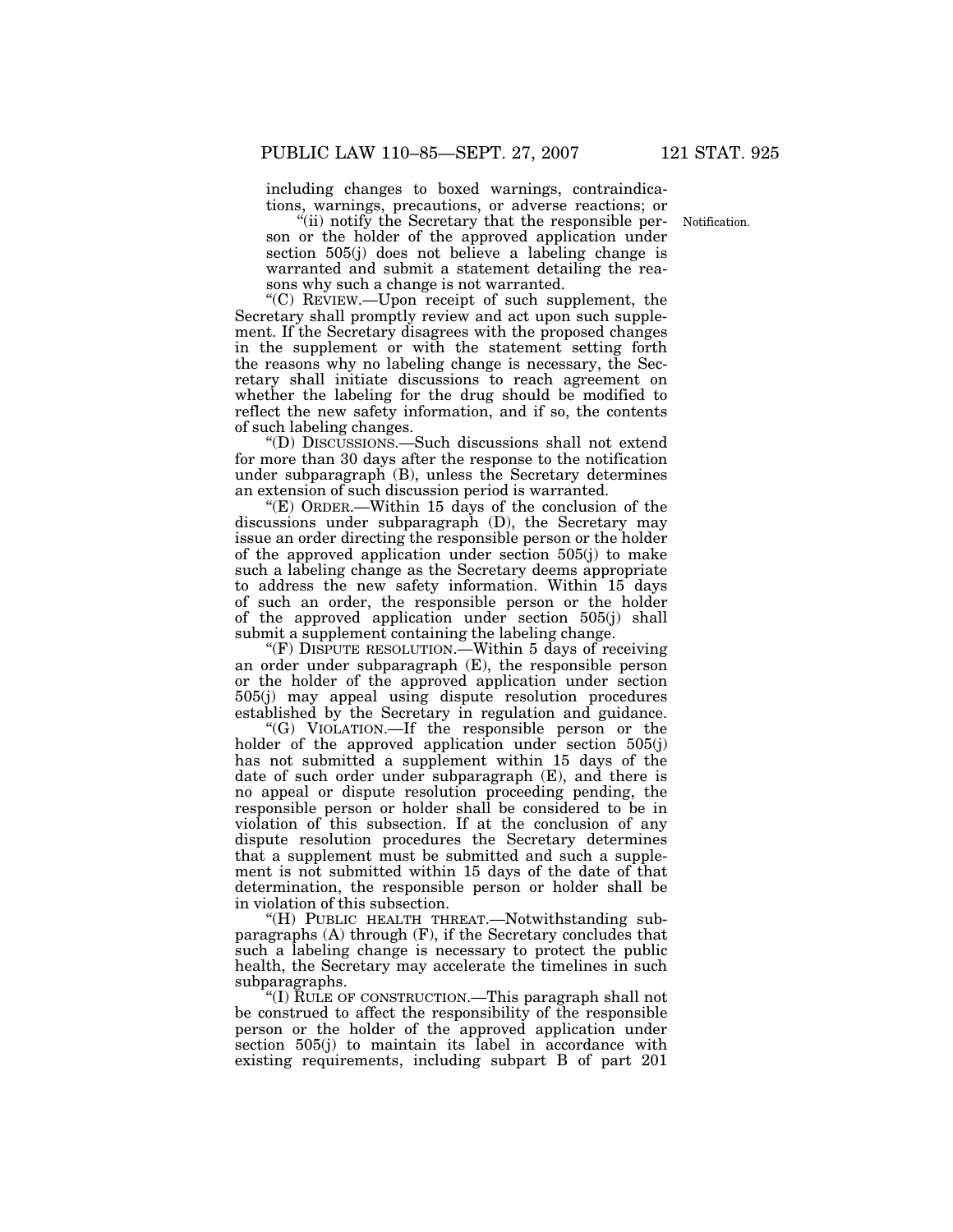and sections 314.70 and 601.12 of title 21, Code of Federal Regulations (or any successor regulations).

"(5) NON-DELEGATION.—Determinations by the Secretary under this subsection for a drug shall be made by individuals at or above the level of individuals empowered to approve a drug (such as division directors within the Center for Drug Evaluation and Research).

''(p) RISK EVALUATION AND MITIGATION STRATEGY.—

" $(1)$  In GENERAL.—A person may not introduce or deliver for introduction into interstate commerce a new drug if—

 $(A)(i)$  the application for such drug is approved under subsection (b) or (j) and is subject to section 503(b); or

"(ii) the application for such drug is approved under section 351 of the Public Health Service Act; and

''(B) a risk evaluation and mitigation strategy is required under section 505–1 with respect to the drug and the person fails to maintain compliance with the requirements of the approved strategy or with other requirements under section 505–1, including requirements regarding assessments of approved strategies.

" $(2)$  CERTAIN POSTMARKET STUDIES.—The failure to conduct a postmarket study under section 506, subpart H of part 314, or subpart E of part 601 of title 21, Code of Federal Regulations (or any successor regulations), is deemed to be a violation of paragraph  $(1)$ .".

(b) REQUIREMENTS REGARDING STRATEGIES.—Chapter V of the Federal Food, Drug, and Cosmetic Act (21 U.S.C. 351 et seq.) is amended by inserting after section 505 the following section:

21 USC 355–1.

## **''SEC. 505–1. RISK EVALUATION AND MITIGATION STRATEGIES.**

''(a) SUBMISSION OF PROPOSED STRATEGY.—

''(1) INITIAL APPROVAL.—If the Secretary, in consultation with the office responsible for reviewing the drug and the office responsible for postapproval safety with respect to the drug, determines that a risk evaluation and mitigation strategy is necessary to ensure that the benefits of the drug outweigh the risks of the drug, and informs the person who submits such application of such determination, then such person shall submit to the Secretary as part of such application a proposed risk evaluation and mitigation strategy. In making such a determination, the Secretary shall consider the following factors:

''(A) The estimated size of the population likely to use the drug involved.

''(B) The seriousness of the disease or condition that is to be treated with the drug.

 $(C)$  The expected benefit of the drug with respect to such disease or condition.

''(D) The expected or actual duration of treatment with the drug.

" $(E)$  The seriousness of any known or potential adverse" events that may be related to the drug and the background incidence of such events in the population likely to use the drug.

" $(F)$  Whether the drug is a new molecular entity.

''(2) POSTAPPROVAL REQUIREMENT.—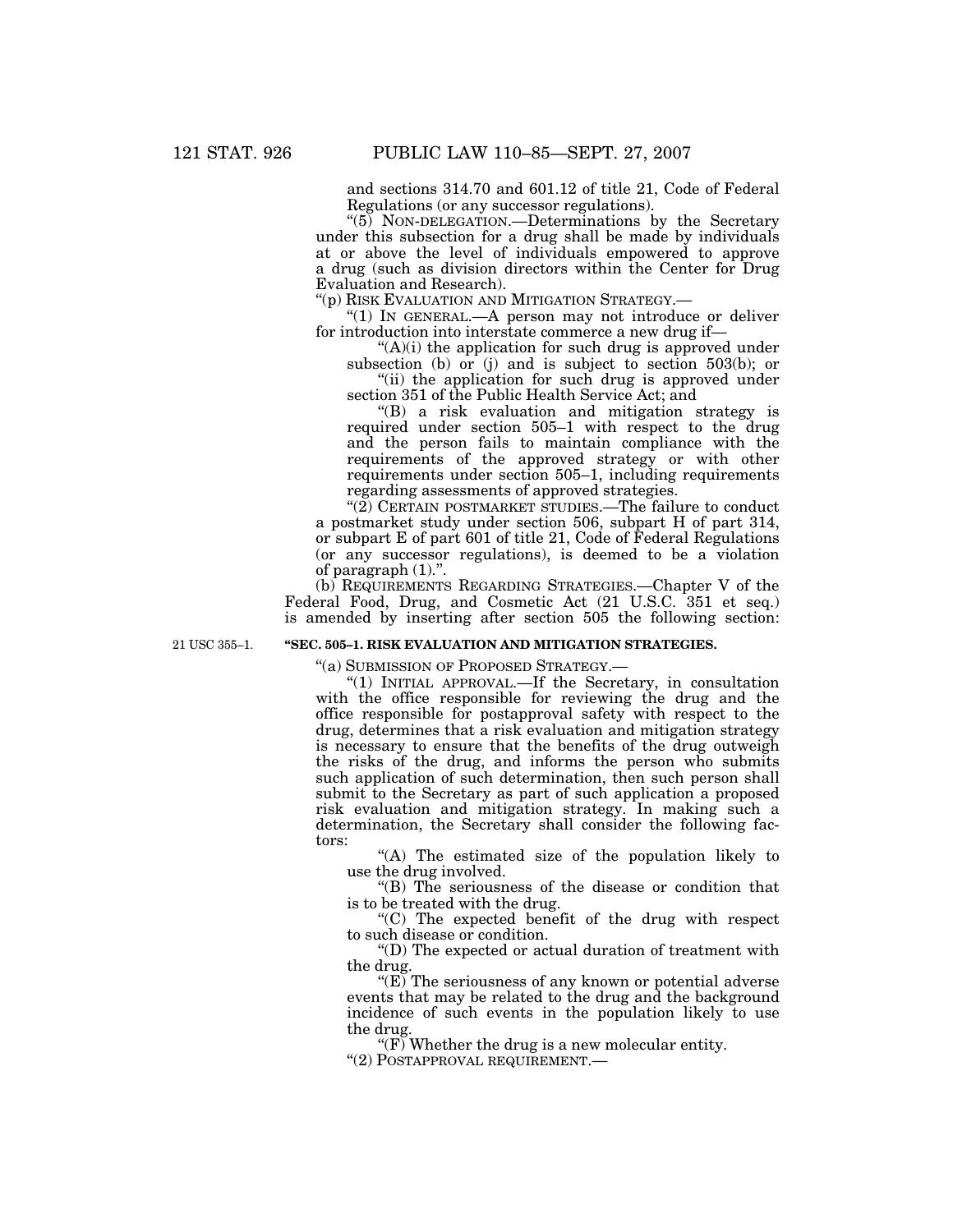''(A) IN GENERAL.—If the Secretary has approved a covered application (including an application approved before the effective date of this section) and did not when approving the application require a risk evaluation and mitigation strategy under paragraph (1), the Secretary, in consultation with the offices described in paragraph (1), may subsequently require such a strategy for the drug involved (including when acting on a supplemental application seeking approval of a new indication for use of the drug) if the Secretary becomes aware of new safety information and makes a determination that such a strategy is necessary to ensure that the benefits of the drug outweigh the risks of the drug.

''(B) SUBMISSION OF PROPOSED STRATEGY.—Not later than 120 days after the Secretary notifies the holder of Notification. an approved covered application that the Secretary has made a determination under subparagraph (A) with respect to the drug involved, or within such other reasonable time as the Secretary requires to protect the public health, the holder shall submit to the Secretary a proposed risk evaluation and mitigation strategy.

"(3) ABBREVIATED NEW DRUG APPLICATIONS.—The applicability of this section to an application under section  $\tilde{5}05(j)$ is subject to subsection (i).

''(4) NON-DELEGATION.—Determinations by the Secretary under this subsection for a drug shall be made by individuals at or above the level of individuals empowered to approve a drug (such as division directors within the Center for Drug Evaluation and Research).

''(b) DEFINITIONS.—For purposes of this section:

''(1) ADVERSE DRUG EXPERIENCE.—The term 'adverse drug experience' means any adverse event associated with the use of a drug in humans, whether or not considered drug related, including—

''(A) an adverse event occurring in the course of the use of the drug in professional practice;

''(B) an adverse event occurring from an overdose of the drug, whether accidental or intentional;

" $(C)$  an adverse event occurring from abuse of the drug;

''(D) an adverse event occurring from withdrawal of the drug; and

" $(E)$  any failure of expected pharmacological action of the drug.

''(2) COVERED APPLICATION.—The term 'covered application' means an application referred to in section  $505(p)(1)(A)$ .

"(3) NEW SAFETY INFORMATION.—The term 'new safety information', with respect to a drug, means information derived from a clinical trial, an adverse event report, a postapproval study (including a study under section  $505(0)(3)$ ), or peerreviewed biomedical literature; data derived from the postmarket risk identification and analysis system under section 505(k); or other scientific data deemed appropriate by the Secretary about—

"(A) a serious risk or an unexpected serious risk associated with use of the drug that the Secretary has become aware of (that may be based on a new analysis of existing

Deadline.

Applicability.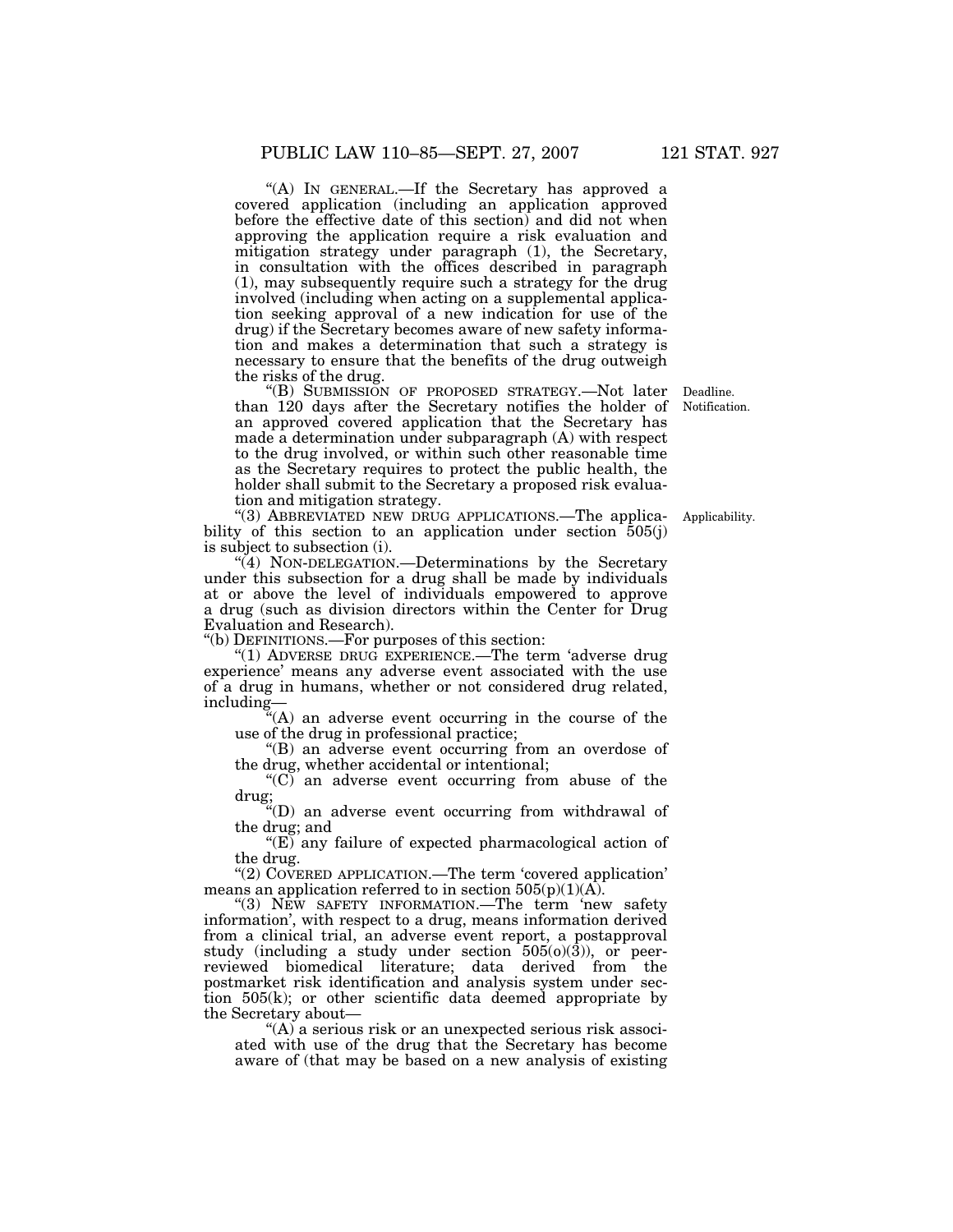information) since the drug was approved, since the risk evaluation and mitigation strategy was required, or since the last assessment of the approved risk evaluation and mitigation strategy for the drug; or

 $\mathbf{H}(\mathbf{B})$  the effectiveness of the approved risk evaluation and mitigation strategy for the drug obtained since the last assessment of such strategy.

''(4) SERIOUS ADVERSE DRUG EXPERIENCE.—The term 'serious adverse drug experience' is an adverse drug experience that—

''(A) results in—

''(i) death;

"(ii) an adverse drug experience that places the patient at immediate risk of death from the adverse drug experience as it occurred (not including an adverse drug experience that might have caused death had it occurred in a more severe form);

''(iii) inpatient hospitalization or prolongation of existing hospitalization;

"(iv) a persistent or significant incapacity or substantial disruption of the ability to conduct normal life functions; or

 $''(v)$  a congenital anomaly or birth defect; or

''(B) based on appropriate medical judgment, may jeopardize the patient and may require a medical or surgical intervention to prevent an outcome described under subparagraph (A).

''(5) SERIOUS RISK.—The term 'serious risk' means a risk of a serious adverse drug experience.

''(6) SIGNAL OF A SERIOUS RISK.—The term 'signal of a serious risk' means information related to a serious adverse drug experience associated with use of a drug and derived from—

''(A) a clinical trial;

''(B) adverse event reports;

''(C) a postapproval study, including a study under section  $505(0)(3)$ ;

''(D) peer-reviewed biomedical literature;

 $"$ (E) data derived from the postmarket risk identification and analysis system under section  $505(k)(4)$ ; or

''(F) other scientific data deemed appropriate by the Secretary.

"(7) RESPONSIBLE PERSON.—The term 'responsible person' means the person submitting a covered application or the holder of the approved such application.

''(8) UNEXPECTED SERIOUS RISK.—The term 'unexpected serious risk' means a serious adverse drug experience that is not listed in the labeling of a drug, or that may be symptomatically and pathophysiologically related to an adverse drug experience identified in the labeling, but differs from such adverse drug experience because of greater severity, specificity, or prevalence.

''(c) CONTENTS.—A proposed risk evaluation and mitigation strategy under subsection (a) shall—

" $(1)$  include the timetable required under subsection  $(d)$ ; and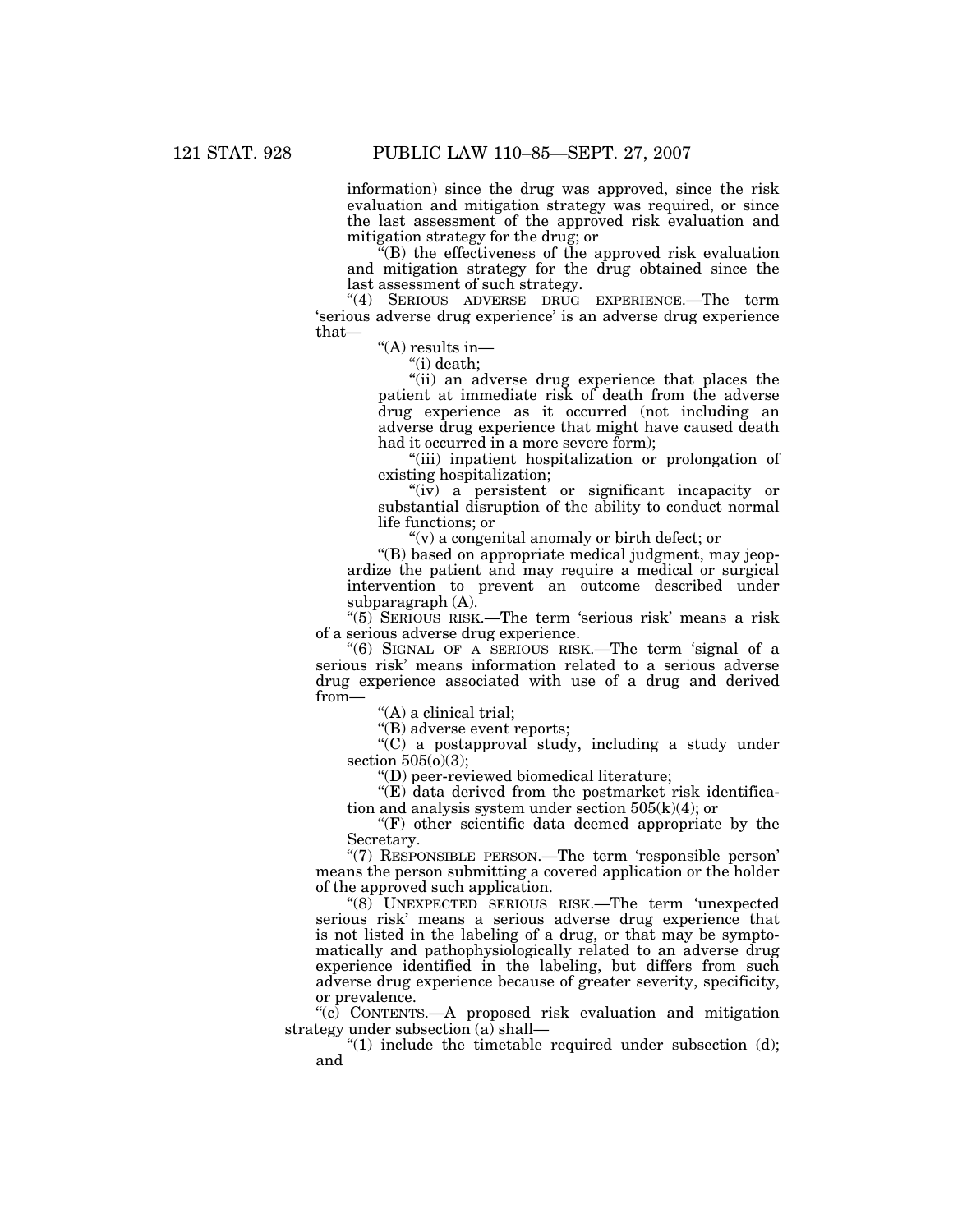" $(2)$  to the extent required by the Secretary, in consultation with the office responsible for reviewing the drug and the office responsible for postapproval safety with respect to the drug, include additional elements described in subsections (e) and (f).

"(d) MINIMAL STRATEGY.—For purposes of subsection  $(c)(1)$ , the Deadlines. risk evaluation and mitigation strategy for a drug shall require a timetable for submission of assessments of the strategy that—

" $(1)$  includes an assessment, by the date that is  $18$  months after the strategy is initially approved;

" $(2)$  includes an assessment by the date that is 3 years after the strategy is initially approved;

''(3) includes an assessment in the seventh year after the strategy is so approved; and

" $(4)$  subject to paragraphs  $(1)$ ,  $(2)$ , and  $(3)$ —

 $(A)$  is at a frequency specified in the strategy;

''(B) is increased or reduced in frequency as necessary as provided for in subsection  $(g)(4)(A)$ ; and

 $(C)$  is eliminated after the 3-year period described in paragraph (1) if the Secretary determines that serious risks of the drug have been adequately identified and assessed and are being adequately managed.

''(e) ADDITIONAL POTENTIAL ELEMENTS OF STRATEGY.—

''(1) IN GENERAL.—The Secretary, in consultation with the offices described in subsection  $(c)(2)$ , may under such subsection require that the risk evaluation and mitigation strategy for a drug include 1 or more of the additional elements described in this subsection if the Secretary makes the determination required with respect to each element involved.

"(2) MEDICATION GUIDE; PATIENT PACKAGE INSERT.—The risk evaluation and mitigation strategy for a drug may require that, as applicable, the responsible person develop for distribution to each patient when the drug is dispensed—

" $(A)$  a Medication Guide, as provided for under part 208 of title 21, Code of Federal Regulations (or any successor regulations); and

 $'(B)$  a patient package insert, if the Secretary determines that such insert may help mitigate a serious risk of the drug.

''(3) COMMUNICATION PLAN.—The risk evaluation and mitigation strategy for a drug may require that the responsible person conduct a communication plan to health care providers, if, with respect to such drug, the Secretary determines that such plan may support implementation of an element of the strategy (including under this paragraph). Such plan may include—

''(A) sending letters to health care providers;

''(B) disseminating information about the elements of the risk evaluation and mitigation strategy to encourage implementation by health care providers of components that apply to such health care providers, or to explain certain safety protocols (such as medical monitoring by periodic laboratory tests); or

''(C) disseminating information to health care providers through professional societies about any serious risks of the drug and any protocol to assure safe use.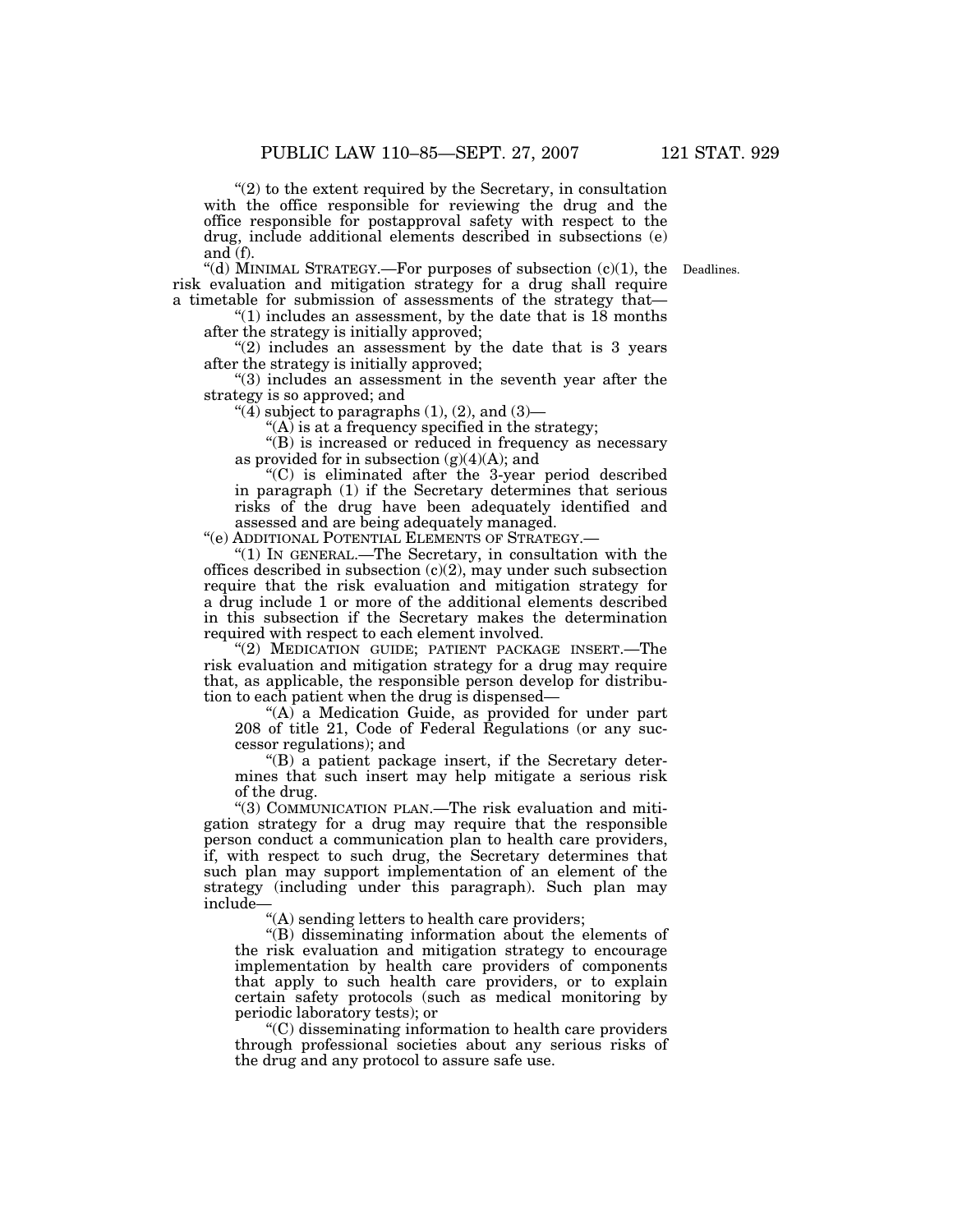''(f) PROVIDING SAFE ACCESS FOR PATIENTS TO DRUGS WITH KNOWN SERIOUS RISKS THAT WOULD OTHERWISE BE UNAVAIL-ABLE.—

''(1) ALLOWING SAFE ACCESS TO DRUGS WITH KNOWN SERIOUS RISKS.—The Secretary, in consultation with the offices described in subsection  $(c)(2)$ , may require that the risk evaluation and mitigation strategy for a drug include such elements as are necessary to assure safe use of the drug, because of its inherent toxicity or potential harmfulness, if the Secretary determines that—

"(A) the drug, which has been shown to be effective, but is associated with a serious adverse drug experience, can be approved only if, or would be withdrawn unless, such elements are required as part of such strategy to mitigate a specific serious risk listed in the labeling of the drug; and

''(B) for a drug initially approved without elements to assure safe use, other elements under subsections (c), (d), and (e) are not sufficient to mitigate such serious risk.

''(2) ASSURING ACCESS AND MINIMIZING BURDEN.—Such elements to assure safe use under paragraph (1) shall—

''(A) be commensurate with the specific serious risk listed in the labeling of the drug;

''(B) within 30 days of the date on which any element under paragraph (1) is imposed, be posted publicly by the Secretary with an explanation of how such elements will mitigate the observed safety risk;

 $\mathbb{F}(C)$  considering such risk, not be unduly burdensome on patient access to the drug, considering in particular—

''(i) patients with serious or life-threatening diseases or conditions; and

''(ii) patients who have difficulty accessing health care (such as patients in rural or medically underserved areas); and

''(D) to the extent practicable, so as to minimize the burden on the health care delivery system—

''(i) conform with elements to assure safe use for other drugs with similar, serious risks; and

"(ii) be designed to be compatible with established distribution, procurement, and dispensing systems for drugs.

''(3) ELEMENTS TO ASSURE SAFE USE.—The elements to assure safe use under paragraph (1) shall include 1 or more goals to mitigate a specific serious risk listed in the labeling of the drug and, to mitigate such risk, may require that—

 $\mathcal{L}(A)$  health care providers who prescribe the drug have particular training or experience, or are specially certified (the opportunity to obtain such training or certification with respect to the drug shall be available to any willing provider from a frontier area in a widely available training or certification method (including an on-line course or via mail) as approved by the Secretary at reasonable cost to the provider);

Deadline.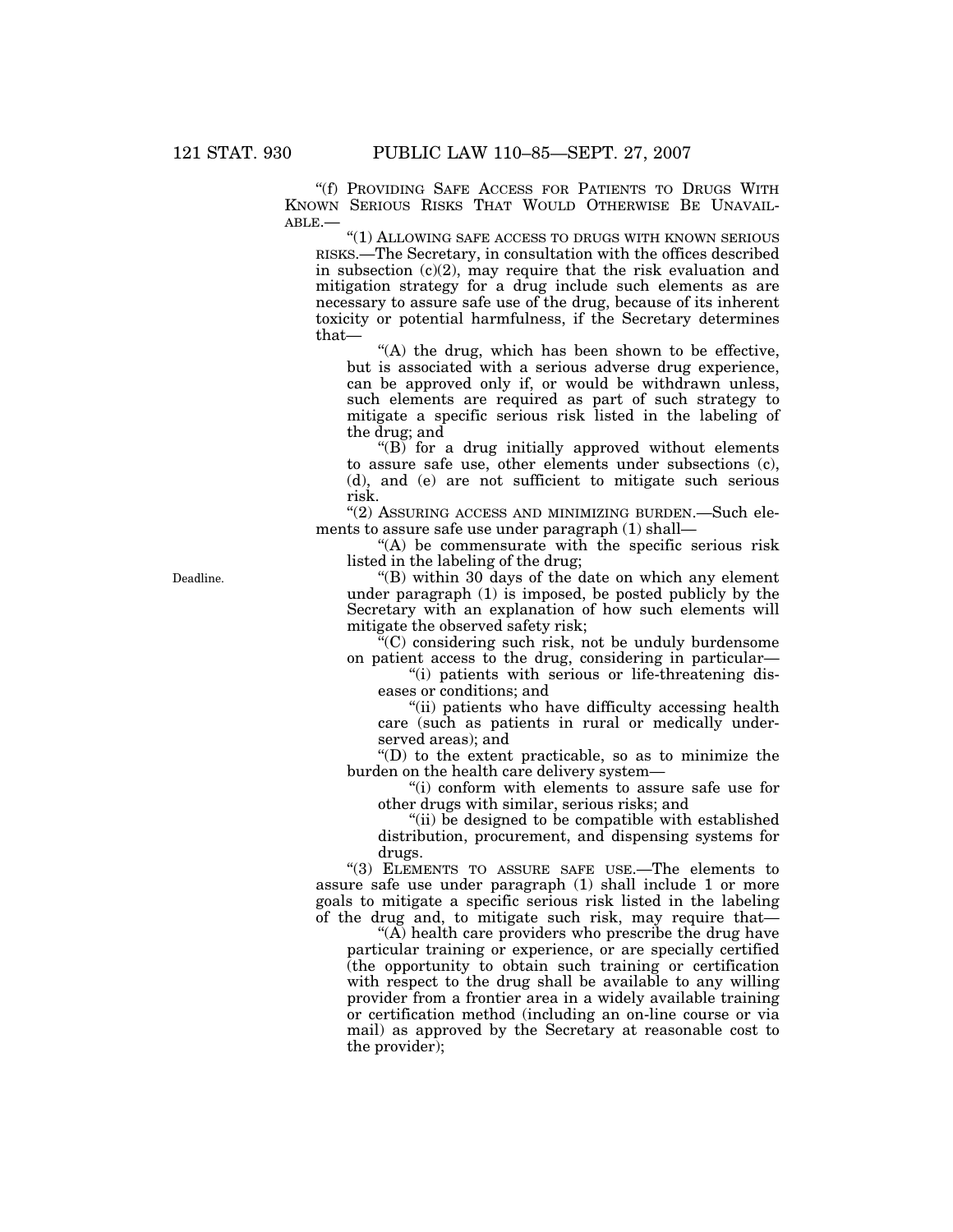''(B) pharmacies, practitioners, or health care settings that dispense the drug are specially certified (the opportunity to obtain such certification shall be available to any willing provider from a frontier area);

''(C) the drug be dispensed to patients only in certain health care settings, such as hospitals;

''(D) the drug be dispensed to patients with evidence or other documentation of safe-use conditions, such as laboratory test results;

 $E(E)$  each patient using the drug be subject to certain monitoring; or

"(F) each patient using the drug be enrolled in a registry.

"(4) IMPLEMENTATION SYSTEM.—The elements to assure safe use under paragraph (1) that are described in subparagraphs (B), (C), and (D) of paragraph (3) may include a system through which the applicant is able to take reasonable steps to—

 $(A)$  monitor and evaluate implementation of such elements by health care providers, pharmacists, and other parties in the health care system who are responsible for implementing such elements; and

''(B) work to improve implementation of such elements by such persons.

''(5) EVALUATION OF ELEMENTS TO ASSURE SAFE USE.—The Secretary, through the Drug Safety and Risk Management Advisory Committee (or successor committee) of the Food and Drug Administration, shall—

''(A) seek input from patients, physicians, pharmacists, and other health care providers about how elements to assure safe use under this subsection for 1 or more drugs may be standardized so as not to be—

''(i) unduly burdensome on patient access to the drug; and

''(ii) to the extent practicable, minimize the burden on the health care delivery system;

''(B) at least annually, evaluate, for 1 or more drugs, the elements to assure safe use of such drug to assess whether the elements—

 $(i)$  assure safe use of the drug;

"(ii) are not unduly burdensome on patient access to the drug; and

"(iii) to the extent practicable, minimize the burden on the health care delivery system; and

''(C) considering such input and evaluations—

''(i) issue or modify agency guidance about how to implement the requirements of this subsection; and

"(ii) modify elements under this subsection for 1 or more drugs as appropriate.

''(6) ADDITIONAL MECHANISMS TO ASSURE ACCESS.—The mechanisms under section 561 to provide for expanded access for patients with serious or life-threatening diseases or conditions may be used to provide access for patients with a serious or life-threatening disease or condition, the treatment of which is not an approved use for the drug, to a drug that is subject to elements to assure safe use under this subsection. The Secretary shall promulgate regulations for how a physician may provide the drug under the mechanisms of section 561.

Regulations.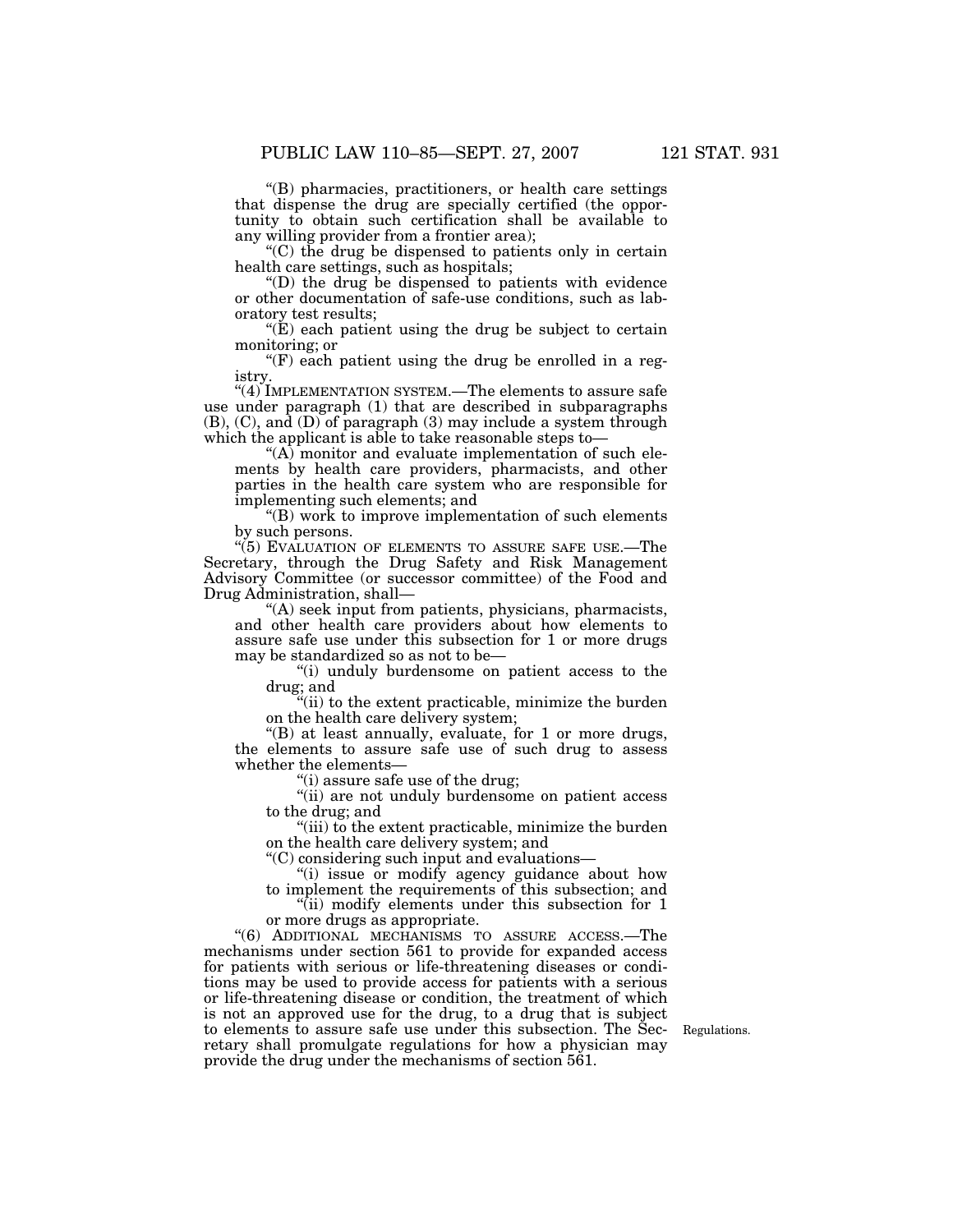"(7) WAIVER IN PUBLIC HEALTH EMERGENCIES.—The Secretary may waive any requirement of this subsection during the period described in section 319(a) of the Public Health Service Act with respect to a qualified countermeasure described under section  $319F-1(a)(2)$  of such Act, to which a requirement under this subsection has been applied, if the Secretary has—

''(A) declared a public health emergency under such section 319; and

''(B) determined that such waiver is required to mitigate the effects of, or reduce the severity of, such public health emergency.

"(8) LIMITATION.-No holder of an approved covered application shall use any element to assure safe use required by the Secretary under this subsection to block or delay approval of an application under section  $505(b)(2)$  or (j) or to prevent application of such element under subsection  $(i)(1)(B)$ to a drug that is the subject of an abbreviated new drug application.

''(g) ASSESSMENT AND MODIFICATION OF APPROVED STRATEGY.—

''(1) VOLUNTARY ASSESSMENTS.—After the approval of a risk evaluation and mitigation strategy under subsection (a), the responsible person involved may, subject to paragraph (2), submit to the Secretary an assessment of, and propose a modification to, the approved strategy for the drug involved at any time.

''(2) REQUIRED ASSESSMENTS.—A responsible person shall, subject to paragraph (5), submit an assessment of, and may propose a modification to, the approved risk evaluation and mitigation strategy for a drug—

''(A) when submitting a supplemental application for a new indication for use under section 505(b) or under section 351 of the Public Health Service Act, unless the drug is not subject to section 503(b) and the risk evaluation and mitigation strategy for the drug includes only the timetable under subsection (d);

''(B) when required by the strategy, as provided for in such timetable under subsection (d);

''(C) within a time period to be determined by the Secretary, if the Secretary, in consultation with the offices described in subsection (c)(2), determines that new safety or effectiveness information indicates that—

"(i) an element under subsection (d) or (e) should be modified or included in the strategy; or

"(ii) an element under subsection (f) should be modified or included in the strategy; or

''(D) within 15 days when ordered by the Secretary, in consultation with the offices described in subsection  $(c)(2)$ , if the Secretary determines that there may be a cause for action by the Secretary under section 505(e). ''(3) REQUIREMENTS FOR ASSESSMENTS.—An assessment

under paragraph (1) or (2) of an approved risk evaluation and mitigation strategy for a drug shall include—

"(A) with respect to any goal under subsection  $(f)$ , an assessment of the extent to which the elements to assure safe use are meeting the goal or whether the goal or such elements should be modified;

Deadline.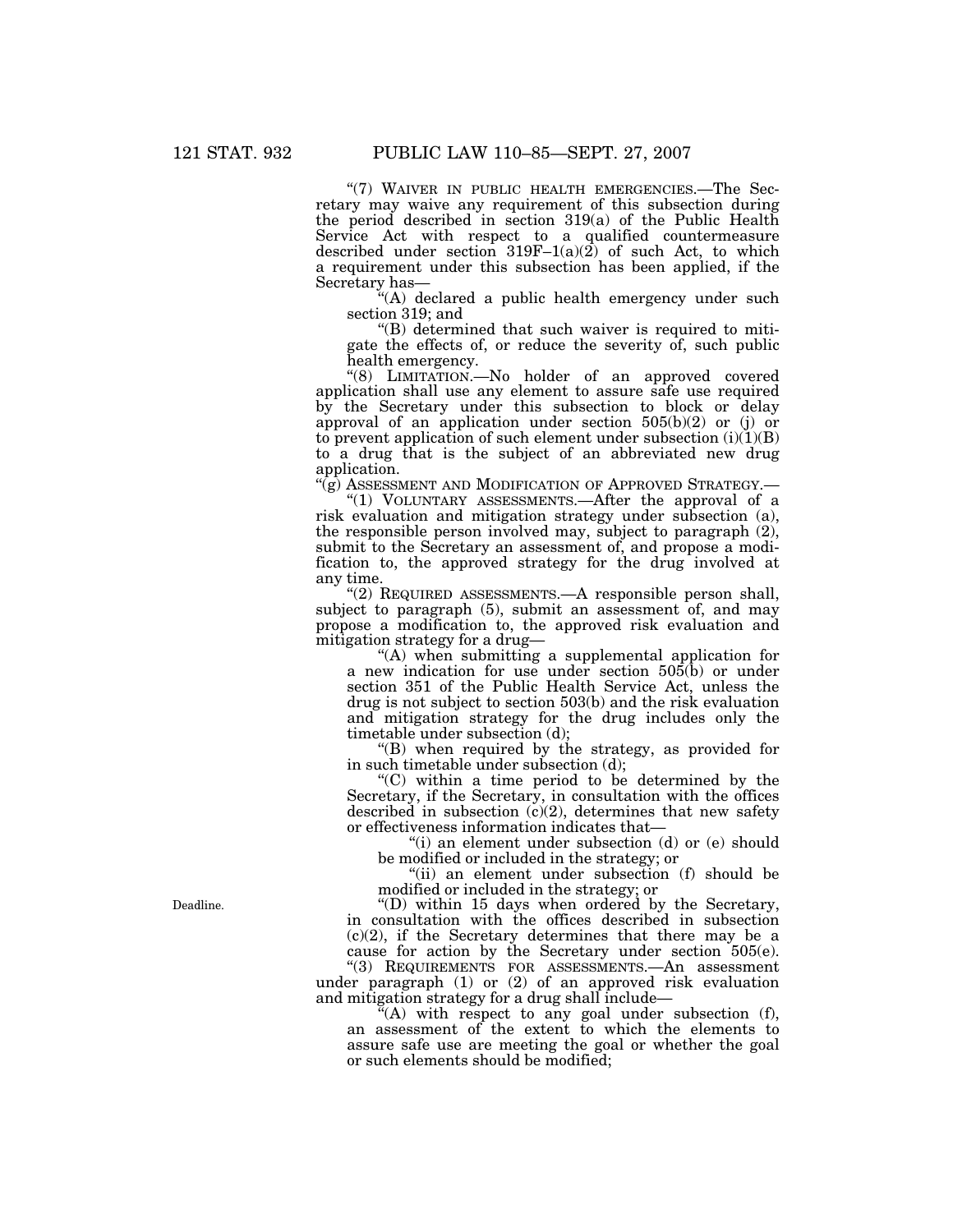''(B) with respect to any postapproval study required under section 505(o) or otherwise undertaken by the responsible person to investigate a safety issue, the status of such study, including whether any difficulties completing the study have been encountered; and

 $(C)$  with respect to any postapproval clinical trial required under section 505(o) or otherwise undertaken by the responsible party to investigate a safety issue, the status of such clinical trial, including whether enrollment has begun, the number of participants enrolled, the expected completion date, whether any difficulties completing the clinical trial have been encountered, and registration information with respect to requirements under subsections (i) and (j) of section 402 of the Public Health Service Act.

"(4) MODIFICATION.—A modification (whether an enhancement or a reduction) to the approved risk evaluation and mitigation strategy for a drug may include the addition or modification of any element under subsection (d) or the addition, modification, or removal of any element under subsection (e) or (f), such as-

"(A) modifying the timetable for assessments of the strategy as provided in subsection (d)(3), including to eliminate assessments; or

''(B) adding, modifying, or removing an element to assure safe use under subsection (f).

''(h) REVIEW OF PROPOSED STRATEGIES; REVIEW OF ASSESS-MENTS OF APPROVED STRATEGIES.—

''(1) IN GENERAL.—The Secretary, in consultation with the offices described in subsection (c)(2), shall promptly review each proposed risk evaluation and mitigation strategy for a drug submitted under subsection (a) and each assessment of an approved risk evaluation and mitigation strategy for a drug submitted under subsection (g).

Deadlines.

''(2) DISCUSSION.—The Secretary, in consultation with the offices described in subsection  $(c)(2)$ , shall initiate discussions with the responsible person for purposes of this subsection to determine a strategy not later than 60 days after any such assessment is submitted or, in the case of an assessment submitted under subsection  $(g)(2)(D)$ , not later than 30 days after such assessment is submitted.

 $"$ (3) ACTION. $-$ 

''(A) IN GENERAL.—Unless the dispute resolution process described under paragraph  $(4)$  or  $(5)$  applies, the Secretary, in consultation with the offices described in subsection  $(c)(2)$ , shall describe any required risk evaluation and mitigation strategy for a drug, or any modification to any required strategy-

''(i) as part of the action letter on the application, when a proposed strategy is submitted under subsection (a) or a modification to the strategy is proposed as part of an assessment of the strategy submitted under subsection  $(g)(1)$ ; or

"(ii) in an order issued not later than 90 days Deadline. after the date discussions of such modification begin under paragraph (2), when a modification to the strategy is proposed as part of an assessment of the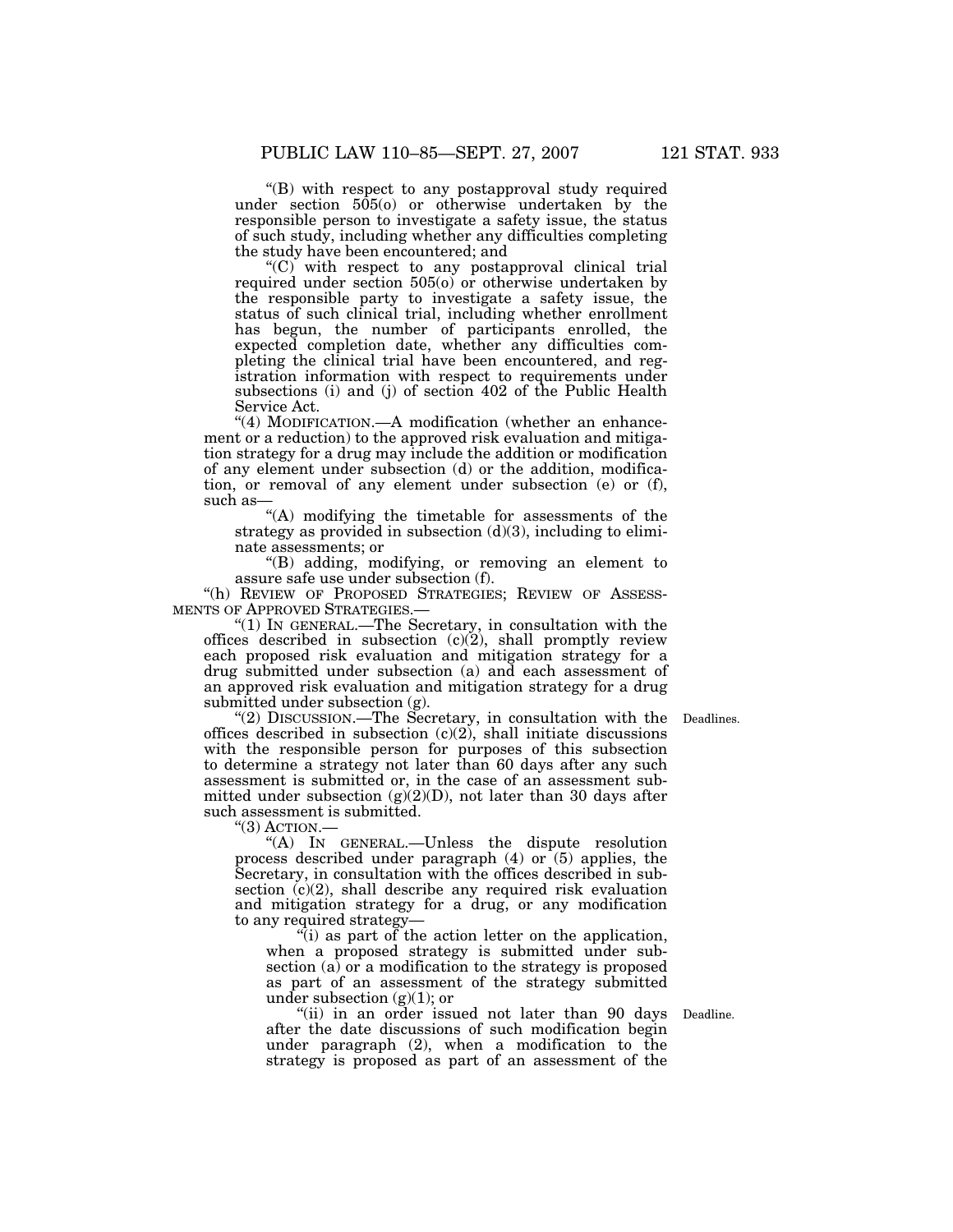strategy submitted under subsection  $(g)(1)$  or under any of subparagraphs (B) through (D) of subsection  $(g)(2)$ .

''(B) INACTION.—An approved risk evaluation and mitigation strategy shall remain in effect until the Secretary acts, if the Secretary fails to act as provided under subparagraph (A).

''(C) PUBLIC AVAILABILITY.—Any action letter described in subparagraph (A)(i) or order described in subparagraph  $(A)(ii)$  shall be made publicly available.

"(4) DISPUTE RESOLUTION AT INITIAL APPROVAL.—If a proposed risk evaluation and mitigation strategy is submitted under subsection  $(a)(1)$  in an application for initial approval of a drug and there is a dispute about the strategy, the responsible person shall use the major dispute resolution procedures as set forth in the letters described in section  $10\dot{1}$ (c) of the Food and Drug Administration Amendments Act of 2007.

''(5) DISPUTE RESOLUTION IN ALL OTHER CASES.—

''(A) REQUEST FOR REVIEW.—

''(i) IN GENERAL.—Not earlier than 15 days, and not later than 35 days, after discussions under paragraph (2) have begun, the responsible person may request in writing that a dispute about the strategy be reviewed by the Drug Safety Oversight Board under subsection (j), except that the determination of the Secretary to require a risk evaluation and mitigation strategy is not subject to review under this paragraph. The preceding sentence does not prohibit review under this paragraph of the particular elements of such a strategy.

"(ii) SCHEDULING.—Upon receipt of a request under clause (i), the Secretary shall schedule the dispute involved for review under subparagraph (B) and, not later than 5 business days of scheduling the dispute for review, shall publish by posting on the Internet or otherwise a notice that the dispute will be reviewed by the Drug Safety Oversight Board.

''(B) SCHEDULING REVIEW.—If a responsible person requests review under subparagraph (A), the Secretary—

''(i) shall schedule the dispute for review at 1 of the next 2 regular meetings of the Drug Safety Oversight Board, whichever meeting date is more practicable; or

"(ii) may convene a special meeting of the Drug Safety Oversight Board to review the matter more promptly, including to meet an action deadline on an application (including a supplemental application).

 $\widetilde{C}$ ) AGREEMENT AFTER DISCUSSION OR ADMINISTRATIVE APPEALS.—

''(i) FURTHER DISCUSSION OR ADMINISTRATIVE APPEALS.—A request for review under subparagraph (A) shall not preclude further discussions to reach agreement on the risk evaluation and mitigation strategy, and such a request shall not preclude the use of administrative appeals within the Food and Drug Administration to reach agreement on the strategy, including appeals as described in the letters

Deadlines.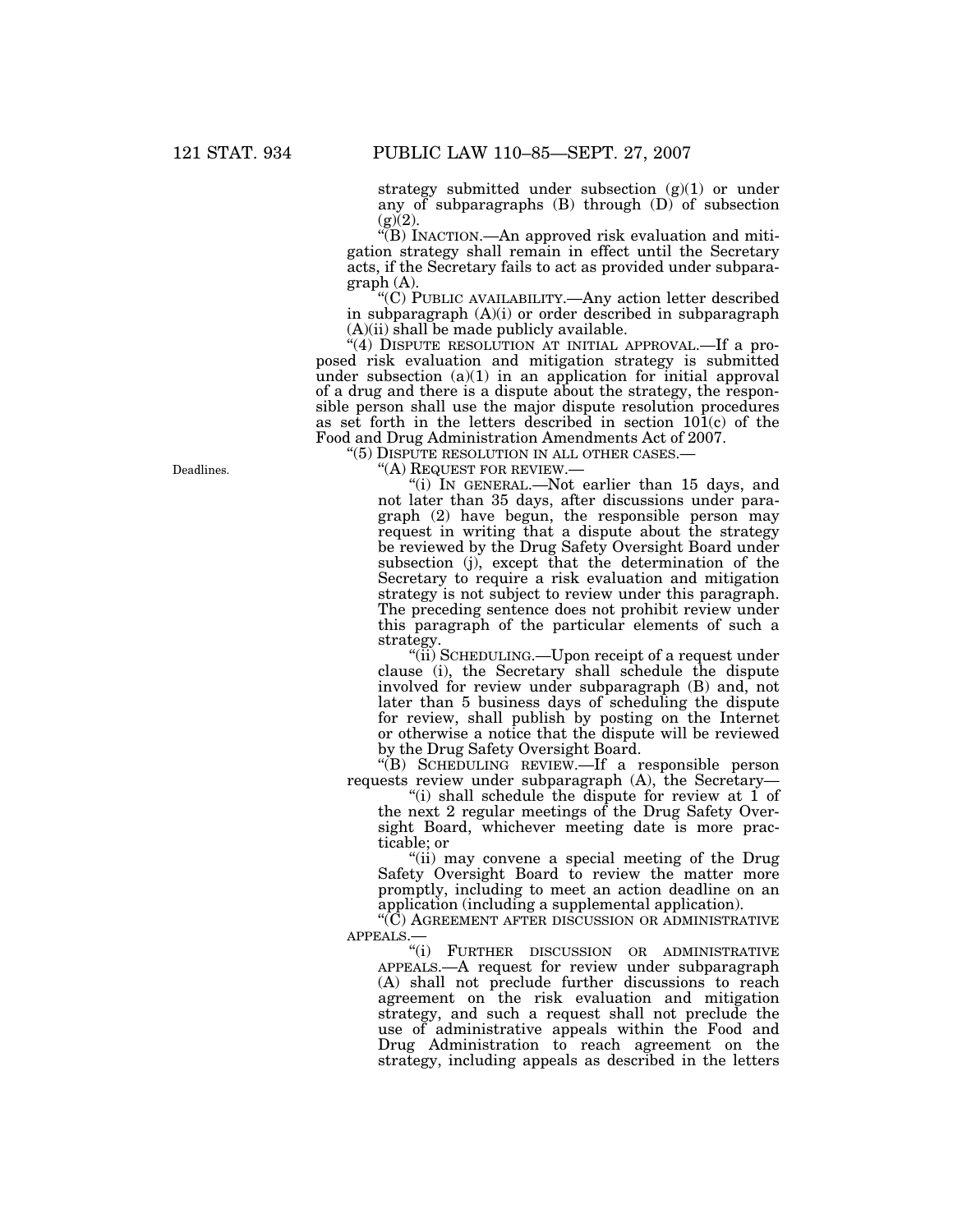described in section 101(c) of the Food and Drug Administration Amendments Act of 2007 for procedural or scientific matters involving the review of human drug applications and supplemental applications that cannot be resolved at the divisional level. At the time a review has been scheduled under subparagraph (B) and notice of such review has been posted, the responsible person shall either withdraw the request under subparagraph (A) or terminate the use of such administrative appeals.

"(ii) AGREEMENT TERMINATES DISPUTE RESOLU-TION.—At any time before a decision and order is issued under subparagraph (G) , the Secretary (in consultation with the offices described in subsection  $(c)(2)$  and the responsible person may reach an agreement on the risk evaluation and mitigation strategy through further discussion or administrative appeals, terminating the dispute resolution process, and the Secretary shall issue an action letter or order, as appropriate, that describes the strategy.

''(D) MEETING OF THE BOARD.—At a meeting of the Drug Safety Oversight Board described in subparagraph (B), the Board shall—

''(i) hear from both parties via written or oral presentation; and

''(ii) review the dispute.

''(E) RECORD OF PROCEEDINGS.—The Secretary shall ensure that the proceedings of any such meeting are recorded, transcribed, and made public within 90 days of the meeting. The Secretary shall redact the transcript to protect any trade secrets and other information that is exempted from disclosure under section 552 of title 5, United States Code, or section 552a of title 5, United States Code.

"(F) RECOMMENDATION OF THE BOARD.—Not later than 5 days after any such meeting, the Drug Safety Oversight Board shall provide a written recommendation on resolving the dispute to the Secretary. Not later than 5 days after the Board provides such written recommendation to the Secretary, the Secretary shall make the recommendation available to the public.

''(G) ACTION BY THE SECRETARY.—

''(i) ACTION LETTER.—With respect to a proposal or assessment referred to in paragraph (1), the Secretary shall issue an action letter that resolves the dispute not later than the later of—

''(I) the action deadline for the action letter on the application; or

"(II)  $\overline{7}$  days after receiving the recommendation of the Drug Safety Oversight Board.

''(ii) ORDER.—With respect to an assessment of an approved risk evaluation and mitigation strategy under subsection  $(g)(1)$  or under any of subparagraphs  $(B)$  through  $(D)$  of subsection  $(g)(2)$ , the Secretary shall issue an order, which shall be made public, that resolves the dispute not later than 7 days after

information. Deadline.

Public

Deadlines. Public information.

Deadlines.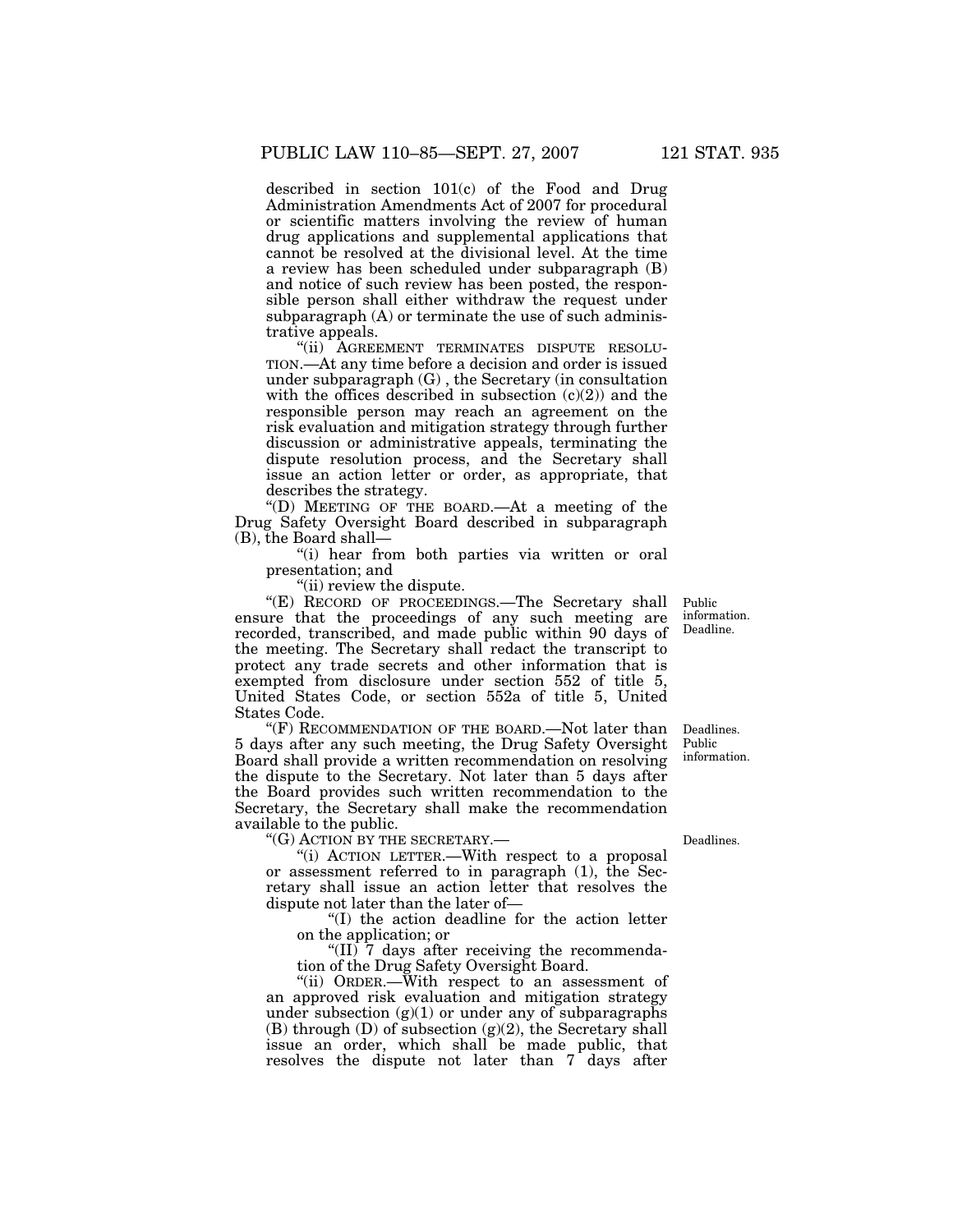receiving the recommendation of the Drug Safety Oversight Board.

"( $\check{H}$ ) INACTION.—An approved risk evaluation and mitigation strategy shall remain in effect until the Secretary acts, if the Secretary fails to act as provided for under subparagraph (G).

''(I) EFFECT ON ACTION DEADLINE.—With respect to a proposal or assessment referred to in paragraph (1), the Secretary shall be considered to have met the action deadline for the action letter on the application if the responsible person requests the dispute resolution process described in this paragraph and if the Secretary—

"(i) has initiated the discussions described under paragraph (2) not less than 60 days before such action deadline; and

''(ii) has complied with the timing requirements of scheduling review by the Drug Safety Oversight Board, providing a written recommendation, and issuing an action letter under subparagraphs  $(B)$ ,  $(F)$ , and (G), respectively.

''(J) DISQUALIFICATION.—No individual who is an employee of the Food and Drug Administration and who reviews a drug or who participated in an administrative appeal under subparagraph  $(C)$ (i) with respect to such drug may serve on the Drug Safety Oversight Board at a meeting under subparagraph (D) to review a dispute about the risk evaluation and mitigation strategy for such drug.

"(K) ADDITIONAL EXPERTISE.—The Drug Safety Oversight Board may add members with relevant expertise from the Food and Drug Administration, including the Office of Pediatrics, the Office of Women's Health, or the Office of Rare Diseases, or from other Federal public health or health care agencies, for a meeting under subparagraph (D) of the Drug Safety Oversight Board.

"(6) USE OF ADVISORY COMMITTEES.—The Secretary may convene a meeting of 1 or more advisory committees of the Food and Drug Administration to—

''(A) review a concern about the safety of a drug or class of drugs, including before an assessment of the risk evaluation and mitigation strategy or strategies of such drug or drugs is required to be submitted under any of subparagraphs (B) through (D) of subsection  $(g)(2)$ ;

''(B) review the risk evaluation and mitigation strategy or strategies of a drug or group of drugs; or

 $C$ <sup>(C)</sup> review a dispute under paragraph  $(4)$  or  $(5)$ .

''(7) PROCESS FOR ADDRESSING DRUG CLASS EFFECTS.—

''(A) IN GENERAL.—When a concern about a serious risk of a drug may be related to the pharmacological class of the drug, the Secretary, in consultation with the offices described in subsection (c)(2), may defer assessments of the approved risk evaluation and mitigation strategies for such drugs until the Secretary has convened 1 or more public meetings to consider possible responses to such concern.

''(B) NOTICE.—If the Secretary defers an assessment under subparagraph (A), the Secretary shall—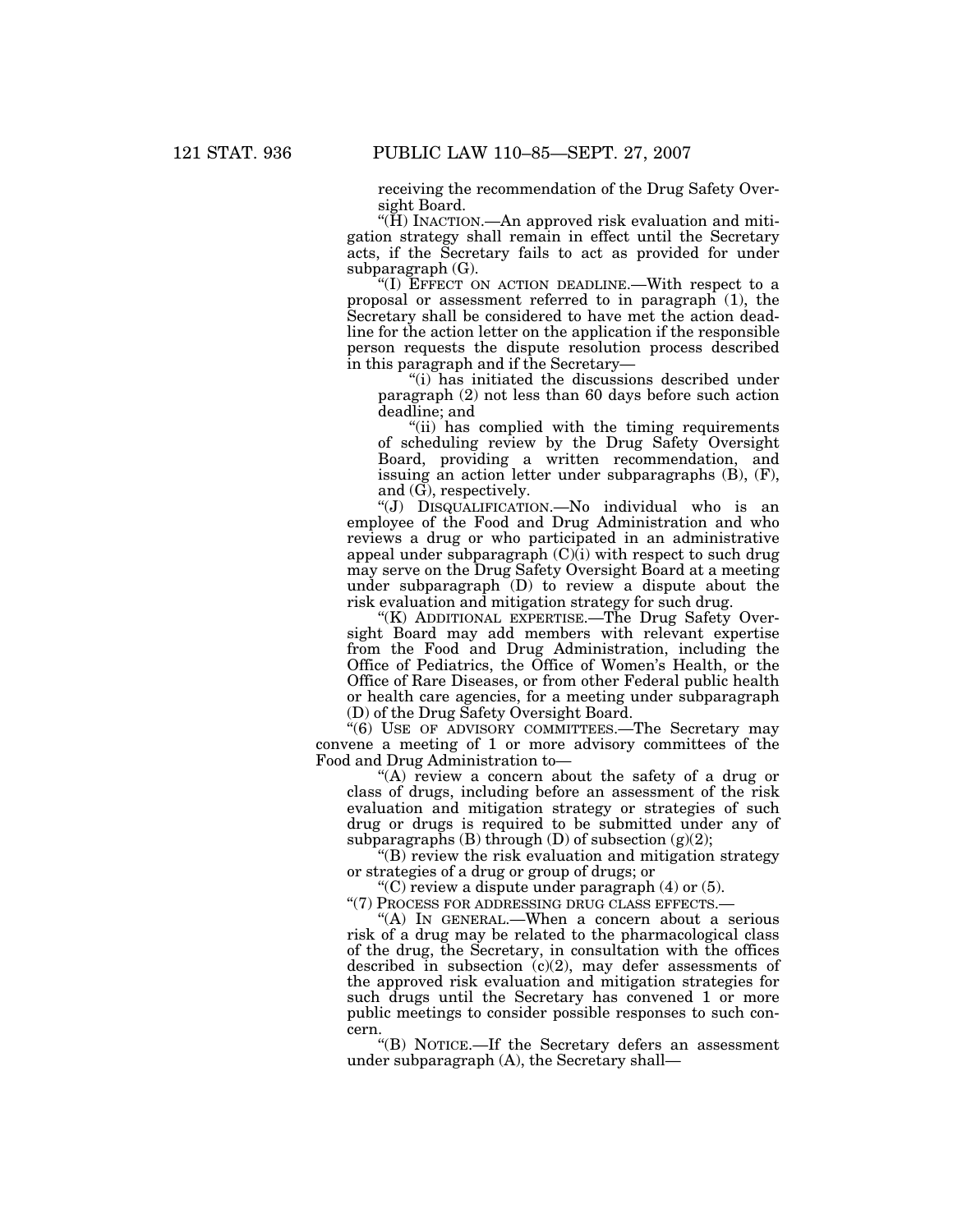"(i) give notice of the deferral to the holder of Deadline. the approved covered application not later than 5 days after the deferral;

"(ii) publish the deferral in the Federal Register; and

''(iii) give notice to the public of any public meetings to be convened under subparagraph (A), including a description of the deferral.

''(C) PUBLIC MEETINGS.—Such public meetings may include—

''(i) 1 or more meetings of the responsible person for such drugs;

"(ii) 1 or more meetings of 1 or more advisory" committees of the Food and Drug Administration, as provided for under paragraph (6); or

''(iii) 1 or more workshops of scientific experts and other stakeholders.

''(D) ACTION.—After considering the discussions from any meetings under subparagraph  $(\tilde{A})$ , the Secretary may—

''(i) announce in the Federal Register a planned regulatory action, including a modification to each risk evaluation and mitigation strategy, for drugs in the pharmacological class;

"(ii) seek public comment about such action; and "(iii) after seeking such comment, issue an order addressing such regulatory action.

''(8) INTERNATIONAL COORDINATION.—The Secretary, in consultation with the offices described in subsection  $(c)(2)$ , may coordinate the timetable for submission of assessments under subsection (d), or a study or clinical trial under section  $505(0)(3)$ , with efforts to identify and assess the serious risks of such drug by the marketing authorities of other countries whose drug approval and risk management processes the Secretary deems comparable to the drug approval and risk management processes of the United States. If the Secretary takes action to coordinate such timetable, the Secretary shall give notice to the responsible person.

''(9) EFFECT.—Use of the processes described in paragraphs (7) and (8) shall not be the sole source of delay of action on an application or a supplement to an application for a drug.

''(i) ABBREVIATED NEW DRUG APPLICATIONS.—

" $(1)$  In GENERAL.—A drug that is the subject of an abbreviated new drug application under section 505(j) is subject to only the following elements of the risk evaluation and mitigation strategy required under subsection (a) for the applicable listed drug:

''(A) A Medication Guide or patient package insert, if required under subsection (e) for the applicable listed drug.

''(B) Elements to assure safe use, if required under subsection (f) for the listed drug. A drug that is the subject of an abbreviated new drug application and the listed drug shall use a single, shared system under subsection (f). The Secretary may waive the requirement under the preceding sentence for a drug that is the subject of an abbreviated new drug application, and permit the applicant to

Public information. Federal Register, publication.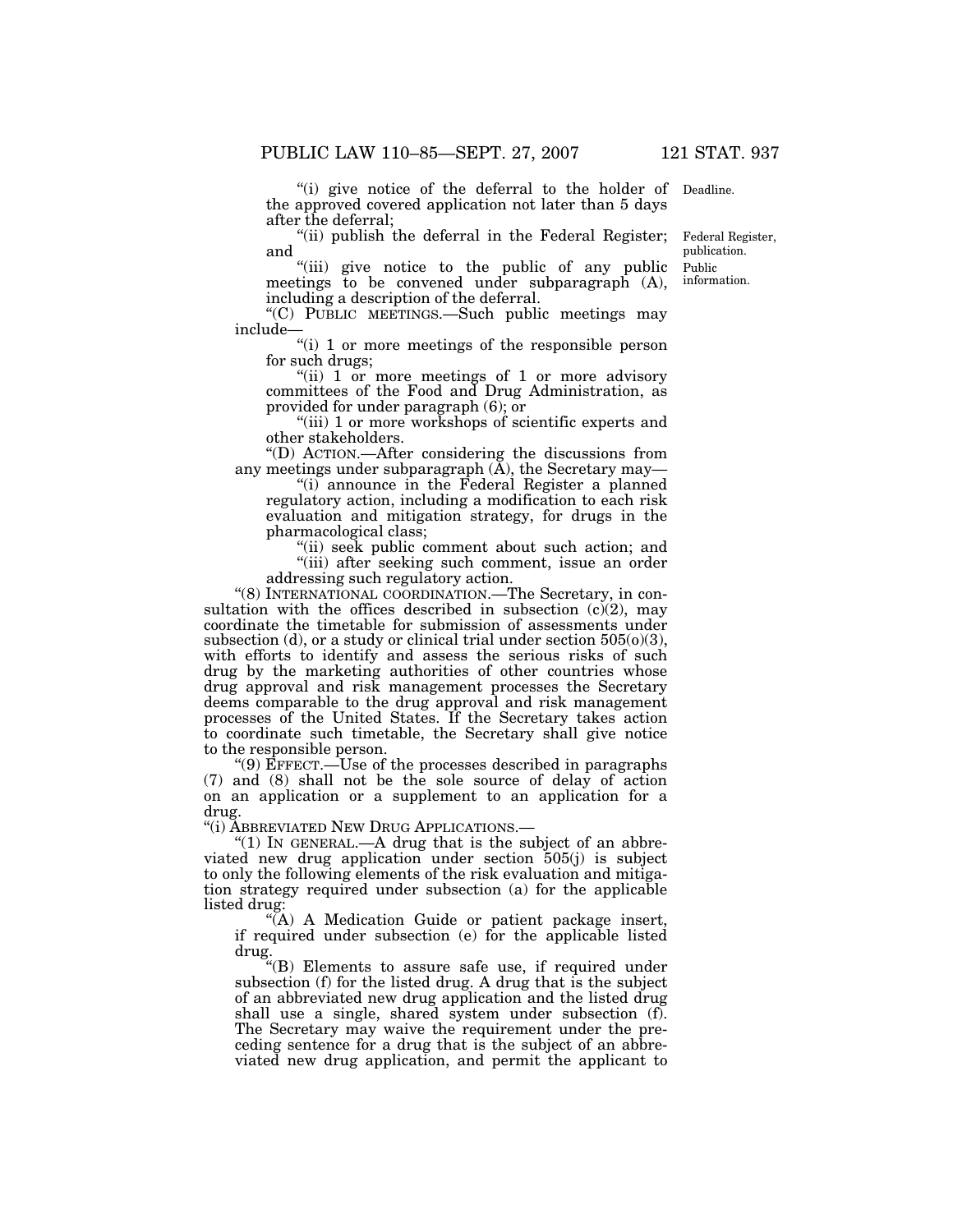use a different, comparable aspect of the elements to assure safe use, if the Secretary determines that—

''(i) the burden of creating a single, shared system outweighs the benefit of a single, system, taking into consideration the impact on health care providers, patients, the applicant for the abbreviated new drug application, and the holder of the reference drug product; or

"(ii) an aspect of the elements to assure safe use for the applicable listed drug is claimed by a patent that has not expired or is a method or process that, as a trade secret, is entitled to protection, and the applicant for the abbreviated new drug application certifies that it has sought a license for use of an aspect of the elements to assure safe use for the applicable

listed drug and that it was unable to obtain a license. A certification under clause (ii) shall include a description of the efforts made by the applicant for the abbreviated new drug application to obtain a license. In a case described in clause (ii), the Secretary may seek to negotiate a voluntary agreement with the owner of the patent, method, or process for a license under which the applicant for such abbreviated new drug application may use an aspect of the elements to assure safe use, if required under subsection (f) for the applicable listed drug, that is claimed by a patent that has not expired or is a method or process that as a trade secret is entitled to protection.

"(2) ACTION BY SECRETARY.—For an applicable listed drug for which a drug is approved under section 505(j), the Secretary—

"(A) shall undertake any communication plan to health care providers required under subsection  $(e)(3)$  for the applicable listed drug; and

"(B) shall inform the responsible person for the drug that is so approved if the risk evaluation and mitigation strategy for the applicable listed drug is modified.

''(j) DRUG SAFETY OVERSIGHT BOARD.—

" $(1)$  In GENERAL.—There is established a Drug Safety Oversight Board.

"(2) COMPOSITION; MEETINGS.—The Drug Safety Oversight Board shall—

''(A) be composed of scientists and health care practitioners appointed by the Secretary, each of whom is an employee of the Federal Government;

''(B) include representatives from offices throughout the Food and Drug Administration, including the offices responsible for postapproval safety of drugs;

''(C) include at least 1 representative each from the National Institutes of Health and the Department of Health and Human Services (other than the Food and Drug Administration);

''(D) include such representatives as the Secretary shall designate from other appropriate agencies that wish to provide representatives; and

 $E(E)$  meet at least monthly to provide oversight and advice to the Secretary on the management of important drug safety issues.''.

Establishment.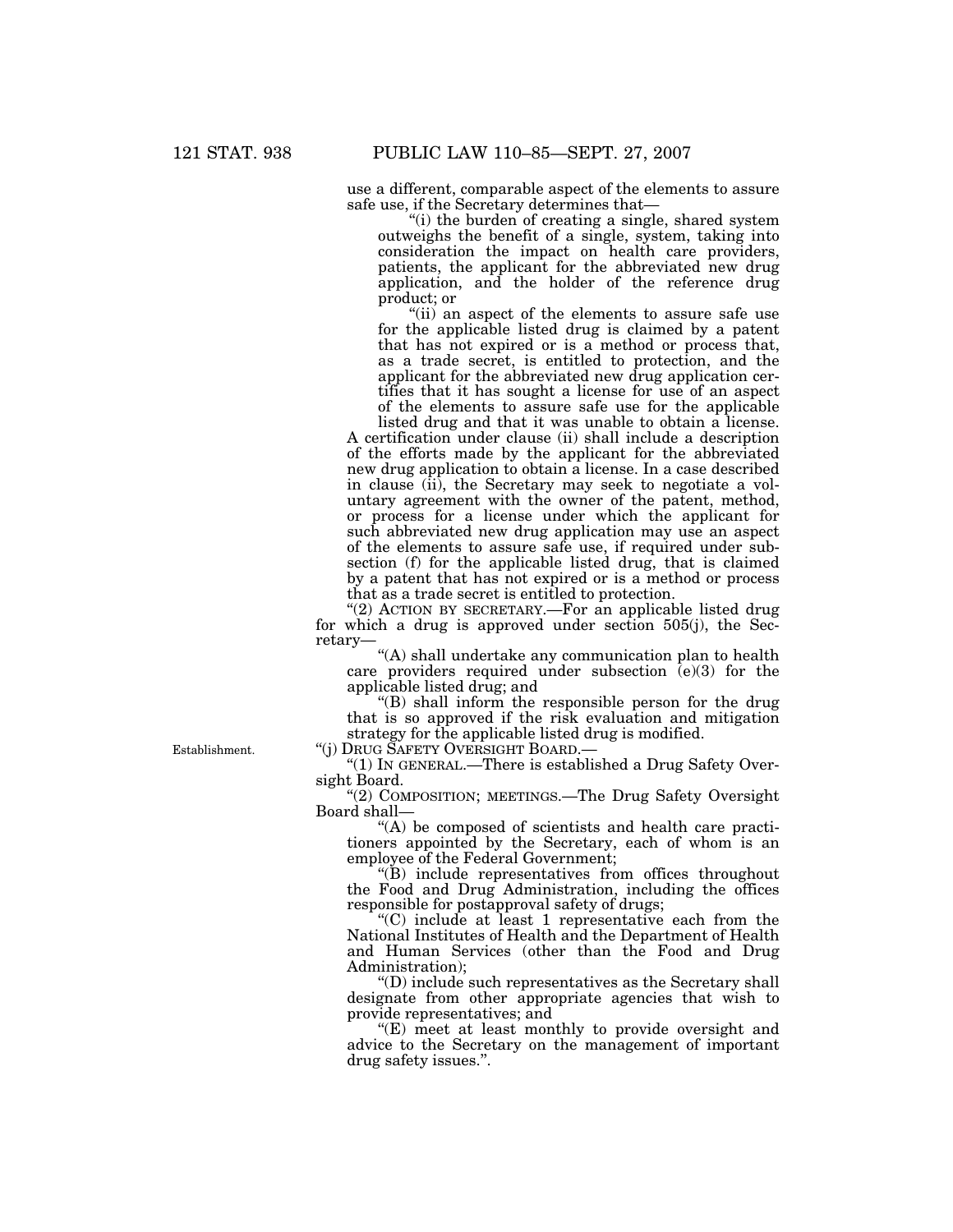(c) REGULATION OF BIOLOGICAL PRODUCTS.—Section 351 of the Public Health Service Act (42 U.S.C. 262) is amended—

 $(1)$  in subsection  $(a)(2)$ , by adding at the end the following: ''(D) POSTMARKET STUDIES AND CLINICAL TRIALS; LABELING; RISK EVALUATION AND MITIGATION STRATEGY.—A person that submits an application for a license under this paragraph is subject to sections  $505(0)$ ,  $505(p)$ , and  $505-1$  of the Federal Food, Drug, and Cosmetic Act.''; and

 $(2)$  in subsection  $(j)$ , by inserting ", including the requirements under sections  $505(0)$ ,  $505(p)$ , and  $505-1$  of such Act," after '', and Cosmetic Act''.

(d) ADVERTISEMENTS OF DRUGS.—The Federal Food, Drug, and Cosmetic Act (21 U.S.C. 301 et seq.), as amended by section 801(b), is amended—

(1) in section 301 (21 U.S.C. 331), by adding at the end the following:

"(kk) The dissemination of a television advertisement without complying with section 503B.''; and

(2) by inserting after section 503A the following:

#### **''SEC. 503B. PREREVIEW OF TELEVISION ADVERTISEMENTS.**

21 USC 353b.

Deadline.

"(a) IN GENERAL.—The Secretary may require the submission of any television advertisement for a drug (including any script, story board, rough, or a completed video production of the television advertisement) to the Secretary for review under this section not later than 45 days before dissemination of the television advertisement.

''(b) REVIEW.—In conducting a review of a television advertisement under this section, the Secretary may make recommendations with respect to information included in the label of the drug—

" $(1)$  on changes that are—

"(A) necessary to protect the consumer good and wellbeing; or

''(B) consistent with prescribing information for the product under review; and

" $(2)$  if appropriate and if information exists, on statements for inclusion in the advertisement to address the specific efficacy of the drug as it relates to specific population groups, including elderly populations, children, and racial and ethnic minorities.

''(c) NO AUTHORITY TO REQUIRE CHANGES.—Except as provided by subsection (e), this section does not authorize the Secretary to make or direct changes in any material submitted pursuant to subsection (a).

''(d) ELDERLY POPULATIONS, CHILDREN, RACIALLY AND ETH-NICALLY DIVERSE COMMUNITIES.—In formulating recommendations under subsection (b), the Secretary shall take into consideration the impact of the advertised drug on elderly populations, children, and racially and ethnically diverse communities.

''(e) SPECIFIC DISCLOSURES.—

''(1) SERIOUS RISK; SAFETY PROTOCOL.—In conducting a review of a television advertisement under this section, if the Secretary determines that the advertisement would be false or misleading without a specific disclosure about a serious risk listed in the labeling of the drug involved, the Secretary may require inclusion of such disclosure in the advertisement.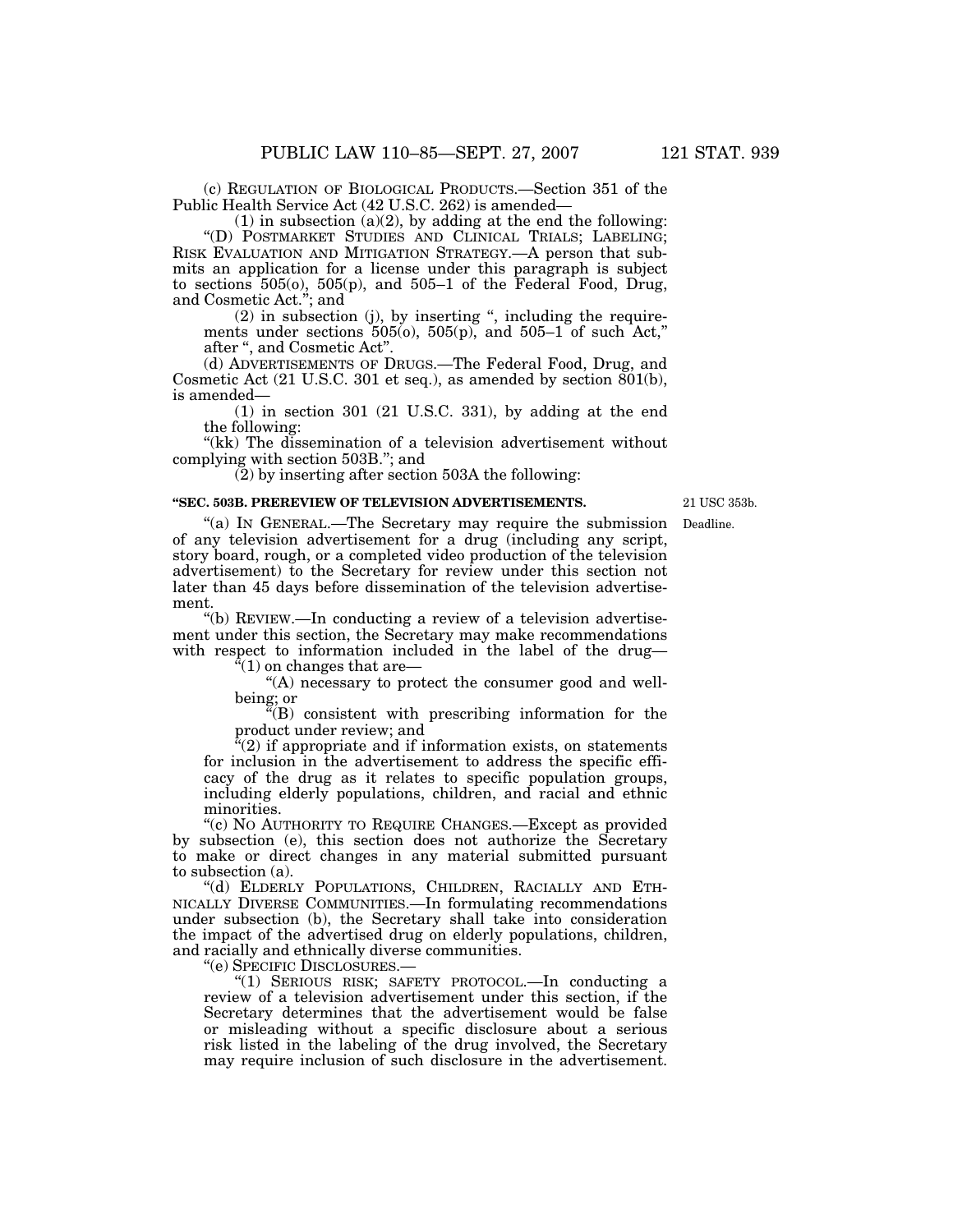"(2) DATE OF APPROVAL.—In conducting a review of a television advertisement under this section, the Secretary may require the advertisement to include, for a period not to exceed 2 years from the date of the approval of the drug under section 505 or section 351 of the Public Health Service Act, a specific disclosure of such date of approval if the Secretary determines that the advertisement would otherwise be false or misleading.

''(f) RULE OF CONSTRUCTION.—Nothing in this section may be construed as having any effect on requirements under section  $502(n)$ or on the authority of the Secretary under section 314.550, 314.640, 601.45, or 601.94 of title 21, Code of Federal Regulations (or successor regulations).''.

(3) DIRECT-TO-CONSUMER ADVERTISEMENTS.—

(A) IN GENERAL.—Section 502(n) of the Federal Food, Drug, and Cosmetic Act (21 U.S.C. 352(n)) is amended by adding at the end the following: ''In the case of an advertisement for a drug subject to section 503(b)(1) presented directly to consumers in television or radio format and stating the name of the drug and its conditions of use, the major statement relating to side effects and contraindications shall be presented in a clear, conspicuous, and neutral manner.''.

(B) REGULATIONS TO DETERMINE CLEAR, CONSPICUOUS, AND NEUTRAL MANNER.—Not later than 30 months after the date of the enactment of the Food and Drug Administration Amendments Act of 2007, the Secretary of Health and Human Services shall by regulation establish standards for determining whether a major statement relating to side effects and contraindications of a drug, described in section 502(n) of the Federal Food, Drug, and Cosmetic Act  $(21 \text{ U.S.C. } 352(n))$  (as amended by subparagraph  $(A)$ ) is presented in the manner required under such section. (4) CIVIL PENALTIES.—Section 303 of the Federal Food,

Drug, and Cosmetic Act (21 U.S.C. 333), as amended by section  $801(b)$ , is amended by adding at the end the following:

" $(g)(1)$  With respect to a person who is a holder of an approved application under section 505 for a drug subject to section 503(b) or under section 351 of the Public Health Service Act, any such person who disseminates or causes another party to disseminate a direct-to-consumer advertisement that is false or misleading shall be liable to the United States for a civil penalty in an amount not to exceed \$250,000 for the first such violation in any 3-year period, and not to exceed \$500,000 for each subsequent violation in any 3-year period. No other civil monetary penalties in this Act (including the civil penalty in section  $303(\bar{f})(4)$ ) shall apply to a violation regarding direct-to-consumer advertising. For purposes of this paragraph: (A) Repeated dissemination of the same or similar advertisement prior to the receipt of the written notice referred to in paragraph (2) for such advertisements shall be considered one violation. (B) On and after the date of the receipt of such a notice, all violations under this paragraph occurring in a single day shall be considered one violation. With respect to advertisements that appear in magazines or other publications that are published less frequently than daily, each issue date (whether weekly or monthly) shall be treated as a single day for the purpose of calculating the number of violations under this paragraph.

Deadline. 21 USC 352 note.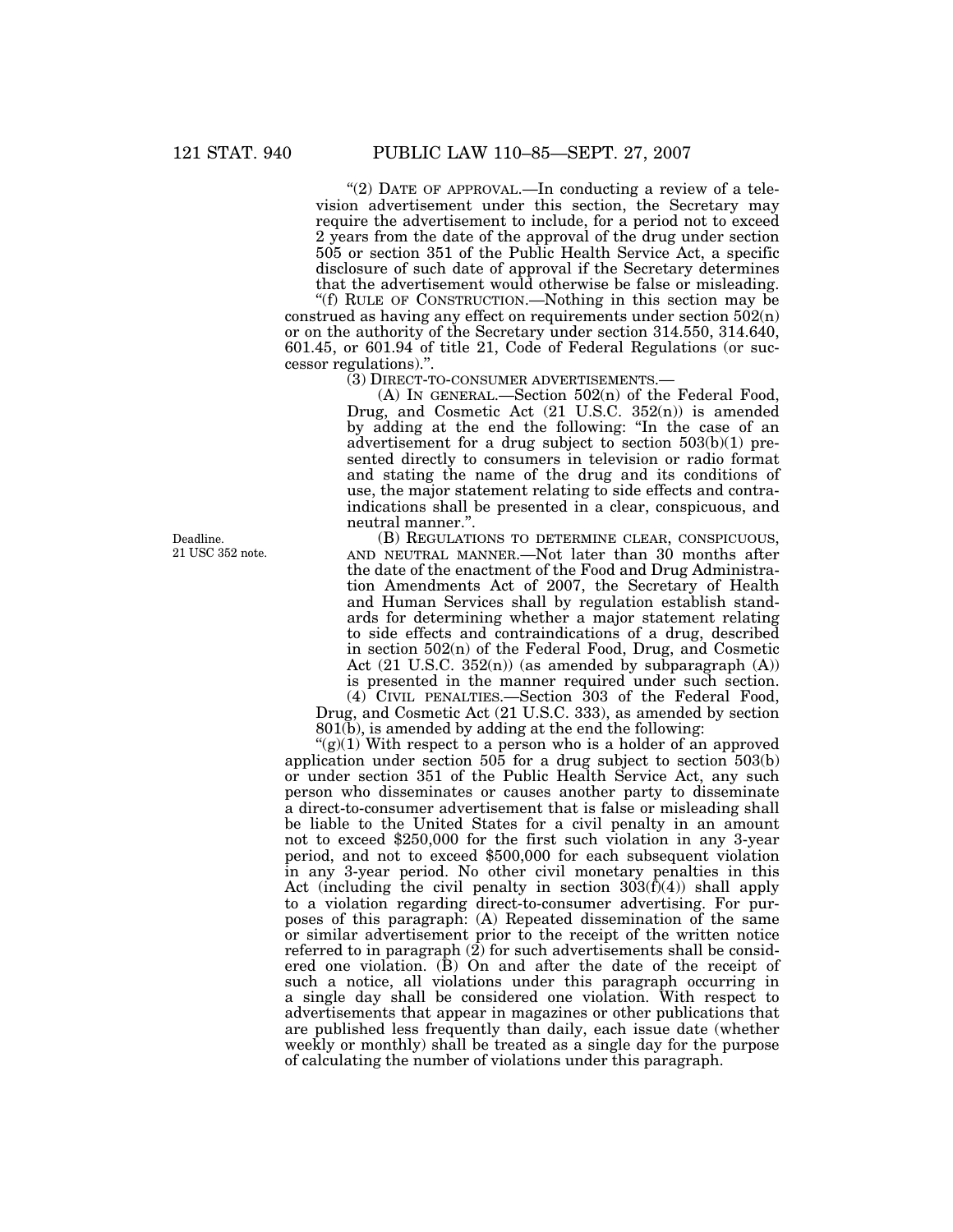"(2) A civil penalty under paragraph (1) shall be assessed Public record. by the Secretary by an order made on the record after providing written notice to the person to be assessed a civil penalty and an opportunity for a hearing in accordance with this paragraph and section 554 of title 5, United States Code. If upon receipt of the written notice, the person to be assessed a civil penalty objects and requests a hearing, then in the course of any investigation related to such hearing, the Secretary may issue subpoenas requiring the attendance and testimony of witnesses and the production of evidence that relates to the matter under investigation, including information pertaining to the factors described in paragraph (3).

" $(3)$  The Secretary, in determining the amount of the civil penalty under paragraph (1), shall take into account the nature, circumstances, extent, and gravity of the violation or violations, including the following factors:

(A) Whether the person submitted the advertisement or a similar advertisement for review under section 736A.

''(B) Whether the person submitted the advertisement for review if required under section 503B.

''(C) Whether, after submission of the advertisement as described in subparagraph (A) or (B), the person disseminated or caused another party to disseminate the advertisement before the end of the 45-day comment period.

''(D) Whether the person incorporated any comments made by the Secretary with regard to the advertisement into the advertisement prior to its dissemination.

''(E) Whether the person ceased distribution of the advertisement upon receipt of the written notice referred to in paragraph (2) for such advertisement.

" $(F)$  Whether the person had the advertisement reviewed by qualified medical, regulatory, and legal reviewers prior to its dissemination.

''(G) Whether the violations were material.

"(H) Whether the person who created the advertisement or caused the advertisement to be created acted in good faith.

''(I) Whether the person who created the advertisement or caused the advertisement to be created has been assessed a civil penalty under this provision within the previous 1 year period.

''(J) The scope and extent of any voluntary, subsequent remedial action by the person.

"(K) Such other matters, as justice may require.

 $\mathcal{L}(4)(A)$  Subject to subparagraph  $(B)$ , no person shall be required to pay a civil penalty under paragraph (1) if the person submitted the advertisement to the Secretary and disseminated or caused another party to disseminate such advertisement after incorporating each comment received from the Secretary.

''(B) The Secretary may retract or modify any prior comments the Secretary has provided to an advertisement submitted to the Secretary based on new information or changed circumstances, so long as the Secretary provides written notice to the person of the new views of the Secretary on the advertisement and provides a reasonable time for modification or correction of the advertisement prior to seeking any civil penalty under paragraph (1).

''(5) The Secretary may compromise, modify, or remit, with or without conditions, any civil penalty which may be assessed

Notification.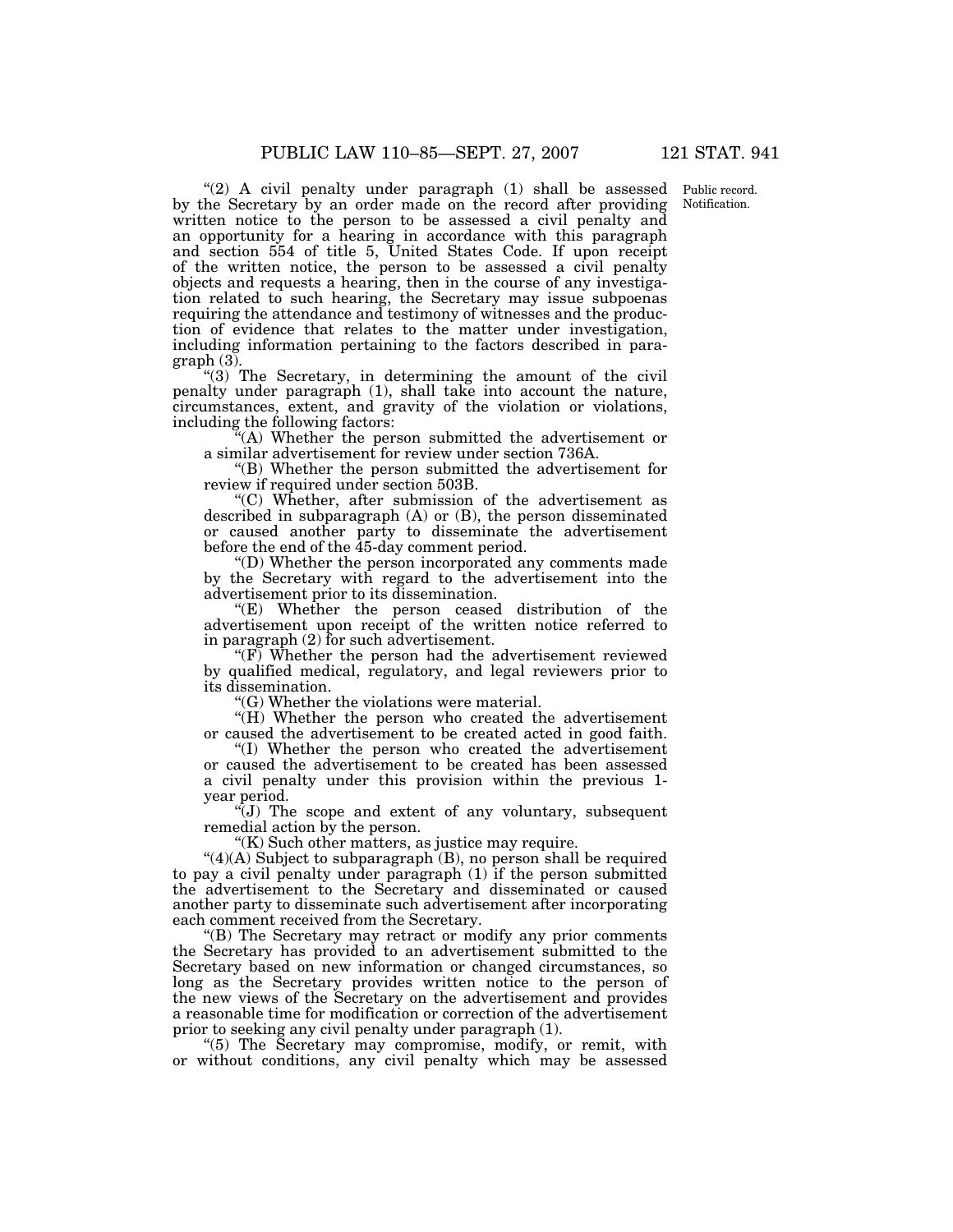under paragraph (1). The amount of such penalty, when finally determined, or the amount charged upon in compromise, may be deducted from any sums owed by the United States to the person charged.

 $\sqrt{6}$  (6) Any person who requested, in accordance with paragraph (2), a hearing with respect to the assessment of a civil penalty and who is aggrieved by an order assessing a civil penalty, may file a petition for de novo judicial review of such order with the United States Court of Appeals for the District of Columbia Circuit or for any other circuit in which such person resides or transacts business. Such a petition may only be filed within the 60-day period beginning on the date the order making such assessments was issued.

" $(7)$  If any person fails to pay an assessment of a civil penalty under paragraph (1)—

''(A) after the order making the assessment becomes final, and if such person does not file a petition for judicial review of the order in accordance with paragraph (6), or

''(B) after a court in an action brought under paragraph (6) has entered a final judgment in favor of the Secretary, the Attorney General of the United States shall recover the amount assessed (plus interest at currently prevailing rates from the date of the expiration of the 60-day period referred to in paragraph (6) or the date of such final judgment, as the case may be) in an action brought in any appropriate district court of the United States. In such an action, the validity, amount, and appropriateness of such penalty shall not be subject to review.''.

(5) REPORT ON DIRECT-TO-CONSUMER ADVERTISING.—Not later than 24 months after the date of the enactment of this Act, the Secretary of Health and Human Services shall report to the Congress on direct-to-consumer advertising and its ability to communicate to subsets of the general population, including elderly populations, children, and racial and ethnic minority communities. The Secretary shall utilize the Advisory Committee on Risk Communication established under this Act to advise the Secretary with respect to such report. The Advisory Committee shall study direct-to-consumer advertising as it relates to increased access to health information and decreased health disparities for these populations. The report required by this paragraph shall recommend effective ways to present and disseminate information to these populations. Such report shall also make recommendations regarding impediments to the participation of elderly populations, children, racially and ethnically diverse communities, and medically underserved populations in clinical drug trials and shall recommend best practice approaches for increasing the inclusion of such subsets of the general population. The Secretary of Health and Human Services shall submit the report under this paragraph to the Committee on Health, Education, Labor, and Pensions of the Senate and the Committee on Energy and Commerce of the House of Representatives.

(6) RULEMAKING.—Section 502(n) of the Federal Food, Drug, and Cosmetic Act (21 U.S.C. 352(n)) is amended by striking "the procedure specified in section  $701(e)$  of this Act"

and inserting "section 701(a)".<br>(e) RULE OF CONSTRUCTION REGARDING PEDIATRIC STUDIES.— This title and the amendments made by this title may not be

Deadline.

21 USC 355a note.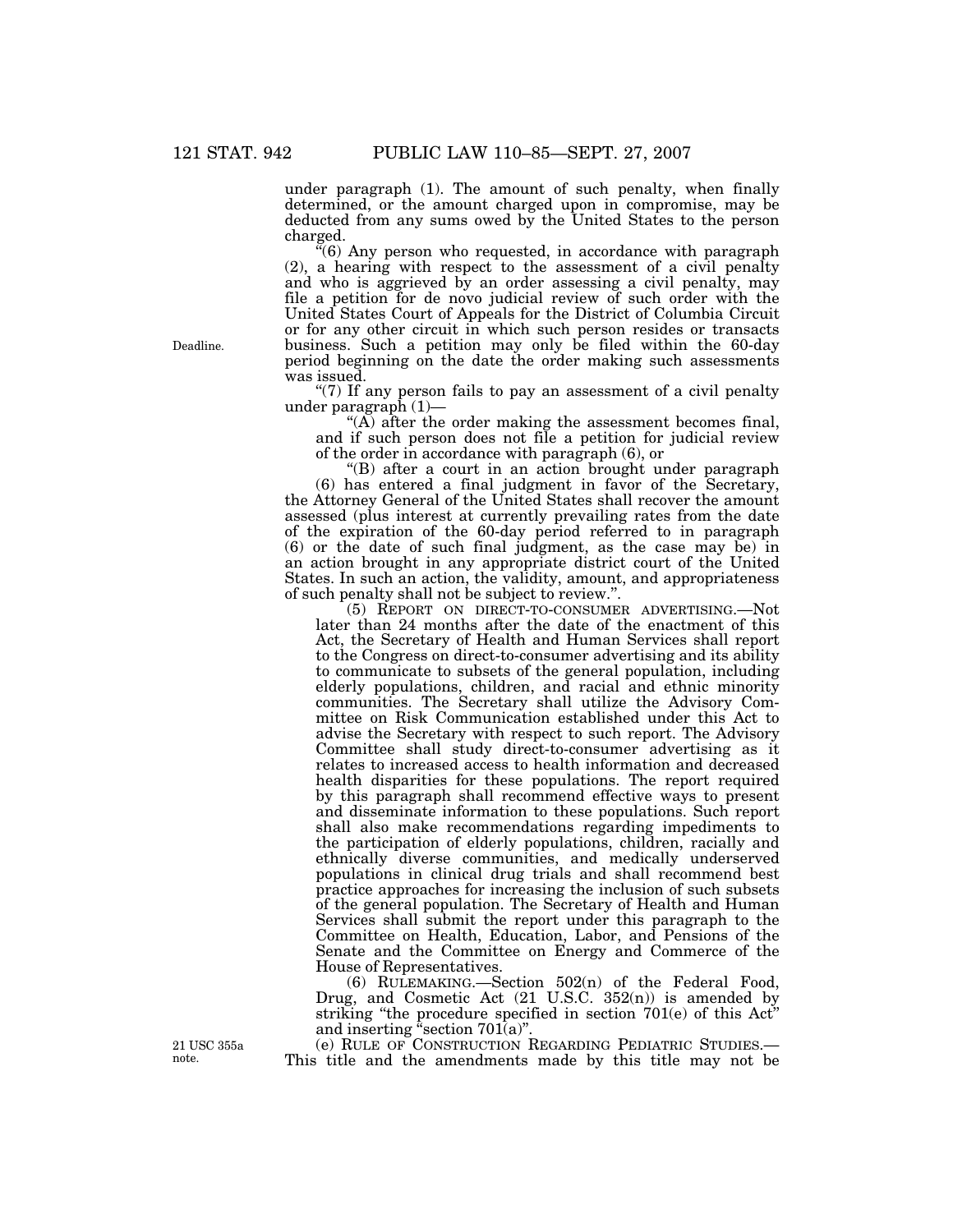construed as affecting the authority of the Secretary of Health and Human Services to request pediatric studies under section 505A of the Federal Food, Drug, and Cosmetic Act or to require such studies under section 505B of such Act.

#### **SEC. 902. ENFORCEMENT.**

(a) MISBRANDING.—Section 502 of the Federal Food, Drug, and Cosmetic Act (21 U.S.C. 352) is amended by adding at the end the following:

"(y) If it is a drug subject to an approved risk evaluation and mitigation strategy pursuant to section 505(p) and the responsible person (as such term is used in section 505–1) fails to comply with a requirement of such strategy provided for under subsection  $(d)$ , (e), or  $\overline{f}$  of section 505–1.

" $(z)$  If it is a drug, and the responsible person (as such term is used in section  $505(0)$  is in violation of a requirement established under paragraph (3) (relating to postmarket studies and clinical trials) or paragraph (4) (relating to labeling) of section 505(o) with respect to such drug.''.

(b) CIVIL PENALTIES.—Section 303(f) of the Federal Food, Drug, and Cosmetic Act, as amended by section 801(b), is amended—

(1) by inserting after paragraph (3), as added by section 801(b)(2), the following:

" $(4)(A)$  Any responsible person (as such term is used in section 505–1) that violates a requirement of section 505(o), 505(p), or 505–1 shall be subject to a civil monetary penalty of—

''(i) not more than \$250,000 per violation, and not to exceed \$1,000,000 for all such violations adjudicated in a single proceeding; or

"(ii) in the case of a violation that continues after the Secretary provides written notice to the responsible person, the responsible person shall be subject to a civil monetary penalty of \$250,000 for the first 30-day period (or any portion thereof) that the responsible person continues to be in violation, and such amount shall double for every 30-day period thereafter that the violation continues, not to exceed \$1,000,000 for any 30-day period, and not to exceed \$10,000,000 for all such violations adjudicated in a single proceeding.

''(B) In determining the amount of a civil penalty under subparagraph (A)(ii), the Secretary shall take into consideration whether the responsible person is making efforts toward correcting the violation of the requirement of section  $505(0)$ ,  $505(p)$ , or  $505-$ 1 for which the responsible person is subject to such civil penalty.''; and

(2) in paragraph (5), as redesignated by section  $801(b)(2)(A)$ , by striking "paragraph  $(1)$ ,  $(2)$ , or  $(3)$ " each place it appears and inserting "paragraph  $(1)$ ,  $(2)$ ,  $(3)$ , or  $(4)$ ".

#### **SEC. 903. NO EFFECT ON WITHDRAWAL OR SUSPENSION OF APPROVAL.**

Section 505(e) of the Federal Food, Drug, and Cosmetic Act  $(21 \text{ U.S.C. } 355(e))$  is amended by adding at the end the following: ''The Secretary may withdraw the approval of an application submitted under this section, or suspend the approval of such an application, as provided under this subsection, without first ordering the applicant to submit an assessment of the approved risk evaluation and mitigation strategy for the drug under section 505–  $1(g)(2)(D)$ .".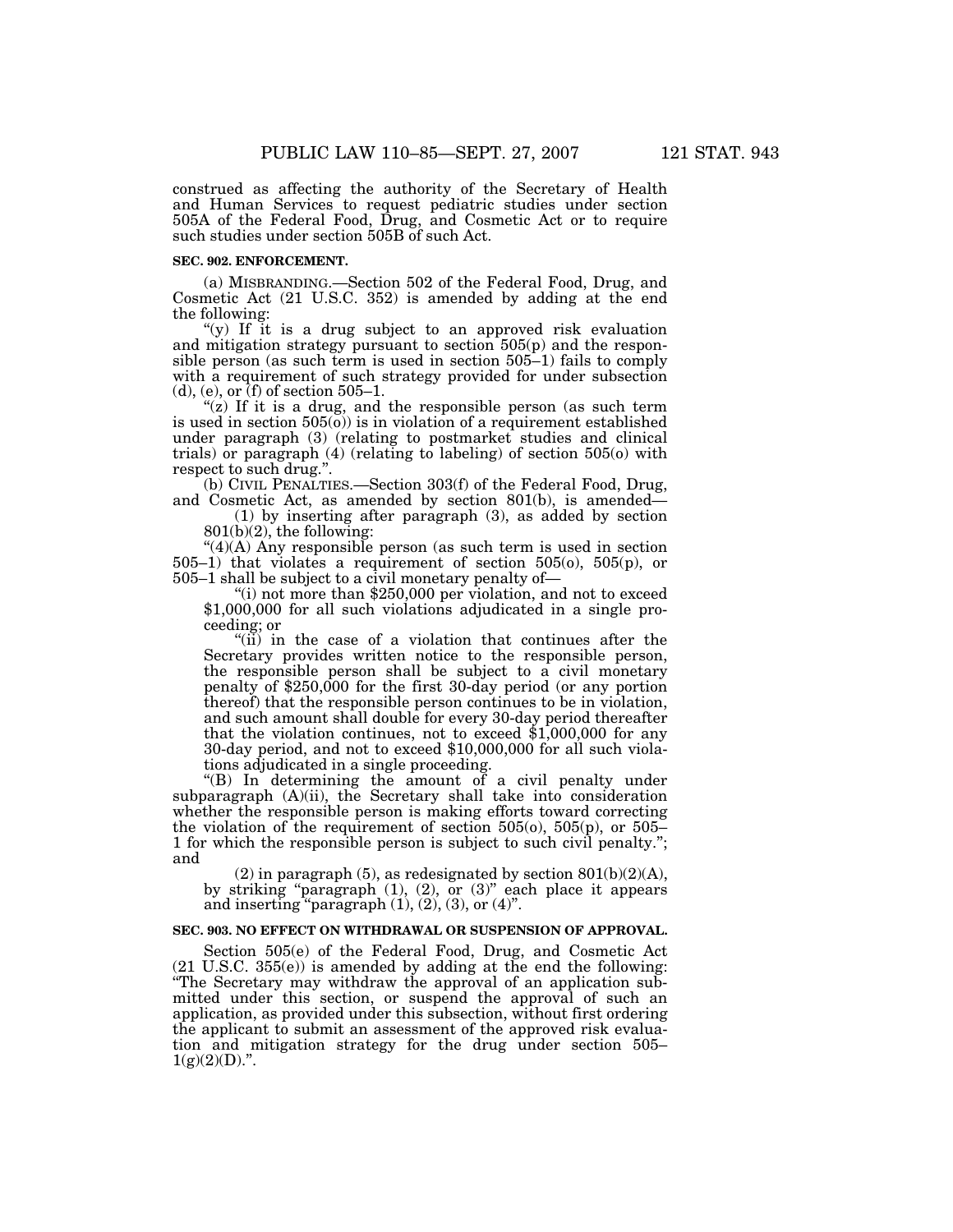Deadline. Reports.

# **SEC. 904. BENEFIT-RISK ASSESSMENTS.**

Not later than 1 year after the date of the enactment of this Act, the Commissioner of Food and Drugs shall submit to the Congress a report on how best to communicate to the public the risks and benefits of new drugs and the role of the risk evaluation and mitigation strategy in assessing such risks and benefits. As part of such study, the Commissioner may consider the possibility of including in the labeling and any direct-to-consumer advertisements of a newly approved drug or indication a unique symbol indicating the newly approved status of the drug or indication for a period after approval.

## **SEC. 905. ACTIVE POSTMARKET RISK IDENTIFICATION AND ANALYSIS.**

(a) IN GENERAL.—Subsection (k) of section 505 of the Federal Food, Drug, and Cosmetic Act (21 U.S.C. 355) is amended by adding at the end the following:

''(3) ACTIVE POSTMARKET RISK IDENTIFICATION.—

''(A) DEFINITION.—In this paragraph, the term 'data' refers to information with respect to a drug approved under this section or under section 351 of the Public Health Service Act, including claims data, patient survey data, standardized analytic files that allow for the pooling and analysis of data from disparate data environments, and any other data deemed appropriate by the Secretary.

"(B) DEVELOPMENT OF POSTMARKET RISK IDENTIFICA-TION AND ANALYSIS METHODS.—The Secretary shall, not later than 2 years after the date of the enactment of the Food and Drug Administration Amendments Act of 2007, in collaboration with public, academic, and private entities—

''(i) develop methods to obtain access to disparate data sources including the data sources specified in subparagraph (C);

''(ii) develop validated methods for the establishment of a postmarket risk identification and analysis system to link and analyze safety data from multiple sources, with the goals of including, in aggregate—

"(I) at least  $25,000,000$  patients by July 1, 2010; and

"(II) at least  $100,000,000$  patients by July 1, 2012; and

"(iii) convene a committee of experts, including individuals who are recognized in the field of protecting data privacy and security, to make recommendations to the Secretary on the development of tools and methods for the ethical and scientific uses for, and communication of, postmarketing data specified under subparagraph (C), including recommendations on the development of effective research methods for the study of drug safety questions.

''(C) ESTABLISHMENT OF THE POSTMARKET RISK IDENTI-FICATION AND ANALYSIS SYSTEM.—

''(i) IN GENERAL.—The Secretary shall, not later than 1 year after the development of the risk identification and analysis methods under subparagraph (B), establish and maintain procedures—

Deadline.

Committee.

Deadline. Procedures.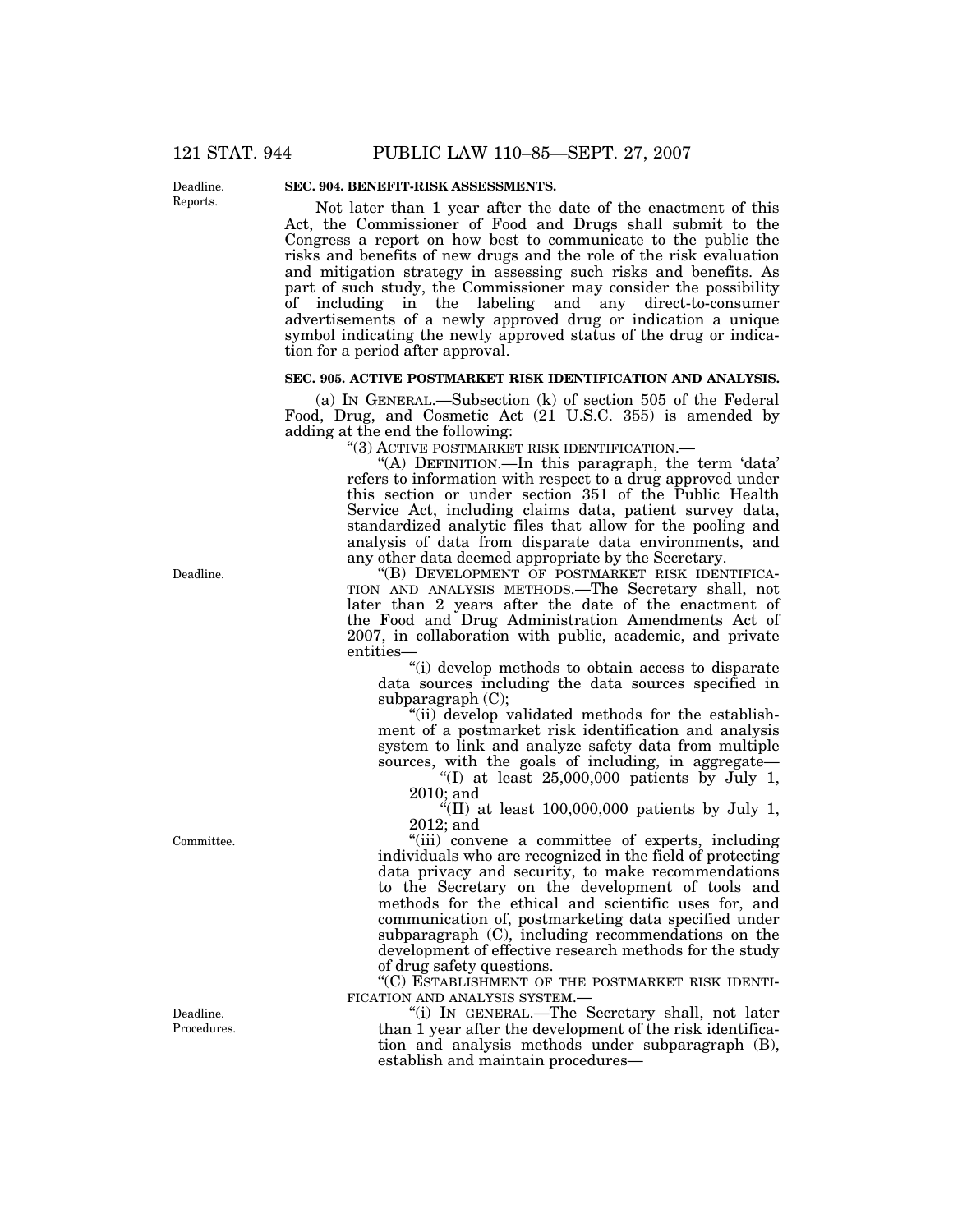''(I) for risk identification and analysis based on electronic health data, in compliance with the regulations promulgated under section 264(c) of the Health Insurance Portability and Accountability Act of 1996, and in a manner that does not disclose individually identifiable health information in violation of paragraph (4)(B);

"(II) for the reporting  $\overline{(}$  in a standardized form) of data on all serious adverse drug experiences (as defined in section  $505-1(b)$ ) submitted to the Secretary under paragraph (1), and those adverse events submitted by patients, providers, and drug sponsors, when appropriate;

''(III) to provide for active adverse event surveillance using the following data sources, as available:

''(aa) Federal health-related electronic data (such as data from the Medicare program and the health systems of the Department of Veterans Affairs);

''(bb) private sector health-related electronic data (such as pharmaceutical purchase data and health insurance claims data); and

"(cc) other data as the Secretary deems necessary to create a robust system to identify adverse events and potential drug safety signals;

"(IV) to identify certain trends and patterns with respect to data accessed by the system;

Reports.

 $(v)$  to provide regular reports to the Secretary concerning adverse event trends, adverse event patterns, incidence and prevalence of adverse events, and other information the Secretary determines appropriate, which may include data on comparative national adverse event trends; and

''(VI) to enable the program to export data in a form appropriate for further aggregation, statistical analysis, and reporting.

''(ii) TIMELINESS OF REPORTING.—The procedures established under clause (i) shall ensure that such data are accessed, analyzed, and reported in a timely, routine, and systematic manner, taking into consideration the need for data completeness, coding, cleansing, and standardized analysis and transmission.

"(iii) PRIVATE SECTOR RESOURCES.—To ensure the Deadline. establishment of the active postmarket risk identification and analysis system under this subsection not later than 1 year after the development of the risk identification and analysis methods under subparagraph (B), as required under clause (i), the Secretary may, on a temporary or permanent basis, implement systems or products developed by private entities.

"(iv) COMPLEMENTARY APPROACHES.—To the extent the active postmarket risk identification and analysis system under this subsection is not sufficient to gather data and information relevant to a priority drug safety question, the Secretary shall develop, support, and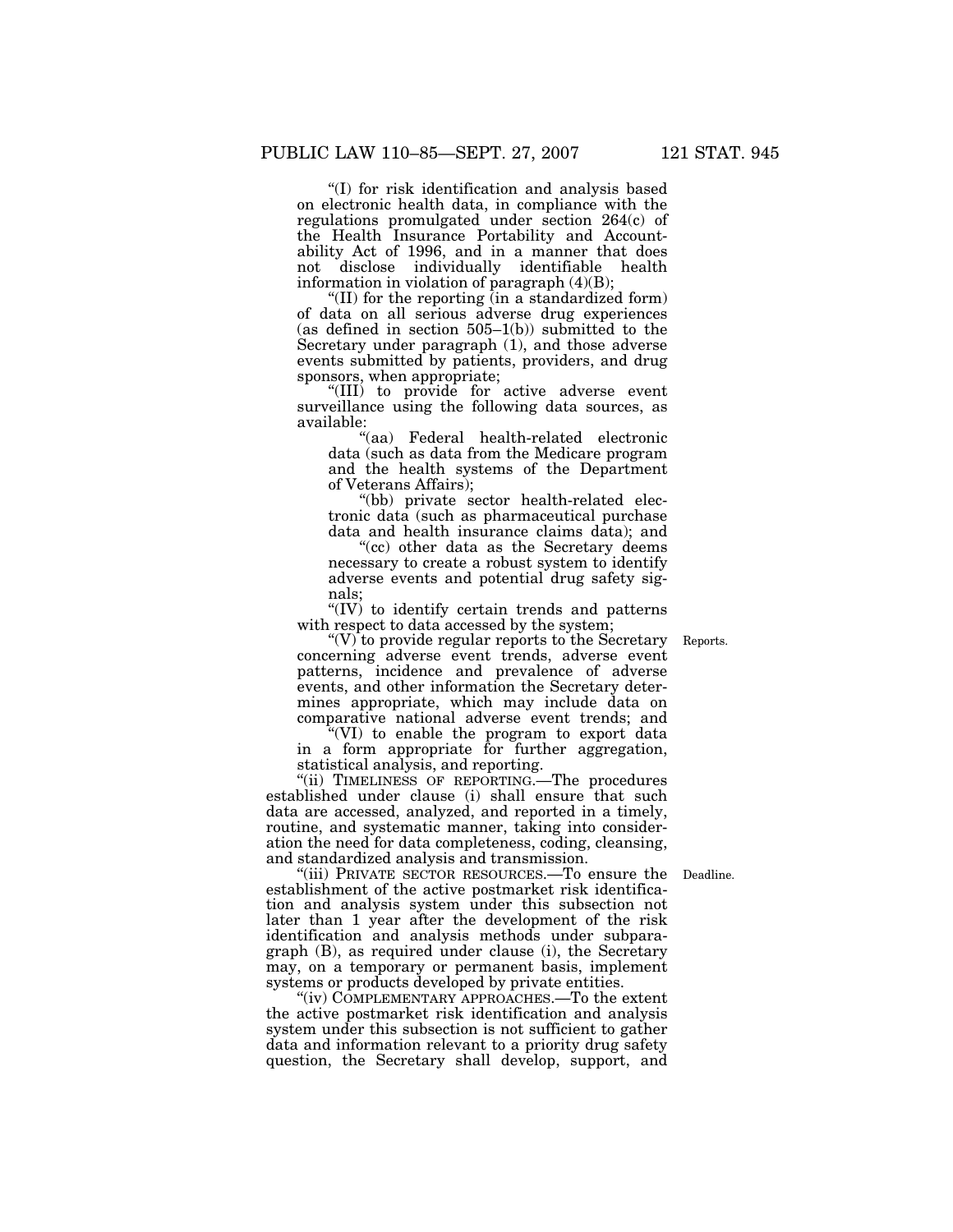participate in complementary approaches to gather and analyze such data and information, including—

''(I) approaches that are complementary with respect to assessing the safety of use of a drug in domestic populations not included, or underrepresented, in the trials used to approve the drug (such as older people, people with comorbidities, pregnant women, or children); and

''(II) existing approaches such as the Vaccine Adverse Event Reporting System and the Vaccine Safety Datalink or successor databases.

"(v) AUTHORITY FOR CONTRACTS.—The Secretary may enter into contracts with public and private entities to fulfill the requirements of this subparagraph. "(4) ADVANCED ANALYSIS OF DRUG SAFETY DATA.-

''(A) PURPOSE.—The Secretary shall establish collaborations with public, academic, and private entities, which may include the Centers for Education and Research on Therapeutics under section 912 of the Public Health Service Act, to provide for advanced analysis of drug safety data described in paragraph (3)(C) and other information that is publicly available or is provided by the Secretary, in order to—

''(i) improve the quality and efficiency of postmarket drug safety risk-benefit analysis;

''(ii) provide the Secretary with routine access to outside expertise to study advanced drug safety questions; and

''(iii) enhance the ability of the Secretary to make timely assessments based on drug safety data.

''(B) PRIVACY.—Such analysis shall not disclose individually identifiable health information when presenting such drug safety signals and trends or when responding to inquiries regarding such drug safety signals and trends.

''(C) PUBLIC PROCESS FOR PRIORITY QUESTIONS.—At least biannually, the Secretary shall seek recommendations from the Drug Safety and Risk Management Advisory Committee (or any successor committee) and from other advisory committees, as appropriate, to the Food and Drug Administration on—

''(i) priority drug safety questions; and

"(ii) mechanisms for answering such questions, including through—

''(I) active risk identification under paragraph (3); and

''(II) when such risk identification is not sufficient, postapproval studies and clinical trials under subsection  $(0)(3)$ .

''(D) PROCEDURES FOR THE DEVELOPMENT OF DRUG SAFETY COLLABORATIONS.—

''(i) IN GENERAL.—Not later than 180 days after the date of the establishment of the active postmarket risk identification and analysis system under this subsection, the Secretary shall establish and implement procedures under which the Secretary may routinely contract with one or more qualified entities to—

Deadline.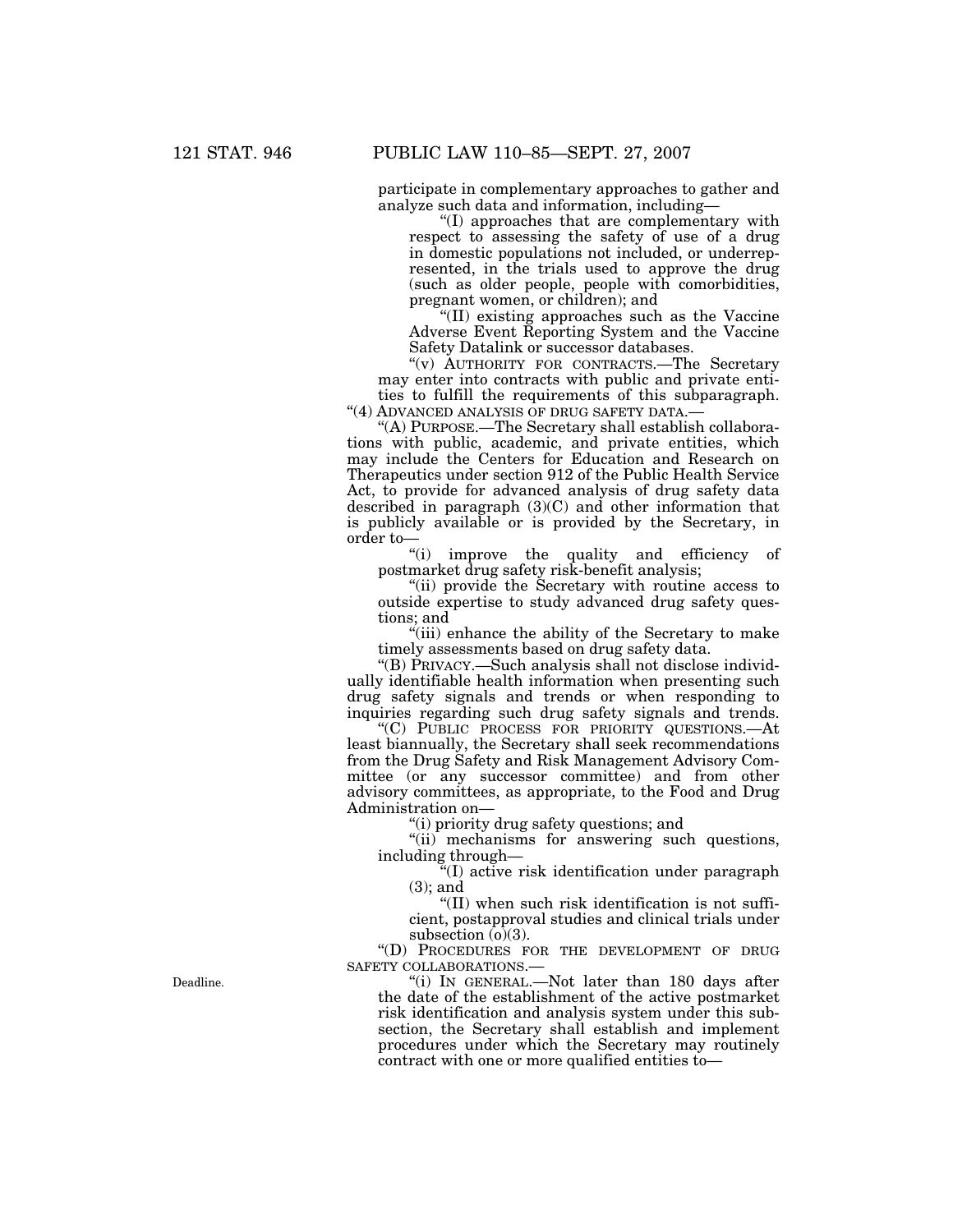''(I) classify, analyze, or aggregate data described in paragraph (3)(C) and information that is publicly available or is provided by the Secretary;

''(II) allow for prompt investigation of priority drug safety questions, including—

''(aa) unresolved safety questions for drugs or classes of drugs; and

"(bb) for a newly-approved drugs, safety signals from clinical trials used to approve the drug and other preapproval trials; rare, serious drug side effects; and the safety of use in domestic populations not included, or underrepresented, in the trials used to approve the drug (such as older people, people with comorbidities, pregnant women, or children); ''(III) perform advanced research and analysis

on identified drug safety risks;

''(IV) focus postapproval studies and clinical trials under subsection (o)(3) more effectively on cases for which reports under paragraph (1) and other safety signal detection is not sufficient to resolve whether there is an elevated risk of a serious adverse event associated with the use of a drug; and

 $\degree$ (V) carry out other activities as the Secretary deems necessary to carry out the purposes of this paragraph.

(ii) REQUEST FOR SPECIFIC METHODOLOGY.—The procedures described in clause (i) shall permit the Secretary to request that a specific methodology be used by the qualified entity. The qualified entity shall work with the Secretary to finalize the methodology to be used.

"(E) USE OF ANALYSES.—The Secretary shall provide the analyses described in this paragraph, including the methods and results of such analyses, about a drug to the sponsor or sponsors of such drug.

''(F) QUALIFIED ENTITIES.—

Contracts.

''(i) IN GENERAL.—The Secretary shall enter into contracts with a sufficient number of qualified entities to develop and provide information to the Secretary in a timely manner.

''(ii) QUALIFICATION.—The Secretary shall enter into a contract with an entity under clause (i) only if the Secretary determines that the entity has a significant presence in the United States and has one or more of the following qualifications:

''(I) The research, statistical, epidemiologic, or clinical capability and expertise to conduct and complete the activities under this paragraph, including the capability and expertise to provide the Secretary de-identified data consistent with the requirements of this subsection.

''(II) An information technology infrastructure in place to support electronic data and operational standards to provide security for such data.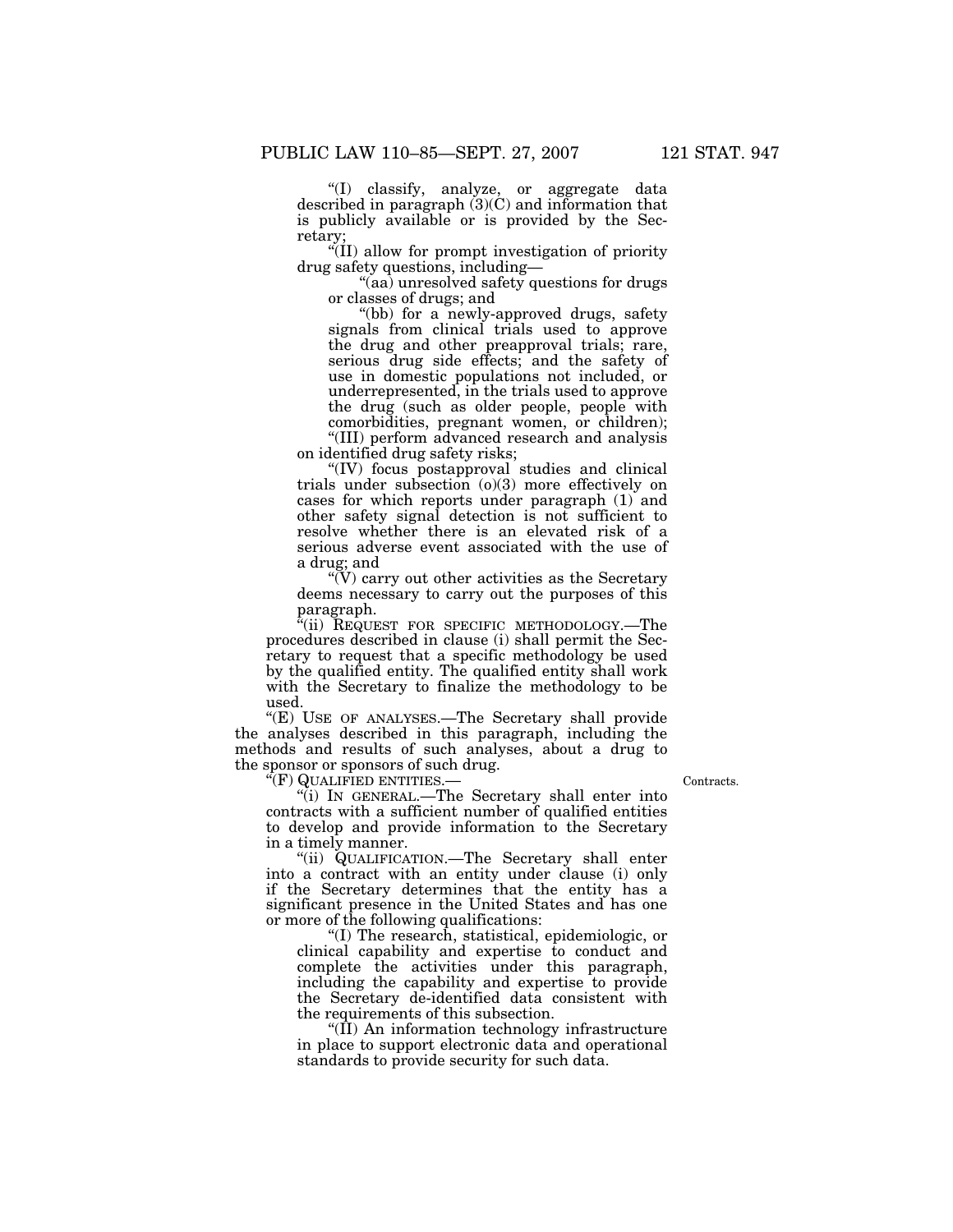''(III) Experience with, and expertise on, the development of drug safety and effectiveness research using electronic population data.

''(IV) An understanding of drug development or risk/benefit balancing in a clinical setting.

''(V) Other expertise which the Secretary deems necessary to fulfill the activities under this paragraph.

''(G) CONTRACT REQUIREMENTS.—Each contract with a qualified entity under subparagraph (F)(i) shall contain the following requirements:

''(i) ENSURING PRIVACY.—The qualified entity shall ensure that the entity will not use data under this subsection in a manner that-

''(I) violates the regulations promulgated under section 264(c) of the Health Insurance Portability and Accountability Act of 1996;

''(II) violates sections 552 or 552a of title 5, United States Code, with regard to the privacy of individually-identifiable beneficiary health information; or

''(III) discloses individually identifiable health information when presenting drug safety signals and trends or when responding to inquiries regarding drug safety signals and trends.

Nothing in this clause prohibits lawful disclosure for other purposes.

"(ii) COMPONENT OF ANOTHER ORGANIZATION.—If a qualified entity is a component of another organization—

''(I) the qualified entity shall establish appropriate security measures to maintain the confidentiality and privacy of such data; and

''(II) the entity shall not make an unauthorized disclosure of such data to the other components of the organization in breach of such confidentiality and privacy requirement.

''(iii) TERMINATION OR NONRENEWAL.—If a contract with a qualified entity under this subparagraph is terminated or not renewed, the following requirements shall apply:

''(I) CONFIDENTIALITY AND PRIVACY PROTEC-TIONS.—The entity shall continue to comply with the confidentiality and privacy requirements under this paragraph with respect to all data disclosed to the entity.

''(II) DISPOSITION OF DATA.—The entity shall return any data disclosed to such entity under this subsection to which it would not otherwise have access or, if returning the data is not practicable, destroy the data.

"(H) COMPETITIVE PROCEDURES.—The Secretary shall use competitive procedures (as defined in section 4(5) of the Federal Procurement Policy Act) to enter into contracts under subparagraph (G).

''(I) REVIEW OF CONTRACT IN THE EVENT OF A MERGER OR ACQUISITION.—The Secretary shall review the contract

Applicability.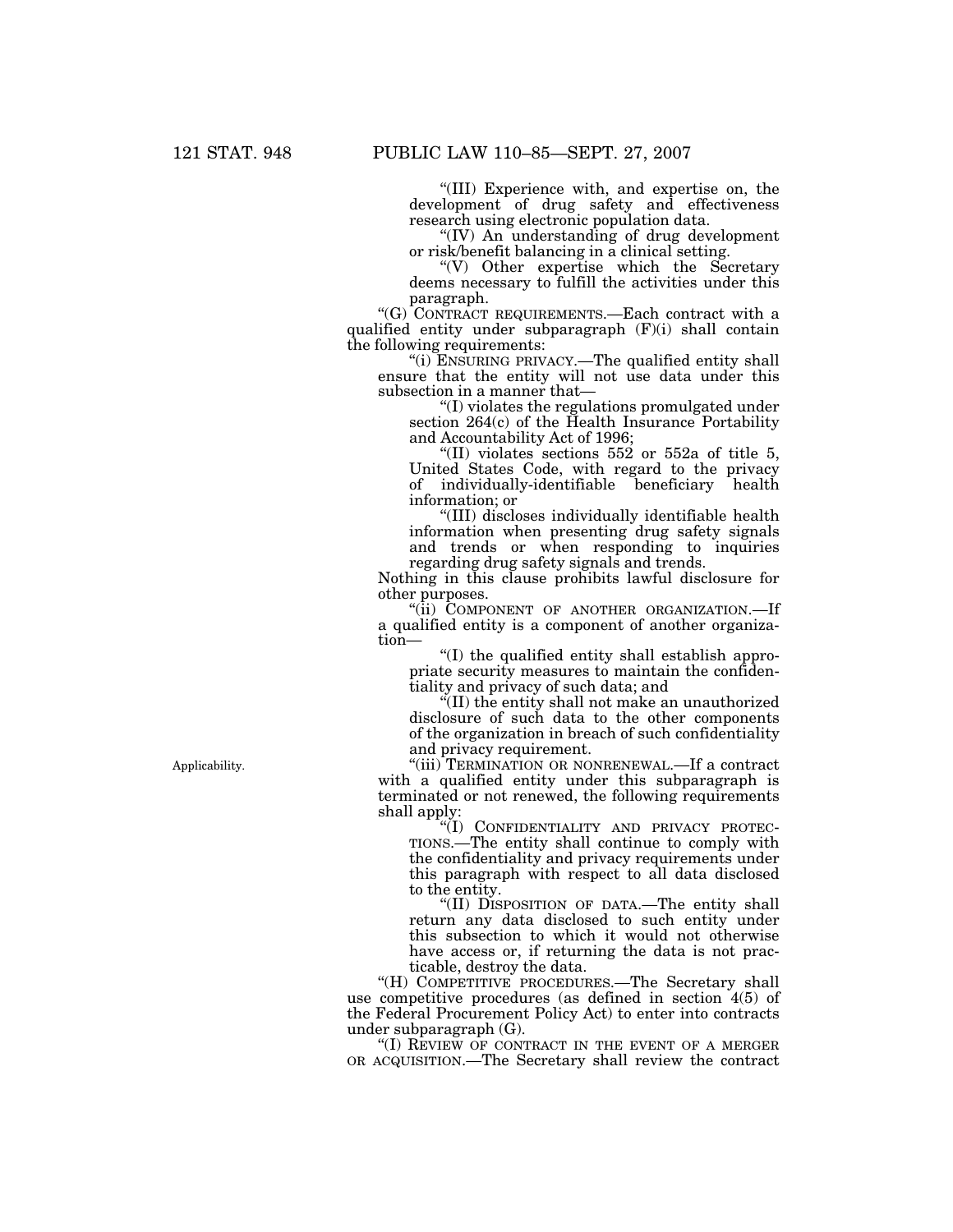with a qualified entity under this paragraph in the event of a merger or acquisition of the entity in order to ensure that the requirements under this paragraph will continue to be met.

''(J) COORDINATION.—In carrying out this paragraph, the Secretary shall provide for appropriate communications to the public, scientific, public health, and medical communities, and other key stakeholders, and to the extent practicable shall coordinate with the activities of private entities, professional associations, or other entities that may have sources of drug safety data.''.

21 USC 355 note.

(b) RULE OF CONSTRUCTION.—Nothing in this section or the amendment made by this section shall be construed to prohibit the lawful disclosure or use of data or information by an entity other than as described in paragraph  $(4)(B)$  or  $(4)(G)$  of section 505(k) of the Federal Food, Drug, and Cosmetic Act, as added by subsection (a).

(c) REPORT TO CONGRESS.—Not later than 4 years after the date of the enactment of this Act, the Secretary shall report to the Congress on the ways in which the Secretary has used the active postmarket risk identification and analysis system described in paragraphs (3) and (4) of section 505(k) of the Federal Food, Drug, and Cosmetic Act, as added by subsection (a), to identify specific drug safety signals and to better understand the outcomes associated with drugs marketed in the United States.

(d) AUTHORIZATION OF APPROPRIATIONS.—To carry out activities under the amendment made by this section for which funds are made available under section 736 of the Federal Food, Drug, and Cosmetic Act (21 U.S.C. 379h), there are authorized to be appropriated to carry out the amendment made by this section, in addition to such funds, \$25,000,000 for each of fiscal years 2008 through 2012.

(e) GAO REPORT.—Not later than 18 months after the date of the enactment of this Act, the Comptroller General of the United States shall evaluate data privacy, confidentiality, and security issues relating to accessing, transmitting, and maintaining data for the active postmarket risk identification and analysis system described in paragraphs (3) and (4) of section 505(k) of the Federal Food, Drug, and Cosmetic Act, as added by subsection (a), and make recommendations to the Committee on Energy and Commerce of the House of Representatives and the Committee on Health, Education, Labor and Pensions of the Senate, and any other congressional committees of relevant jurisdiction, regarding the need for any additional legislative or regulatory actions to ensure privacy, confidentiality, and security of this data or otherwise address privacy, confidentiality, and security issues to ensure the effective operation of such active postmarket identification and analysis system.

## **SEC. 906. STATEMENT FOR INCLUSION IN DIRECT-TO-CONSUMER ADVERTISEMENTS OF DRUGS.**

(a) PUBLISHED DIRECT-TO-CONSUMER ADVERTISEMENTS.—Section 502(n) of the Federal Food, Drug, and Cosmetic Act (21 U.S.C. 352), as amended by section  $901(d)(6)$ , is further amended by inserting ''and in the case of published direct-to-consumer advertisements the following statement printed in conspicuous text: 'You are encouraged to report negative side effects of prescription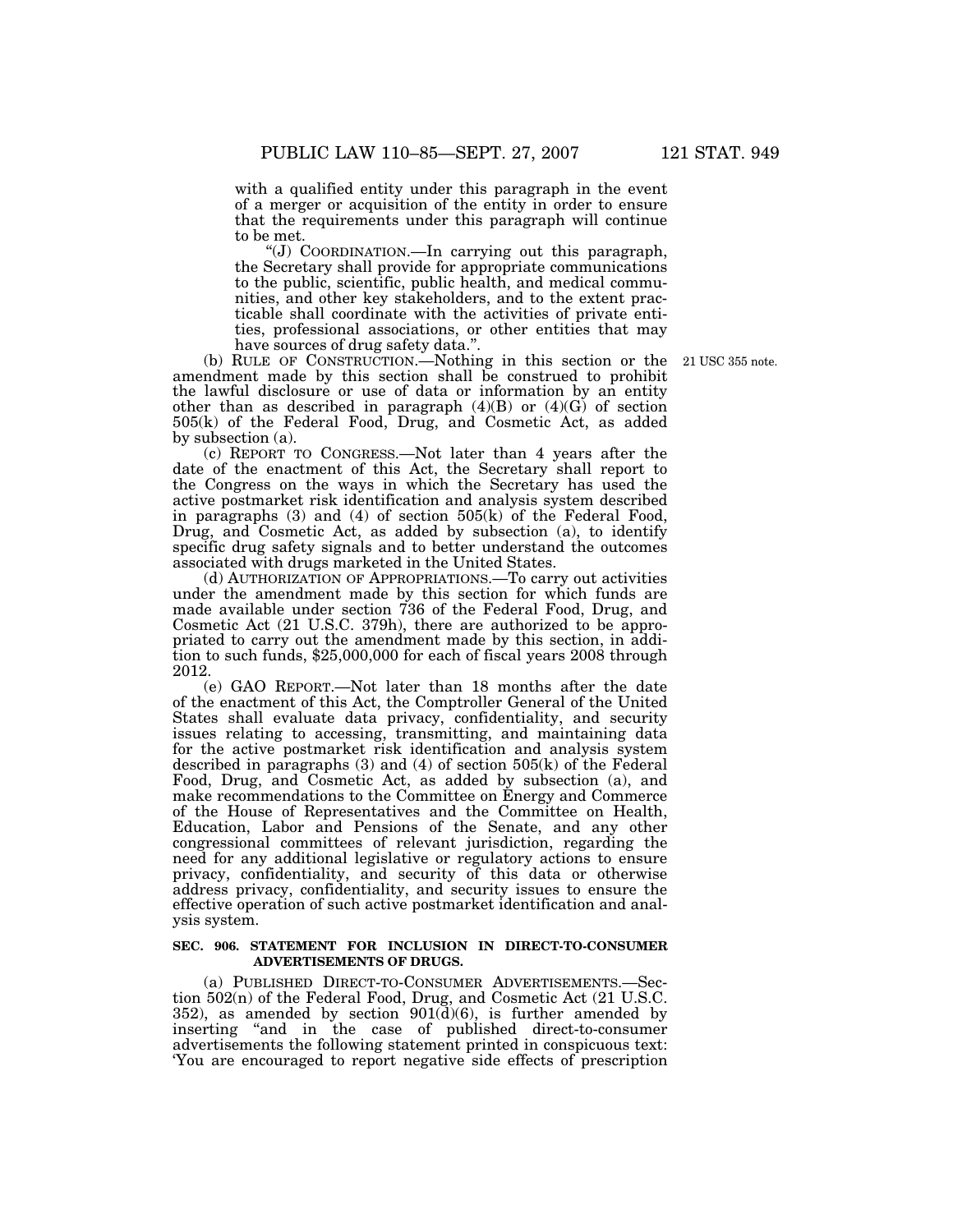drugs to the FDA. Visit www.fda.gov/medwatch, or call 1–800- FDA-1088.'," after "section  $701(a)$ ,".

Deadline. 21 USC 352 note.

(b) STUDY.— (1) IN GENERAL.—In the case of direct-to-consumer television advertisements, the Secretary of Health and Human Services, in consultation with the Advisory Committee on Risk Communication under section 567 of the Federal Food, Drug, and Cosmetic Act (as added by section 917), shall, not later than 6 months after the date of the enactment of this Act, conduct a study to determine if the statement in section  $502(n)$ of such Act (as added by subsection (a)) required with respect to published direct-to-consumer advertisements is appropriate for inclusion in such television advertisements.

(2) CONTENT.—As part of the study under paragraph (1), such Secretary shall consider whether the information in the statement described in paragraph (1) would detract from the presentation of risk information in a direct-to-consumer television advertisement. If such Secretary determines the inclusion of such statement is appropriate in direct-to-consumer television advertisements, such Secretary shall issue regulations requiring the implementation of such statement in direct-toconsumer television advertisements, including determining a reasonable length of time for displaying the statement in such advertisements. The Secretary shall report to the appropriate committees of Congress the findings of such study and any plans to issue regulations under this paragraph.

## **SEC. 907. NO EFFECT ON VETERINARY MEDICINE.**

This subtitle, and the amendments made by this subtitle, shall have no effect on the use of drugs approved under section 505 of the Federal Food, Drug, and Cosmetic Act by, or on the lawful written or oral order of, a licensed veterinarian within the context of a veterinarian-client-patient relationship, as provided for under section  $512(a)(5)$  of such Act.

# **SEC. 908. AUTHORIZATION OF APPROPRIATIONS.**

(a) IN GENERAL.—For carrying out this subtitle and the amendments made by this subtitle, there is authorized to be appropriated \$25,000,000 for each of fiscal years 2008 through 2012.

(b) RELATION TO OTHER FUNDING.—The authorization of appropriations under subsection (a) is in addition to any other funds available for carrying out this subtitle and the amendments made by this subtitle.

21 USC 331 note.

#### **SEC. 909. EFFECTIVE DATE AND APPLICABILITY.**

(a) EFFECTIVE DATE.—This subtitle takes effect 180 days after the date of the enactment of this Act.

(b) DRUGS DEEMED TO HAVE RISK EVALUATION AND MITIGATION STRATEGIES.—

(1) IN GENERAL.—A drug that was approved before the effective date of this Act is, in accordance with paragraph (2), deemed to have in effect an approved risk evaluation and mitigation strategy under section 505–1 of the Federal Food, Drug, and Cosmetic Act (as added by section 901) (referred to in this section as the ''Act'') if there are in effect on the effective date of this Act elements to assure safe use—

(A) required under section 314.520 or section 601.42 of title 21, Code of Federal Regulations; or

Reports.

21 USC 355 note.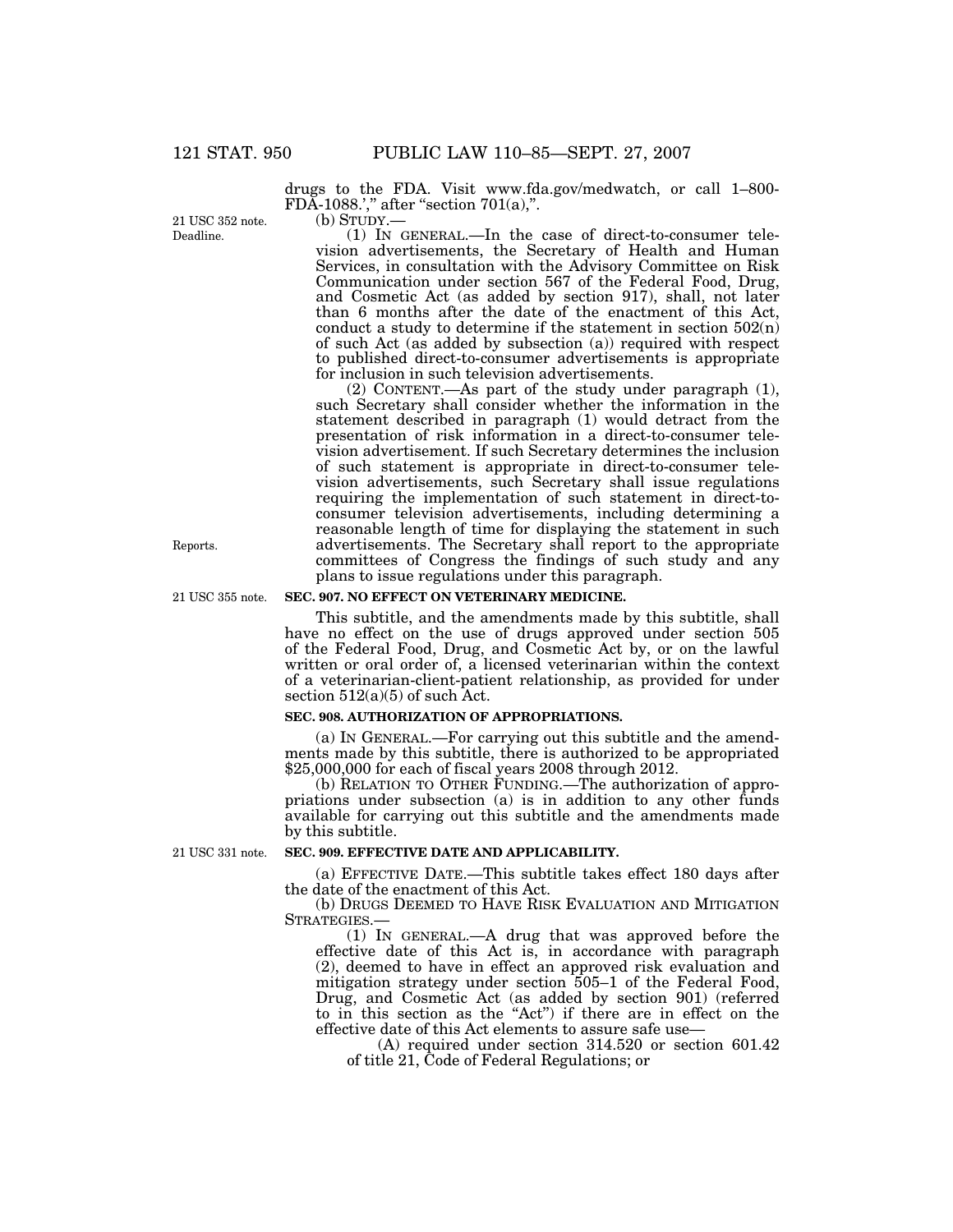(B) otherwise agreed to by the applicant and the Secretary for such drug.

(2) ELEMENTS OF STRATEGY; ENFORCEMENT.—The approved risk evaluation and mitigation strategy in effect for a drug under paragraph (1)—

 $(A)$  is deemed to consist of the timetable required under section 505–1(d) and any additional elements under subsections (e) and (f) of such section in effect for such drug on the effective date of this Act; and

(B) is subject to enforcement by the Secretary to the same extent as any other risk evaluation and mitigation strategy under section 505–1 of the Act, except that sections  $303(f)(4)$  and  $502(y)$  and (z) of the Act (as added by section 902) shall not apply to such strategy before the Secretary has completed review of, and acted on, the first assessment of such strategy under such section 505–1.

(3) SUBMISSION.—Not later than 180 days after the effective Deadline. date of this Act, the holder of an approved application for which a risk evaluation and mitigation strategy is deemed to be in effect under paragraph (1) shall submit to the Secretary a proposed risk evaluation and mitigation strategy. Such proposed strategy is subject to section 505–1 of the Act as if included in such application at the time of submission of the application to the Secretary.

# **Subtitle B—Other Provisions to Ensure Drug Safety and Surveillance**

## **SEC. 911. CLINICAL TRIAL GUIDANCE FOR ANTIBIOTIC DRUGS.**

Chapter V of the Federal Food, Drug, and Cosmetic Act (21 U.S.C. 351 et seq.) is amended by inserting after section 510 the following:

## **''SEC. 511. CLINICAL TRIAL GUIDANCE FOR ANTIBIOTIC DRUGS.**

"(a) IN GENERAL.—Not later than 1 year after the date of the enactment of this section, the Secretary shall issue guidance for the conduct of clinical trials with respect to antibiotic drugs, including antimicrobials to treat acute bacterial sinusitis, acute bacterial otitis media, and acute bacterial exacerbation of chronic bronchitis. Such guidance shall indicate the appropriate models and valid surrogate markers.

''(b) REVIEW.—Not later than 5 years after the date of the enactment of this section, the Secretary shall review and update the guidance described under subsection (a) to reflect developments in scientific and medical information and technology.''.

# **SEC. 912. PROHIBITION AGAINST FOOD TO WHICH DRUGS OR BIOLOGICAL PRODUCTS HAVE BEEN ADDED.**

(a) PROHIBITION.—Section 301 of the Federal Food, Drug, and Cosmetic Act (21 U.S.C. 331), as amended by section 901(d), is amended by adding at the end the following:

''(ll) The introduction or delivery for introduction into interstate commerce of any food to which has been added a drug approved under section 505, a biological product licensed under section 351 of the Public Health Service Act, or a drug or a biological product for which substantial clinical investigations have been instituted

Deadlines. 21 USC 360a.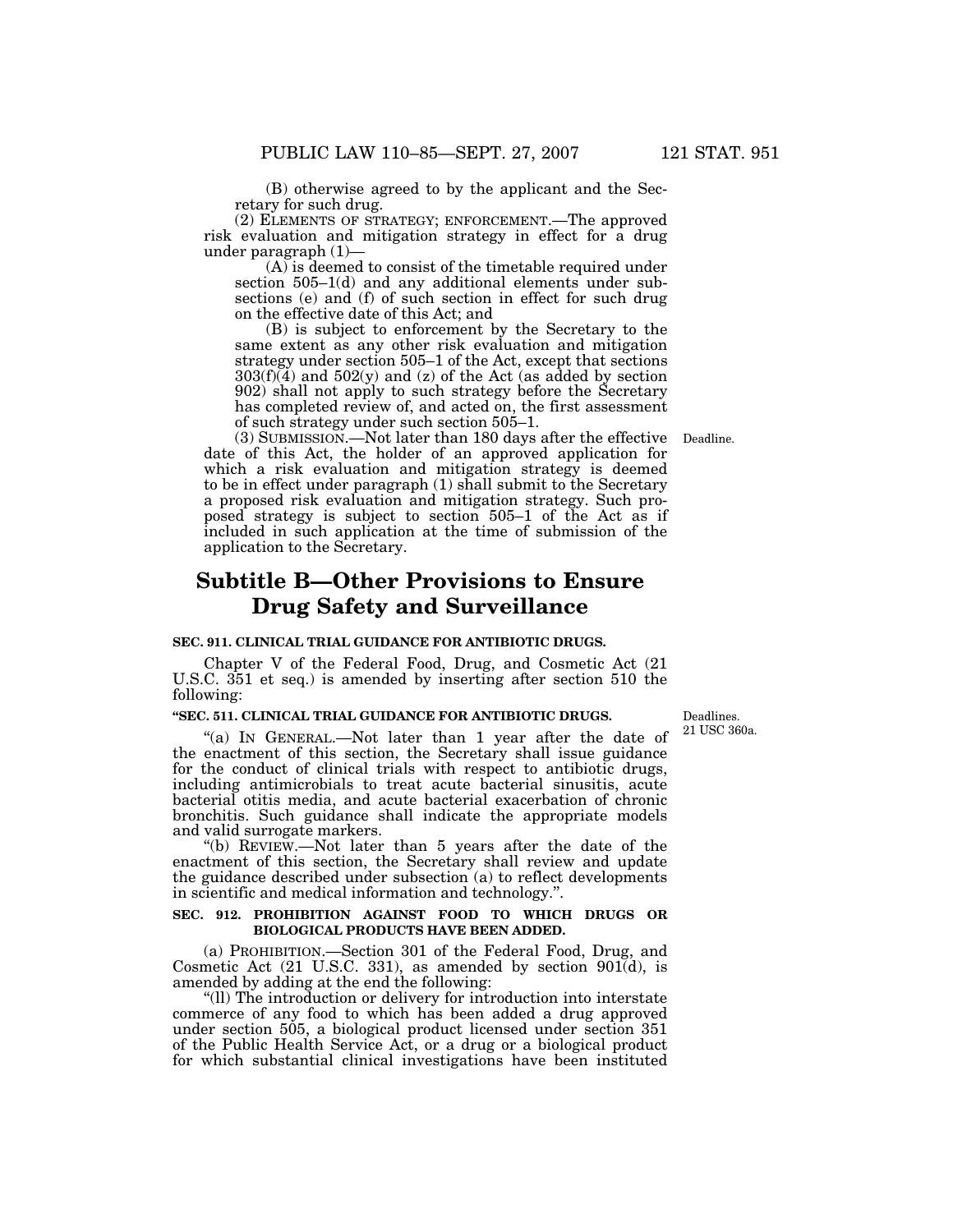and for which the existence of such investigations has been made public, unless—

 $f(1)$  such drug or such biological product was marketed in food before any approval of the drug under section 505, before licensure of the biological product under such section 351, and before any substantial clinical investigations involving the drug or the biological product have been instituted;

" $(2)$  the Secretary, in the Secretary's discretion, has issued a regulation, after notice and comment, approving the use of such drug or such biological product in the food;

''(3) the use of the drug or the biological product in the food is to enhance the safety of the food to which the drug or the biological product is added or applied and not to have independent biological or therapeutic effects on humans, and the use is in conformity with—

 $(A)$  a regulation issued under section 409 prescribing conditions of safe use in food;

''(B) a regulation listing or affirming conditions under which the use of the drug or the biological product in food is generally recognized as safe;

 $(C)$  the conditions of use identified in a notification to the Secretary of a claim of exemption from the premarket approval requirements for food additives based on the notifier's determination that the use of the drug or the biological product in food is generally recognized as safe, provided that the Secretary has not questioned the general recognition of safety determination in a letter to the notifier;

''(D) a food contact substance notification that is effective under section 409(h); or

''(E) such drug or biological product had been marketed for smoking cessation prior to the date of the enactment of the Food and Drug Administration Amendments Act of 2007; or

"(4) the drug is a new animal drug whose use is not unsafe under section 512.''.

(b) CONFORMING CHANGES.—The Federal Food, Drug, and Cosmetic Act (21 U.S.C. 301 et seq.) is amended—

(1) in section  $304(a)$ (1), by striking "section 404 or 505" and inserting ''section 301(ll), 404, or 505''; and

 $(2)$  in section  $801(a)$ , by striking "is adulterated, misbranded, or in violation of section 505,'' and inserting ''is adulterated, misbranded, or in violation of section 505, or prohibited from introduction or delivery for introduction into interstate commerce under section 301(ll),''.

#### **SEC. 913. ASSURING PHARMACEUTICAL SAFETY.**

Chapter V of the Federal Food, Drug, and Cosmetic Act (21 U.S.C. 351 et seq.), as amended in section 403, is amended by inserting after section 505C the following:

# **''SEC. 505D. PHARMACEUTICAL SECURITY.**

''(a) IN GENERAL.—The Secretary shall develop standards and identify and validate effective technologies for the purpose of securing the drug supply chain against counterfeit, diverted, subpotent, substandard, adulterated, misbranded, or expired drugs. "(b) STANDARDS DEVELOPMENT.—

21 USC 334.

21 USC 381.

Standards. 21 USC 355e.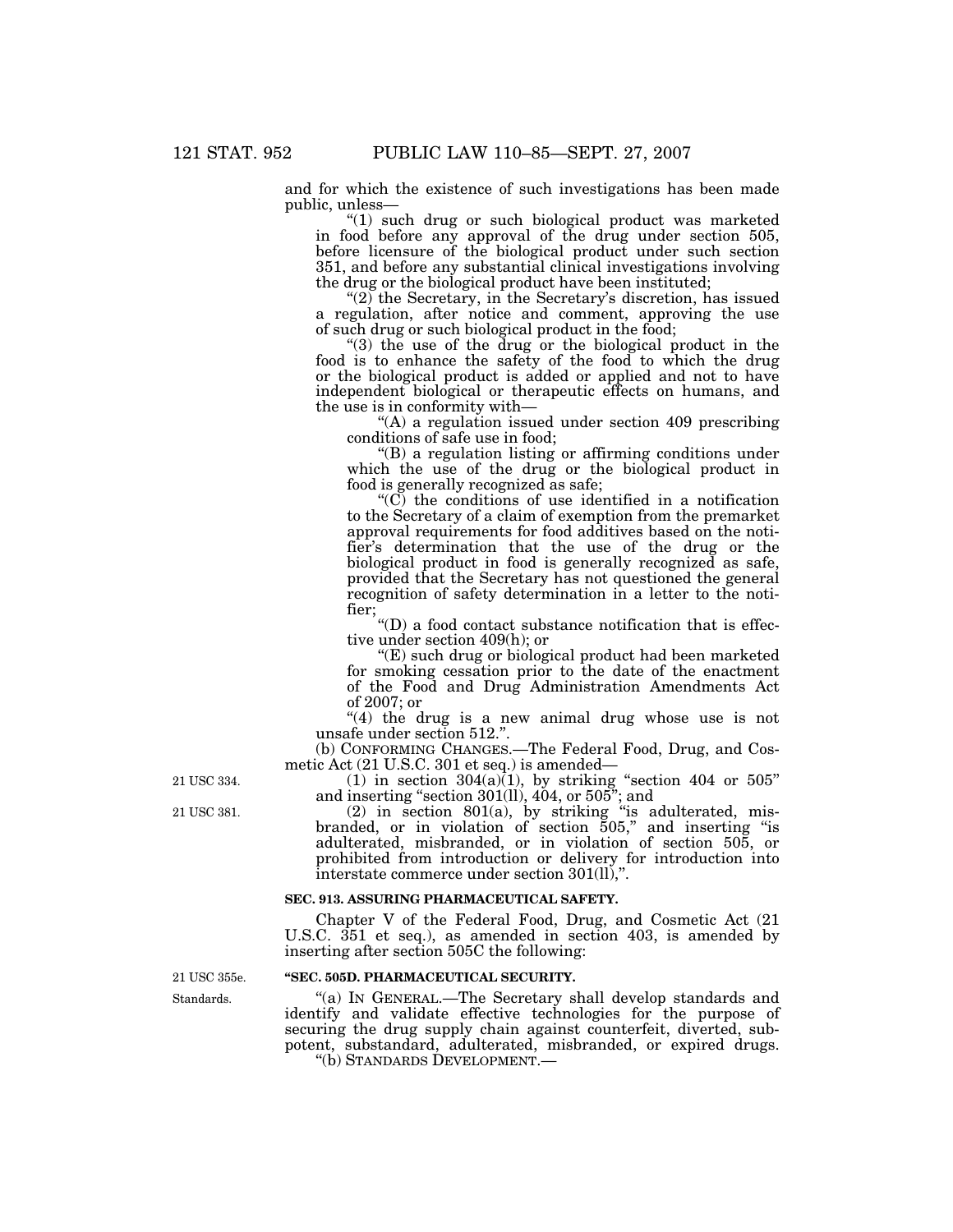''(1) IN GENERAL.—The Secretary shall, in consultation with the agencies specified in paragraph (4), manufacturers, distributors, pharmacies, and other supply chain stakeholders, prioritize and develop standards for the identification, validation, authentication, and tracking and tracing of prescription drugs.

"(2) STANDARDIZED NUMERAL IDENTIFIER.—Not later than Deadline. 30 months after the date of the enactment of the Food and Drug Administration Amendments Act of 2007, the Secretary shall develop a standardized numerical identifier (which, to the extent practicable, shall be harmonized with international consensus standards for such an identifier) to be applied to a prescription drug at the point of manufacturing and repackaging (in which case the numerical identifier shall be linked to the numerical identifier applied at the point of manufacturing) at the package or pallet level, sufficient to facilitate the identification, validation, authentication, and tracking and tracing of the prescription drug.

"(3) PROMISING TECHNOLOGIES.—The standards developed under this subsection shall address promising technologies, which may include—

''(A) radio frequency identification technology;

"(B) nanotechnology;

''(C) encryption technologies; and

''(D) other track-and-trace or authentication technologies.

"(4) INTERAGENCY COLLABORATION.—In carrying out this subsection, the Secretary shall consult with Federal health and security agencies, including—

''(A) the Department of Justice;

''(B) the Department of Homeland Security;

''(C) the Department of Commerce; and

''(D) other appropriate Federal and State agencies.

''(c) INSPECTION AND ENFORCEMENT.—

''(1) IN GENERAL.—The Secretary shall expand and enhance the resources and facilities of agency components of the Food and Drug Administration involved with regulatory and criminal enforcement of this Act to secure the drug supply chain against counterfeit, diverted, subpotent, substandard, adulterated, misbranded, or expired drugs including biological products and active pharmaceutical ingredients from domestic and foreign sources.

"(2) ACTIVITIES.—The Secretary shall undertake enhanced and joint enforcement activities with other Federal and State agencies, and establish regional capacities for the validation of prescription drugs and the inspection of the prescription drug supply chain.

''(d) DEFINITION.—In this section, the term 'prescription drug' means a drug subject to section  $503(b)(1)$ .".

## **SEC. 914. CITIZEN PETITIONS AND PETITIONS FOR STAY OF AGENCY ACTION.**

(a) IN GENERAL.—Section 505 of the Federal Food, Drug, and Cosmetic Act (21 U.S.C. 355), as amended by section  $901(a)$ , is amended by adding at the end the following:

''(q) PETITIONS AND CIVIL ACTIONS REGARDING APPROVAL OF CERTAIN APPLICATIONS.—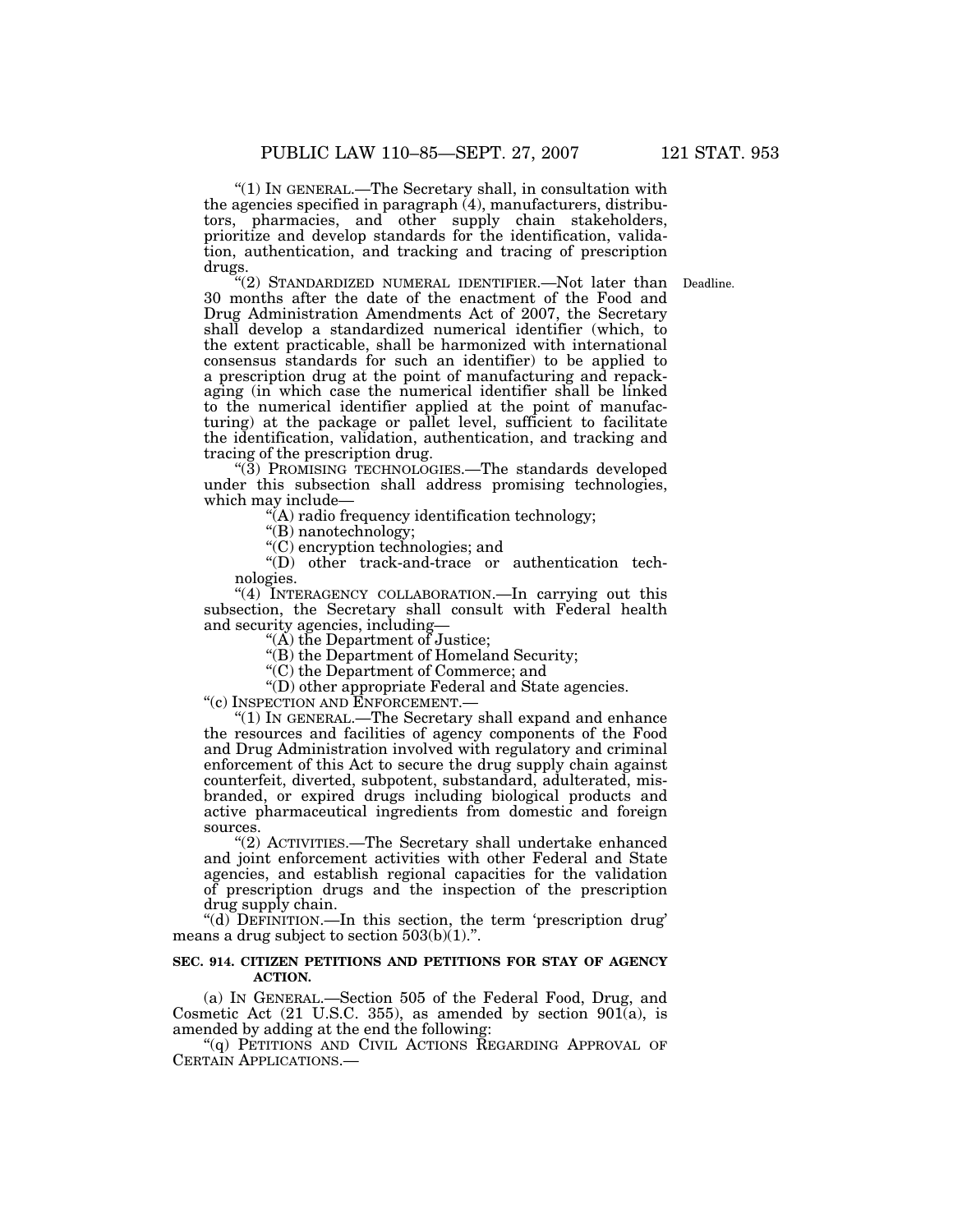$"(1)$  In GENERAL.—

''(A) DETERMINATION.—The Secretary shall not delay approval of a pending application submitted under subsection  $(b)(2)$  or (j) because of any request to take any form of action relating to the application, either before or during consideration of the request, unless—

"(i) the request is in writing and is a petition submitted to the Secretary pursuant to section 10.30 or 10.35 of title 21, Code of Federal Regulations (or any successor regulations); and

"(ii) the Secretary determines, upon reviewing the petition, that a delay is necessary to protect the public health.

''(B) NOTIFICATION.—If the Secretary determines under subparagraph (A) that a delay is necessary with respect to an application, the Secretary shall provide to the applicant, not later than 30 days after making such determination, the following information:

''(i) Notification of the fact that a determination under subparagraph (A) has been made.

"(ii) If applicable, any clarification or additional data that the applicant should submit to the docket on the petition to allow the Secretary to review the petition promptly.

"(iii) A brief summary of the specific substantive issues raised in the petition which form the basis of the determination.

''(C) FORMAT.—The information described in subparagraph (B) shall be conveyed via either, at the discretion of the Secretary—

''(i) a document; or

''(ii) a meeting with the applicant involved.

''(D) PUBLIC DISCLOSURE.—Any information conveyed by the Secretary under subparagraph (C) shall be considered part of the application and shall be subject to the disclosure requirements applicable to information in such application.

" $(E)$  DENIAL BASED ON INTENT TO DELAY.—If the Secretary determines that a petition or a supplement to the petition was submitted with the primary purpose of delaying the approval of an application and the petition does not on its face raise valid scientific or regulatory issues, the Secretary may deny the petition at any point based on such determination. The Secretary may issue guidance to describe the factors that will be used to determine under this subparagraph whether a petition is submitted with the primary purpose of delaying the approval of an application.

''(F) FINAL AGENCY ACTION.—The Secretary shall take final agency action on a petition not later than 180 days after the date on which the petition is submitted. The Secretary shall not extend such period for any reason, including—

''(i) any determination made under subparagraph  $(A)$ :

Deadline.

Deadline.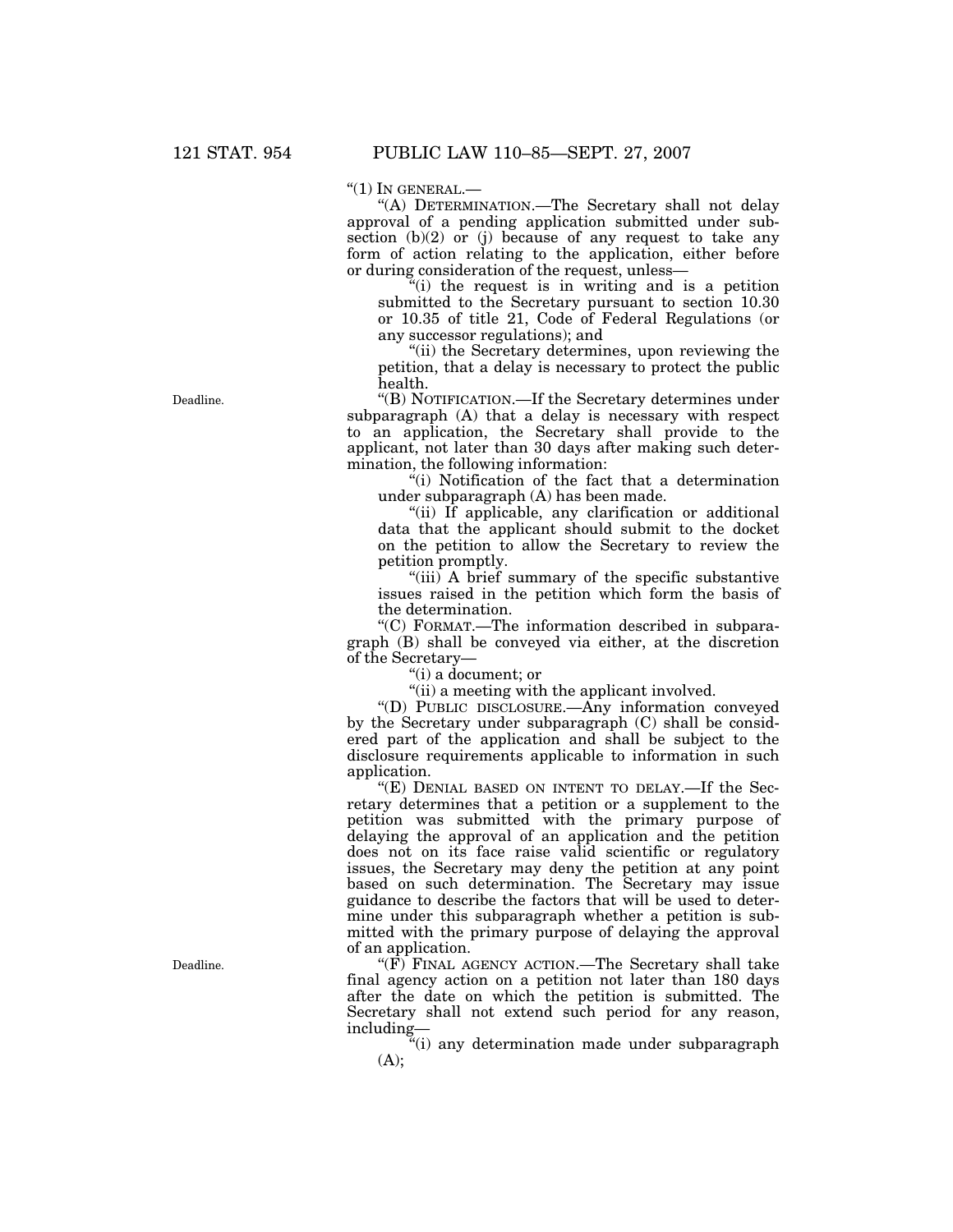"(ii) the submission of comments relating to the petition or supplemental information supplied by the petitioner; or

(iii) the consent of the petitioner.

''(G) EXTENSION OF 30-MONTH PERIOD.—If the filing of an application resulted in first-applicant status under subsection  $(j)(5)(D)(i)(IV)$  and approval of the application was delayed because of a petition, the 30-month period under such subsection is deemed to be extended by a period of time equal to the period beginning on the date on which the Secretary received the petition and ending on the date of final agency action on the petition (inclusive of such beginning and ending dates), without regard to whether the Secretary grants, in whole or in part, or denies, in whole or in part, the petition.

''(H) CERTIFICATION.—The Secretary shall not consider a petition for review unless the party submitting such petition does so in written form and the subject document is signed and contains the following certification: 'I certify that, to my best knowledge and belief: (a) this petition includes all information and views upon which the petition relies; (b) this petition includes representative data and/ or information known to the petitioner which are unfavorable to the petition; and (c)  $\overrightarrow{\Gamma}$  have taken reasonable steps to ensure that any representative data and/or information which are unfavorable to the petition were disclosed to me. I further certify that the information upon which I have based the action requested herein first became known to the party on whose behalf this petition is submitted on or about the following date: llllllllll. If I received or expect to receive payments, including cash

and other forms of consideration, to file this information or its contents, I received or expect to receive those payments from the following persons or organizations:

 $\frac{1}{\text{li}}$  I verify under penalty of per-<br>iury that the foregoing is true and correct as of the date jury that the foregoing is true and correct as of the date of the submission of this petition.', with the date on which such information first became known to such party and the names of such persons or organizations inserted in the first and second blank space, respectively.

''(I) VERIFICATION.—The Secretary shall not accept for review any supplemental information or comments on a petition unless the party submitting such information or comments does so in written form and the subject document is signed and contains the following verification: 'I certify that, to my best knowledge and belief: (a) I have not intentionally delayed submission of this document or its contents; and (b) the information upon which I have based the action requested herein first became known to me on or about llllllllll. If I received or expect to receive payments, including cash and other forms of consideration, to file this information or its contents, I received or expect to receive those payments from the following persons or organizations: let under the indepenalty of perjury that the foregoing is true and correct as of the date of the submission of this petition.', with the date on which such information first became known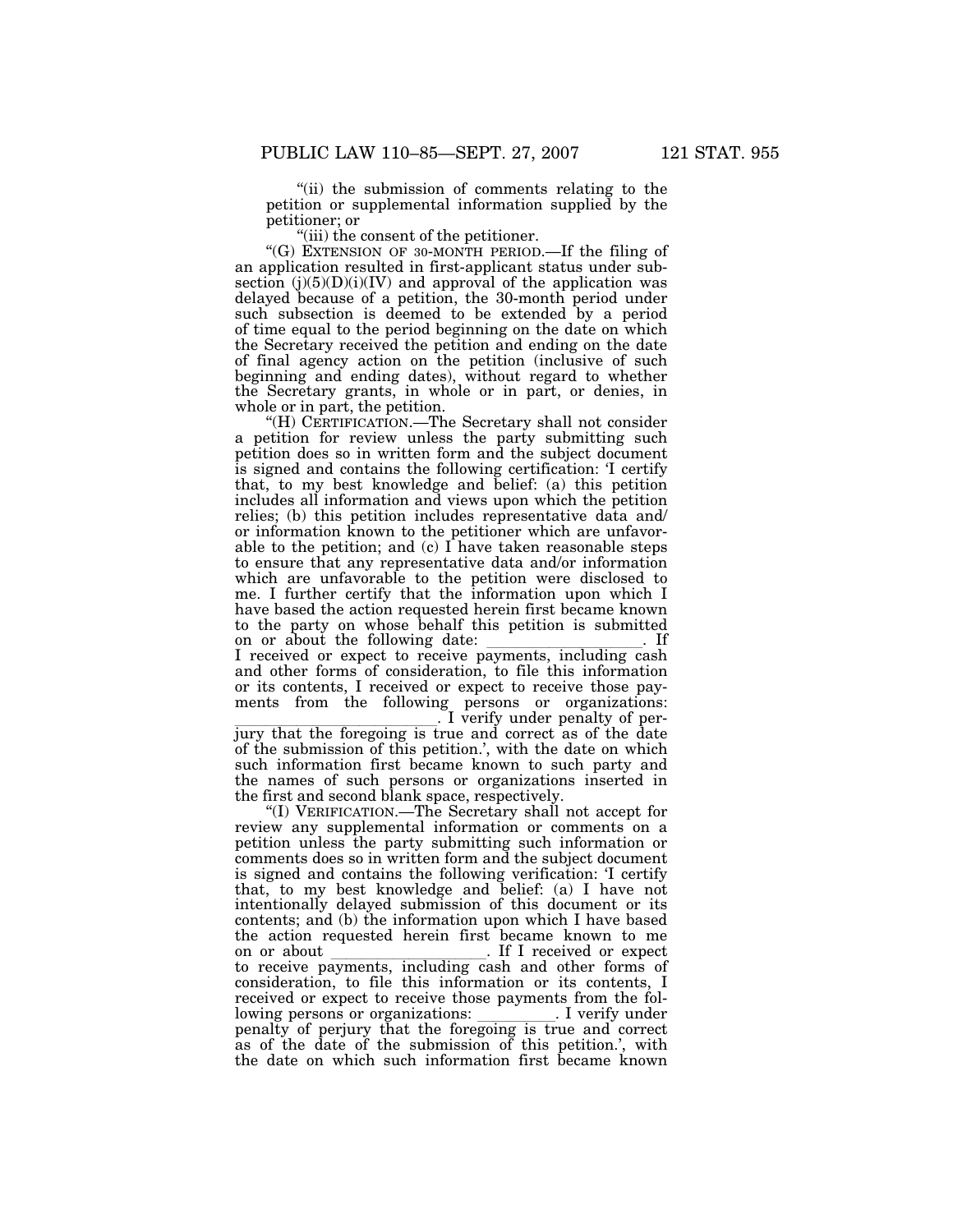to the party and the names of such persons or organizations inserted in the first and second blank space, respectively. "(2) EXHAUSTION OF ADMINISTRATIVE REMEDIES.-

''(A) FINAL AGENCY ACTION WITHIN 180 DAYS.—The Secretary shall be considered to have taken final agency action on a petition if—

"(i) during the 180-day period referred to in paragraph  $(1)(F)$ , the Secretary makes a final decision within the meaning of section 10.45(d) of title 21, Code of Federal Regulations (or any successor regulation); or

"(ii) such period expires without the Secretary having made such a final decision.

''(B) DISMISSAL OF CERTAIN CIVIL ACTIONS.—If a civil action is filed against the Secretary with respect to any issue raised in the petition before the Secretary has taken final agency action on the petition within the meaning of subparagraph (A), the court shall dismiss without prejudice the action for failure to exhaust administrative remedies.

''(C) ADMINISTRATIVE RECORD.—For purposes of judicial review related to the approval of an application for which a petition under paragraph (1) was submitted, the administrative record regarding any issue raised by the petition shall include—

"(i) the petition filed under paragraph  $(1)$  and any supplements and comments thereto;

''(ii) the Secretary's response to such petition, if issued; and

"(iii) other information, as designated by the Secretary, related to the Secretary's determinations regarding the issues raised in such petition, as long as the information was considered by the agency no later than the date of final agency action as defined under subparagraph (2)(A), and regardless of whether the Secretary responded to the petition at or before the approval of the application at issue in the petition.

''(3) ANNUAL REPORT ON DELAYS IN APPROVALS PER PETI-TIONS.—The Secretary shall annually submit to the Congress a report that specifies—

"(A) the number of applications that were approved during the preceding 12-month period;

''(B) the number of such applications whose effective dates were delayed by petitions referred to in paragraph (1) during such period;

''(C) the number of days by which such applications were so delayed; and

''(D) the number of such petitions that were submitted during such period.

''(4) EXCEPTIONS.—This subsection does not apply to—

''(A) a petition that relates solely to the timing of the approval of an application pursuant to subsection  $(j)(5)(B)(iv)$ ; or

''(B) a petition that is made by the sponsor of an application and that seeks only to have the Secretary take or refrain from taking any form of action with respect to that application.

Courts.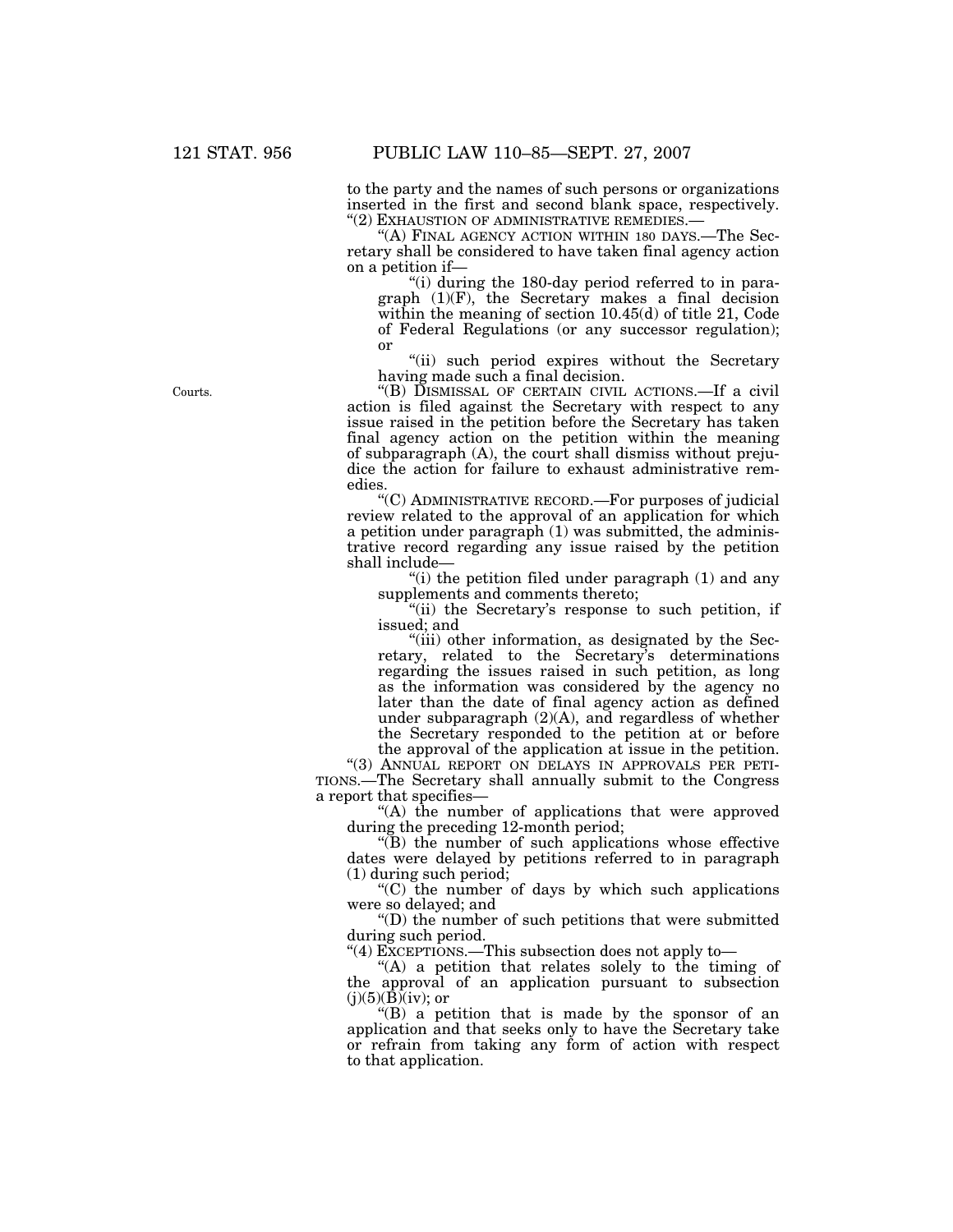''(5) DEFINITIONS.— ''(A) APPLICATION.—For purposes of this subsection, the term 'application' means an application submitted under subsection  $(b)(2)$  or  $(j)$ .

''(B) PETITION.—For purposes of this subsection, other than paragraph  $(1)(A)(i)$ , the term 'petition' means a request described in paragraph  $(1)(A)(i)$ .".

(b) REPORT.—Not later than 1 year after the date of the enactment of this Act, the Secretary of Health and Human Services shall submit a report to the Congress on ways to encourage the early submission of petitions under section  $505(q)$ , as added by subsection (a).

## **SEC. 915. POSTMARKET DRUG SAFETY INFORMATION FOR PATIENTS AND PROVIDERS.**

Section 505 of the Federal Food, Drug, and Cosmetic Act (21 U.S.C. 355), as amended by section 914(a), is amended by adding at the end the following:

"(r) POSTMARKET DRUG SAFETY INFORMATION FOR PATIENTS AND PROVIDERS.—

> Deadline. Website.

''(1) ESTABLISHMENT.—Not later than 1 year after the date of the enactment of the Food and Drug Administration Amendments Act of 2007, the Secretary shall improve the transparency of information about drugs and allow patients and health care providers better access to information about drugs by developing and maintaining an Internet Web site that—

''(A) provides links to drug safety information listed in paragraph (2) for prescription drugs that are approved under this section or licensed under section 351 of the Public Health Service Act; and

''(B) improves communication of drug safety information to patients and providers.

"(2) INTERNET WEB SITE.—The Secretary shall carry out paragraph (1) by—

''(A) developing and maintaining an accessible, consolidated Internet Web site with easily searchable drug safety information, including the information found on United States Government Internet Web sites, such as the United States National Library of Medicine's Daily Med and Medline Plus Web sites, in addition to other such Web sites maintained by the Secretary;

''(B) ensuring that the information provided on the Internet Web site is comprehensive and includes, when available and appropriate—

''(i) patient labeling and patient packaging inserts;

"(ii) a link to a list of each drug, whether approved under this section or licensed under such section 351, for which a Medication Guide, as provided for under part 208 of title 21, Code of Federal Regulations (or any successor regulations), is required;

"(iii) a link to the registry and results data bank provided for under subsections (i) and (j) of section 402 of the Public Health Service Act;

"(iv) the most recent safety information and alerts" issued by the Food and Drug Administration for drugs approved by the Secretary under this section, such as product recalls, warning letters, and import alerts;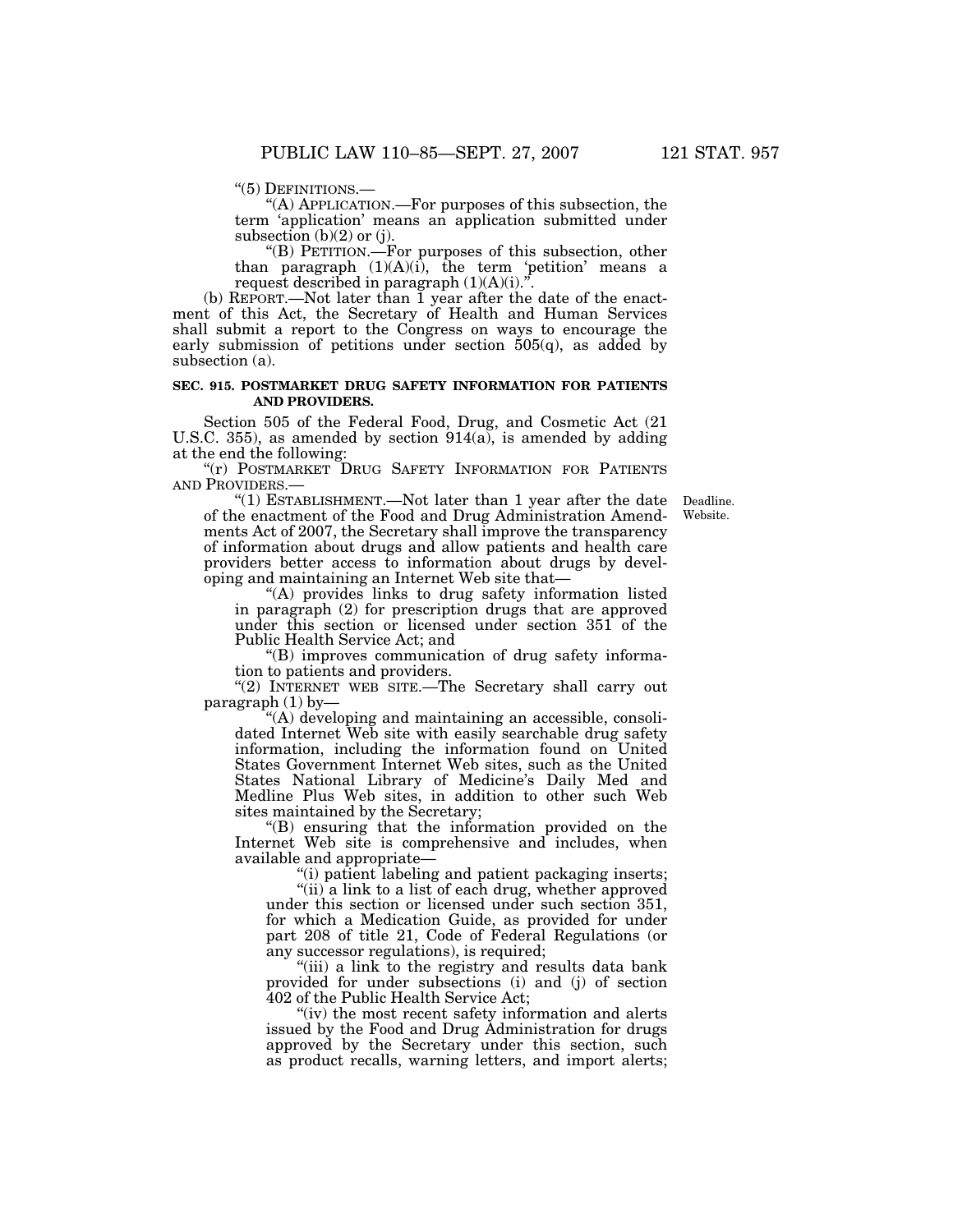''(v) publicly available information about implemented RiskMAPs and risk evaluation and mitigation strategies under subsection (o);

"(vi) guidance documents and regulations related to drug safety; and

''(vii) other material determined appropriate by the Secretary;

''(C) providing access to summaries of the assessed and aggregated data collected from the active surveillance infrastructure under subsection  $(k)(3)$  to provide information of known and serious side-effects for drugs approved under this section or licensed under such section 351;

"(D) preparing, by 18 months after approval of a drug or after use of the drug by 10,000 individuals, whichever is later, a summary analysis of the adverse drug reaction reports received for the drug, including identification of any new risks not previously identified, potential new risks, or known risks reported in unusual number;

''(E) enabling patients, providers, and drug sponsors to submit adverse event reports through the Internet Web site;

''(F) providing educational materials for patients and providers about the appropriate means of disposing of expired, damaged, or unusable medications; and

''(G) supporting initiatives that the Secretary determines to be useful to fulfill the purposes of the Internet Web site.

''(3) POSTING OF DRUG LABELING.—The Secretary shall post on the Internet Web site established under paragraph (1) the approved professional labeling and any required patient labeling of a drug approved under this section or licensed under such section 351 not later than 21 days after the date the drug is approved or licensed, including in a supplemental application with respect to a labeling change.

''(4) PRIVATE SECTOR RESOURCES.—To ensure development of the Internet Web site by the date described in paragraph (1), the Secretary may, on a temporary or permanent basis, implement systems or products developed by private entities.

''(5) AUTHORITY FOR CONTRACTS.—The Secretary may enter into contracts with public and private entities to fulfill the requirements of this subsection.

''(6) REVIEW.—The Advisory Committee on Risk Communication under section 567 shall, on a regular basis, perform a comprehensive review and evaluation of the types of risk communication information provided on the Internet Web site established under paragraph (1) and, through other means, shall identify, clarify, and define the purposes and types of information available to facilitate the efficient flow of information to patients and providers, and shall recommend ways for the Food and Drug Administration to work with outside entities to help facilitate the dispensing of risk communication information to patients and providers.''.

#### **SEC. 916. ACTION PACKAGE FOR APPROVAL.**

Section 505(l) of the Federal Food, Drug, and Cosmetic Act (21 U.S.C. 355(l)) is amended by—

Reports.

Reports.

Deadline.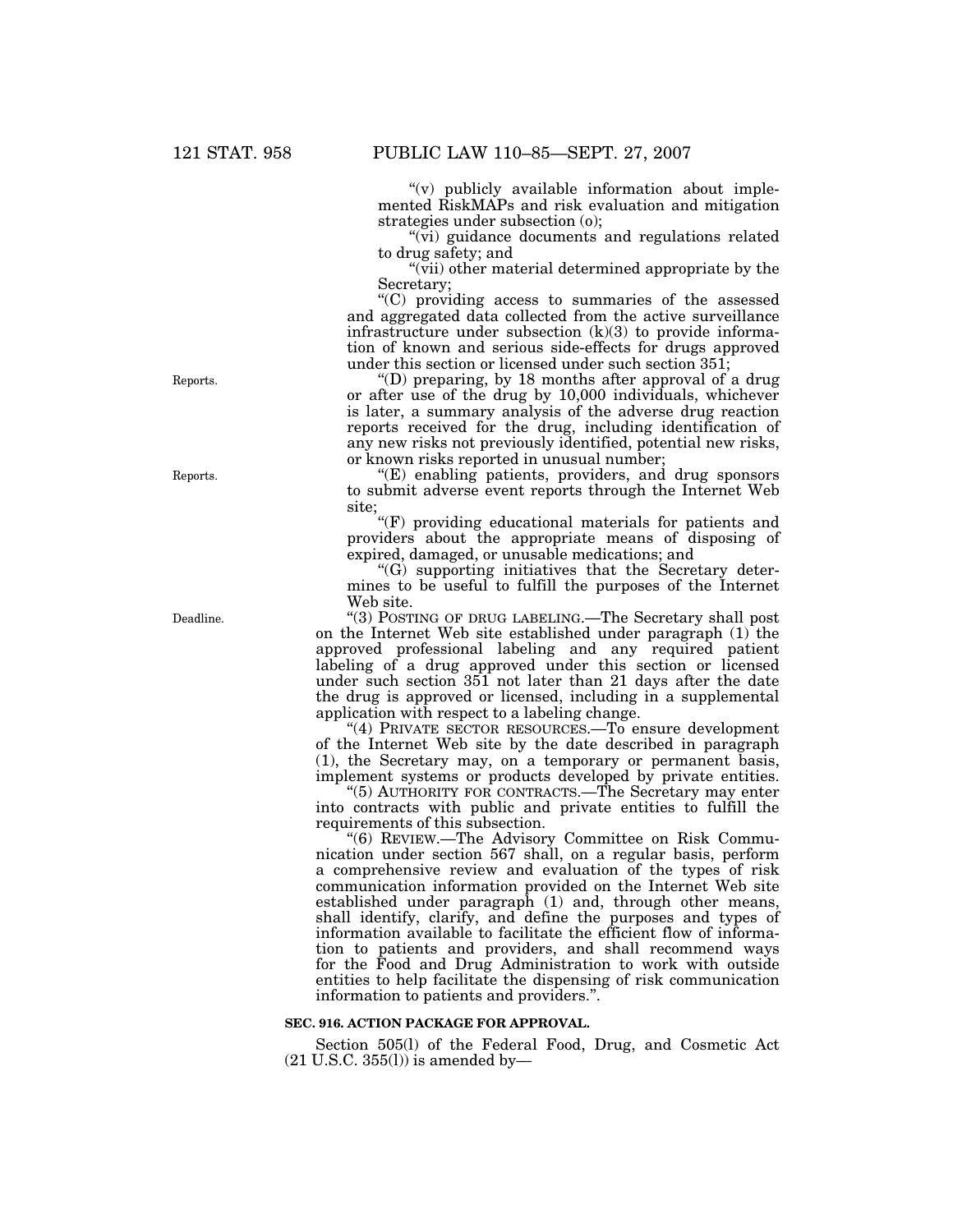(1) redesignating paragraphs  $(1)$ ,  $(2)$ ,  $(3)$ ,  $(4)$ , and  $(5)$  as subparagraphs  $(A)$ ,  $(B)$ ,  $(C)$ ,  $(D)$ , and  $(E)$ , respectively;

 $(2)$  striking "(1) Safety and" and inserting " $(1)(1)$  Safety and''; and

(3) adding at the end the following:

''(2) ACTION PACKAGE FOR APPROVAL.—

"(A) ACTION PACKAGE.—The Secretary shall publish the action package for approval of an application under subsection (b) or section 351 of the Public Health Service Act on the Internet Web site of the Food and Drug Administration—

"(i) not later than 30 days after the date of approval of such application for a drug no active ingredient (including any ester or salt of the active ingredient) of which has been approved in any other application under this section or section 351 of the Public Health Service Act; and

"(ii) not later than 30 days after the third request for such action package for approval received under section 552 of title 5, United States Code, for any other drug.

''(B) IMMEDIATE PUBLICATION OF SUMMARY REVIEW.—Notwithstanding subparagraph (A), the Secretary shall publish, on the Internet Web site of the Food and Drug Administration, the materials described in subparagraph  $(C)(iv)$  not later than 48 hours after the date of approval of the drug, except where such materials require redaction by the Secretary.

''(C) CONTENTS.—An action package for approval of an application under subparagraph  $(A)$  shall be dated and shall include the following:

''(i) Documents generated by the Food and Drug Administration related to review of the application.

"(ii) Documents pertaining to the format and content of the application generated during drug development.

''(iii) Labeling submitted by the applicant.

"(iv) A summary review that documents conclusions from all reviewing disciplines about the drug, noting any critical issues and disagreements with the applicant and within the review team and how they were resolved, recommendations for action, and an explanation of any nonconcurrence with review conclusions.

"(v) The Division Director and Office Director's decision document which includes—

''(I) a brief statement of concurrence with the summary review;

''(II) a separate review or addendum to the review if disagreeing with the summary review; and

''(III) a separate review or addendum to the review to add further analysis.

"(vi) Identification by name of each officer or employee of the Food and Drug Administration who—

''(I) participated in the decision to approve the application; and

''(II) consents to have his or her name included in the package.

"(D) REVIEW. $-\tilde{A}$  scientific review of an application is considered the work of the reviewer and shall not be altered by management or the reviewer once final.

Publication. Website. Deadlines.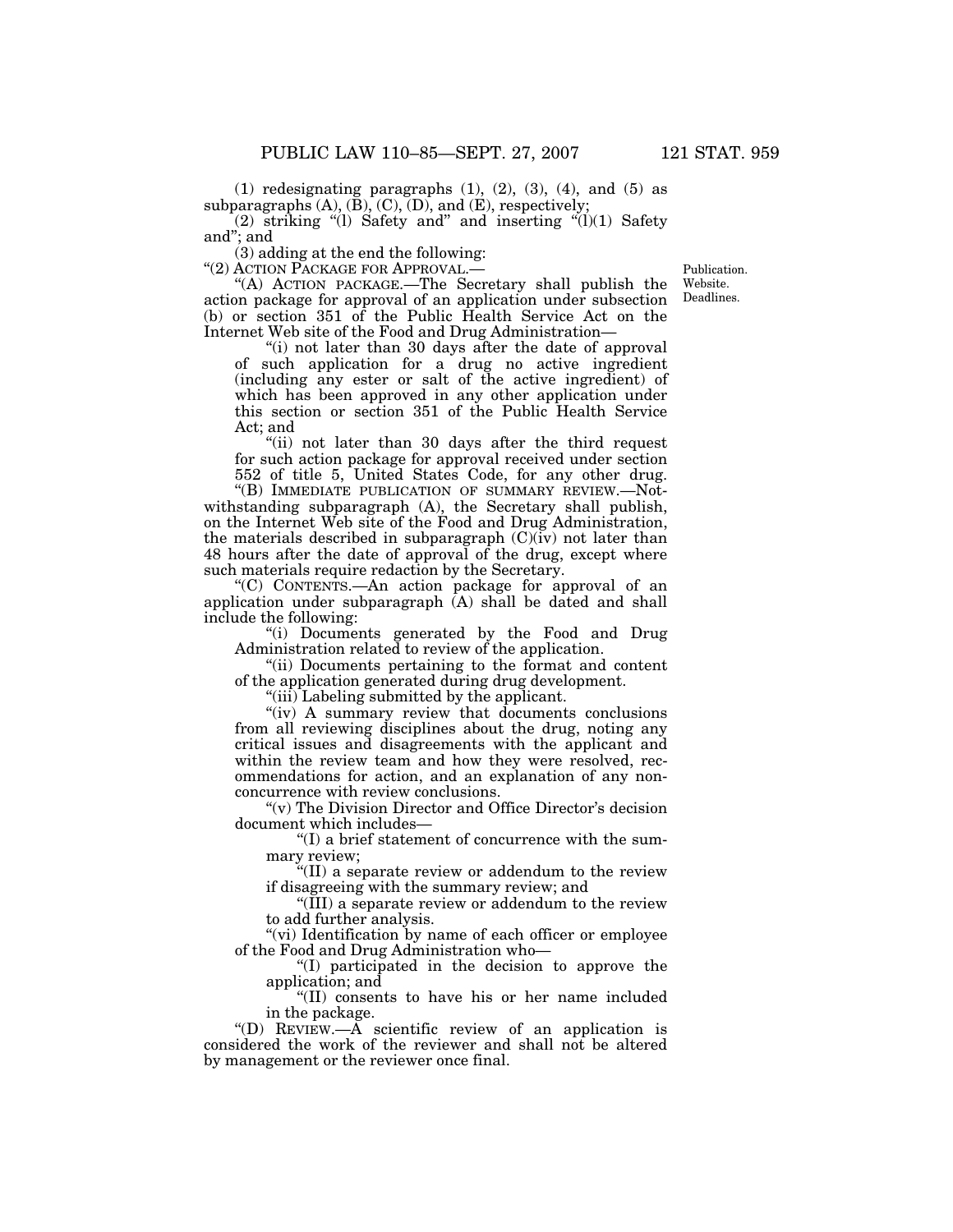''(E) CONFIDENTIAL INFORMATION.—This paragraph does not authorize the disclosure of any trade secret, confidential commercial or financial information, or other matter listed in section 552(b) of title 5, United States Code.''.

#### **SEC. 917. RISK COMMUNICATION.**

Subchapter E of chapter V of the Federal Food, Drug, and Cosmetic Act (21 U.S.C. 360bbb et seq.), as amended by section 603, is amended by adding at the end the following:

Establishment. 21 USC 360bbb–6.

#### **''SEC. 567. RISK COMMUNICATION.**

''(a) ADVISORY COMMITTEE ON RISK COMMUNICATION.— ''(1) IN GENERAL.—The Secretary shall establish an advisory committee to be known as the 'Advisory Committee on Risk Communication' (referred to in this section as the 'Committee').

''(2) DUTIES OF COMMITTEE.—The Committee shall advise the Commissioner on methods to effectively communicate risks associated with the products regulated by the Food and Drug Administration.

''(3) MEMBERS.—The Secretary shall ensure that the Committee is composed of experts on risk communication, experts on the risks described in subsection (b), and representatives of patient, consumer, and health professional organizations.

''(4) PERMANENCE OF COMMITTEE.—Section 14 of the Federal Advisory Committee Act shall not apply to the Committee established under this subsection.

''(b) PARTNERSHIPS FOR RISK COMMUNICATION.—

"(1) In GENERAL.—The Secretary shall partner with professional medical societies, medical schools, academic medical centers, and other stakeholders to develop robust and multi-faceted systems for communication to health care providers about emerging postmarket drug risks.

 $\sqrt{\frac{2}{2}}$  PARTNERSHIPS.—The systems developed under paragraph (1) shall—

''(A) account for the diversity among physicians in terms of practice, willingness to adopt technology, and medical specialty; and

 $\langle B \rangle$  include the use of existing communication channels, including electronic communications, in place at the Food and Drug Administration.''.

#### 21 USC 355.

Section 505 of the Federal Food, Drug, and Cosmetic Act, as amended by section 915, is further amended by adding at the end the following:

**SEC. 918. REFERRAL TO ADVISORY COMMITTEE.** 

''(s) REFERRAL TO ADVISORY COMMITTEE.—Prior to the approval of a drug no active ingredient (including any ester or salt of the active ingredient) of which has been approved in any other application under this section or section 351 of the Public Health Service Act, the Secretary shall—

''(1) refer such drug to a Food and Drug Administration advisory committee for review at a meeting of such advisory committee; or

"(2) if the Secretary does not refer such a drug to a Food and Drug Administration advisory committee prior to the approval of the drug, provide in the action letter on the application for the drug a summary of the reasons why the Secretary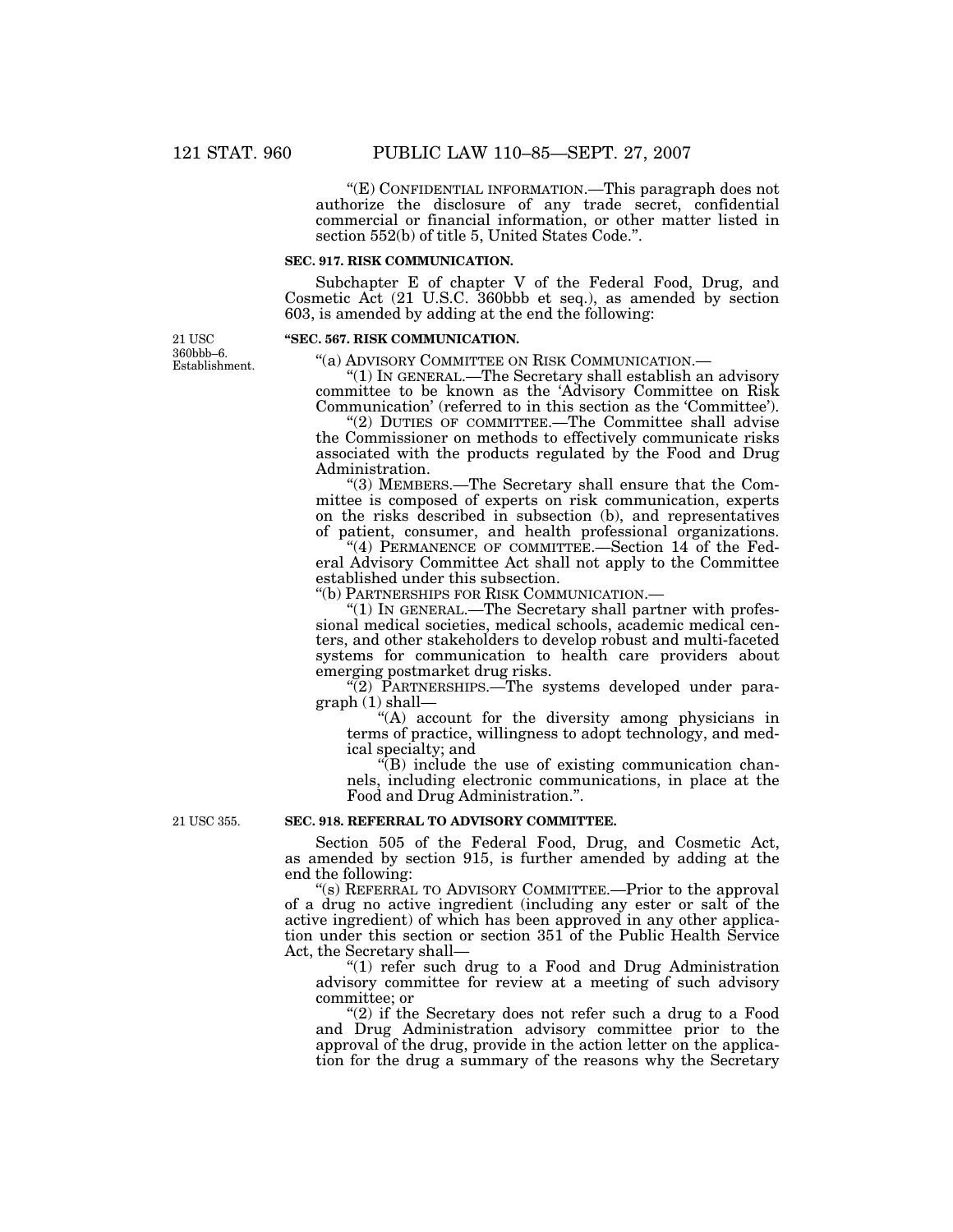did not refer the drug to an advisory committee prior to approval.''.

#### **SEC. 919. RESPONSE TO THE INSTITUTE OF MEDICINE.**

(a) IN GENERAL.—Not later than 1 year after the date of the enactment of this title, the Secretary shall issue a report responding to the 2006 report of the Institute of Medicine entitled ''The Future of Drug Safety—Promoting and Protecting the Health of the Public''.

(b) CONTENT OF REPORT.—The report issued by the Secretary under subsection (a) shall include—

(1) an update on the implementation by the Food and Drug Administration of its plan to respond to the Institute of Medicine report described under such subsection; and

(2) an assessment of how the Food and Drug Administration has implemented—

(A) the recommendations described in such Institute of Medicine report; and

(B) the requirement under section  $505-1(c)(2)$  of the Federal Food, Drug, and Cosmetic Act (as added by this title), that the appropriate office responsible for reviewing a drug and the office responsible for postapproval safety with respect to the drug work together to assess, implement, and ensure compliance with the requirements of such section 505–1.

#### **SEC. 920. DATABASE FOR AUTHORIZED GENERIC DRUGS.**

Section 505 of the Federal Food, Drug, and Cosmetic Act (21 U.S.C. 355), as amended by section 918, is further amended by adding at the end the following:<br>"(t) DATABASE FOR AUTHORIZED GENERIC DRUGS.—

"(1) In GENERAL.—<br>"(A) PUBLICATION.—The Commissioner shall—

''(i) not later than 9 months after the date of the enactment of the Food and Drug Administration Amendments Act of 2007, publish a complete list on the Internet Web site of the Food and Drug Administration of all authorized generic drugs (including drug trade name, brand company manufacturer, and the date the authorized generic drug entered the market); and

"(ii) update the list quarterly to include each authorized generic drug included in an annual report submitted to the Secretary by the sponsor of a listed drug during the preceding 3-month period.

''(B) NOTIFICATION.—The Commissioner shall notify relevant Federal agencies, including the Centers for Medicare & Medicaid Services and the Federal Trade Commission, when the Commissioner first publishes the information described in subparagraph  $(A)$  that the information has been published and that the information will be updated quarterly.

''(2) INCLUSION.—The Commissioner shall include in the list described in paragraph (1) each authorized generic drug included in an annual report submitted to the Secretary by the sponsor of a listed drug after January 1, 1999.

''(3) AUTHORIZED GENERIC DRUG.—In this section, the term 'authorized generic drug' means a listed drug (as that term is used in subsection  $(j)$  that—

Deadlines.

Deadline. Reports.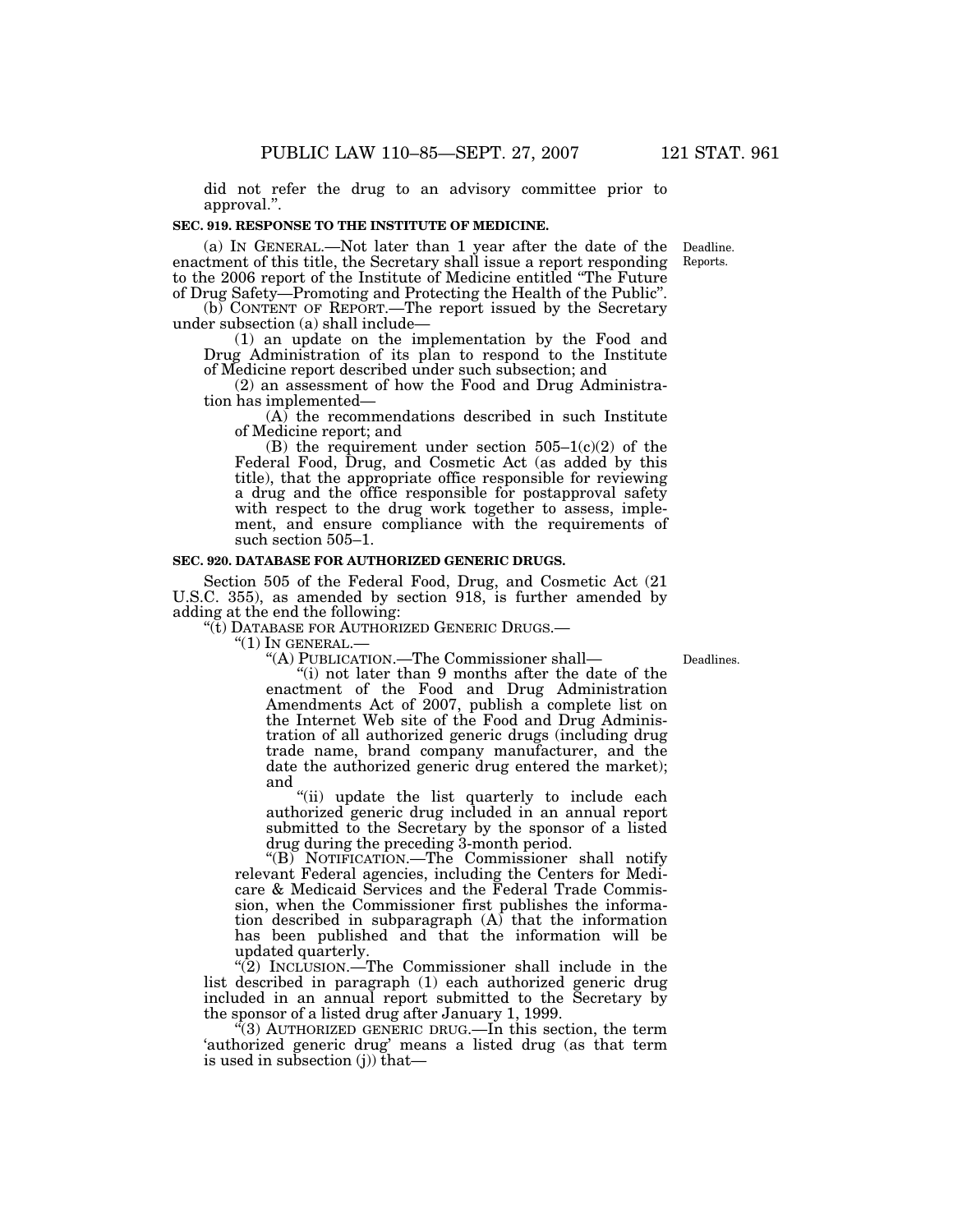"(A) has been approved under subsection (c); and

''(B) is marketed, sold, or distributed directly or indirectly to retail class of trade under a different labeling, packaging (other than repackaging as the listed drug in blister packs, unit doses, or similar packaging for use in institutions), product code, labeler code, trade name, or trade mark than the listed drug.''.

## **SEC. 921. ADVERSE DRUG REACTION REPORTS AND POSTMARKET SAFETY.**

Subsection (k) of section 505 of the Federal Food, Drug, and Cosmetic Act (21 U.S.C. 355), as amended by section 905, is amended by adding at the end the following:

''(5) The Secretary shall—

"(A) conduct regular, bi-weekly screening of the Adverse Event Reporting System database and post a quarterly report on the Adverse Event Reporting System Web site of any new safety information or potential signal of a serious risk identified by Adverse Event Reporting System within the last quarter;

''(B) report to Congress not later than 2 year after the date of the enactment of the Food and Drug Administration Amendments Act of 2007 on procedures and processes of the Food and Drug Administration for addressing ongoing post market safety issues identified by the Office of Surveillance and Epidemiology and how recommendations of the Office of Surveillance and Epidemiology are handled within the agency; and

''(C) on an annual basis, review the entire backlog of postmarket safety commitments to determine which commitments require revision or should be eliminated, report to the Congress on these determinations, and assign start dates and estimated completion dates for such commitments.''.

# **TITLE X—FOOD SAFETY**

21 USC 2101.

# **SEC. 1001. FINDINGS.**

Congress finds that—

 $(1)$  the safety and integrity of the United States food supply are vital to public health, to public confidence in the food supply, and to the success of the food sector of the Nation's economy;

(2) illnesses and deaths of individuals and companion animals caused by contaminated food—

(A) have contributed to a loss of public confidence in food safety; and

(B) have caused significant economic losses to manufacturers and producers not responsible for contaminated food items;

(3) the task of preserving the safety of the food supply of the United States faces tremendous pressures with regard to—

(A) emerging pathogens and other contaminants and the ability to detect all forms of contamination;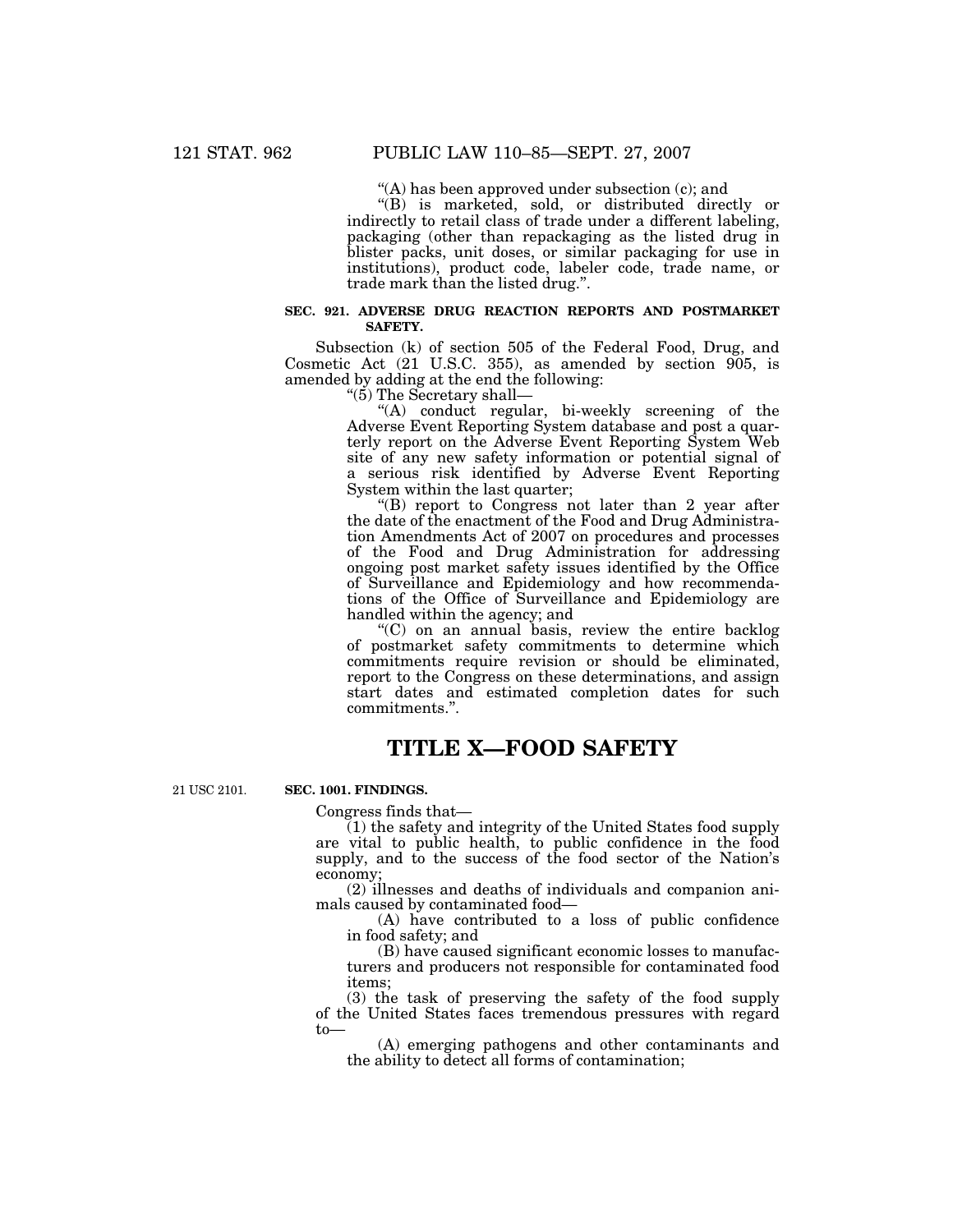(B) an increasing volume of imported food from a wide variety of countries; and

 $(\tilde{C})$  a shortage of adequate resources for monitoring and inspection;

(4) according to the Economic Research Service of the Department of Agriculture, the United States is increasing the amount of food that it imports such that—

 $(A)$  from 2003 to 2007, the value of food imports has increased from \$45,600,000,000 to \$64,000,000,000; and

(B) imported food accounts for 13 percent of the average American diet including 31 percent of fruits, juices, and nuts, 9.5 percent of red meat, and 78.6 percent of fish and shellfish; and

(5) the number of full-time equivalent Food and Drug Administration employees conducting inspections has decreased from 2003 to 2007.

#### **SEC. 1002. ENSURING THE SAFETY OF PET FOOD.**

(a) PROCESSING AND INGREDIENT STANDARDS.—Not later than 2 years after the date of the enactment of this Act, the Secretary of Health and Human Services (referred to in this title as the ''Secretary''), in consultation with the Association of American Feed Control Officials and other relevant stakeholder groups, including veterinary medical associations, animal health organizations, and pet food manufacturers, shall by regulation establish—

(1) ingredient standards and definitions with respect to pet food;

(2) processing standards for pet food; and

(3) updated standards for the labeling of pet food that include nutritional and ingredient information.

(b) EARLY WARNING SURVEILLANCE SYSTEMS AND NOTIFICATION DURING PET FOOD RECALLS.—Not later than 1 year after the date of the enactment of this Act, the Secretary shall establish an early warning and surveillance system to identify adulteration of the pet food supply and outbreaks of illness associated with pet food. In establishing such system, the Secretary shall—

(1) consider using surveillance and monitoring mechanisms similar to, or in coordination with, those used to monitor human or animal health, such as the Foodborne Diseases Active Surveillance Network (FoodNet) and PulseNet of the Centers for Disease Control and Prevention, the Food Emergency Response Network of the Food and Drug Administration and the Department of Agriculture, and the National Animal Health Laboratory Network of the Department of Agriculture;

(2) consult with relevant professional associations and private sector veterinary hospitals;

(3) work with the National Companion Animal Surveillance Program, the Health Alert Network, or other notification networks as appropriate to inform veterinarians and relevant stakeholders during any recall of pet food; and

(4) use such information and conduct such other activities as the Secretary deems appropriate.

#### **SEC. 1003. ENSURING EFFICIENT AND EFFECTIVE COMMUNICATIONS** 21 USC 2103. **DURING A RECALL.**

The Secretary shall, during an ongoing recall of human or pet food regulated by the Secretary—

Deadline.

Regulations.

Deadline. 21 USC 2102.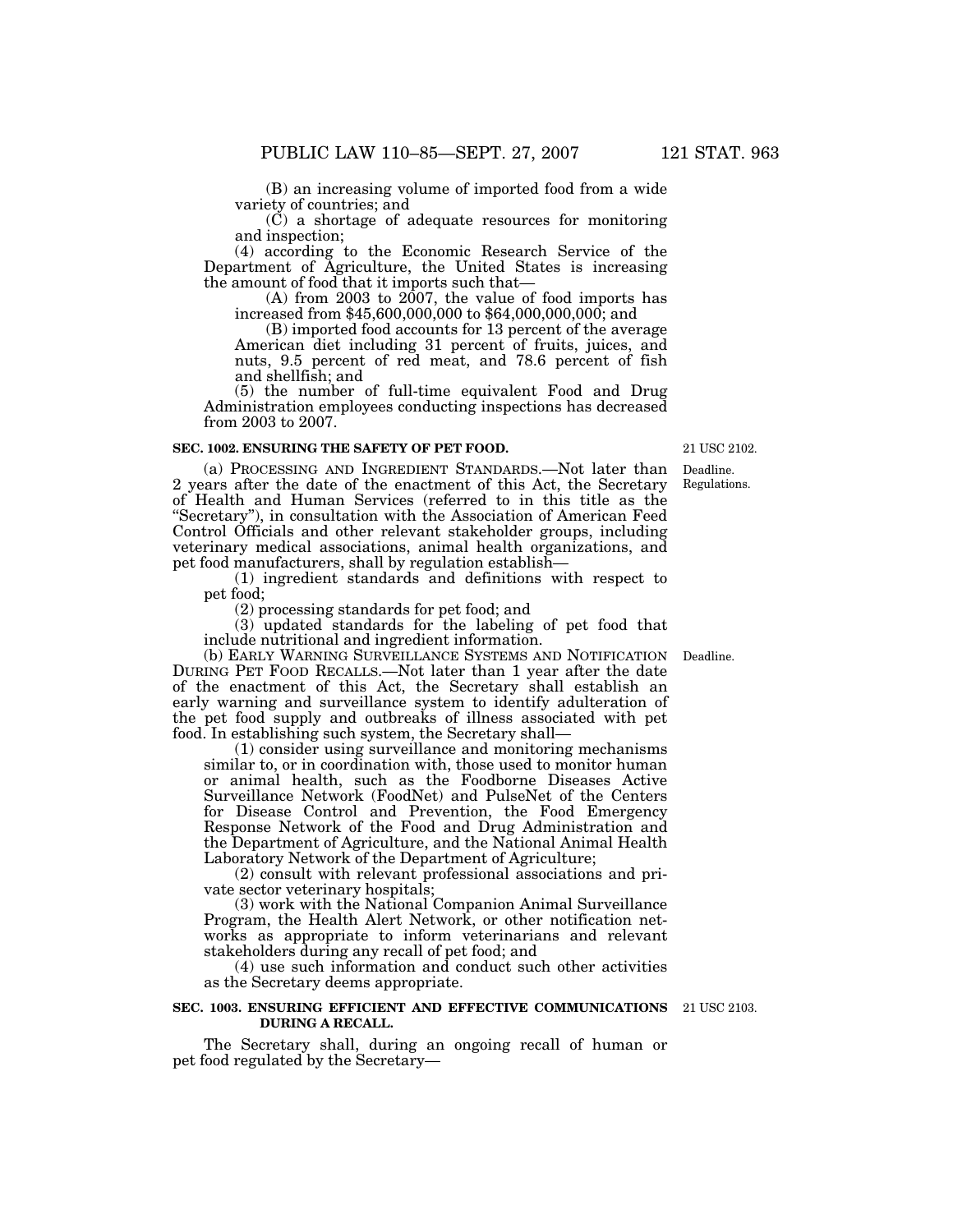(1) work with companies, relevant professional associations, and other organizations to collect and aggregate information pertaining to the recall;

(2) use existing networks of communication, including electronic forms of information dissemination, to enhance the quality and speed of communication with the public; and

(3) post information regarding recalled human and pet foods on the Internet Web site of the Food and Drug Administration in a single location, which shall include a searchable database of recalled human foods and a searchable database of recalled pet foods, that is easily accessed and understood by the public.

## **SEC. 1004. STATE AND FEDERAL COOPERATION.**

(a) IN GENERAL.—The Secretary shall work with the States in undertaking activities and programs that assist in improving the safety of food, including fresh and processed produce, so that State food safety programs and activities conducted by the Secretary function in a coordinated and cost-effective manner. With the assistance provided under subsection (b), the Secretary shall encourage States to—

(1) establish, continue, or strengthen State food safety programs, especially with respect to the regulation of retail commercial food establishments; and

(2) establish procedures and requirements for ensuring that processed produce under the jurisdiction of State food safety programs is not unsafe for human consumption.

(b) ASSISTANCE.—The Secretary may provide to a State, for planning, developing, and implementing such a food safety program—

(1) advisory assistance;

(2) technical assistance, training, and laboratory assistance (including necessary materials and equipment); and

(3) financial and other assistance.

(c) SERVICE AGREEMENTS.—The Secretary may, under an agreement entered into with a Federal, State, or local agency, use, on a reimbursable basis or otherwise, the personnel, services, and facilities of the agency to carry out the responsibilities of the agency under this section. An agreement entered into with a State agency under this subsection may provide for training of State employees.

# **SEC. 1005. REPORTABLE FOOD REGISTRY.**

(a) FINDINGS.—Congress makes the following findings:

(1) In 1994, Congress passed the Dietary Supplement Health and Education Act of 1994 (Public Law 103–417) to provide the Food and Drug Administration the legal framework which is intended to ensure that dietary supplements are safe and properly labeled foods.

(2) In 2006, Congress passed the Dietary Supplement and Nonprescription Drug Consumer Protection Act (Public Law 109–462) to establish a mandatory reporting system of serious adverse events for nonprescription drugs and dietary supplements sold and consumed in the United States.

(3) The adverse event reporting system created under the Dietary Supplement and Nonprescription Drug Consumer Protection Act is intended to serve as an early warning system for potential public health issues associated with the use of these products.

21 USC 350f note.

Website.

21 USC 2104.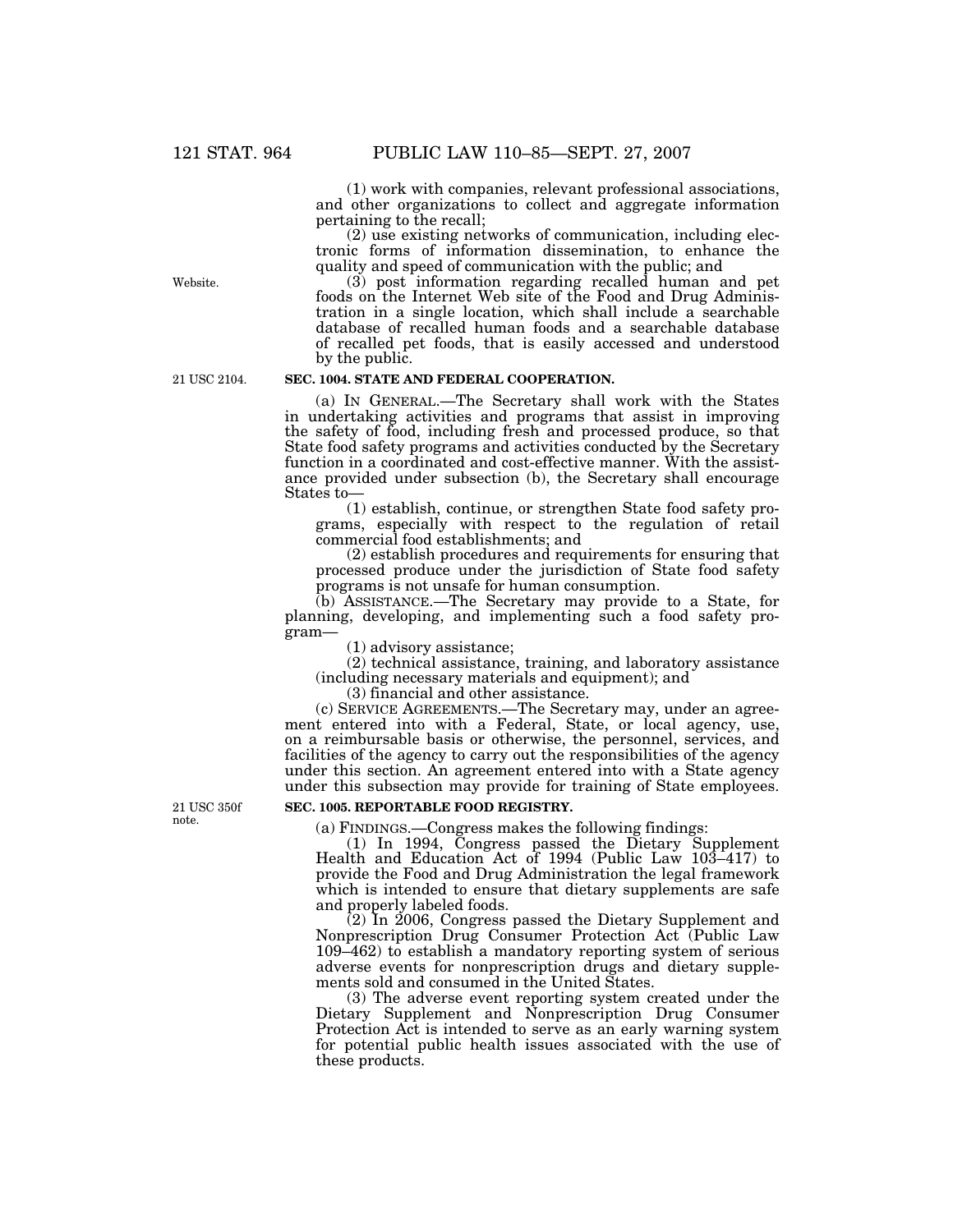(4) A reliable mechanism to track patterns of adulteration in food would support efforts by the Food and Drug Administration to target limited inspection resources to protect the public health.

(b) IN GENERAL.—Chapter IV of the Federal Food, Drug, and Cosmetic Act (21 U.S.C. 341 et seq.) is amended by adding at the end the following:

# **''SEC. 417. REPORTABLE FOOD REGISTRY.**

''(a) DEFINITIONS.—In this section:

"(1) RESPONSIBLE PARTY.—The term 'responsible party', with respect to an article of food, means a person that submits the registration under section  $415(a)$  for a food facility that is required to register under section 415(a), at which such article of food is manufactured, processed, packed, or held.

"(2) REPORTABLE FOOD.—The term 'reportable food' means an article of food (other than infant formula) for which there is a reasonable probability that the use of, or exposure to, such article of food will cause serious adverse health consequences or death to humans or animals.

''(b) ESTABLISHMENT.—

" $(1)$  In GENERAL.—Not later than 1 year after the date Deadline. of the enactment of this section, the Secretary shall establish within the Food and Drug Administration a Reportable Food Registry to which instances of reportable food may be submitted by the Food and Drug Administration after receipt of reports under subsection (d), via an electronic portal, from—

''(A) Federal, State, and local public health officials; or

''(B) responsible parties.

"(2) REVIEW BY SECRETARY.—The Secretary shall promptly review and assess the information submitted under paragraph (1) for the purposes of identifying reportable food, submitting entries to the Reportable Food Registry, acting under subsection (c), and exercising other existing food safety authorities under this Act to protect the public health.

''(c) ISSUANCE OF AN ALERT BY THE SECRETARY.—

''(1) IN GENERAL.—The Secretary shall issue, or cause to be issued, an alert or a notification with respect to a reportable food using information from the Reportable Food Registry as the Secretary deems necessary to protect the public health.

''(2) EFFECT.—Paragraph (1) shall not affect the authority of the Secretary to issue an alert or a notification under any other provision of this Act.

''(d) REPORTING AND NOTIFICATION.—

"(1) In GENERAL.—Except as provided in paragraph (2), as soon as practicable, but in no case later than 24 hours after a responsible party determines that an article of food is a reportable food, the responsible party shall—

"(A) submit a report to the Food and Drug Administration through the electronic portal established under subsection (b) that includes the data elements described in subsection (e) (except the elements described in paragraphs  $(8)$ ,  $(9)$ , and  $(10)$  of such subsection); and

 $\mathcal{L}(\mathbf{B})$  investigate the cause of the adulteration if the adulteration of the article of food may have originated with the responsible party.

Deadline.

21 USC 350f.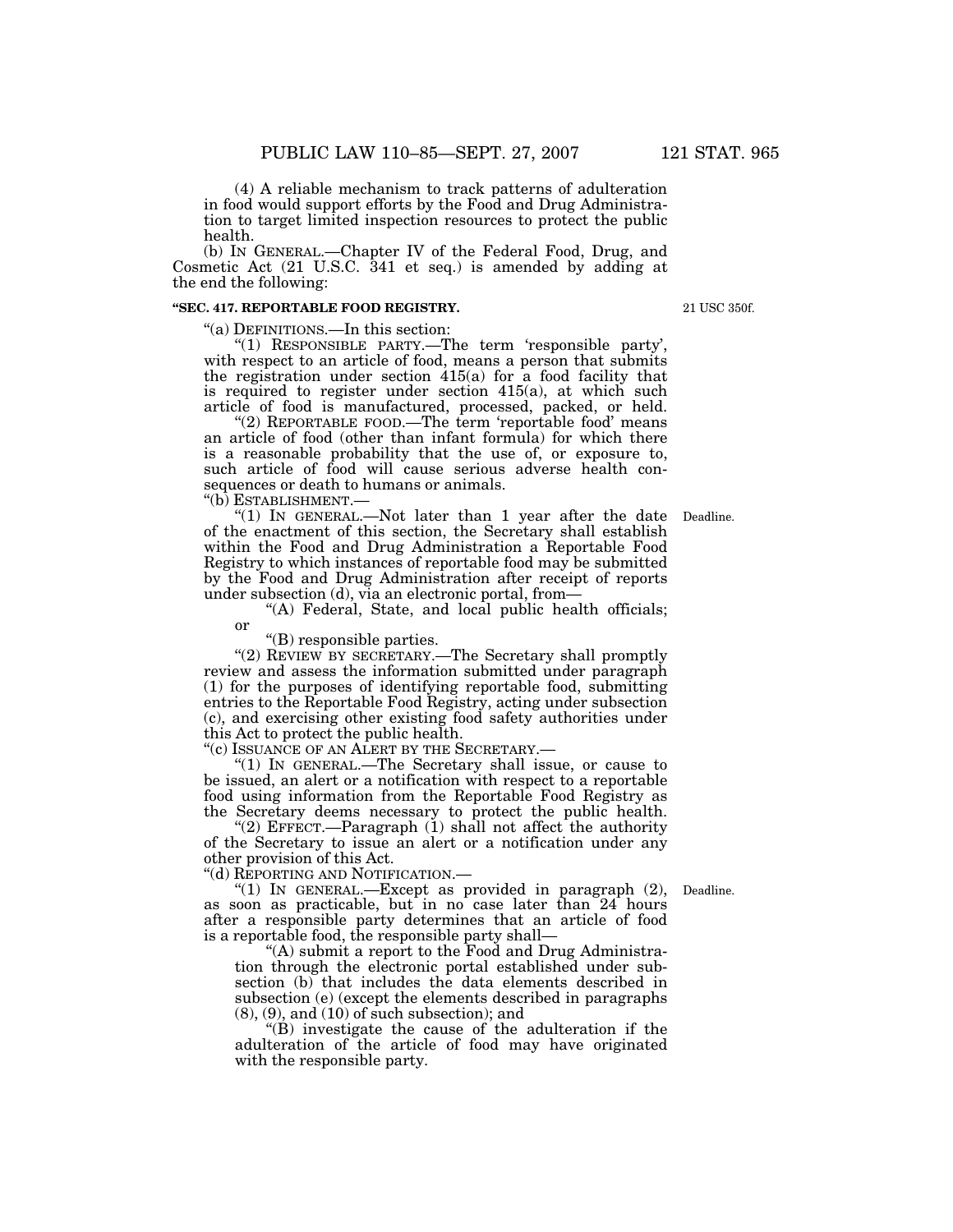" $(2)$  No REPORT REQUIRED.—A responsible party is not required to submit a report under paragraph (1) if—

 $(A)$  the adulteration originated with the responsible party;

''(B) the responsible party detected the adulteration prior to any transfer to another person of such article of food; and

''(C) the responsible party—

''(i) corrected such adulteration; or

"(ii) destroyed or caused the destruction of such article of food.

''(3) REPORTS BY PUBLIC HEALTH OFFICIALS.—A Federal, State, or local public health official may submit a report about a reportable food to the Food and Drug Administration through the electronic portal established under subsection (b) that includes the data elements described in subsection (e) that the official is able to provide.

"(4) REPORT NUMBER.—The Secretary shall ensure that, upon submission of a report under paragraph (1) or (3), a unique number is issued through the electronic portal established under subsection (b) to the person submitting such report, by which the Secretary is able to link reports about the reportable food submitted and amended under this subsection and identify the supply chain for such reportable food.

''(5) REVIEW.—The Secretary shall promptly review a report submitted under paragraph (1) or (3).

''(6) RESPONSE TO REPORT SUBMITTED BY A RESPONSIBLE PARTY.—After consultation with the responsible party that submitted a report under paragraph (1), the Secretary may require such responsible party to perform, as soon as practicable, but in no case later than a time specified by the Secretary, 1 or more of the following:

"(A) Amend the report submitted by the responsible party under paragraph (1) to include the data element described in subsection (e)(9).

''(B) Provide a notification—

''(i) to the immediate previous source of the article of food, if the Secretary deems necessary;

"(ii) to the immediate subsequent recipient of the article of food, if the Secretary deems necessary; and "(iii) that includes-

''(I) the data elements described in subsection (e) that the Secretary deems necessary;

''(II) the actions described under paragraph (7) that the recipient of the notification shall perform, as required by the Secretary; and

''(III) any other information that the Secretary may require.

"(7) SUBSEQUENT REPORTS AND NOTIFICATIONS.—Except as provided in paragraph (8), the Secretary may require a responsible party to perform, as soon as practicable, but in no case later than a time specified by the Secretary, after the responsible party receives a notification under subparagraph  $(C)$  or paragraph  $(6)(B)$ , 1 or more of the following:

''(A) Submit a report to the Food and Drug Administration through the electronic portal established under subsection (b) that includes those data elements described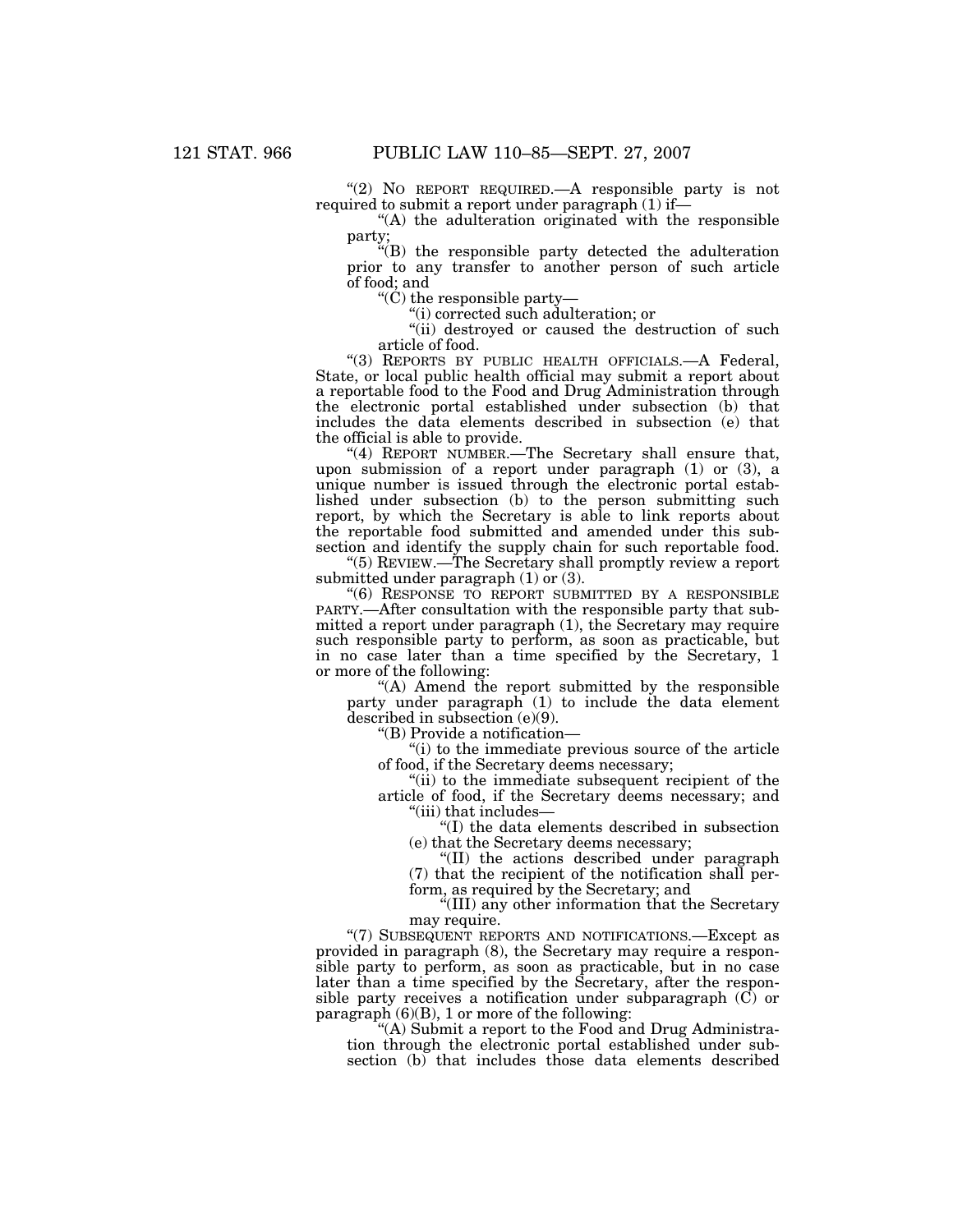in subsection (e) and other information that the Secretary deems necessary.

''(B) Investigate the cause of the adulteration if the adulteration of the article of food may have originated with the responsible party.

''(C) Provide a notification—

''(i) to the immediate previous source of the article of food, if the Secretary deems necessary;

"(ii) to the immediate subsequent recipient of the article of food, if the Secretary deems necessary; and ''(iii) that includes—

''(I) the data elements described in subsection (e) that the Secretary deems necessary;

''(II) the actions described under this paragraph that the recipient of the notification shall perform, as required by the Secretary; and

''(III) any other information that the Secretary may require.

"(8) AMENDED REPORT.—If a responsible party receives a notification under paragraph (6)(B) or paragraph (7)(C) with respect to an article of food after the responsible party has submitted a report to the Food and Drug Administration under paragraph (1) with respect to such article of food—

"(A) the responsible party is not required to submit an additional report or make a notification under paragraph (7); and

''(B) the responsible party shall amend the report submitted by the responsible party under paragraph (1) to include the data elements described in paragraph (9), and, with respect to both such notification and such report, paragraph (11) of subsection (e).

''(e) DATA ELEMENTS.—The data elements described in this subsection are the following:

" $(1)$  The registration numbers of the responsible party under section  $415(a)(3)$ .

 $(2)$  The date on which an article of food was determined to be a reportable food.

" $(3)$  A description of the article of food including the quantity or amount.

"(4) The extent and nature of the adulteration.

"(5) If the adulteration of the article of food may have originated with the responsible party, the results of the investigation required under paragraph  $(1)(B)$  or  $(7)(B)$  of subsection (d), as applicable and when known.

" $(6)$  The disposition of the article of food, when known.

 $\sqrt{\gamma}$  Product information typically found on packaging including product codes, use-by dates, and names of manufacturers, packers, or distributors sufficient to identify the article of food.

''(8) Contact information for the responsible party.

''(9) The contact information for parties directly linked in the supply chain and notified under paragraph  $(6)(\dot{B})$  or  $(7)(C)$ of subsection (d), as applicable.

 $\degree$ (10) The information required by the Secretary to be included in a notification provided by the responsible party involved under paragraph  $(6)(B)$  or  $(7)(C)$  of subsection  $(d)$ or required in a report under subsection  $(d)(7)(A)$ .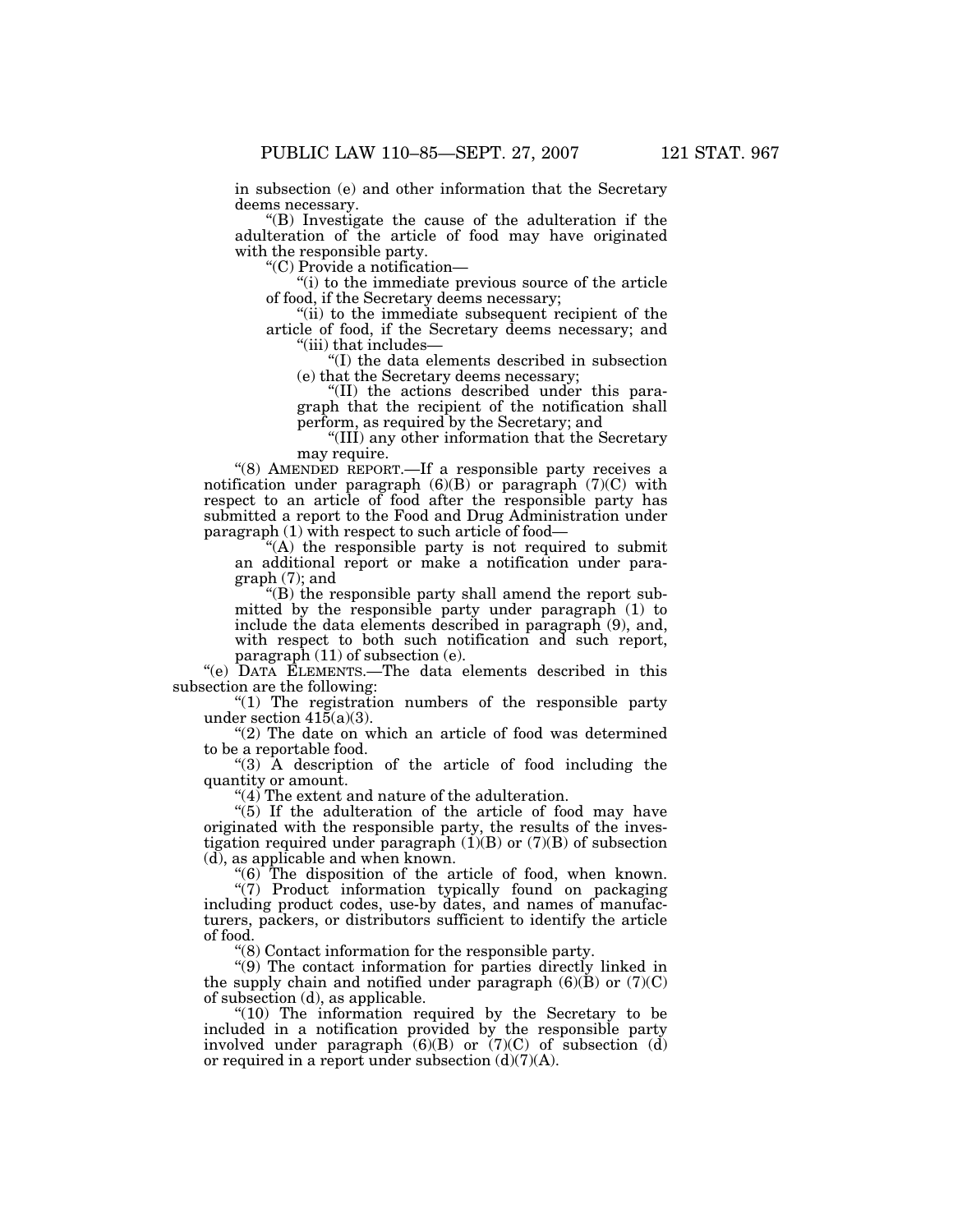"(11) The unique number described in subsection  $(d)(4)$ . ''(f) COORDINATION OF FEDERAL, STATE, AND LOCAL EFFORTS.—

''(1) DEPARTMENT OF AGRICULTURE.—In implementing this section, the Secretary shall—

"(A) share information and coordinate regulatory efforts with the Department of Agriculture; and

''(B) if the Secretary receives a report submitted about a food within the jurisdiction of the Department of Agriculture, promptly provide such report to the Department of Agriculture.

''(2) STATES AND LOCALITIES.—In implementing this section, the Secretary shall work with the State and local public health officials to share information and coordinate regulatory efforts, in order to—

''(A) help to ensure coverage of the safety of the food supply chain, including those food establishments regulated by the States and localities that are not required to register under section 415; and

''(B) reduce duplicative regulatory efforts.

" $(g)$  MAINTENANCE AND INSPECTION OF RECORDS.—The responsible party shall maintain records related to each report received, notification made, and report submitted to the Food and Drug Administration under this section for 2 years. A responsible party shall, at the request of the Secretary, permit inspection of such records as provided for section 414.

Applicability.

''(h) REQUEST FOR INFORMATION.—Except as provided by section  $415(a)(4)$ , section 552 of title 5, United States Code, shall apply to any request for information regarding a record in the Reportable Food Registry.

''(i) SAFETY REPORT.—A report or notification under subsection (d) shall be considered to be a safety report under section 756 and may be accompanied by a statement, which shall be part of any report released for public disclosure, that denies that the report or the notification constitutes an admission that the product involved caused or contributed to a death, serious injury, or serious illness.

''(j) ADMISSION.—A report or notification under this section shall not be considered an admission that the article of food involved is adulterated or caused or contributed to a death, serious injury, or serious illness.

"(k) HOMELAND SECURITY NOTIFICATION.—If, after receiving a report under subsection (d), the Secretary believes such food may have been deliberately adulterated, the Secretary shall immediately notify the Secretary of Homeland Security. The Secretary shall make relevant information from the Reportable Food Registry available to the Secretary of Homeland Security.''.

(c) DEFINITION.—Section 201(ff) of the Federal Food, Drug, and Cosmetic Act  $(21 \text{ U.S.C. } 321(\text{ff}))$  is amended by striking "section  $201(g)$ " and inserting "sections  $201(g)$  and  $417"$ .

(d) PROHIBITED ACTS.—Section 301 of the Federal Food, Drug, and Cosmetic Act (21 U.S.C. 331), as amended by section 912, is further amended—

(1) in subsection (e), by—

(A) striking "414," and inserting "414, 417 $(g)$ ,"; and (B) striking "414(b)" and inserting "414(b),  $417$ "; and

(2) by adding at the end the following: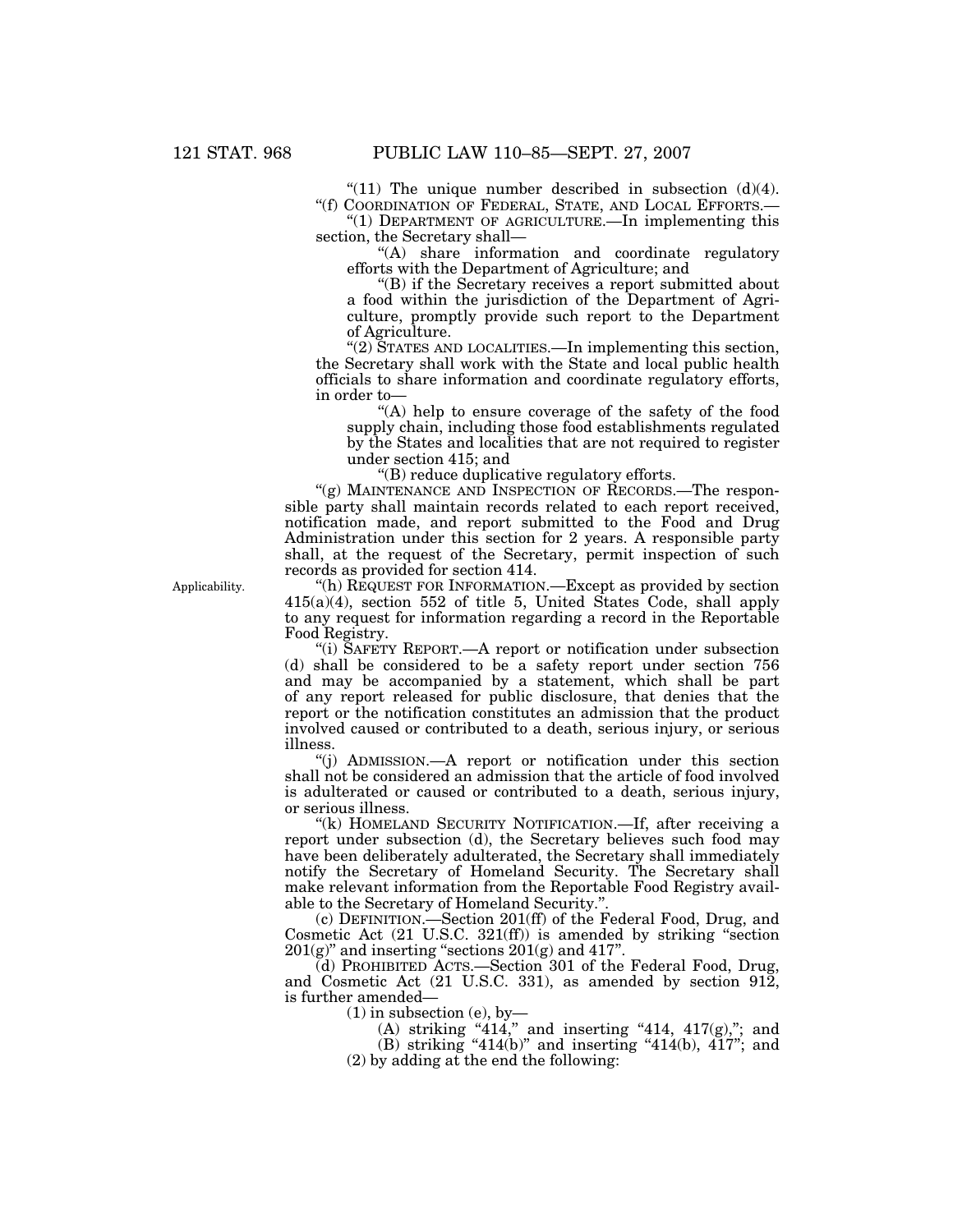"(mm) The failure to submit a report or provide a notification required under section 417(d).

"(nn) The falsification of a report or notification required under section 417(d).".

(e) EFFECTIVE DATE.—The requirements of section  $417(d)$  of 21 USC 350f the Federal Food, Drug, and Cosmetic Act, as added by subsection (a), shall become effective 1 year after the date of the enactment of this Act. note.

(f) GUIDANCE.—Not later than 9 months after the date of the enactment of this Act, the Secretary shall issue a guidance to industry about submitting reports to the electronic portal established under section 417 of the Federal Food, Drug, and Cosmetic Act (as added by this section) and providing notifications to other persons in the supply chain of an article of food under such section 417. 21 USC 350f note.

(g) EFFECT.—Nothing in this title, or an amendment made by this title, shall be construed to alter the jurisdiction between the Secretaries of Agriculture and of Health and Human Services, under applicable statutes and regulations.

# **SEC. 1006. ENHANCED AQUACULTURE AND SEAFOOD INSPECTION.**

(a) FINDINGS.—Congress finds the following:

(1) In 2007, there has been an overwhelming increase in the volume of aquaculture and seafood that has been found to contain substances that are not approved for use in food in the United States.

(2) As of May 2007, inspection programs are not able to satisfactorily accomplish the goals of ensuring the food safety of the United States.

(3) To protect the health and safety of consumers in the United States, the ability of the Secretary to perform inspection functions must be enhanced.

(b) HEIGHTENED INSPECTIONS.—The Secretary is authorized to enhance, as necessary, the inspection regime of the Food and Drug Administration for aquaculture and seafood, consistent with obligations of the United States under international agreements and United States law.

(c) REPORT TO CONGRESS.—Not later than 180 days after the date of the enactment of this Act, the Secretary shall submit to Congress a report that—

(1) describes the specifics of the aquaculture and seafood inspection program;

(2) describes the feasibility of developing a traceability system for all catfish and seafood products, both domestic and imported, for the purpose of identifying the processing plant of origin of such products; and

(3) provides for an assessment of the risks associated with particular contaminants and banned substances.

(d) PARTNERSHIPS WITH STATES.—Upon the request by any State, the Secretary may enter into partnership agreements, as soon as practicable after the request is made, to implement inspection programs to Federal standards regarding the importation of aquaculture and seafood.

#### **SEC. 1007. CONSULTATION REGARDING GENETICALLY ENGINEERED**  Reports. **SEAFOOD PRODUCTS.**

The Commissioner of Food and Drugs shall consult with the Assistant Administrator of the National Marine Fisheries Service

21 USC 2106.

21 USC 2105.

21 USC 2110 note.

Deadline.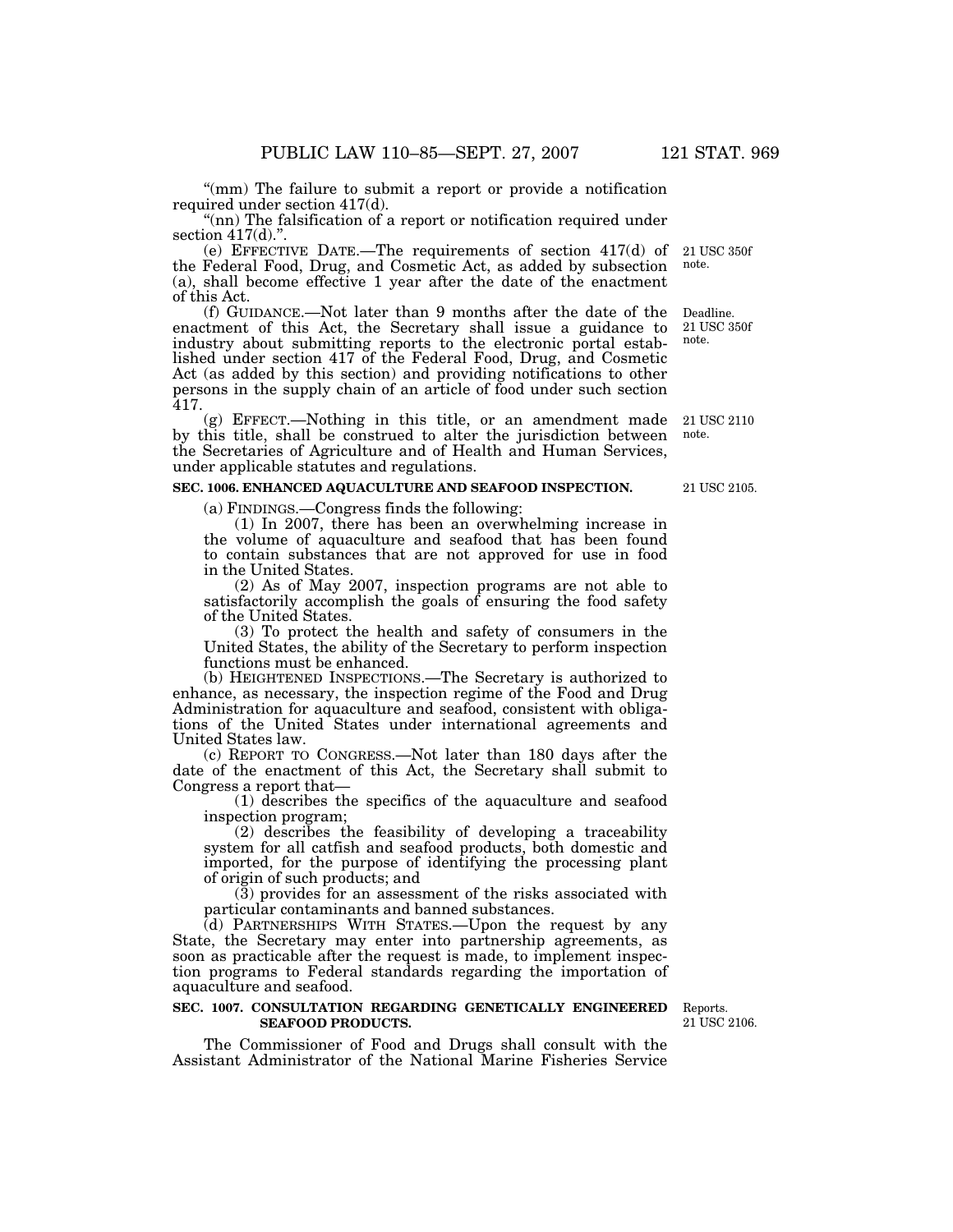of the National Oceanic and Atmospheric Administration to produce a report on any environmental risks associated with genetically engineered seafood products, including the impact on wild fish stocks.

21 USC 2107.

# **SEC. 1008. SENSE OF CONGRESS.**

It is the sense of Congress that—

(1) it is vital for Congress to provide the Food and Drug Administration with additional resources, authorities, and direction with respect to ensuring the safety of the food supply of the United States;

(2) additional inspectors are required to improve the Food and Drug Administration's ability to safeguard the food supply of the United States;

(3) because of the increasing volume of international trade in food products the Secretary should make it a priority to enter into agreements with the trading partners of the United States with respect to food safety; and

(4) Congress should work to develop a comprehensive response to the issue of food safety.

#### **SEC. 1009. ANNUAL REPORT TO CONGRESS.**  21 USC 2108.

The Secretary shall, on an annual basis, submit to the Committee on Health, Education, Labor, and Pensions and the Committee on Appropriations of the Senate and the Committee on Energy and Commerce and the Committee on Appropriations of the House of Representatives a report that includes, with respect to the preceding 1-year period—

(1) the number and amount of food products regulated by the Food and Drug Administration imported into the United States, aggregated by country and type of food;

(2) a listing of the number of Food and Drug Administration inspectors of imported food products referenced in paragraph (1) and the number of Food and Drug Administration inspections performed on such products; and

 $(3)$  aggregated data on the findings of such inspections, including data related to violations of the Federal Food, Drug, and Cosmetic Act (21 U.S.C. 201 et seq.), and enforcement actions used to follow-up on such findings and violations.

# **SEC. 1010. PUBLICATION OF ANNUAL REPORTS.**

(a) IN GENERAL.—The Commissioner of Food and Drugs shall annually submit to Congress and publish on the Internet Web site of the Food and Drug Administration, a report concerning the results of the Administration's pesticide residue monitoring program, that includes—

(1) information and analysis similar to that contained in the report entitled ''Food and Drug Administration Pesticide Program Residue Monitoring 2003'' as released in June of 2005;

(2) based on an analysis of previous samples, an identification of products or countries (for imports) that require special attention and additional study based on a comparison with equivalent products manufactured, distributed, or sold in the United States (including details on the plans for such additional studies), including in the initial report (and subsequent reports as determined necessary) the results and analysis of the Ginseng Dietary Supplements Special Survey as described on page

Website. 21 USC 2109.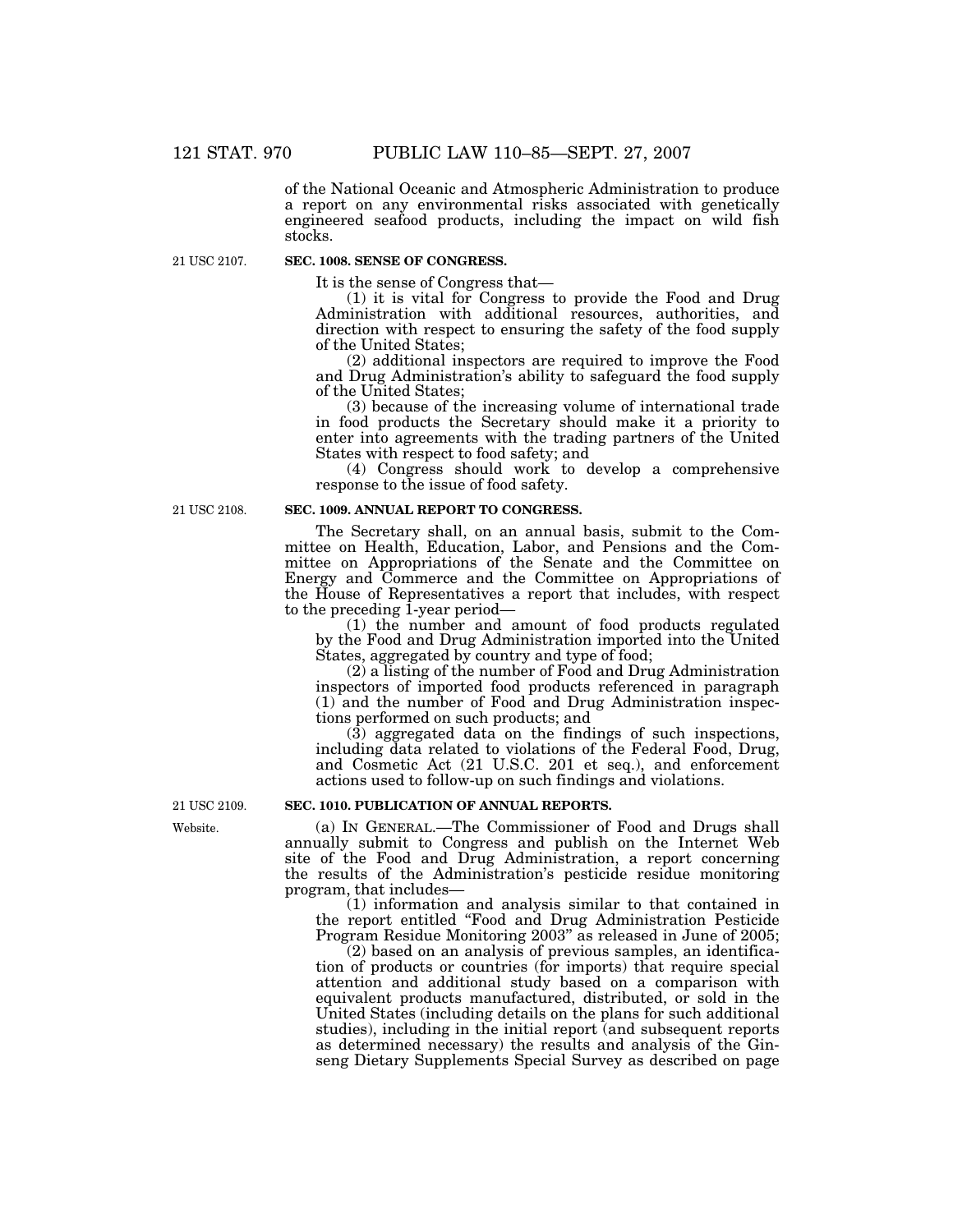13 of the report entitled ''Food and Drug Administration Pesticide Program Residue Monitoring 2003'';

(3) information on the relative number of interstate and imported shipments of each tested commodity that were sampled, including recommendations on whether sampling is statistically significant, provides confidence intervals or other related statistical information, and whether the number of samples should be increased and the details of any plans to provide for such increase; and

(4) a description of whether certain commodities are being improperly imported as another commodity, including a description of additional steps that are being planned to prevent such smuggling.

(b) INITIAL REPORTS.—Annual reports under subsection (a) for fiscal years 2004 through 2006 may be combined into a single report, by not later than June 1, 2008, for purposes of publication under subsection (a). Thereafter such reports shall be completed by June 1 of each year for the data collected for the year that was 2-years prior to the year in which the report is published.

(c) MEMORANDUM OF UNDERSTANDING.—The Commissioner of Food and Drugs, the Administrator of the Food Safety and Inspection Service, the Department of Commerce, and the head of the Agricultural Marketing Service shall enter into a memorandum of understanding to permit inclusion of data in the reports under subsection (a) relating to testing carried out by the Food Safety and Inspection Service and the Agricultural Marketing Service on meat, poultry, eggs, and certain raw agricultural products, respectively.

# **SEC. 1011. RULE OF CONSTRUCTION.**

Nothing in this title (or an amendment made by this title) shall be construed to affect—

(1) the regulation of dietary supplements under the Dietary Supplement Health and Education Act of 1994 (Public Law  $10\overline{3} - 417$ ; or

(2) the adverse event reporting system for dietary supplements created under the Dietary Supplement and Nonprescription Drug Consumer Protection Act (Public Law 109–462).

# **TITLE XI—OTHER PROVISIONS**

# **Subtitle A—In General**

# **SEC. 1101. POLICY ON THE REVIEW AND CLEARANCE OF SCIENTIFIC ARTICLES PUBLISHED BY FDA EMPLOYEES.**

Subchapter A of chapter VII of the Federal Food, Drug, and Cosmetic Act (21 U.S.C. 371 et seq.), as amended by section 701, is further amended by adding at the end the following:

#### **''SEC. 713. POLICY ON THE REVIEW AND CLEARANCE OF SCIENTIFIC**  21 USC 379d–2. **ARTICLES PUBLISHED BY FDA EMPLOYEES.**

"(a) DEFINITION.—In this section, the term 'article' means a paper, poster, abstract, book, book chapter, or other published writing.

''(b) POLICIES.—The Secretary, through the Commissioner of Public Food and Drugs, shall establish and make publicly available clear

21 USC 2110.

information.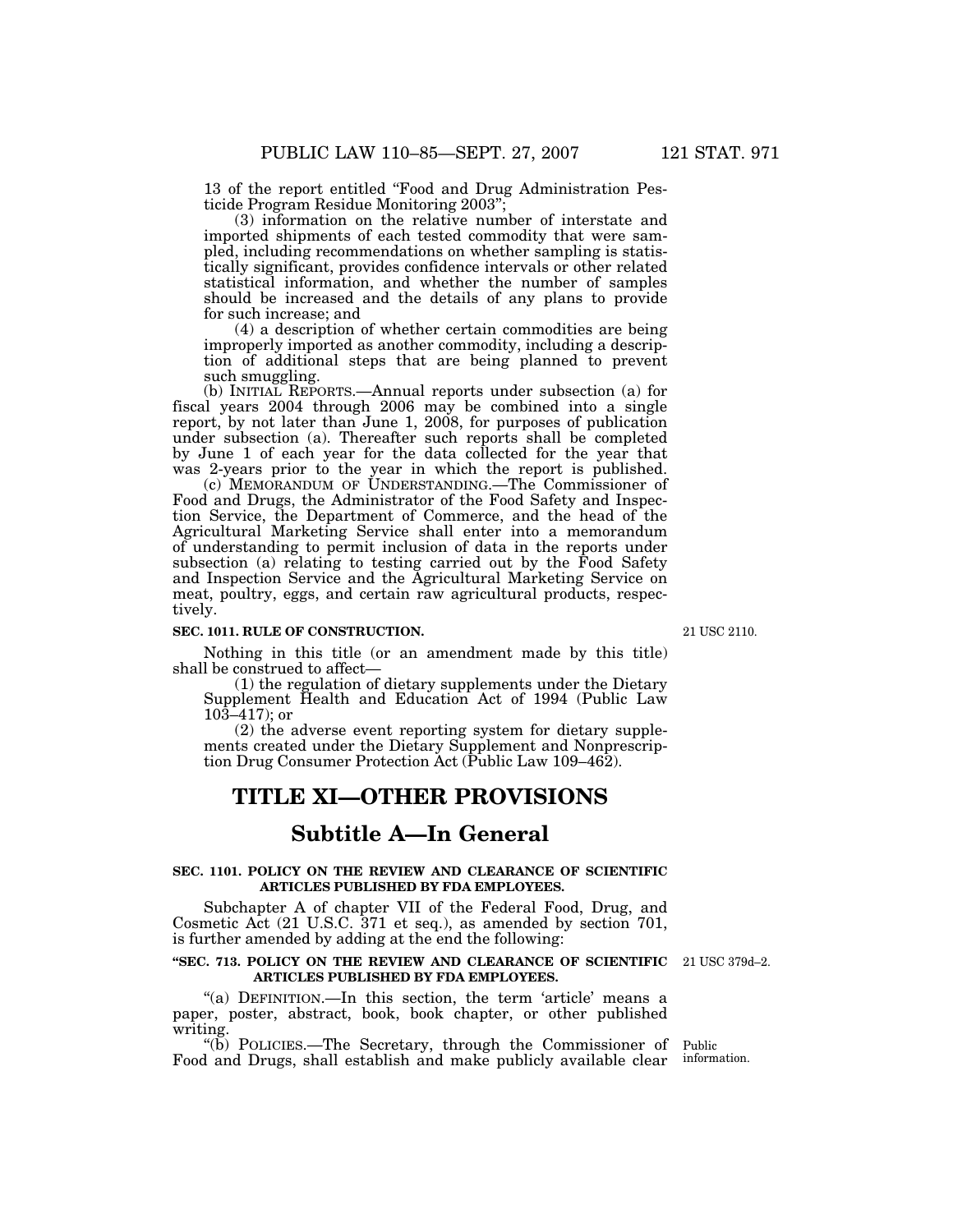written policies to implement this section and govern the timely submission, review, clearance, and disclaimer requirements for articles.

''(c) TIMING OF SUBMISSION FOR REVIEW.—If an officer or employee, including a Staff Fellow and a contractor who performs staff work, of the Food and Drug Administration is directed by the policies established under subsection (b) to submit an article to the supervisor of such officer or employee, or to some other official of the Food and Drug Administration, for review and clearance before such officer or employee may seek to publish or present such an article at a conference, such officer or employee shall submit such article for such review and clearance not less than 30 days before submitting the article for publication or presentation.

''(d) TIMING FOR REVIEW AND CLEARANCE.—The supervisor or other reviewing official shall review such article and provide written clearance, or written clearance on the condition of specified changes being made, to such officer or employee not later than 30 days after such officer or employee submitted such article for review.

''(e) NON-TIMELY REVIEW.—If, 31 days after such submission under subsection (c), the supervisor or other reviewing official has not cleared or has not reviewed such article and provided written clearance, such officer or employee may consider such article not to have been cleared and may submit the article for publication or presentation with an appropriate disclaimer as specified in the policies established under subsection (b).

''(f) EFFECT.—Nothing in this section shall be construed as affecting any restrictions on such publication or presentation provided by other provisions of law.''.

# **SEC. 1102. PRIORITY REVIEW TO ENCOURAGE TREATMENTS FOR TROP-ICAL DISEASES.**

Subchapter A of chapter V of the Federal Food, Drug, and Cosmetic Act (21 U.S.C. 351 et seq.) is amended by adding at the end the following:

21 USC 360n.

# **''SEC. 524. PRIORITY REVIEW TO ENCOURAGE TREATMENTS FOR TROP-ICAL DISEASES.**

''(a) DEFINITIONS.—In this section:

"(1) PRIORITY REVIEW.—The term 'priority review', with respect to a human drug application as defined in section 735(1), means review and action by the Secretary on such application not later than 6 months after receipt by the Secretary of such application, as described in the Manual of Policies and Procedures of the Food and Drug Administration and goals identified in the letters described in section 101(c) of the Food and Drug Administration Amendments Act of 2007.

"(2) PRIORITY REVIEW VOUCHER.—The term 'priority review voucher' means a voucher issued by the Secretary to the sponsor of a tropical disease product application that entitles the holder of such voucher to priority review of a single human drug application submitted under section 505(b)(1) or section 351 of the Public Health Service Act after the date of approval of the tropical disease product application.

''(3) TROPICAL DISEASE.—The term 'tropical disease' means any of the following:

"(A) Tuberculosis.

''(B) Malaria.

"(C) Blinding trachoma.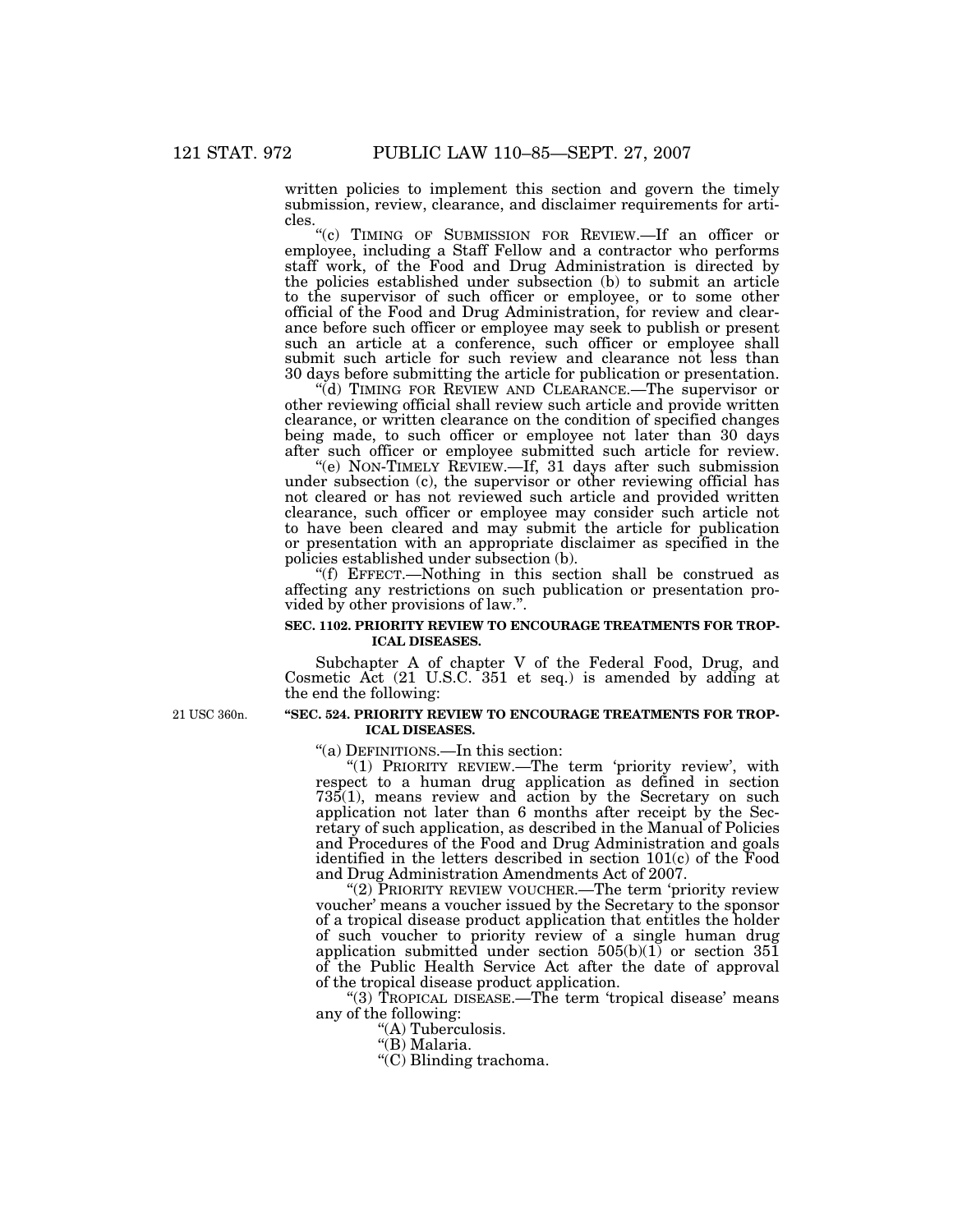''(D) Buruli Ulcer.

"(E) Cholera.

''(F) Dengue/dengue haemorrhagic fever.

''(G) Dracunculiasis (guinea-worm disease).

"(H) Fascioliasis.

''(I) Human African trypanosomiasis.

''(J) Leishmaniasis.

"(K) Leprosy.

"(L) Lymphatic filariasis.

''(M) Onchocerciasis.

''(N) Schistosomiasis.

''(O) Soil transmitted helmithiasis.

"(P) Yaws.

''(Q) Any other infectious disease for which there is no significant market in developed nations and that disproportionately affects poor and marginalized populations, designated by regulation by the Secretary.

"(4) TROPICAL DISEASE PRODUCT APPLICATION.—The term 'tropical disease product application' means an application that—

"(A) is a human drug application as defined in section 735(1)—

"(i) for prevention or treatment of a tropical disease; and

''(ii) the Secretary deems eligible for priority review;

''(B) is approved after the date of the enactment of the Food and Drug Administration Amendments Act of 2007, by the Secretary for use in the prevention, detection, or treatment of a tropical disease; and

''(C) is for a human drug, no active ingredient (including any ester or salt of the active ingredient) of which has been approved in any other application under section 505(b)(1) or section 351 of the Public Health Service Act.

''(b) PRIORITY REVIEW VOUCHER.—

''(1) IN GENERAL.—The Secretary shall award a priority review voucher to the sponsor of a tropical disease product application upon approval by the Secretary of such tropical disease product application.

" $(2)$  TRANSFERABILITY.—The sponsor of a tropical disease product that receives a priority review voucher under this section may transfer (including by sale) the entitlement to such voucher to a sponsor of a human drug for which an application under section 505(b)(1) or section 351 of the Public Health Service Act will be submitted after the date of the approval of the tropical disease product application.

"(3) LIMITATION.-

''(A) NO AWARD FOR PRIOR APPROVED APPLICATION.— A sponsor of a tropical disease product may not receive a priority review voucher under this section if the tropical disease product application was submitted to the Secretary prior to the date of the enactment of this section.

''(B) ONE-YEAR WAITING PERIOD.—The Secretary shall issue a priority review voucher to the sponsor of a tropical disease product no earlier than the date that is 1 year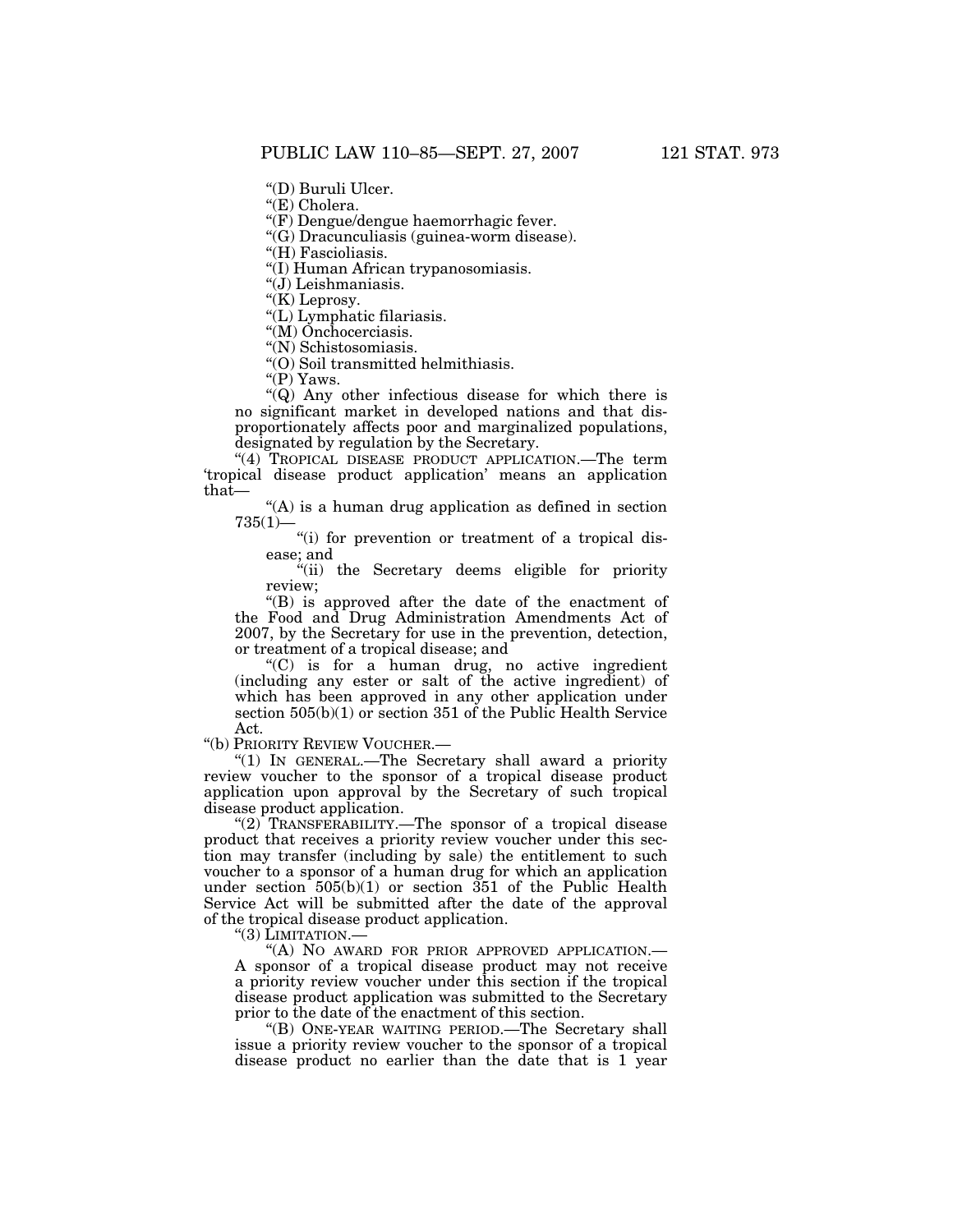after the date of the enactment of the Food and Drug Administration Amendments Act of 2007.

"(4) NOTIFICATION.—The sponsor of a human drug application shall notify the Secretary not later than 365 days prior to submission of the human drug application that is the subject of a priority review voucher of an intent to submit the human drug application, including the date on which the sponsor intends to submit the application. Such notification shall be a legally binding commitment to pay for the user fee to be assessed in accordance with this section.<br>"(c) PRIORITY REVIEW USER FEE.—

"(1) IN GENERAL.—The Secretary shall establish a user fee program under which a sponsor of a human drug application that is the subject of a priority review voucher shall pay to the Secretary a fee determined under paragraph (2). Such fee shall be in addition to any fee required to be submitted by the sponsor under chapter VII.

 $\hat{f}(2)$  FEE AMOUNT. The amount of the priority review user fee shall be determined each fiscal year by the Secretary and based on the average cost incurred by the agency in the review of a human drug application subject to priority review in the previous fiscal year.

''(3) ANNUAL FEE SETTING.—The Secretary shall establish, before the beginning of each fiscal year beginning after September 30, 2007, for that fiscal year, the amount of the priority review user fee.

 $"$ (4) PAYMENT. $-$ 

''(A) IN GENERAL.—The priority review user fee required by this subsection shall be due upon the submission of a human drug application under section  $505(b)(1)$ or section 351 of the Public Health Services Act for which the priority review voucher is used.

''(B) COMPLETE APPLICATION.—An application described under subparagraph (A) for which the sponsor requests the use of a priority review voucher shall be considered incomplete if the fee required by this subsection and all other applicable user fees are not paid in accordance with the Secretary's procedures for paying such fees.

''(C) NO WAIVERS, EXEMPTIONS, REDUCTIONS, OR REFUNDS.—The Secretary may not grant a waiver, exemption, reduction, or refund of any fees due and payable under this section.

''(5) OFFSETTING COLLECTIONS.—Fees collected pursuant to this subsection for any fiscal year—

''(A) shall be deposited and credited as offsetting collections to the account providing appropriations to the Food and Drug Administration; and

"(B) shall not be collected for any fiscal year except" to the extent provided in advance in appropriation Acts.''.

# **SEC. 1103. IMPROVING GENETIC TEST SAFETY AND QUALITY.**

(a) REPORT.—If the Secretary's Advisory Committee on Genetics, Health, and Society does not complete and submit the Regulatory Oversight of Genetic/Genomic Testing Report & Action Recommendations to the Secretary of Health and Human Services (referred to in this section as the ''Secretary'') by July of 2008, the Secretary shall enter into a contract with the Institute of

Contracts. Study.

Deadline.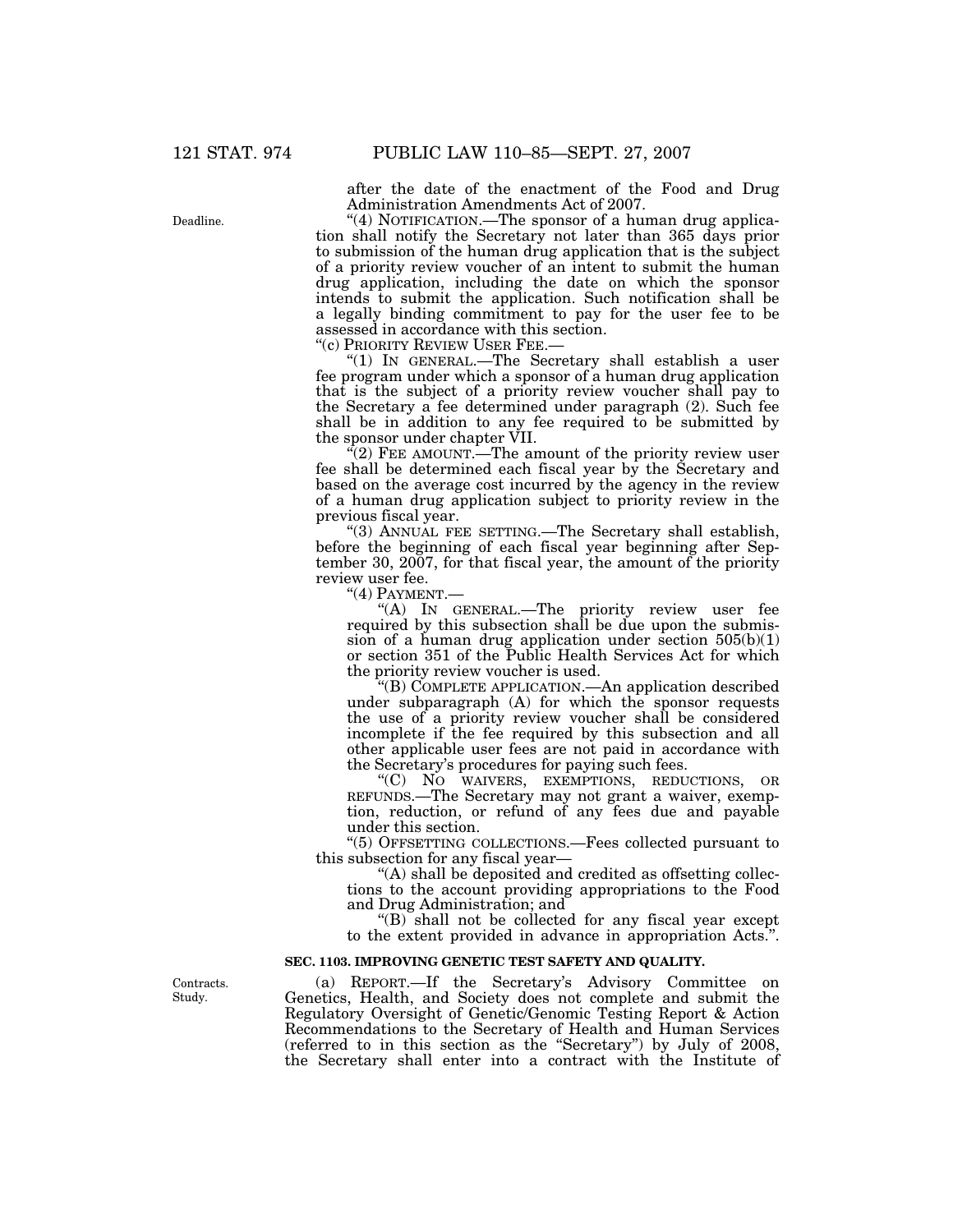Medicine to conduct a study to assess the overall safety and quality of genetic tests and prepare a report that includes recommendations to improve Federal oversight and regulation of genetic tests. Such study shall take into consideration relevant reports by the Secretary's Advisory Committee on Genetics, Health, and Society and other groups and shall be completed not later than 1 year after the date on which the Secretary entered into such contract.

(b) RULE OF CONSTRUCTION.—Nothing in this section shall be construed as requiring Federal efforts with respect to regulatory oversight of genetic tests to cease or be limited or delayed pending completion of the report by the Secretary's Advisory Committee on Genetics, Health, and Society or the Institute of Medicine.

#### **SEC. 1104. NIH TECHNICAL AMENDMENTS.**

The Public Health Service Act (42 U.S.C. 201 et seq.) is amended—

(1) in section  $319C-2(j)(3)(B)$ , by striking "section  $319C 1(h)$ " and inserting "section 319C– $1(i)$ ";

 $(2)$  in section  $402(b)(4)$ , by inserting "minority and other" after "reducing";

(3) in section  $403(a)(4)(C)(iv)(III)$ , by inserting "and postdoctoral training funded through research grants'' before the semicolon;

(4) by designating the second section 403C (relating to the drug diethylstilbestrol) as section 403D; and

 $(5)$  in section 403C(a)–

(A) in the matter preceding paragraph (1)—

(i) by inserting ''graduate students supported by the National Institutes of Health'' after ''with respect to''; and

(ii) by deleting "each degree-granting program"; (B) in paragraph (1), by inserting "such" after "percent-

age of''; and

 $(C)$  in paragraph  $(2)$ , by inserting "(not including any leaves of absence)" after "average time".

### **SEC. 1105. SEVERABILITY CLAUSE.**

If any provision of this Act, an amendment made this Act, or the application of such provision or amendment to any person or circumstance is held to be unconstitutional, the remainder of this Act, the amendments made by this Act, and the application of the provisions of such to any person or circumstances shall not be affected thereby.

# **Subtitle B—Antibiotic Access and Innovation**

#### **SEC. 1111. IDENTIFICATION OF CLINICALLY SUSCEPTIBLE CON-**42 USC 247d–5a. **CENTRATIONS OF ANTIMICROBIALS.**

(a) DEFINITION.—In this section, the term ''clinically susceptible concentrations'' means specific values which characterize bacteria as clinically susceptible, intermediate, or resistant to the drug (or drugs) tested.

(b) IDENTIFICATION.—The Secretary of Health and Human Services (referred to in this section as the ''Secretary''), through the Commissioner of Food and Drugs, shall identify (where such

21 USC 301 note.

42 USC 247d–3b.

42 USC 282.

42 USC 283.

42 USC 283a–2. 42 USC 283a–3.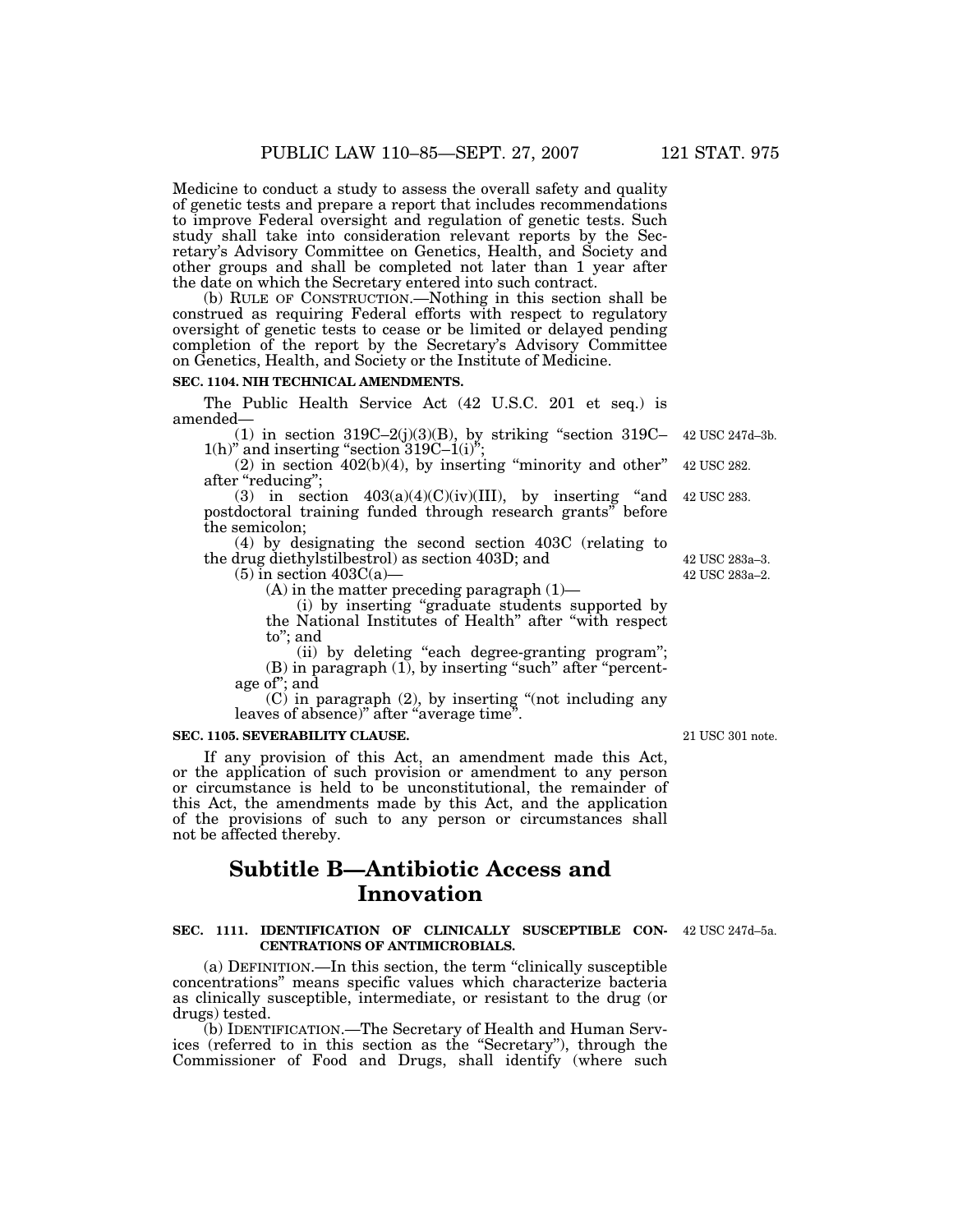information is reasonably available) and periodically update clinically susceptible concentrations.

(c) PUBLIC AVAILABILITY.—The Secretary, through the Commissioner of Food and Drugs, shall make such clinically susceptible concentrations publicly available, such as by posting on the Internet, not later than 30 days after the date of identification and any update under this section.

(d) EFFECT.—Nothing in this section shall be construed to restrict, in any manner, the prescribing of antibiotics by physicians, or to limit the practice of medicine, including for diseases such as Lyme and tick-borne diseases.

### **SEC. 1112. ORPHAN ANTIBIOTIC DRUGS.**

(a) PUBLIC MEETING.—The Commissioner of Food and Drugs shall convene a public meeting regarding which serious and life threatening infectious diseases, such as diseases due to gram-negative bacteria and other diseases due to antibiotic-resistant bacteria, potentially qualify for available grants and contracts under section  $5(a)$  of the Orphan Drug Act (21 U.S.C. 360ee(a)) or other incentives for development.

(b) GRANTS AND CONTRACTS FOR THE DEVELOPMENT OF ORPHAN DRUGS.—Section 5(c) of the Orphan Drug Act (21 U.S.C. 360ee(c))

is amended to read as follows:<br>"(c) For grants and contracts under subsection (a), there is authorized to be appropriated \$30,000,000 for each of fiscal years 2008 through 2012.''

### **SEC. 1113. EXCLUSIVITY OF CERTAIN DRUGS CONTAINING SINGLE ENANTIOMERS.**

Section 505 of the Federal Food, Drug, and Cosmetic Act (21 U.S.C. 355), as amended by section 920, is further amended by adding at the end the following:<br>"(u) CERTAIN DRUGS CONTAINING SINGLE ENANTIOMERS.-

"(1) IN GENERAL.—For purposes of subsections  $(c)(3)(E)(ii)$ and  $(j)(5)(F)(ii)$ , if an application is submitted under subsection (b) for a non-racemic drug containing as an active ingredient (including any ester or salt of the active ingredient) a single enantiomer that is contained in a racemic drug approved in another application under subsection (b), the applicant may, in the application for such non-racemic drug, elect to have the single enantiomer not be considered the same active ingredient as that contained in the approved racemic drug, if—

"(A)(i) the single enantiomer has not been previously approved except in the approved racemic drug; and

"(ii) the application submitted under subsection  $(b)$ for such non-racemic drug—

''(I) includes full reports of new clinical investigations (other than bioavailability studies)—

"(aa) necessary for the approval of the application under subsections  $(c)$  and  $(d)$ ; and

''(bb) conducted or sponsored by the applicant; and

''(II) does not rely on any investigations that are part of an application submitted under subsection (b) for approval of the approved racemic drug; and

 $\mathrm{``(B)}$  the application submitted under subsection (b) for such non-racemic drug is not submitted for approval of a condition of use—

Appropriation authorization

Deadline.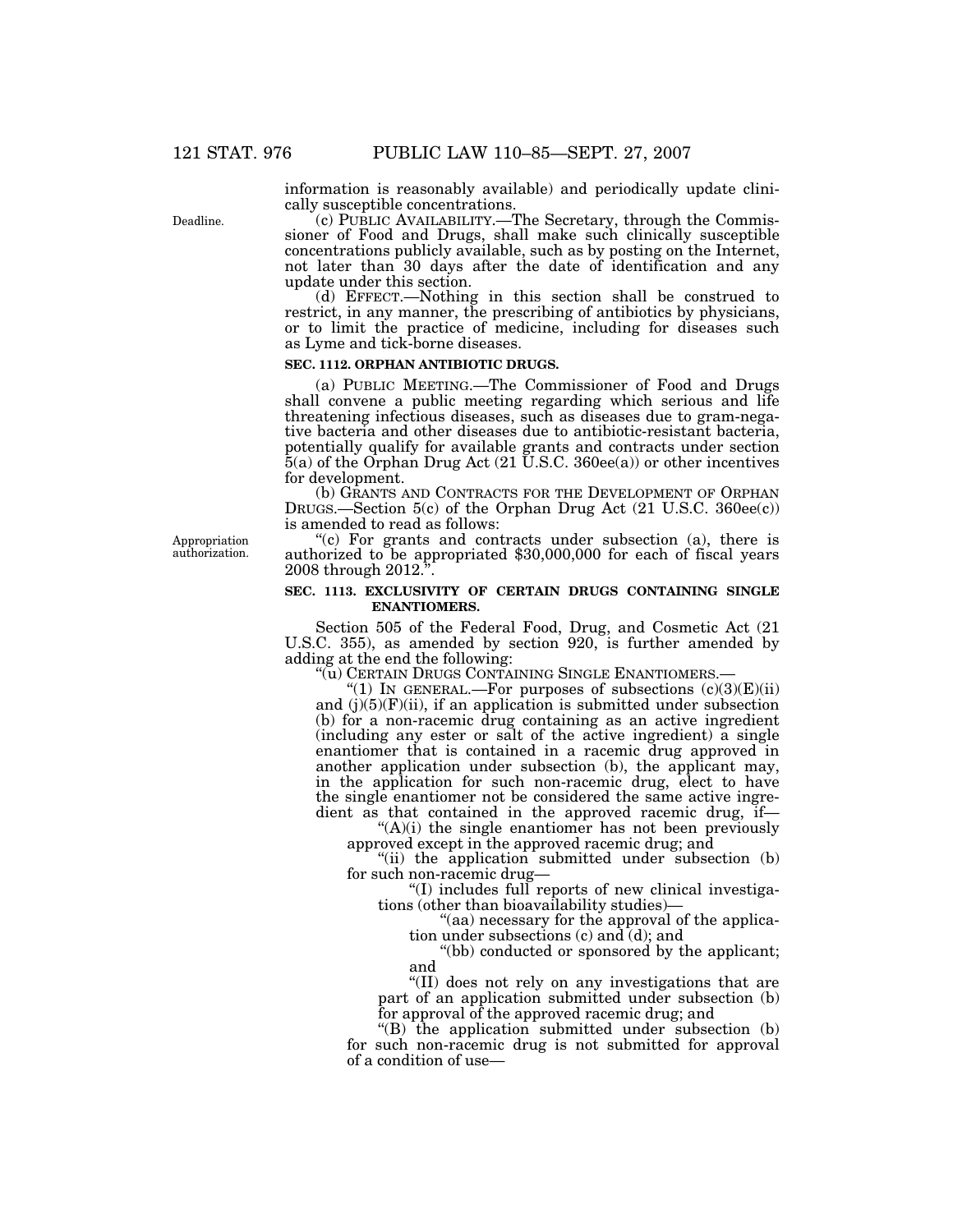"(i) in a therapeutic category in which the approved racemic drug has been approved; or

"(ii) for which any other enantiomer of the racemic drug has been approved.<br>" $(2)$  LIMITATION.—

"(A) NO APPROVAL IN CERTAIN THERAPEUTIC CATEGORIES.—Until the date that is 10 years after the date of approval of a non-racemic drug described in paragraph (1) and with respect to which the applicant has made the election provided for by such paragraph, the Secretary shall not approve such non-racemic drug for any condition of use in the therapeutic category in which the racemic drug has been approved.

''(B) LABELING.—If applicable, the labeling of a nonracemic drug described in paragraph (1) and with respect to which the applicant has made the election provided for by such paragraph shall include a statement that the non-racemic drug is not approved, and has not been shown to be safe and effective, for any condition of use of the racemic drug.

"(3) DEFINITION.-

''(A) IN GENERAL.—For purposes of this subsection, the term 'therapeutic category' means a therapeutic category identified in the list developed by the United States Pharmacopeia pursuant to section  $1860D-4(b)(3)(C)(ii)$  of the Social Security Act and as in effect on the date of the enactment of this subsection.

''(B) PUBLICATION BY SECRETARY.—The Secretary shall publish the list described in subparagraph (A) and may amend such list by regulation.

"(4) AVAILABILITY.—The election referred to in paragraph Deadline. (1) may be made only in an application that is submitted to the Secretary after the date of the enactment of this subsection and before October 1, 2012.''.

#### **SEC. 1114. REPORT.**

Not later than January 1, 2012, the Comptroller General of the United States shall submit a report to the Committee on Health, Education, Labor, and Pensions of the Senate and the Committee on Energy and Commerce of the House of Representatives that examines whether and how this subtitle has—

(1) encouraged the development of new antibiotics and other drugs; and